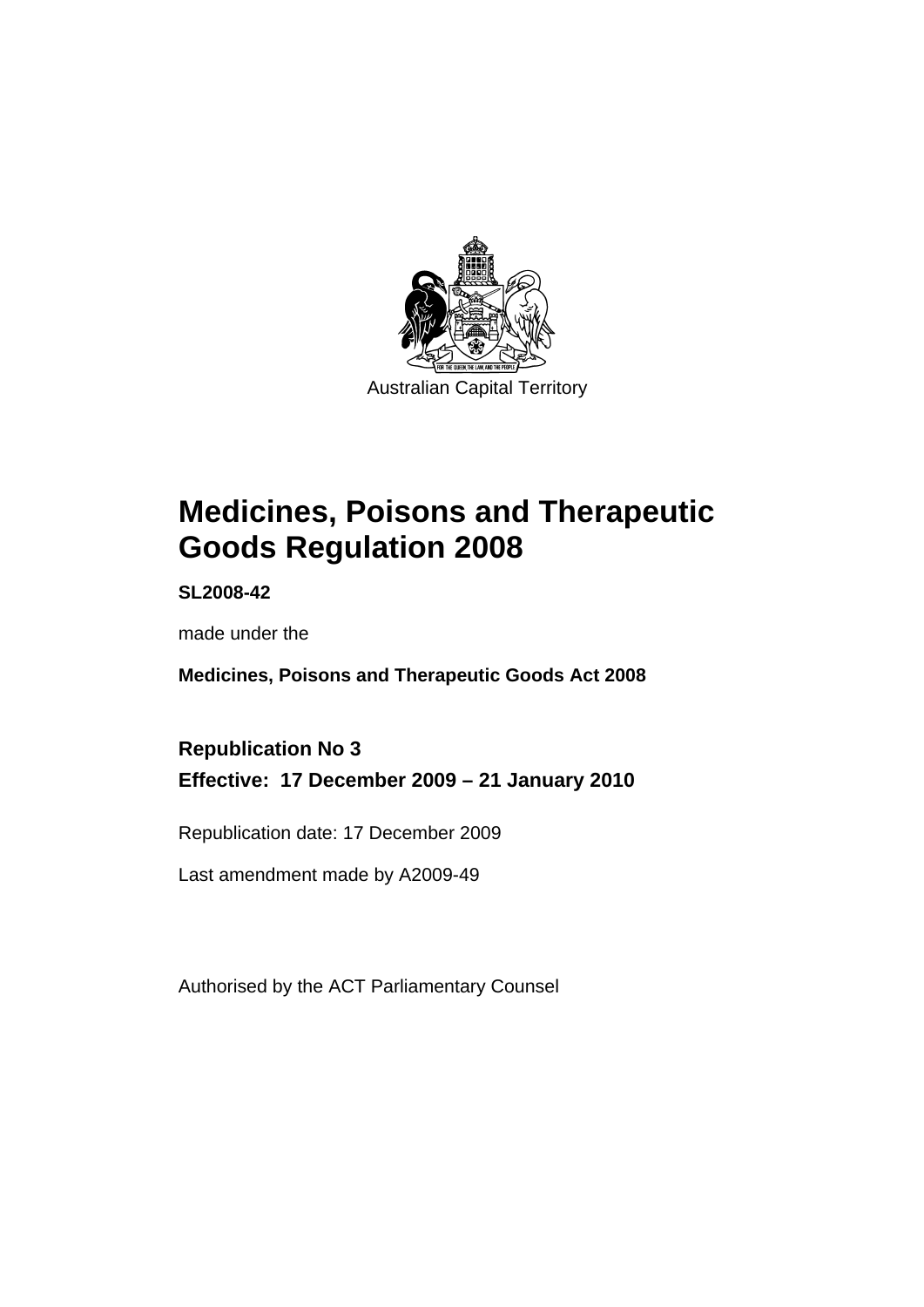### **About this republication**

#### **The republished law**

This is a republication of the *Medicines, Poisons and Therapeutic Goods Regulation 2008*, made under the *[Medicines, Poisons and Therapeutic Goods Act 2008](#page-24-0)* (including any amendment made under the *Legislation Act 2001*, part 11.3 (Editorial changes)) as in force on 17 December 2009*.* It also includes any amendment, repeal or expiry affecting the republished law to 17 December 2009.

The legislation history and amendment history of the republished law are set out in endnotes 3 and 4.

#### **Kinds of republications**

The Parliamentary Counsel's Office prepares 2 kinds of republications of ACT laws (see the ACT legislation register at www.legislation.act.gov.au):

- authorised republications to which the *Legislation Act 2001* applies
- unauthorised republications.

The status of this republication appears on the bottom of each page.

#### **Editorial changes**

The *Legislation Act 2001*, part 11.3 authorises the Parliamentary Counsel to make editorial amendments and other changes of a formal nature when preparing a law for republication. Editorial changes do not change the effect of the law, but have effect as if they had been made by an Act commencing on the republication date (see *Legislation Act 2001*, s 115 and s 117). The changes are made if the Parliamentary Counsel considers they are desirable to bring the law into line, or more closely into line, with current legislative drafting practice.

This republication does not include amendments made under part 11.3 (see endnote 1).

#### **Uncommenced provisions and amendments**

If a provision of the republished law has not commenced or is affected by an uncommenced amendment, the symbol  $\mathbf{U}$  appears immediately before the provision heading. The text of the uncommenced provision or amendment appears only in the last endnote.

#### **Modifications**

If a provision of the republished law is affected by a current modification, the symbol  $\vert \mathbf{M} \vert$ appears immediately before the provision heading. The text of the modifying provision appears in the endnotes. For the legal status of modifications, see *Legislation Act 2001*, section 95.

#### **Penalties**

At the republication date, the value of a penalty unit for an offence against this law is \$110 for an individual and \$550 for a corporation (see *Legislation Act 2001*, s 133).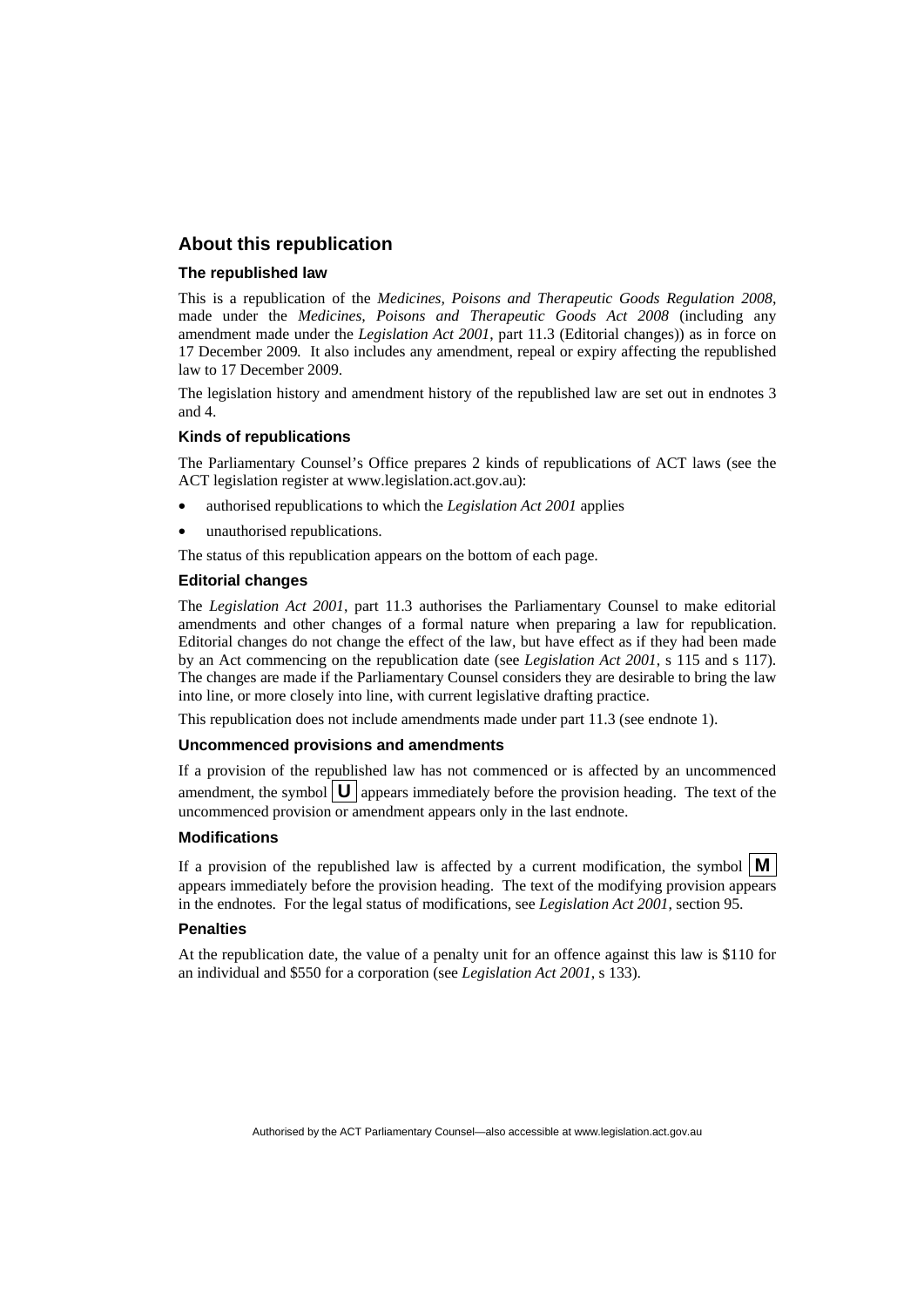

# **[Medicines, Poisons and Therapeutic](#page-24-0)  [Goods Regulation 2008](#page-24-0)**

made under the

**[Medicines, Poisons and Therapeutic Goods Act 2008](#page-24-0)** 

# **Contents**

Page

# **Chapter 1 Preliminary**

|   | Name of regulation                                                           | 2             |
|---|------------------------------------------------------------------------------|---------------|
| 3 | Dictionary                                                                   | $\mathcal{P}$ |
| 4 | <b>Notes</b>                                                                 | 2             |
| 5 | Offences against regulation—application of Criminal Code etc                 | 3             |
| 6 | Overview of things to which medicines and poisons standard does not<br>apply | 3             |

R3 17/12/09 Medicines, Poisons and Therapeutic Goods Regulation 2008 Effective: 17/12/09-21/01/10 contents 1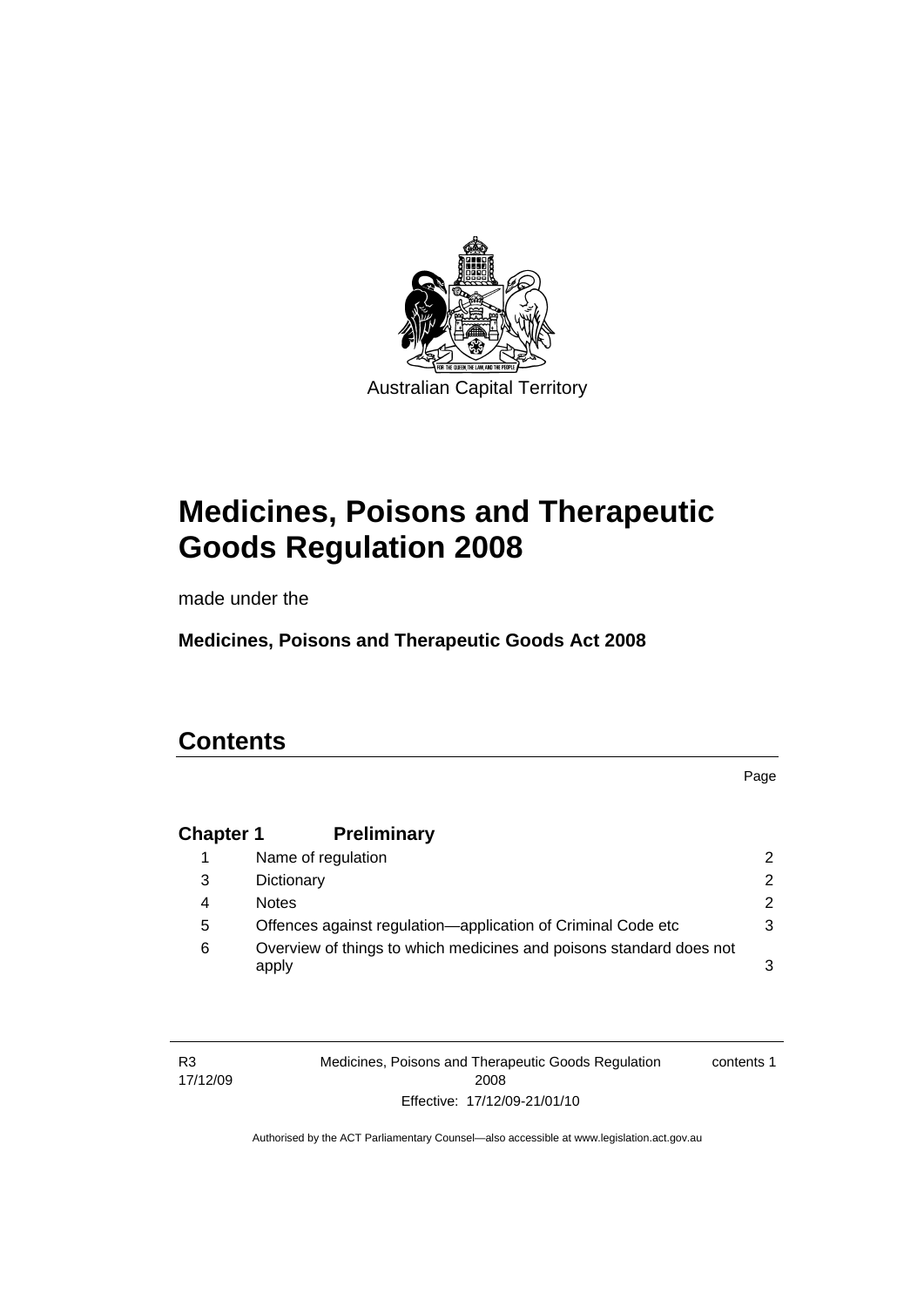#### **Contents**

| <b>Chapter 2</b><br><b>Medicines-authorisations generally</b> |                                                                                                  |    |
|---------------------------------------------------------------|--------------------------------------------------------------------------------------------------|----|
| <b>Part 2.1</b>                                               | <b>Overview of medicines authorisations</b>                                                      |    |
| 10                                                            | General overview of authorisations for medicines                                                 | 5  |
| 11                                                            | Overview of medicines authorisations under this regulation                                       | 6  |
| 12                                                            | General overview of authorisation conditions for medicines                                       | 8  |
| <b>Part 2.2</b>                                               | <b>Relationship with Health Professionals Act</b>                                                |    |
| 20                                                            | Medicines authorisations subject to Health Professionals Act<br>restrictions                     | 10 |
| <b>Chapter 3</b>                                              | <b>Medicines-supply authorities</b>                                                              |    |
| <b>Part 3.1</b>                                               | <b>Prescribing medicines</b>                                                                     |    |
| Division 3.1.1                                                | Authorisation to prescribe medicines                                                             |    |
| 30                                                            | Authorisation under sch 1 to prescribe medicines—Act, s 40 (1) (b), (2)<br>(b) and $(3)$ (b)     | 11 |
| 31                                                            | Authorisation conditions for prescribing medicines—Act, s 44 (1) (b)<br>and $(2)$ $(b)$          | 12 |
| 32                                                            | Additional requirements for prescribing controlled medicines for human<br>use                    | 13 |
| 33                                                            | Additional requirements for designated appendix D medicines<br>prescriptions for human use       | 15 |
| Division 3.1.2                                                | <b>Prescriptions</b>                                                                             |    |
| 40                                                            | General requirements for written prescriptions                                                   | 15 |
| 41                                                            | Particulars for prescriptions                                                                    | 16 |
| <b>Part 3.2</b>                                               | <b>Requisitioning medicines</b>                                                                  |    |
| Division 3.2.1                                                | Authorisation to issue requisitions                                                              |    |
| 50                                                            | Authorisation under sch 1 to issue requisitions for medicines-Act, s<br>41 $(b)$                 | 19 |
| 51                                                            | Authorisation conditions for issuing requisitions for medicines-Act,<br>s 44 (1) (b) and (2) (b) | 19 |
|                                                               |                                                                                                  |    |

| contents 2 | Medicines, Poisons and Therapeutic Goods Regulation | R3       |
|------------|-----------------------------------------------------|----------|
|            | 2008                                                | 17/12/09 |
|            | Effective: 17/12/09-21/01/10                        |          |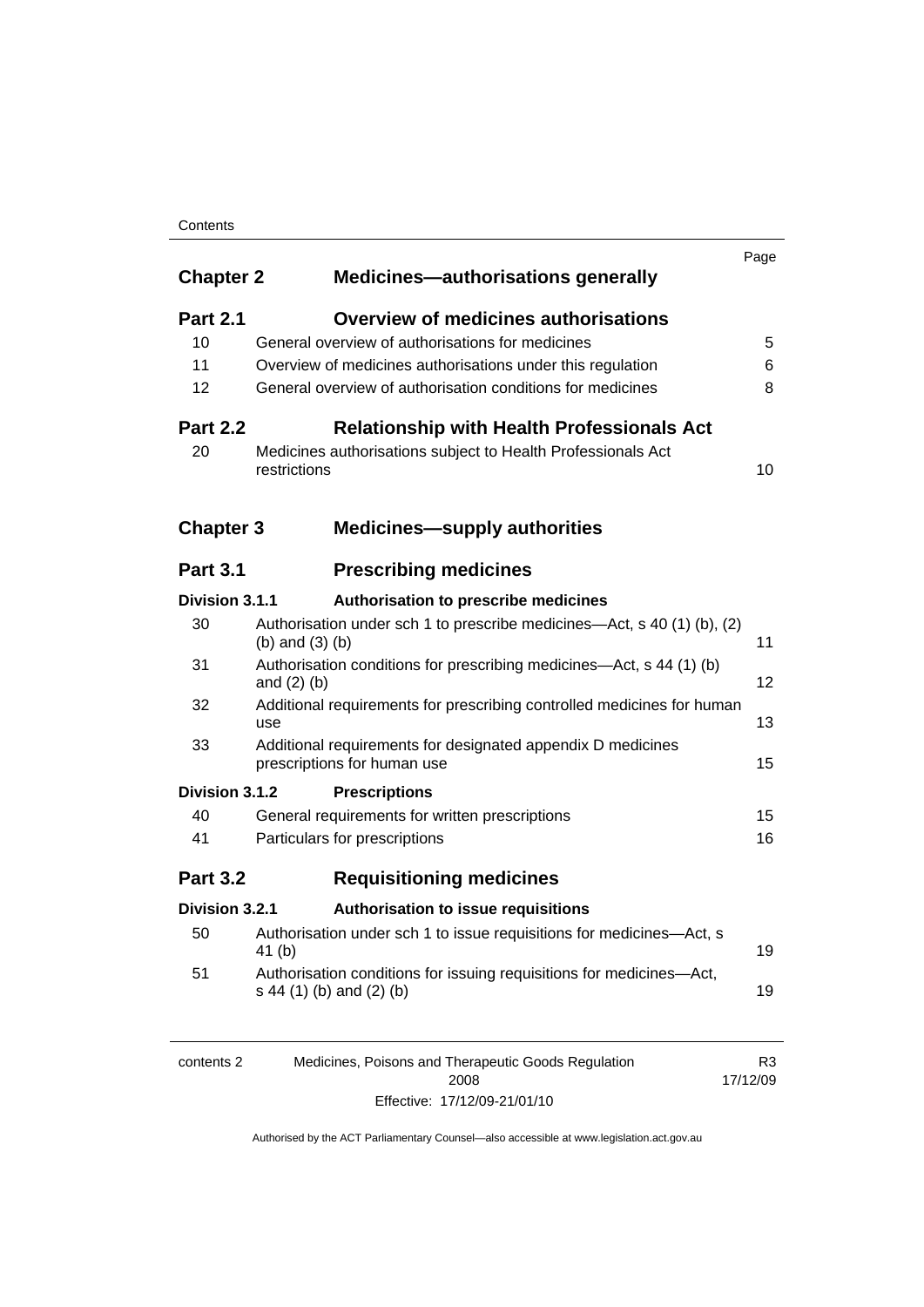|                 | Contents                                                                                                                             |      |
|-----------------|--------------------------------------------------------------------------------------------------------------------------------------|------|
|                 |                                                                                                                                      | Page |
| Division 3.2.2  | <b>Requisitions</b>                                                                                                                  |      |
| 55              | General requirements for written requisitions                                                                                        | 20   |
| 56              | Particulars for requisitions                                                                                                         | 20   |
| <b>Part 3.3</b> | <b>Medicines purchase orders</b>                                                                                                     |      |
| Division 3.3.1  | Authorisation to issue purchase orders                                                                                               |      |
| 60              | Authorisation under sch 1 to issue purchase orders for medicines-<br>Act, $s$ 38 (1) (b) and (2) (a)                                 | 21   |
| 61              | Authorisation conditions for issuing purchase orders for medicines-<br>Act, $s$ 44 (1) (b) and (2) (b)                               | 21   |
| Division 3.3.2  | <b>Purchase orders</b>                                                                                                               |      |
| 62              | General requirements for medicines purchase orders—Act, s 38 (2) (c)                                                                 | 22   |
| <b>Part 3.4</b> | <b>Standing orders for medicines</b>                                                                                                 |      |
| Division 3.4.1  | <b>CHO standing orders</b>                                                                                                           |      |
| 70              | Authorisation of CHO to issue standing orders for supply of medicines<br>in public health emergencies-Act, s 42 (b)                  | 23   |
| 71              | Authorisation of CHO to issue standing orders for administration of<br>medicines for public health matters—Act, s 42 (b)             | 23   |
| 72              | Particulars for CHO standing orders for administration of medicines for<br>public health matters                                     | 23   |
| Division 3.4.2  | <b>Standing orders for institutions</b>                                                                                              |      |
| 75              | Authorisation of doctors to issue standing orders for administration of<br>medicines at institutions-Act, s 42 (b)                   | 24   |
| 76              | Particulars for standing orders for administration of medicines at<br>institutions                                                   | 25   |
| <b>Part 3.5</b> | <b>Medicines supply authorities generally</b>                                                                                        |      |
| 80              | Cancellation of invalid supply authorities—Act, s 30 (2) (d)                                                                         | 27   |
| 81              | Information for CHO about controlled medicines supplied on supply<br>authorities-Act, s 31 (1) (b) and (4), def required information | 27   |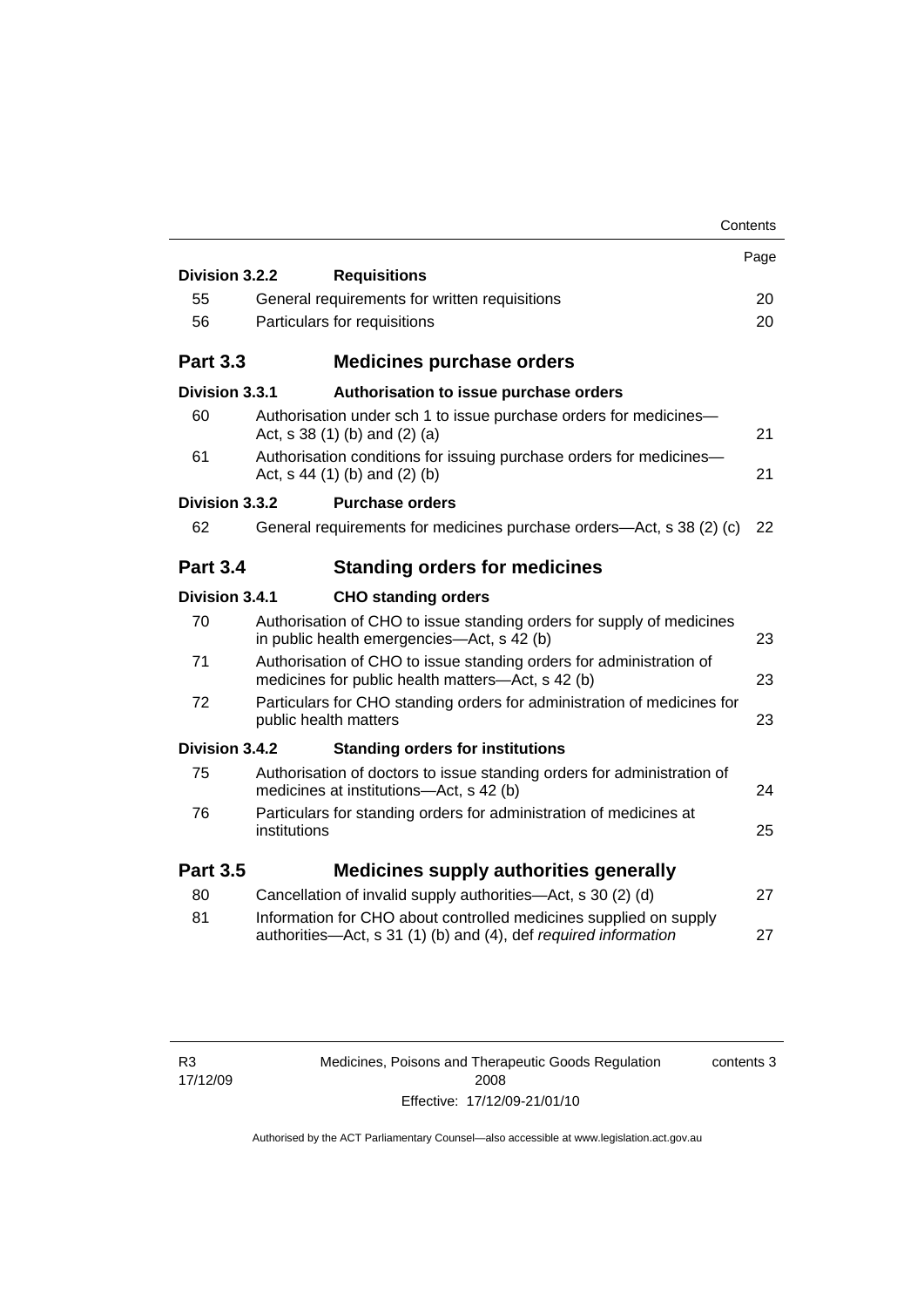| <b>Chapter 4</b> |                  | <b>Supplying medicines</b>                                                                            | Page |
|------------------|------------------|-------------------------------------------------------------------------------------------------------|------|
|                  |                  |                                                                                                       |      |
| <b>Part 4.1</b>  |                  | <b>Preliminary</b>                                                                                    |      |
| 100              |                  | Overview of supply authorisations for medicines                                                       | 29   |
| <b>Part 4.2</b>  |                  | <b>Medicines—supply authorisations under</b><br>sch <sub>1</sub>                                      |      |
| Division 4.2.1   |                  | Sch 1 medicines supply authorisations                                                                 |      |
| 110              |                  | Authorisation under sch 1 to supply medicines-<br>Act, $s 26 (1) (b)$ and $(2) (b)$                   | 30   |
| Division 4.2.2   |                  | <b>Dispensing medicines</b>                                                                           |      |
| 120              |                  | Authorisation conditions for dispensing medicines-Act, s 44 (1) (b)                                   |      |
|                  | and $(2)$ $(b)$  |                                                                                                       | 30   |
| 121              |                  | How medicines are dispensed                                                                           | 32   |
| 122              | $27(2)$ (b) (ii) | Noting changes to prescriptions on oral direction of prescriber-Act, s                                | 34   |
| 123              |                  | Labelling dispensed medicines—Act, s 60 (1) (c) (i) and (2) (c) (i)                                   | 35   |
| 124              |                  | Marking dispensed prescriptions                                                                       | 36   |
| 125              |                  | Recording dispensing of medicines                                                                     | 37   |
| Division 4.2.3   |                  | <b>Supplying medicines on requisitions</b>                                                            |      |
| 130              |                  | Authorisation conditions for supplying medicines on requisitions-<br>Act, s 44 (1) (b) and (2) (b)    | 38   |
| 131              |                  | Supplying medicines on requisitions                                                                   | 39   |
| 132              | $(2)$ (c) (i)    | Labelling medicines supplied on requisition-Act, s 60 (1) (c) (i) and                                 | 40   |
| 133              |                  | Marking filled requisitions                                                                           | 40   |
| 134              |                  | Recording supply of medicines on requisitions                                                         | 41   |
| Division 4.2.4   |                  | Supplying medicines on purchase orders                                                                |      |
| 140              |                  | Authorisation conditions for supplying medicines on purchase orders-<br>Act, s 44 (1) (b) and (2) (b) | 42   |
| 141              |                  | Supplying medicines on purchase orders                                                                | 43   |
| 142              |                  | Recording supply of medicines on purchase orders                                                      | 44   |
|                  |                  |                                                                                                       |      |

| contents 4 | Medicines, Poisons and Therapeutic Goods Regulation | R3       |
|------------|-----------------------------------------------------|----------|
|            | 2008                                                | 17/12/09 |
|            | Effective: 17/12/09-21/01/10                        |          |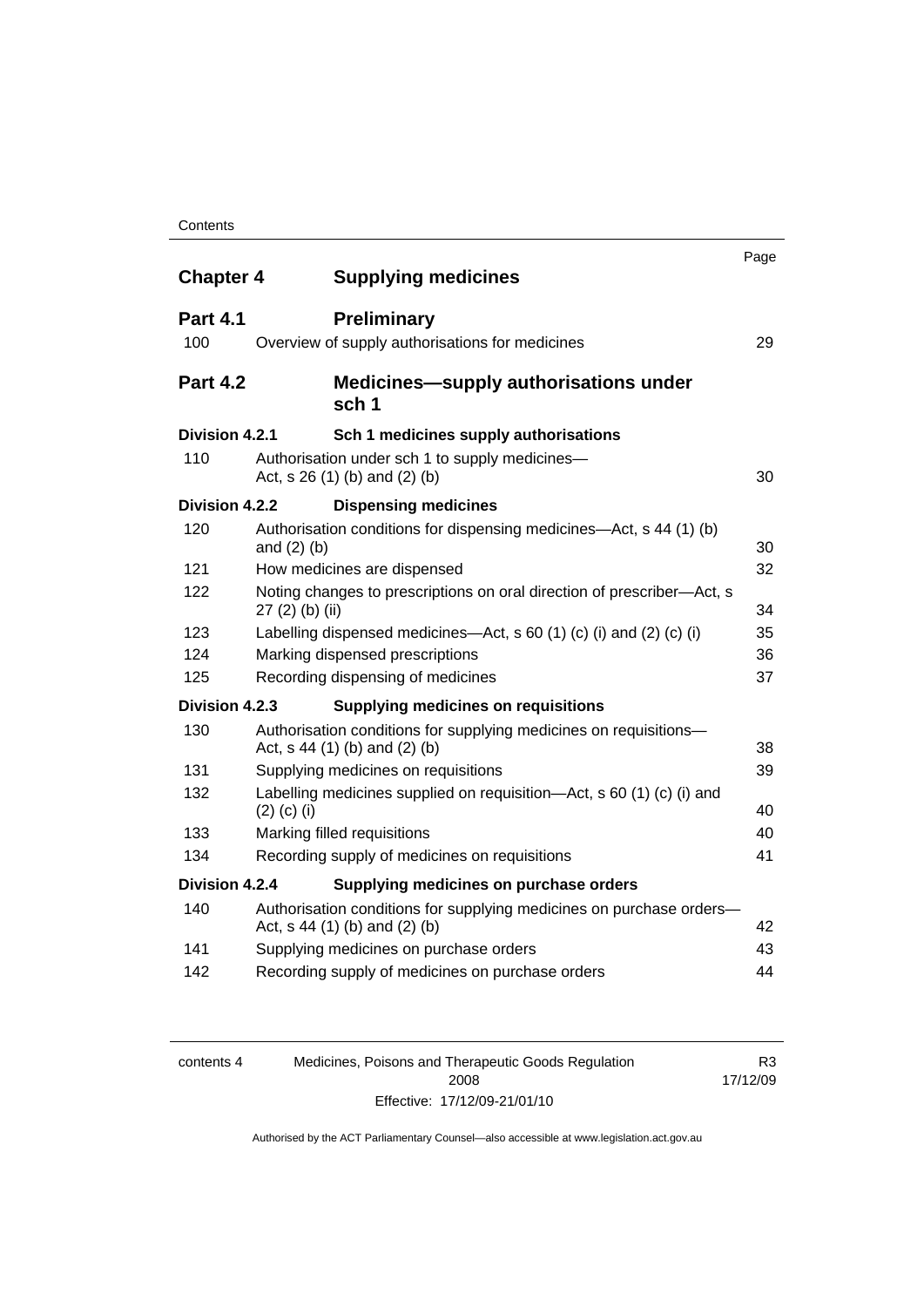|                 |                                                                                                                                     | Page |
|-----------------|-------------------------------------------------------------------------------------------------------------------------------------|------|
| Division 4.2.5  | Supplying medicines on standing orders                                                                                              |      |
| 150             | Authorisation conditions for supplying medicines on standing orders-<br>Act, s 44 (1) (b) and (2) (b)                               | 45   |
| 151             | Supplying medicines on standing orders                                                                                              | 46   |
| 152             | Labelling medicines supplied on standing order-Act, s 60 (1) (c) (i)<br>and (2) (c) (i)                                             | 46   |
| 153             | Recording supply of medicines on standing orders                                                                                    | 47   |
| Division 4.2.6  | <b>Supplying medicines during consultations</b>                                                                                     |      |
| 160             | Authorisation conditions for supplying medicines during<br>consultations- $-\text{Act}$ , s 44 (1) (b) and (2) (b)                  | 48   |
| 161             | Labelling medicines supplied during consultations                                                                                   | 49   |
| 162             | Recording medicines supplied during consultations                                                                                   | 51   |
| 163             | Additional requirements for supplying controlled medicines for human<br>use during consultations                                    | 51   |
| 164             | Information for CHO about controlled medicines supplied during<br>consultations-Act, s 31 (2) (b) and (4), def required information | 52   |
| Division 4.2.7  | Selling pseudoephedrine by retail                                                                                                   |      |
| 170             | Meaning of retail sale-div 4.2.7                                                                                                    | 53   |
| 171             | Authorisation conditions for retail sale of pseudoephedrine-Act, s 44<br>$(1)$ (b) and $(2)$ (b)                                    | 53   |
| 172             | Requirement to tell buyer about pseudoephedrine sales record                                                                        | 54   |
| 173             | Required information for pseudoephedrine sales records                                                                              | 55   |
| 174             | Failure to amend pseudoephedrine sales record                                                                                       | 57   |
| 175             | Pseudoephedrine sales record-decision by CHO                                                                                        | 58   |
| Division 4.2.8  | Supplying pharmacist only medicines                                                                                                 |      |
| 180             | Authorisation conditions for supply of pharmacist only medicines-Act,<br>s 44 (1) (b) and (2) (b)                                   | 58   |
| <b>Part 4.3</b> | Authorisation to supply without prescription<br>in emergencies                                                                      |      |
| 250             | Meaning of designated prescription only medicine-pt 4.3                                                                             | 60   |
| 251             | Authorisation to supply certain medicines without prescription in                                                                   |      |
|                 | emergencies-Act, s 26 (1) (b)                                                                                                       | 60   |

R3 17/12/09 Medicines, Poisons and Therapeutic Goods Regulation 2008 Effective: 17/12/09-21/01/10 contents 5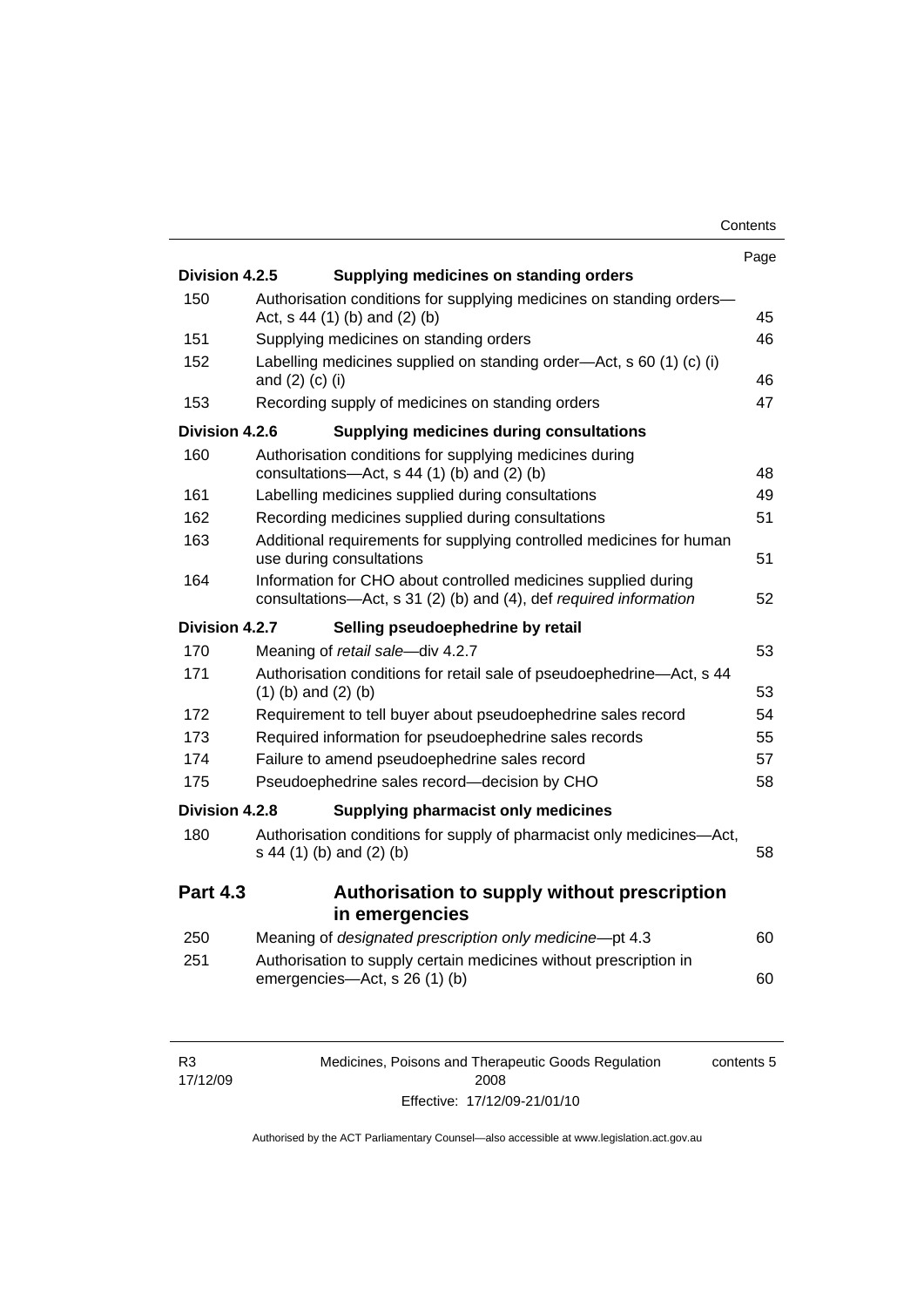|                  |                                                                                                                                                   | Page           |
|------------------|---------------------------------------------------------------------------------------------------------------------------------------------------|----------------|
| 252              | Authorisation conditions for supplying of certain medicines without<br>prescription in emergencies—Act, s 44 (1) (b) and (2) (b)                  | 61             |
| 253              | Labelling medicines supplied without prescription in emergencies-<br>Act, s 60 (1) (c) (i) and (2) (c) (i)                                        | 62             |
| 254              | Recording medicines supplied without prescription in emergencies                                                                                  | 63             |
| <b>Part 4.4</b>  | Authorisation to supply medicines for<br>disposal                                                                                                 |                |
| 260              | Authorisation to supply medicines to pharmacists for disposal-Act, s<br>26(1)(b)                                                                  | 64             |
| 261              | Authorisation to supply medicines to commercial disposal operators for<br>disposal- $-\text{Act}$ , s 26 (1) (b)                                  | 64             |
| <b>Part 4.5</b>  | Wholesale supply of medicines under                                                                                                               |                |
|                  | corresponding laws                                                                                                                                |                |
| 270              | Conditions for wholesalers supplying medicines under corresponding<br>laws-Act, s $20(4)(c)$                                                      | 65             |
| <b>Chapter 5</b> | <b>Administering medicines</b>                                                                                                                    |                |
| <b>Part 5.1</b>  | Authorisations for health-related occupations                                                                                                     |                |
| 350              | Authorisation under sch 1 for people in health-related occupations to<br>administer medicines—Act, s 37 (1) (b) and (3) (b)                       | 67             |
| 351              | Authorisation conditions for administration of medicines at institutions<br>by people in health-related occupations-Act, s 44 (1) (b) and (2) (b) | 67             |
| <b>Part 5.2</b>  | Other administration authorisations                                                                                                               |                |
| 360              | Authorisation for self-administration etc of medicines-Act, s 37 (2) (b)<br>and $(3)$ $(b)$                                                       | 69             |
| 361              | Authorisation for administration of medicines by assistants-Act,<br>$s 37(1)$ (b)                                                                 | 70             |
| <b>Chapter 6</b> | <b>Obtaining and possessing medicines</b>                                                                                                         |                |
| 370              | Authorisation under sch 1 to obtain and possess medicines—Act, s 35<br>$(1)$ (b), (2) (b) and s 36 (b)                                            | 71             |
| contents 6       | Medicines, Poisons and Therapeutic Goods Regulation                                                                                               | R <sub>3</sub> |

Effective: 17/12/09-21/01/10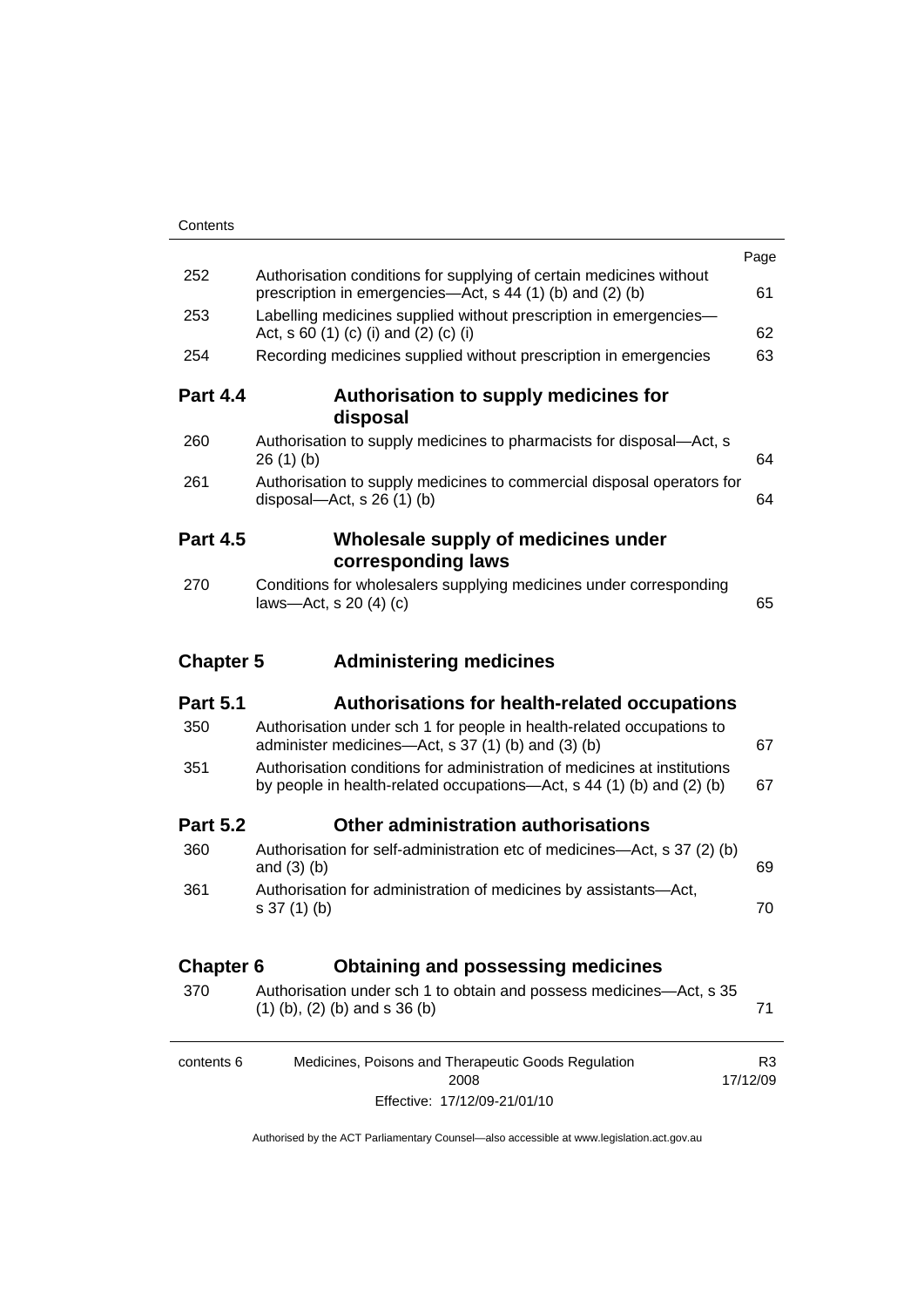|                                                                                                                                           | Contents |
|-------------------------------------------------------------------------------------------------------------------------------------------|----------|
|                                                                                                                                           | Page     |
| 371<br>Authorisation to obtain and possess medicines for certain personal<br>use-related dealings—Act, s 35 (1) (b), (2) (b) and s 36 (b) | 71       |
| <b>Chapter 7</b><br><b>Manufacturing medicines</b>                                                                                        |          |
| 380<br>Authorisation under sch 1 to manufacture medicines-Act, s 33 (b)                                                                   | 72       |
| <b>Discarding medicines</b><br><b>Chapter 8</b>                                                                                           |          |
| Discarding controlled medicines—Act, s 34 (1) (a)<br>390                                                                                  | 73       |
| Other medicines authorisations<br><b>Chapter 9</b>                                                                                        |          |
| <b>Part 9.1</b><br>Authorisations for delivery people and<br>commercial disposal operators                                                |          |
| 400<br>Authorisations to deliver medicines under supply authorities-Act,<br>s 26 (1) (b), (2) (b), s 35 (1) (b), (2) (b) and s 36 (b)     | 74       |
| Authorisations for commercial disposal operators-Act, s 26 (1) (b)<br>401<br>and (2) (b), s 35 (1) (b) and (2) (b) and s 36 (b)           | 75       |
| <b>Part 9.2</b><br><b>Emergency supply and administration of</b><br>adrenaline and salbutamol                                             |          |
| 410<br>Authorisations to supply and administer adrenaline and salbutamol-<br>Act, s 26 (1) (b) and s 37 (1) (b)                           | 76       |
| <b>Medicines authorisations for corrections</b><br><b>Part 9.3</b><br>functions                                                           |          |
| 420<br>Authorisations for CYP authorised people-Act, s 26 (1) (b),<br>s 35 (1) (b), (2) (b), s 36 (b) and s 37 (1) (b)                    | 77       |
| 421<br>Authorisations for corrections officers—Act, s 26 (1) (b), s 35 (1) (b),<br>$(2)$ (b), s 36 (b) and s 37 (1) (b)                   | 78       |
| 422<br>Authorisations for court and police cell custodians—Act, s 26 (1) (b),<br>s 35 (1) (b), (2) (b), s 36 (b) and s 37 (1) (b)         | 78       |

Medicines, Poisons and Therapeutic Goods Regulation 2008 Effective: 17/12/09-21/01/10

contents 7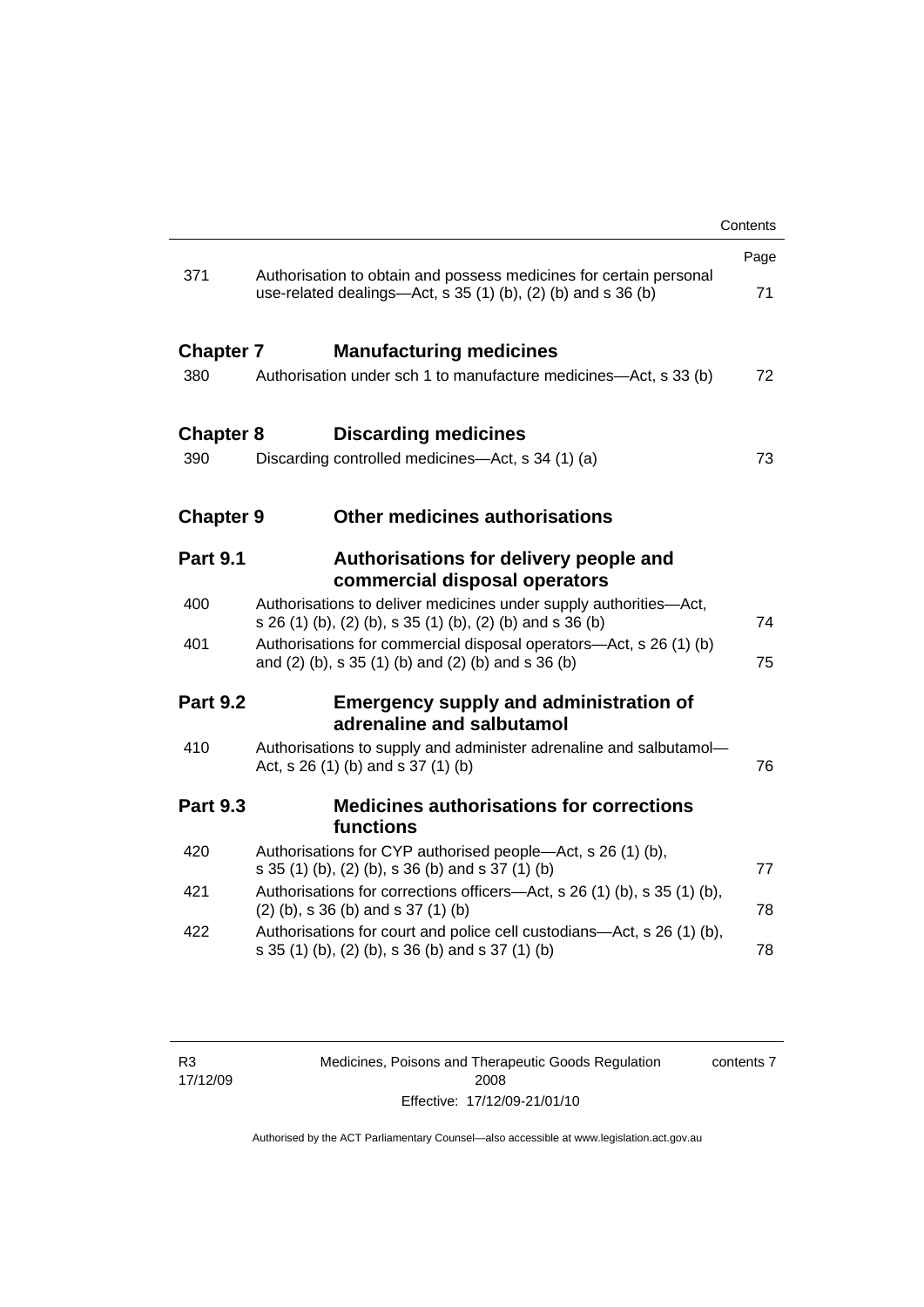|                 |                                                                                                                           | Page |
|-----------------|---------------------------------------------------------------------------------------------------------------------------|------|
| <b>Part 9.4</b> | Authorisations for medicines research and<br>education program purposes other than<br>controlled medicines                |      |
| 430             | Authorisations for non-controlled medicines research and education-<br>Act, s 26 (1) and (2) (b)                          | 80   |
| 431             | Authorisation conditions for non-controlled medicines research and<br>education-Act, s 44 (1) (b) and (2) (b)             | 81   |
| <b>Part 9.5</b> | <b>Authorisations under medicines licences</b>                                                                            |      |
| Division 9.5.1  | Controlled medicines research and education program<br>licence authorisations                                             |      |
| 440             | Authorisations under controlled medicines research and education<br>program licences-Act, s 20 (1) (a)                    | 83   |
| 441             | Authorisation condition for controlled medicines research and<br>education program licences—Act, s 44 (1) (b) and (2) (b) | 84   |
| Division 9.5.2  | <b>First-aid kit licence authorisations</b>                                                                               |      |
| 450             | Authorisations under first-aid kit licences—Act, s 20 (1) (a)                                                             | 85   |
| 451             | Authorisation condition for first-aid kit licences-Act, s 44 (1) (b) and<br>$(2)$ (b)                                     | 86   |
| Division 9.5.3  | Wholesalers licence authorisations                                                                                        |      |
| 460             | Authorisations under medicines wholesalers licences—Act, s 20 (1) (a)                                                     | 86   |
| 461             | Authorisation conditions for medicines wholesalers licences-Act,<br>s 44 (1) (b) and (2) (b)                              | 87   |
| Division 9.5.4  | Opioid dependency treatment licence authorisations                                                                        |      |
| 470             | Authorisations under opioid dependency treatment licences-Act,<br>s 20 (1) (a)                                            | 88   |
| 471             | Authorisation condition for opioid dependency treatment licences-<br>Act, $s$ 44 (1) (b) and (2) (b)                      | 89   |
| Division 9.5.5  | Pharmacy medicines rural communities licences                                                                             |      |
| 480             | Authorisations under pharmacy medicines rural communities<br>licences- $-\text{Act}$ , s 20 (1) (a)                       | 90   |
| 481             | Authorisation conditions for pharmacy medicines rural communities<br>licences- $-\text{Act}$ , s 44 (1) (b) and (2) (b)   | 91   |

| contents 8 | Medicines, Poisons and Therapeutic Goods Regulation | R3       |
|------------|-----------------------------------------------------|----------|
|            | 2008                                                | 17/12/09 |
|            | Effective: 17/12/09-21/01/10                        |          |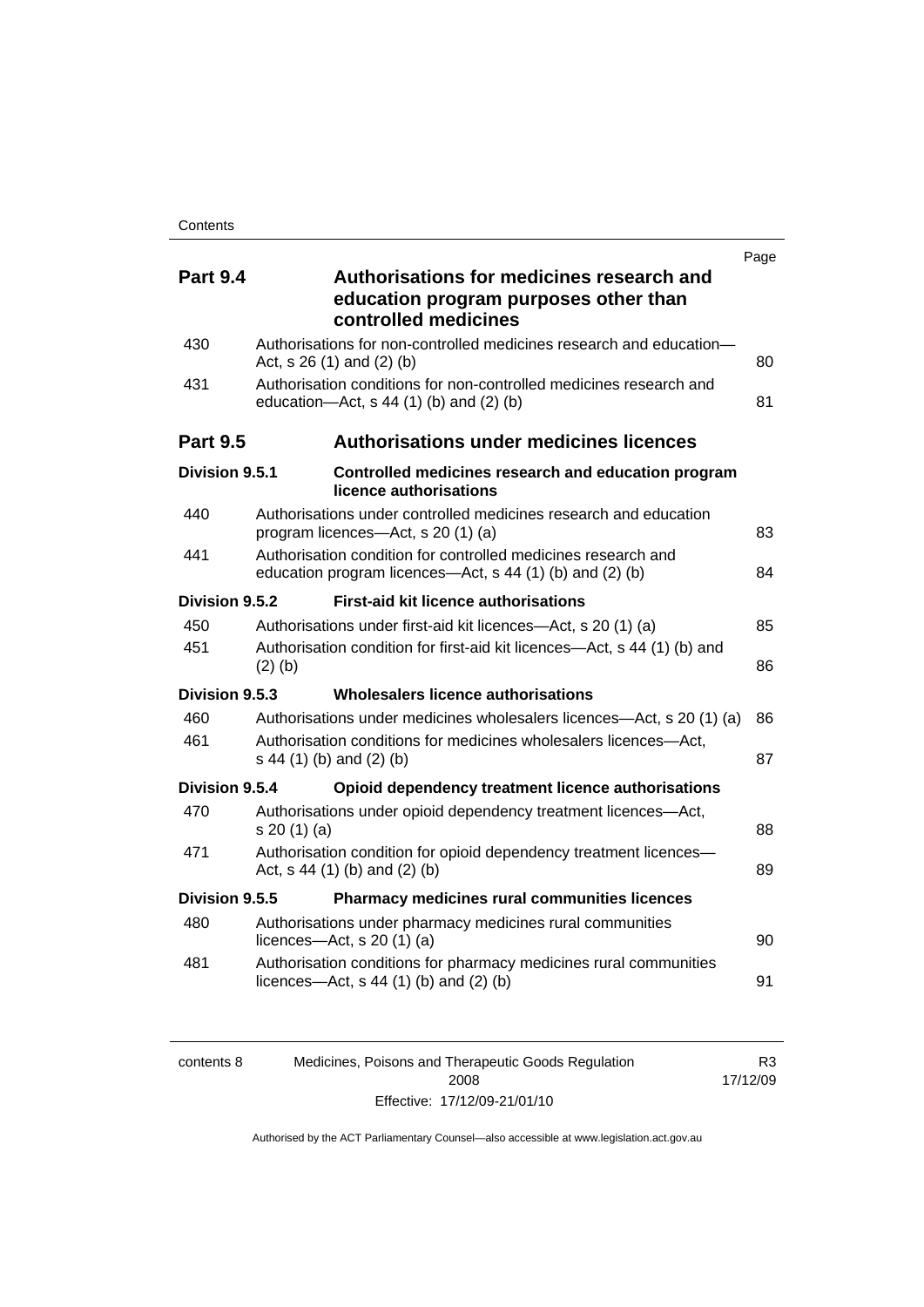| <b>Chapter 10</b> | Packaging and labelling of medicines<br>generally                                                                                     | Page |
|-------------------|---------------------------------------------------------------------------------------------------------------------------------------|------|
| 500               | When pharmacy medicines and pharmacist only medicines to be<br>supplied in manufacturer's packs-Act, s 59 (1) (c) (i) and (2) (c) (i) | 93   |
| 501               | Packaging of supplied manufacturer's packs of medicines-Act, s 59<br>$(1)$ (c) (i) and (2) (c) (i)                                    | 93   |
| 502               | Labelling of supplied manufacturer's packs of medicines-Act,<br>s 60 (1) (c) (i) and (2) (c) (i)                                      | 94   |
| <b>Chapter 11</b> | <b>Storage of medicines</b>                                                                                                           |      |
| <b>Part 11.1</b>  | <b>Preliminary</b>                                                                                                                    |      |
| 510               | Meaning of prescribed person-ch 11                                                                                                    | 95   |
| 511               | Meaning of key-ch 11                                                                                                                  | 96   |
| <b>Part 11.2</b>  | Storage requirements for medicines generally                                                                                          |      |
| 515               | Storage of medicines generally—Act, s 61 (b) and (c)                                                                                  | 97   |
| <b>Part 11.3</b>  | Additional storage requirements for<br>medicines other than controlled medicines                                                      |      |
| 520               | Storage of medicines other than controlled medicines in community<br>pharmacies-Act, s 61 (b) and (c)                                 | 98   |
| 521               | Storage of medicines other than controlled medicines by other<br>people—Act, s 61 (b) and (c)                                         | 99   |
| 522               | Storage of pharmacy medicines by pharmacy medicines rural<br>communities licence-holders-Act, s 61 (b) and (c)                        | 99   |
| <b>Part 11.4</b>  | Additional storage requirements for<br>controlled medicines                                                                           |      |
| 530               | Meaning of personal custody-pt 11.4                                                                                                   | 100  |
| 531               | Storage of controlled medicines by wholesalers licence-holders-<br>Act, $s 61$ (b) and (c)                                            | 100  |
| 532               | Storage of controlled medicines for certain health-related<br>occupations-Act, s 61 (b) and (c)                                       | 101  |

| R <sub>3</sub> | Medicines, Poisons and Therapeutic Goods Regulation | contents 9 |
|----------------|-----------------------------------------------------|------------|
| 17/12/09       | 2008                                                |            |
|                | Effective: 17/12/09-21/01/10                        |            |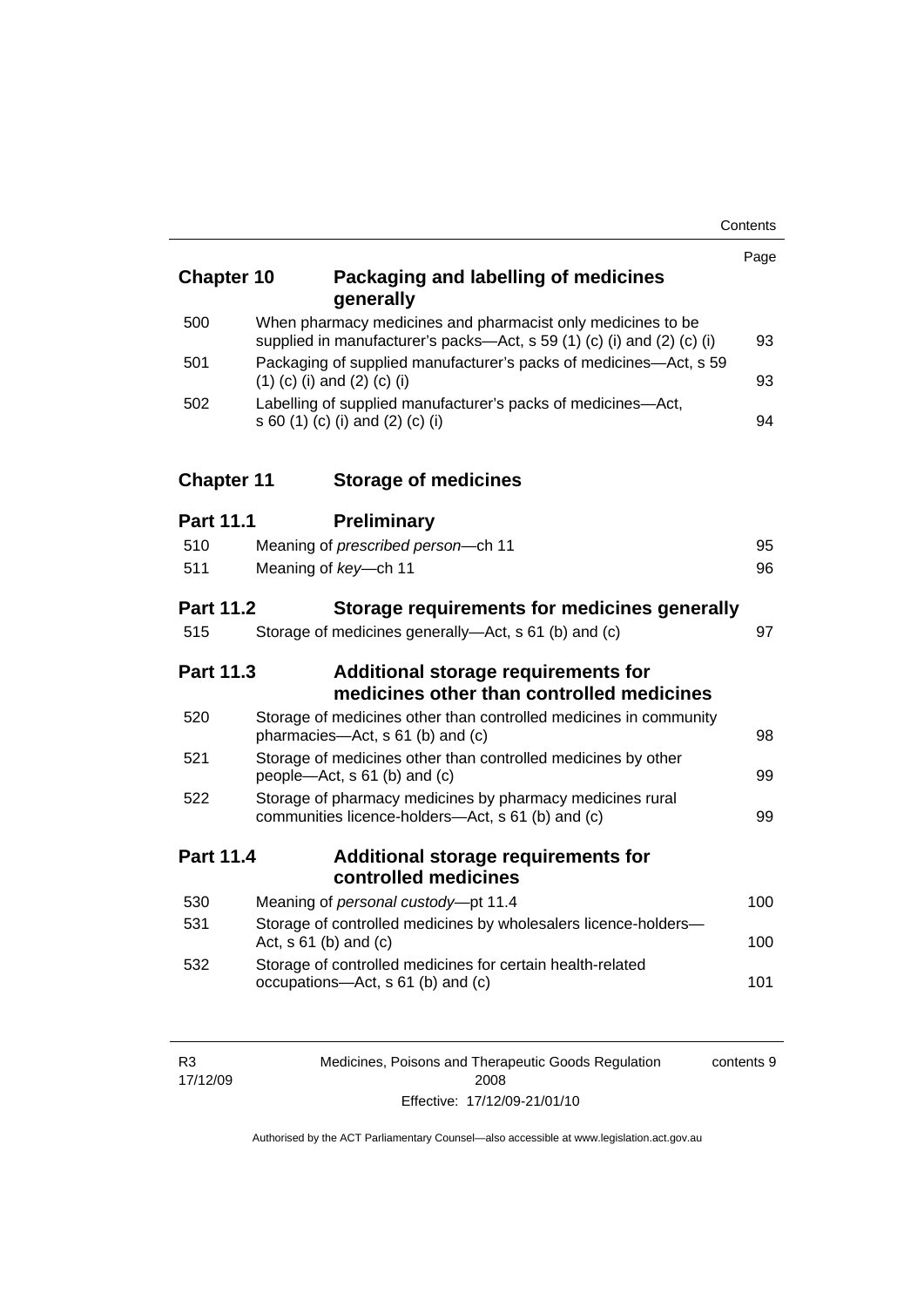| 533               |                                                                                                                  | Page |
|-------------------|------------------------------------------------------------------------------------------------------------------|------|
|                   | Storage of controlled medicines by certain other prescribed people-<br>Act, $s \, 61$ (b) and (c)                | 102. |
| <b>Chapter 12</b> | <b>Controlled medicines registers</b>                                                                            |      |
| 540               | Keeping of controlled medicines registers by certain people—Act, s 48<br>(a) and $s$ 50 (1) (b) and (2) (b)      | 105  |
| 541               | Keeping of controlled medicines registers by first-aid kit holders—Act,<br>s 48 (a) and s 50 (1) (b) and (2) (b) | 107  |
| 542               | Form of controlled medicines registers—Act, s 49 (1) (b) and (2) (b)                                             | 108  |
| 543               | Making entries in controlled medicines registers—Act, s 51 (1) (b)                                               | 108  |
| 544               | Prescribed witnesses for administration of controlled medicines—Act,<br>s 53 (a) and (b)                         | 110  |
| 545               | Prescribed witnesses for discarding of controlled medicines—Act, s 54<br>$(a)$ and $(b)$                         | 110  |
| 546               | Changes etc to entries in controlled medicines registers—Act, s 55 (2)<br>(b)                                    | 111  |

### **Chapter 13 Controlled medicines and appendix D medicines approvals for human use**

# **Part 13.1 Controlled medicines approvals**

| Division 13.1.1 | Preliminary                                                                                        |     |
|-----------------|----------------------------------------------------------------------------------------------------|-----|
| 550             | Meaning of controlled medicines approval                                                           | 113 |
| 551             | Meaning of designated prescriber-pt 13.1                                                           | 113 |
| Division 13.1.2 | <b>Standing controlled medicines approvals</b>                                                     |     |
| 555             | Standing approval to prescribe controlled medicines for hospital in-<br>patients                   | 114 |
| 556             | Standing approval to prescribe controlled medicines for short-term<br>treatment                    | 114 |
| 557             | Standing approval to prescribe buprenorphine and methadone for<br>patients of certain institutions | 114 |
| Division 13.1.3 | Chief health officer controlled medicines approvals                                                |     |
| 560             | Applications for CHO controlled medicines approvals                                                | 116 |
|                 |                                                                                                    |     |
| constant 10     | Modicines Dejeans and Therepoutie Coade Pequlation                                                 | פם  |

| contents 10 | Medicines, Poisons and Therapeutic Goods Regulation | R3       |
|-------------|-----------------------------------------------------|----------|
|             | 2008                                                | 17/12/09 |
|             | Effective: 17/12/09-21/01/10                        |          |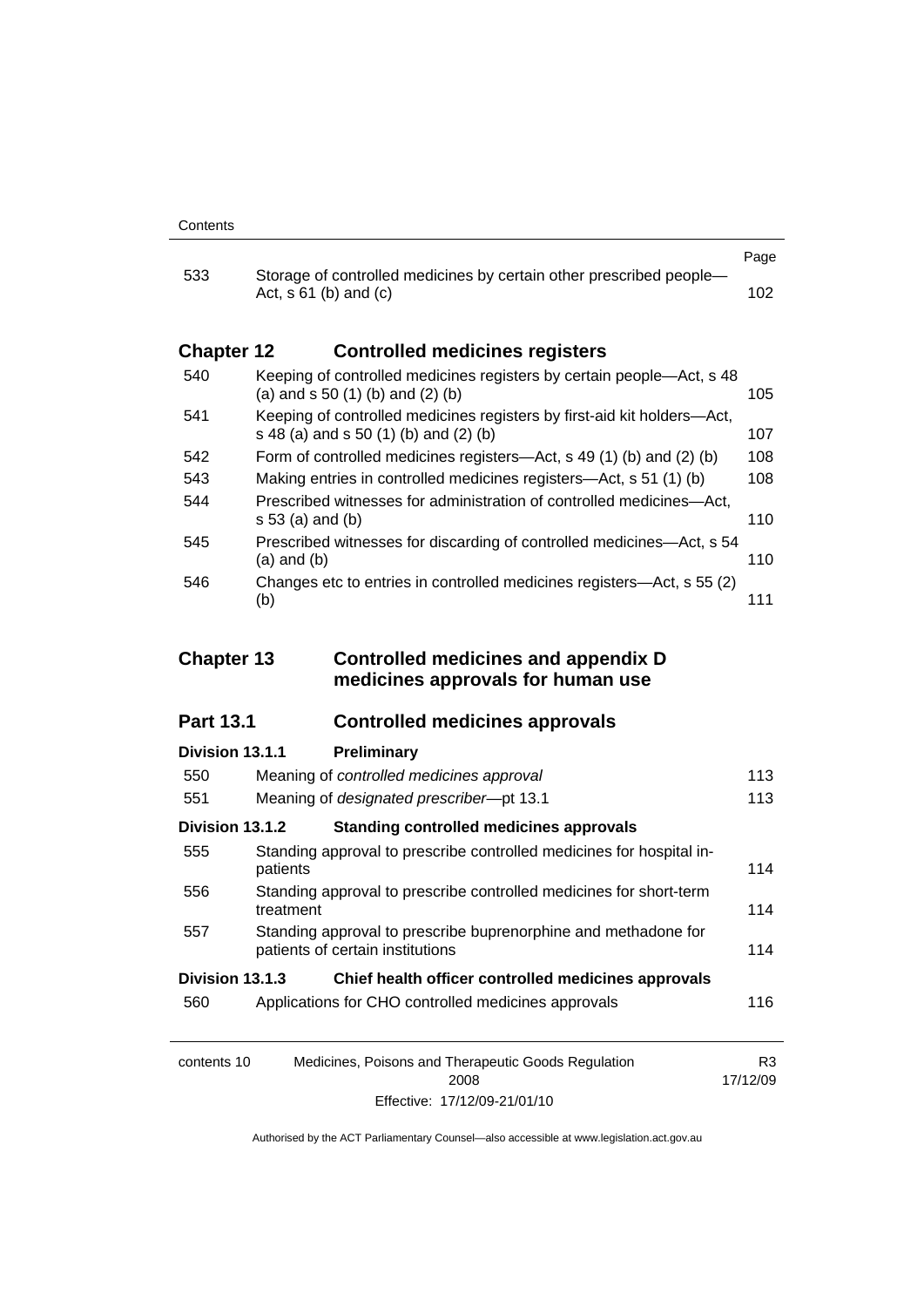| Contents |
|----------|
|----------|

|                  |                                                                                                                                                 | Page |
|------------------|-------------------------------------------------------------------------------------------------------------------------------------------------|------|
| 561              | Requirements for CHO controlled medicines approval applications                                                                                 | 117  |
| 562              | CHO decision on applications to prescribe controlled medicines                                                                                  | 118  |
| 563              | Restrictions on CHO power to approve applications for approvals                                                                                 | 119  |
| 564              | Term of CHO controlled medicines approvals                                                                                                      | 120  |
| 565              | Applications for review of unfavourable CHO decisions for approvals                                                                             | 120  |
| 566              | Medicines advisory committee-referred applications and review of<br>unfavourable CHO decisions                                                  | 121  |
| 567              | Amendment and revocation of controlled medicines approvals                                                                                      | 122  |
| 568              | Application for review of amendment and revocation on CHO initiative                                                                            | 123  |
| 569              | Medicines advisory committee-review of amendment or revocation<br>on CHO initiative                                                             | 124  |
| 570              | Conditional controlled medicines approvals                                                                                                      | 124  |
| 571              | Form of CHO controlled medicines approvals                                                                                                      | 125  |
| 572              | When controlled medicines approvals etc take effect                                                                                             | 126  |
| 573              | Medicines advisory committee-directions to CHO                                                                                                  | 126  |
| 574              | Medicines advisory committee—guidelines for CHO decisions on<br>applications                                                                    | 127  |
|                  | <b>Endorsements to treat drug-dependency</b>                                                                                                    |      |
| Division 13.1.4  |                                                                                                                                                 |      |
| 580              | Meaning of endorsement-div 13.1.4                                                                                                               | 127  |
| 581              | Applications for CHO endorsement to treat drug-dependency                                                                                       | 127  |
| 582              | CHO decisions on applications for endorsement to treat<br>drug-dependency                                                                       | 128  |
| 583              | Form of CHO endorsements to treat drug-dependency                                                                                               | 128  |
| 584              | Medicines advisory committee-review of CHO decisions to refuse<br>endorsements to treat drug-dependency                                         | 129  |
| <b>Part 13.2</b> | Appendix D medicines approvals                                                                                                                  |      |
| 590              | Meaning of appendix D medicines approval                                                                                                        | 130  |
| 591              |                                                                                                                                                 | 130  |
| 592              | Standing approval to prescribe designated appendix D medicines<br>Applications for CHO approval to prescribe designated appendix D<br>medicines | 131  |
| 593              | CHO decisions on applications to prescribe designated appendix D<br>medicines                                                                   | 131  |

| R <sub>3</sub> | Medicines, Poisons and Therapeutic Goods Regulation | contents 11 |
|----------------|-----------------------------------------------------|-------------|
| 17/12/09       | 2008                                                |             |
|                | Effective: 17/12/09-21/01/10                        |             |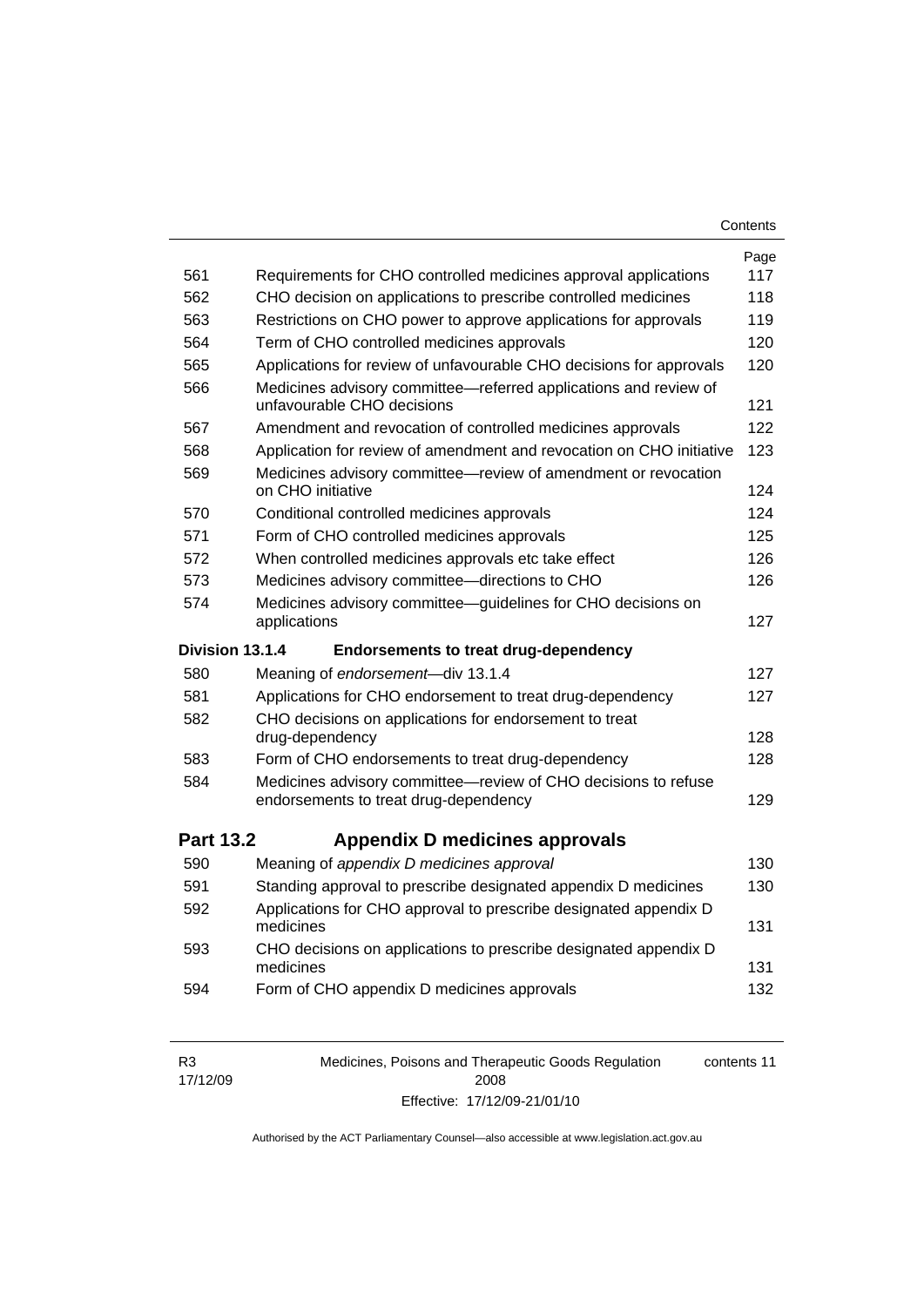| <b>Chapter 14</b> |           | <b>Medicines licences</b>                                                                                    | Page     |
|-------------------|-----------|--------------------------------------------------------------------------------------------------------------|----------|
| <b>Part 14.1</b>  |           | <b>Medicines licences generally</b>                                                                          |          |
| 600               |           | Medicines licences that may be issued—Act, s 78 (2)                                                          |          |
| <b>Part 14.2</b>  |           | Controlled medicines research and education<br>program licences                                              |          |
| 605               | licences  | Applications for controlled medicines research and education program                                         |          |
| 606               |           | Restrictions on issuing of controlled medicines research and education<br>program licences—Act, s 85 (1) (a) |          |
| 607               |           | Additional information for controlled medicines research and education<br>program licences—Act, s 88 (1) (k) |          |
| <b>Part 14.3</b>  |           | <b>First-aid kit licences</b>                                                                                |          |
| 610               |           | Applications for first-aid kit licences                                                                      |          |
| 611               |           | Restrictions on issuing of first-aid kit licences—Act, s 85 (1) (a)                                          |          |
| 612               |           | Additional information for first-aid kit licences—Act, s 88 (1) (k)                                          |          |
| <b>Part 14.4</b>  |           | <b>Medicines wholesalers licences</b>                                                                        |          |
| 615               |           | Applications for medicines wholesalers licences                                                              |          |
| 616               | $(1)$ (a) | Restrictions on issuing of medicines wholesalers licences-Act, s 85                                          |          |
| 617               | $(1)$ (k) | Additional information for medicines wholesalers licences—Act, s 88                                          |          |
| <b>Part 14.5</b>  |           | <b>Opioid dependency treatment licences</b>                                                                  |          |
| 620               |           | Applications for opioid dependency treatment licences                                                        |          |
| 621               | 85(1)(a)  | Restriction on issuing of opioid dependency treatment licences-Act, s                                        |          |
| 622               |           | Witnessing not required for administration under opioid dependency<br>treatment licence-Act, s 190 (1) (a)   |          |
| <b>Part 14.6</b>  |           | <b>Pharmacy medicines rural communities</b><br><b>licences</b>                                               |          |
| 625               |           | Applications for pharmacy medicines rural communities licences                                               |          |
| contents 12       |           | Medicines, Poisons and Therapeutic Goods Regulation<br>2008                                                  | 17/12/09 |
|                   |           | Effective: 17/12/09-21/01/10                                                                                 |          |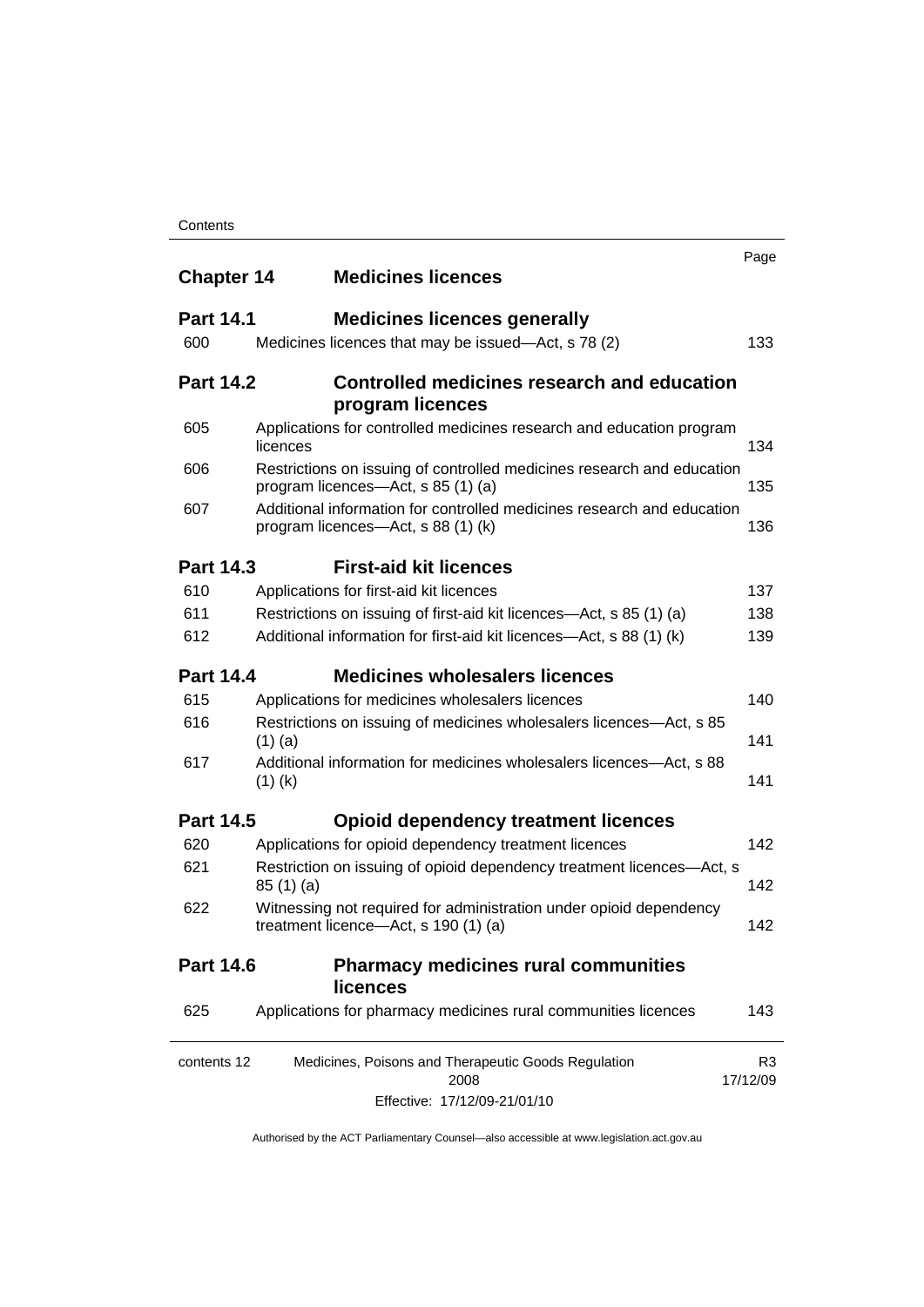|                   |                                                                                                        | Contents |
|-------------------|--------------------------------------------------------------------------------------------------------|----------|
|                   |                                                                                                        |          |
|                   | 626<br>Restrictions on issuing of pharmacy medicines rural communities<br>licences—Act, $s$ 85 (1) (a) |          |
| <b>Chapter 15</b> | <b>Medicines-other provisions</b>                                                                      |          |
| <b>Part 15.1</b>  | Opioid dependency treatment guidelines                                                                 |          |
| 630               | Guidelines for treatment of opioid dependency                                                          | 144      |
| <b>Part 15.2</b>  | <b>Medicines advisory committee</b>                                                                    |          |
| 635               | Medicines advisory committee-membership                                                                | 145      |
| 636               | Medicines advisory committee—term of appointments                                                      | 146      |
| 637               | Medicines advisory committee-conditions of appointments                                                |          |
| 638               | Medicines advisory committee-time and place of meetings                                                |          |
| 639               | Medicines advisory committee-presiding member                                                          |          |
| 640               | Medicines advisory committee-quorum                                                                    | 147      |
| 641               | 147<br>Medicines advisory committee-voting                                                             |          |
| 642               | Medicines advisory committee-conduct of meetings                                                       | 147      |
| 643               | Medicines advisory committee-disclosure of interests by members                                        | 148      |
| 644               | Medicines advisory committee—ending appointments                                                       | 150      |
| <b>Part 15.3</b>  | <b>Other medicines provisions</b>                                                                      |          |
| 650               | Advertising controlled medicines-Act, s 66 (3) (b)                                                     | 152      |
| 651               | Advertising other medicines                                                                            | 152      |
| 652               | Prescribed institutions—Act, dict, def <i>institution</i> , par (b)                                    | 153      |
| <b>Chapter 16</b> | Low and moderate harm poisons                                                                          |          |
|                   |                                                                                                        |          |
| Part 16.1         | Preliminary                                                                                            |          |

### **Part 16.1 Preliminary**

| 154 |
|-----|
|     |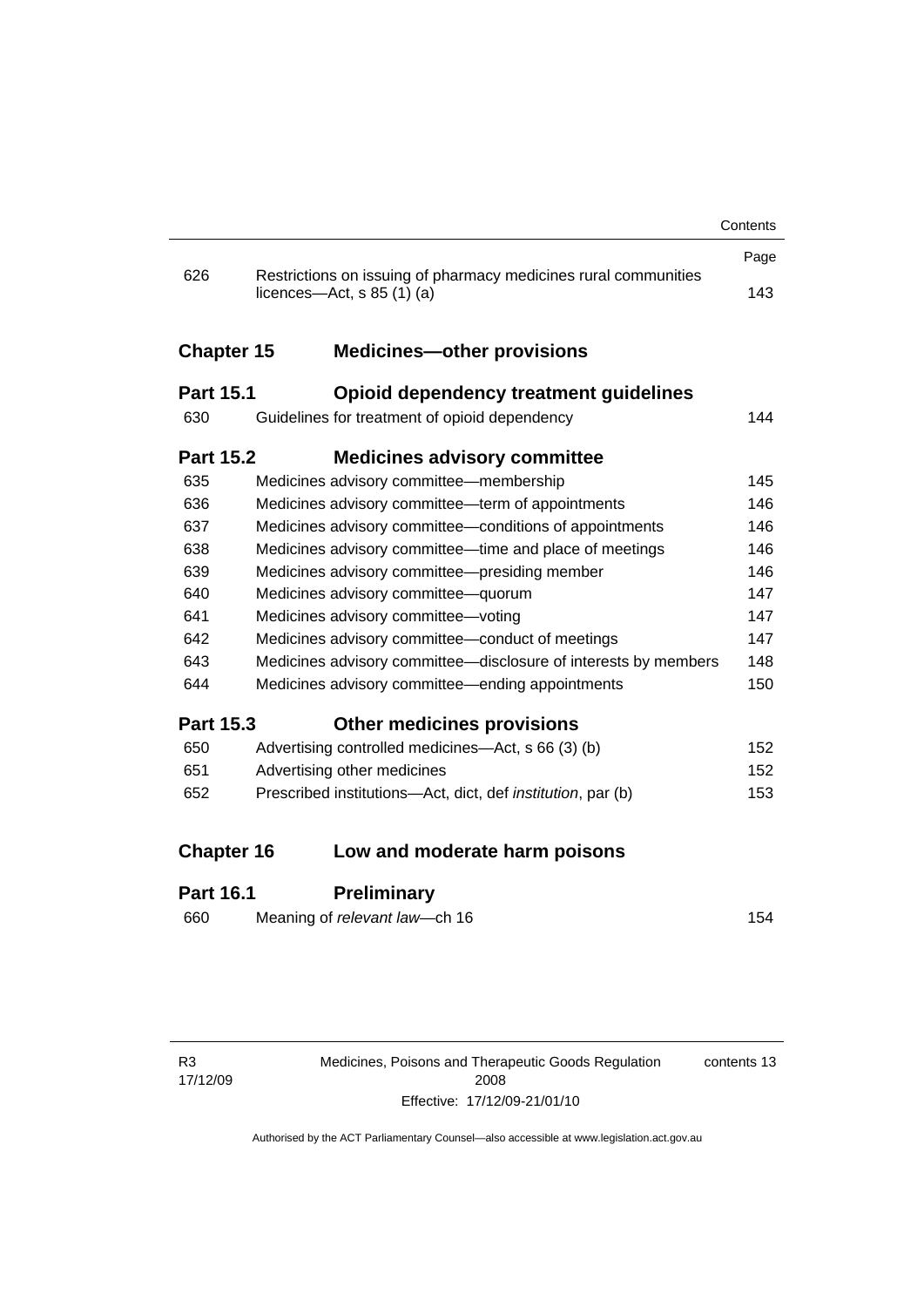|                   |                                                                                                                                  | Page                       |
|-------------------|----------------------------------------------------------------------------------------------------------------------------------|----------------------------|
| <b>Part 16.2</b>  | Authorisation to supply low and moderate<br>harm poisons                                                                         |                            |
| 661               | Authorisation to supply low and moderate harm poisons—Act, s 26 (1)<br>(b) and $(2)$ (b)                                         | 155                        |
| 662               | Authorisation condition for supplying low and moderate harm<br>poisons—Act, s 44 (1) (b) and (2) (b)                             | 155                        |
| <b>Part 16.3</b>  | Authorisation to manufacture low and<br>moderate harm poisons                                                                    |                            |
| 663               | Authorisation to manufacture low and moderate harm poisons—Act, s<br>33 <sub>(b)</sub>                                           | 156                        |
| 664               | Authorisation condition for manufacturing low and moderate harm<br>poisons—Act, s 44 (1) (b) and (2) (b)                         | 156                        |
| <b>Part 16.4</b>  | Packaging and labelling of low and moderate<br>harm poisons                                                                      |                            |
| 665               | Packaging of supplied manufacturer's packs of low and moderate<br>harm poisons—Act, s 59 (1) (c) (i) and (2) (c) (i)             | 157                        |
| 666               | Labelling of supplied manufacturer's packs of low and moderate harm<br>poisons—Act, s 60 $(1)$ $(c)$ $(i)$ and $(2)$ $(c)$ $(i)$ | 158                        |
| <b>Chapter 17</b> | Dangerous poisons authorisations                                                                                                 |                            |
| <b>Part 17.1</b>  | <b>Overview of dangerous poisons</b><br>authorisations                                                                           |                            |
| 670               |                                                                                                                                  |                            |
|                   | General overview of authorisations for dangerous poisons                                                                         |                            |
| 671               | Overview of dangerous poisons authorisations under this regulation                                                               |                            |
| 672               | General overview of authorisation conditions for dangerous poisons                                                               | 159<br>160<br>161          |
| <b>Part 17.2</b>  | Authorisations under dangerous poisons<br>licences                                                                               |                            |
| Division 17.2.1   | Dangerous poisons manufacturers licence<br>authorisations                                                                        |                            |
| 675               | Authorisations under dangerous poisons manufacturers licences-Act,<br>s 20 (1) (a)                                               | 162                        |
| contents 14       | Medicines, Poisons and Therapeutic Goods Regulation<br>2008                                                                      | R <sub>3</sub><br>17/12/09 |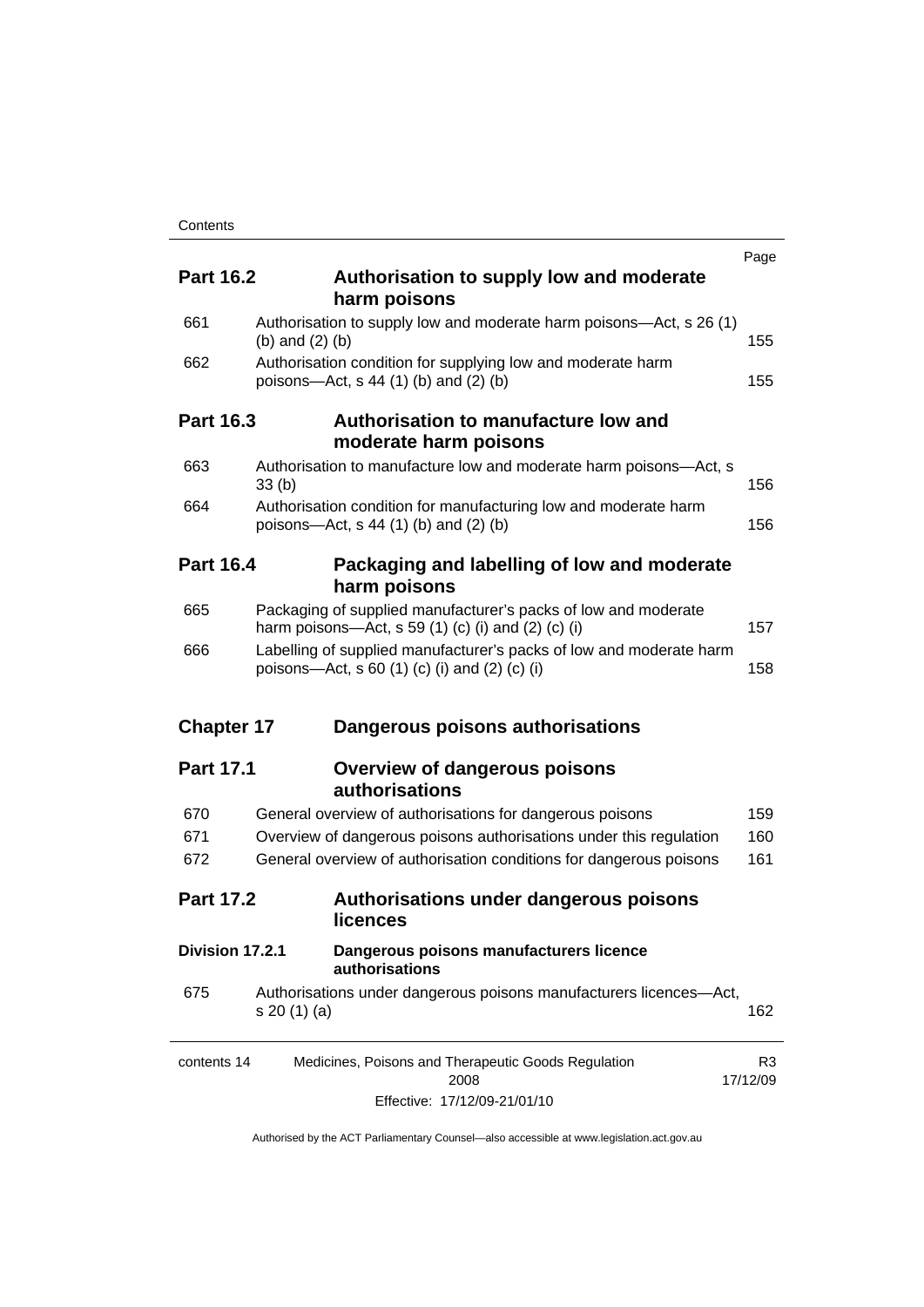|                  |                                                                                                                                         | Contents |
|------------------|-----------------------------------------------------------------------------------------------------------------------------------------|----------|
|                  |                                                                                                                                         | Page     |
| 676              | Authorisation conditions for dangerous poisons manufacturers<br>licences- $-\text{Act}$ , s 44 (1) (b) and (2) (b)                      | 163      |
| Division 17.2.2  | Dangerous poisons-research and education program<br>licence authorisations                                                              |          |
| 680              | Authorisations under dangerous poisons research and education<br>program licences—Act, s 20 (1) (a)                                     | 165      |
| 681              | Authorisation condition for dangerous poisons research and education<br>program licences—Act, s 44 (1) (b) and (2) (b)                  | 166      |
| Division 17.2.3  | Dangerous poisons suppliers licence authorisations                                                                                      |          |
| 685              | Authorisations under dangerous poisons suppliers licences—Act,<br>s 20 (1) (b)                                                          | 167      |
| 686              | Authorisation conditions for dangerous poisons suppliers licences-<br>Act, $s$ 44 (1) (b) and (2) (b)                                   | 168      |
| <b>Part 17.3</b> | Other dangerous poisons authorisations                                                                                                  |          |
| Division 17.3.1  | Authorisations for manufacturing etc purposes                                                                                           |          |
| 690              | Manufacturing etc authorisations for dangerous poisons—Act, s 20 (2)<br>(a)                                                             | 170      |
| Division 17.3.2  | Authorisations for delivery people and commercial<br>disposal operators                                                                 |          |
| 692              | Authorisations to deliver dangerous poisons under purchase orders-<br>Act, s 26 (1) (b) and (2) (b), s 35 (1) (b), (2) (b) and s 36 (b) | 171      |
| 693              | Authorisation to supply dangerous poisons to commercial disposal<br>operator for disposal—Act, s 26 (1) (b)                             | 172      |
| 694              | Authorisations for commercial disposal operators-Act, s 26 (1) (b)<br>and (2) (b), s 35 (1) (b) and (2) (b) and s 36 (b)                | 172      |
| Division 17.3.3  | Authorisations for dangerous poisons research and<br>education programs by scientifically qualified people                              |          |
| 695              | Authorisations for dangerous poisons research and education-Act, s<br>26 (1) and (2) (b)                                                | 173      |
| 696              | Authorisation conditions for dangerous poisons research and<br>education-Act, s 44 (1) (b) and (2) (b)                                  | 174      |
|                  |                                                                                                                                         |          |

Medicines, Poisons and Therapeutic Goods Regulation 2008 Effective: 17/12/09-21/01/10 contents 15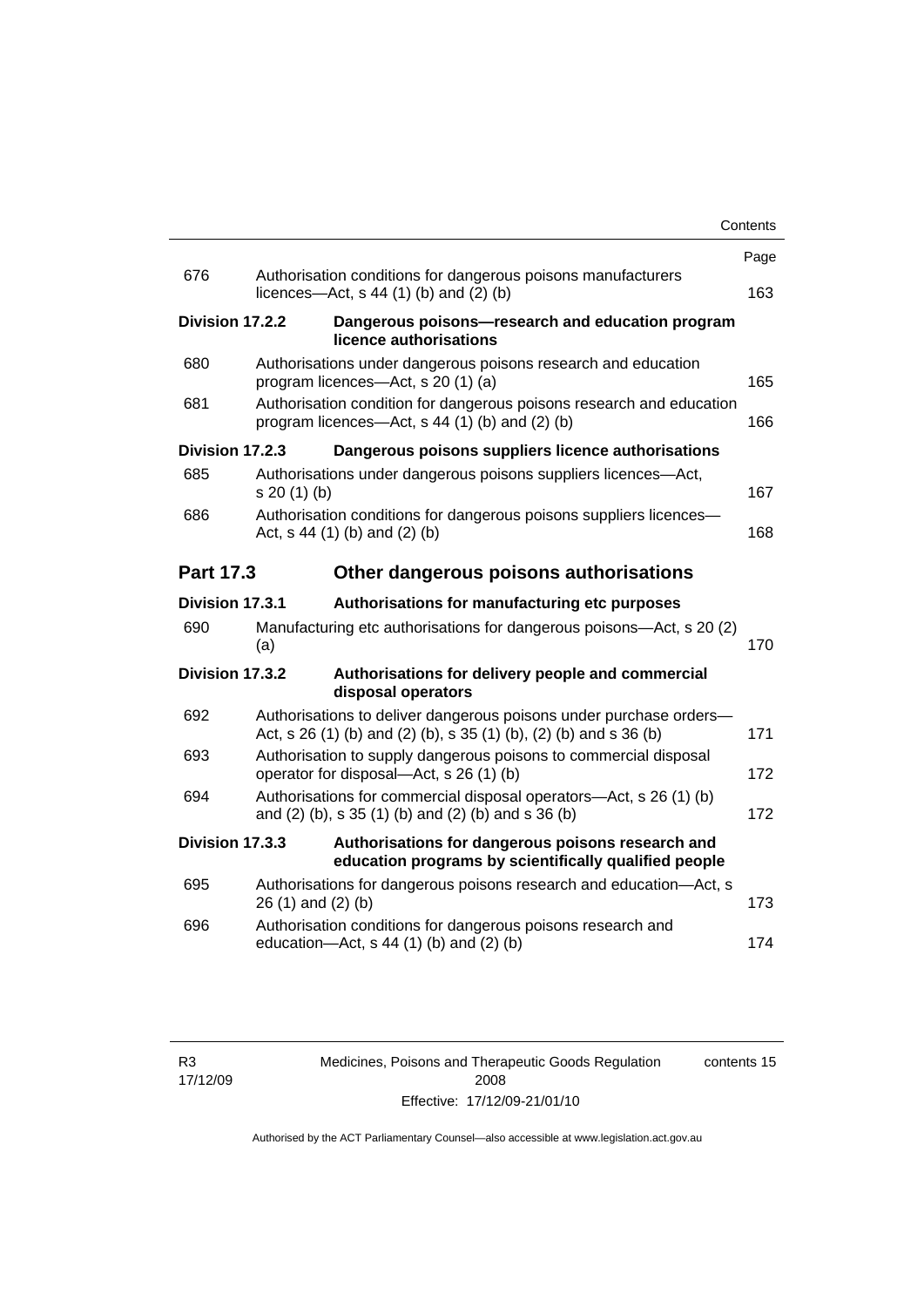| Contents |
|----------|
|----------|

|                   |                                                                                                           | Page                       |
|-------------------|-----------------------------------------------------------------------------------------------------------|----------------------------|
| <b>Chapter 18</b> | Dangerous poisons licences                                                                                |                            |
| <b>Part 18.1</b>  | Dangerous poisons licences generally                                                                      |                            |
| 700               | Dangerous poisons licences that may be issued-Act, s 78 (2)                                               | 175                        |
| <b>Part 18.2</b>  | Dangerous poisons manufacturers licences                                                                  |                            |
| 705               | Applications for dangerous poisons manufacturers licences                                                 | 176                        |
| 706               | Restrictions on issuing of dangerous poisons manufacturers<br>licences—Act, s $85(1)(a)$                  | 177                        |
| 707               | Additional information for dangerous poisons manufacturers<br>licences—Act, s $88(1)(k)$                  | 177                        |
| <b>Part 18.3</b>  | Dangerous poisons research and education                                                                  |                            |
|                   | program licences                                                                                          |                            |
| 710               | Applications for dangerous poisons research and education program<br>licences                             | 178                        |
| 711               | Restrictions on issuing of dangerous poisons research and education<br>program licences—Act, s 85 (1) (a) | 179                        |
| 712               | Additional information for dangerous poisons research and education<br>licences—Act, $s$ 88 (1) (k)       | 180                        |
| <b>Part 18.4</b>  | Dangerous poisons suppliers licences                                                                      |                            |
| 715               | Applications for dangerous poisons suppliers licences                                                     | 181                        |
| 716               | Restrictions on issuing of dangerous poisons suppliers licences-Act,<br>s 85 (1) (a)                      | 182                        |
| 717               | Additional information for dangerous poisons suppliers licences-Act,<br>s 88 (1) (k)                      | 182                        |
|                   |                                                                                                           |                            |
| <b>Chapter 19</b> | Dangerous poisons-other provisions                                                                        |                            |
| <b>Part 19.1</b>  | Dangerous poisons purchase orders                                                                         |                            |
| 720               | Supplying dangerous poisons on purchase orders                                                            | 183                        |
| 721               | General requirements for dangerous poisons purchase orders-Act, s<br>38(2)(c)                             | 184                        |
| 722               | Recording supply of dangerous poisons on purchase orders                                                  | 184                        |
| contents 16       | Medicines, Poisons and Therapeutic Goods Regulation<br>2008                                               | R <sub>3</sub><br>17/12/09 |

Effective: 17/12/09-21/01/10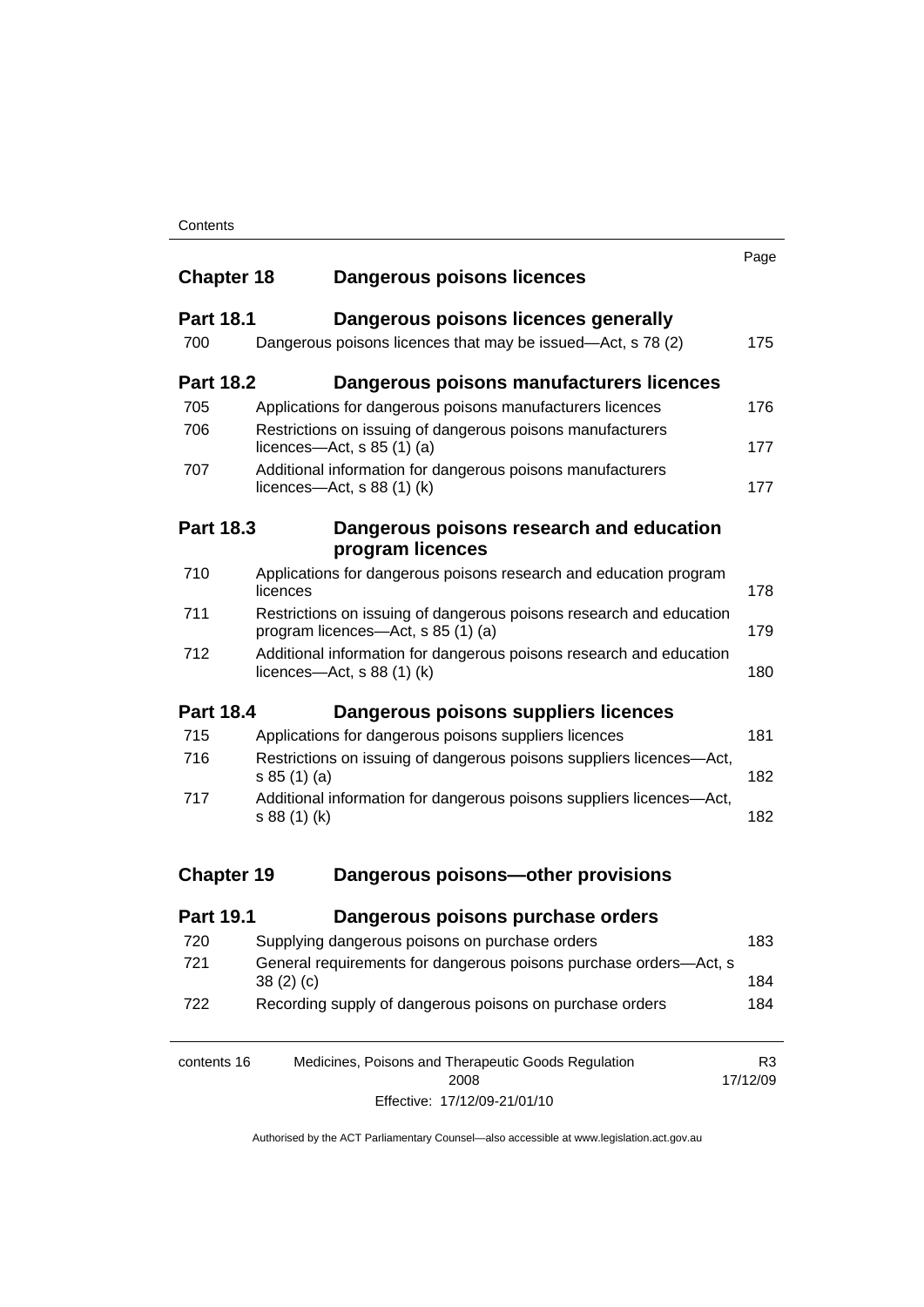|                   |                                                                                                           | Contents |
|-------------------|-----------------------------------------------------------------------------------------------------------|----------|
|                   |                                                                                                           | Page     |
| <b>Part 19.2</b>  | Wholesale supply of dangerous poisons<br>under corresponding laws                                         |          |
| 725               | Conditions for wholesalers supplying dangerous poisons under<br>corresponding laws-Act, s 20 (4) (c)      | 186      |
| <b>Part 19.3</b>  | Packaging and labelling of dangerous<br>poisons                                                           |          |
| 730               | Meaning of relevant law-pt 19.3                                                                           | 187      |
| 731               | Packaging of supplied manufacturer's packs of dangerous poisons-<br>Act, s 59 (1) (c) (i) and (2) (c) (i) | 187      |
| 732               | Labelling of supplied manufacturer's packs of dangerous poisons-<br>Act, s 60 (1) (c) (i) and (2) (c) (i) | 188      |
| <b>Part 19.4</b>  | Storage of dangerous poisons                                                                              |          |
| 735               | Storage of dangerous poisons-Act, s 61 (b) and (c)                                                        | 189      |
| <b>Part 19.5</b>  | Dangerous poisons registers                                                                               |          |
| 740               | Keeping of dangerous poisons registers by certain people-Act, s 48<br>and s 50 (1) (b) and (2) (b)        | 190      |
| 741               | Form of dangerous poisons registers-Act, s 49 (1) (b)                                                     | 191      |
| 742               | Making entries in dangerous poisons registers—Act, s 51 (1) (b)                                           | 191      |
| 743               | Prescribed witnesses for discarding of dangerous poisons-Act, s 54<br>$(a)$ and $(b)$                     | 192      |
| 744               | Changes to entries in dangerous poisons registers—Act, s 55 (2) (b)                                       | 192      |
| <b>Chapter 20</b> | <b>Paints</b>                                                                                             |          |
| 750               | Manufacture, supply and use of paints containing white lead-Act, s<br>70 (1) (b), (2) (b) and (3) (b)     | 194      |
| 751               | Manufacture, supply and use of paints for certain purposes-Act, s 71<br>$(1)$ and $(3)$                   | 194      |
| 752               | Manufacture, supply and use of paints for toys—Act, s 72 (b)                                              | 195      |
| 753               | Manufacture, supply and use of paints containing pesticides-Act, s<br>73(b)                               | 196      |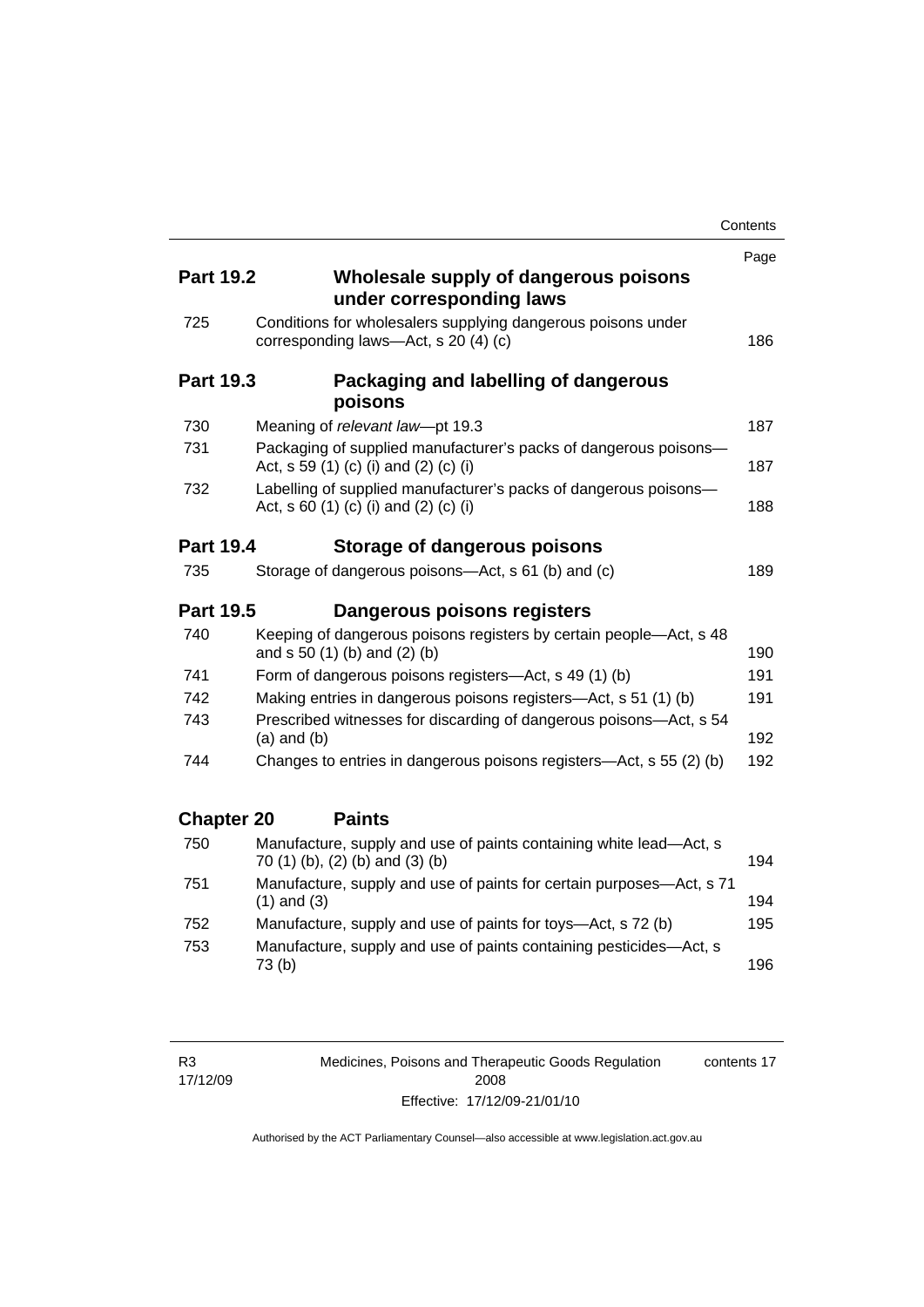### **Contents**

|                   |                                                                                                                                                                           | Page |
|-------------------|---------------------------------------------------------------------------------------------------------------------------------------------------------------------------|------|
| <b>Chapter 21</b> | <b>Prohibited and appendix C substances</b>                                                                                                                               |      |
| <b>Part 21.1</b>  | <b>Preliminary</b>                                                                                                                                                        |      |
| 760               | Meaning of prohibited substance-ch 21                                                                                                                                     | 197  |
| 761               | Prohibited substances licences-Act, s 78 (2)                                                                                                                              | 197  |
| <b>Part 21.2</b>  | <b>Prohibited substances research and</b><br>education program licences                                                                                                   |      |
| Division 21.2.1   | Issue of prohibited substances research and education<br>program licences                                                                                                 |      |
| 765               | Applications for prohibited substances research and education<br>program licences                                                                                         | 198  |
| 766               | Restrictions on issuing of prohibited substances research and<br>education program licences-Act, s 85 (1) (a)                                                             | 199  |
| 767               | Additional information for prohibited substances research program and<br>education licences-Act, s 88 (1) (k)                                                             | 200  |
| Division 21.2.2   | Prohibited substances research and education<br>program authorisations                                                                                                    |      |
| 768               | Authorisations under prohibited substances research and education<br>program licences—Act, s 20 (1) (a)                                                                   | 200  |
| 769               | Authorisation condition for prohibited substances research and<br>education program licences—Act, s 44 (1) (b) and (2) (b)                                                | 201  |
| Division 21.2.3   | Other provisions-prohibited substances research and<br>education program licences                                                                                         |      |
| 770               | Approvals of dealings for prohibited substances research and<br>education program licences-Act, s 20 (1) (c)                                                              | 202  |
| 771               | Authorisation condition for approval-holders—Act, s 44 (1) (b) and (2)<br>(b)                                                                                             | 203  |
| 772               | General requirements for prohibited substances purchase orders-<br>Act, s 38 (2) (c)                                                                                      | 203  |
| 773               | Recording supply of prohibited substances on purchase orders                                                                                                              | 204  |
| 774               | Information for CHO about supplied prohibited substances research<br>and education program licences—Act, s 31 (1) (a) (ii), (1) (b), (2) (a)<br>(ii), $(2)$ (b) and $(4)$ | 204  |

| contents 18 | Medicines, Poisons and Therapeutic Goods Regulation | R3       |
|-------------|-----------------------------------------------------|----------|
|             | 2008                                                | 17/12/09 |
|             | Effective: 17/12/09-21/01/10                        |          |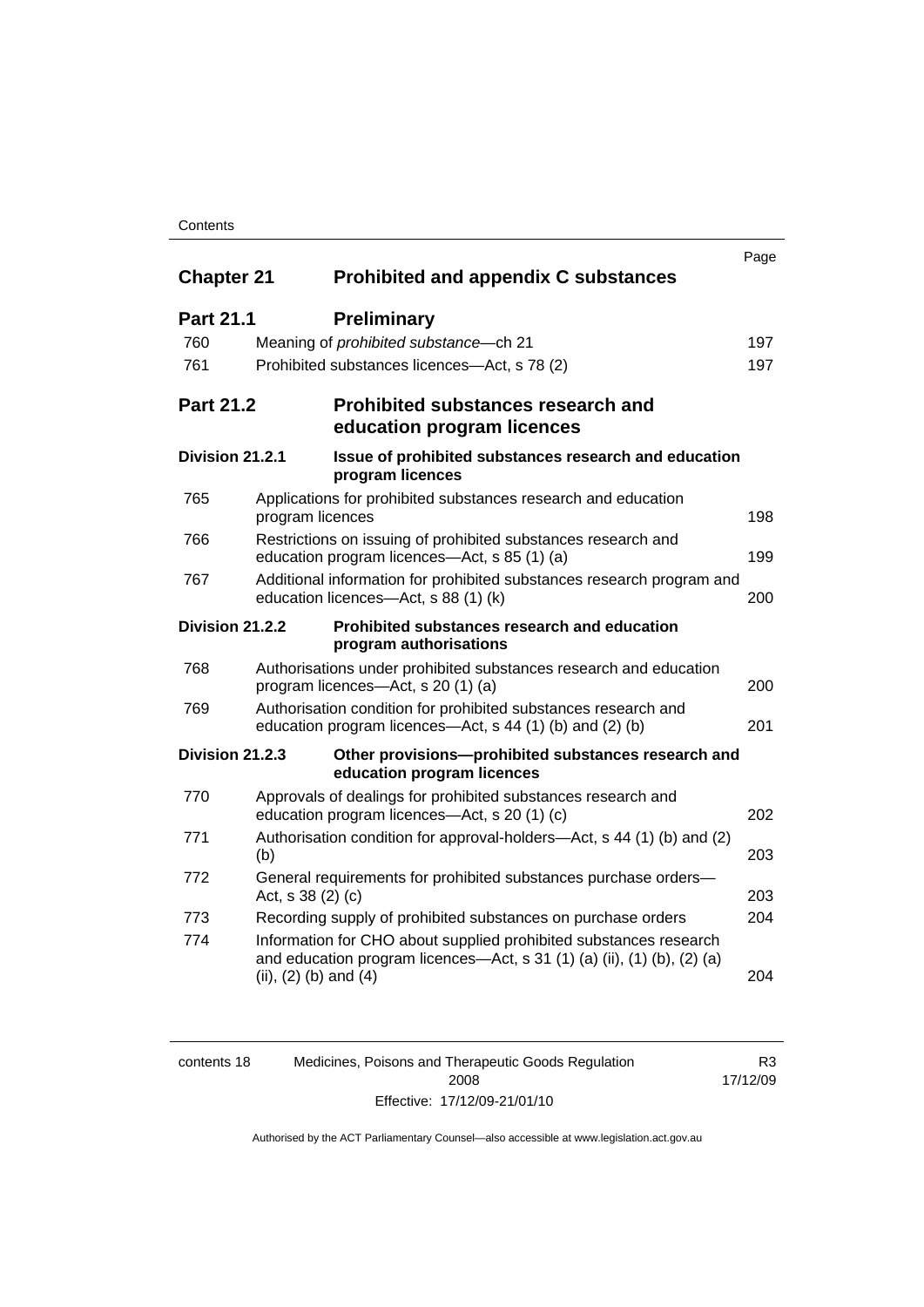| Contents |
|----------|
|----------|

|                   |                                                                                                         | Page |  |
|-------------------|---------------------------------------------------------------------------------------------------------|------|--|
| <b>Part 21.3</b>  | <b>Prohibited substances registers</b>                                                                  |      |  |
| 775               | Keeping of prohibited substances registers by certain people-Act,<br>s 48 and s 50 (1) (b) and (2) (b)  | 206  |  |
| 776               | Form of prohibited substances registers-Act, s 49 (1) (b)                                               | 206  |  |
| 777               | Making entries in prohibited substances registers—Act, s 51 (1) (b)                                     | 207  |  |
| 778               | Prescribed witnesses for discarding of prohibited substances-Act, s<br>54 (a) and (b)                   |      |  |
| 779               | Changes to entries in prohibited substances registers—Act, s 55 (2)<br>(b)                              |      |  |
| <b>Chapter 22</b> | <b>Therapeutic goods</b>                                                                                |      |  |
| 800               | Definitions-ch 22                                                                                       | 209  |  |
| 801               | Prescribed regulated therapeutic goods-Act, s 14, def regulated<br>209<br>therapeutic good, par (b)     |      |  |
| 802               | Authorisation to supply optical devices—Act, s 74 (1) (b) and (2) (b)                                   | 209  |  |
| 803               | Authorisation conditions for supplying optical devices-Act, s 75 (1) (b) 210                            |      |  |
| <b>Chapter 23</b> | <b>Notification and review of decisions</b>                                                             |      |  |
| 850               | Meaning of reviewable decision-ch 23                                                                    | 211  |  |
| 851               | Reviewable decision notices                                                                             | 212  |  |
| 852               | Applications for review                                                                                 | 213  |  |
| <b>Chapter 24</b> | <b>Miscellaneous</b>                                                                                    |      |  |
| 860               | Authorisations for public employees-Act, s 26 (1) (b), (2) (b), s 35 (1)<br>(b), $(2)$ (b) and s 36 (b) | 214  |  |
| 861               | Other authorisations for public employees-Act, s 20 (1) (a), (2) (a)<br>and s 74 (1) (b)                | 215  |  |
| 862               | Certain containers not to be used for human-use substances-Act, s<br>63 (1) (b)                         | 216  |  |
| 863               | Displacement of Legislation Act, s 47 (6)                                                               | 216  |  |

R3 17/12/09 Medicines, Poisons and Therapeutic Goods Regulation 2008 Effective: 17/12/09-21/01/10 contents 19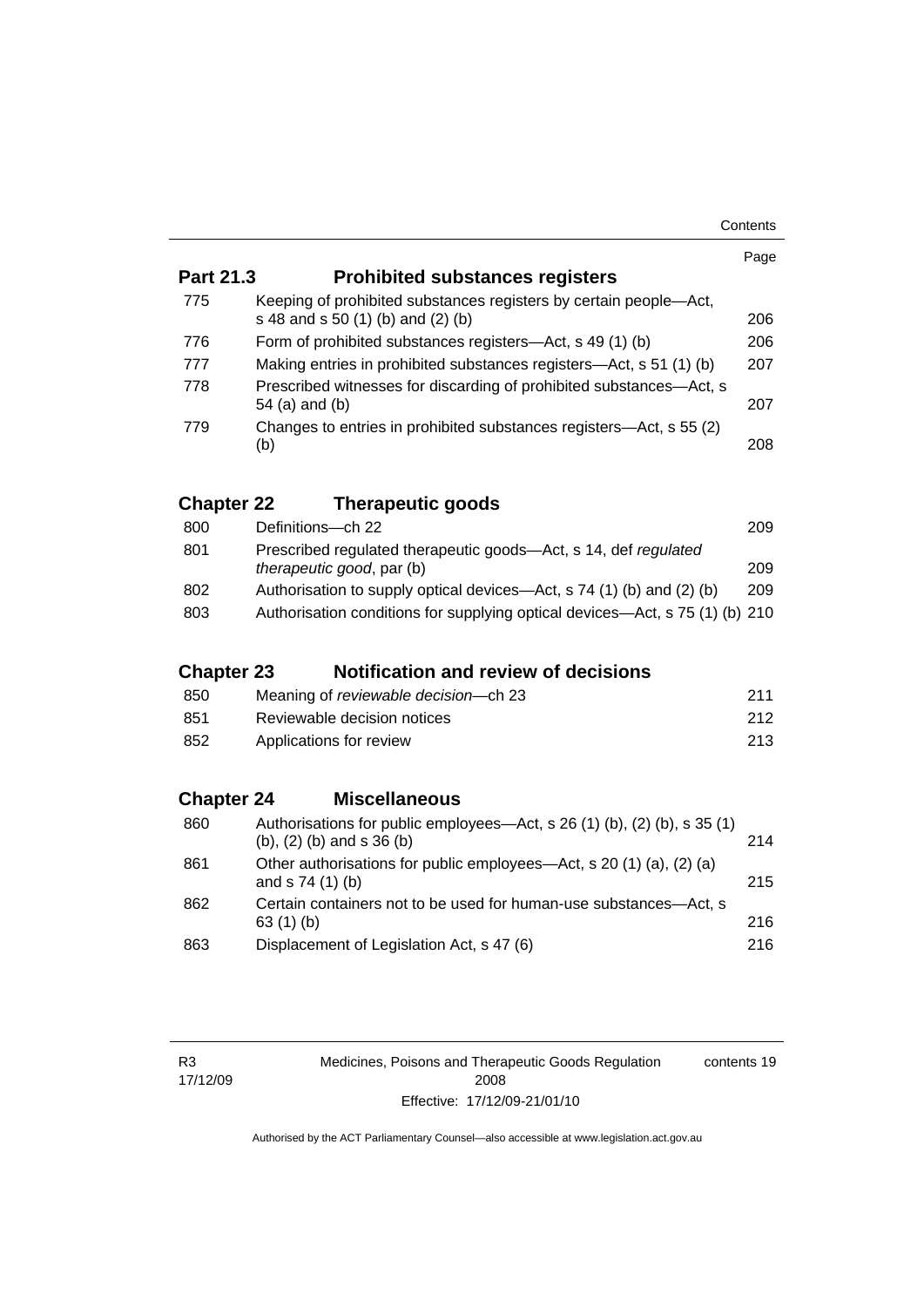#### **Contents**

|                                                                  |                                                                            |                                                                     | Page                       |  |
|------------------------------------------------------------------|----------------------------------------------------------------------------|---------------------------------------------------------------------|----------------------------|--|
| <b>Chapter 30</b>                                                |                                                                            | <b>Transitional</b>                                                 |                            |  |
| 1000                                                             | Definitions-ch 30                                                          |                                                                     | 217                        |  |
| 1001                                                             | DODA wholesaler's licences-Act, s 520 (2)                                  | 217                                                                 |                            |  |
| 1002                                                             |                                                                            | Poisons Act licences—Act, s 520 (2)                                 | 217                        |  |
| 1003                                                             |                                                                            | PADA licences-Act, s 520 (2)                                        | 217                        |  |
| 1004                                                             |                                                                            | DODA authorisations-Act, s 522 (2)                                  | 217                        |  |
| 1005<br>PADA authorisations-Act, s 522 (2)                       |                                                                            |                                                                     | 218<br>218                 |  |
|                                                                  | 1006<br>Public Health (Prohibited Drugs) Act authorisations—Act, s 522 (2) |                                                                     |                            |  |
| 1007                                                             |                                                                            | DODA approvals to prescribe drugs of dependence—Act, s 531 (2)      |                            |  |
| 1008                                                             | Expiry-ch 30                                                               |                                                                     |                            |  |
| <b>Chapter 31</b>                                                |                                                                            | <b>Modification of Act</b>                                          |                            |  |
| 1100                                                             |                                                                            | Modification of Act, ch 14-501 (2)                                  | 220                        |  |
| 1110                                                             | Expiry-ch 31                                                               |                                                                     | 220                        |  |
| <b>Schedule 1</b><br><b>Medicines-health-related occupations</b> |                                                                            |                                                                     |                            |  |
|                                                                  |                                                                            | <b>authorisations</b>                                               | 221                        |  |
| <b>Part 1.1</b>                                                  |                                                                            | <b>Ambulance services and officers</b>                              | 221                        |  |
| <b>Part 1.2</b>                                                  |                                                                            | Dentists, dental hygienists and dental therapists                   | 222                        |  |
| <b>Part 1.3</b>                                                  |                                                                            | <b>Doctors</b>                                                      | 225                        |  |
| <b>Part 1.4</b>                                                  |                                                                            | <b>Health professionals at institutions</b>                         | 227                        |  |
| <b>Part 1.5</b>                                                  |                                                                            | <b>Midwives</b>                                                     | 228                        |  |
| <b>Part 1.6</b>                                                  |                                                                            | <b>Nurses</b>                                                       | 229                        |  |
| <b>Part 1.7</b>                                                  |                                                                            | Opioid dependency treatment centres operated by<br><b>Territory</b> | 232                        |  |
| <b>Part 1.8</b>                                                  |                                                                            | <b>Optometrists</b>                                                 | 233                        |  |
| <b>Part 1.9</b>                                                  |                                                                            | <b>Pharmacists and employees</b>                                    | 234                        |  |
| Part 1.10                                                        |                                                                            | <b>Podiatrists</b>                                                  | 237                        |  |
| Part 1.11                                                        |                                                                            | <b>Residential care facilities</b>                                  | 238                        |  |
| contents 20                                                      |                                                                            | Medicines, Poisons and Therapeutic Goods Regulation<br>2008         | R <sub>3</sub><br>17/12/09 |  |

Effective: 17/12/09-21/01/10

17/12/09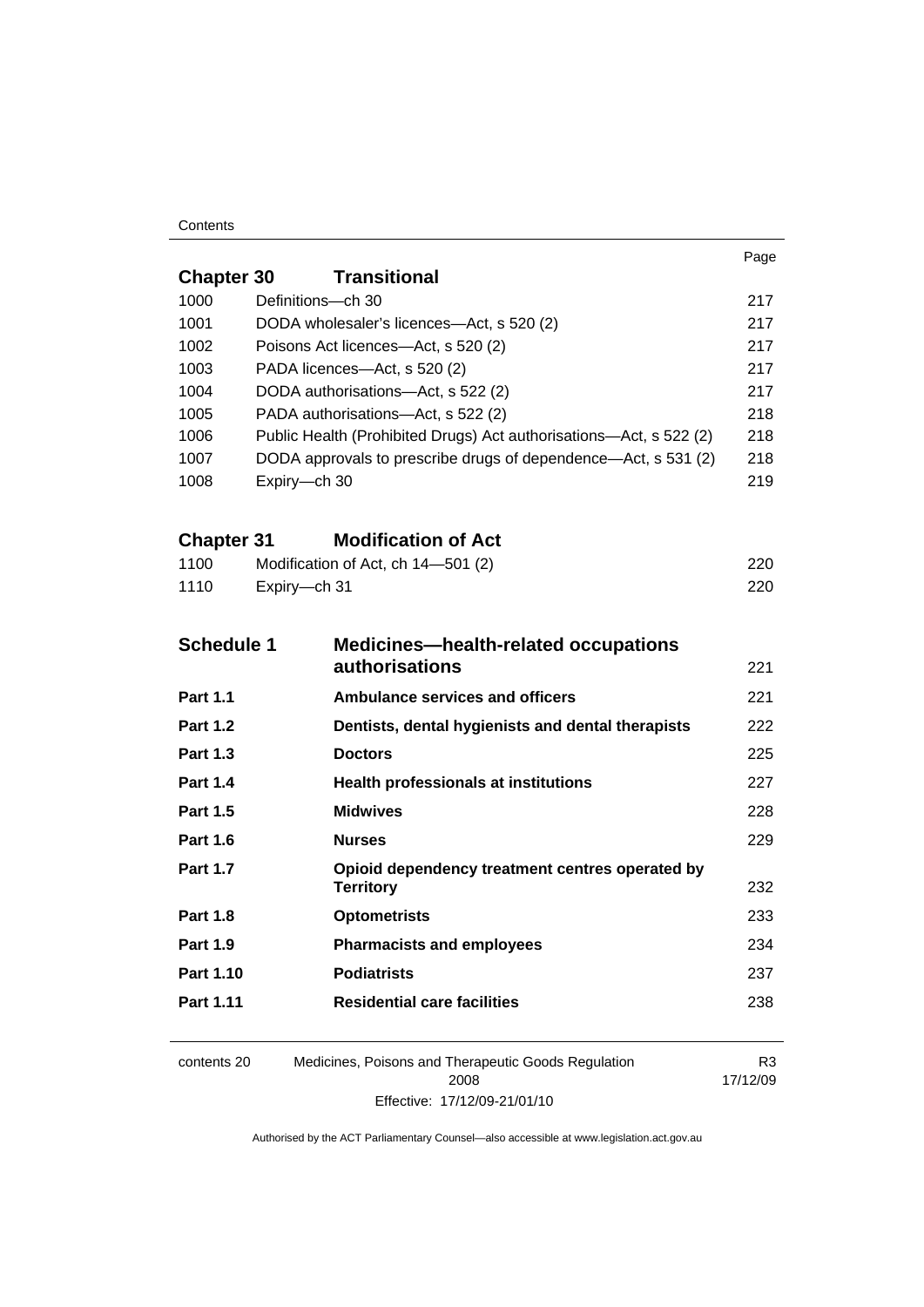|                   |                   |                                                                      | Contents |
|-------------------|-------------------|----------------------------------------------------------------------|----------|
|                   |                   |                                                                      | Page     |
| Part 1.12         |                   | Sales representatives for medicines manufacturers<br>and wholesalers | 240      |
| Part 1.13         |                   | Veterinary surgeons and employees                                    | 241      |
| <b>Schedule 2</b> |                   | <b>Optometry medicines</b>                                           | 244      |
| <b>Schedule 3</b> |                   | Designated appendix D medicines—standing<br>approvals                | 246      |
| <b>Part 3.1</b>   |                   | <b>Approval conditions</b>                                           | 246      |
| 3.1               | Definitions-sch 3 |                                                                      | 246      |
| <b>Part 3.2</b>   |                   | Standing approvals for designated appendix D<br>medicines            | 247      |
| <b>Schedule 4</b> |                   | Dangerous poisons-manufacturing etc<br>authorisations                | 249      |
| <b>Schedule 5</b> |                   | Requirements for storage receptacles                                 | 252      |
| <b>Part 5.1</b>   |                   | <b>Medicines cabinets</b>                                            | 252      |
| 5.1               |                   | Medicines cabinets-general requirements                              | 252      |
| 5.2               |                   | Medicines cabinets-body requirements                                 | 252      |
| 5.3               |                   | Medicines cabinets-door requirements                                 | 253      |
| 5.4               |                   | Medicines cabinets-lock requirements                                 | 253      |
| 5.5               |                   | Medicines cabinets-mounting requirements                             | 254      |
| <b>Part 5.2</b>   |                   | Safes, strong rooms and vaults                                       | 255      |
| 5.6               |                   | Requirements for safes                                               | 255      |
| 5.7               |                   | Requirements for strong rooms                                        | 255      |
| 5.8               |                   | Requirements for vaults                                              | 255      |

R3 17/12/09 Medicines, Poisons and Therapeutic Goods Regulation 2008 Effective: 17/12/09-21/01/10

contents 21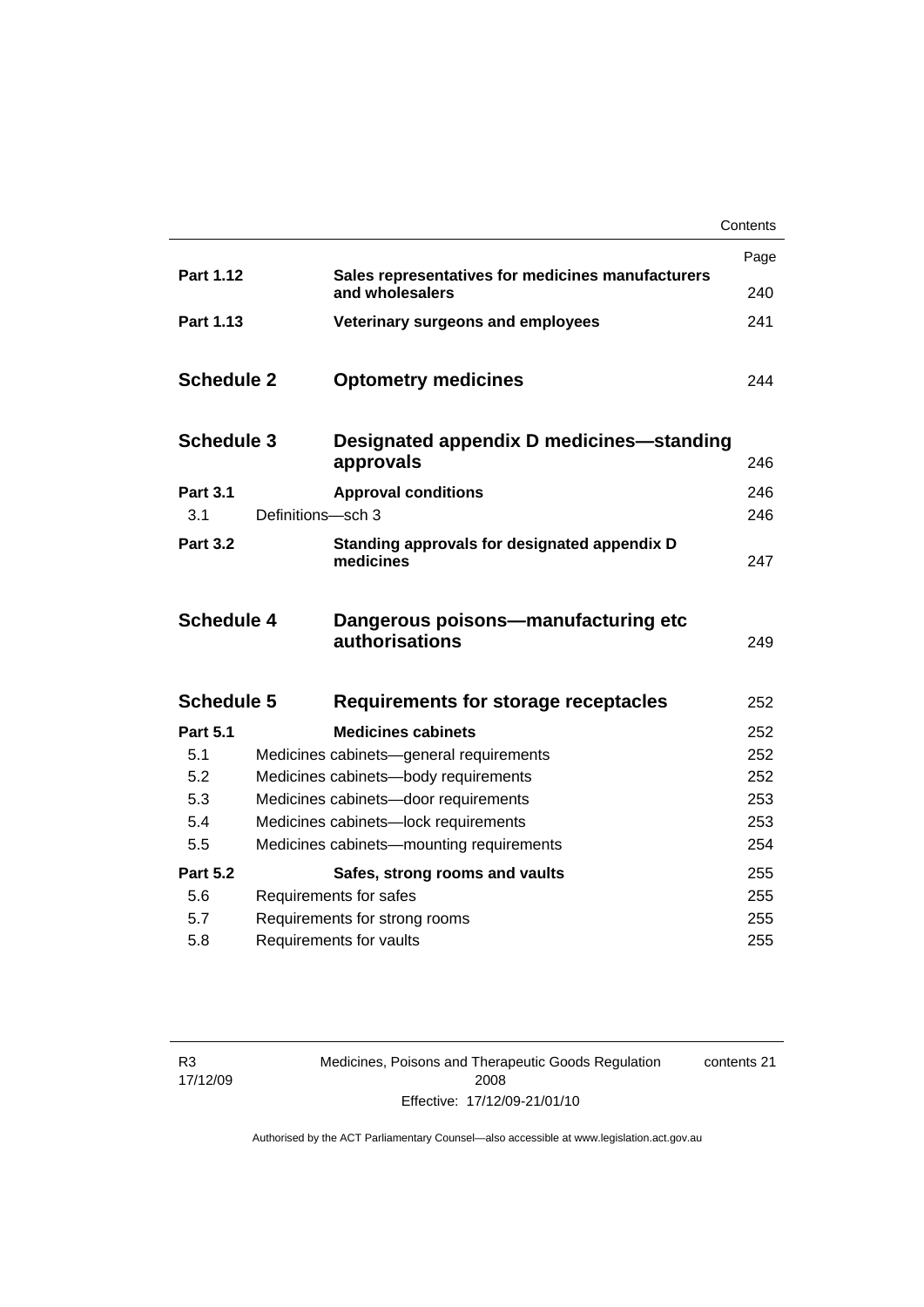#### **Contents**

|                   | <b>Schedule 10</b><br><b>Modification-Crimes Act 1900</b> | Page<br>256 |
|-------------------|-----------------------------------------------------------|-------------|
| <b>Dictionary</b> |                                                           | 260         |
| <b>Endnotes</b>   |                                                           |             |
| 1                 | About the endnotes                                        | 269         |
| 2                 | Abbreviation key                                          | 269         |
| 3                 | Legislation history                                       | 270         |
| 4                 | Amendment history                                         | 270         |
| 5                 | Earlier republications                                    | 272         |

contents 22 Medicines, Poisons and Therapeutic Goods Regulation 2008 Effective: 17/12/09-21/01/10

R3 17/12/09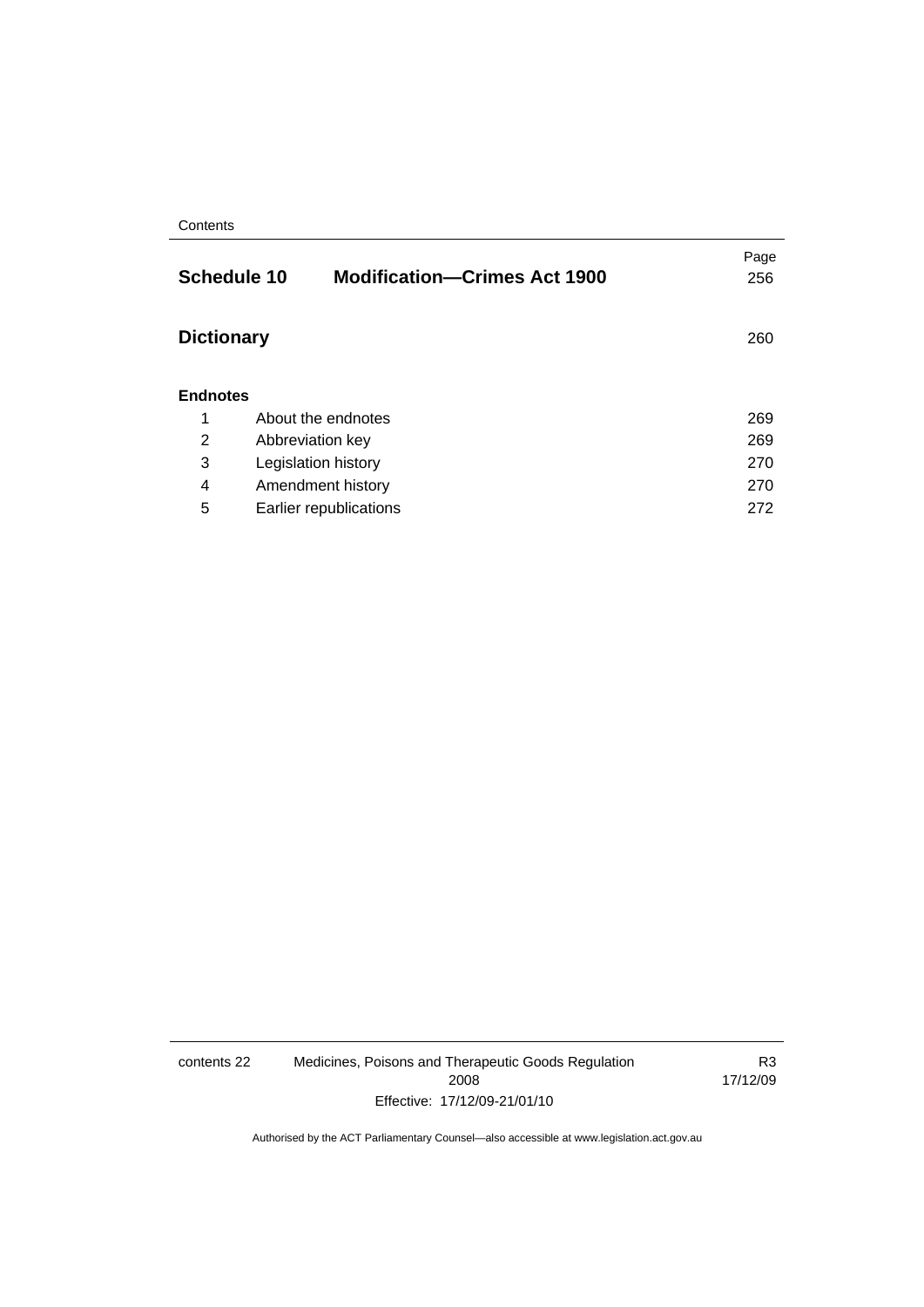<span id="page-24-0"></span>

# **Medicines, Poisons and Therapeutic Goods Regulation 2008**

made under the

**Medicines, Poisons and Therapeutic Goods Act 2008** 

R3 17/12/09

l

Medicines, Poisons and Therapeutic Goods Regulation 2008 Effective: 17/12/09-21/01/10

page 1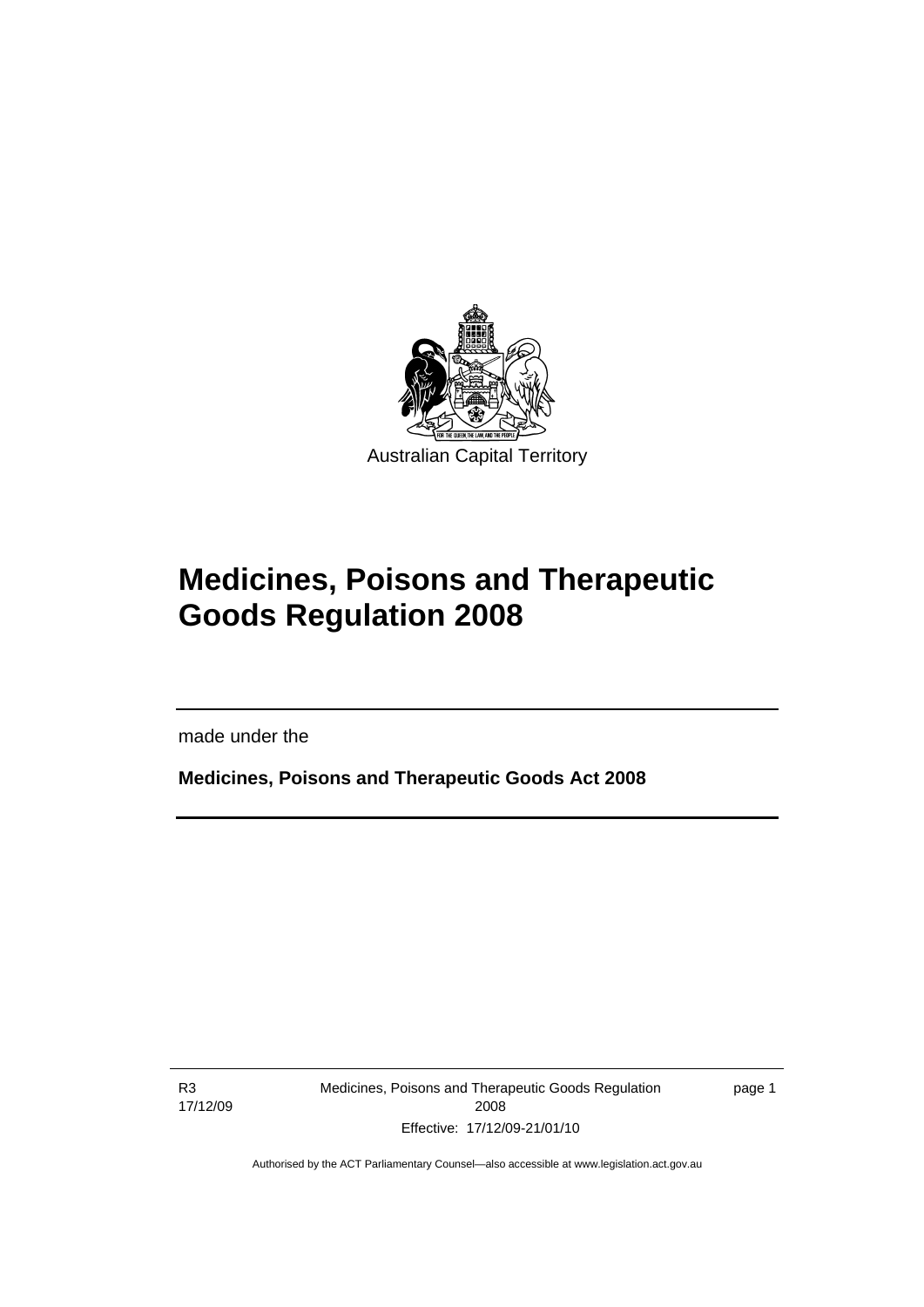<span id="page-25-0"></span>Section 1

# **Chapter 1 Preliminary**

### **1 Name of regulation**

This regulation is the *Medicines, Poisons and Therapeutic Goods Regulation 2008*.

### **3 Dictionary**

The dictionary at the end of this regulation is part of this regulation.

*Note 1* The dictionary at the end of this regulation defines certain terms used in this regulation, and includes references (*signpost definitions*) to other terms defined elsewhere.

> For example, the signpost definition '*health profession*—see the *Health Professionals Act 2004*, dictionary.' means that the term 'health profession' is defined in that dictionary and the definition applies to this regulation.

*Note 2* A definition in the dictionary (including a signpost definition) applies to the entire regulation unless the definition, or another provision of the regulation, provides otherwise or the contrary intention otherwise appears (see Legislation Act, s 155 and s 156 (1)).

### **4 Notes**

A note included in this regulation is explanatory and is not part of this regulation.

*Note* See the Legislation Act, s 127 (1), (4) and (5) for the legal status of notes.

R3 17/12/09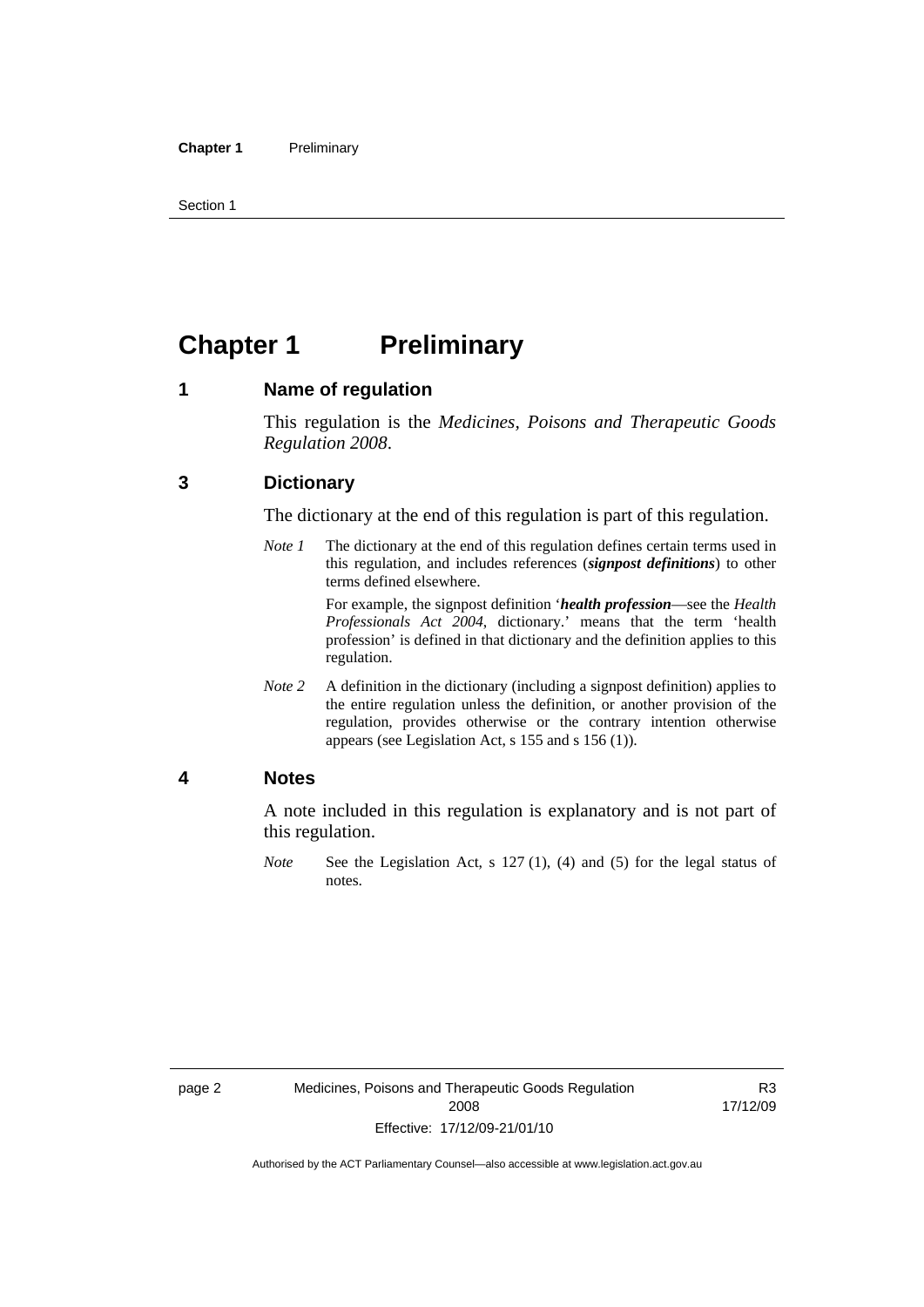## <span id="page-26-0"></span>**5 Offences against regulation—application of Criminal Code etc**

Other legislation applies in relation to offences against this regulation.

*Note 1 Criminal Code*

The Criminal Code, ch 2 applies to all offences against this regulation (see Code, pt 2.1).

The chapter sets out the general principles of criminal responsibility (including burdens of proof and general defences), and defines terms used for offences to which the Code applies (eg *conduct*, *intention*, *recklessness* and *strict liability*).

*Note 2 Penalty units* 

The Legislation Act, s 133 deals with the meaning of offence penalties that are expressed in penalty units.

### **6 Overview of things to which medicines and poisons standard does not apply**

- (1) The medicines and poisons standard applies to regulated substances (see the Act, pt 3.1 and s 17).
- (2) However, the medicines and poisons standard sets out the following things to which it does not apply (unless there is a contrary intention in the standard):
	- (a) a substance in a preparation or product included in the standard, appendix A (General Exemptions) (see the standard, par 1 (2) (h));
	- (b) a substance and the reason for its entry in the standard, appendix B (Substances considered not to require control by scheduling) (see the standard, par 1 (2) (h));
	- (c) a substance to which the standard, appendix G (Dilute Preparations) applies (see the standard, par  $1(2)(i)$ );

R3 17/12/09 page 3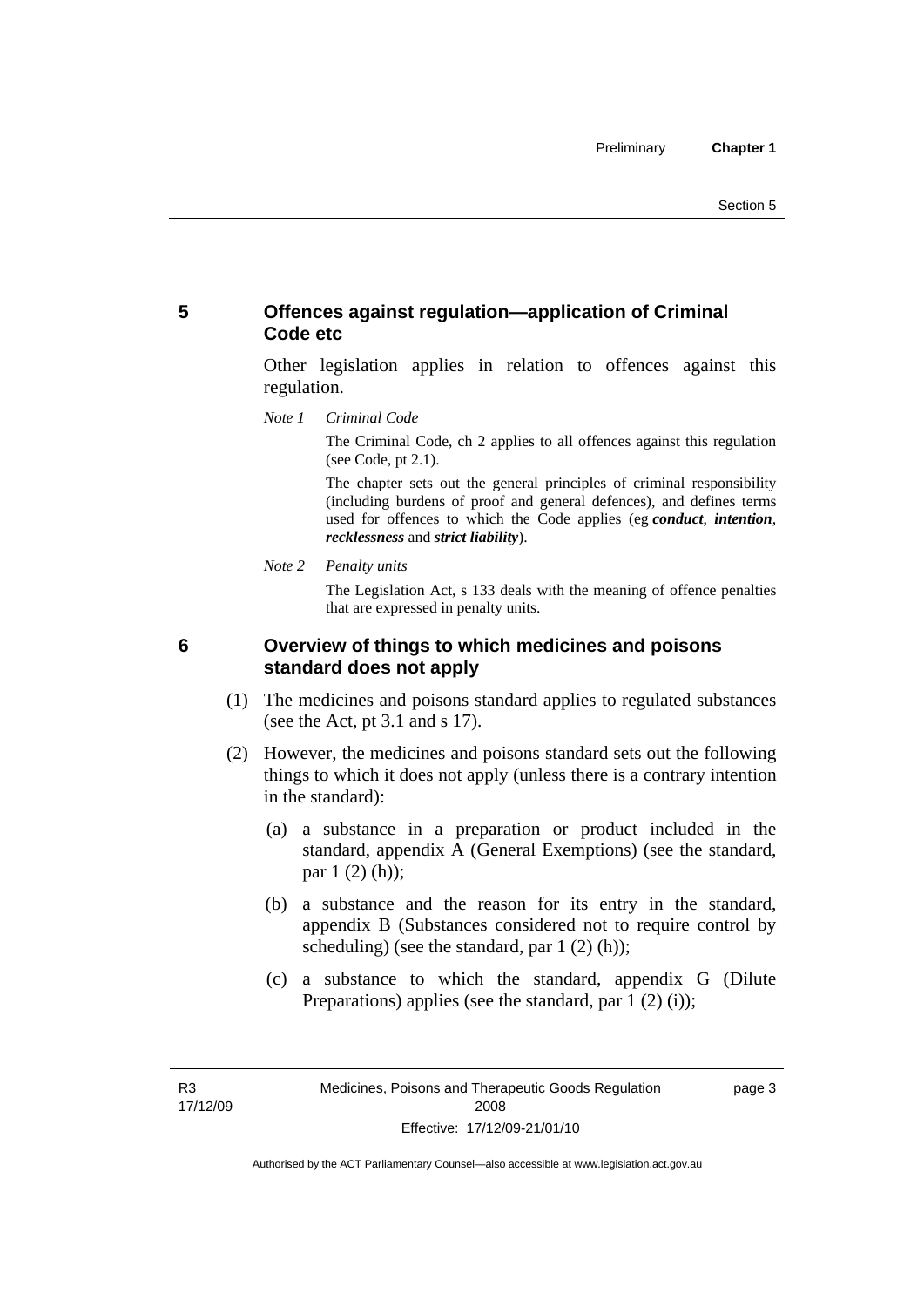#### **Chapter 1** Preliminary

Section 6

- (d) certain low concentrations of substances included in the standard, schedules 1 to 6 if the substance is not also included in schedule 7 or 8 (see the standard, par 1 (2) (j));
- (e) certain impurities in pesticides (see the standard, par 1 (2) (k)).

page 4 Medicines, Poisons and Therapeutic Goods Regulation 2008 Effective: 17/12/09-21/01/10

R3 17/12/09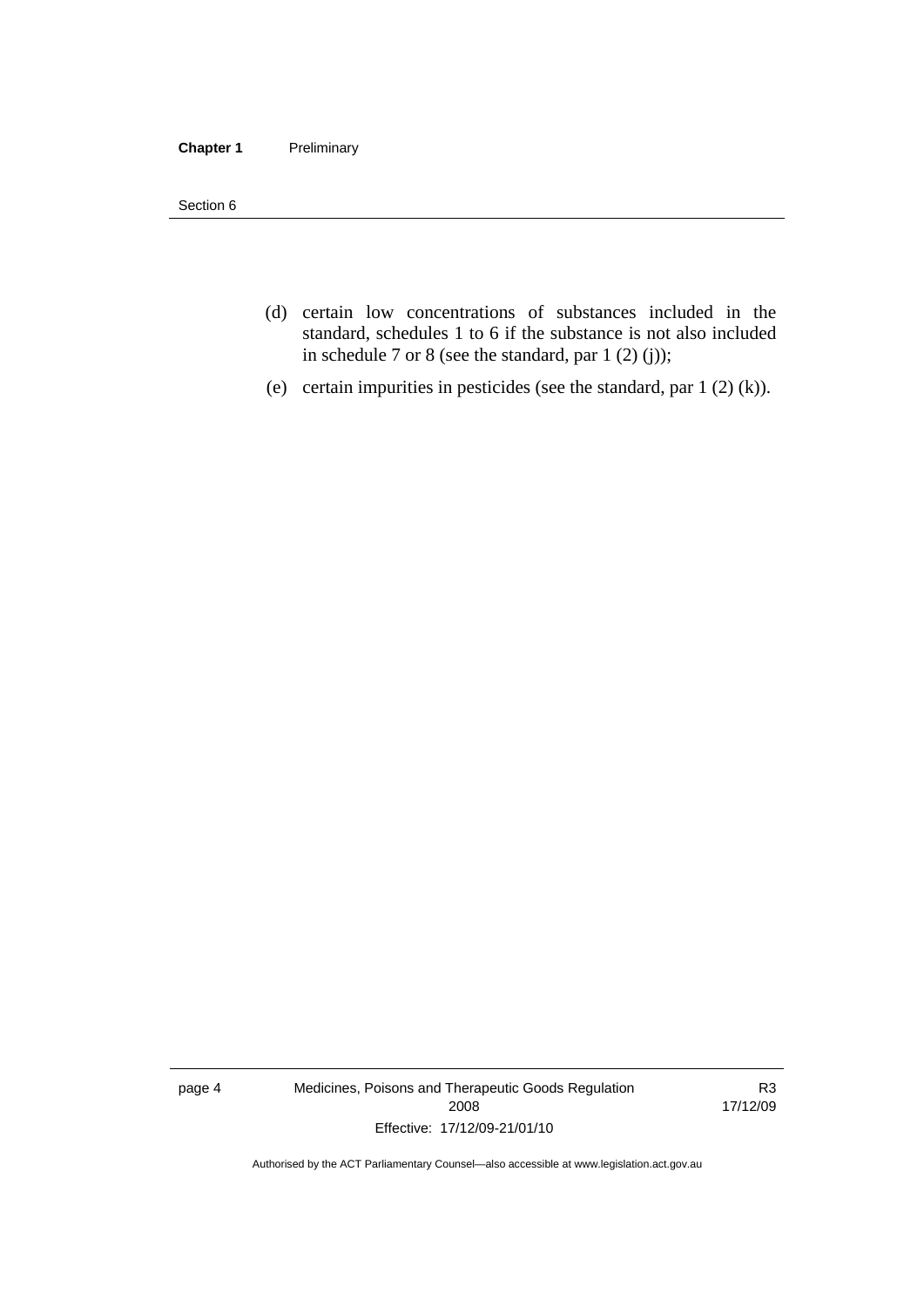# <span id="page-28-0"></span>**Chapter 2 Medicines—authorisations generally**

# **Part 2.1 Overview of medicines authorisations**

#### **10 General overview of authorisations for medicines**

 (1) The Act requires that a person must not deal with a medicine in a particular way unless the person is authorised to deal with the medicine.

#### **Example**

the Act, s 35 is about obtaining certain substances (which include medicines)

- *Note 1* The Act, s 19 sets out when a person *deals* with a medicine.
- *Note 2* An example is part of the regulation, is not exhaustive and may extend, but does not limit, the meaning of the provision in which it appears (see Legislation Act, s 126 and s 132).
- (2) The Act, section 20 sets out when a person is authorised to deal with a medicine.
- (3) This regulation authorises certain dealings with medicines.

*Note* An authorisation is not required to deal with the following:

- a substance excluded from the medicines and poisons standard by the standard, par  $1(2)$  (see s 6);
- a substance mentioned in the medicines and poisons standard, sch 2, 3, 4 or 8 if none of the schedules apply to the substance because of an exception in the standard (eg Aspirin in packets available from supermarkets).

R3 17/12/09 page 5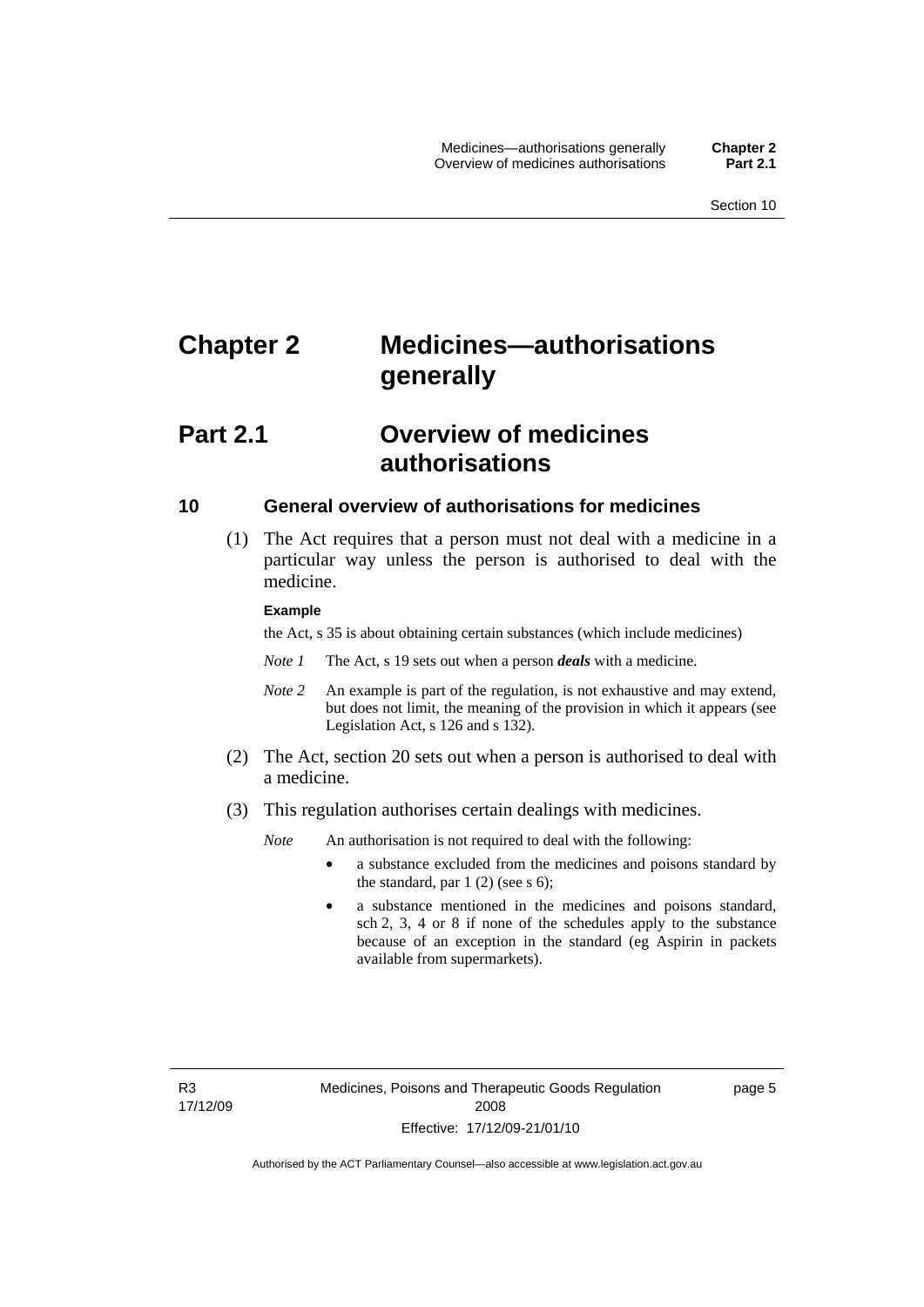<span id="page-29-0"></span>Section 11

(4) An authorisation under this regulation may be subject to limitations.

#### **Examples—s (4)**

- 1 a health professional's authorisation is subject to any condition or restriction to which the health professional is subject to under the *Health Professionals Act 2004* (see s 20)
- 2 the authorisation of a person to prescribe a medicine is subject to any restriction included in sch 1 in relation to the person (see s 30 (1) (b))

*Note* For the power to impose other restrictions, see the Act, ch 8.

### **11 Overview of medicines authorisations under this regulation**

- (1) Medicines authorisations under this regulation that are specific to health-related occupations are given by the following provisions (and are set out in schedule 1):
	- (a) section 30 (which is about authorisations under schedule 1 to prescribe medicines);
	- (b) section 50 (which is about authorisations under schedule 1 to issue requisitions for medicines);
	- (c) section 60 (which is about authorisations under schedule 1 to issue purchase orders for medicines);
	- (d) section 110 (which is about authorisations under schedule 1 to supply medicines);

*Note Supply* includes dispense on prescription (see Act, s 24).

- (e) section 350 (which is about authorisations under schedule 1 for people in health-related occupations to administer medicines);
- (f) section 370 (which is about authorisations under schedule 1 to obtain and possess medicines);
- (g) section 380 (which is about authorisations under schedule 1 to manufacture medicines).

R3 17/12/09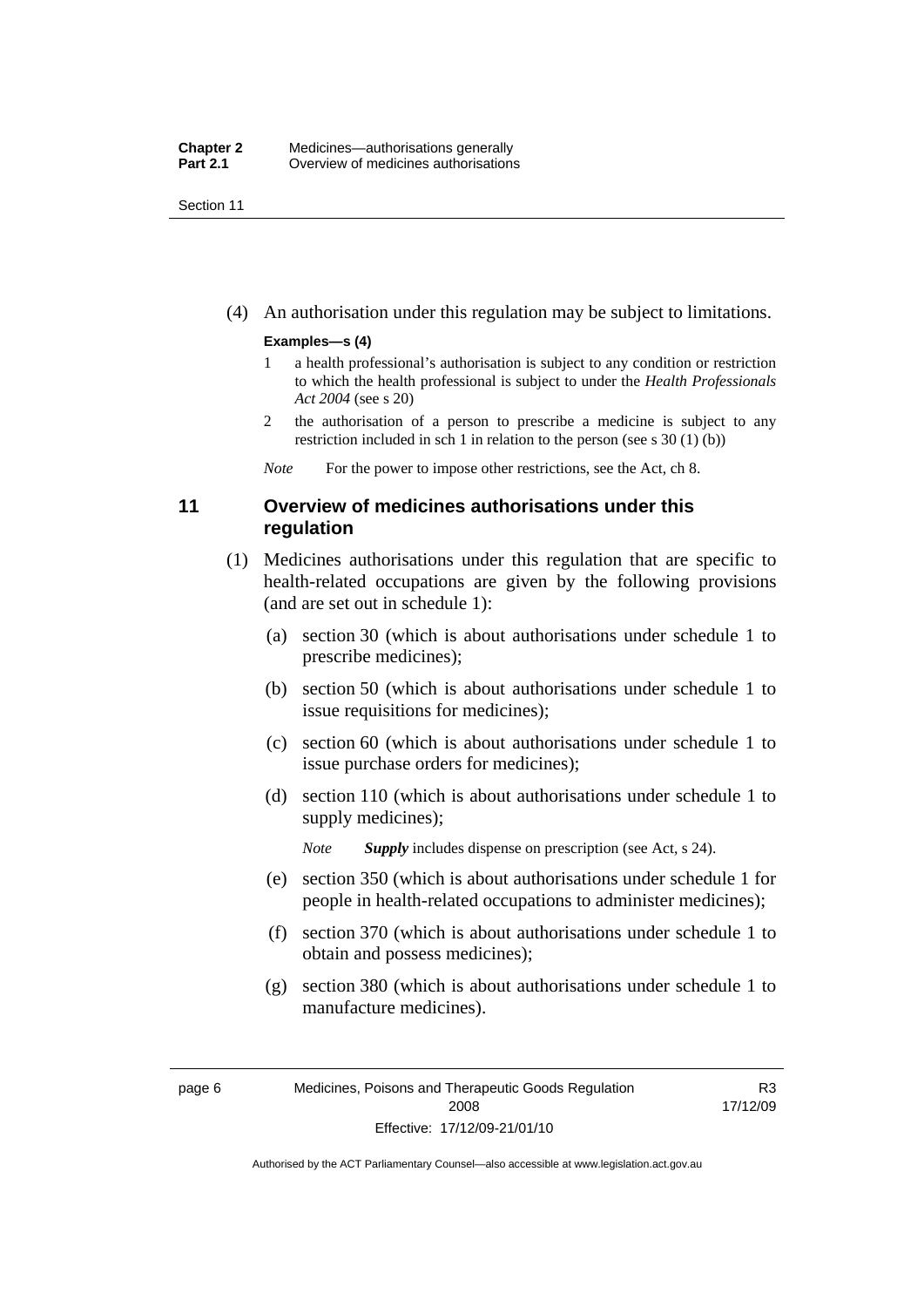- (2) For other authorisations, see the following provisions:
	- (a) section 70 (which is about authorisation of CHO to issue standing orders for supply of medicines in public health emergencies);
	- (b) section 71 (which is about authorisation of CHO to issue standing orders for administration of medicines for public health matters);
	- (c) section 75 (which is about authorisation of doctors to issue standing orders for administration of medicines at institutions);
	- (d) section 251 (which is about authorisation to supply certain medicines without prescription in emergencies);
	- (e) section 260 (which is about authorisation to supply medicines to pharmacists for disposal);
	- (f) section 261 (which is about authorisation to supply medicines to commercial disposal operators for disposal);
	- (g) section 360 (which is about authorisation for self-administration of medicines);
	- (h) section 361 (which is about authorisation for the administration of medicines by assistants);
	- (i) section 371 (which is about authorisation to obtain and possess medicines for certain personal use-related dealings);
	- (j) section 400 (which is about authorisation to deliver medicines under supply authorities);
	- (k) section 401 (which is about authorisation for commercial disposal operators for disposal of medicines);
	- (l) section 410 (which is about authorisation to supply and administer adrenaline and salbutamol);

page 7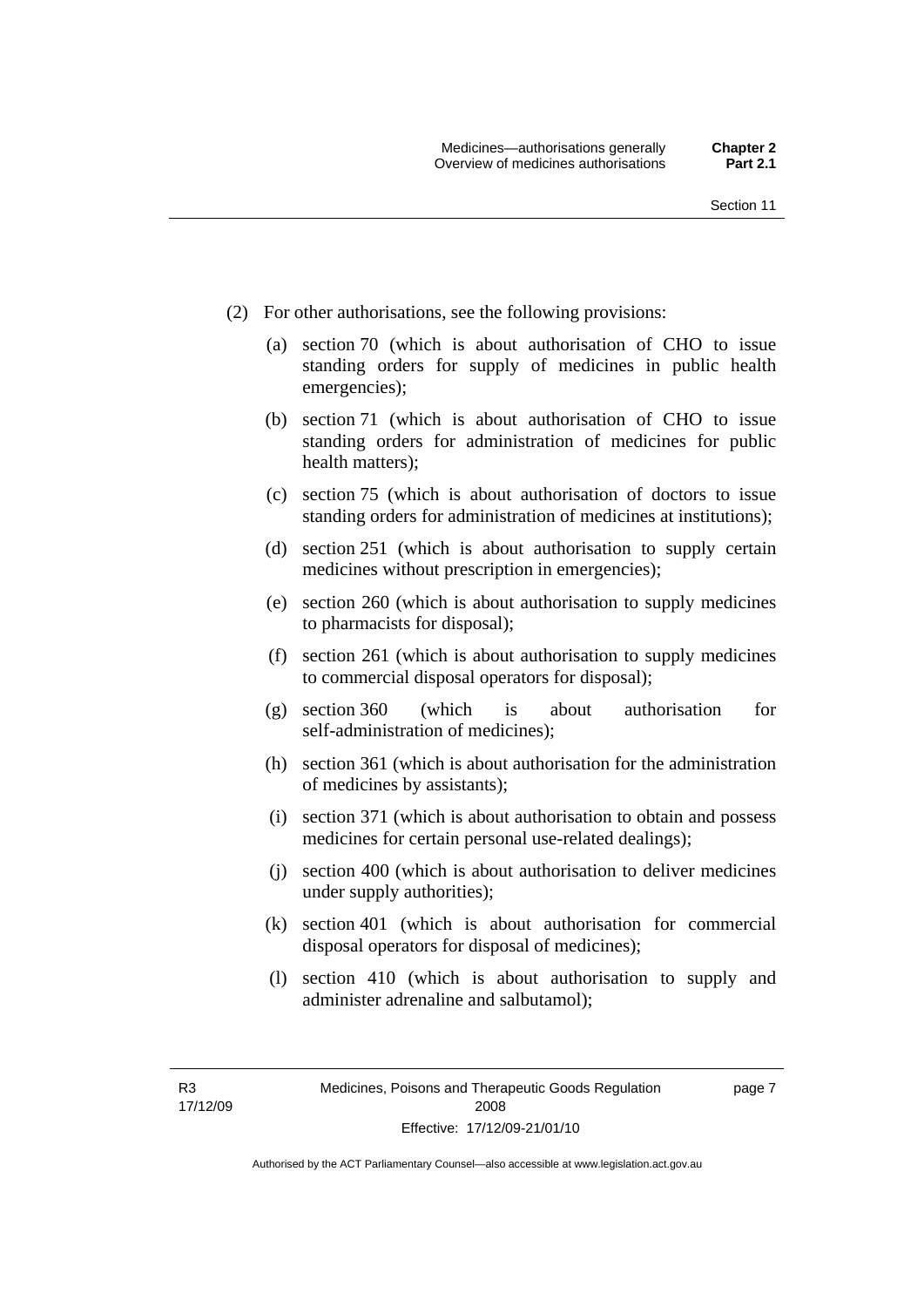<span id="page-31-0"></span>Section 12

- (m) section 420 (which is about authorisations for CYP authorised people);
- (n) section 421 (which is about authorisations for corrections officers);
- (o) section 430 (which is about authorisations for non-controlled medicines research and education);
- (p) section 440 (which is about authorisations under controlled medicines research and education program licences);
- (q) section 450 (which is about authorisations under first-aid kit licences);
- (r) section 460 (which is about authorisations under medicines wholesalers licences);
- (s) section 470 (which is about authorisations under opioid dependency treatment licences);
- (t) section 480 (which is about authorisations under pharmacy medicines rural communities licences).

### **12 General overview of authorisation conditions for medicines**

 (1) The Act, section 44 requires a person who is authorised to deal with a medicine to comply with any condition to which the authorisation is subject.

#### **Example**

Section 31 sets out the authorisation conditions for an authorised person to prescribe a medicine.

*Note* An example is part of the regulation, is not exhaustive and may extend, but does not limit, the meaning of the provision in which it appears (see Legislation Act, s 126 and s 132).

R3 17/12/09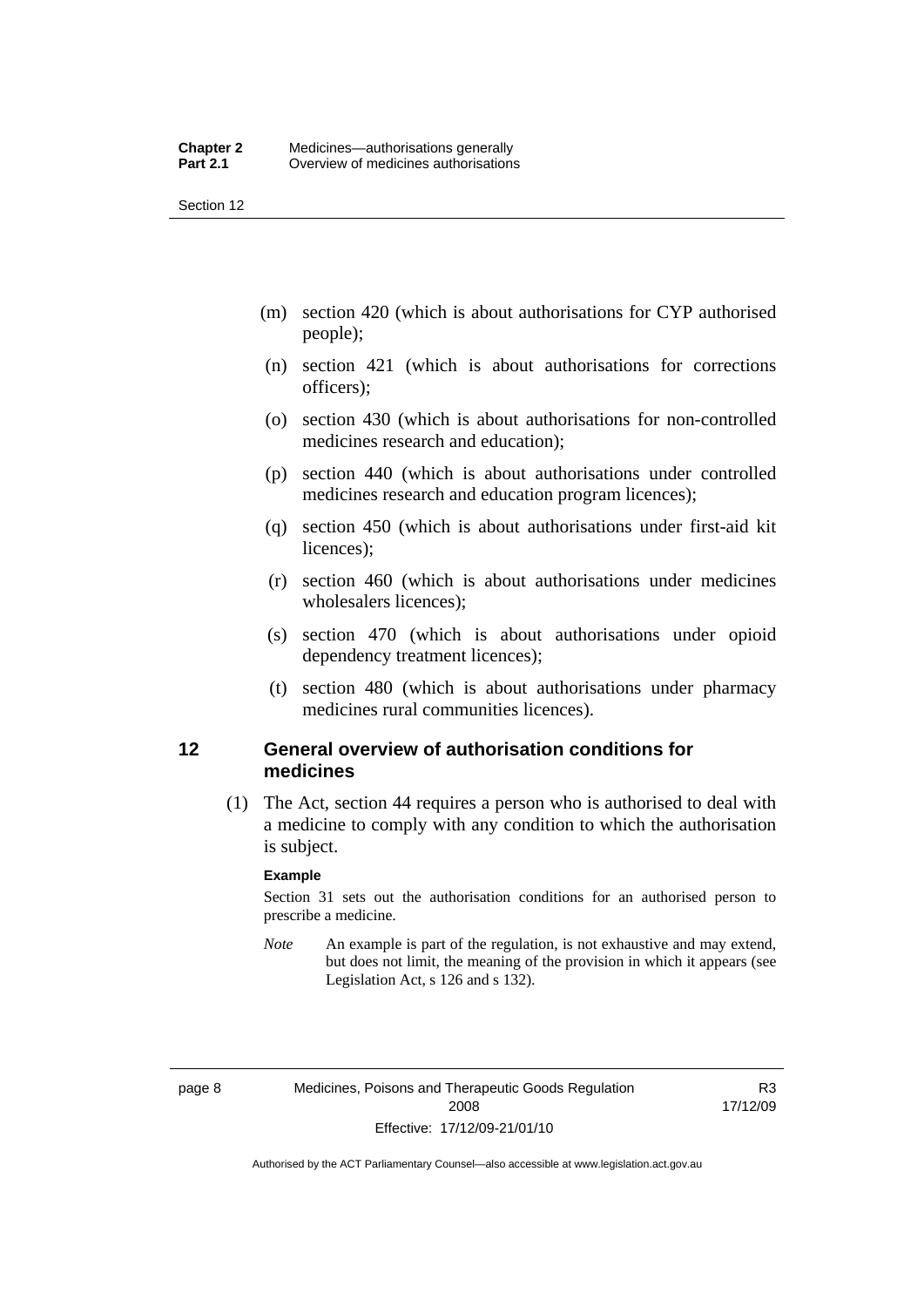(2) The conditions are additional to other restrictions on an authorised person's authority to deal with a medicine.

#### **Example—s (2)**

Schedule 1 limits the use of restricted optometry medicines (see sch 2, table 2.2) to an optometrist who holds a particular authority.

*Note* Conditions may also be imposed under other provisions of the Act including, for example, s 89 which sets out conditions on licences.

R3 17/12/09 Medicines, Poisons and Therapeutic Goods Regulation 2008 Effective: 17/12/09-21/01/10

page 9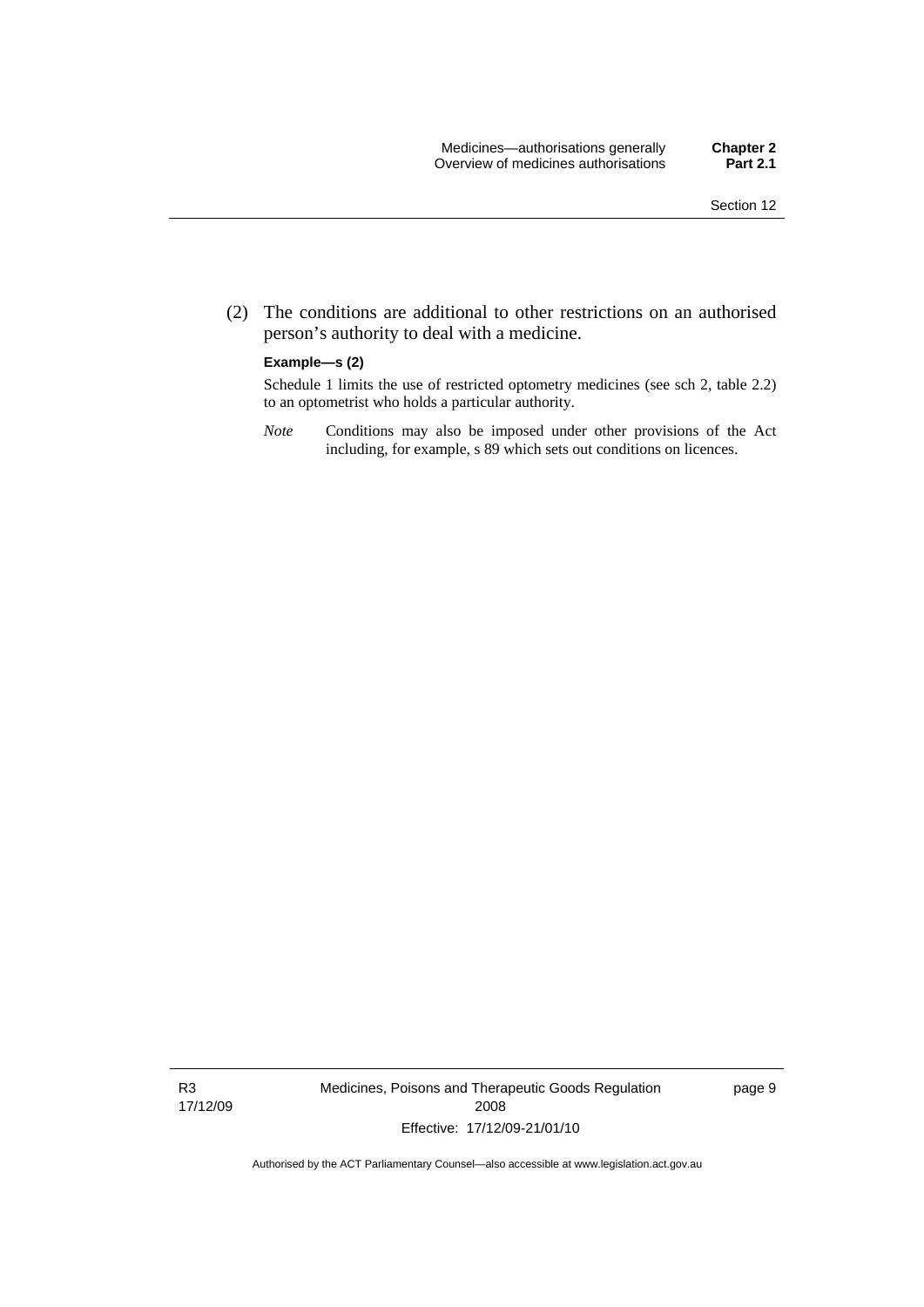<span id="page-33-0"></span>Section 20

# **Part 2.2 Relationship with Health Professionals Act**

## **20 Medicines authorisations subject to Health Professionals Act restrictions**

A health professional's authorisation under the Act to deal with a medicine is subject to any condition or other restriction to which the health professional is subject under the *Health Professionals Act 2004*.

#### **Example**

Section 31 places conditions on the prescribing of medicines by a health professional authorised to prescribe the medicines. If a particular health professional's registration under the *Health Professionals Act 2004* is subject to the condition or restriction that the person may not prescribe certain medicines, the health professional's authorisation under the *Medicines, Poisons and Therapeutic Goods Act 2008* to prescribe medicines is also subject to that condition or restriction.

- *Note 1* A reference to an Act includes a reference to the statutory instruments made or in force under the Act, including any regulation (see Legislation Act, s 104).
- *Note 2* An example is part of the regulation, is not exhaustive and may extend, but does not limit, the meaning of the provision in which it appears (see Legislation Act, s 126 and s 132).

R3 17/12/09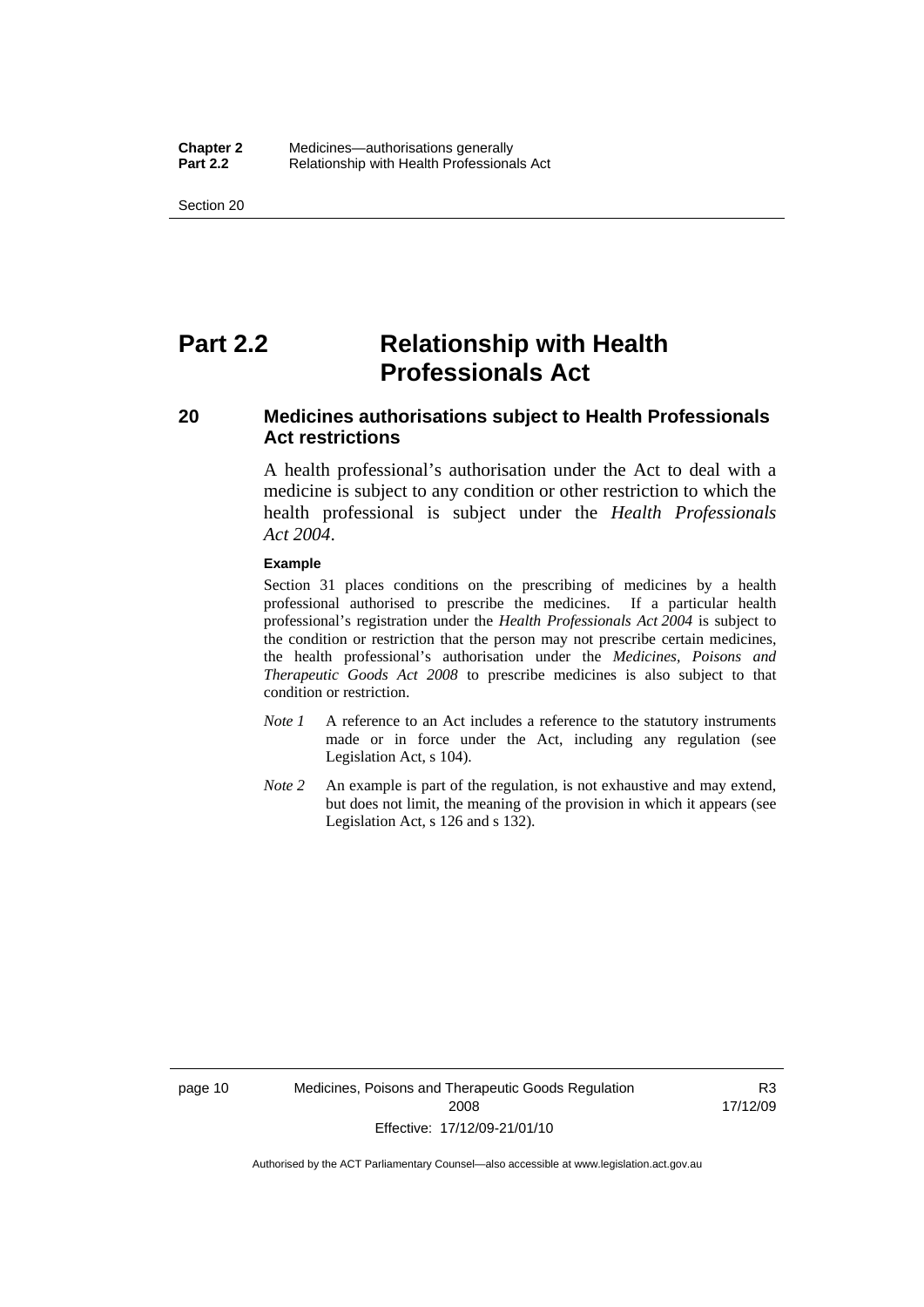# <span id="page-34-0"></span>**Chapter 3 Medicines—supply authorities**

# **Part 3.1** Prescribing medicines

# **Division 3.1.1 Authorisation to prescribe medicines**

# **30 Authorisation under sch 1 to prescribe medicines— Act, s 40 (1) (b), (2) (b) and (3) (b)**

- (1) A person mentioned in schedule 1, column 2 is authorised to prescribe a medicine if—
	- (a) prescribing the medicine is included in the schedule, column 3 in relation to the person; and
	- (b) the prescribing is consistent with any restriction for the prescribing mentioned in the schedule, column 3; and
	- (c) if the prescription is a self-prescription of the medicine—
		- (i) the person is not a trainee dentist or intern doctor; or
		- (ii) the medicine is not a restricted medicine.
- (2) In this section:

## *restricted medicine* means—

- (a) an anabolic steroid; or
- (b) a designated appendix D medicine; or
- (c) a benzodiazepine; or
- (d) a controlled medicine.

page 11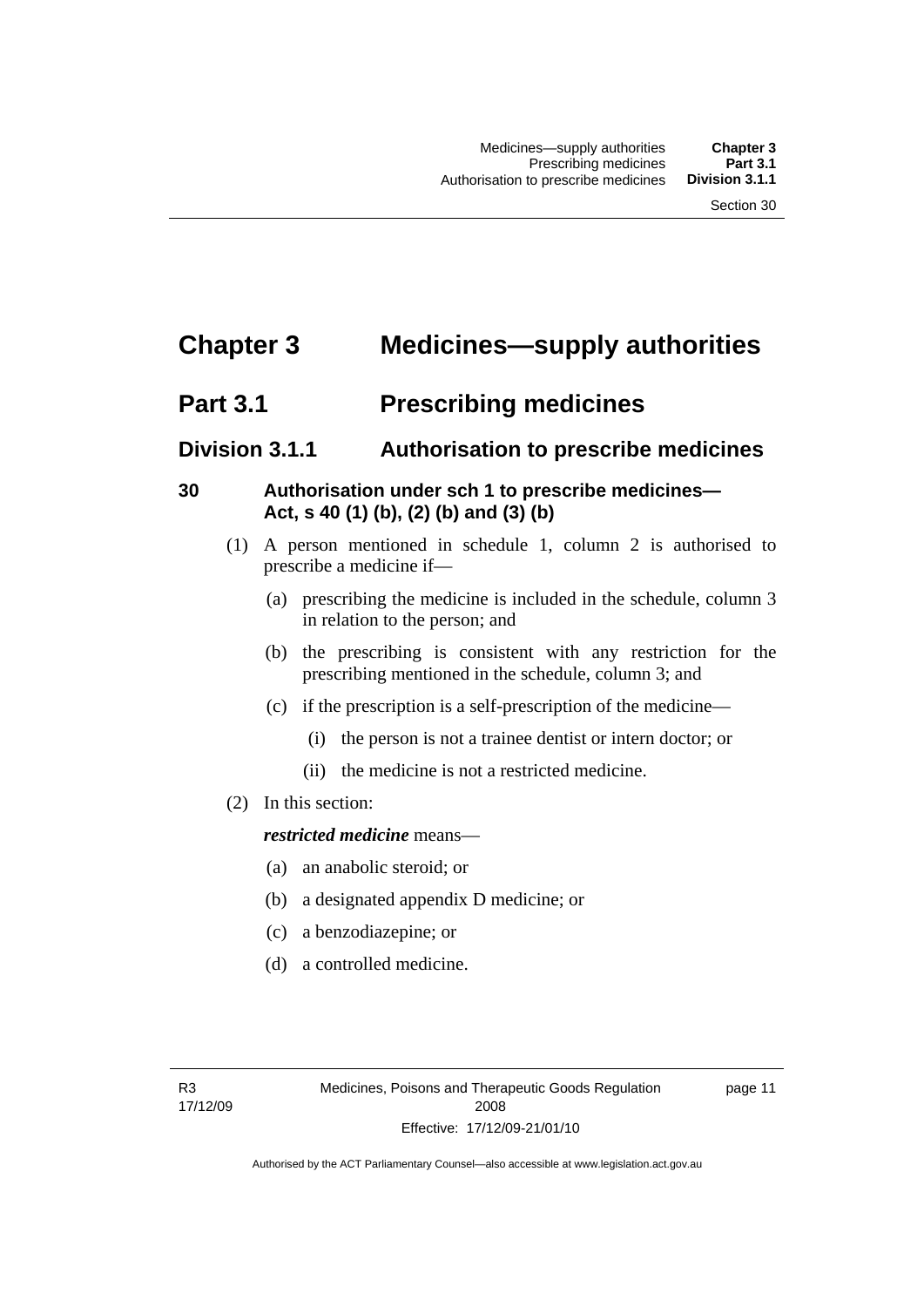<span id="page-35-0"></span>**31 Authorisation conditions for prescribing medicines—Act, s 44 (1) (b) and (2) (b)** 

> A prescriber's authorisation under section 30 to prescribe a medicine is subject to the following conditions:

- (a) the medicine is prescribed in accordance with the Act, section 7 (Appropriate prescription and supply of medicines);
- (b) if the prescription is a written prescription—
	- (i) the prescription complies with section 40 (General requirements for written prescriptions); and
	- (ii) the prescription includes the particulars mentioned in section 41 on the front of the prescription; and
	- (iii) if the prescription is faxed by a prescriber to a pharmacist—the prescriber sends the original prescription to the pharmacist not later than 24 hours after the prescriber faxes the prescription to the pharmacist;
		- *Note 1* For the endorsement of faxed prescriptions, see s 41 (1) (1).
		- *Note 2 Pharmacist* does not include an intern pharmacist (see dict).
- (c) if the prescription is an oral prescription—
	- (i) the prescriber believes on reasonable grounds that giving an oral prescription for the medicine is reasonably necessary for the patient's treatment; and
	- (ii) if the prescription is for an unusual or dangerous dose of a medicine—the prescription includes a statement telling the person who is to dispense or administer the medicine that the prescription is for an unusual or dangerous dose; and
	- (iii) the prescription includes the particulars mentioned in section 41; and

R3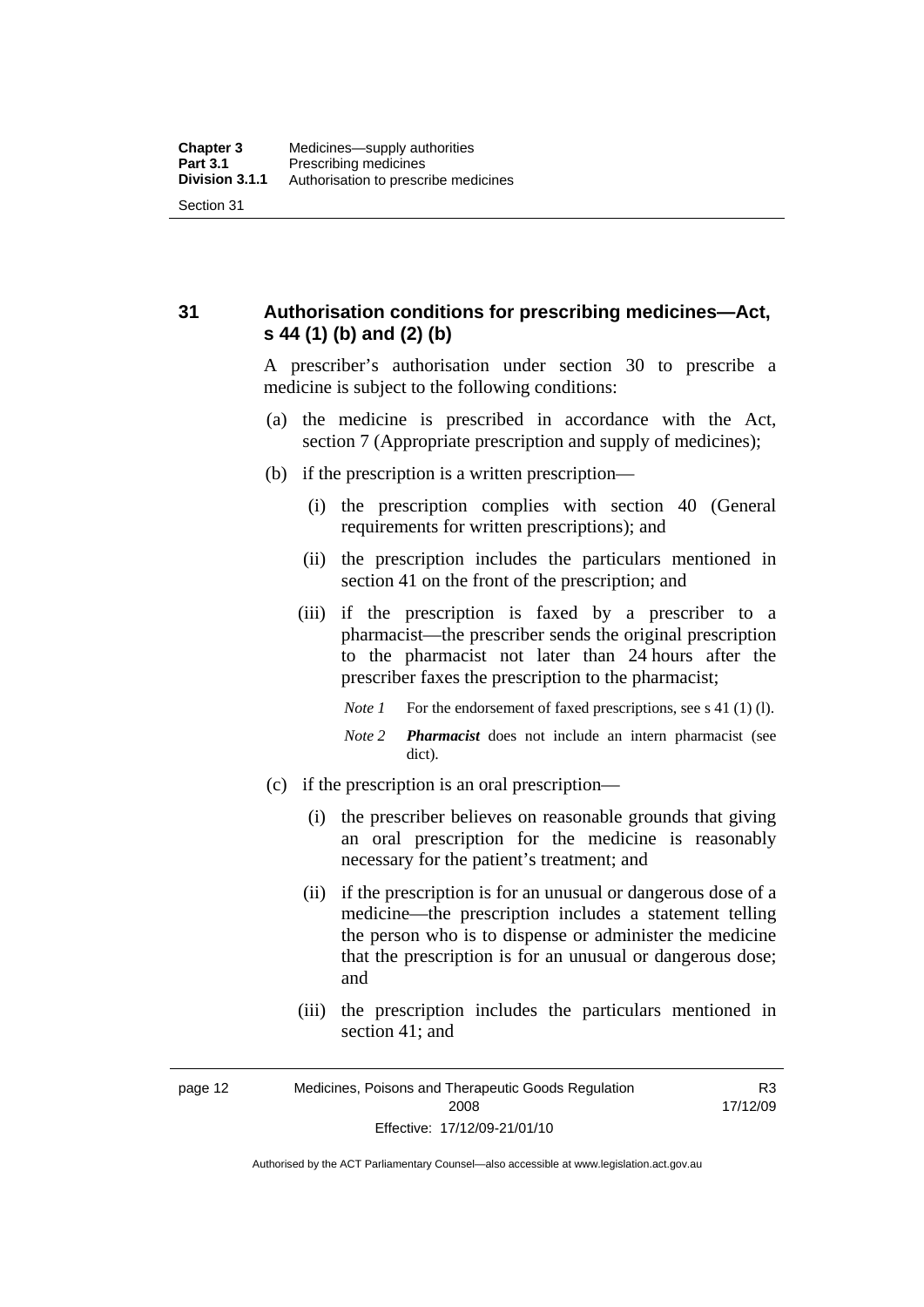- (iv) the prescriber sends a written prescription for the medicine to the pharmacist not later than 24 hours after the prescriber gives the oral prescription to the pharmacist;
	- *Note* For the endorsement of written prescriptions confirming oral prescriptions, see s 41 (1) (m).
- (d) if the medicine is a controlled medicine for human use—
	- (i) the prescriber complies with the additional requirements under section 32 for prescribing a controlled medicine; and
	- (ii) if the controlled medicines approval is an oral approval the prescriber sends the chief health officer a written application for the approval in accordance with section 561 (Requirements for CHO controlled medicines approval applications) not later than 7 days after the day the oral approval is given;
- (e) if the medicine is a designated appendix D medicine prescribed for a purpose mentioned in schedule 3 (Designated appendix D medicines—standing approvals), part 3.2, column 3 in relation to the medicine—the prescriber complies with the additional requirements under section 33 in relation to the prescription.

### **32 Additional requirements for prescribing controlled medicines for human use**

The following are the additional requirements for prescribing a controlled medicine for human use:

 (a) the prescriber has a controlled medicines approval to prescribe the medicine;

*Note* For controlled medicines approvals, see pt 13.1.

R3 17/12/09 page 13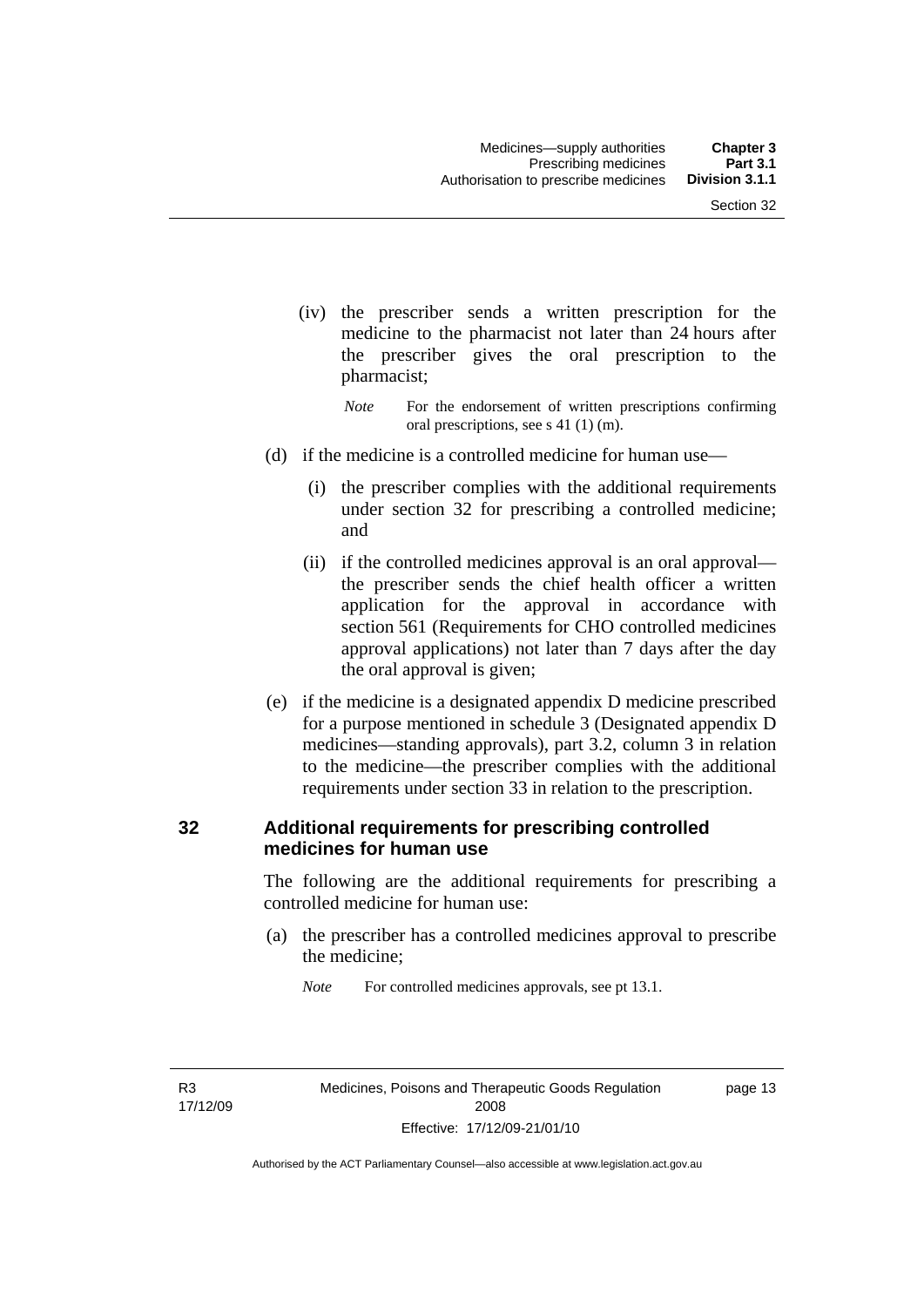(b) if the approval is for a particular form of the medicine—the prescription is for the form of the medicine approved or a bioequivalent form;

*Note Bioequivalent*—see the dictionary.

- (c) if the approval is for a particular strength of the medicine—the prescription is for the strength approved or a weaker strength;
- (d) if the approval is for a particular quantity of the medicine—the prescription is for not more than the quantity approved;
- (e) the prescriber complies with each condition (if any) of the approval;
- (f) if the controlled medicine is dronabinol for human use—
	- (i) the prescriber also has an authorisation under the *Therapeutic Goods Act 1989* (Cwlth), section 19 to supply the medicine; and
	- (ii) the prescriber complies with each condition (if any) of the authorisation.

#### **Example—par (b)**

If a slow release form of a medicine is approved, the prescriber is not authorised to prescribe an immediate release form of the medicine.

#### **Example—par (c) and par (d)**

If a doctor is given an approval to prescribe 25 morphine 20mg capsules, the doctor may prescribe 5 20mg capsules and 10 15mg capsules. Later, if the approval is still in force, the doctor may prescribe not more than 10 morphine capsules of any strength up to and including 20mg.

*Note* An example is part of the regulation, is not exhaustive and may extend, but does not limit, the meaning of the provision in which it appears (see Legislation Act, s 126 and s 132).

R3 17/12/09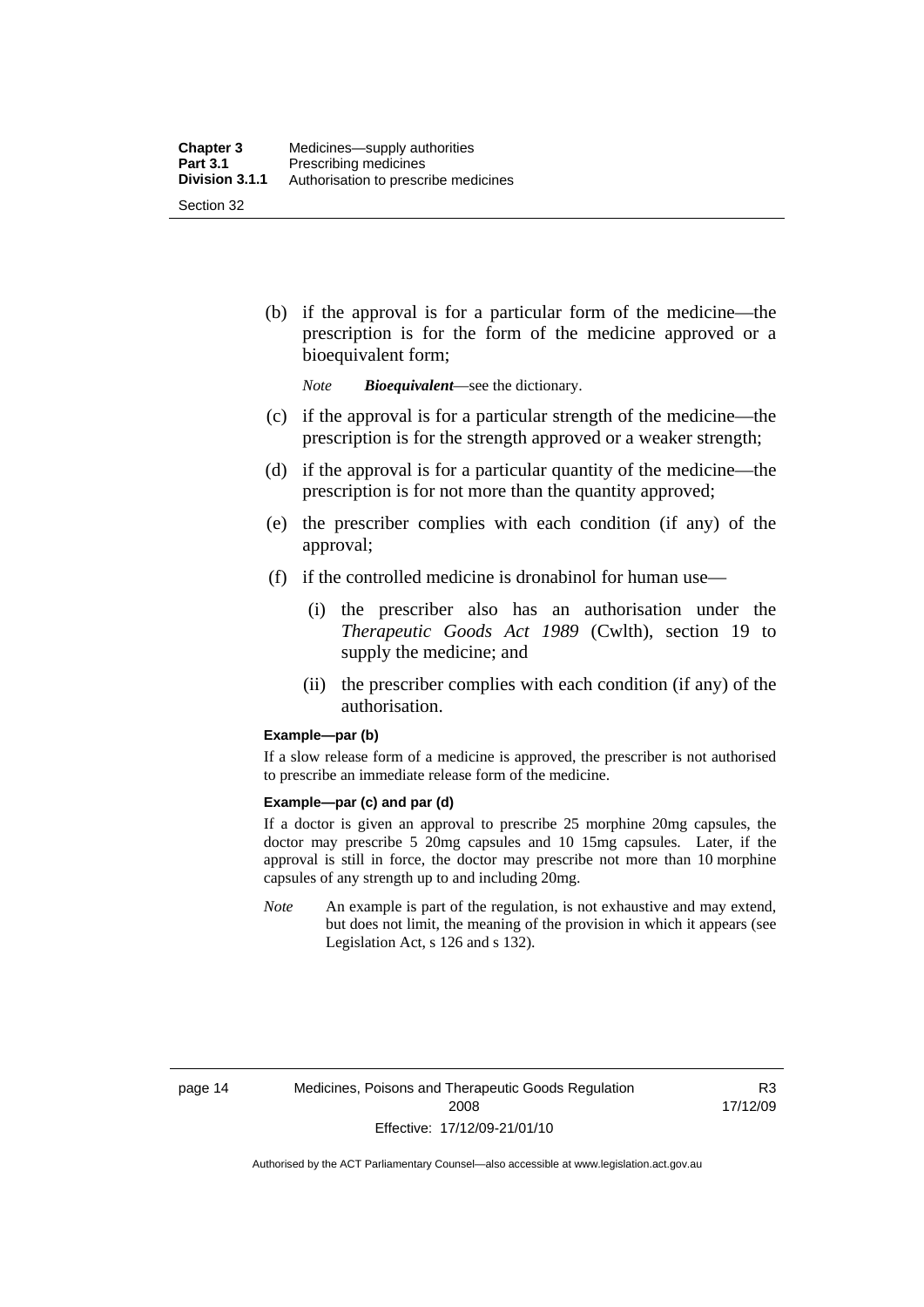### **33 Additional requirements for designated appendix D medicines prescriptions for human use**

The following are the additional requirements for prescribing a designated appendix D medicine for a purpose mentioned in schedule 3 (Designated appendix D medicines—standing approvals), part 3.2, column 3 in relation to the medicine:

- (a) the prescriber has an appendix D medicines approval to prescribe the medicine;
- (b) the prescriber complies with each condition (if any) of the approval (including any condition in schedule 3, part 3.2, column 4 in relation to the medicine).

## **Division 3.1.2 Prescriptions**

*Note* A prescription may provide for a medicine to be dispensed or administered (see Act, dict, def *prescription*).

### **40 General requirements for written prescriptions**

A written prescription for a medicine must—

- (a) be signed by the prescriber; and
	- *Note* The prescription must be signed with the prescriber's usual signature (see Act, dict, def *signs*).
- (b) if the prescriber amends the prescription—be initialled and dated beside the amendment by the prescriber; and
- (c) be written in terms and symbols used in ordinary professional practice; and
- (d) if the prescription is for an unusual or dangerous dose include the prescriber's initials beside an underlined reference to the dose.
- *Note Written* includes in electronic form (see Act, dict).

R3 17/12/09 page 15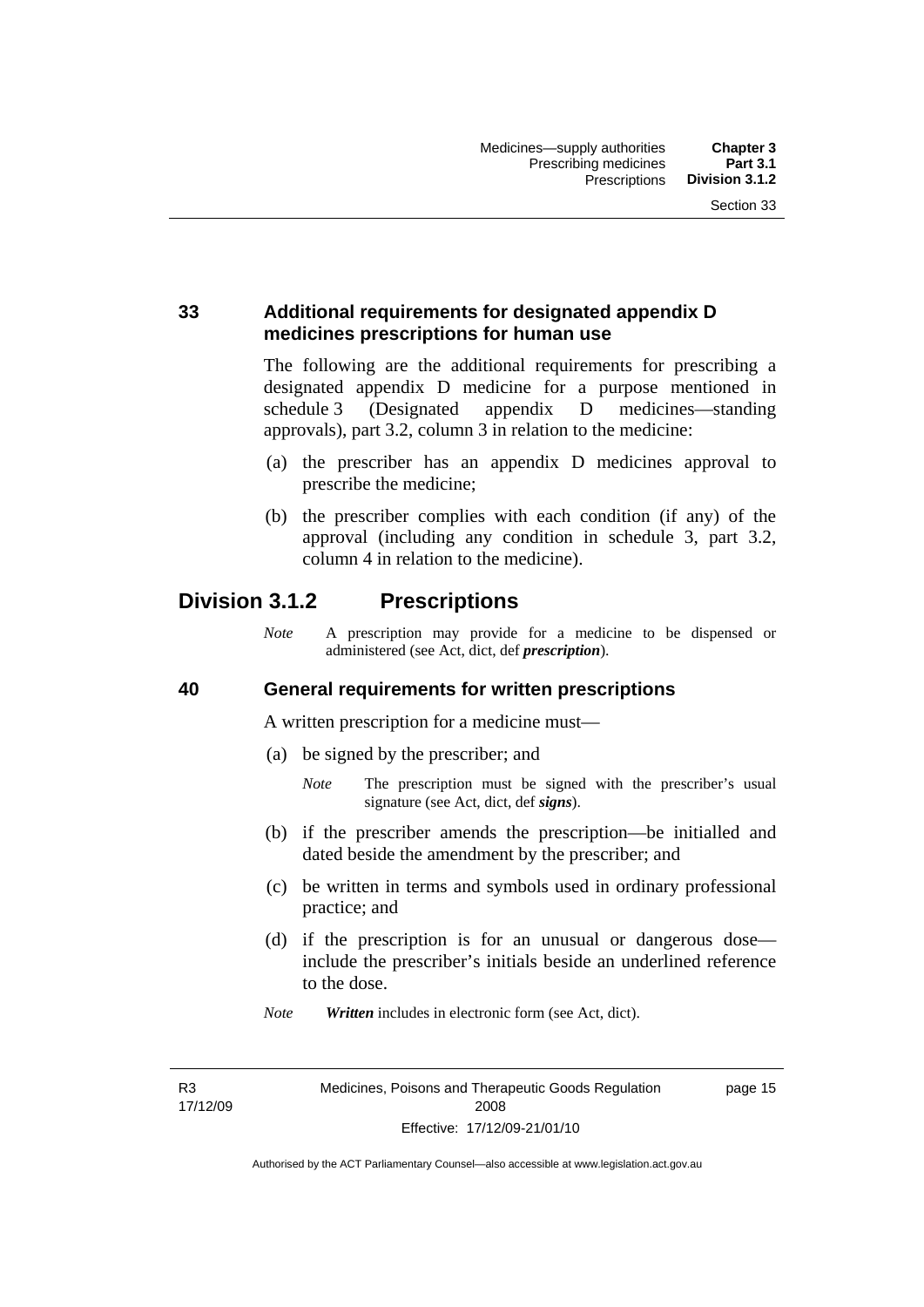### **41 Particulars for prescriptions**

- (1) A prescription must include the following particulars:
	- (a) the prescriber's name, professional qualifications and business address and telephone number;
	- (b) the date the prescription is given;
	- (c) the medicine, and the form, strength and quantity of the medicine, to be dispensed or administered under the prescription;
	- (d) the name and address of the person for whom the medicine is prescribed;
	- (e) directions about the use of the medicine, including the dose and regimen of the medicine, that are adequate to allow the medicine to be taken or administered safely;
	- (f) the number of times the medicine may be dispensed or administered under the prescription;
	- (g) if the prescription is for a controlled medicine for human use—
		- (i) the relevant approval particulars; and
		- (ii) if the medicine is dronabinol—the relevant TGA authorisation particulars; and
		- (iii) if the prescription is a repeat prescription—the period that must elapse between each dispensing or administration of the medicine;
	- (h) if the prescription is for a designated appendix D medicine for a purpose mentioned in schedule 3 (Designated appendix D medicines—standing approvals), part 3.2, column 3 in relation to the medicine—the relevant approval particulars;
	- (i) if the prescriber is a dentist—the words 'for dental treatment only';

R3 17/12/09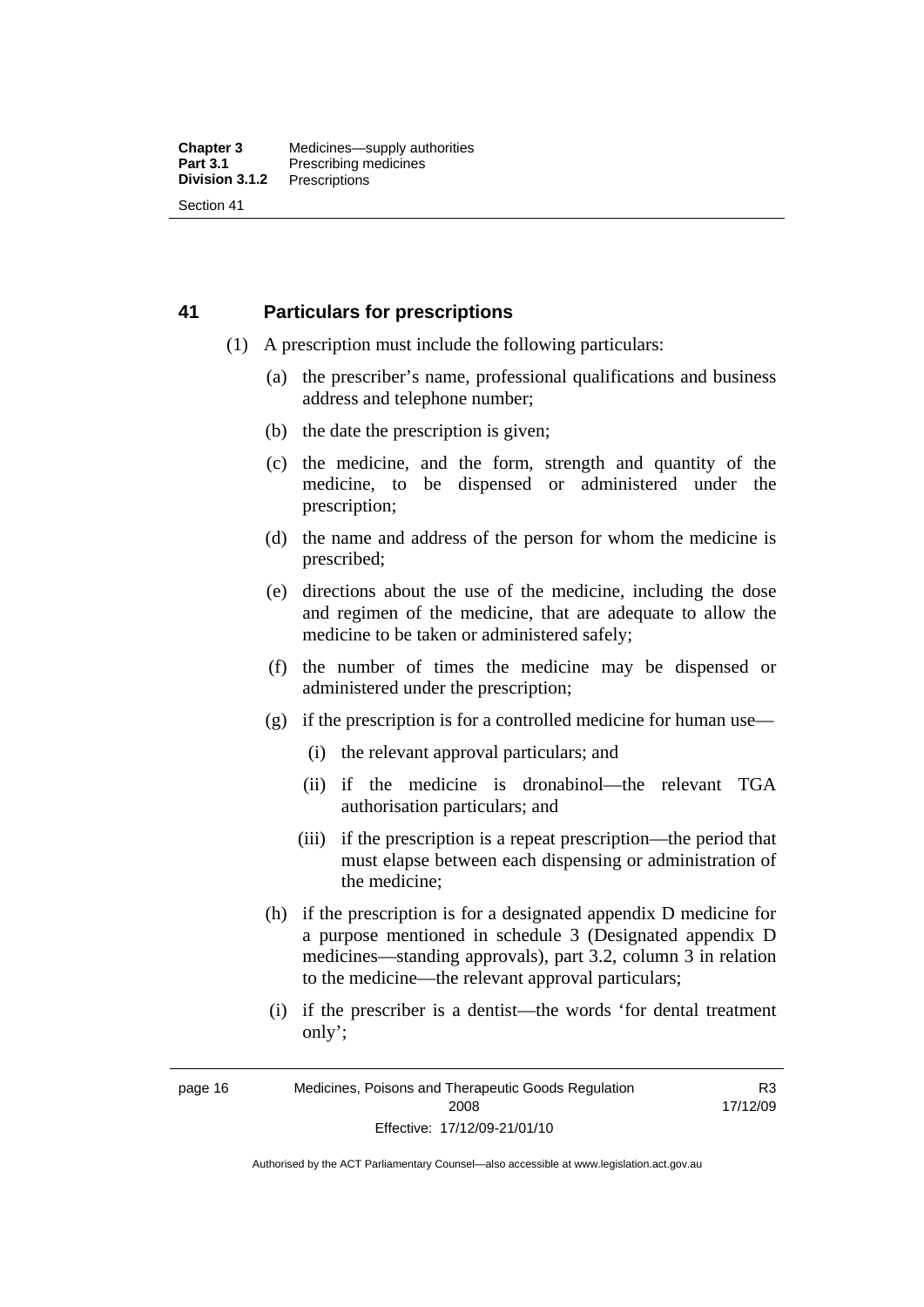- (j) if the prescriber is an optometrist—the words 'for optometry use only';
- (k) if the prescriber is a veterinary surgeon—
	- (i) the words 'for animal treatment only'; and
	- (ii) the species of the animal for which the medicine is to be dispensed; and
	- (iii) if possible, a way of identifying the animal;
- (l) if the prescription is an original of a prescription that was faxed by a prescriber to a pharmacist—the prescription is endorsed with words to the effect that the prescription was faxed to a named pharmacy on a stated date;
- (m) if the prescription is a written prescription under section 31 (c) (iv) (which is about oral prescriptions)—the prescription is endorsed with words to the effect that the prescription is a confirmation copy of an oral prescription issued to a named pharmacist on a stated date.
- (2) However, if the prescription is written for an in-patient at a hospital in the patient's medical records, the prescription need not include any of the following:
	- (a) the prescriber's professional qualifications and business address and telephone number;
	- (b) if the medicine prescribed is a controlled medicine or designated appendix D medicine—the relevant approval particulars.
	- *Note 1 Hospital* means a public hospital, private hospital or day hospital and includes a body prescribed by regulation as a hospital (see Act, dict).
	- *Note 2* A *hospice* is a hospital (see *The Macquarie Dictionary*, 4th ed).

R3 17/12/09 page 17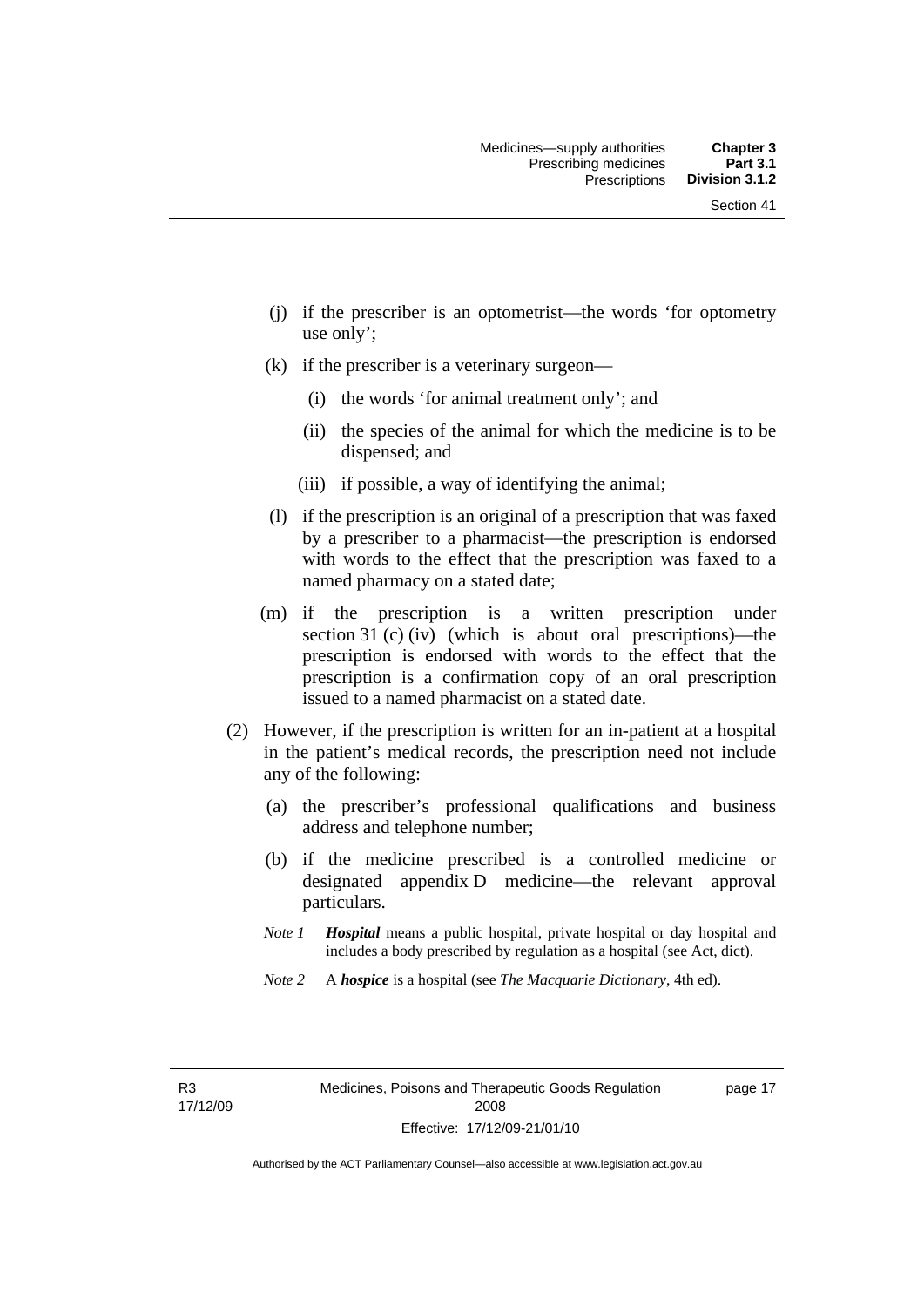(3) In this section:

#### *relevant approval particulars* means—

- (a) for a controlled medicine—
	- (i) for an approval under section 556 (Standing approval to prescribe controlled medicines for short-term treatment)—the words 'standing short-term approval'; or
	- (ii) for an approval under section 557 (Standing approval to prescribe buprenorphine and methadone for patients of certain institutions)—the words 'standing opioid dependency treatment approval'; or
	- (iii) for an approval under division 13.1.3 (Chief health officer controlled medicines approvals)—the words 'CHO approval number' followed by the identifying number for the approval; or
- (b) for a designated appendix D medicine—
	- (i) for an approval under section 591 (Standing approval to prescribe designated appendix D medicines)—the words 'standing approval' and the specialist area, or the area, in which the prescriber practises; or
	- (ii) for an approval under section 593 (CHO decisions on applications to prescribe designated appendix D medicines)—the words 'CHO approval number' followed by the identifying number for the approval.

*relevant TGA authorisation particulars* means the words 'TGA authorisation' followed by—

- (a) the identifying number for the authorisation; or
- (b) if no identifying number is given for the authorisation—the date of the approval.

page 18 Medicines, Poisons and Therapeutic Goods Regulation 2008 Effective: 17/12/09-21/01/10

R3 17/12/09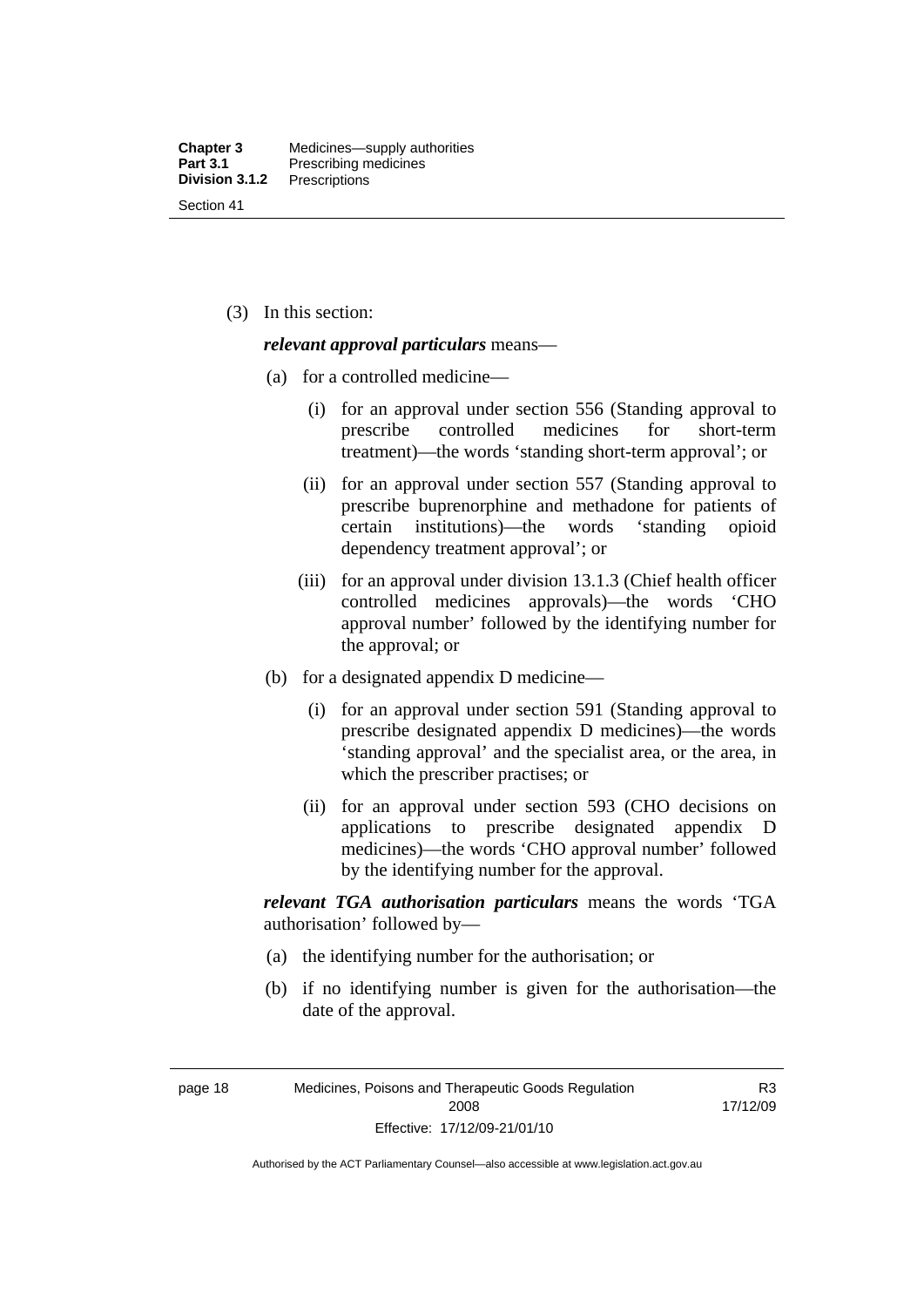# **Part 3.2 Requisitioning medicines**

### **Division 3.2.1 Authorisation to issue requisitions**

### **50 Authorisation under sch 1 to issue requisitions for medicines—Act, s 41 (b)**

A person mentioned in schedule 1, column 2 is authorised to issue a requisition for a medicine if—

- (a) issuing the requisition is included in the schedule, column 3 in relation to the person; and
- (b) the issue of the requisition is consistent with any restriction for the issue of the requisition mentioned in the schedule, column 3.

### **51 Authorisation conditions for issuing requisitions for medicines—Act, s 44 (1) (b) and (2) (b)**

A person's authorisation under section 50 to issue a requisition for a medicine is subject to the following conditions:

- (a) if the requisition is a written requisition—the requisition complies with section 55 (General requirements for written requisitions) and section 56 (Particulars for requisitions);
- (b) if the requisition is an oral requisition—
	- (i) the person believes on reasonable grounds that issuing the requisition is reasonably necessary for the treatment of a person; and
	- (ii) the quantity of the medicine requisitioned is not more than the amount reasonably necessary for the person's treatment; and
	- (iii) the requisition complies with section 56.

R3 17/12/09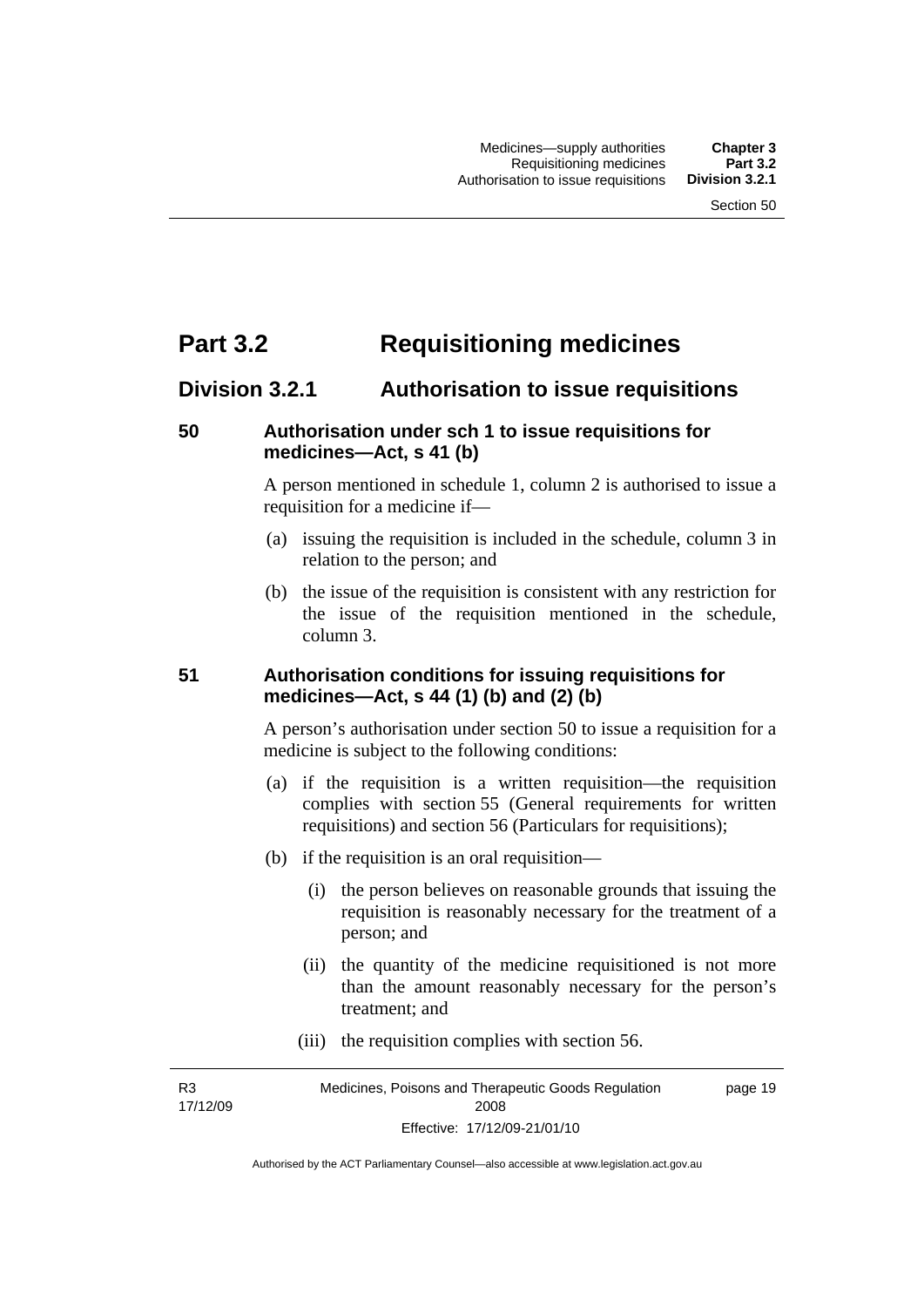**Chapter 3** Medicines—supply authorities<br>**Part 3.2** Requisitioning medicines **Requisitioning medicines**<br>Requisitions **Division 3.2.2** Section 55

# **Division 3.2.2 Requisitions**

#### **55 General requirements for written requisitions**

A written requisition for a medicine must be—

(a) signed by the person (the *issuer*) issuing the requisition; and

 (b) if the issuer amends the requisition—initialled and dated by the issuer beside the amendment.

*Note Written* includes in electronic form (see Act, dict).

#### **56 Particulars for requisitions**

A requisition must include the following particulars:

- (a) the name of the person issuing the requisition;
- (b) the capacity in which the person is issuing the requisition;
- (c) the date the requisition is issued;
- (d) the medicine, and the form, strength and quantity of the medicine, to be supplied on the requisition;
- (e) the pharmacy or ward to which the medicine is to be supplied.

*Note Ward*—see the Act, dictionary.

*Note* The requisition must be signed with the issuer's usual signature (see Act, dict, def *signs*).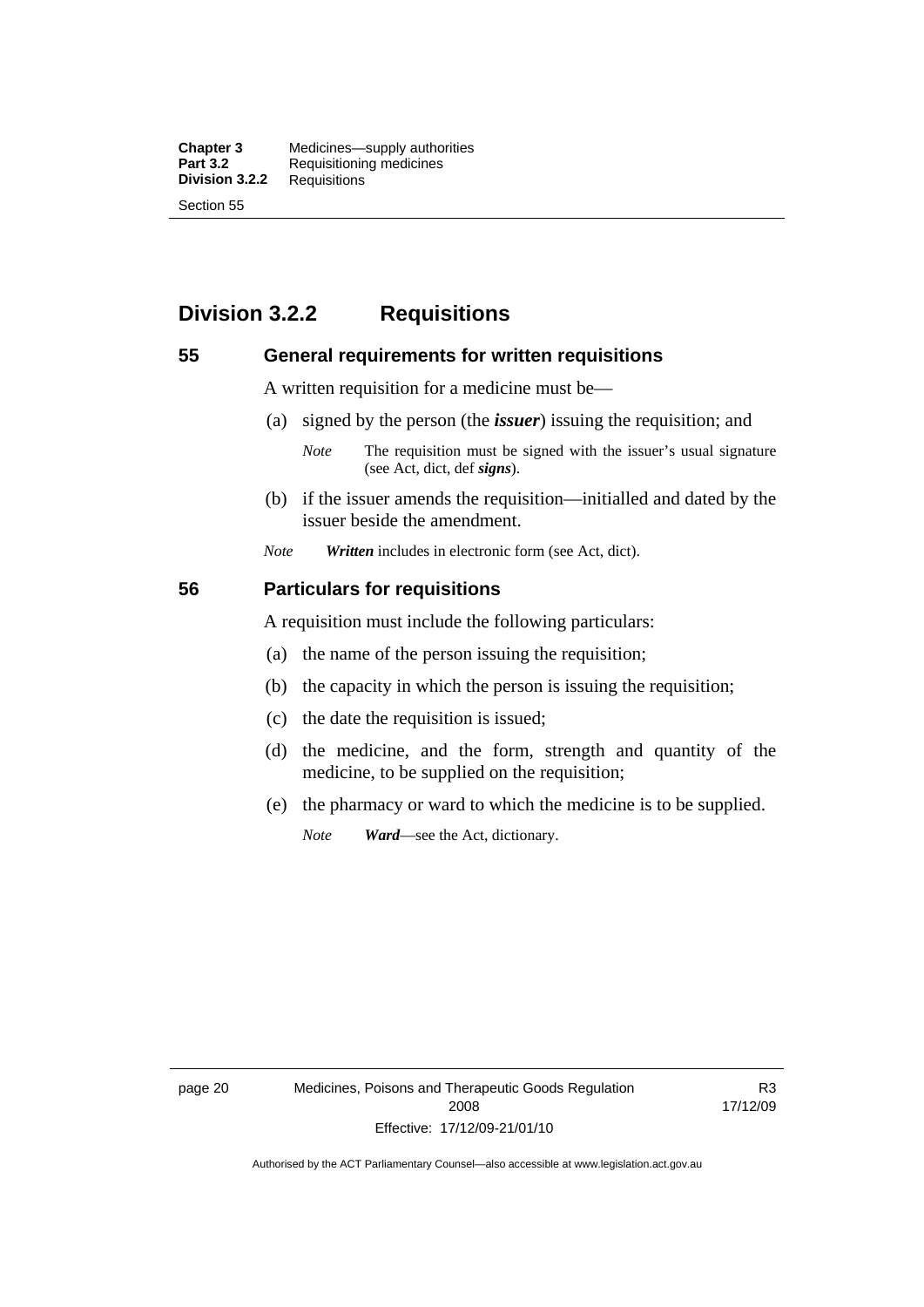# **Part 3.3 Medicines purchase orders**

## **Division 3.3.1 Authorisation to issue purchase orders**

### **60 Authorisation under sch 1 to issue purchase orders for medicines—Act, s 38 (1) (b) and (2) (a)**

A person mentioned in schedule 1, column 2 is authorised to issue a purchase order for a medicine if—

- (a) issuing the purchase order is included in the schedule, column 3 in relation to the person; and
- (b) the issue of the purchase order is consistent with any restriction for the issue of the purchase order mentioned in the schedule, column 3.

### **61 Authorisation conditions for issuing purchase orders for medicines—Act, s 44 (1) (b) and (2) (b)**

A person's authorisation under section 60 to issue a purchase order for a medicine is subject to the following conditions:

- (a) the purchase order complies with section 62 (General requirements for medicines purchase orders—Act, s 38 (2) (c));
	- *Note* A purchase order must be in writing (see Act, dict, def *purchase order*).

page 21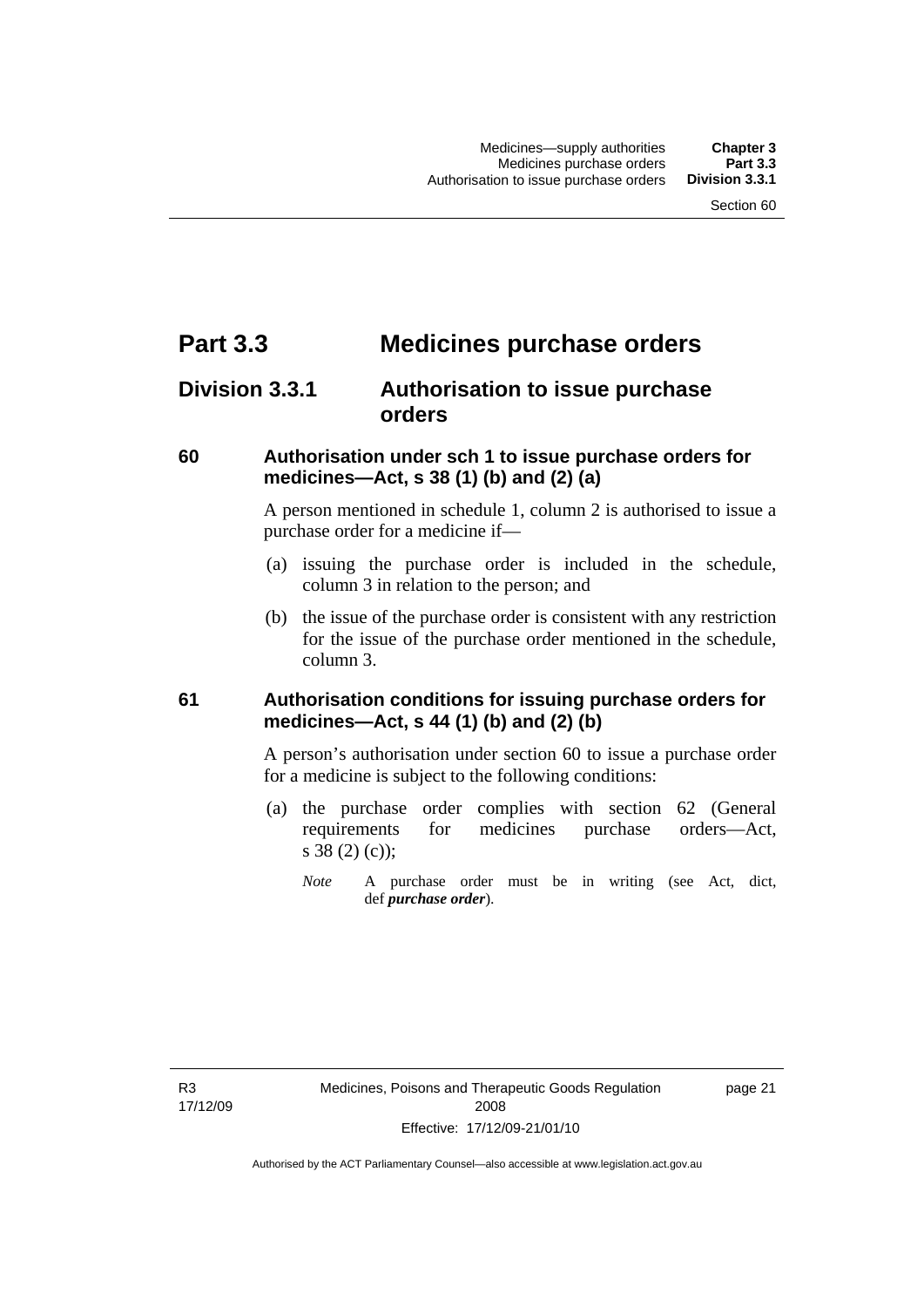| <b>Chapter 3</b><br><b>Part 3.3</b> | Medicines—supply authorities<br>Medicines purchase orders |
|-------------------------------------|-----------------------------------------------------------|
| Division 3.3.2                      | Purchase orders                                           |
| Section 62                          |                                                           |

 (b) the person must, not later than 24 hours after the person receives the medicine, send the supplier a document signed by the person acknowledging receipt of the medicine.

#### **Example—document**

a copy of the supplier's delivery docket signed by the buyer

*Note* An example is part of the regulation, is not exhaustive and may extend, but does not limit, the meaning of the provision in which it appears (see Legislation Act, s 126 and s 132).

### **Division 3.3.2 Purchase orders**

### **62 General requirements for medicines purchase orders— Act, s 38 (2) (c)**

- (1) A purchase order for a medicine must be—
	- (a) signed by the person (the *issuer*) issuing the order; and
		- *Note* The purchase order must be signed with the issuer's usual signature (see Act, dict, def *signs*).
	- (b) if the issuer amends the order—initialled and dated by the issuer beside the amendment.
- (2) A purchase order for a medicine must include the following:
	- (a) the issuer's name and business address and telephone number;
	- (b) the issuer's authority to issue the order;
	- (c) the medicine, and the form, strength and quantity of the medicine, to be supplied on the order.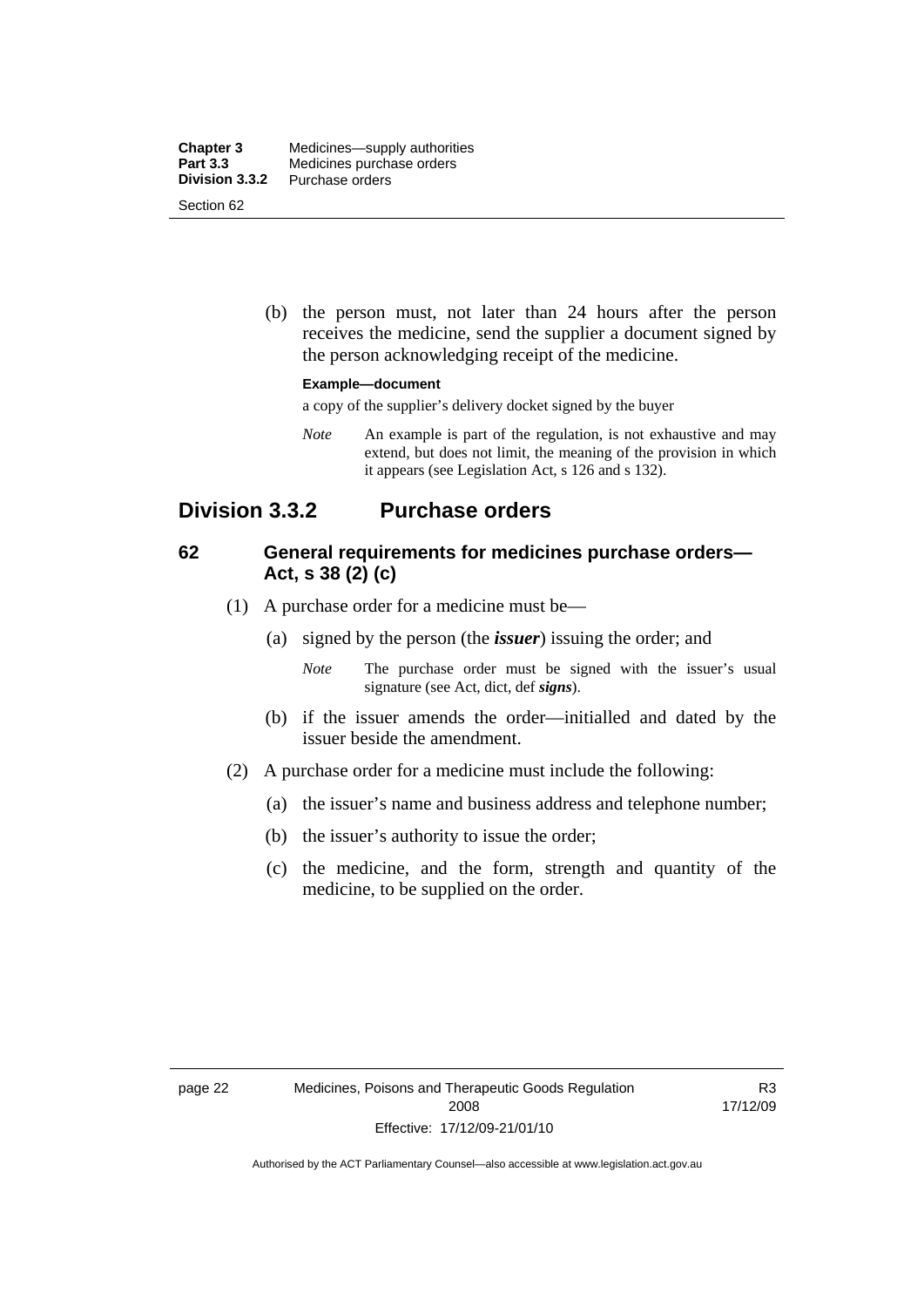# **Part 3.4 Standing orders for medicines**

### **Division 3.4.1 CHO standing orders**

### **70 Authorisation of CHO to issue standing orders for supply of medicines in public health emergencies—Act, s 42 (b)**

 (1) The chief health officer is authorised to issue a standing order for the supply of a medicine in an emergency relating to public health.

*Note 1 Supply* does not include administer (see Act, s 24).

*Note 2* A standing order must be in writing (see Act, dict, def *standing order*).

 (2) To remove any doubt, a standing order may be issued under subsection (1) even if no emergency declaration under the *Public Health Act 1997* is in force.

### **71 Authorisation of CHO to issue standing orders for administration of medicines for public health matters— Act, s 42 (b)**

The chief health officer is authorised to issue a standing order for the administration of a medicine in relation to a public health matter.

*Note* A standing order must be in writing (see Act, dict, def *standing order*).

### **72 Particulars for CHO standing orders for administration of medicines for public health matters**

A standing order under section 71 must include the following particulars:

- (a) a description of the public health matter to which the order relates;
- (b) the date of effect of the order and the date (not longer than 2 years after the date of effect) when the order ends;

R3 17/12/09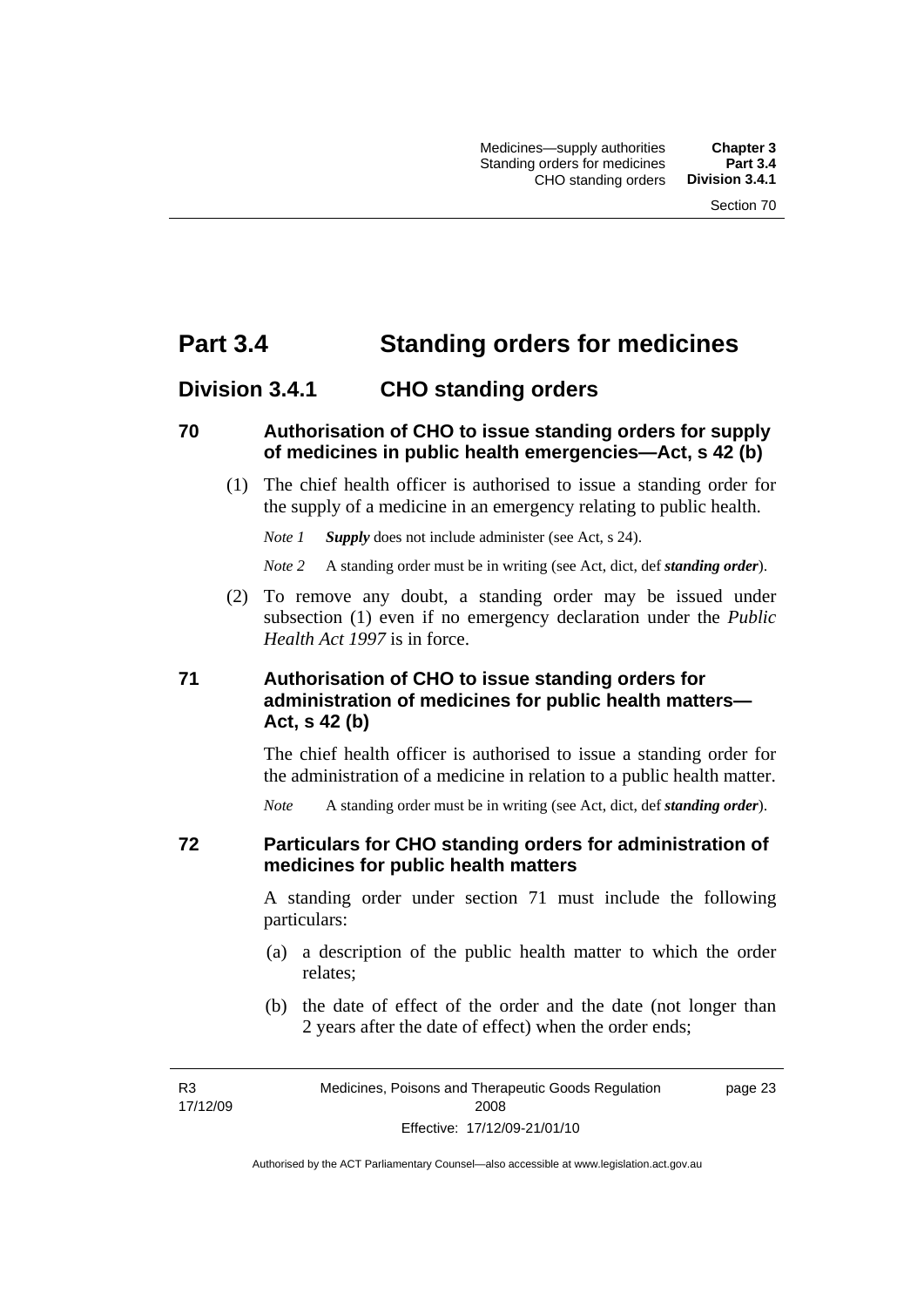- (c) the clinical circumstances in which the medicine may be administered;
- (d) a description of the people to whom the medicine may be administered;
- (e) the medicine's approved name and, if applicable, brand name;

- (f) if applicable, the form and strength of the medicine;
- (g) the dose and route of administration;
- (h) if applicable, the frequency of administration.

#### **Example—par (e) and par (f)**

Adrenaline (EpiPen) 300 micrograms in 0.3mL pre-filled syringe

*Note* An example is part of the regulation, is not exhaustive and may extend, but does not limit, the meaning of the provision in which it appears (see Legislation Act, s 126 and s 132).

### **Division 3.4.2 Standing orders for institutions**

*Note Institution* includes a correctional centre and a CYP detention place (see s 652).

### **75 Authorisation of doctors to issue standing orders for administration of medicines at institutions—Act, s 42 (b)**

- (1) A doctor is authorised to issue a standing order for the administration of a medicine to patients at an institution if—
	- (a) a medicines and therapeutics committee for the institution has approved the order; and
	- (b) the order is signed by the chair of the committee.
	- *Note Doctor* does not include an intern doctor (see dict).

R3 17/12/09

*Note Approved name*—see the medicines and poisons standard, par 1 (1).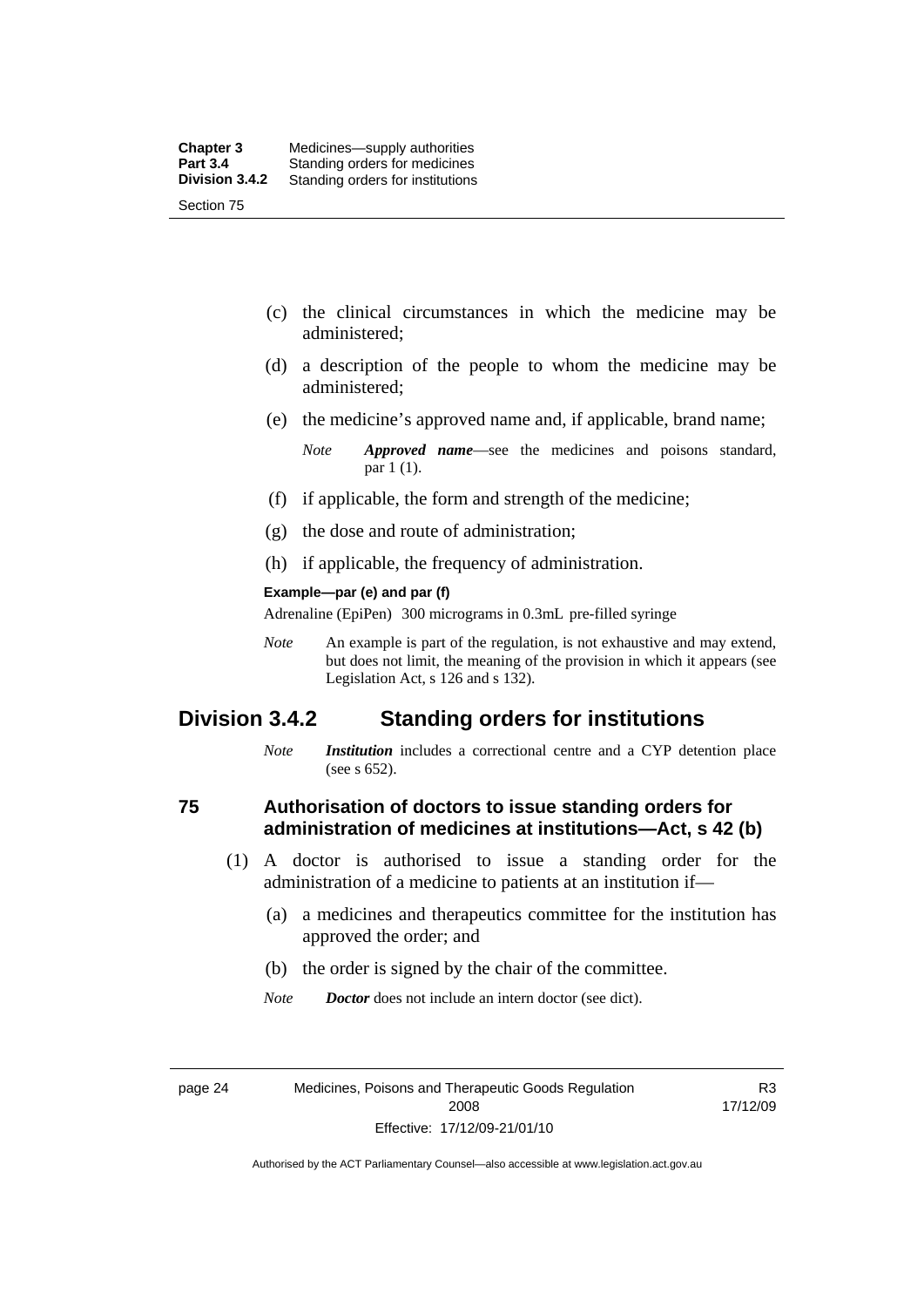(2) In this section:

*medicines and therapeutics committee*, for an institution, means a body—

- (a) established by the institution to approve standing orders for the administration of medicines to patients at the institution; and
- (b) that includes (but is not limited to) a doctor, nurse and pharmacist.
	- *Note 1 Doctor* and *pharmacist* do not include an intern (see dict).
	- *Note 2 Nurse* does not include an enrolled nurse (see Legislation Act, dict, pt 1).

### **76 Particulars for standing orders for administration of medicines at institutions**

A standing order under section 75 must include the following particulars:

- (a) an approval number for the order that is different from the number given to each other standing order approved for the institution;
- (b) the date of effect of the order and the date (not longer than 2 years after the date of effect) when the order ends;
- (c) each ward to which the order applies;
- (d) the clinical circumstances in which the medicine may be administered;
- (e) a description of the people to whom the medicine may be administered;
- (f) the medicine's approved name and, if applicable, brand name;
	- *Note Approved name*—see the medicines and poisons standard, par 1 (1).

R3 17/12/09 page 25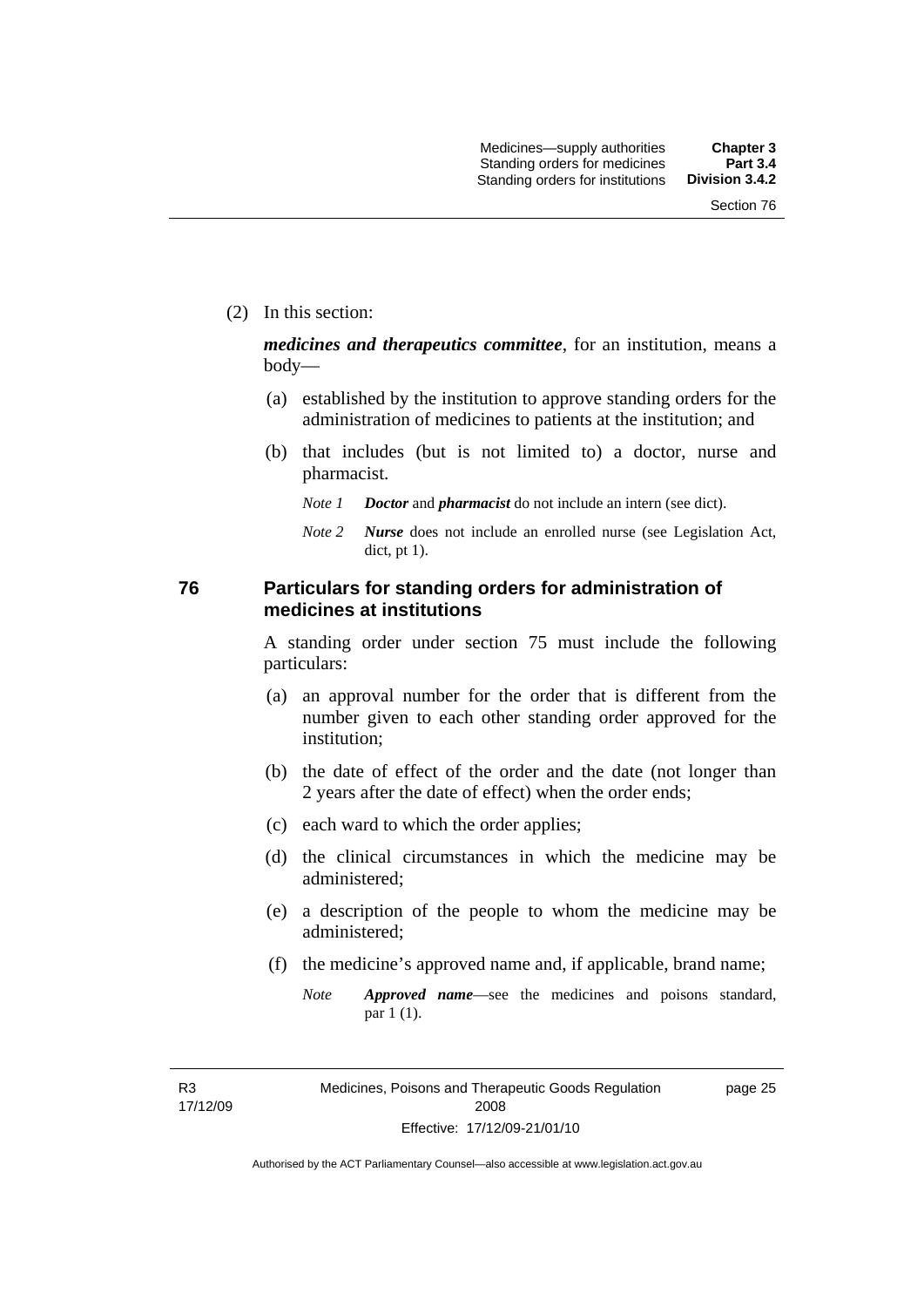- (g) if applicable, the form and strength of the medicine;
- (h) the dose and route of administration;
- (i) if applicable, the frequency of administration.

#### **Example—par (f) and par (g)**

Adrenaline (EpiPen) 300 micrograms in 0.3mL pre-filled syringe

*Note* An example is part of the regulation, is not exhaustive and may extend, but does not limit, the meaning of the provision in which it appears (see Legislation Act, s 126 and s 132).

page 26 Medicines, Poisons and Therapeutic Goods Regulation 2008 Effective: 17/12/09-21/01/10

R3 17/12/09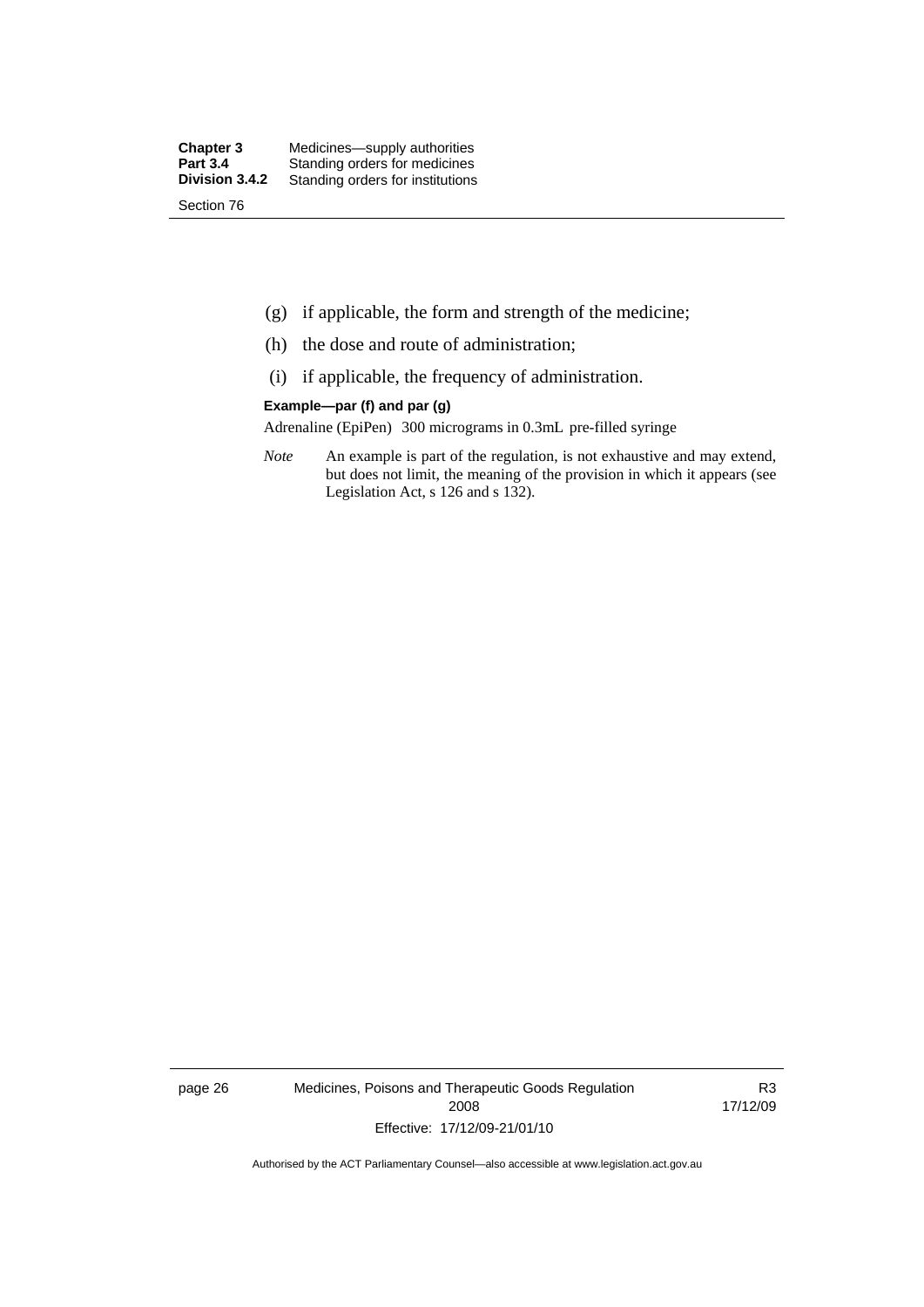# **Part 3.5 Medicines supply authorities generally**

### **80 Cancellation of invalid supply authorities— Act, s 30 (2) (d)**

- (1) A paper-based supply authority is cancelled by a person if the person—
	- (a) marks the word 'cancelled', and the person's name and business address, on the front of the supply authority; and
	- (b) signs and dates the cancellation of the supply authority.
- (2) An electronic supply authority is cancelled by a person if the person—
	- (a) marks the word 'cancelled' on the supply authority; and
	- (b) links an electronic document to the supply authority that includes the person's name and business address and signature.

### **81 Information for CHO about controlled medicines supplied on supply authorities—Act, s 31 (1) (b) and (4), def**  *required information*

- (1) A person (the *supplier*) who supplies a controlled medicine on a supply authority must, not later than 7 days after the end of the month when the medicine is supplied, give the chief health officer the following information in writing:
	- (a) the supplier's name, business address and telephone number;
	- (b) the name of the person who issued the supply authority;
	- (c) the date of the supply authority;

R3 17/12/09 page 27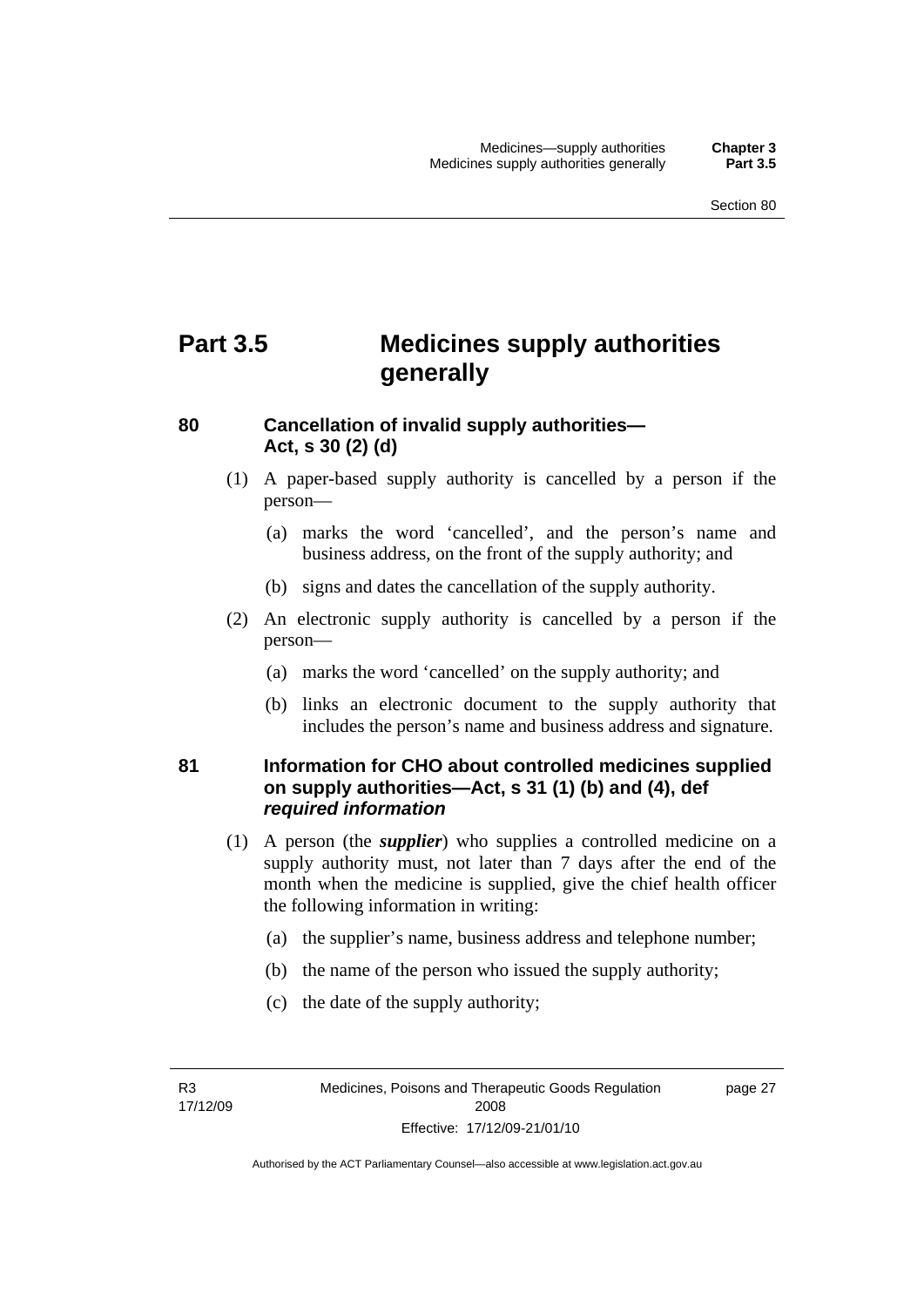Section 81

- (d) the name and address of the person to whom the medicine is supplied;
- (e) the date of supply;
- (f) the controlled medicine, and the form, strength and quantity of the medicine, supplied.
- (2) However, this section does not apply to any of the following who report the supply of a controlled medicine on a supply authority to the Therapeutic Goods Administration:
	- (a) a medicines wholesalers licence-holder;
	- (b) a person who is authorised (however described) under a Commonwealth or State law to manufacture controlled medicines or supply controlled medicines by wholesale.

page 28 Medicines, Poisons and Therapeutic Goods Regulation 2008 Effective: 17/12/09-21/01/10

R3 17/12/09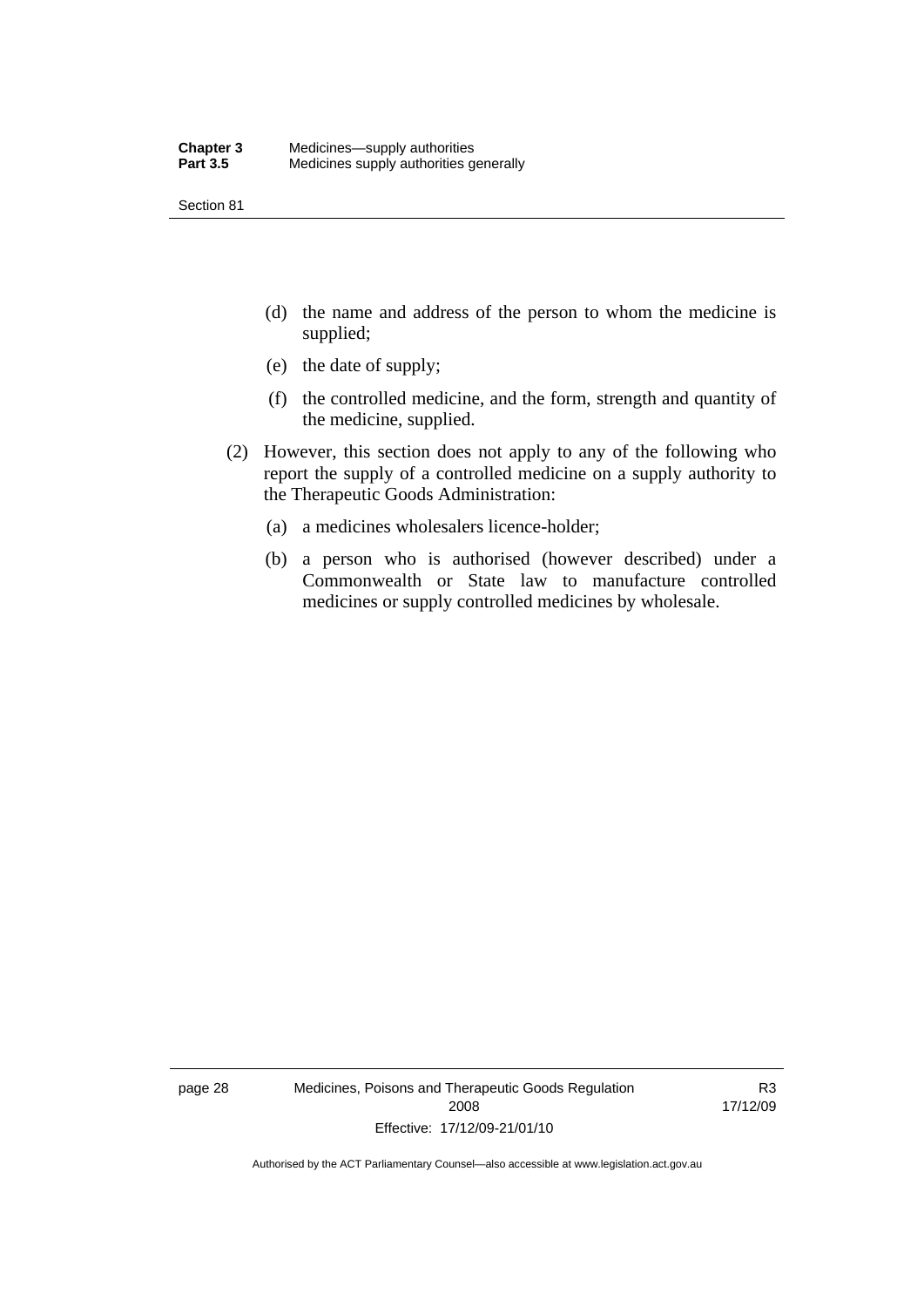# **Chapter 4 Supplying medicines**

# **Part 4.1** Preliminary

### **100 Overview of supply authorisations for medicines**

The following provisions of this chapter authorise a person to supply a medicine:

- (a) section 110 (which is about supply authorisations set out in schedule 1, including dispensing on prescription, supply on requisition, purchase order and standing order and supply during consultations);
- (b) section 251 (which is about authorisation of pharmacists to supply certain prescription only medicines without a prescription in emergencies);
- (c) section 260 (which is about authorisation to supply medicines to pharmacists for disposal).
- *Note* A person may also be authorised to supply a medicine in a way mentioned in s 11 (2) (Overview of medicines authorisations under this regulation) (including under a licence, see pt 9.5).

R3 17/12/09 Medicines, Poisons and Therapeutic Goods Regulation 2008 Effective: 17/12/09-21/01/10

page 29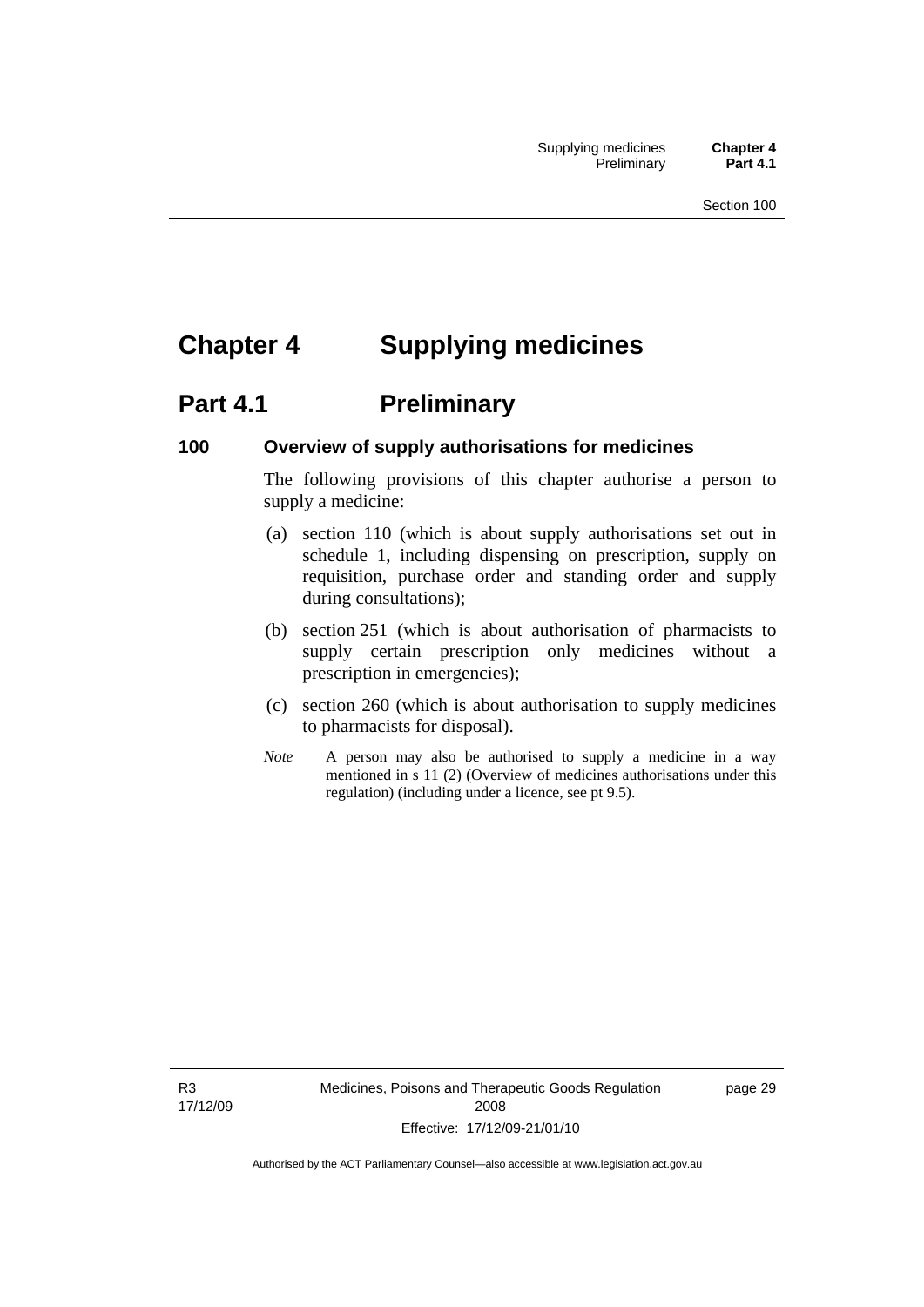# **Part 4.2 Medicines—supply authorisations under sch 1**

### **Division 4.2.1 Sch 1 medicines supply authorisations**

### **110 Authorisation under sch 1 to supply medicines— Act, s 26 (1) (b) and (2) (b)**

A person mentioned in schedule 1, column 2 is authorised to supply a medicine if—

- (a) supplying the medicine is included in the schedule, column 3 in relation to the person; and
- (b) the supply is consistent with any restriction for the supply mentioned in the schedule, column 3.
- *Note Supply* includes dispense (see Act, s 24).

## **Division 4.2.2 Dispensing medicines**

### **120 Authorisation conditions for dispensing medicines— Act, s 44 (1) (b) and (2) (b)**

- (1) A person's authorisation under section 110 to dispense a medicine is subject to the following conditions:
	- (a) the medicine is dispensed in accordance with the requirements of section 121;

*Note* Only a pharmacist may dispense a medicine (see sch 1).

 (b) if the prescription is dispensed under section 121 (2), the pharmacist notes on the prescription the reasons that the pharmacist was satisfied that it was not practicable for a complying prescription to be issued for the medicine;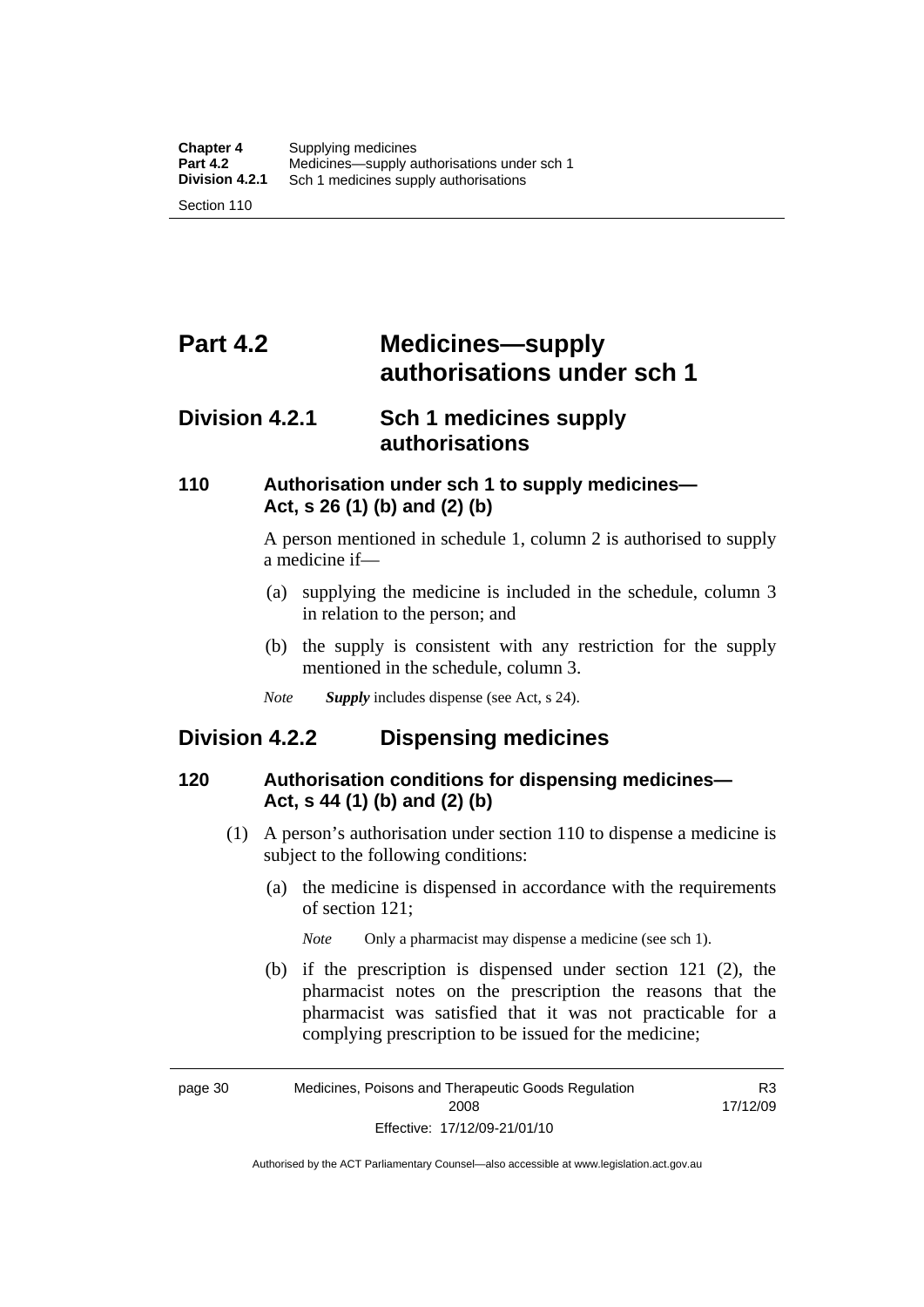- (c) if the prescription is changed by a pharmacist at the oral direction of the prescriber—the note of the change complies with section 122;
- (d) the medicine is labelled in accordance with section 123;
- (e) the dispensed prescription is marked in accordance with section 124;
- (f) the dispensing of the prescription is recorded in accordance with section 125:
- (g) if the prescription is an oral prescription for the dispensing of the medicine, or is faxed by a prescriber to a pharmacist, and the pharmacist does not receive an original of the prescription within 7 days after the day the prescription is given—the pharmacist must, within 24 hours after the end of the 7-day period, tell the chief health officer, in writing, of the failure to receive the original prescription;
- (h) the prescription, if completed, and the record for paragraph (f), are kept at the pharmacy or, if the chief health officer approves in writing another place, the place approved by the chief health officer, for at least 2 years after the day the prescription becomes a completed prescription.
- (2) However, subsection (1) (d), (e), (f) and (h) do not apply if the prescription is written for an in-patient at a hospital in the patient's medical records.
- (3) In this section:

*completed*—a prescription is *completed* when—

- (a) for a single prescription—the prescription is dispensed; or
- (b) for a repeat prescription—the last repeat of the prescription is dispensed.

page 31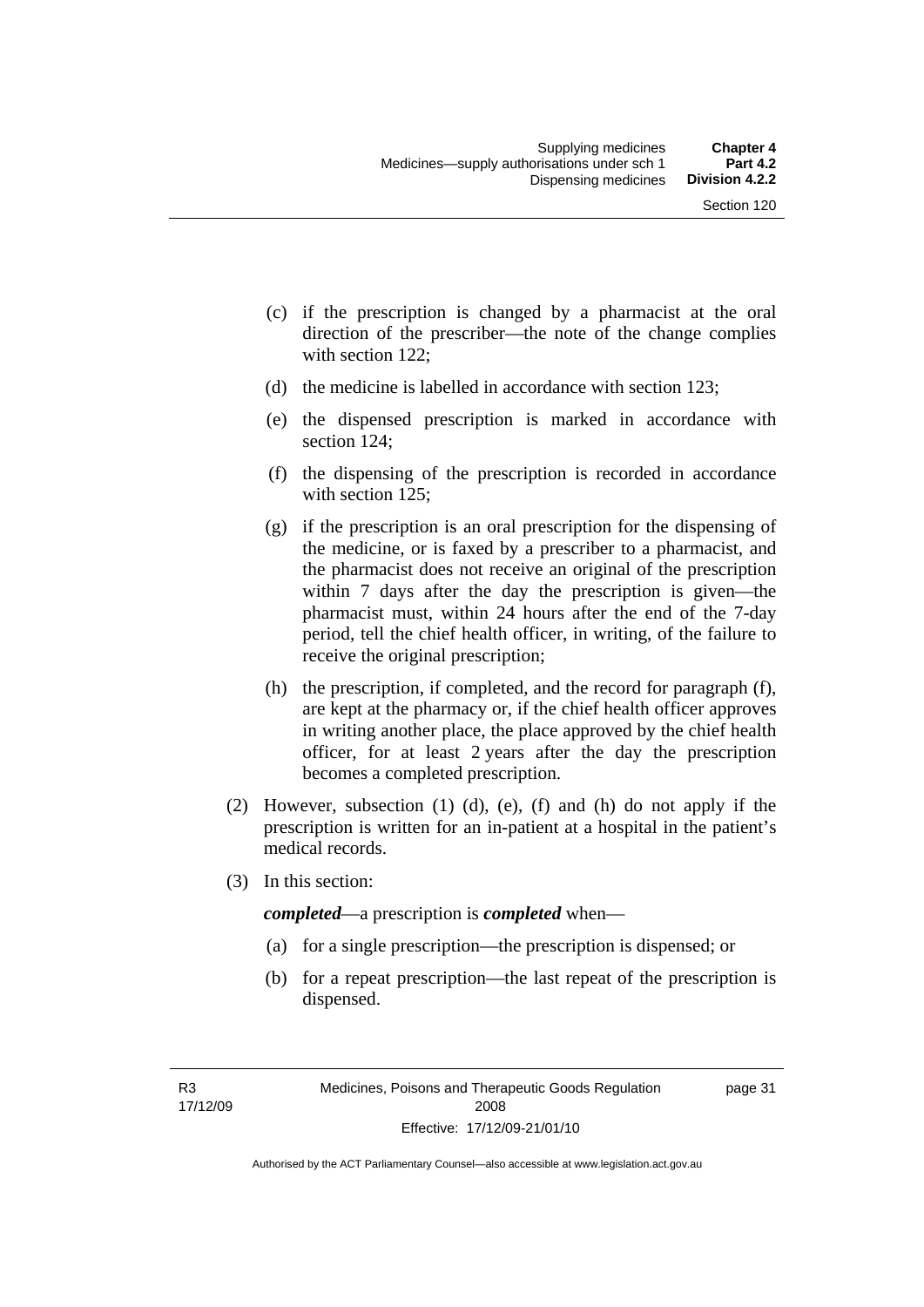### **121 How medicines are dispensed**

- (1) The following are the requirements for dispensing a medicine:
	- (a) the prescription is issued by an authorised prescriber;

*Note Authorised prescriber*—see s (3).

- (b) the prescription complies with the applicable provisions of division 3.1.2 (Prescriptions);
- (c) the medicine is dispensed in accordance with the prescription (including the prescription as changed by a pharmacist at the oral direction of the prescriber).
	- *Note 1 Dispensed in accordance with the prescription*—see s (3).
	- *Note* 2 For changes to a prescription by the dispenser, see the Act, s 29 (3).
	- *Note 3 Pharmacist* does not include an intern pharmacist (see dict).
- (2) However, a pharmacist may dispense a prescription that does not include all of the applicable provisions for subsection (1) (b) if—
	- (a) the prescription is issued by an authorised prescriber; and
	- (b) the medicine is—
		- (i) dispensed in accordance with the prescription; and
		- (ii) if the prescription is changed by a pharmacist at the oral direction of the prescriber—the prescription complies with section 122; and
			- *Note Pharmacist* does not include an intern pharmacist (see dict).
	- (c) the medicine is supplied in a package that is labelled in accordance with section 123; and

R3 17/12/09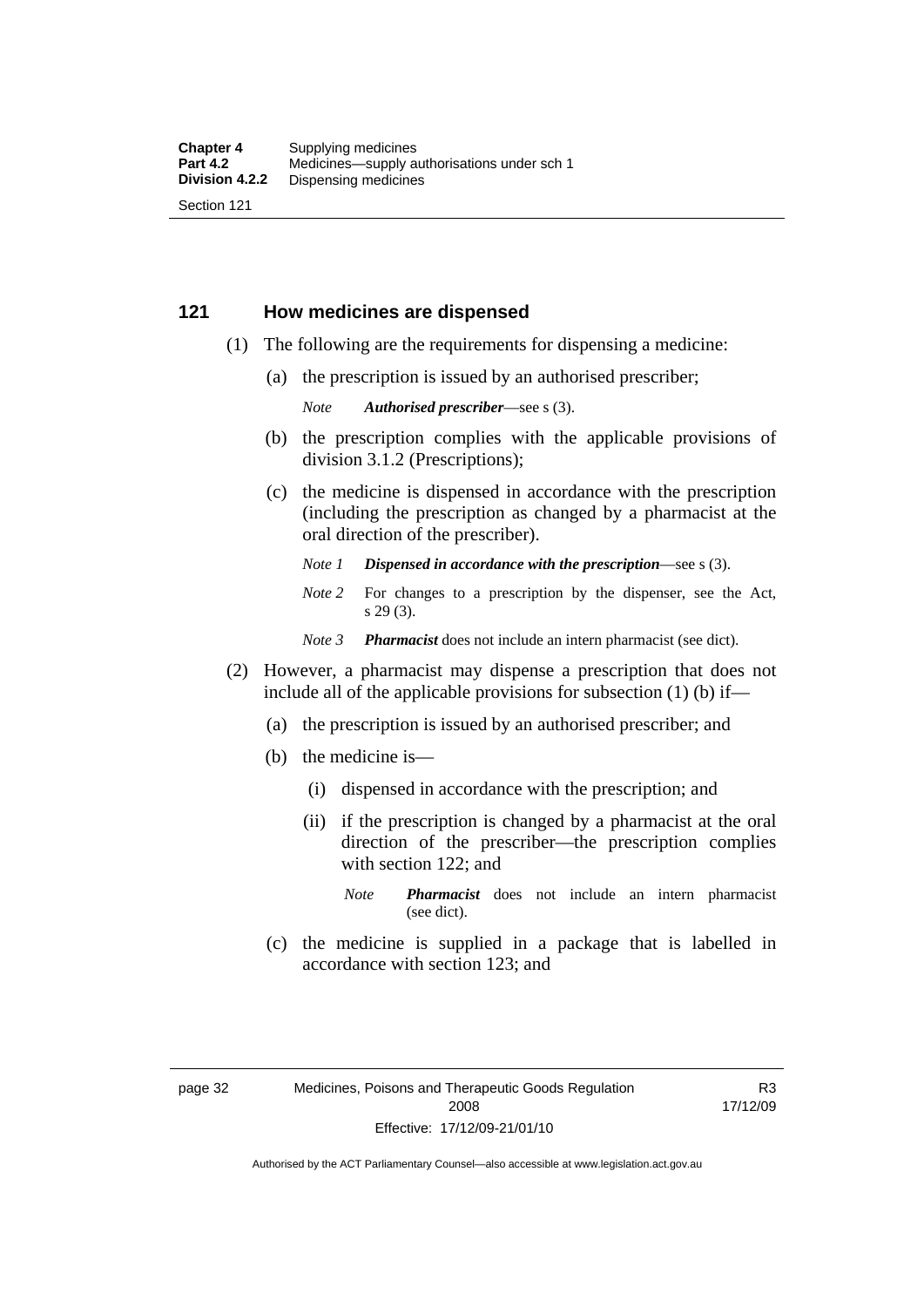- (d) the pharmacist is satisfied that, because of a circumstance affecting the prescriber or the person for whom the medicine is to be dispensed, it is not practicable for a complying prescription to be issued for the medicine.
- (3) In this section:

*authorised prescriber*, in relation to a prescription, means—

- (a) a person who is authorised to issue the prescription under the Act or another territory law; or
- (b) for a medicine other than a controlled medicine—a person who is—
	- (i) registered (however described) as a dentist, doctor, optometrist or veterinary surgeon (however described), other than a trainee dentist, intern doctor, trainee optometrist or trainee veterinary surgeon (however described), under a law of a State; and
		- *Note State* includes the Northern Territory (see Legislation Act, dict, pt 1).
	- (ii) authorised (however described) under a law of the State to prescribe the medicine.

#### **Examples—authorised prescribers**

- 1 A NSW registered doctor practising in Queanbeyan is authorised under a NSW law to prescribe medicines. The doctor gives a patient a prescription for a controlled medicine and another prescription for a prescription only medicine. The prescription only medicine can be dispensed in the ACT because the prescription is issued by a person who is authorised under a State law to prescribe the medicine. The prescription for the controlled medicine cannot be dispensed in the ACT because the doctor is not registered in the ACT.
- 2 If the doctor in example 1 is registered in both the ACT and NSW, the prescription for the controlled medicine can be dispensed in the ACT.

page 33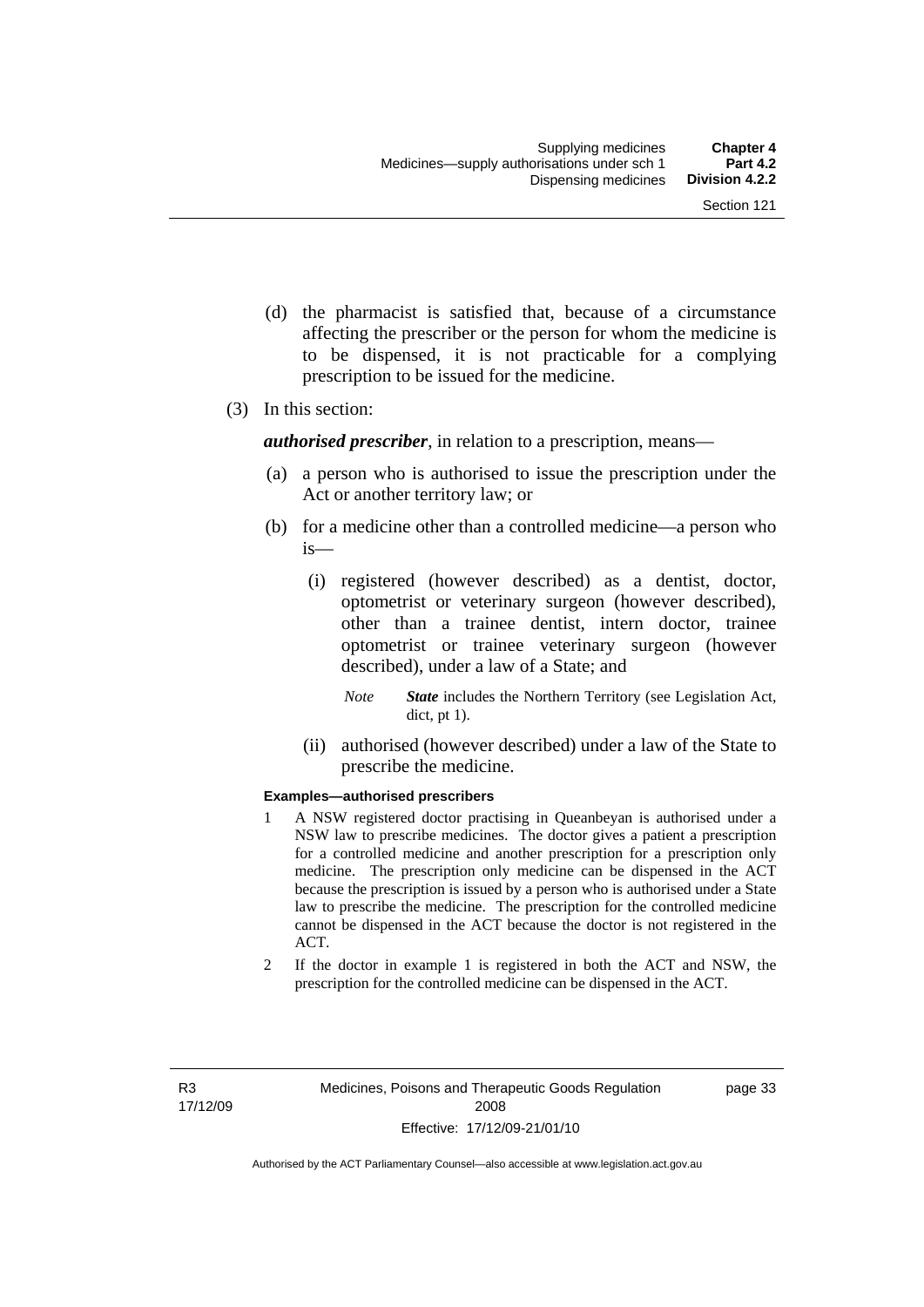| <b>Chapter 4</b> | Supplying medicines                         |
|------------------|---------------------------------------------|
| <b>Part 4.2</b>  | Medicines—supply authorisations under sch 1 |
| Division 4.2.2   | Dispensing medicines                        |
| Section 122      |                                             |

- 3 A special event exemption under the *Health Professionals (Special Events Exemptions) Act 2000* authorises a visiting health professional to prescribe a medicine, including a controlled medicine. A Victorian registered doctor who is a visiting health professional within the meaning of that Act prescribes a controlled medicine. The prescription can be dispensed in the ACT.
- *Note 1* A reference to a health professional in sch 1 is a reference to a health professional who is registered under the *Health Professionals Act 2004*. See, for example, the Legislation Act, dictionary, pt 1, def *dentist*.
- *Note 2* An example is part of the regulation, is not exhaustive and may extend, but does not limit, the meaning of the provision in which it appears (see Legislation Act, s 126 and s 132).

*dispensed in accordance with the prescription*, for a prescribed medicine, includes dispensing another brand of the medicine that is a bioequivalent form of the prescribed medicine.

*Note Bioequivalent*—see the dictionary.

### **122 Noting changes to prescriptions on oral direction of prescriber—Act, s 27 (2) (b) (ii)**

The following must be noted, in writing, on the prescription:

- (a) the name of the prescriber giving the oral direction to change the prescription;
- (b) the change to the prescription;
- (c) the date the oral direction is given;
- (d) the pharmacist's signature.
- *Note* The notation must be made as soon as possible (see Legislation Act, s 151B).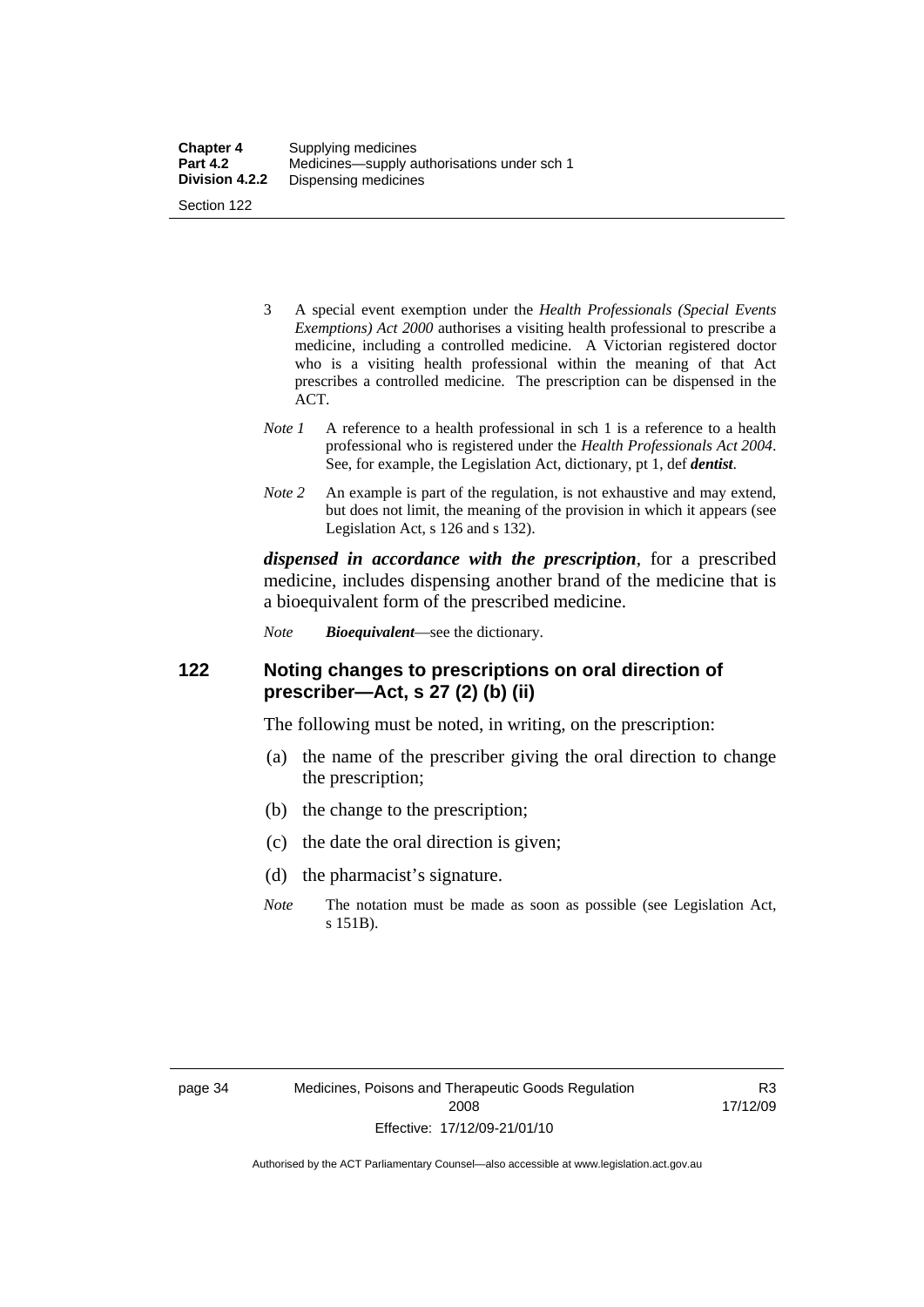### **123 Labelling dispensed medicines—Act, s 60 (1) (c) (i) and (2) (c) (i)**

The dispensed medicine must have a label that includes the following:

- (a) the name of the person for whom the medicine is dispensed;
- (b) if the prescriber is a dentist—the words 'for dental treatment only';
- (c) if the prescriber is an optometrist—the words 'for optometry use only';
- (d) if the prescriber is a veterinary surgeon—
	- (i) words to the effect of 'for animal treatment only'; and
	- (ii) the species of the animal for which the medicine is dispensed; and
	- (iii) if a way of identifying the animal is stated on the prescription—the way of identifying the animal;
- (e) the medicine's approved name and brand name;
	- *Note Approved name*—see the medicines and poisons standard, par 1 (1).
- (f) the form, strength and quantity of the medicine dispensed;
- (g) if the package of the dispensed medicine is not a manufacturer's pack—the relevant expiry date for the medicine;
- (h) the date the medicine is dispensed;
- (i) the name and the business address and telephone number of the pharmacy from which the medicine is dispensed;
- (j) the initials or other identification of the dispensing pharmacist;

page 35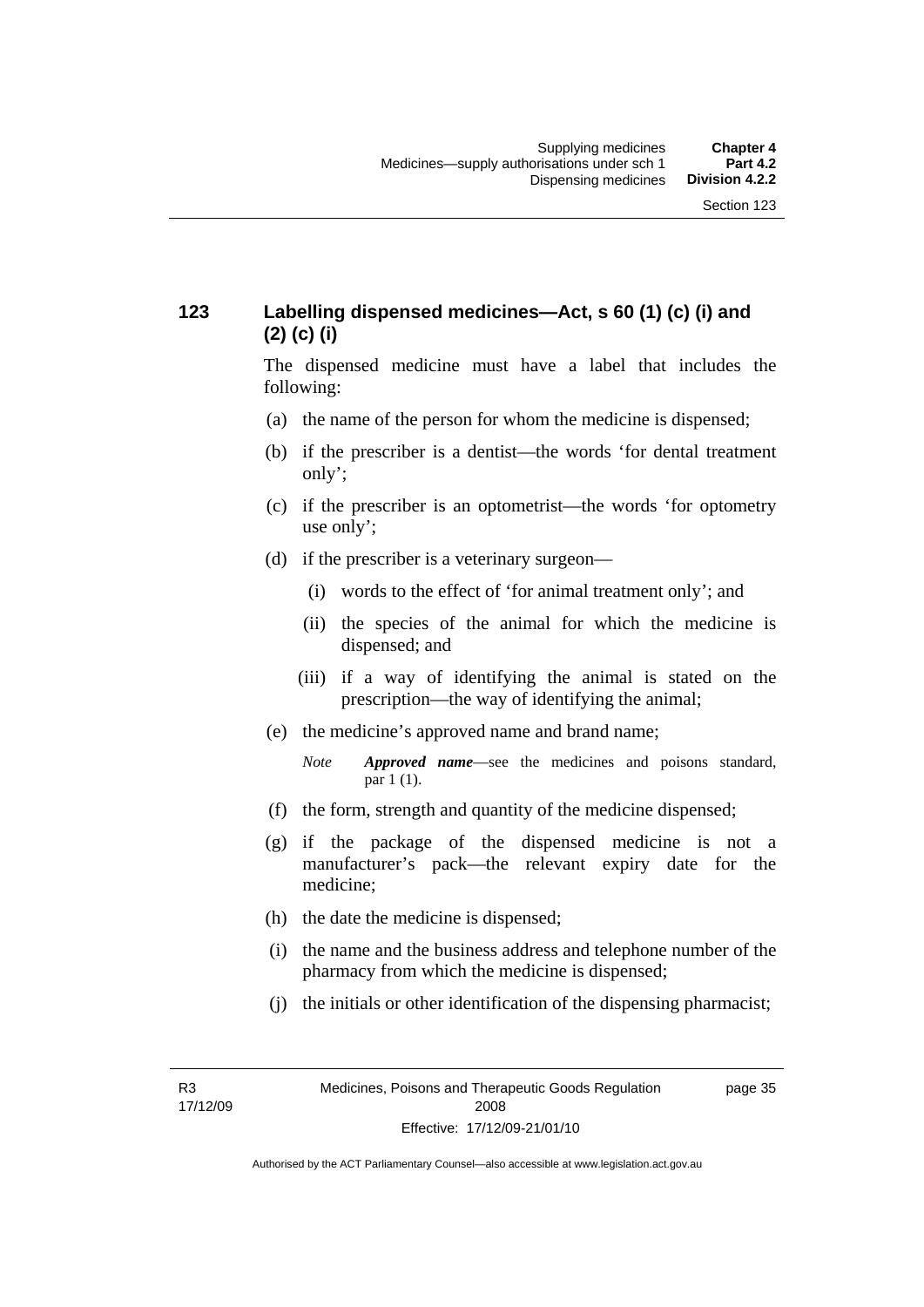- (k) a number that is different from the number given to each other prescription dispensed at the pharmacy;
- (l) directions about the use of the medicine that are adequate to allow the medicine to be taken or administered safely, including any warning statement in the medicines and poisons standard, appendix K (Drugs required to be labelled with a sedation warning) applying to the medicine;
- (m) words to the effect of 'keep out of reach of children'.

#### **Example—par (e) and par (f)**

Warfarin tablets (Coumadin) 5mg 50

*Note* An example is part of the regulation, is not exhaustive and may extend, but does not limit, the meaning of the provision in which it appears (see Legislation Act, s 126 and s 132).

### **124 Marking dispensed prescriptions**

- (1) This section does not apply to a prescription for an in-patient at a hospital written in the patient's medical records.
- (2) A dispensed paper-based prescription for a medicine must be marked with—
	- (a) if the prescription is a single prescription or the last repeat of a repeat prescription—the word 'cancelled' on the front of the prescription; and
	- (b) the prescribed particulars.
- (3) A dispensed electronic prescription for a medicine must be marked with—
	- (a) if the prescription is a single prescription or the last repeat of a repeat prescription—the word 'cancelled'; and
	- (b) a link to an electronic document containing the prescribed particulars.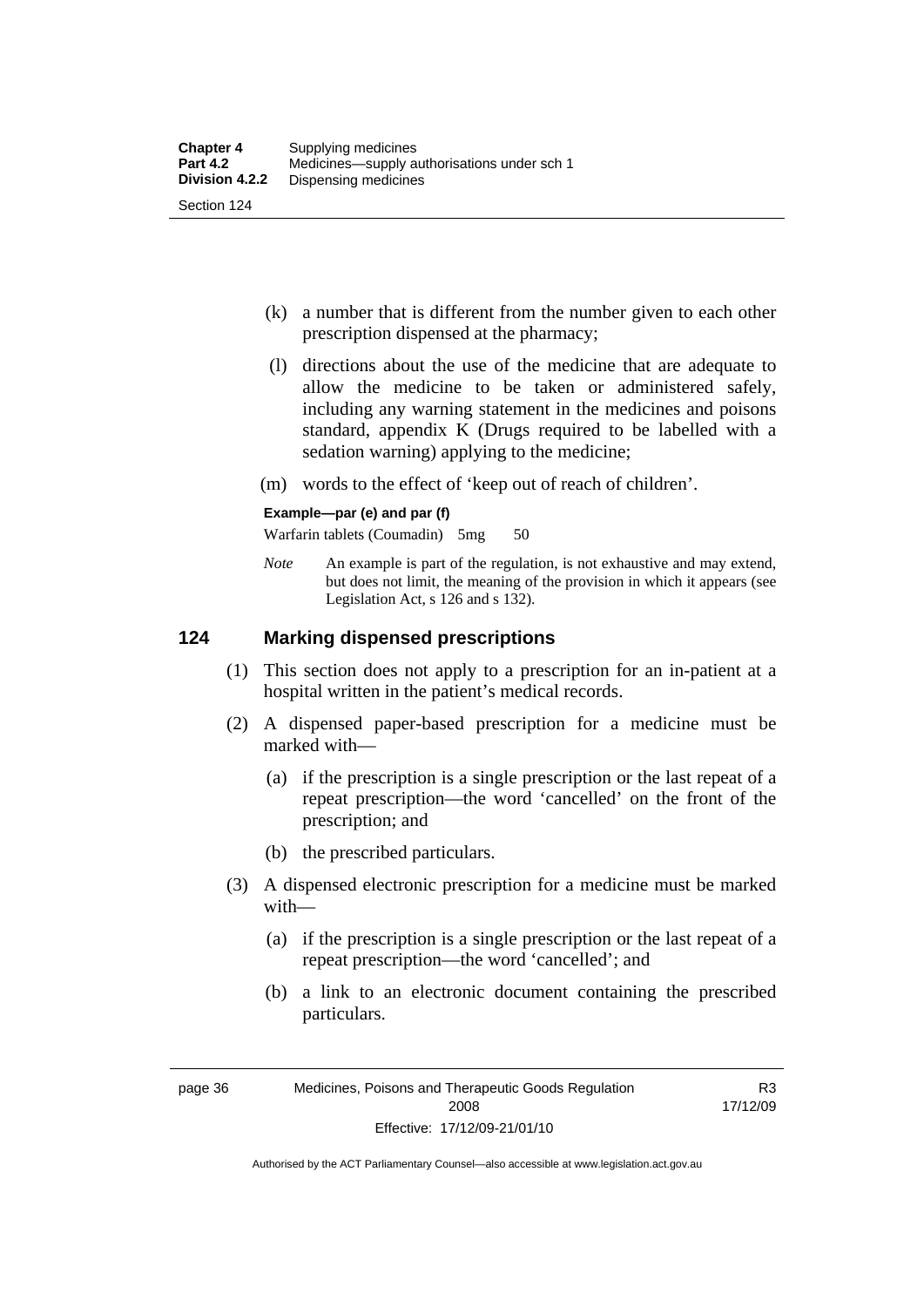(4) In this section:

*paper-based prescription* includes a faxed copy of a prescription.

*prescribed particulars*, for a dispensed prescription for a medicine, means—

- (a) the date the medicine is dispensed; and
- (b) the name and business address of the dispensing pharmacy; and
- (c) if another brand of the medicine is dispensed for the prescribed medicine—the brand name of the medicine dispensed; and
- (d) for a repeat prescription—the number of the repeat dispensed; and
- (e) the prescription's number under section 123 (k); and
- (f) the pharmacist's initials or signature.

*single prescription* means a prescription that is not a repeat prescription.

#### **125 Recording dispensing of medicines**

The dispensing pharmacist must ensure that a written record is made of the following information in relation to the dispensing of the medicine:

- (a) the pharmacist's name;
- (b) the date of the prescription;
- (c) the prescriber's name;
- (d) the date the prescription is dispensed;
- (e) for a repeat prescription—the number of the repeat dispensed;
- (f) the prescription's number under section 123 (k);

R3 17/12/09 page 37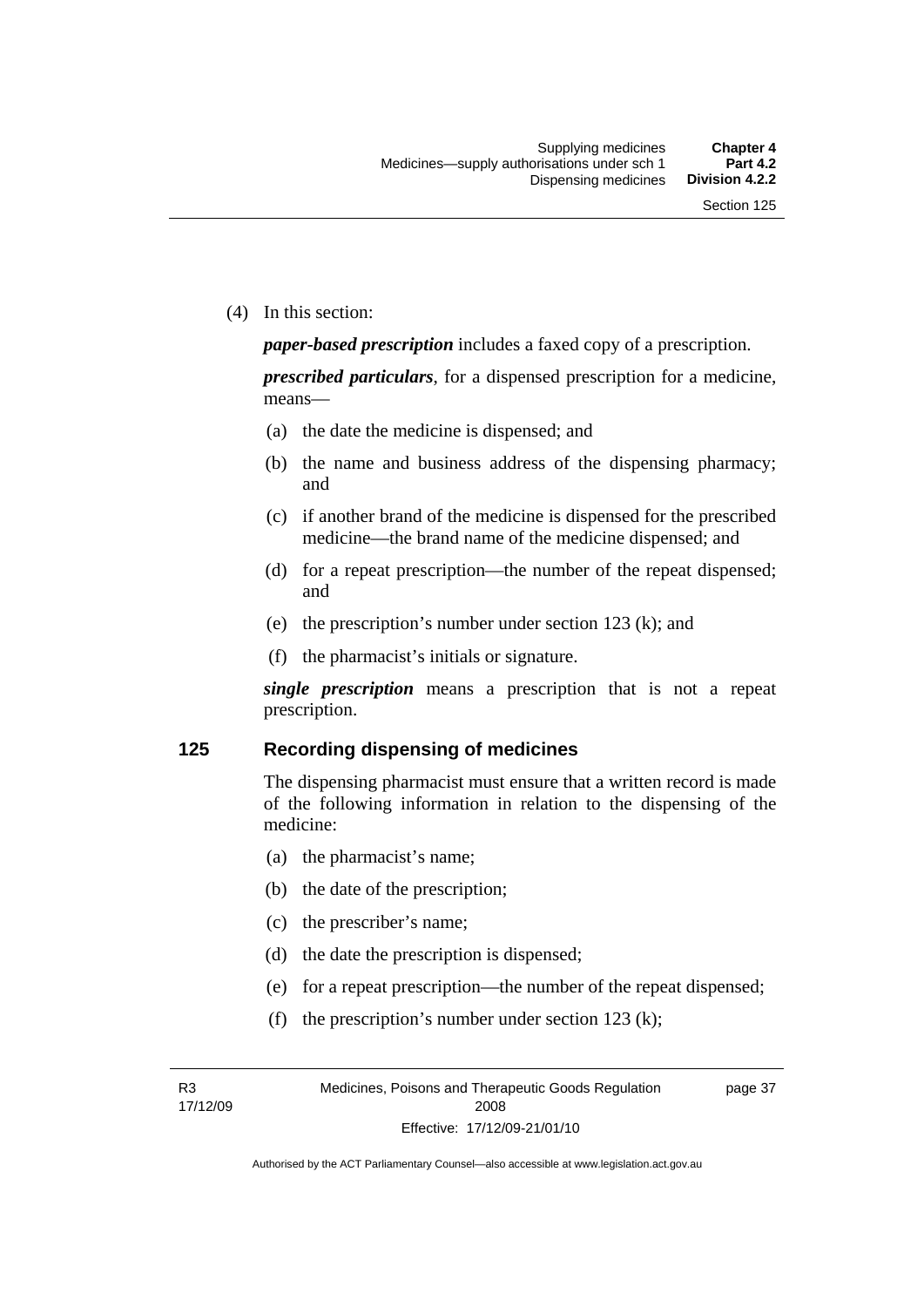- (g) the name and address of the person for whom the medicine is dispensed;
- (h) the medicine's approved name and brand name;
	- *Note Approved name*—see the medicines and poisons standard, par 1 (1).
- (i) the form, strength and quantity of the medicine dispensed.
- *Note Written* includes in electronic form (see Act, dict).

### **Division 4.2.3 Supplying medicines on requisitions**

*Note* For authorisation to issue a requisition, see s 50.

### **130 Authorisation conditions for supplying medicines on requisitions—Act, s 44 (1) (b) and (2) (b)**

A person's authorisation under section 110 to supply a medicine on a requisition is subject to the following conditions:

- (a) the medicine is supplied in accordance with the requirements under section 131;
- (b) the medicine is supplied in a package that is labelled in accordance with section 132;
- (c) the filled requisition is marked in accordance with section 133;
- (d) the supply is recorded in accordance with section 134;
- (e) the filled requisition and record under section 134 are kept at the institution where the medicine is supplied or, if the chief health officer approves in writing another place, the place approved by the chief health officer, for at least 2 years after the day the medicine is supplied.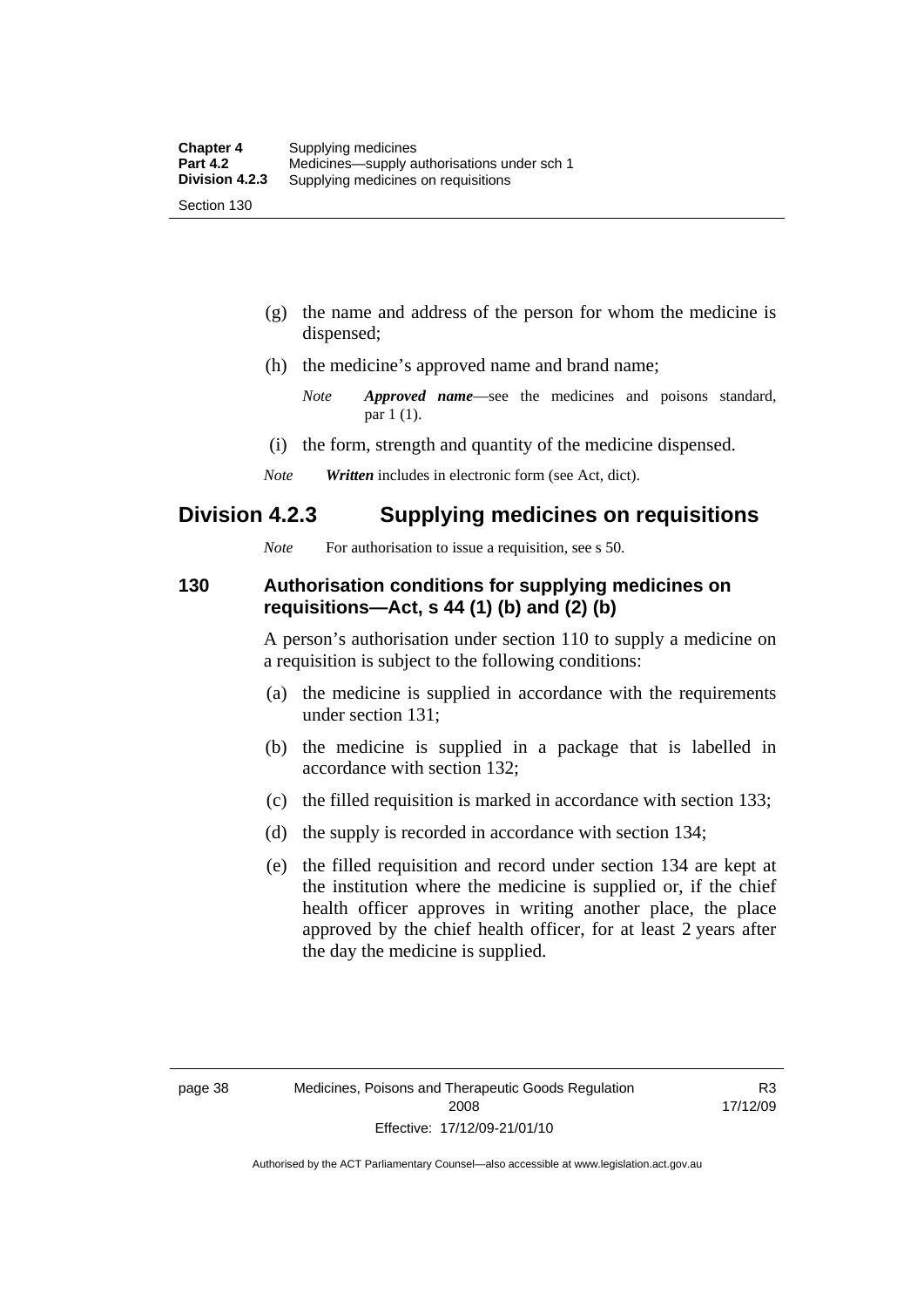### **131 Supplying medicines on requisitions**

- (1) The following are the requirements for the supply of a medicine on a requisition:
	- (a) the medicine is supplied in accordance with the requisition (including the requisition as changed by the person supplying the medicine at the oral direction of the person issuing the requisition);

- (b) if the requisition is a written requisition—the requisition complies with section 55 (General requirements for written requisitions) and section 56 (Particulars for requisitions);
- (c) if the requisition is an oral requisition—the requisition complies with section 56.
- (2) However, if the requisition does not comply with section 55 or section 56 (as appropriate), a pharmacist may supply the medicine on the requisition if satisfied that it is not practicable for a complying requisition to be issued for the medicine.

*Note Pharmacist* does not include an intern pharmacist (see dict).

(3) In this section:

*supplied in accordance with the requisition*, for a requisitioned medicine, includes supplying another brand of the medicine that is a bioequivalent form of the requisitioned medicine.

*Note Bioequivalent*—see the dictionary.

R3 17/12/09 page 39

*Note* For changes to a requisition by the person supplying a medicine on a requisition (see Act, s 29 (3)).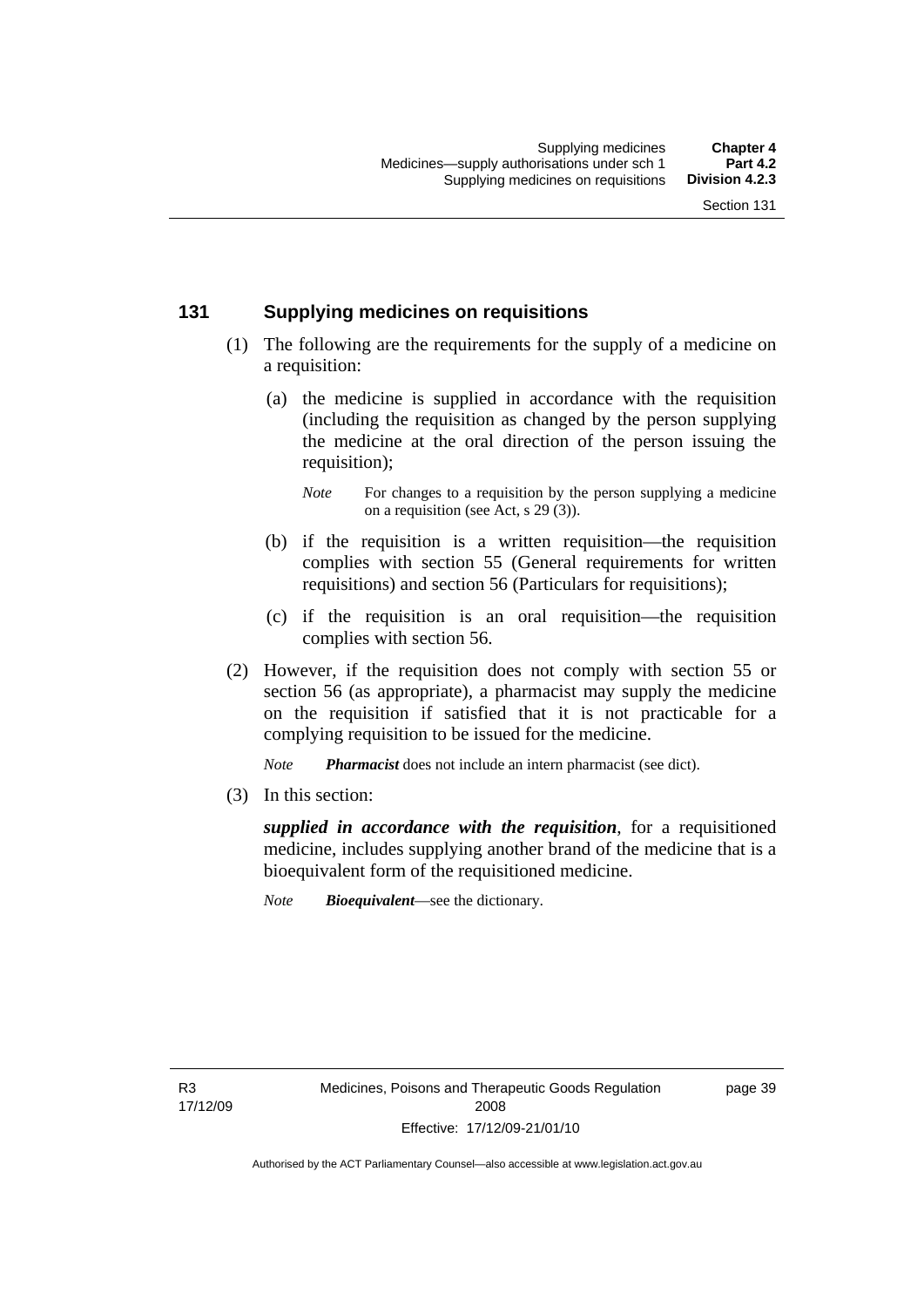### **132 Labelling medicines supplied on requisition—Act, s 60 (1) (c) (i) and (2) (c) (i)**

The package of a medicine supplied on requisition to a ward for the supply to a patient must have a label that includes the following:

(a) the medicine's approved name or brand name;

*Note Approved name*—see the medicines and poisons standard, par 1 (1).

- (b) the form, strength and quantity of the medicine;
- (c) if the package of the medicine is not a manufacturer's pack—
	- (i) the batch number or numbers of the medicine; and
	- (ii) the relevant expiry date for the medicine;
- (d) the name or other identifier of the pharmacy or ward from which the medicine is supplied;
- (e) if the medicine is a controlled medicine—a number that is different from the number given to each other requisition supplied from the pharmacy or ward.

#### **Examples—par (a) and par (b)**

- 1 Warfarin tablets 5mg 50
- 2 Coumadin tablets 5mg 50
- *Note* An example is part of the regulation, is not exhaustive and may extend, but does not limit, the meaning of the provision in which it appears (see Legislation Act, s 126 and s 132).

### **133 Marking filled requisitions**

- (1) A filled paper-based requisition for a medicine must be marked with—
	- (a) the name or other identifier of the pharmacy or ward from which the medicine is supplied; and

page 40 Medicines, Poisons and Therapeutic Goods Regulation 2008 Effective: 17/12/09-21/01/10

R3 17/12/09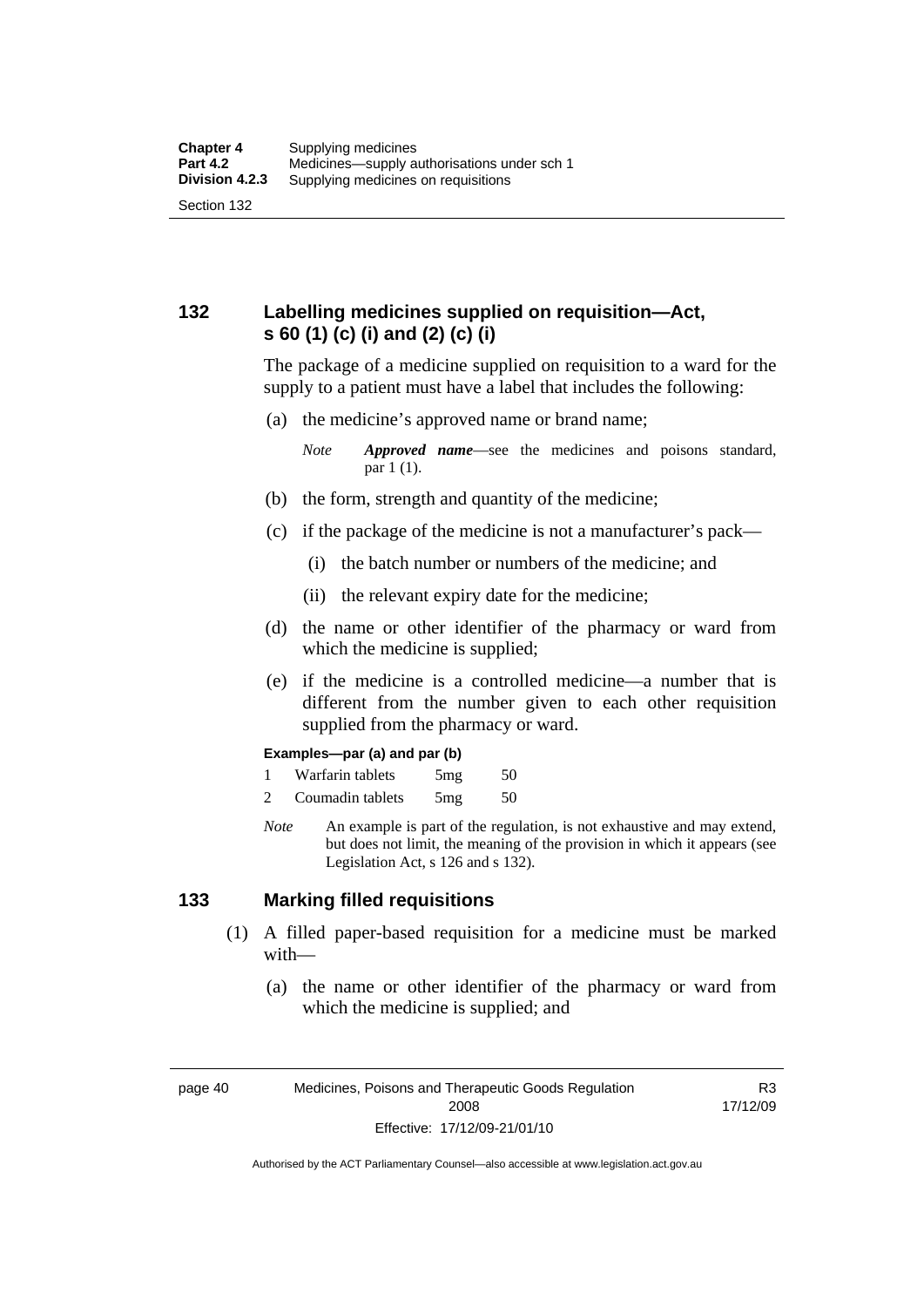- (b) if the medicine is a controlled medicine—the requisition's number under section 132 (e); and
- (c) the supplier's initials or signature.
- (2) A filled electronic requisition for a medicine must be marked with a link to an electronic document containing—
	- (a) the name or other identifier of the pharmacy or ward from which the medicine is supplied; and
	- (b) if the medicine is a controlled medicine—the requisition's number under section 132 (e); and
	- (c) the supplier's initials or signature.
- (3) However, subsection (1) (a) and (2) (a) do not apply to a requisition filled at a pharmacy at an institution.
- (4) In this section:

*paper-based requisition* includes a faxed copy of a requisition.

### **134 Recording supply of medicines on requisitions**

A person who supplies a medicine to someone else on requisition must make a written record of the following information:

- (a) the date of the requisition;
- (b) the name of the person who issued the requisition;
- (c) the date the requisition is filled;
- (d) the medicine, and the form, strength and quantity of the medicine, supplied;
- (e) the name or initials of the person supplying the medicine.
- *Note Written* includes in electronic form (see Act, dict).

page 41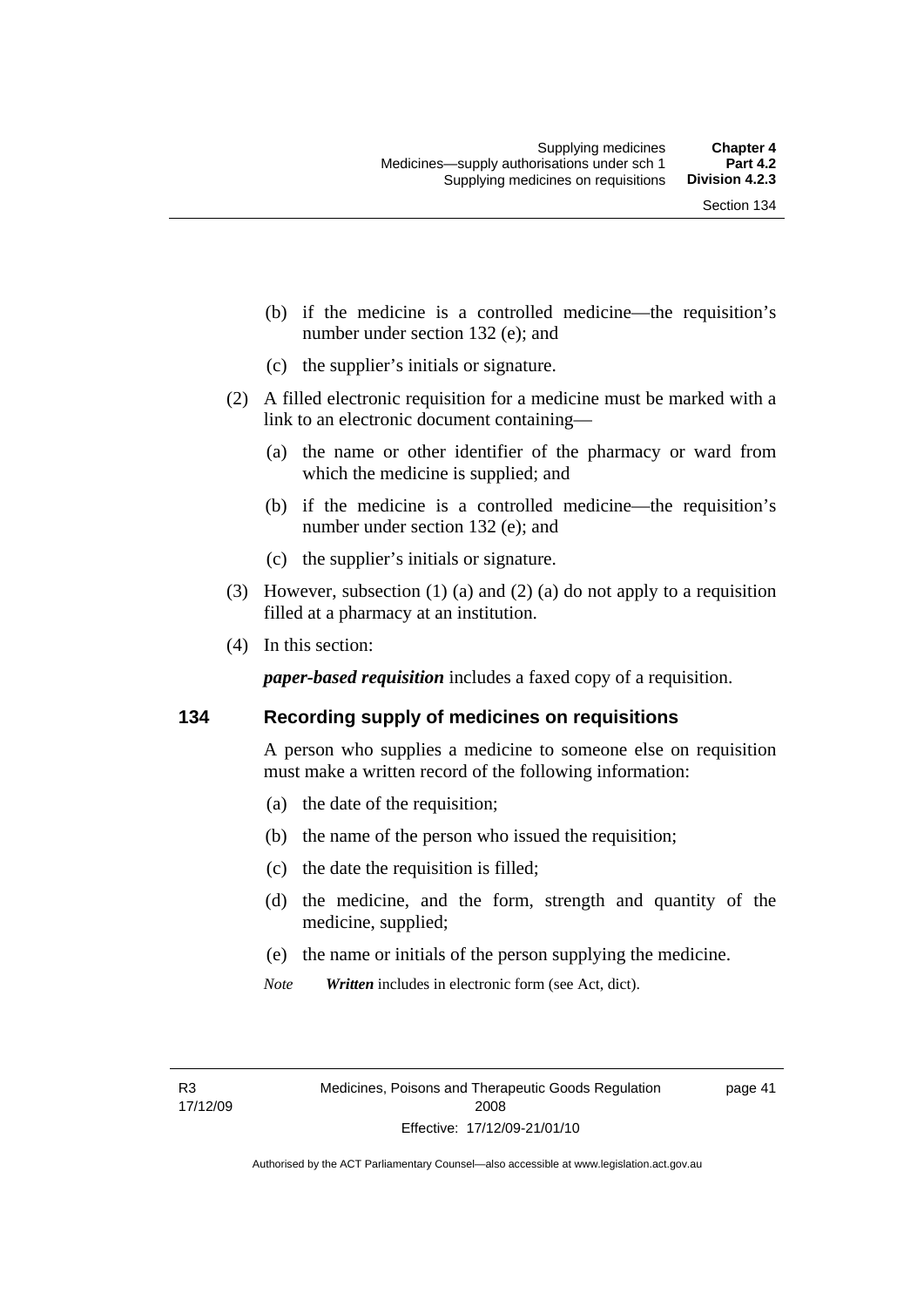Section 140

# **Division 4.2.4 Supplying medicines on purchase orders**

*Note* For authorisation to issue a purchase order, see s 60.

### **140 Authorisation conditions for supplying medicines on purchase orders—Act, s 44 (1) (b) and (2) (b)**

A person's authorisation under section 110 to supply a medicine on a purchase order is subject to the following conditions:

- (a) the purchase order is a complying purchase order;
- (b) the medicine is supplied in accordance with the requirements of section 141;
- (c) the supply is recorded in accordance with section 142;
- (d) if the supplier does not receive a document signed by the buyer acknowledging receipt of the medicine within 7 days after the day the medicine is delivered—the supplier must, within 24 hours after the end of the 7-day period, tell the chief health officer, in writing, of the failure to receive the document;
- (e) the following are kept at the supplier's business premises or, if the chief health officer approves in writing another place, the place approved by the chief health officer, for at least 2 years after the day the medicine is supplied:
	- (i) the filled purchase order;
	- (ii) the delivery acknowledgement under paragraph (d) or section 141 $(1)$  $(d)$  $(ii)$ ;
	- (iii) the record for section 142.

R3 17/12/09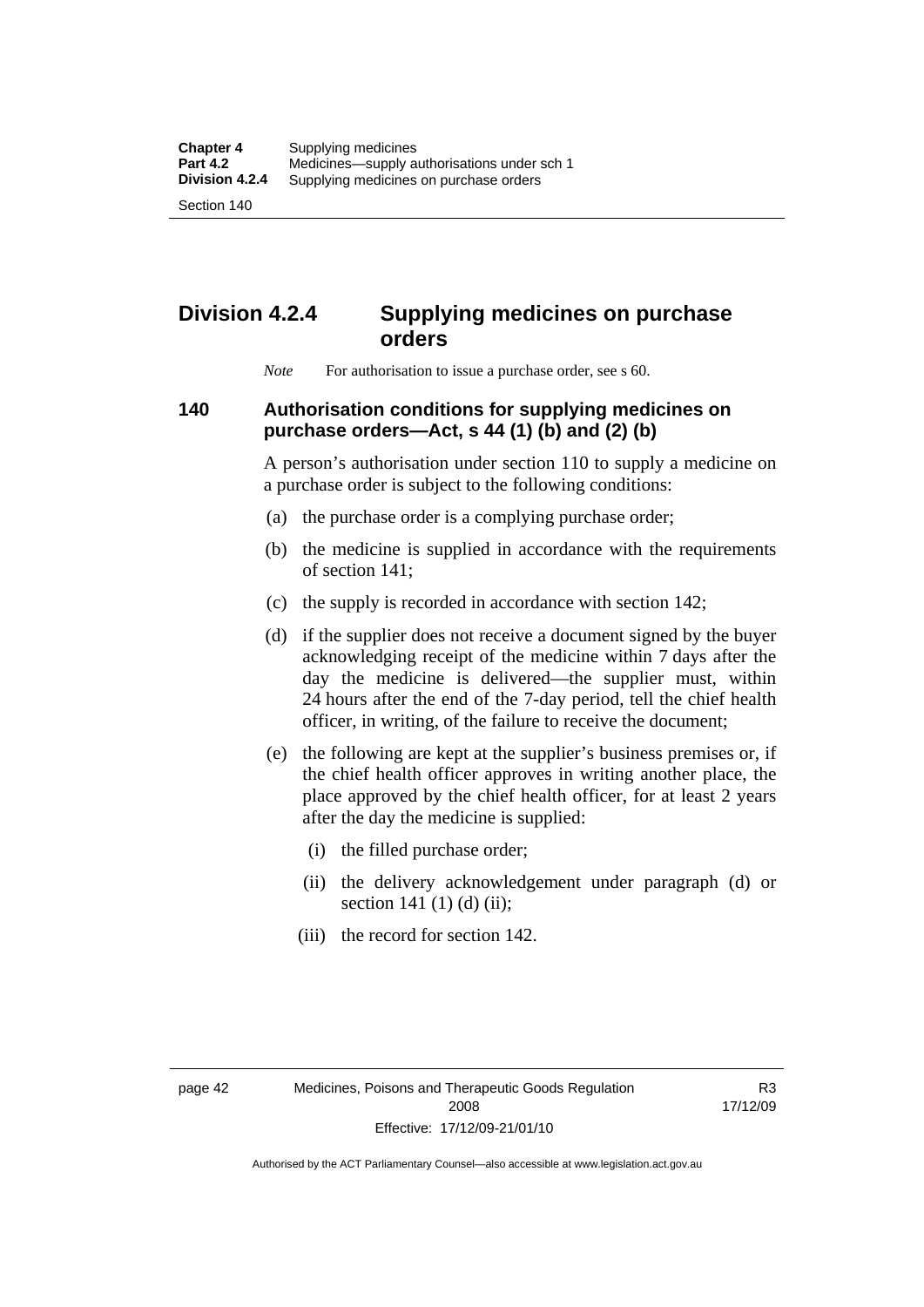### **141 Supplying medicines on purchase orders**

- (1) The following are the requirements for the supply of a medicine on a purchase order:
	- (a) the medicine is supplied in manufacturer's packs that comply with—
		- (i) section 501 (Packaging of supplied manufacturer's packs of medicines—Act, s 59 (1) (c) (i) and (2) (c) (i)); or
		- (ii) an approval under the Act, section 193 (Approval of non-standard packaging and labelling);
	- (b) the manufacturer's packs are labelled in accordance with—
		- (i) section 502 (Labelling of supplied manufacturer's packs of medicines—Act, s  $60$  (1) (c) (i) and (2) (c) (i)); or
		- (ii) an approval under the Act, section 193;
	- (c) the manufacturer's packs are securely wrapped and packed;
	- (d) if the medicine is delivered in person by the supplier to the buyer—
		- (i) the medicine is delivered to an adult; and
		- (ii) the delivery is acknowledged by the adult signing and dating a copy of the purchase order;
	- (e) if the medicine is not delivered in person by the supplier to the buyer—the medicine is delivered to the buyer by a person whose procedures require the delivery of the medicine to be signed for by the buyer or an adult employee of the buyer.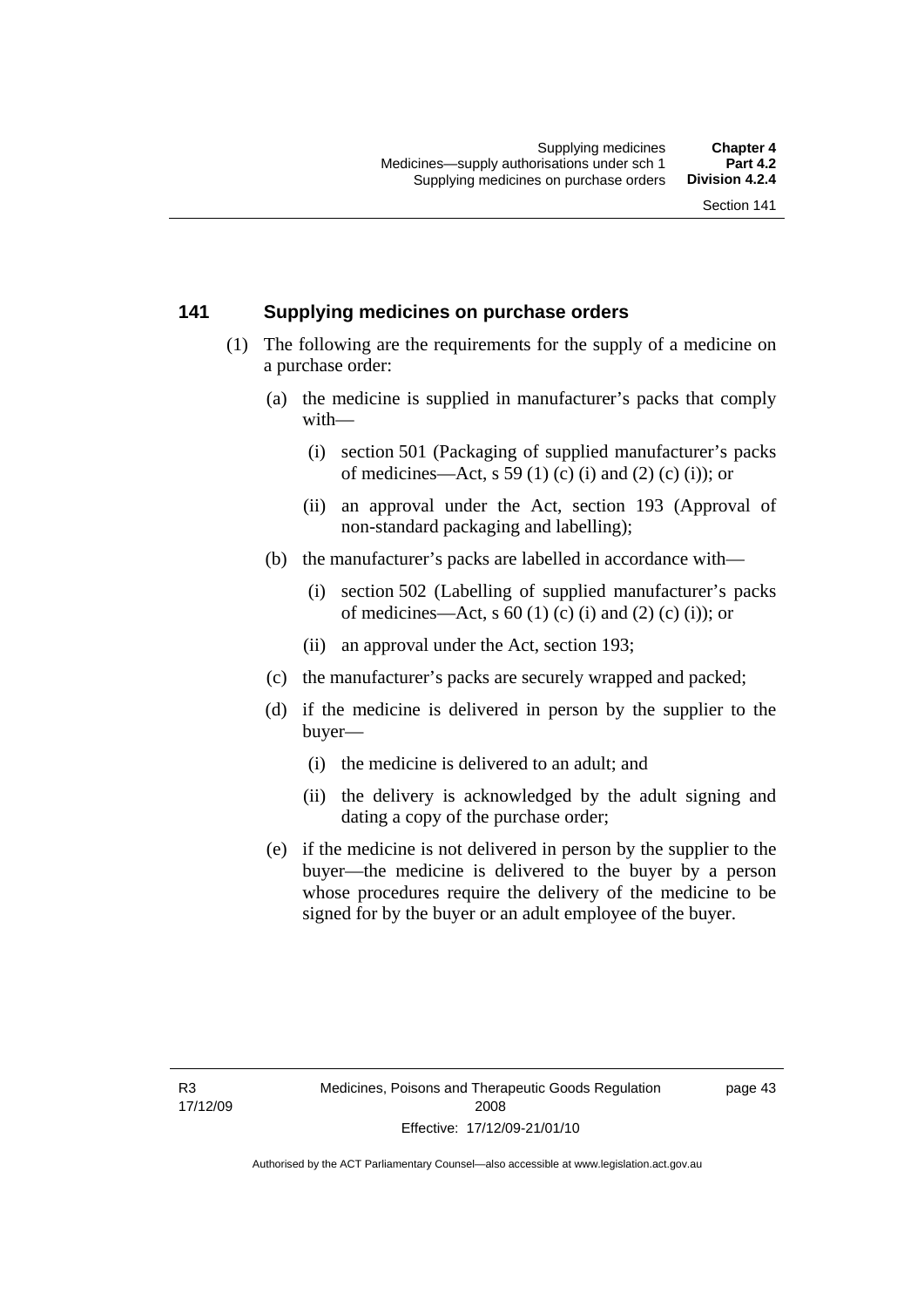- (2) However, subsection (1) (a), (b) and (c) do not apply in relation to a medicine supplied by a pharmacist to a prescriber who is authorised to supply the medicine during a consultation if the medicine is supplied in a package that is labelled with the following particulars:
	- (a) the approved name and brand name of the medicine;

*Note Approved name*—see the medicine and poisons standard, par 1 (1).

- (b) the form, strength and quantity of the medicine, supplied;
- (c) if the package of the medicine is not a manufacturer's pack the relevant expiry date for the medicine.

### **142 Recording supply of medicines on purchase orders**

A person who supplies a medicine to someone else on a purchase order must make a written record of the following information:

- (a) the date of the order;
- (b) the issuer's authority to issue the order;
- (c) the name, and the business address and telephone number, of the person to whom the medicine is supplied;
- (d) the date the order is supplied;
- (e) the medicine, and the form, strength and quantity of the medicine, supplied.
- *Note Written* includes in electronic form (see Act, dict).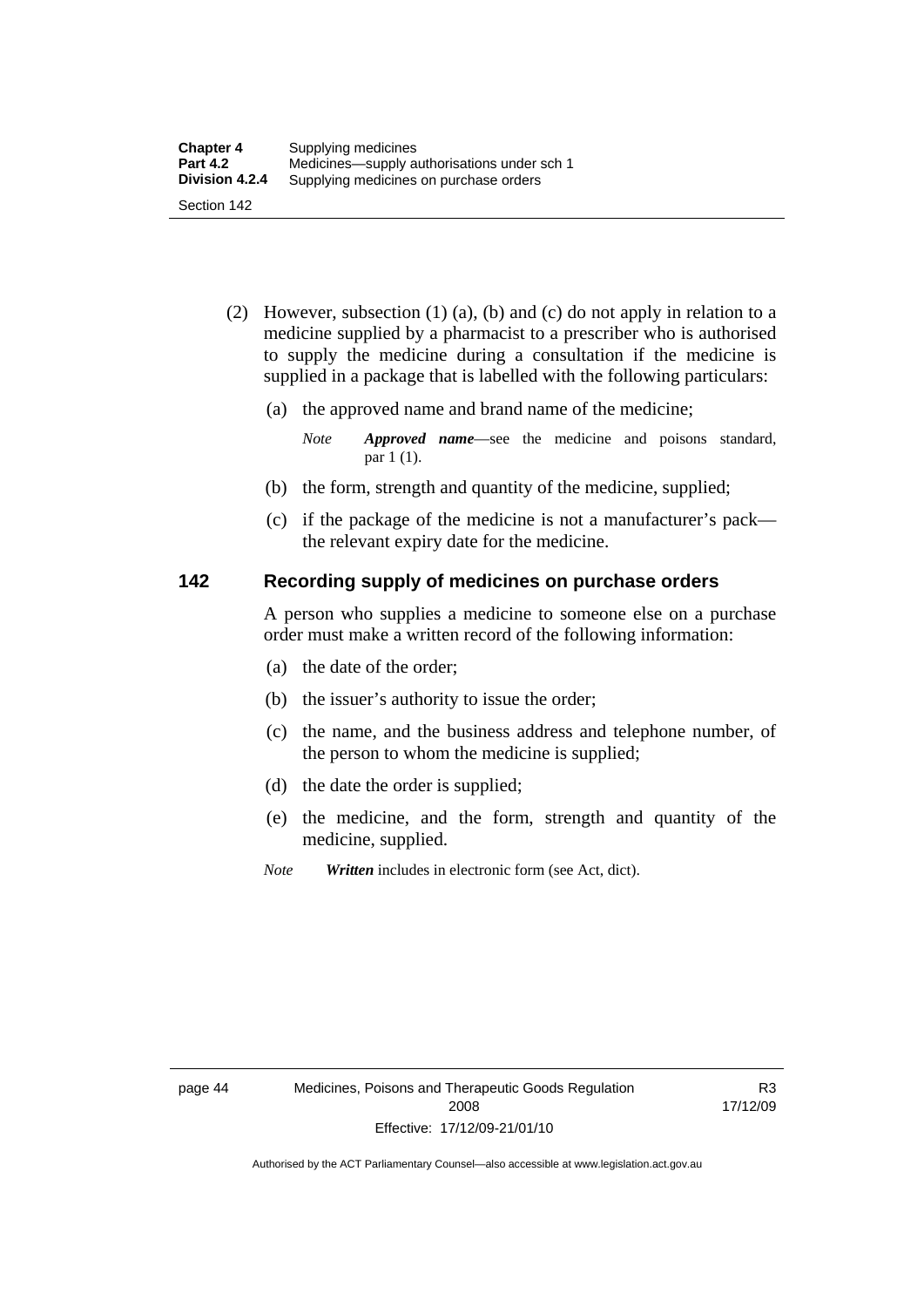# **Division 4.2.5 Supplying medicines on standing orders**

- *Note 1* For the issue of a standing order, see pt 3.4.
- *Note 2 Supply* does not include administer (see Act, s 24).

### **150 Authorisation conditions for supplying medicines on standing orders—Act, s 44 (1) (b) and (2) (b)**

- (1) A person's authorisation under section 110 to supply a medicine on a standing order is subject to the following conditions:
	- (a) the medicine is supplied in accordance with the requirements of section 151;
	- (b) the supply is recorded in accordance with section 153;
	- (c) the record for section 153 is kept at the person's business premises or, if the chief health officer approves in writing another place, the place approved by the chief health officer, for at least 2 years after the day the medicine is supplied;
	- (d) if the supplier is not the person who would ordinarily have prescribed the medicine for the recipient, the required information is given in writing to—
		- (i) the prescriber (the *usual prescriber*) who would ordinarily have prescribed the medicine for the recipient not later than 24 hours after supplying the medicine; or
		- (ii) if the recipient does not have a usual prescriber—the recipient.
- (2) However, subsection (1) (c) and (d) do not apply if the record is made in a patient's medical records.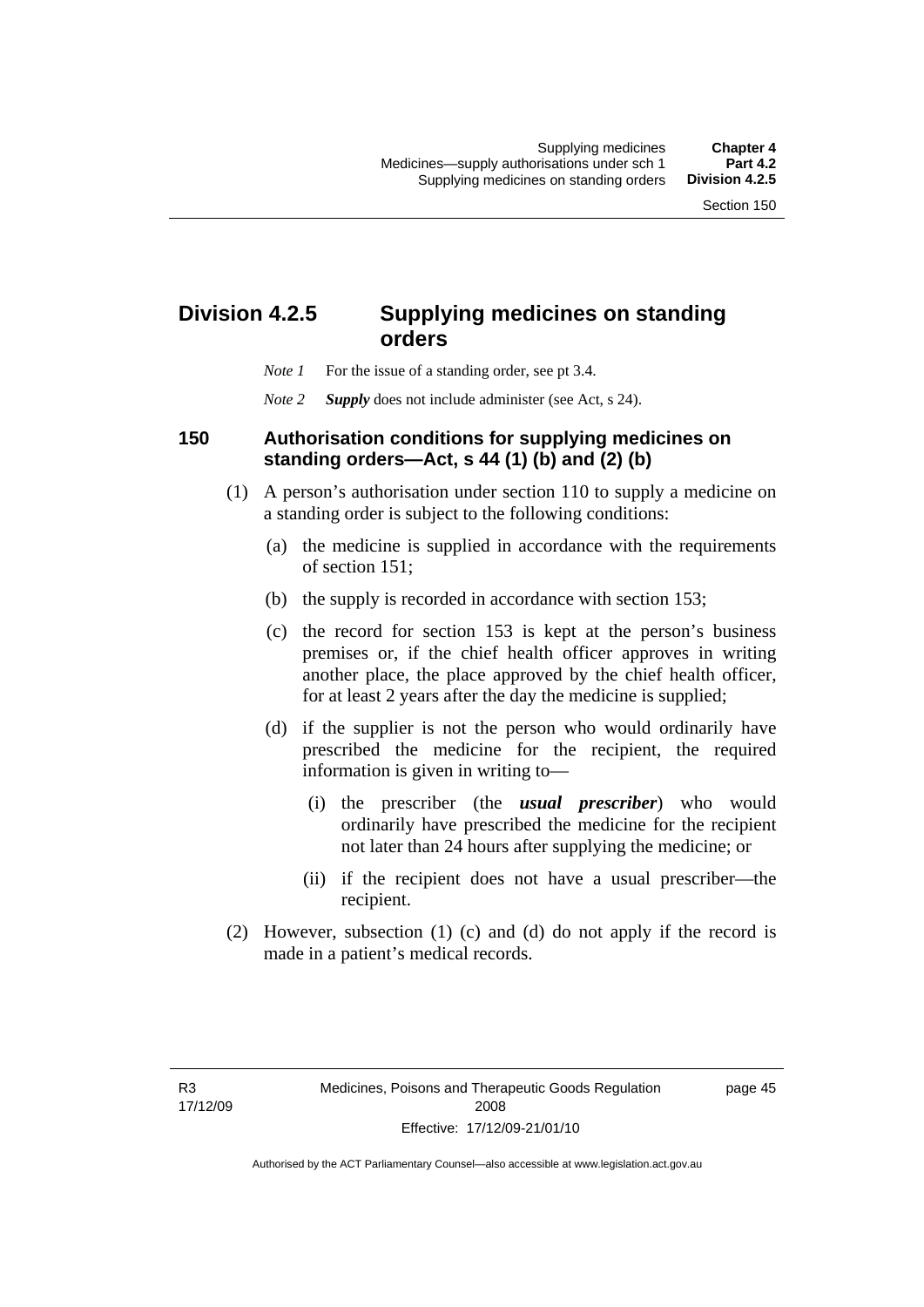(3) In this section:

*required information*, for the supply of a medicine on a standing order, means—

- (a) the supplier's name; and
- (b) the date the medicine is supplied; and
- (c) the name and address of the person to whom the medicine is supplied; and
- (d) the medicine's approved name and brand name; and
- (e) the form, strength and quantity of the medicine supplied.

### **151 Supplying medicines on standing orders**

The following are the requirements for the supply of a medicine on a standing order:

- (a) the medicine is supplied in accordance with the standing order;
- (b) the medicine is supplied in a package that is labelled in accordance with section 152.

### **152 Labelling medicines supplied on standing order— Act, s 60 (1) (c) (i) and (2) (c) (i)**

The package of a medicine supplied on a standing order must have a label that includes the following:

- (a) the name of the person to whom the medicine is to be supplied;
- (b) the date the medicine is supplied;
- (c) the medicine, and the form, strength and quantity of the medicine, supplied;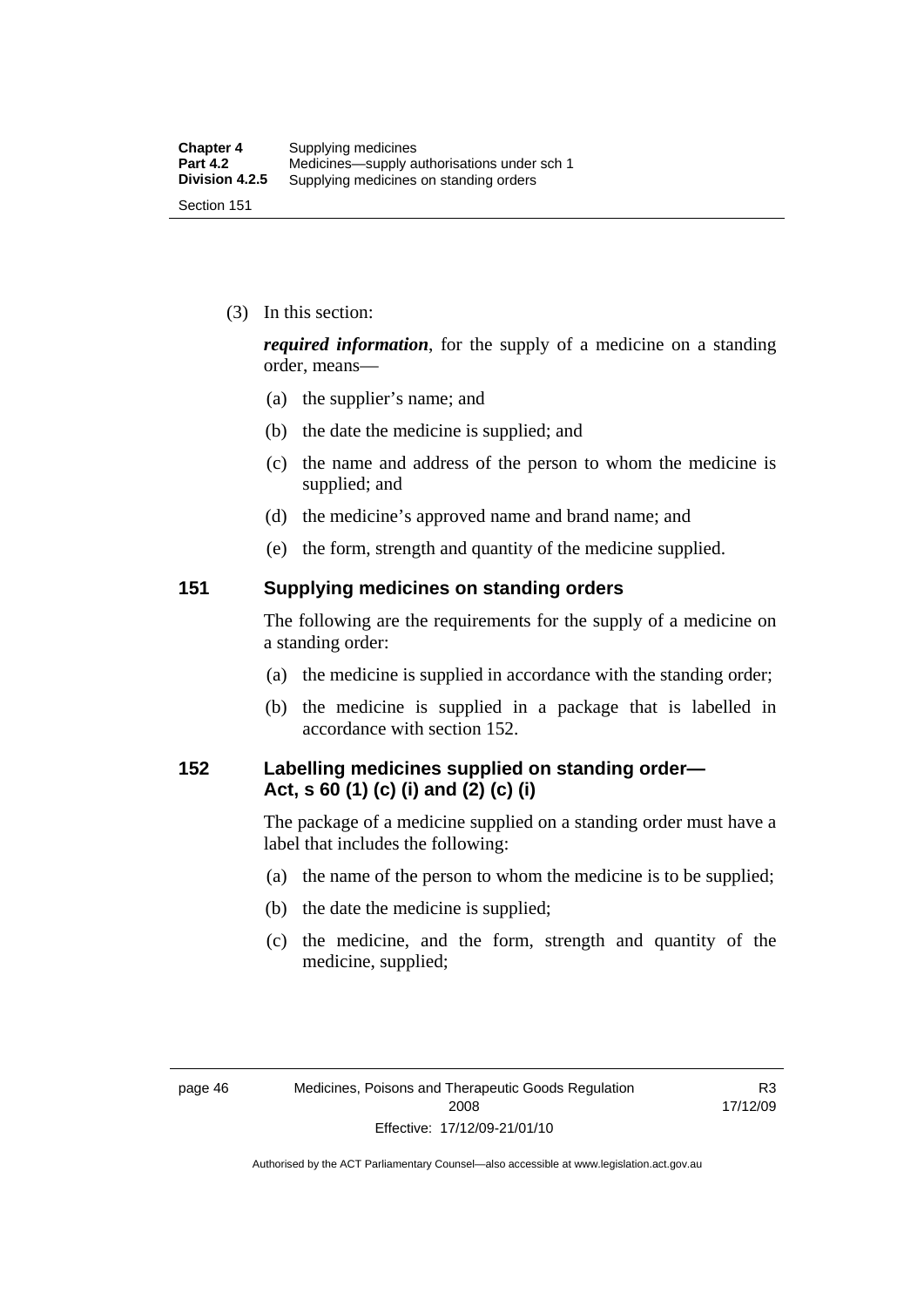- (d) if the package of the dispensed medicine is not a manufacturer's pack—
	- (i) the batch number or numbers of the medicine; and
	- (ii) the relevant expiry date for the medicine;
- (e) the supplier's name, business address and telephone number;
- (f) directions about the use of the medicine that are adequate to allow the medicine to be taken or administered safely, including any warning statement in the medicines and poisons standard, appendix K (Drugs required to be labelled with a sedation warning) applying to the medicine;
- (g) words to the effect of 'keep out of reach of children'.

### **153 Recording supply of medicines on standing orders**

- (1) A person (the *supplier*) who supplies a medicine to a person (the *patient*) on a standing order must make a written record of the following information:
	- (a) the supplier's name;
	- (b) the patient's name and address;
	- (c) the date the medicine is supplied;
	- (d) the medicine's approved name and brand name;
	- (e) the form, strength and quantity of the medicine;
	- (f) the date of the standing order.
	- *Note Written* includes in electronic form (see Act, dict).
- (2) However, subsection (1) (b) does not apply if the record is made in the patient's medical records.

page 47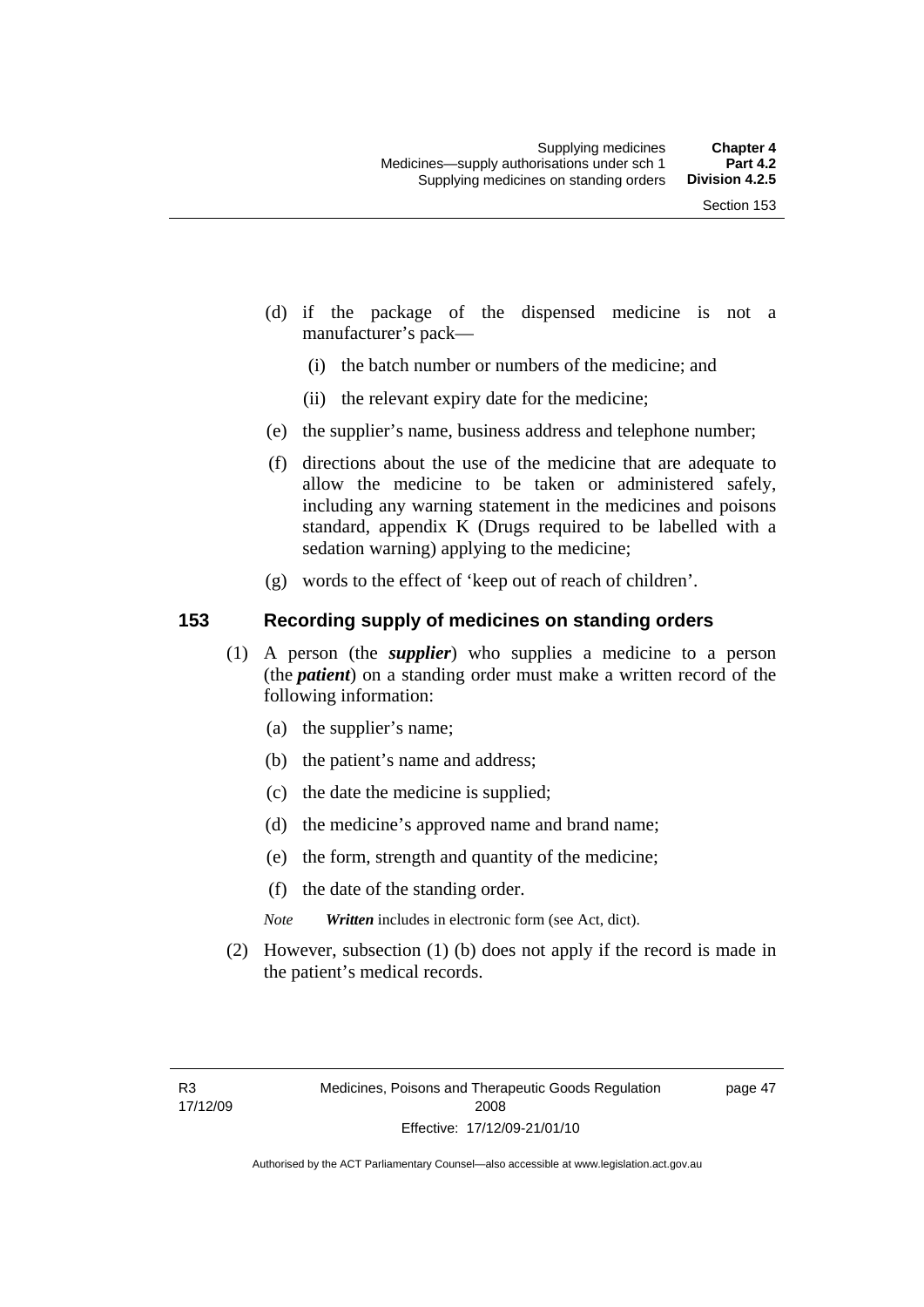Section 160

# **Division 4.2.6 Supplying medicines during consultations**

*Note Supply* does not include administer (see Act, s 24).

### **160 Authorisation conditions for supplying medicines during consultations—Act, s 44 (1) (b) and (2) (b)**

A prescriber's authorisation under section 110 to supply a medicine during a consultation is subject to the following conditions:

- (a) the medicine is supplied in accordance with the Act, section 7 (Appropriate prescription and supply of medicines);
- (b) if the medicine is a controlled medicine for human use—
	- (i) the prescriber complies with the additional requirements under section 163 (Additional requirements for supplying controlled medicines for human use during consultations) in relation to the supply; and
	- (ii) if the medicine is dronabinol—the prescriber has an authorisation under the *Therapeutic Goods Act 1989* (Cwlth), section 19 to supply the medicine; and
		- *Note* Dronabinol cannot be prescribed for veterinary use because it is a prohibited substance (see medicine and poisons standard, sch 9, entry for tetrahydrocannabinols).
	- (iii) the prescriber complies with section 164 (Information for CHO about controlled medicines supplied during consultations—Act, s 31 (2) (b) and (4), def *required information*);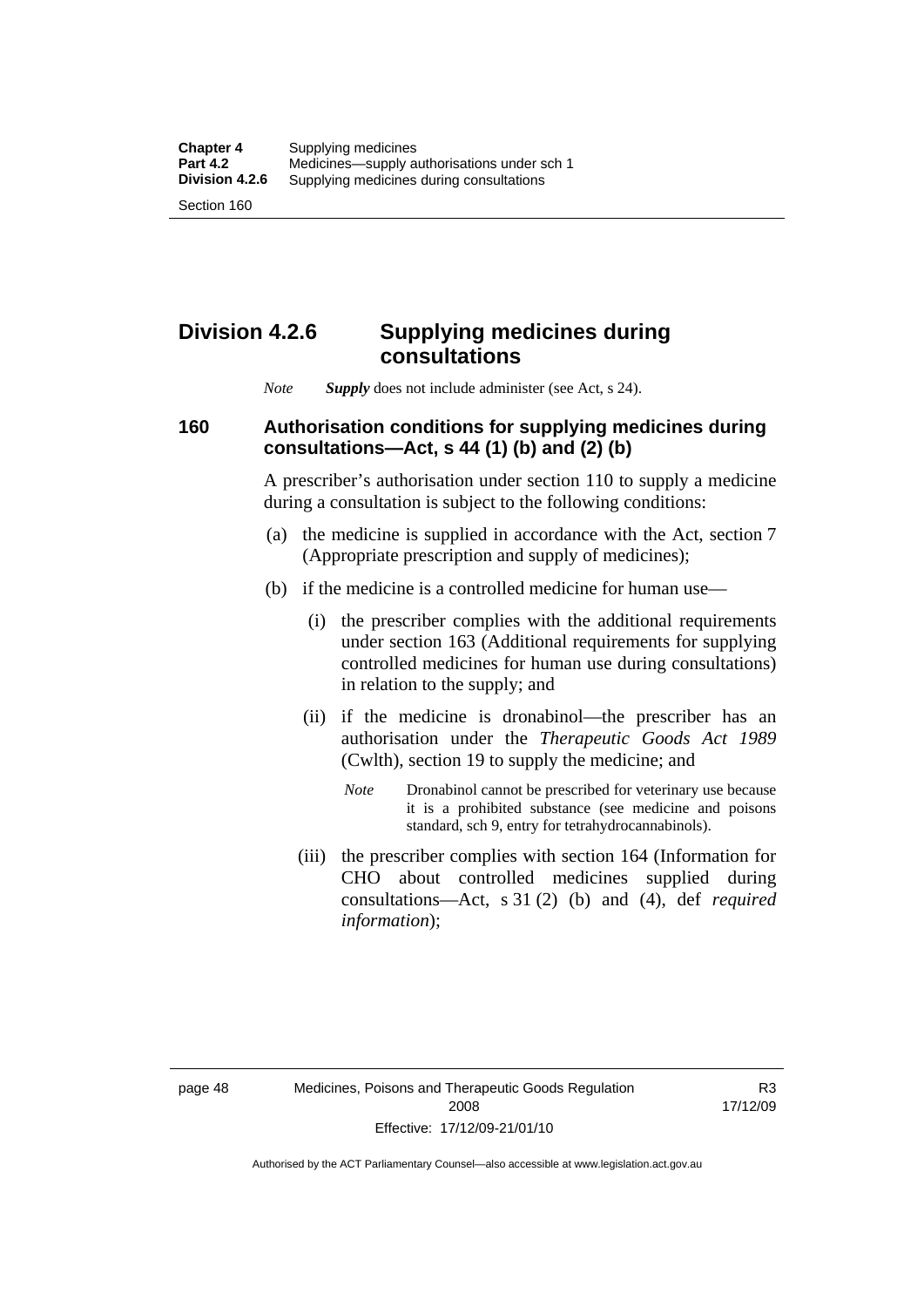- (c) if the medicine is a designated appendix D medicine prescribed for a purpose mentioned in schedule 3 (Designated appendix D medicines—standing approvals), part 3.2, column 3 in relation to the medicine—
	- (i) the prescriber has an appendix D medicines approval to prescribe the medicine; and
	- (ii) the prescriber complies with each condition (if any) of the approval (including any conditions in the schedule, part 3.2, column 4 in relation to the medicine);
- (d) the medicine is labelled in accordance with section 161;
- (e) the supply is recorded in accordance with section 162;
- (f) the record is kept at the prescriber's business premises or, if the chief health officer approves in writing another place, the place approved by the chief health officer, for at least 2 years after the day the medicine is supplied.

### **161 Labelling medicines supplied during consultations**

The supplied medicine must have a label that includes the following:

- (a) the name of the person to whom the medicine is supplied;
- (b) the date the medicine is supplied;
- (c) the prescriber's name, business address and telephone number;
- (d) the medicine's approved name or brand name;
	- *Note Approved name*—see the medicines and poisons standard, par 1 (1).
- (e) the form, strength and quantity of the medicine;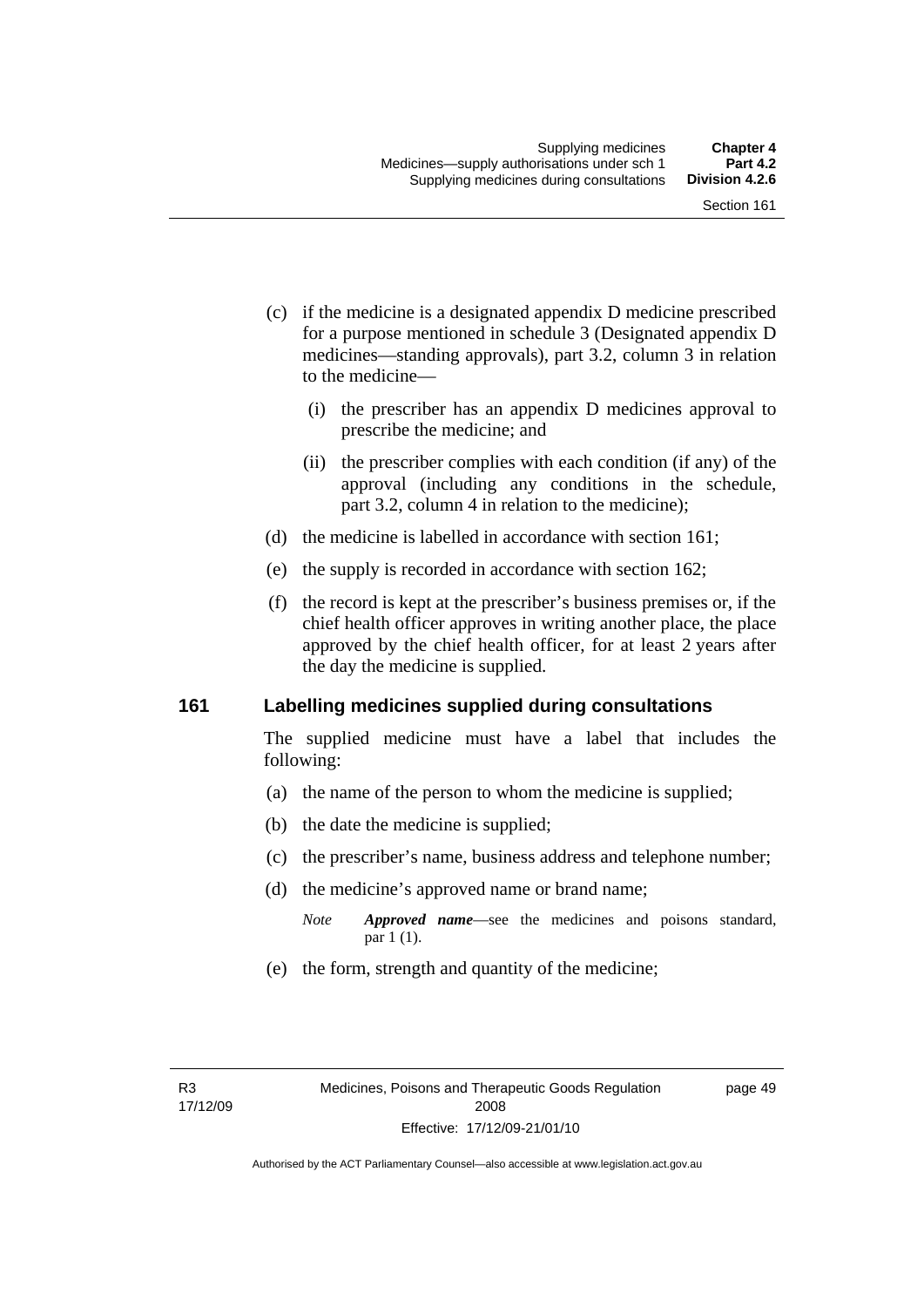- (f) if the package of the supplied medicine is not a manufacturer's pack—the relevant expiry date for the medicine;
- (g) directions about the use of the medicine that are adequate to allow the medicine to be taken or administered safely, including any warning statement in the medicines and poisons standard, appendix K (Drugs required to be labelled with a sedation warning) applying to the medicine;
- (h) words to the effect of 'keep out of reach of children';
- (i) if the prescriber is a dentist—the words 'for dental treatment only';
- (j) if the prescriber is an optometrist—the words 'for optometry use only';
- (k) if the prescriber is a veterinary surgeon—
	- (i) words to the effect of 'for animal treatment only'; and
	- (ii) the species of the animal for which the medicine is supplied; and
	- (iii) if possible, a way of identifying the animal.

#### **Examples—par (d) and par (e)**

| Warfarin tablets | 5mg | 50 |
|------------------|-----|----|
| Coumadin tablets | 5mg | 50 |

*Note* An example is part of the regulation, is not exhaustive and may extend, but does not limit, the meaning of the provision in which it appears (see Legislation Act, s 126 and s 132).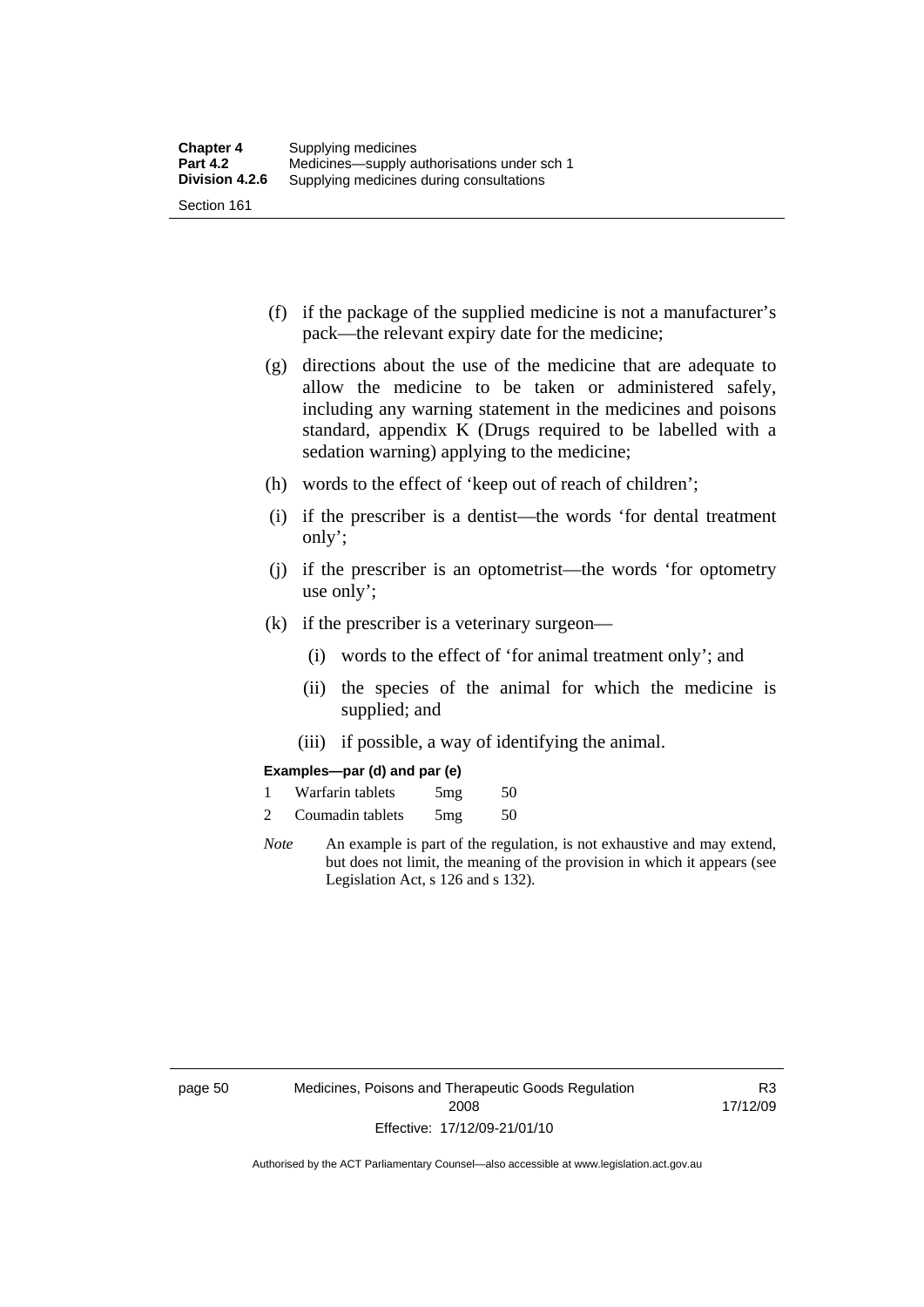page 51

## **162 Recording medicines supplied during consultations**

A prescriber who supplies a medicine during a consultation must make a written record of the following information in the medical records of the person to whom, or animal to which, the consultation related:

- (a) the date the medicine is supplied;
- (b) the medicine's approved name or brand name;

*Note Approved name*—see the medicines and poisons standard, par 1 (1).

- (c) the form, strength and quantity of the medicine;
- (d) the directions given to the person for the use of the medicine.

*Note Written* includes in electronic form (see Act, dict).

### **163 Additional requirements for supplying controlled medicines for human use during consultations**

The following are the additional requirements for supplying a controlled medicine for human use during a consultation:

- (a) the prescriber has a controlled medicines approval to prescribe the medicine;
	- *Note* For controlled medicines approvals, see pt 13.1.
- (b) if the approval is for a particular form of the medicine—the supply is for the form of the medicine approved or a bioequivalent form;

*Note Bioequivalent*—see the dictionary.

- (c) if the approval is for a particular strength of the medicine—the supply is for the strength approved or a weaker strength;
- (d) if the approval is for a particular quantity of the medicine—the supply is for not more than the quantity approved;

R3 17/12/09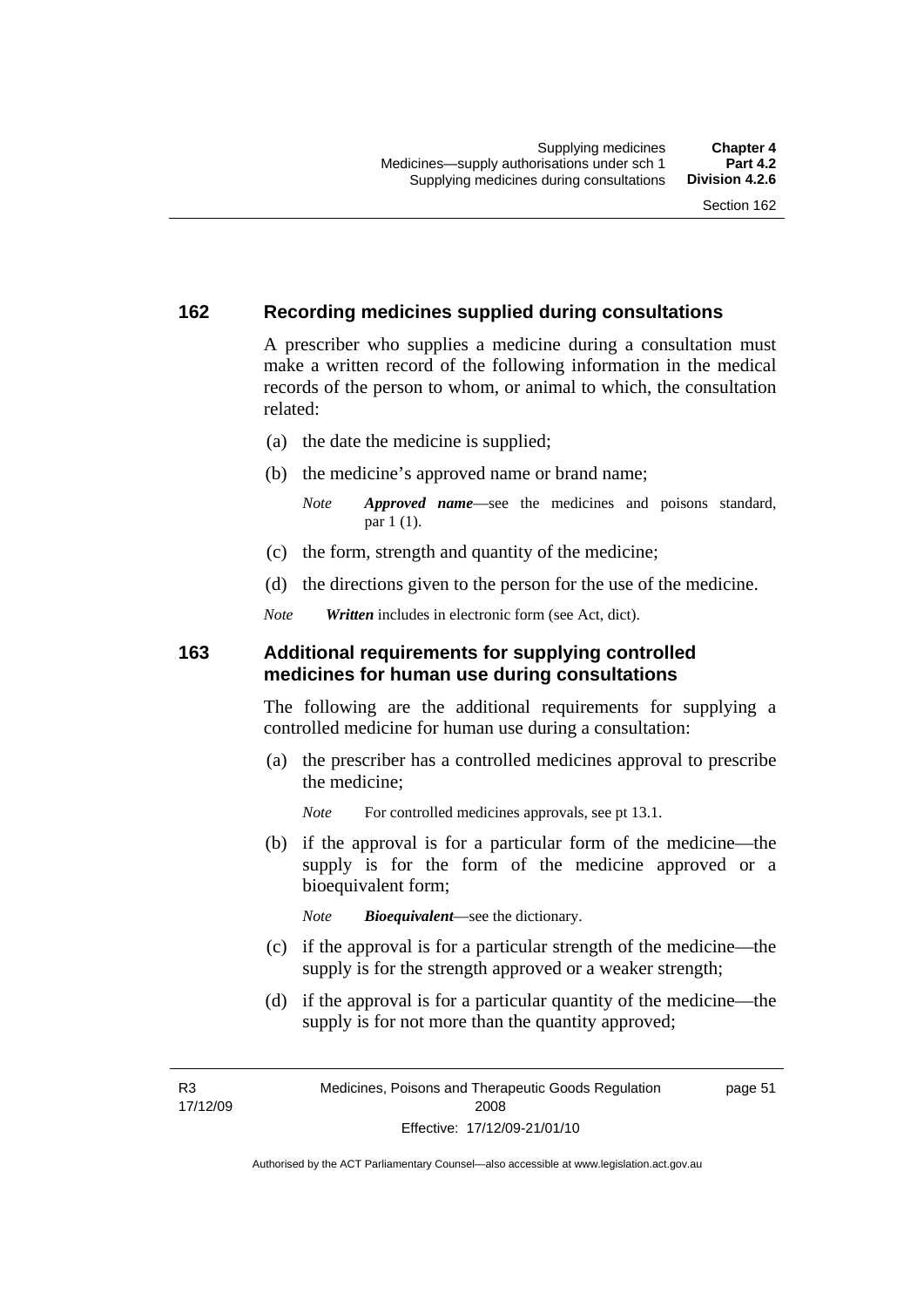(e) the prescriber complies with each condition (if any) of the approval.

#### **Example—par (b)**

If a slow release form of a medicine is approved, the prescriber is not authorised to prescribe an immediate release form of the medicine.

#### **Example—par (c) and par (d)**

If a doctor is given an approval to prescribe 25 morphine 20mg capsules, the doctor may prescribe 5 20mg capsules and 10 15mg capsules. Later, if the approval is still in force, the doctor may prescribe not more than 10 morphine capsules of any strength up to and including 20mg.

*Note* An example is part of the regulation, is not exhaustive and may extend, but does not limit, the meaning of the provision in which it appears (see Legislation Act, s 126 and s 132).

### **164 Information for CHO about controlled medicines supplied during consultations—Act, s 31 (2) (b) and (4), def** *required information*

 (1) This section applies if a prescriber supplies a controlled medicine for human use during a consultation.

*Note Supply* does not include administer (see Act, s 24).

- (2) The prescriber must, not later than 7 days after the end of the month when the controlled medicine is supplied, give the chief health officer the following information in writing:
	- (a) the prescriber's name, business address and telephone number;
	- (b) the name and address of the person to whom the medicine is supplied;
	- (c) the date of supply;
	- (d) the medicine, and the form, strength and quantity of the medicine, supplied.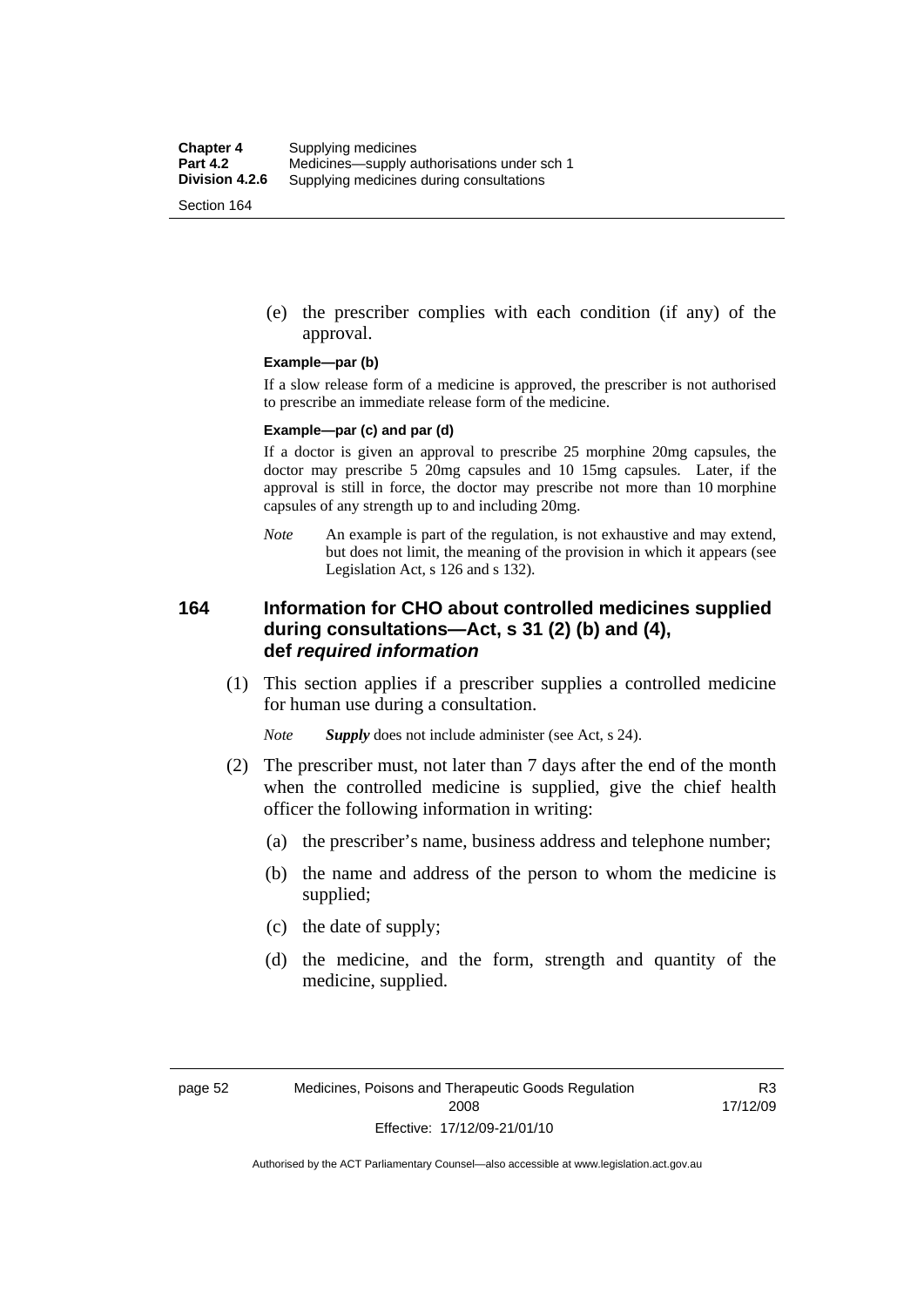## **Division 4.2.7 Selling pseudoephedrine by retail**

## **170 Meaning of** *retail sale***—div 4.2.7**

In this division:

*retail sale* does not include supply on prescription.

## **171 Authorisation conditions for retail sale of pseudoephedrine—Act, s 44 (1) (b) and (2) (b)**

A person's authorisation under section 110 to supply pseudoephedrine is subject to the following conditions if the pseudoephedrine is sold by retail sale:

- (a) the pseudoephedrine is supplied in accordance with the Act, section 7 (Appropriate prescription and supply of medicines);
- (b) the seller complies with section 172;
- (c) the seller makes a record (the *pseudoephedrine record*) of the required information under section 173;

*Note* For how the record must be made, see the Act, s 46.

- (d) the record is kept at the seller's business premises or, if the chief health officer approves in writing another place, the place approved by the chief health officer, for at least 2 years after the day the sale is made;
- (e) if the buyer of the pseudoephedrine asks the seller to see the record during the period it is kept under paragraph (d), the seller—
	- (i) allows the buyer to see the record within a reasonable period of a request being made by the buyer; and
	- (ii) if satisfied that the record is incorrect, amends the record;

R3 17/12/09 page 53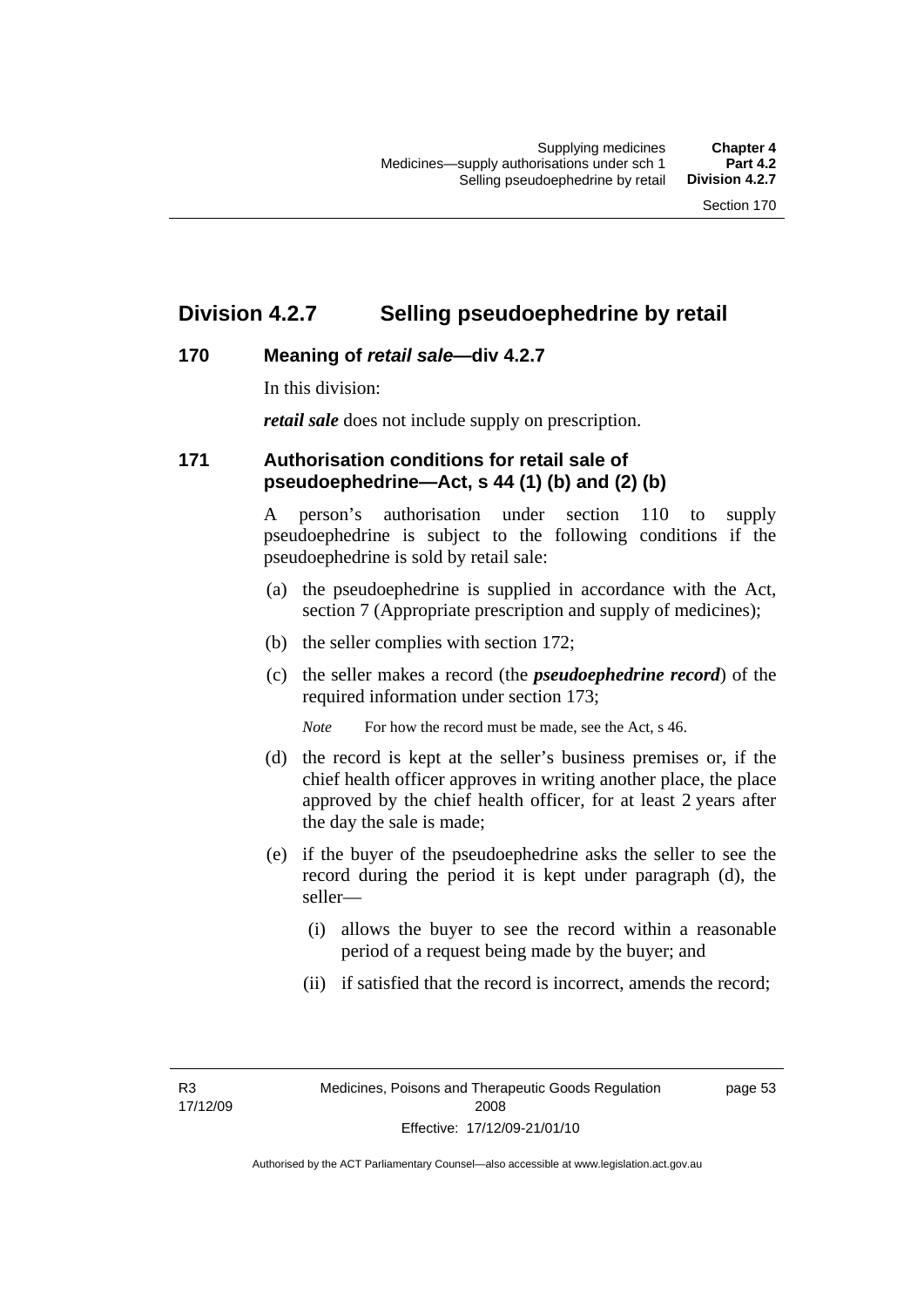(f) the seller complies with—

- (i) a request under section 174 (4) (b) (Failure to amend pseudoephedrine sales record); and
- (ii) a direction under section 175 (Pseudoephedrine sales record—decision by CHO) to amend the record.

### **172 Requirement to tell buyer about pseudoephedrine sales record**

- (1) The authorised person selling pseudoephedrine by retail sale, must tell the buyer the following:
	- (a) the seller is required to make a record of the sale;
	- (b) the buyer may refuse to provide information for the record but, if the buyer refuses, the seller must not sell pseudoephedrine to the buyer;
	- (c) the record may be made available to the following people:
		- (i) a police officer;
		- (ii) a public servant who is a member of the administrative unit to which the chief health officer belongs;
		- (iii) a Commonwealth or State public servant (however described) who is a member of an administrative unit (however described) that administers legislation about medicines;
			- *Note State* includes the Northern Territory (see Legislation Act, dict, pt 1).
		- (iv) anyone other than the seller who supplies pseudoephedrine to the public in Australia;
		- (v) the Pharmacy Guild of Australia;

R3 17/12/09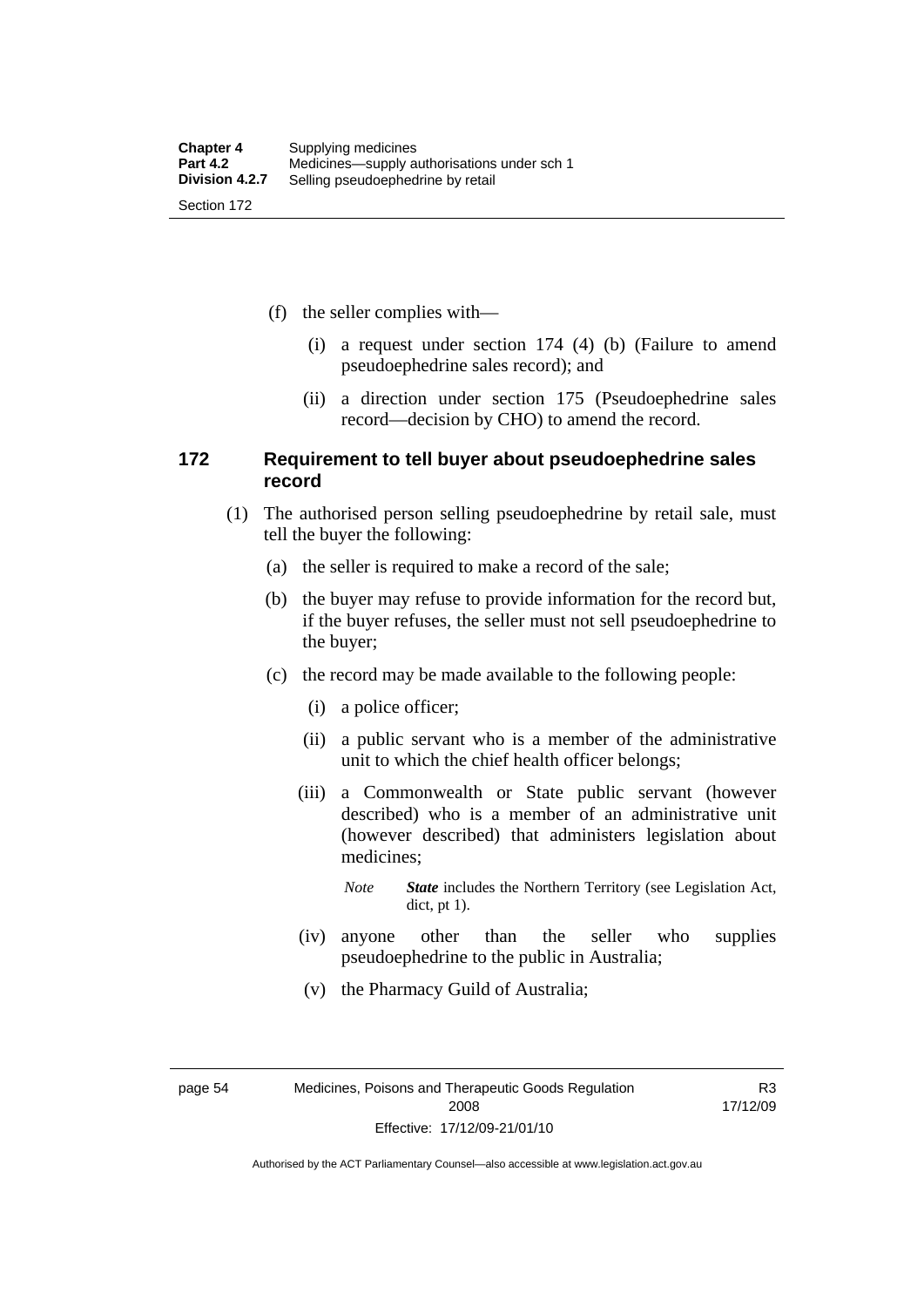- (d) the buyer has the right to see the record and have any mistake corrected.
- *Note* If a form is approved under the Act, s 198 for this provision, the form must be used.
- (2) In this section:

*police officer* includes a member of a police force (however described) of a State.

### **173 Required information for pseudoephedrine sales records**

- (1) The following is the required information for a pseudoephedrine record:
	- (a) the date of sale;
	- (b) the brand name, form, strength and quantity of pseudoephedrine sold;
	- (c) the buyer's name and address;
	- (d) a unique identification number for the buyer from—
		- (i) a photo identification document produced to the seller by the buyer; or
		- (ii) if the buyer does not produce a photo identification document—
			- (A) the buyer's birth certificate; or
			- (B) an Australian or New Zealand seniors card for the buyer;

page 55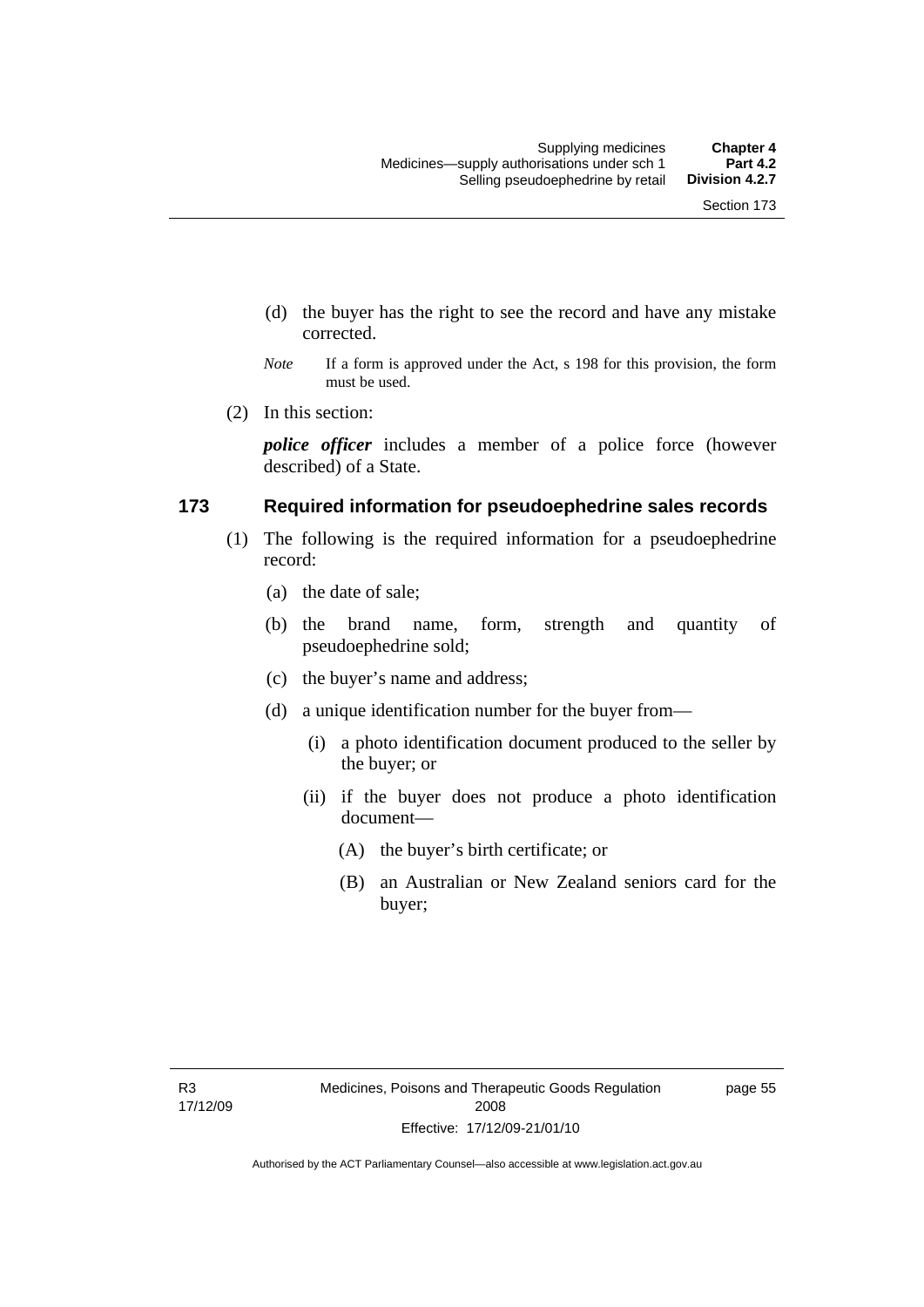(e) the kind of identification the buyer produces.

#### **Example—unique identification number**

a person's driver licence number

- *Note 1* If a form is approved under the Act, s 198 for this provision, the form must be used.
- *Note 2* An example is part of the regulation, is not exhaustive and may extend, but does not limit, the meaning of the provision in which it appears (see Legislation Act, s 126 and s 132).
- (2) In this section:

*Australian student identification card* means a card issued to a person who is a student at an Australian secondary or tertiary education institution to identify the person as a student at the institution.

*birth certificate*, for a person, means—

- (a) the person's birth certificate, or a certified extract from the register about the person's birth, under the *Births, Deaths and Marriages Registration Act 1997*; or
- (b) a document issued under a law of a State, an external Territory or New Zealand that corresponds to a birth certificate or extract mentioned in paragraph (a) if the document identifies the issuing jurisdiction and states its date of issue.

*photo identification document*, for a person, means any of the following documents for the person if it is current and contains the person's photograph:

- (a) an Australian driver licence or external driver licence within the meaning of the *Road Transport (Driver Licensing) Act 1999*;
- (b) a passport, other than an Australian passport;
- (c) a proof of age card;

page 56 Medicines, Poisons and Therapeutic Goods Regulation 2008 Effective: 17/12/09-21/01/10

R3 17/12/09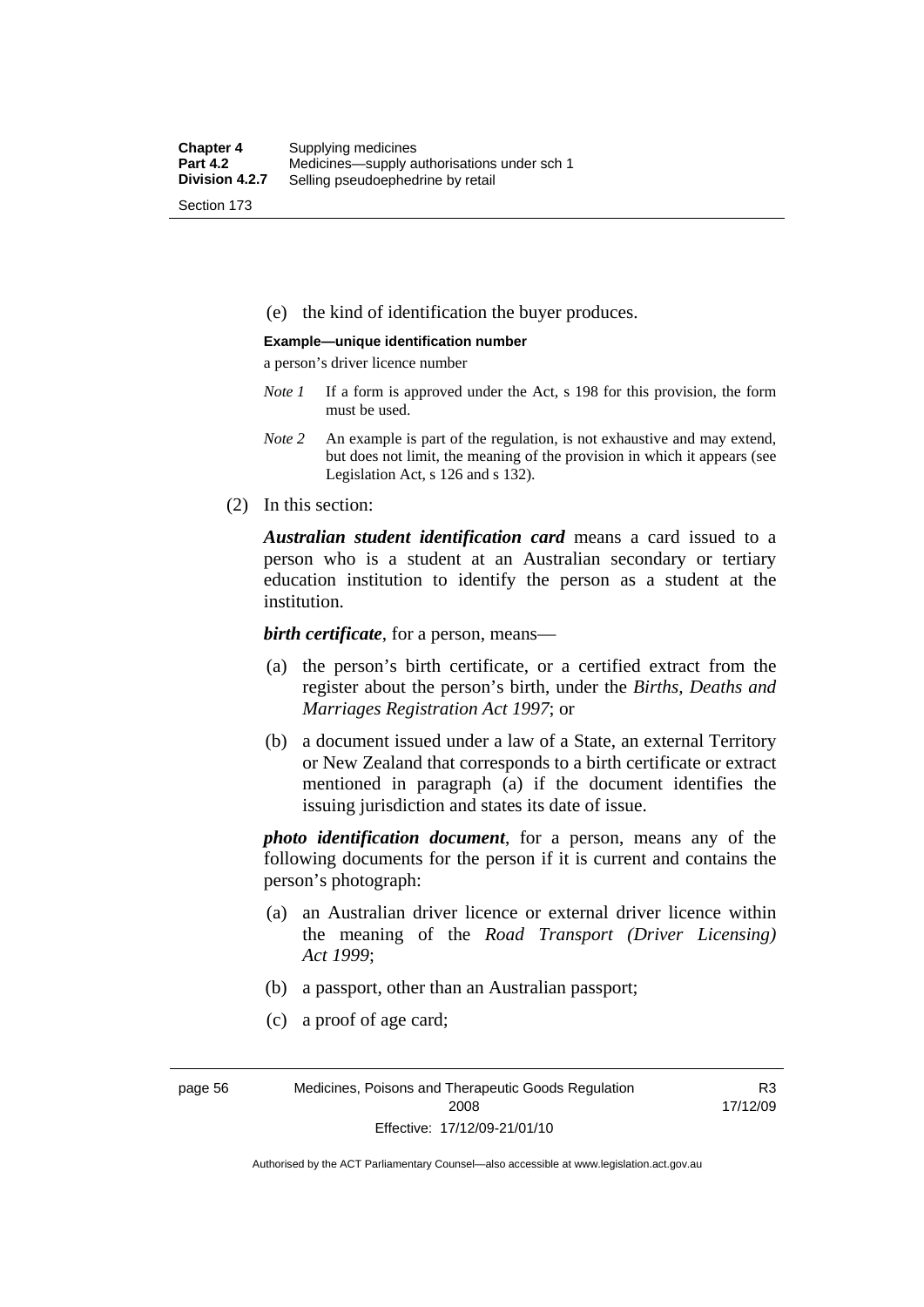(d) an Australian student identification card.

*proof of age card* means a proof of age card issued under the *Liquor Act 1975*, and includes a document corresponding to a proof of age card that has been issued under the law of a State, an external Territory or New Zealand.

### **174 Failure to amend pseudoephedrine sales record**

- (1) This section applies if the seller of pseudoephedrine does not amend a pseudoephedrine record in accordance with section 171 (e) (ii) (Authorisation conditions for retail sale of pseudoephedrine—Act, s 44 (1) (b) and (2) (b)).
- (2) The buyer may, in writing, apply to the chief health officer for a direction to the seller to make the amendment.
- (3) The application must give reasons why the buyer thinks the record is incorrect.
- (4) The chief health officer must—
	- (a) give a copy of the application to the seller; and
	- (b) ask the seller to—
		- (i) make the amendment and tell the chief health officer; or
		- (ii) if the seller is satisfied that the amendment should not be made—send written reasons to the chief health officer not later than 10 working days after the day the seller receives the application why the amendment should not be made.

page 57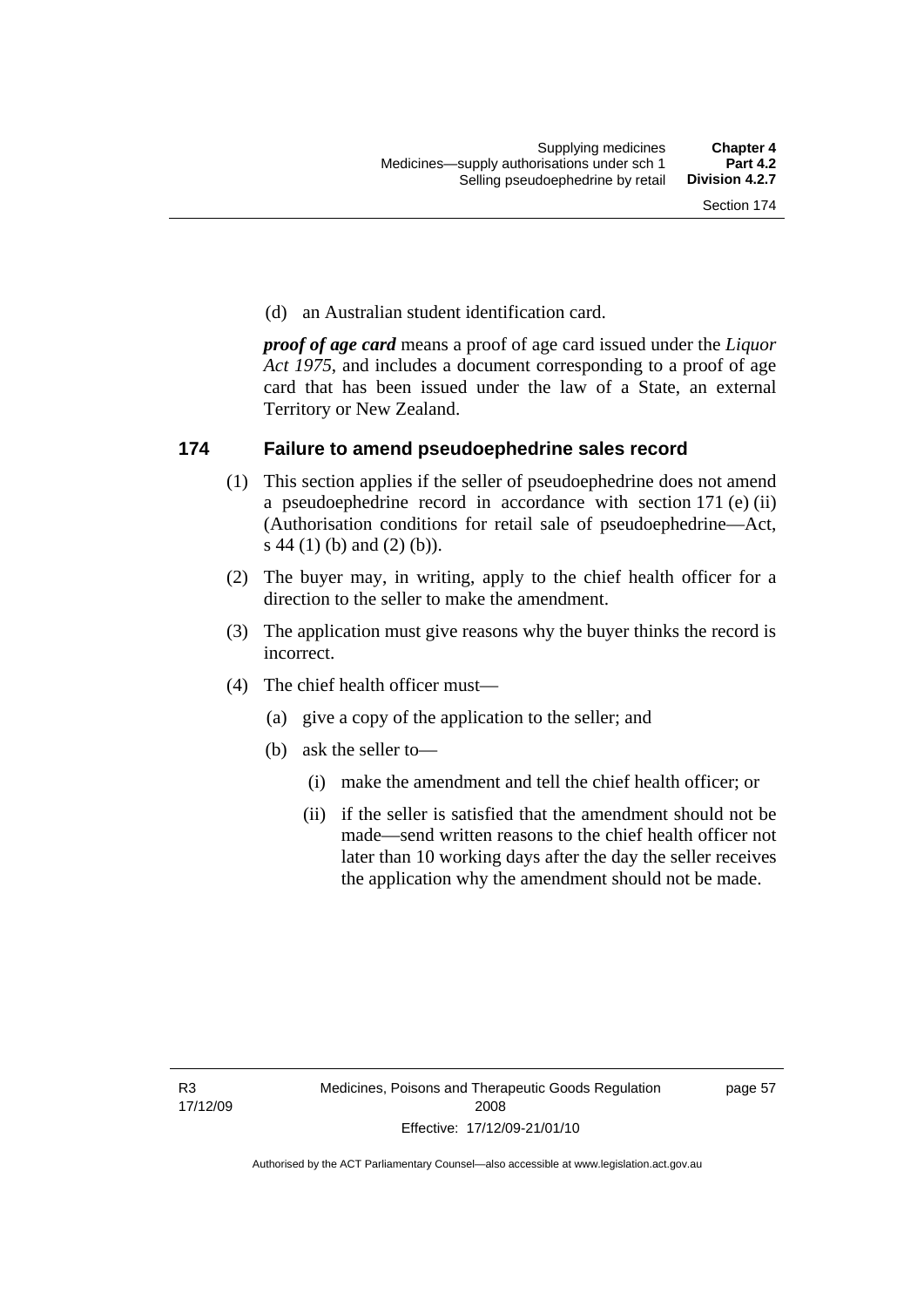### **175 Pseudoephedrine sales record—decision by CHO**

- (1) After considering an application under section 174 (2) and any reasons given in accordance with the request under section 174  $(4)$  (b)  $(ii)$ , the chief health officer must—
	- (a) direct the seller to amend the pseudoephedrine record—
		- (i) in accordance with the application; or
		- (ii) in a stated way other than in accordance with the application; or
	- (b) refuse the application.
- (2) The chief health officer must give the buyer and seller written notice of the decision.

## **Division 4.2.8 Supplying pharmacist only medicines**

### **180 Authorisation conditions for supply of pharmacist only medicines—Act, s 44 (1) (b) and (2) (b)**

- (1) This section does not apply to the supply of a pharmacist only medicine—
	- (a) at an institution; or
	- (b) on a supply authority.

*Note 1 Supply* does not include administer (see Act, s 24).

*Note 2 Supply authority* includes a written prescription or requisition or a purchase order or standing order (see Act, s 23).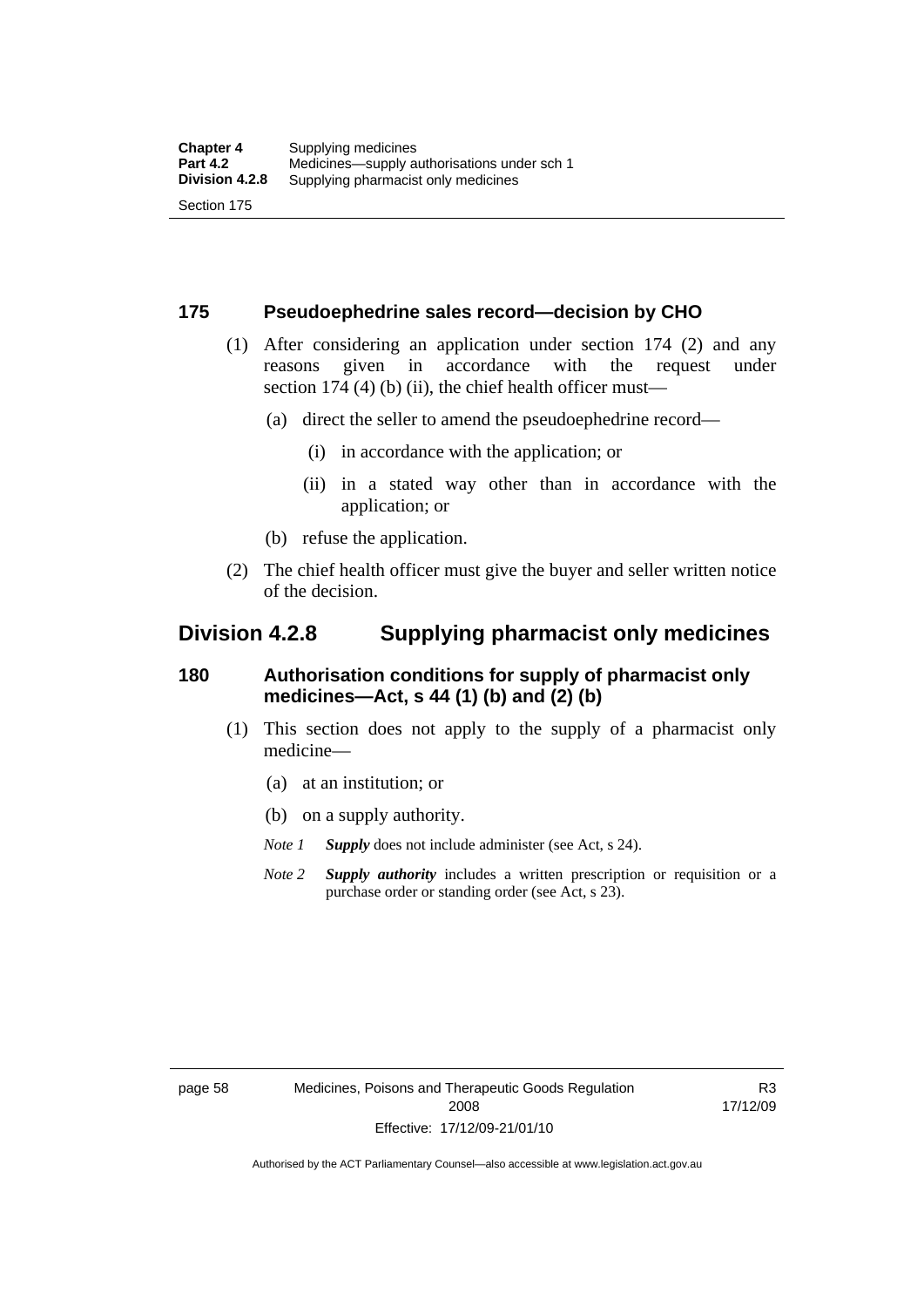- (2) A person's authorisation under section 110 to supply a pharmacist only medicine is subject to the following conditions:
	- (a) the person personally hands the medicine to a customer attending in person;
	- (b) the person gives the customer adequate instructions, either orally or in writing, for the medicine's use at the time of supply.

R3 17/12/09 Medicines, Poisons and Therapeutic Goods Regulation 2008 Effective: 17/12/09-21/01/10

page 59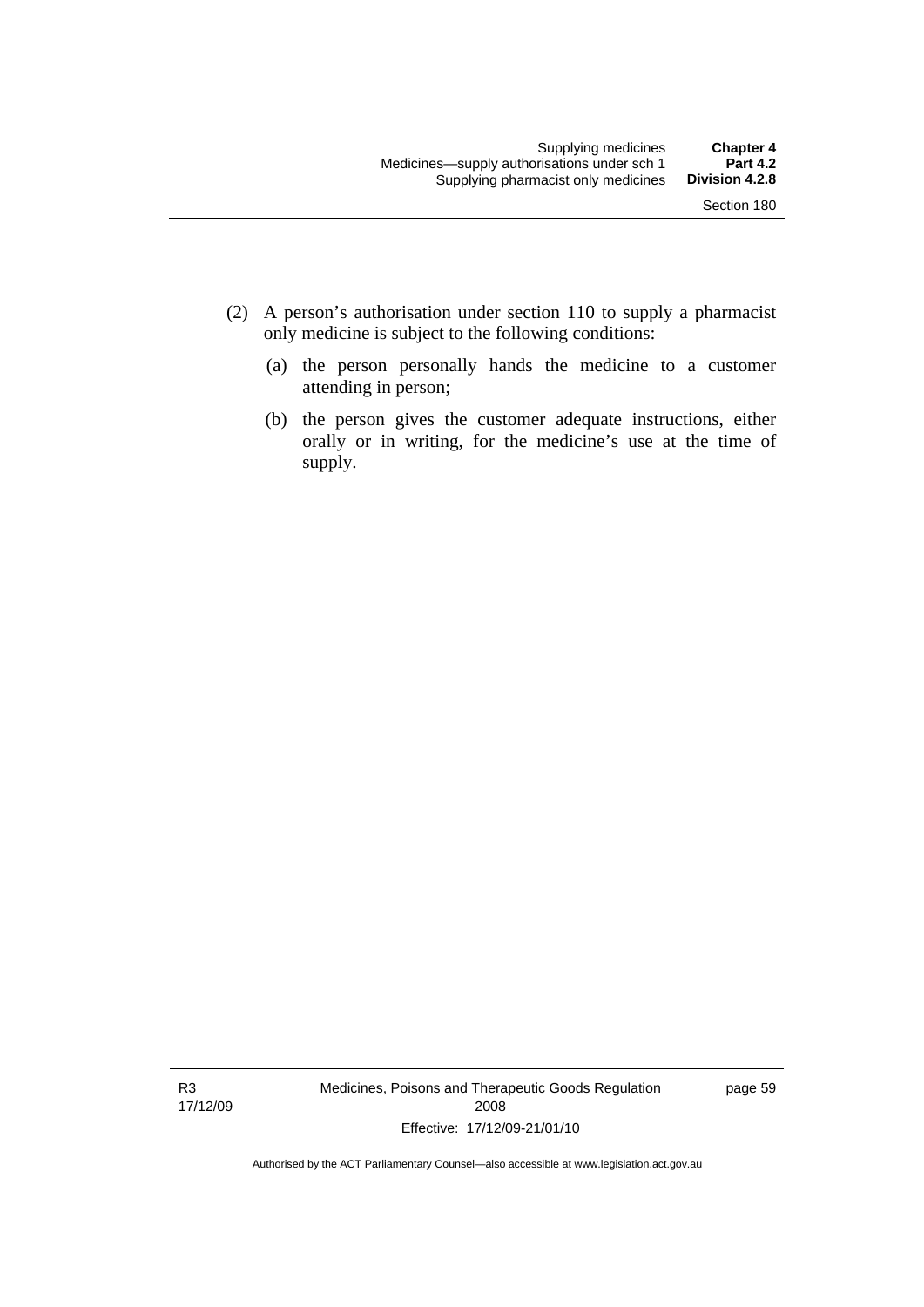## **Part 4.3 Authorisation to supply without prescription in emergencies**

# **250 Meaning of** *designated prescription only medicine***—pt 4.3**

In this part:

*designated prescription only medicine* means a prescription only medicine other than—

- (a) an anabolic steroid; and
- (b) a designated appendix D medicine; and
- (c) a benzodiazepine.
- *Note Prescription only medicine* does not include a controlled medicine (see Act, s 11)

## **251 Authorisation to supply certain medicines without prescription in emergencies—Act, s 26 (1) (b)**

A pharmacist is authorised to supply a designated prescription only medicine to someone else without a prescription if the pharmacist is satisfied that—

- (a) the person is undergoing treatment essential to the person's health or wellbeing; and
- (b) the designated prescription only medicine has previously been prescribed for the person's treatment by a prescriber; and
- (c) the person is in immediate need of the medicine to continue the treatment; and
- (d) because of an emergency, it is not practicable for the person to obtain a prescription for the medicine from a prescriber.
- *Note Pharmacist* does not include an intern pharmacist (see dict).

page 60 Medicines, Poisons and Therapeutic Goods Regulation 2008 Effective: 17/12/09-21/01/10 R3 17/12/09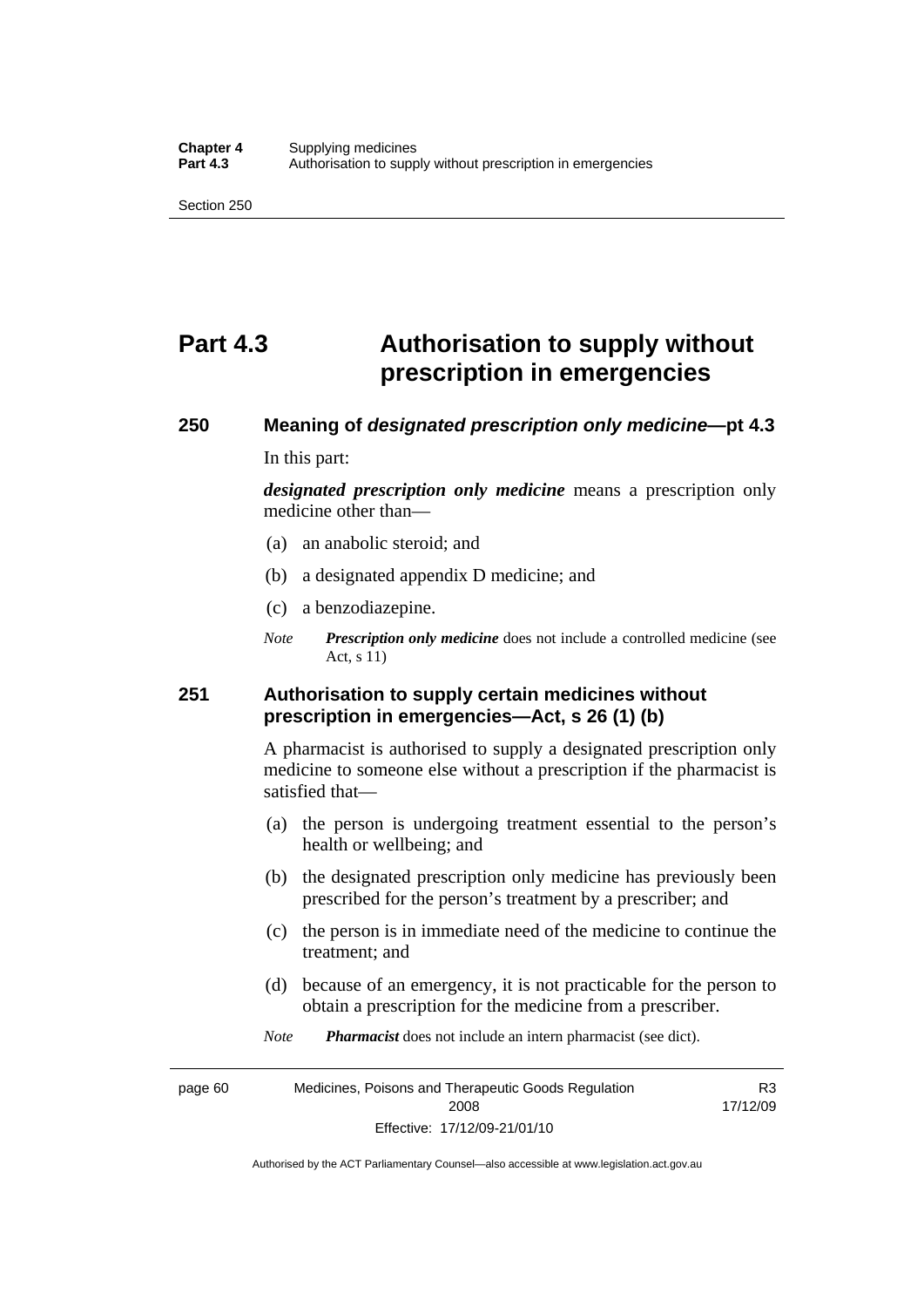## **252 Authorisation conditions for supplying of certain medicines without prescription in emergencies—Act, s 44 (1) (b) and (2) (b)**

- (1) A pharmacist's authorisation under section 251 to supply a designated prescription only medicine without a prescription is subject to the following conditions:
	- (a) the quantity supplied is—
		- (i) if the medicine is a liquid, aerosol, cream, ointment or anovulant tablet packaged in a manufacturer's pack—the smallest manufacturer's pack in which the medicine is generally available; or
		- (ii) in any other case—not more than the quantity required for 3 days treatment for the person;
	- (b) the medicine is supplied in a package that is labelled in accordance with section 253;
	- (c) the supply is recorded in accordance with section 254;
	- (d) the record of the supply is kept at the pharmacy or, if the chief health officer approves in writing another place, the place approved by the chief health officer, for at least 2 years after the day medicine is supplied;
	- (e) the pharmacist sends the prescriber who would have ordinarily prescribed the medicine for the recipient the required information for the supply in writing not later than 24 hours after supplying the medicine.
- (2) In this section:

*required information*, for the supply of a designated prescription only medicine, means—

(a) the pharmacist's name; and

page 61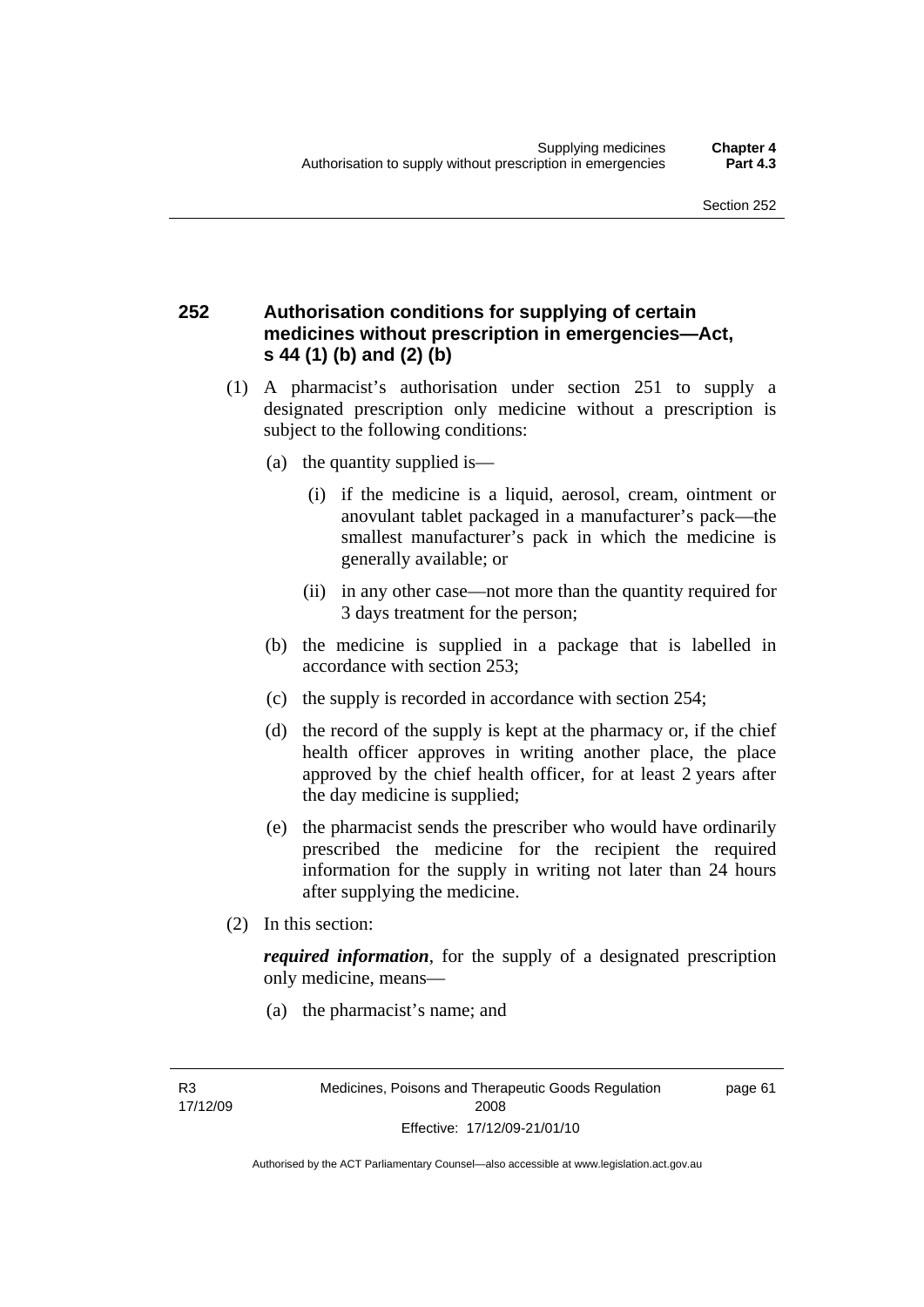- (b) the name, business address and telephone number of the pharmacy from which the medicine is supplied; and
- (c) the date the medicine is supplied; and
- (d) the name and address of the person to whom the medicine is supplied; and
- (e) the medicine's approved name or brand name; and
- (f) the form, strength and quantity of the medicine supplied.

## **253 Labelling medicines supplied without prescription in emergencies—Act, s 60 (1) (c) (i) and (2) (c) (i)**

The package of a designated prescription only medicine supplied to a person under section 251 must have a label that includes the following:

- (a) the name of the person to whom the medicine is supplied;
- (b) the date the medicine is supplied;
- (c) the name, business address and telephone number of the pharmacy from which the medicine is supplied;
- (d) the initials or other identification of the pharmacist supplying the medicine;
- (e) the medicine's approved name and brand name;

*Note Approved name*—see the medicines and poisons standard, par 1 (1).

- (f) the form, strength and quantity of the medicine;
- (g) if the package of the supplied medicine is not a manufacturer's pack—the relevant expiry date for the medicine;

R3 17/12/09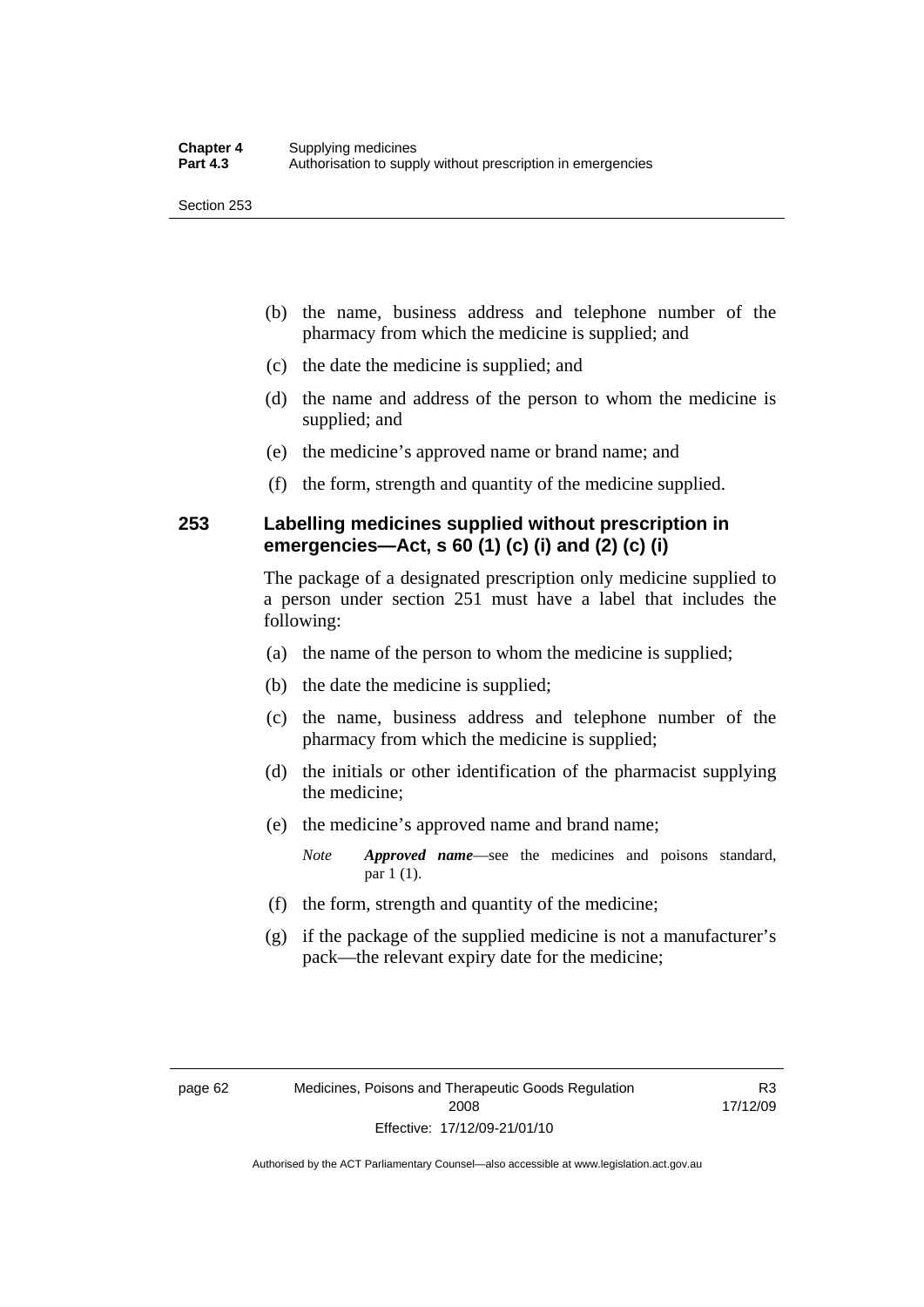- (h) directions about the use of the medicine that are adequate to allow the medicine to be taken or administered safely, including any warning statement in the medicines and poisons standard, appendix K (Drugs required to be labelled with a sedation warning) applying to the medicine;
- (i) words to the effect of 'keep out of reach of children'.

#### **Example—par (e) and par (f)**

Warfarin tablets (Coumadin) 5mg 3

*Note* An example is part of the regulation, is not exhaustive and may extend, but does not limit, the meaning of the provision in which it appears (see Legislation Act, s 126 and s 132).

## **254 Recording medicines supplied without prescription in emergencies**

A pharmacist who supplies a designated prescription only medicine to a person under section 251 must make a written record of the following information in relation to the supply of the medicine:

- (a) the pharmacist's name;
- (b) the name of the prescriber who would ordinarily have prescribed the medicine;
- (c) the date the medicine is supplied;
- (d) the name and address of the person to whom the medicine is supplied;
- (e) the medicine's approved name and brand name;
- (f) the form, strength and quantity of the medicine supplied.
- *Note Written* includes in electronic form (see Act, dict).

page 63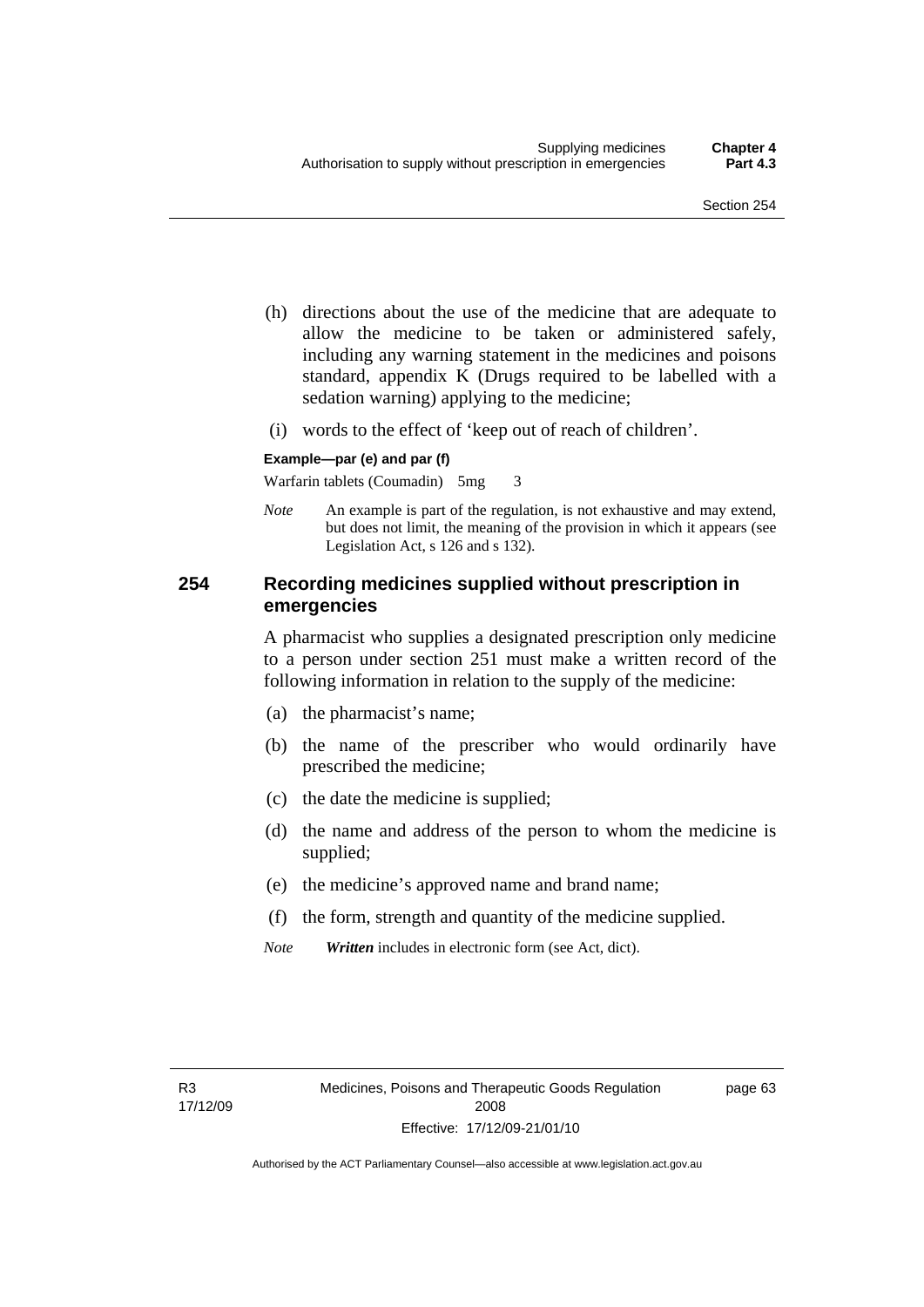## **Part 4.4 Authorisation to supply medicines for disposal**

## **260 Authorisation to supply medicines to pharmacists for disposal—Act, s 26 (1) (b)**

A person is authorised to supply a medicine to a pharmacist for disposal.

*Note Pharmacist* does not include an intern pharmacist (see dict).

### **261 Authorisation to supply medicines to commercial disposal operators for disposal—Act, s 26 (1) (b)**

A person is authorised to supply a medicine to another person for disposal if the other person—

- (a) holds an environmental authorisation for the disposal of the medicine; or
- (b) is an adult acting for a person mentioned in paragraph (a).
- *Note* For related authorisations, see pt 9.1.

R3 17/12/09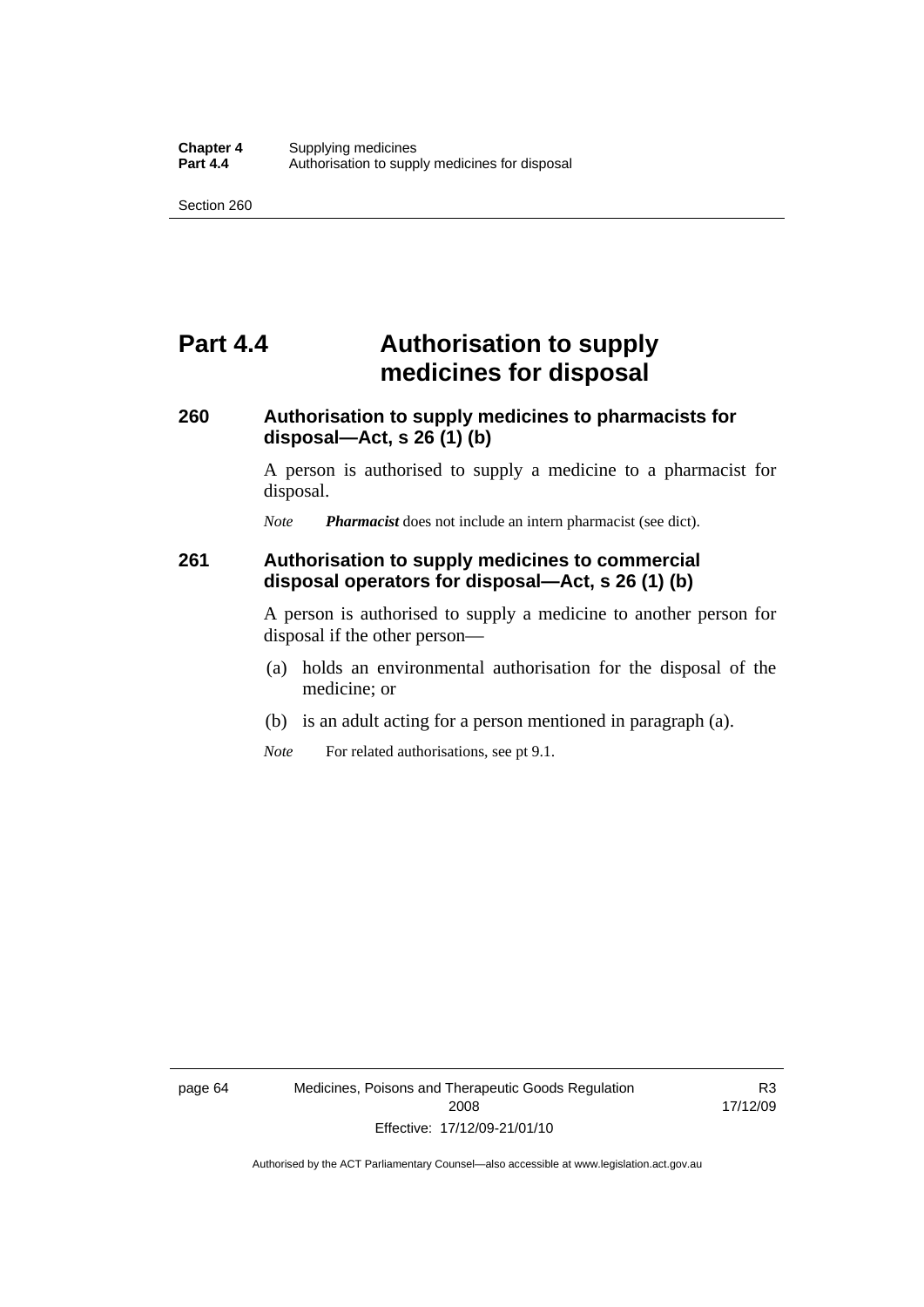## **Part 4.5 Wholesale supply of medicines under corresponding laws**

## **270 Conditions for wholesalers supplying medicines under corresponding laws—Act, s 20 (4) (c)**

The following conditions apply to a person who supplies medicines by wholesale under a corresponding law:

- (a) the person must comply with, and must ensure that the person's agents and employees comply with—
	- (i) the Australian code of good wholesaling practice for therapeutic goods for human use; and
	- (ii) the medicines Australia code of conduct;
	- *Note Australian code of good wholesaling practice for therapeutic goods for human use* and *medicines Australia code of conduct*—see the dictionary.
- (b) the person must not supply sample packs of a controlled medicine;
- (c) the person must not supply a medicine to someone else (the *buyer*) unless—
	- (i) the buyer is authorised to possess the medicine; and
	- (ii) the supply is in accordance with section 140 (Authorisation conditions for supplying medicines on purchase orders—Act, s  $44$  (1) (b) and (2) (b));

page 65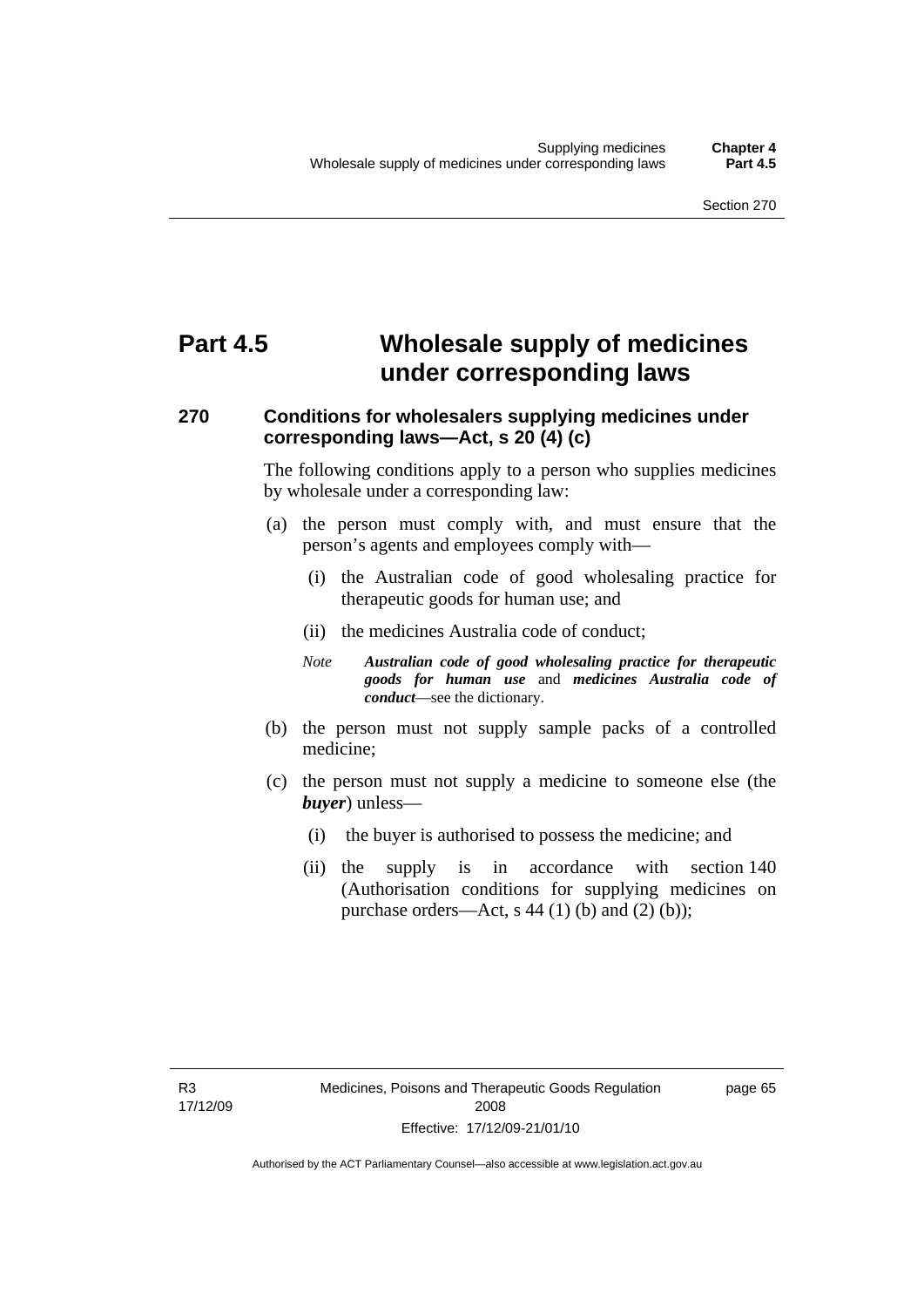- (d) the person must store medicines—
	- (i) within the manufacturer's recommended storage temperature range; and
	- (ii) in any other environmental condition that is necessary to preserve the medicine's stability and therapeutic quality.

page 66 Medicines, Poisons and Therapeutic Goods Regulation 2008 Effective: 17/12/09-21/01/10

R3 17/12/09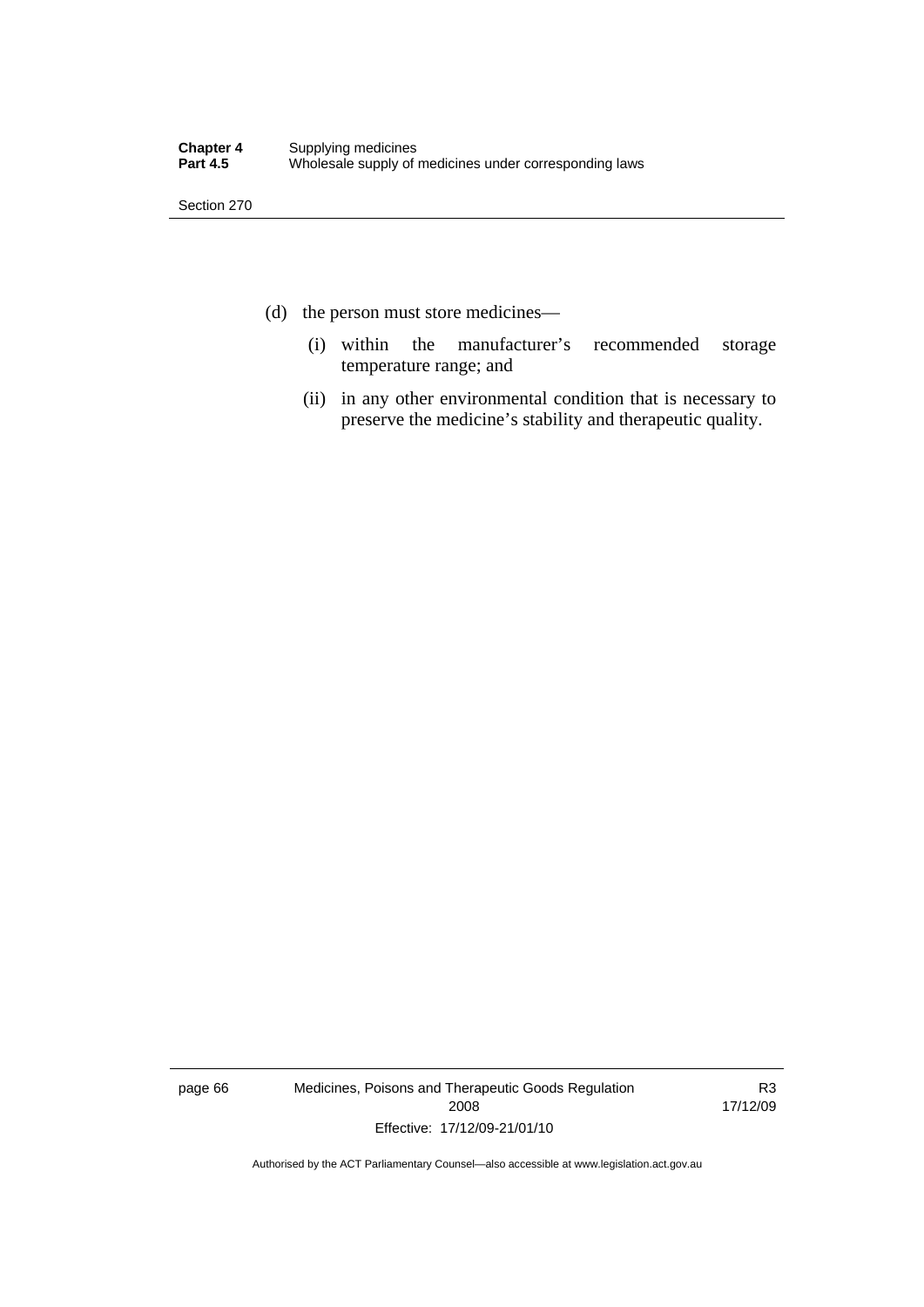## **Chapter 5 Administering medicines**

## **Part 5.1 Authorisations for health-related occupations**

## **350 Authorisation under sch 1 for people in health-related occupations to administer medicines—Act, s 37 (1) (b) and (3) (b)**

A person mentioned in schedule 1, column 2 is authorised to administer a medicine if—

- (a) administering the medicine is included in the schedule, column 3 in relation to the person; and
- (b) the administration is consistent with any restriction for the administration mentioned in the schedule, column 3.
- *Note* For authorisation to self-administer a medicine, see s 360.

## **351 Authorisation conditions for administration of medicines at institutions by people in health-related occupations— Act, s 44 (1) (b) and (2) (b)**

- (1) An authorisation under section 350 to administer a medicine is subject to the following conditions:
	- (a) if the medicine is administered under a standing order to a patient at an institution—the administration is recorded in the patient's medical records;
		- *Note Institution* includes a correctional centre and a CYP detention place (see s 652).

page 67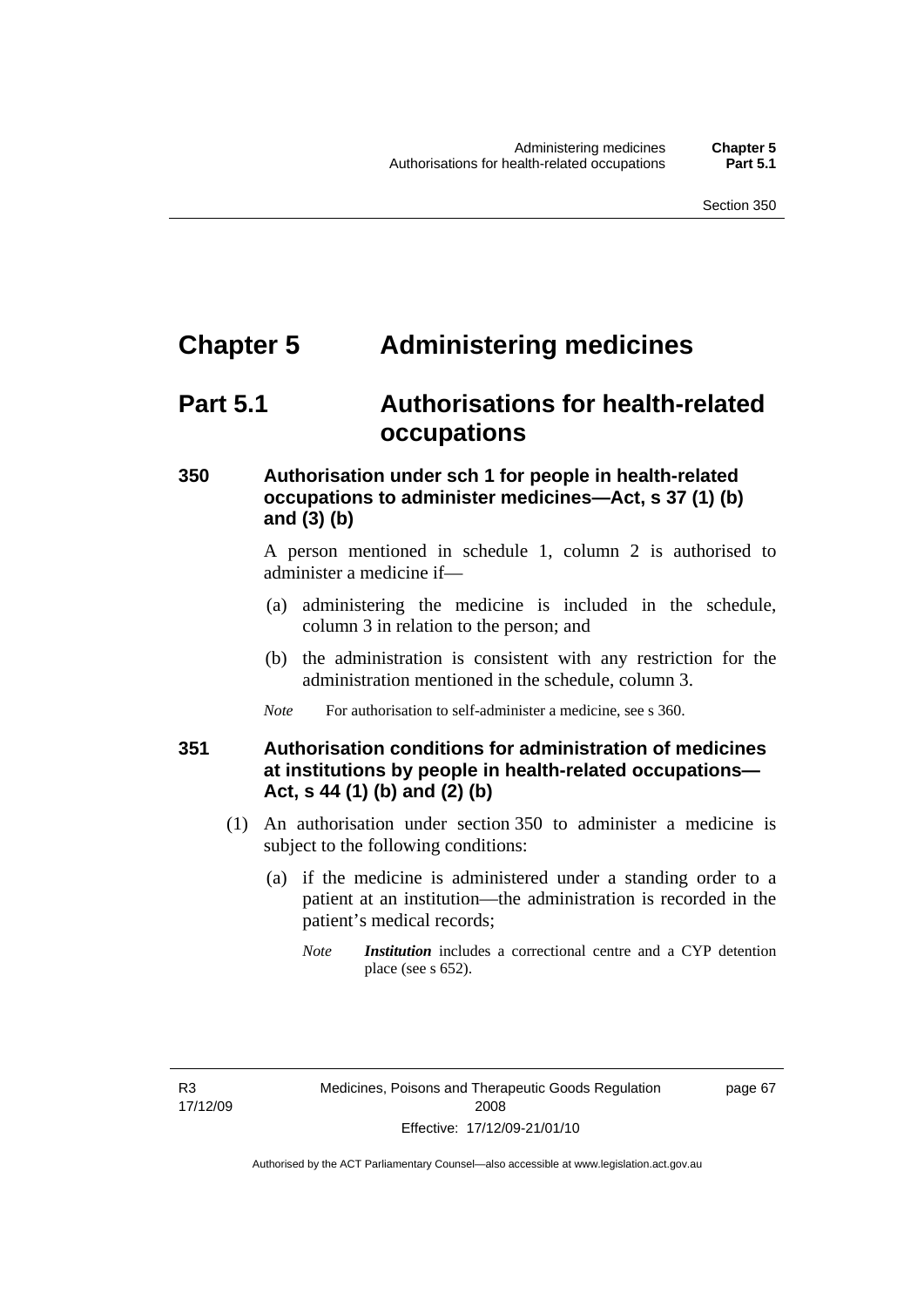- (b) if the medicine is a controlled medicine administered to a patient at an institution—
	- (i) the medicine is not removed from a storage receptacle until immediately before its administration; and
	- (ii) the administration is witnessed by a prescribed administration witness or, if a prescribed administration witness is not reasonably available to witness the administration, the administration is witnessed by another person; and
		- *Note* The witness must sign the record of the administration as witness (see Act, s 53 (e)).
	- (iii) the administration is recorded in—
		- (A) the patient's medical records; and
		- (B) the applicable controlled medicines register mentioned in section 543 (3) (Making entries in controlled medicines registers—Act, s 51 (1) (b)).
- (2) However, subsection (1) (b) does not apply in relation to a controlled medicine dispensed in a dose administration aid for—
	- (a) a patient at a residential aged care facility or residential disability care facility; or
	- (b) a detainee at a correctional centre; or
	- (c) a young detainee at a CYP detention place.
- (3) In this section:

*prescribed administration witness* means a person prescribed under section 544 (Prescribed witnesses for administration of controlled medicines—Act, s 53 (a) and (b)) for the administration of a controlled medicine.

R3 17/12/09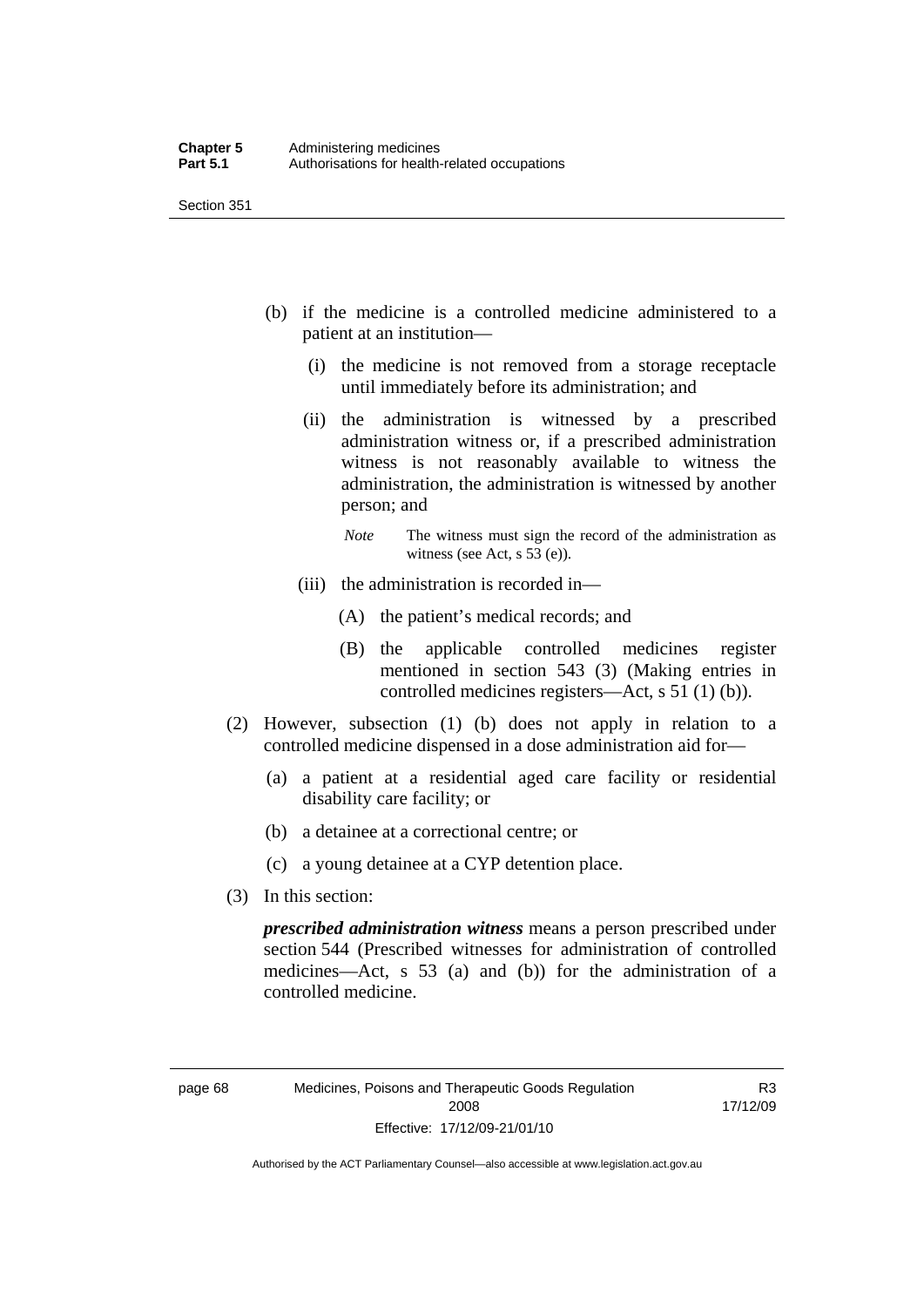## **Part 5.2 Other administration authorisations**

## **360 Authorisation for self-administration etc of medicines— Act, s 37 (2) (b) and (3) (b)**

- (1) This section applies in relation to a medicine obtained by a person from someone who is authorised to supply the medicine to the person.
- (2) The following dealings by the person with the medicine are authorised:
	- (a) if the person is a prescriber and the medicine is a restricted medicine—self-administration of a medicine prescribed or supplied by another prescriber who is not—
		- (i) a trainee dentist or intern doctor; or
		- (ii) related to or employed by the person;
	- (b) if the person is a prescriber and the medicine is not a restricted medicine—self-administration of the medicine;
	- (c) if the person is not a prescriber and the medicine is supplied for the person's own use—self-administration of the medicine;
	- (d) if the person is the custodian of an animal and the medicine is supplied for the animal's use—administering the medicine to the animal.
		- *Note Custodian*, of an animal—see the dictionary.
- (3) In this section:

*restricted medicine*—see section 30.

R3 17/12/09 page 69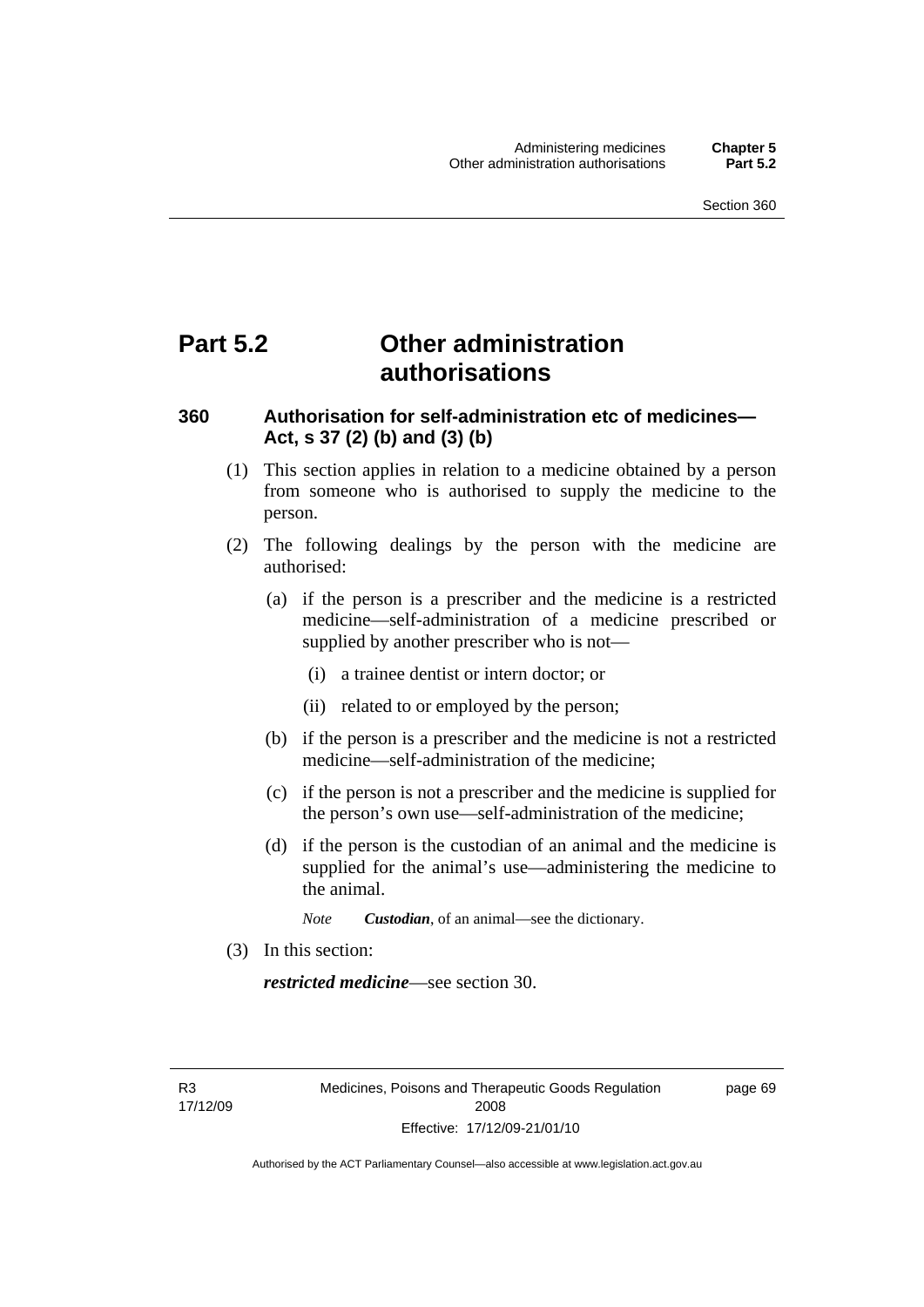## **361 Authorisation for administration of medicines by assistants—Act, s 37 (1) (b)**

- (1) A person (the *assistant*) is authorised to administer a medicine to someone else (the *assisted person*) if—
	- (a) the medicine is obtained by or for the assisted person from someone who is authorised to supply the medicine to the assisted person; and
	- (b) the medicine is administered in accordance with the directions on the medicine's labelling; and
	- (c) if the assisted person is not a person under a legal disability the assisted person asks for the assistant's help to take the medicine; and
	- (d) if the assisted person is a person under a legal disability—the assistant is authorised by the assisted person's parent or guardian to administer the medicine.
- (2) In this section:

*impaired decision-making ability*—a person has *impaired decision-making ability* if the person's decision-making ability is impaired because of a physical, mental, psychological or intellectual condition or state, whether or not the condition or state is a diagnosable illness.

#### *person under a legal disability* means—

- (a) a child; or
- (b) a person with impaired decision-making ability in relation to a matter relating to the person's health.

R3 17/12/09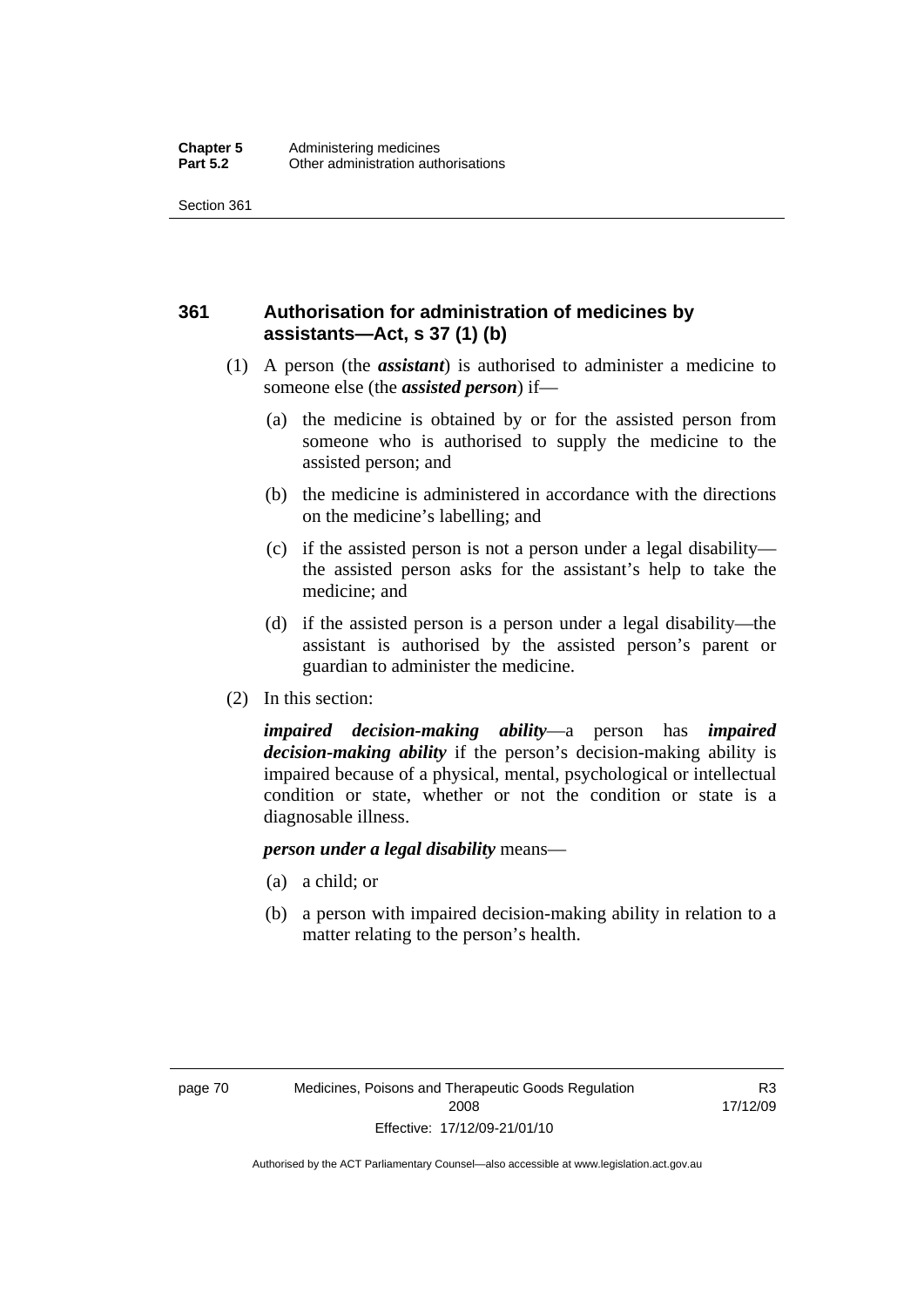## **Chapter 6 Obtaining and possessing medicines**

## **370 Authorisation under sch 1 to obtain and possess medicines—Act, s 35 (1) (b), (2) (b) and s 36 (b)**

- (1) A person mentioned in schedule 1, column 2 is authorised to obtain a medicine if obtaining the medicine—
	- (a) is included in the schedule, column 3 in relation to the person; and
	- (b) is consistent with any restriction for obtaining the medicine mentioned in the schedule, column 3.
- (2) A person mentioned in schedule 1, column 2 is authorised to possess a medicine if—
	- (a) possessing the medicine is included in the schedule, column 3 in relation to the person; and
	- (b) the possession is consistent with any restriction for the possession mentioned in the schedule, column 3.

## **371 Authorisation to obtain and possess medicines for certain personal use-related dealings—Act, s 35 (1) (b), (2) (b) and s 36 (b)**

- (1) A person is authorised to obtain or possess a medicine if the person obtains the medicine from someone who is authorised to supply the medicine to the person.
- (2) Subsection (1) applies in relation to a person whether the medicine is obtained by the person for the person's own use or as an agent for someone else.

page 71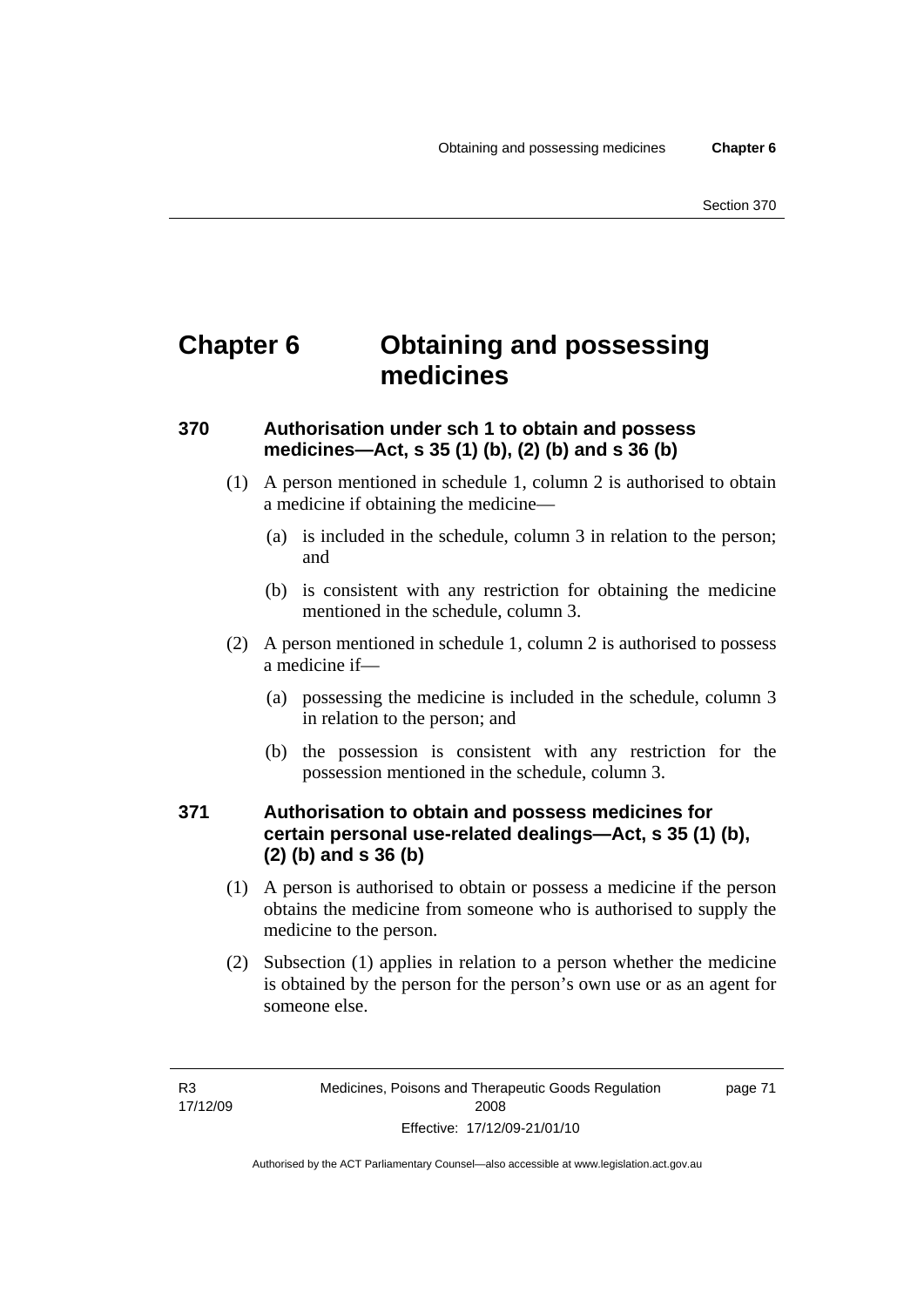## **Chapter 7 Manufacturing medicines**

## **380 Authorisation under sch 1 to manufacture medicines— Act, s 33 (b)**

A person mentioned in schedule 1, column 2 is authorised to manufacture a medicine if—

- (a) manufacturing the medicine is included in the schedule, column 3 in relation to the person; and
- (b) the manufacturing is consistent with any restriction for the manufacturing mentioned in the schedule, column 3.

page 72 Medicines, Poisons and Therapeutic Goods Regulation 2008 Effective: 17/12/09-21/01/10

R3 17/12/09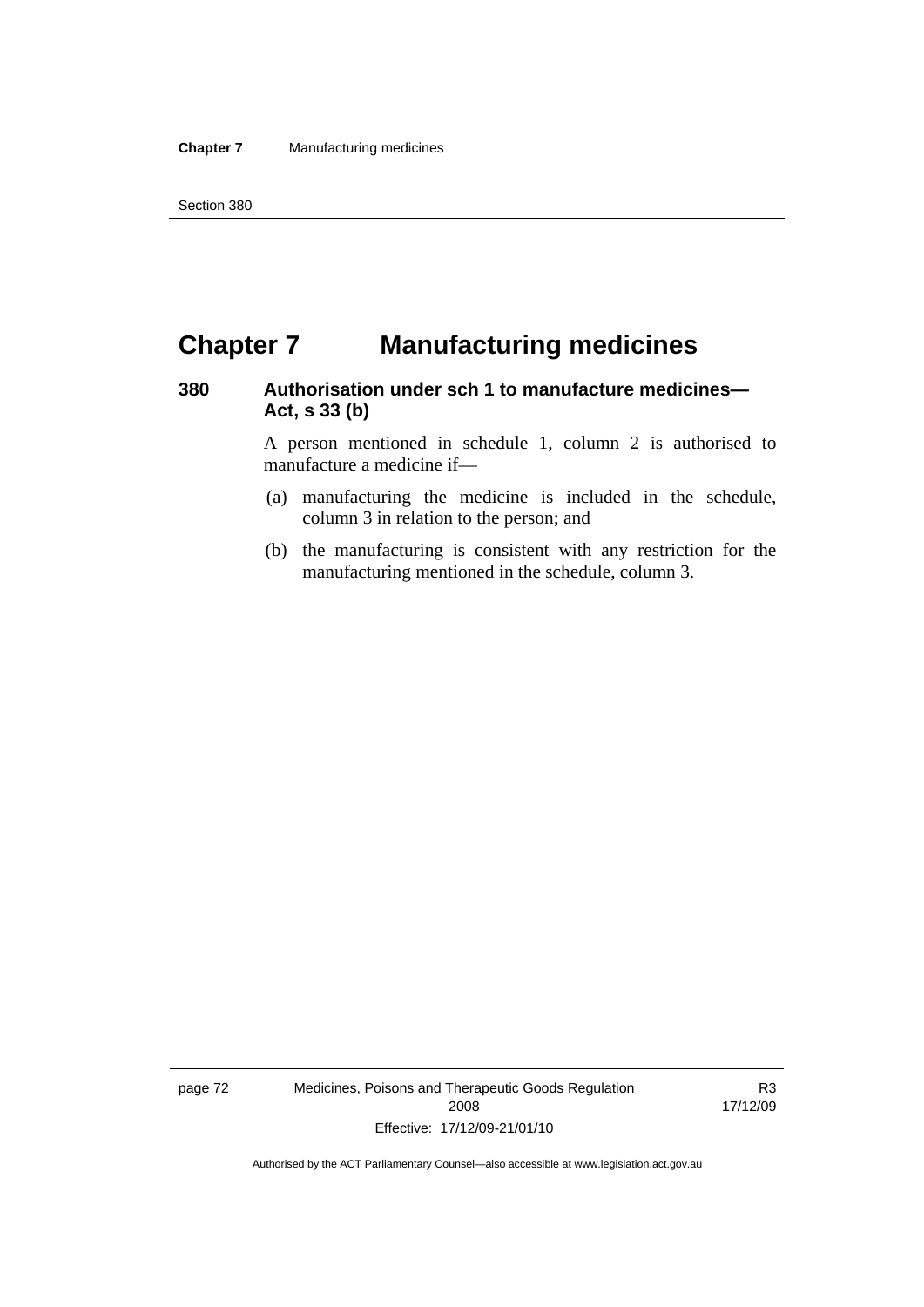## **Chapter 8 Discarding medicines**

### **390 Discarding controlled medicines—Act, s 34 (1) (a)**

 (1) A controlled medicine must be discarded in accordance with this section.

- (2) A prescribed discarding witness may discard a controlled medicine in the presence of another prescribed discarding witness.
- (3) However, a person who is authorised to administer a controlled medicine may discard the residue of the medicine after administration in the presence of a person who is not a prescribed discarding witness if no other prescribed discarding witness is reasonably available to witness its discarding.
- (4) A person complies with this section if the person destroys the medicine so that it is unable to be used.
- (5) In this section:

*prescribed discarding witness* means a person prescribed under section 545 (Prescribed witnesses for discarding of controlled medicines—Act, s 54 (a) and (b)) for the discarding of a controlled medicine.

*Note* A medicine must not be discarded in a way that creates a risk to the health or safety of people or is likely to cause damage to property or the environment (see Act, s 34 (3)).

R3 17/12/09 page 73

*Note* See also the *Drugs of Dependence Act 1989*, div 11.4 about the disposal of seized substances.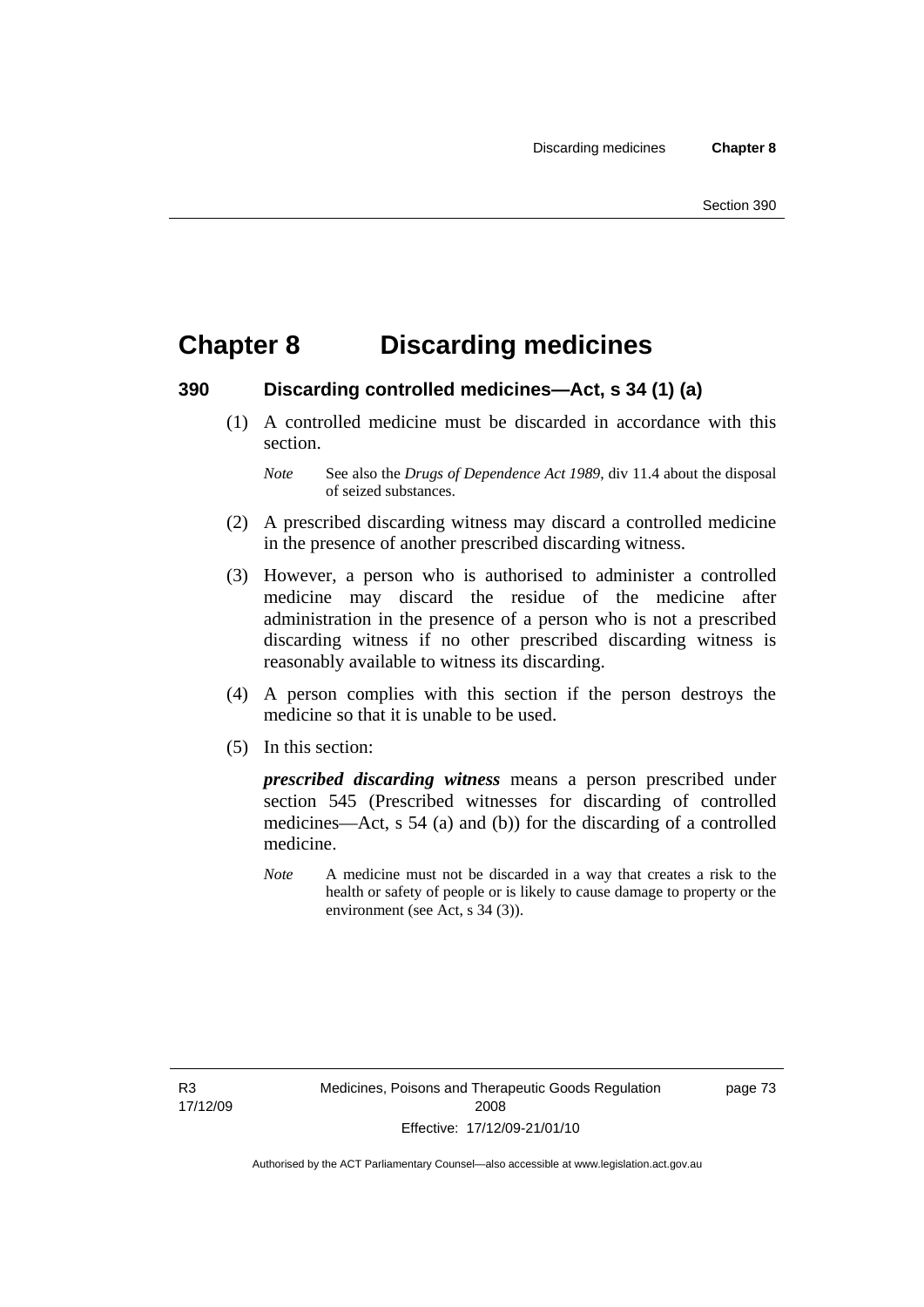## **Chapter 9 Other medicines authorisations**

## **Part 9.1 Authorisations for delivery people and commercial disposal operators**

## **400 Authorisations to deliver medicines under supply authorities—Act, s 26 (1) (b), (2) (b), s 35 (1) (b), (2) (b) and s 36 (b)**

- (1) This section applies to an adult (the *delivery person*), other than a health professional at an institution, who is—
	- (a) engaged to transport and deliver a medicine supplied on a supply authority; or
	- (b) acting for a person mentioned in paragraph (a).
	- *Note* For health professionals at institutions, see sch 1.
- (2) The delivery person is authorised to—
	- (a) obtain and possess the medicine for the purposes of transporting and delivering the medicine as engaged; and
	- (b) supply the medicine to the entity named as the recipient in the supply authority or the entity's agent.

#### **Examples—delivery person**

- 1 a hospital employee who is not a health professional
- 2 an employee of a courier service

#### **Example—agent**

the guardian of a child for a prescription dispensed for the child

*Note 1 Entity* includes a person (see Legislation Act, dict, pt 1).

page 74 Medicines, Poisons and Therapeutic Goods Regulation 2008 Effective: 17/12/09-21/01/10

R3 17/12/09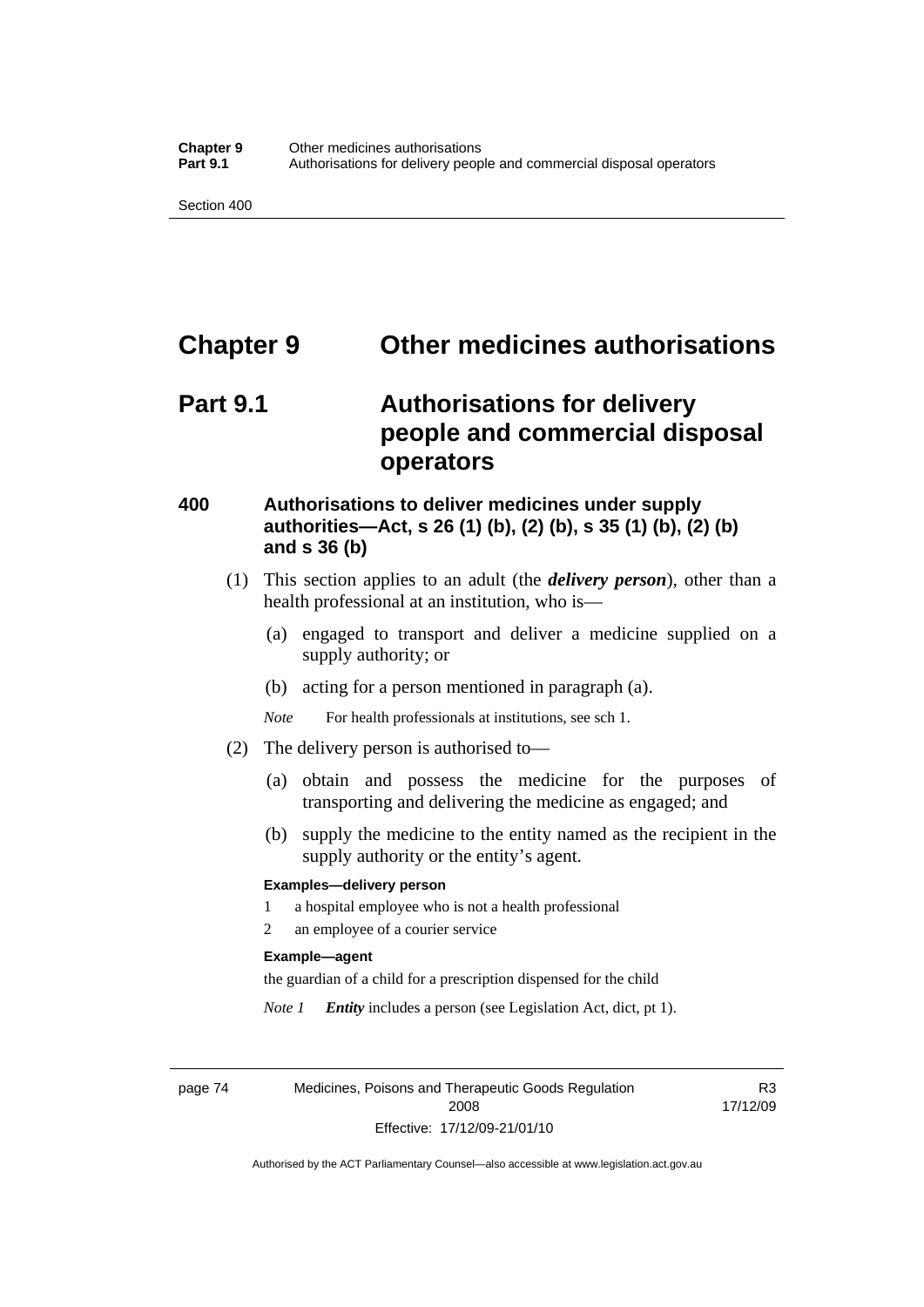*Note 2* An example is part of the regulation, is not exhaustive and may extend, but does not limit, the meaning of the provision in which it appears (see Legislation Act, s 126 and s 132).

### **401 Authorisations for commercial disposal operators—Act, s 26 (1) (b) and (2) (b), s 35 (1) (b) and (2) (b) and s 36 (b)**

- (1) This section applies to a person who—
	- (a) holds an environmental authorisation for the disposal of a medicine; or
	- (b) is an adult acting for a person mentioned in paragraph (a).
- (2) The person is authorised to obtain and possess the medicine for the purposes of disposing of the medicine as engaged.

R3 17/12/09 Medicines, Poisons and Therapeutic Goods Regulation 2008 Effective: 17/12/09-21/01/10

page 75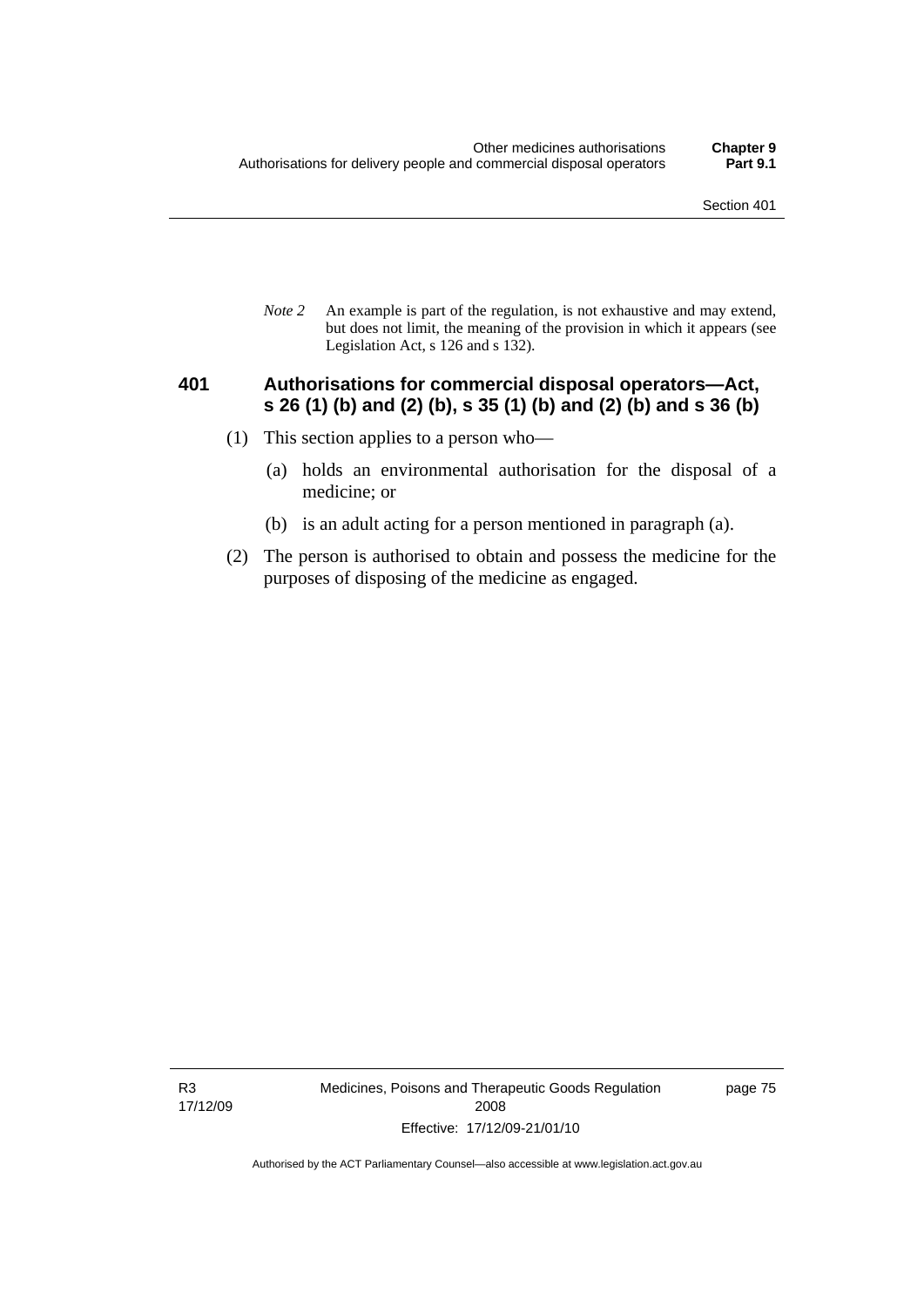## **Part 9.2 Emergency supply and administration of adrenaline and salbutamol**

## **410 Authorisations to supply and administer adrenaline and salbutamol—Act, s 26 (1) (b) and s 37 (1) (b)**

- (1) A person is authorised to do 1 or more of the following for someone else (the *assisted person*) who is in immediate need of adrenaline or salbutamol:
	- (a) supply authorised adrenaline or authorised salbutamol to the assisted person;
	- (b) supply authorised adrenaline or authorised salbutamol to someone else for immediate administration to the assisted person;
	- (c) administer authorised adrenaline or authorised salbutamol to the assisted person.
- (2) In this section:

*authorised adrenaline* means adrenaline in a single use automatic injector delivering not more than 0.3mg adrenaline.

*authorised salbutamol* means salbutamol in, or for, a metered inhaler.

R3 17/12/09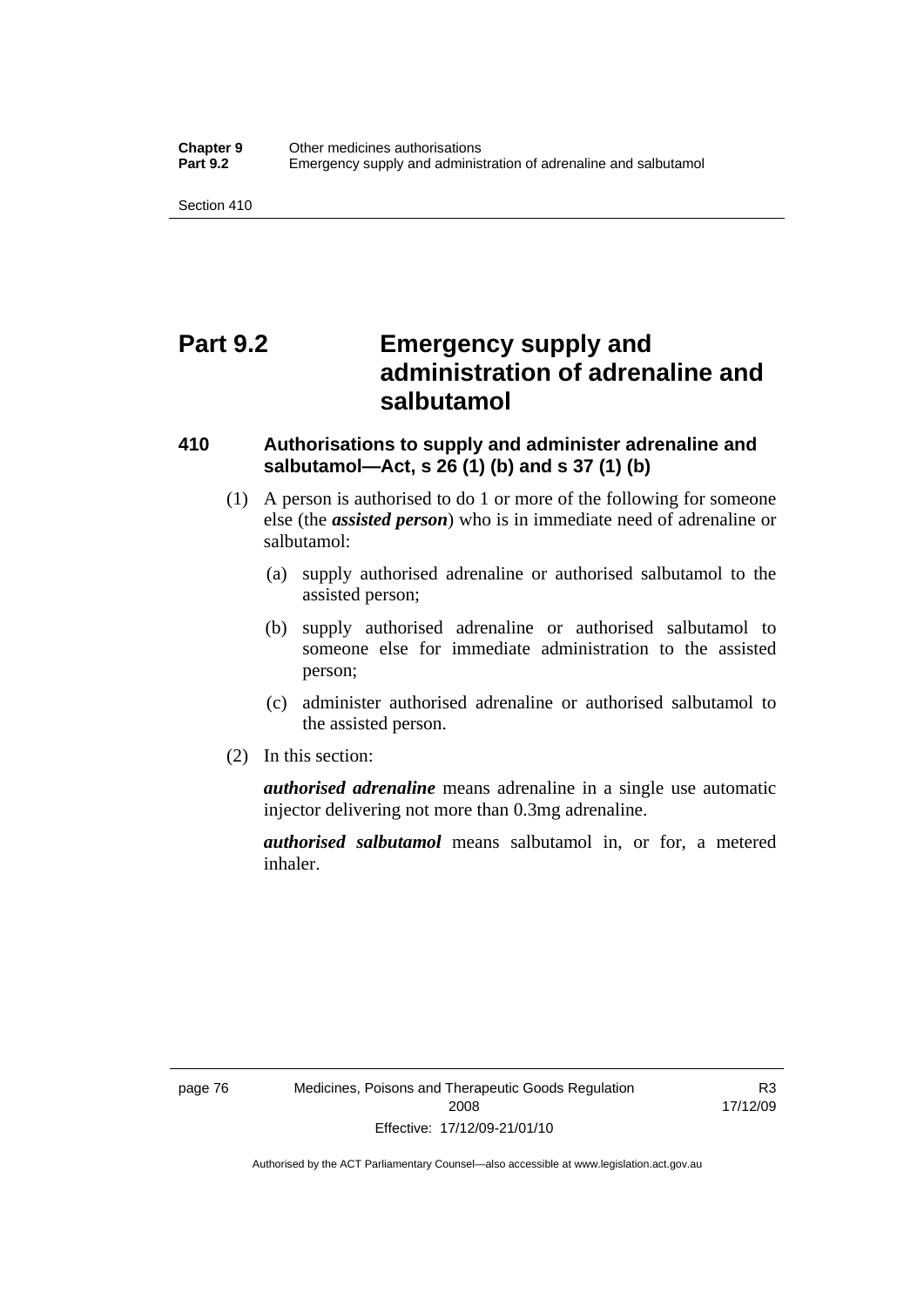## **Part 9.3 Medicines authorisations for corrections functions**

## **420 Authorisations for CYP authorised people—Act, s 26 (1) (b), s 35 (1) (b), (2) (b), s 36 (b) and s 37 (1) (b)**

A CYP authorised person is authorised, within the scope of the person's employment, to do any of the following in relation to a medicine supplied for a young detainee by a person who is authorised to supply the medicine:

- (a) obtain the medicine;
- (b) possess the medicine (including possess the medicine outside a CYP detention place for the purpose of administering the medicine to a young detainee while the young detainee is lawfully outside the place);
- (c) administer the medicine to the young detainee;
- (d) supply the medicine to a person who is authorised to obtain the medicine for the young detainee.

**Example—young detainee lawfully outside CYP detention place** 

the detainee is on local leave escorted by a CYP authorised person

- *Note 1 CYP authorised person* and *CYP detention place*—see the dictionary.
- *Note 2 Young detainee*—see the *Children and Young People Act 2008*, s 95.
- *Note 3* An example is part of the regulation, is not exhaustive and may extend, but does not limit, the meaning of the provision in which it appears (see Legislation Act, s 126 and s 132).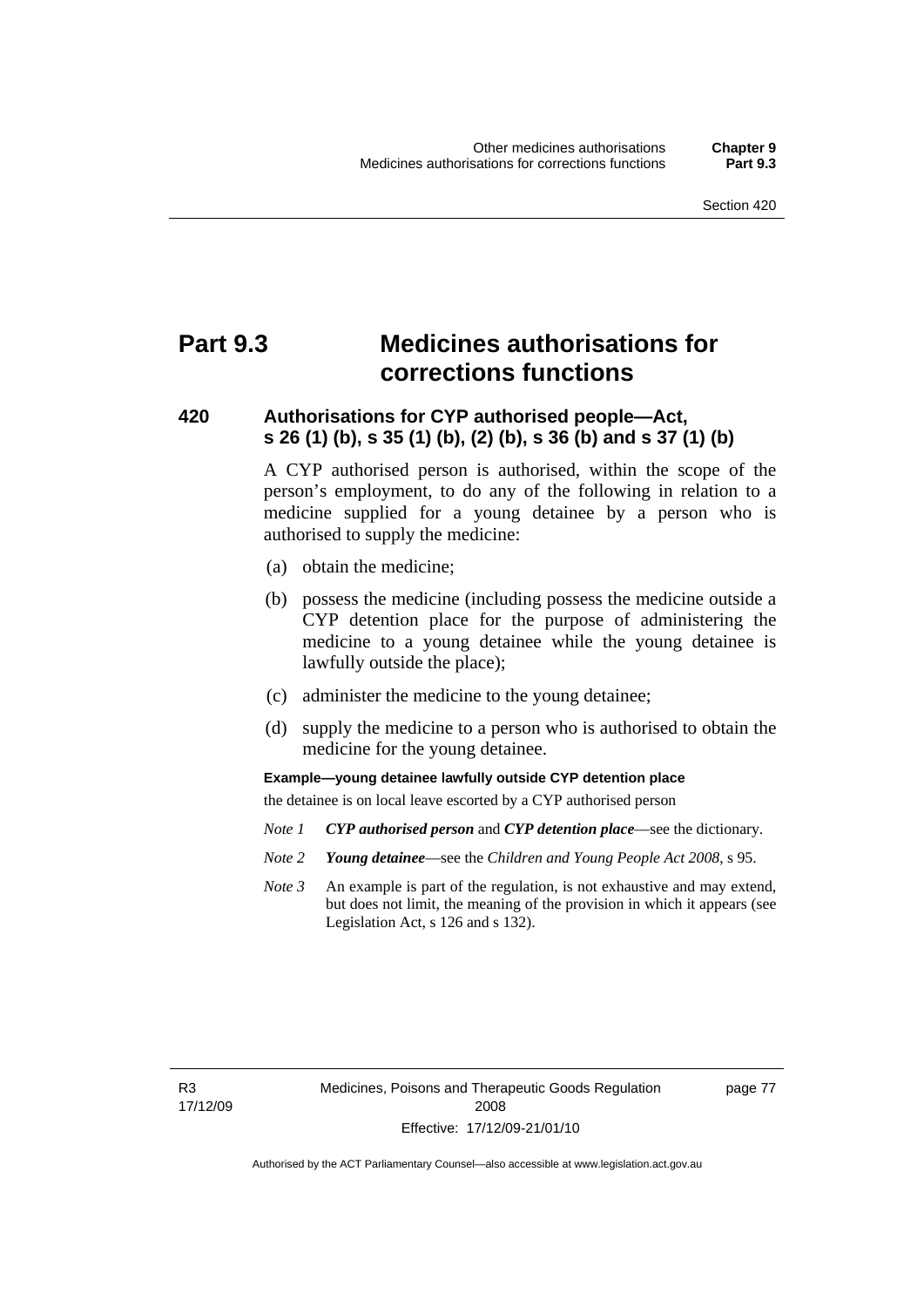## **421 Authorisations for corrections officers—Act, s 26 (1) (b), s 35 (1) (b), (2) (b), s 36 (b) and s 37 (1) (b)**

A corrections officer is authorised, within the scope of the officer's employment, to do any of the following in relation to a medicine supplied for a detainee by a person who is authorised to supply the medicine:

- (a) obtain the medicine;
- (b) possess the medicine (including possess the medicine outside a correctional centre for the purpose of administering the medicine to a detainee while the detainee is lawfully outside the centre);
- (c) administer the medicine to the detainee;
- (d) supply the medicine to a person who is authorised to obtain the medicine for the detainee.
- *Note 1* See the example and notes to s 420.
- *Note 2 Detainee*—see the *Corrections Management Act 2007*, s 6.

## **422 Authorisations for court and police cell custodians—Act, s 26 (1) (b), s 35 (1) (b), (2) (b), s 36 (b) and s 37 (1) (b)**

- (1) A custodian is authorised, within the scope of the custodian's employment, to do any of the following in relation to a medicine supplied for a person in custody at court cells or police cells by someone who is authorised to supply the medicine:
	- (a) obtain the medicine at the cells;
	- (b) possess the medicine at the cells;
	- (c) administer the medicine to the person in custody at the cells;
	- (d) supply the medicine to someone who is authorised to obtain the medicine for the person in custody.

R3 17/12/09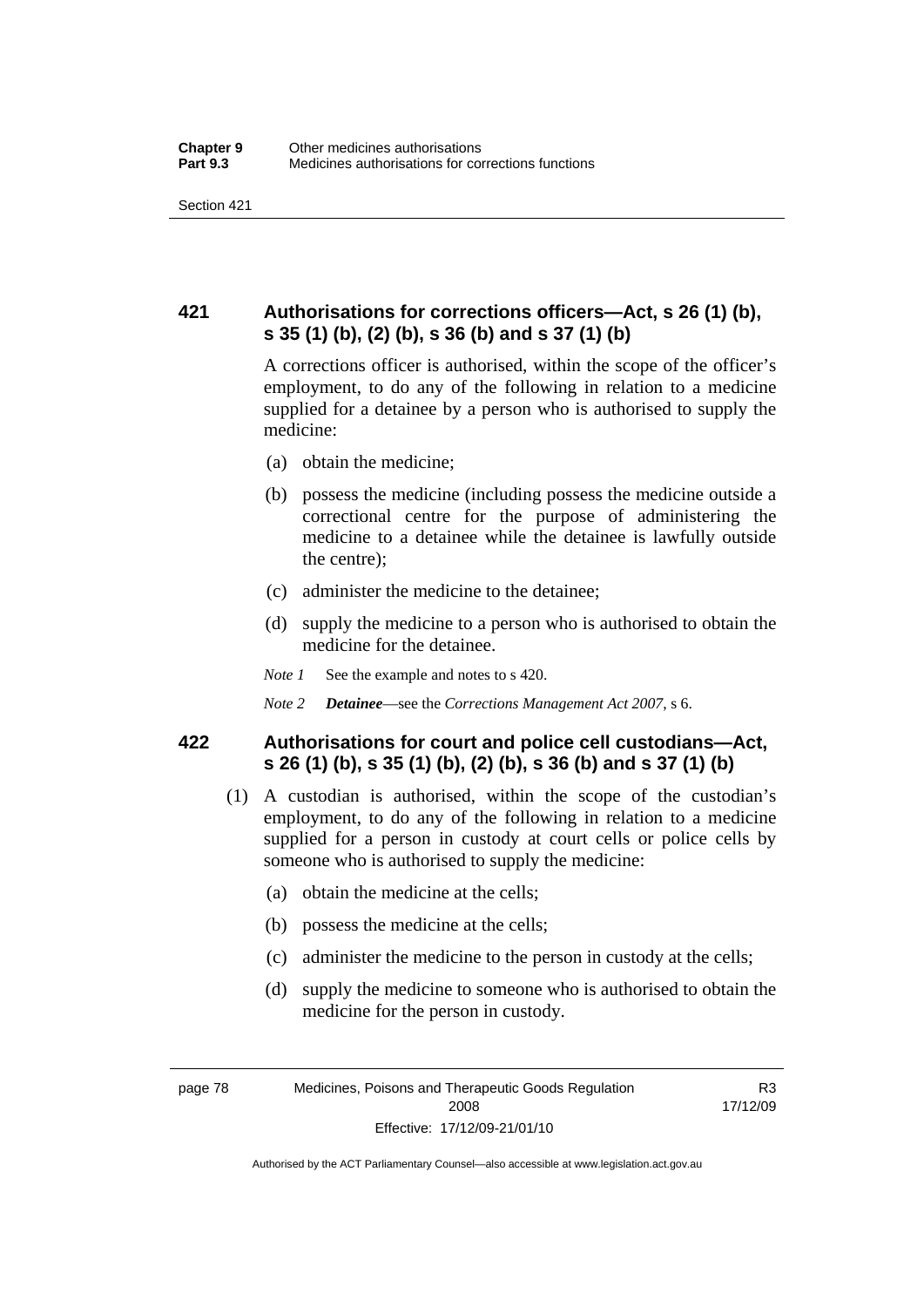(2) In this section:

*court cell*—see the *Corrections Management Act 2007*, section 29.

#### *custodian* means—

- (a) a person in charge of a court cell or police cell; or
- (b) a person acting under the direct supervision of the person in charge.

#### *person in custody* means—

- (a) a detainee; or
- (b) a young detainee; or
- (c) a person detained at a police cell under the *Corrections Management Act 2007*, section 30; or
- (d) a person detained at a court cell under the *Corrections Management Act 2007*, section 33.

*police cell*—see the *Corrections Management Act 2007*, section 29.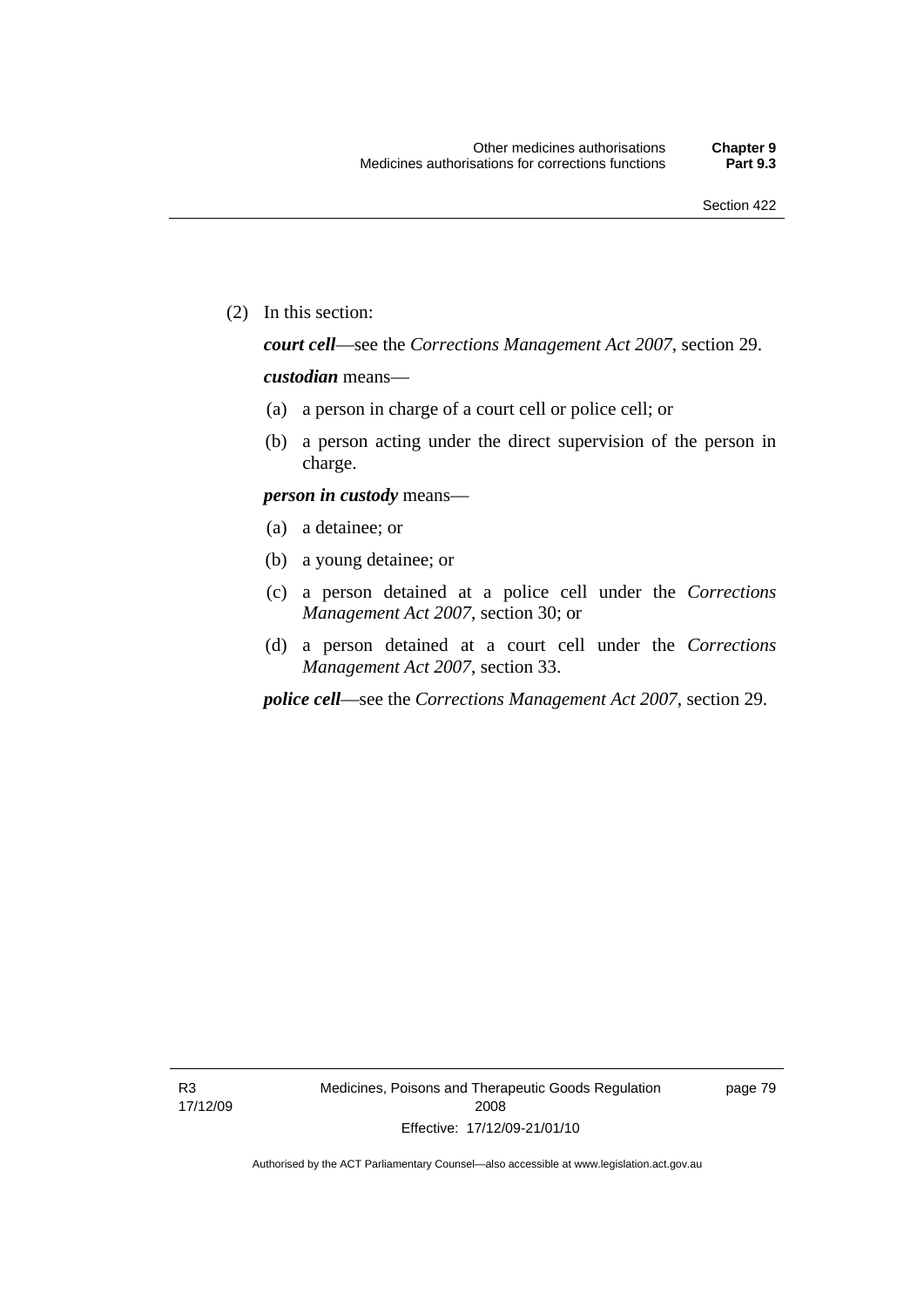#### **Chapter 9** Other medicines authorisations **Part 9.4** • **Authorisations for medicines research and education program purposes other** than controlled medicines

## **Part 9.4 Authorisations for medicines research and education program purposes other than controlled medicines**

*Note* A licence is required for research and education programs in relation to controlled medicines (see pt 14.2).

## **430 Authorisations for non-controlled medicines research and education—Act, s 26 (1) and (2) (b)**

- (1) A scientifically qualified person employed at a recognised research institution (other than the Canberra Hospital) is authorised to do the following for the purposes of an authorised activity at the institution:
	- (a) issue a purchase order for a relevant medicine;
	- (b) obtain on a purchase order a relevant medicine;
	- (c) possess a relevant medicine;
	- (d) supply a relevant medicine to a person (a *relevant person*) who is taking part in the authorised activity at the institution.
	- *Note 1 Scientifically qualified person*—see the dictionary.
	- *Note 2 Recognised research institution*—see the Act, s 20 (5).
- (2) A scientifically qualified person employed at the Canberra Hospital is authorised to do the following for the purposes of an authorised activity at the hospital:
	- (a) issue a written requisition for a relevant medicine;
	- (b) obtain on a written requisition a relevant medicine;
	- (c) possess a relevant medicine;

page 80 Medicines, Poisons and Therapeutic Goods Regulation 2008 Effective: 17/12/09-21/01/10

R3 17/12/09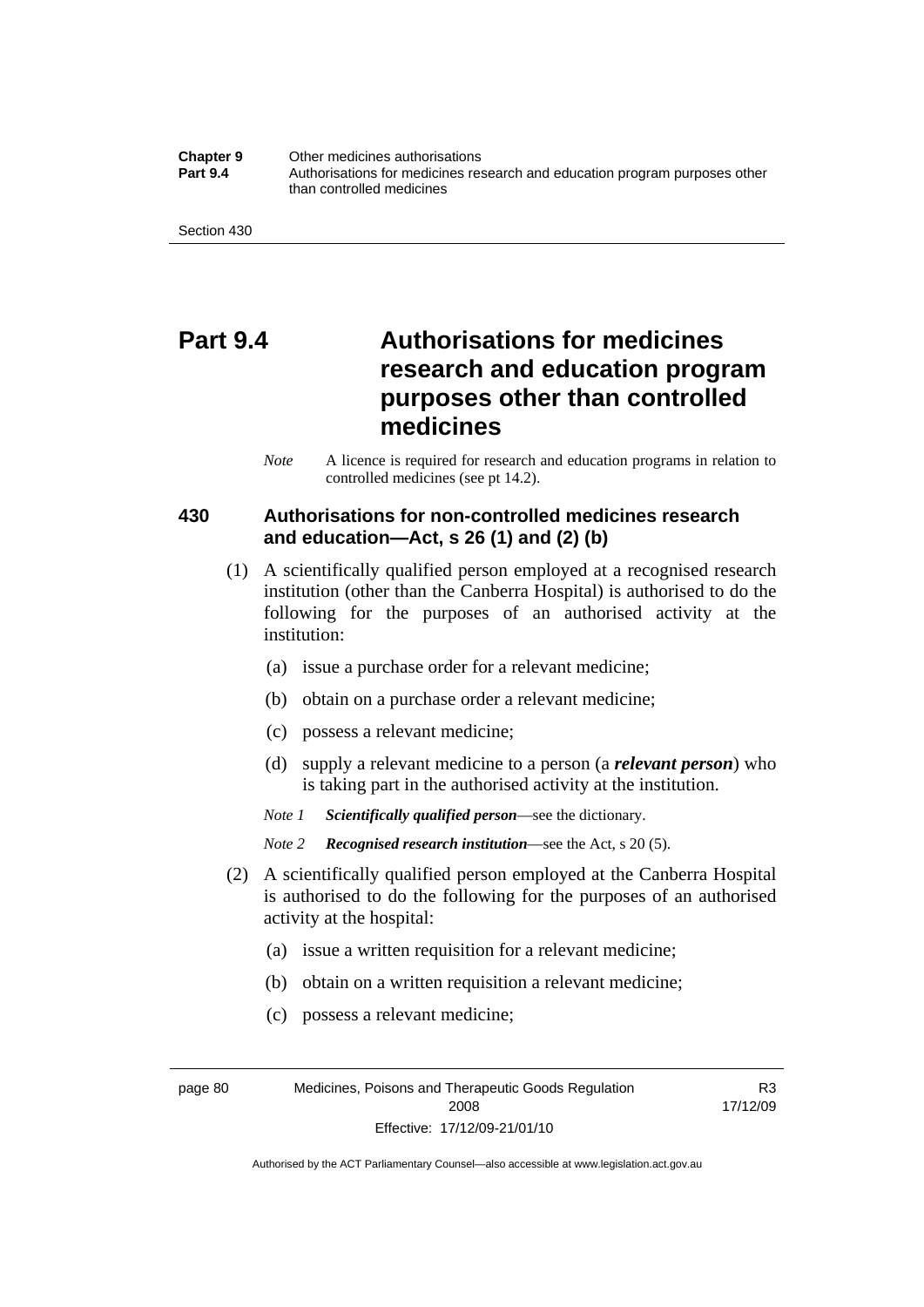- (d) supply a relevant medicine to a person (also a *relevant person*) who is taking part in the authorised activity at the hospital.
- (3) A relevant person is authorised to do the following in relation to a relevant medicine for the purposes of an authorised activity:
	- (a) obtain the medicine from the scientifically qualified person for the activity;
	- (b) possess the medicine for the purposes of the activity;
	- (c) supply the medicine to the scientifically qualified person for the activity.
- (4) In this section:

*authorised activity*, in relation to a relevant medicine at a recognised research institution, means the conduct of any of the following if it does not involve the administration of the medicine to a person:

- (a) medical or scientific research in relation to the medicine at the institution;
- (b) instruction involving the medicine at the institution;
- (c) quality control or analysis of the medicine at the institution.

*relevant medicine* means a medicine other than a controlled medicine.

## **431 Authorisation conditions for non-controlled medicines research and education—Act, s 44 (1) (b) and (2) (b)**

A scientifically qualified person's authorisation under section 430 is subject to the following conditions:

- (a) the person has written approval for the conduct of the authorised activity from the person in charge of—
	- (i) the recognised research institution; or
	- (ii) a faculty or division of the institution;

R3 17/12/09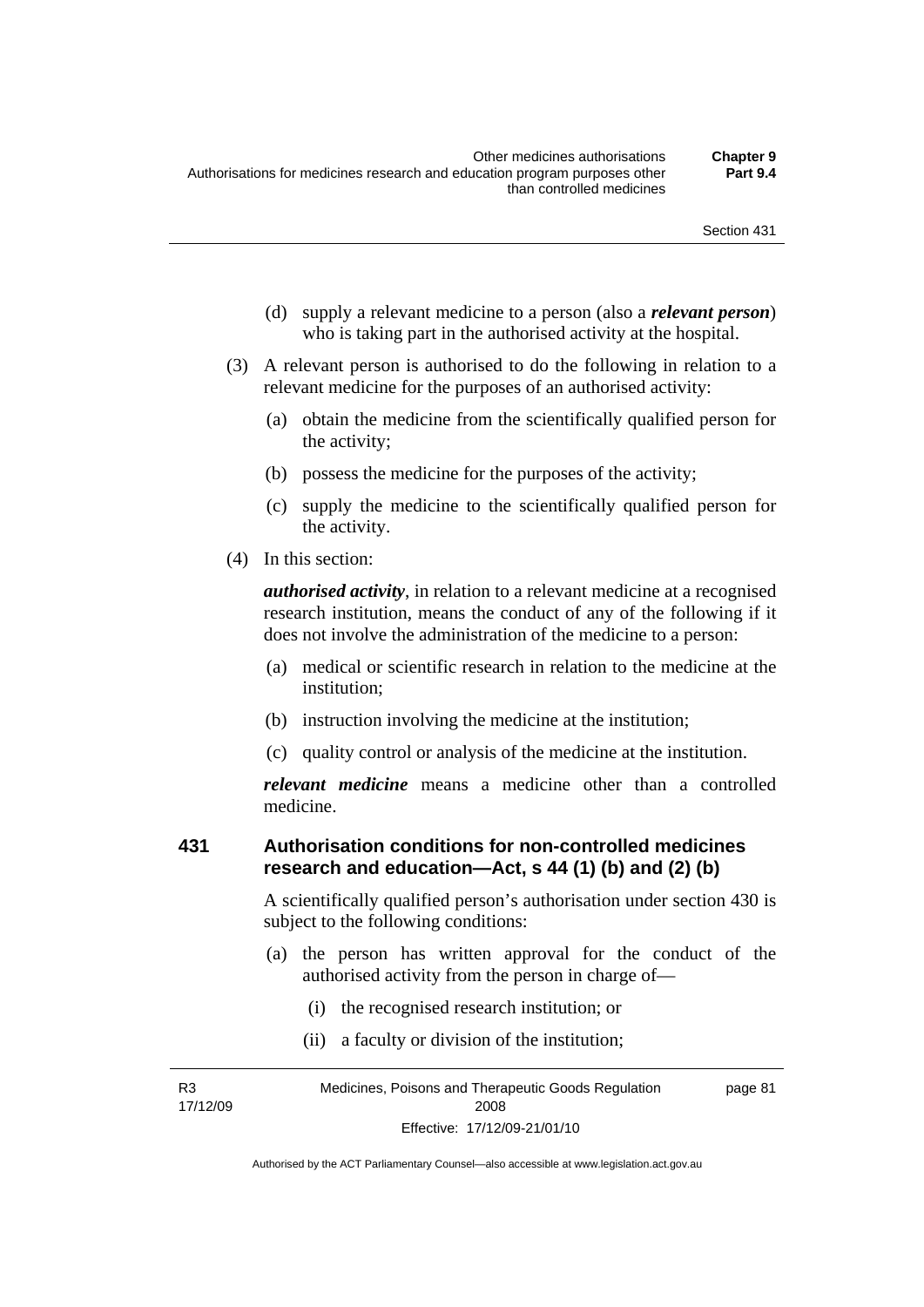| <b>Chapter 9</b> | Other medicines authorisations                                             |
|------------------|----------------------------------------------------------------------------|
| <b>Part 9.4</b>  | Authorisations for medicines research and education program purposes other |
|                  | than controlled medicines                                                  |

- (b) if the recognised research institution employing the person is the Canberra Hospital—
	- (i) a requisition for the relevant medicine issued by the person complies with section 55 (General requirements for written requisitions) and section 56 (Particulars for requisitions); and
	- (ii) the requisition is for an amount of the medicine approved in writing by the person in charge; and
	- (iii) the requisition is for an amount of the medicine used solely for the purpose approved in writing by the person in charge;
- (c) if the person is employed at a recognised research institution other than the Canberra Hospital—
	- (i) a purchase order for the relevant medicine complies with section 62; and
	- (ii) the purchase order is for an amount of the medicine approved in writing by the person in charge;
- (d) the medicine is obtained from someone who is authorised to supply the medicine to the person.

R3 17/12/09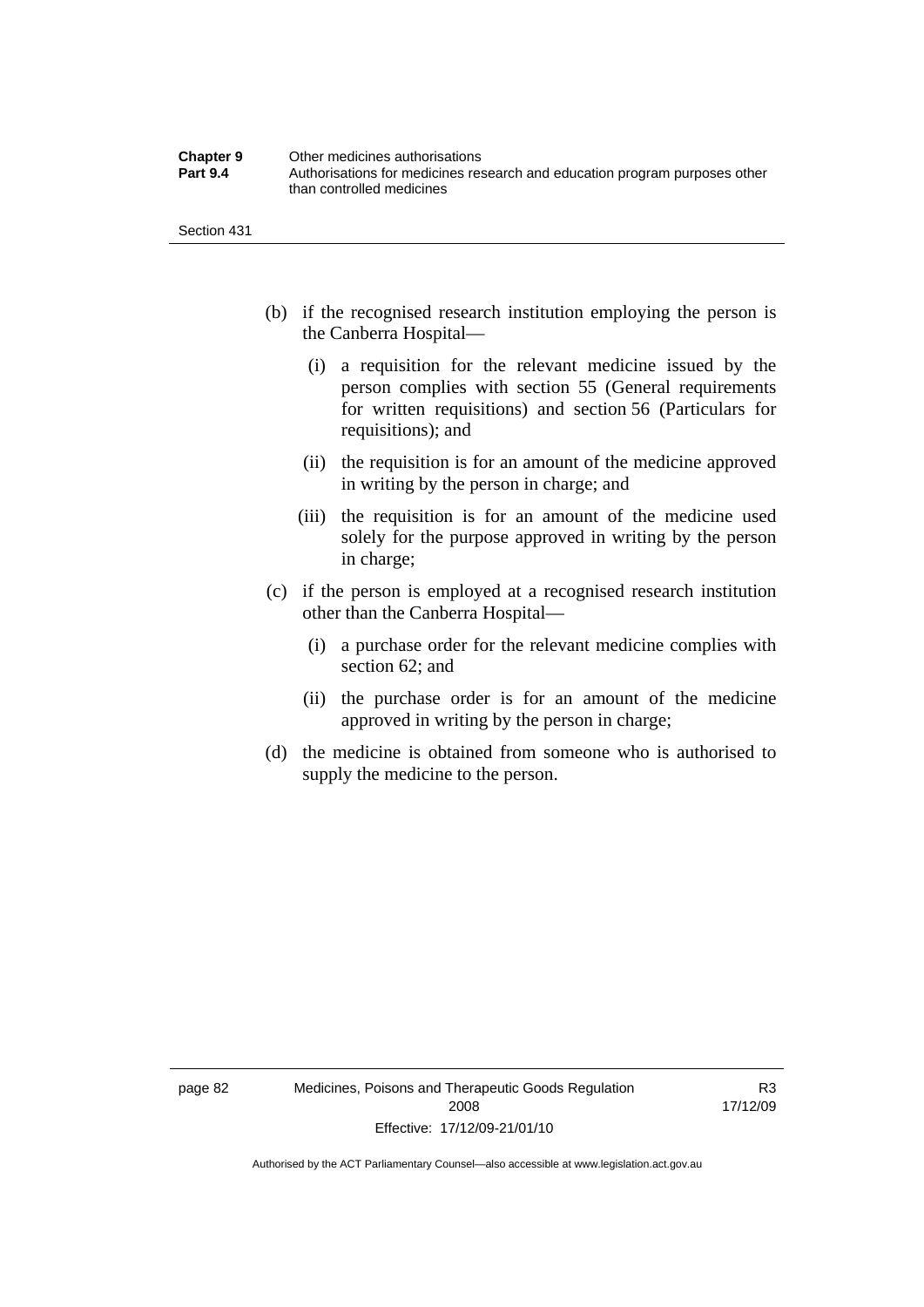## **Part 9.5 Authorisations under medicines licences**

## **Division 9.5.1 Controlled medicines research and education program licence authorisations**

- *Note 1* For authorisation for research and education for other medicines, see pt 9.4.
- *Note* 2 For other provisions about controlled medicines research and education program licences, see pt 14.2.

### **440 Authorisations under controlled medicines research and education program licences—Act, s 20 (1) (a)**

- (1) A controlled medicines research and education program licence (other than for a program conducted at the Canberra Hospital) authorises—
	- (a) the licence-holder to—
		- (i) issue a purchase order for a controlled medicine (the *licensed controlled medicine*) stated in the licence for the program stated in the licence; and
		- (ii) obtain a licensed controlled medicine on a purchase order for the program; and
		- (iii) possess a licensed controlled medicine for the program at the premises to which the licence relates; and
		- (iv) supply a licensed controlled medicine to anyone taking part in the program for the program; and
	- (b) the program supervisor, and anyone taking part in the program, to deal with the licensed controlled medicine as authorised by the licence at the premises stated in the licence.

R3 17/12/09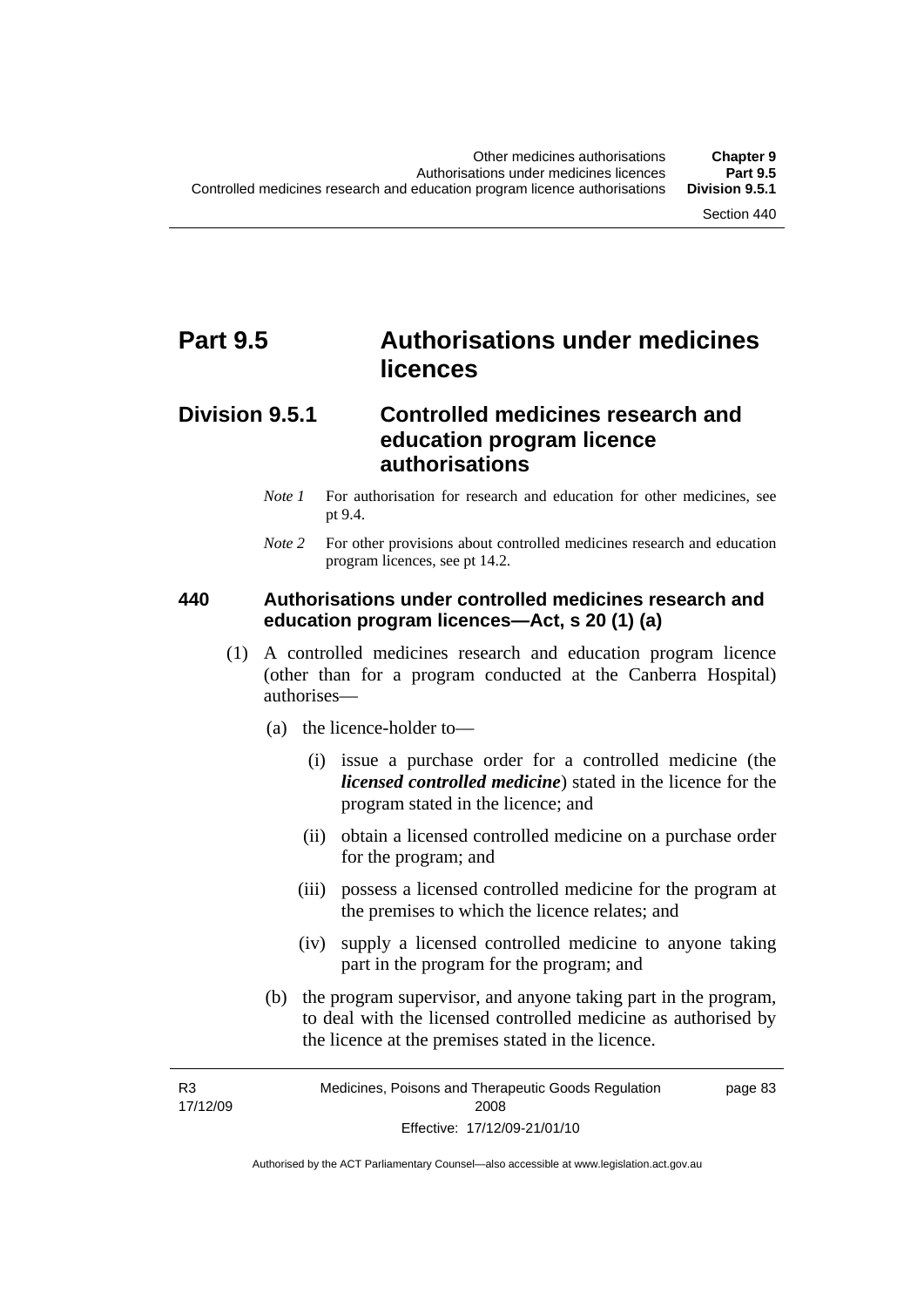- (2) A controlled medicines research and education program licence for a program conducted at the Canberra Hospital authorises—
	- (a) the licence-holder to—
		- (i) issue a written requisition for a controlled medicine (the *licensed controlled medicine*) stated in the licence for the program stated in the licence; and
		- (ii) obtain a licensed controlled medicine on a written requisition for the program; and
		- (iii) possess a licensed controlled medicine for the program at the premises to which the licence relates; and
		- (iv) supply a licensed controlled medicine to anyone taking part in the program for the program; and
	- (b) the program supervisor, and anyone taking part in the program, to deal with the licensed controlled medicine as authorised by the licence at the hospital.

## **441 Authorisation condition for controlled medicines research and education program licences—Act, s 44 (1) (b) and (2) (b)**

A licence-holder's authorisation to obtain a controlled medicine under a controlled medicines research and education program licence is subject to the condition that the medicine is—

- (a) if the licence is for a program conducted at the Canberra Hospital—obtained on a requisition that complies with section 55 (General requirements for written requisitions) and section 56 (Particulars for requisitions); or
- (b) in any other case—purchased on a complying purchase order.
- *Note* For licence conditions, see the Act, s 89.

R3 17/12/09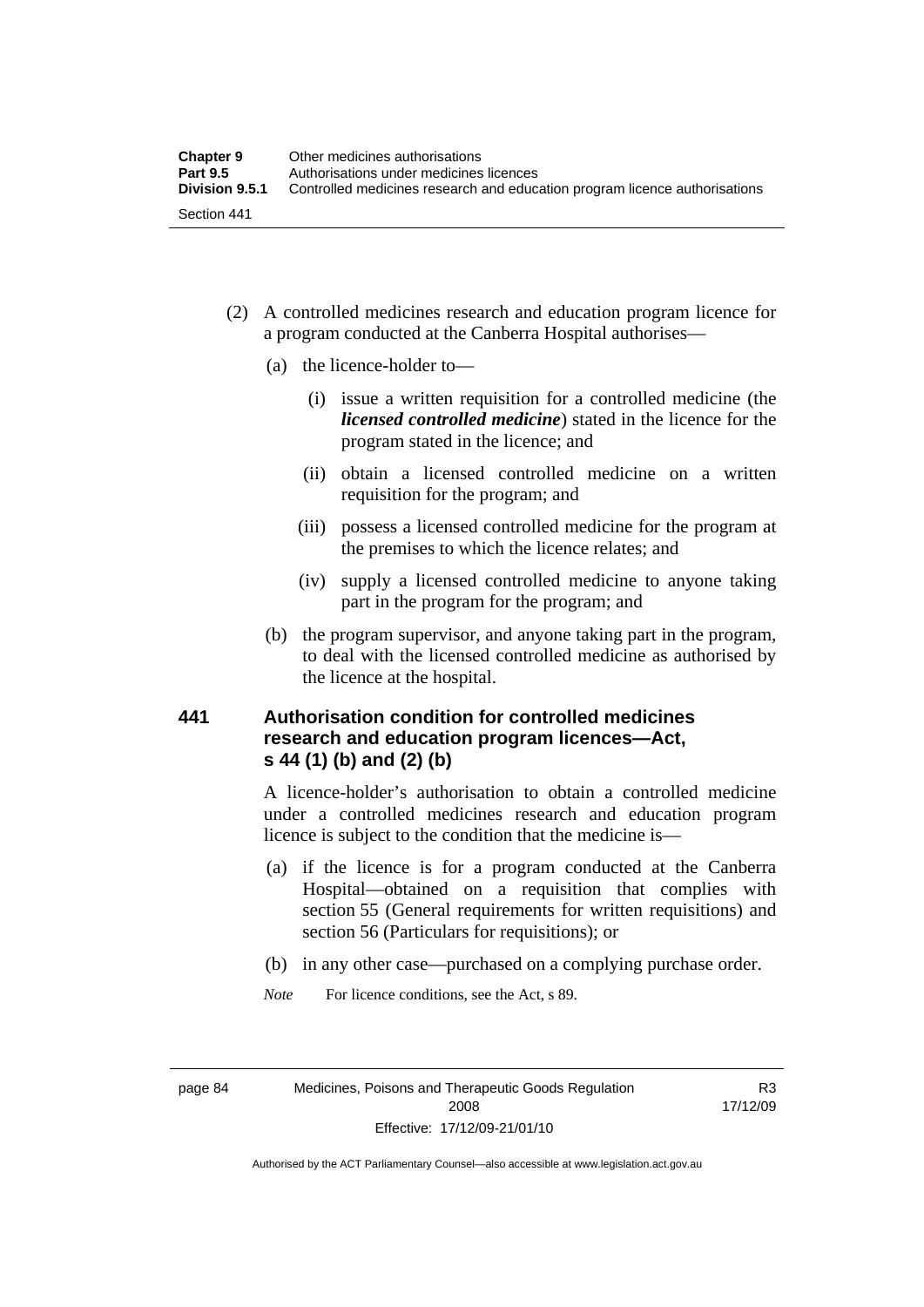page 85

# **Division 9.5.2 First-aid kit licence authorisations**

*Note* For other provisions about first-aid kit licences, see pt 14.3.

# **450 Authorisations under first-aid kit licences— Act, s 20 (1) (a)**

(1) In this section:

*authorised medicine*, for a first-aid kit, means—

- (a) a medicine stated in the first-aid kit licence for the kit; and
- (b) a pharmacy medicine or pharmacist only medicine for the kit.
- (2) A first-aid kit licence authorises—
	- (a) the licence-holder to—
		- (i) issue a purchase order for an authorised medicine for the first-aid kit; and
		- (ii) obtain on a purchase order an authorised medicine for the first-aid kit; and
	- (b) the licence-holder, and anyone else authorised to deal with a medicine by the licence, to—
		- (i) possess an authorised medicine as part of the first-aid kit for the emergency treatment of a person's medical condition; and
		- (ii) supply an authorised medicine to someone else who is authorised under the licence to administer the medicine; and
		- (iii) administer an authorised medicine in the first-aid kit if the person believes on reasonable grounds that the administration of the medicine is necessary for the emergency treatment of a person's medical condition.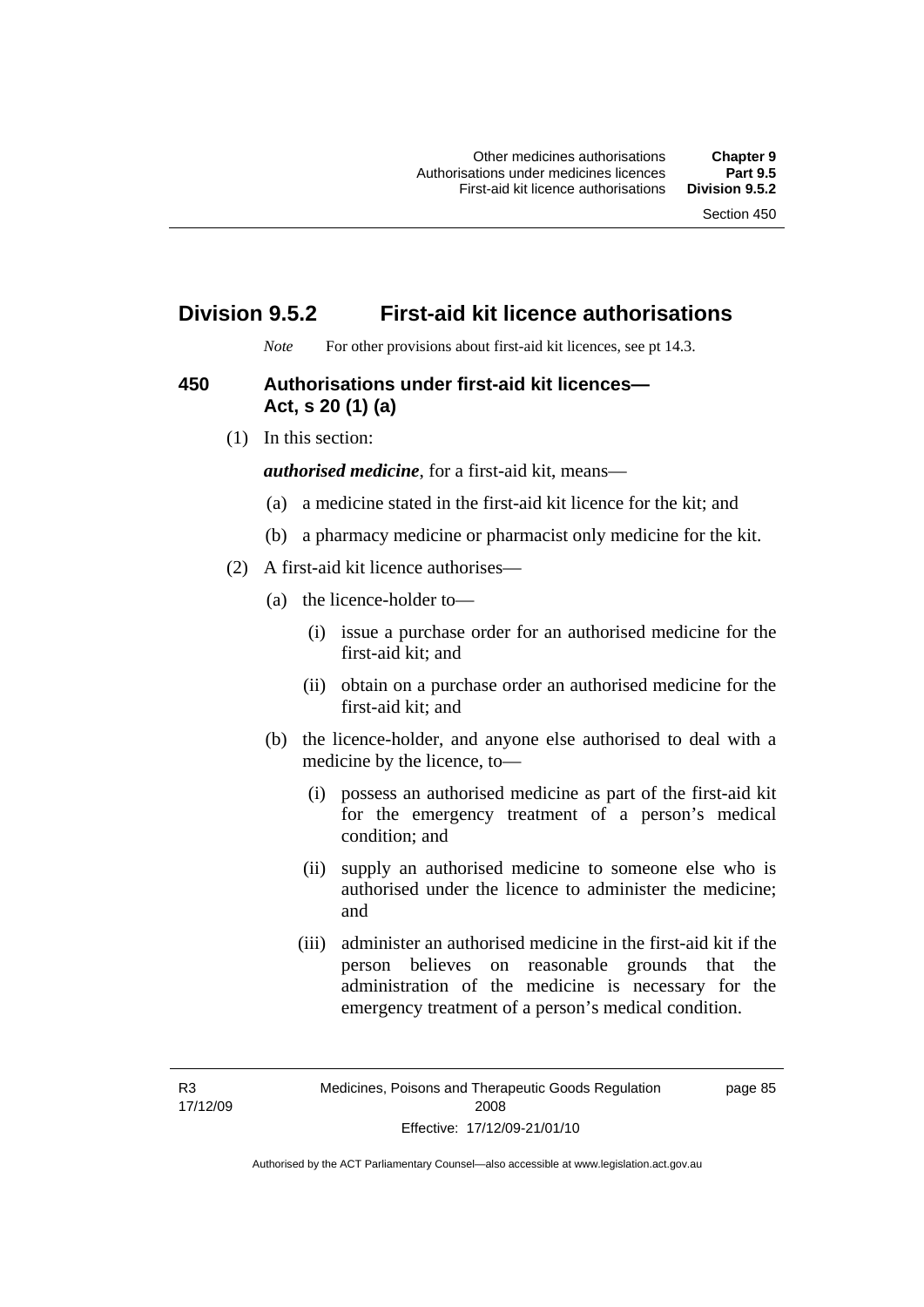# **451 Authorisation condition for first-aid kit licences— Act, s 44 (1) (b) and (2) (b)**

A licence-holder's authorisation to obtain a medicine under a first-aid kit licence is subject to the condition that the medicine is purchased on a complying purchase order.

*Note* For licence conditions, see the Act, s 89.

# **Division 9.5.3 Wholesalers licence authorisations**

*Note* For other provisions about wholesalers licences, see pt 14.4.

# **460 Authorisations under medicines wholesalers licences— Act, s 20 (1) (a)**

- (1) A medicines wholesalers licence authorises the licence-holder to do any of the following in relation to a medicine (the *licensed medicine*) stated in the licence at the premises (the *licensed premises*) stated in the licence:
	- (a) issue a purchase order for a licensed medicine;
	- (b) obtain a licensed medicine on a purchase order for sale by wholesale from the licensed premises;
	- (c) possess a licensed medicine for sale by wholesale from the licensed premises;
	- (d) sell a licensed medicine by wholesale (whether or not for resale) from the licensed premises to—
		- (i) a person authorised to issue a purchase order for the medicine; or
		- (ii) someone in another State who may obtain the medicine by wholesale under the law of the other State; or

R3 17/12/09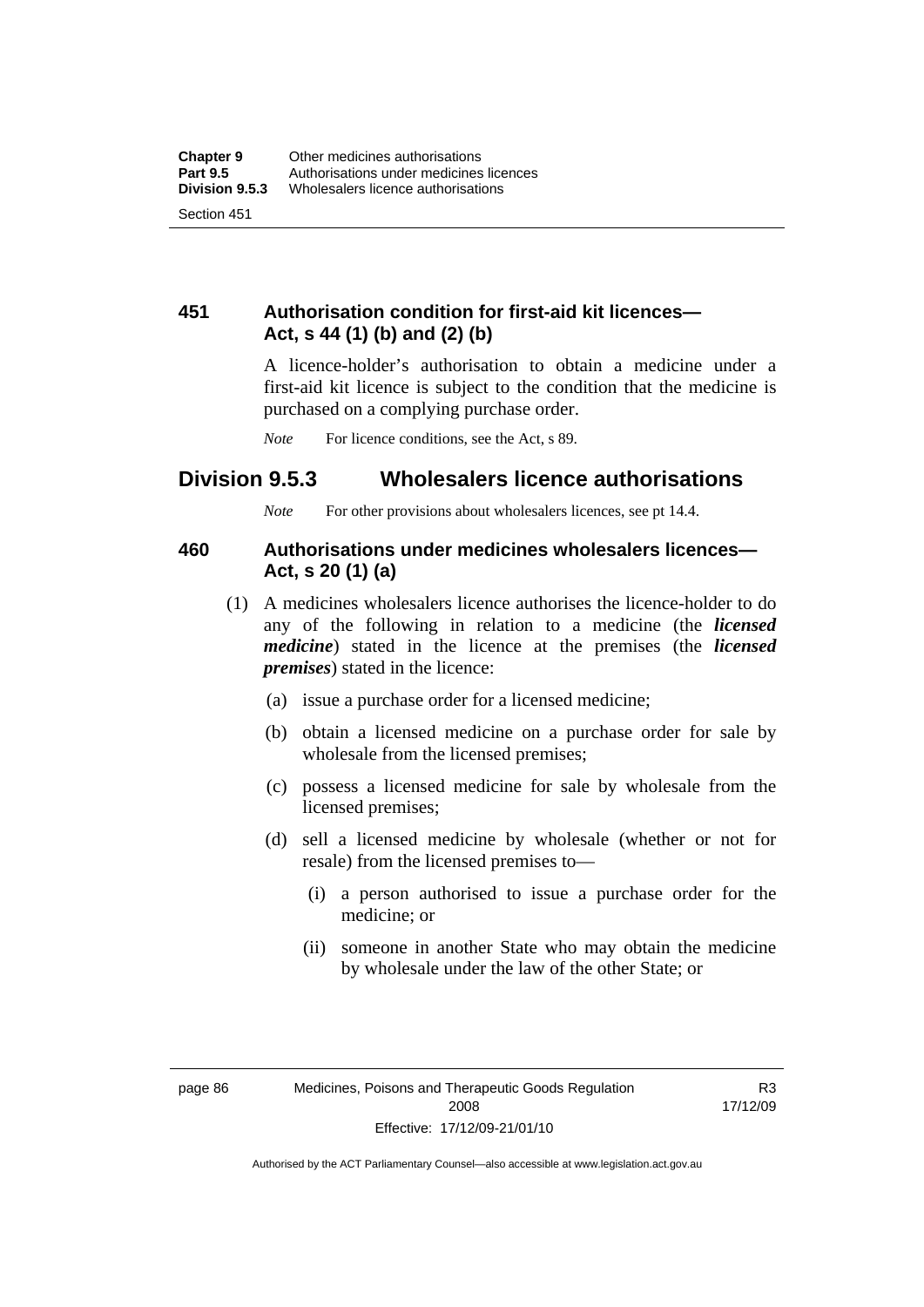- (iii) someone in another country who may lawfully obtain the medicine by wholesale in the other country;
- *Note* The medicines must be sold on a purchase order in accordance with s 140 (see s 461).
- (e) unless the licensed medicine is a controlled medicine—supply the medicine in accordance with the medicines Australia code of conduct provisions for product starter packs.
	- *Note Medicines Australia code of conduct*—see the dictionary.
- (2) However, an authorisation under subsection (1) does not apply if the licence states that it does not apply.
- (3) Also, subsection (1) (d) (iii) does not apply in relation to a licensed medicine that is a prohibited export under the *Customs Act 1901* (Cwlth).

# **461 Authorisation conditions for medicines wholesalers licences—Act, s 44 (1) (b) and (2) (b)**

A licence-holder's authorisation under a medicines wholesalers licence is subject to the following conditions:

- (a) the dealings with a medicine authorised by the licence will be carried out under the supervision of an individual approved under section 616 (1) (Restrictions on issuing of medicines wholesalers licences—Act, s 85 (1) (a));
- (b) the licence-holder must comply with, and the licence-holder must ensure that the licence-holder's agents and employees comply with—
	- (i) the Australian code of good wholesaling practice for therapeutic goods for human use; and

page 87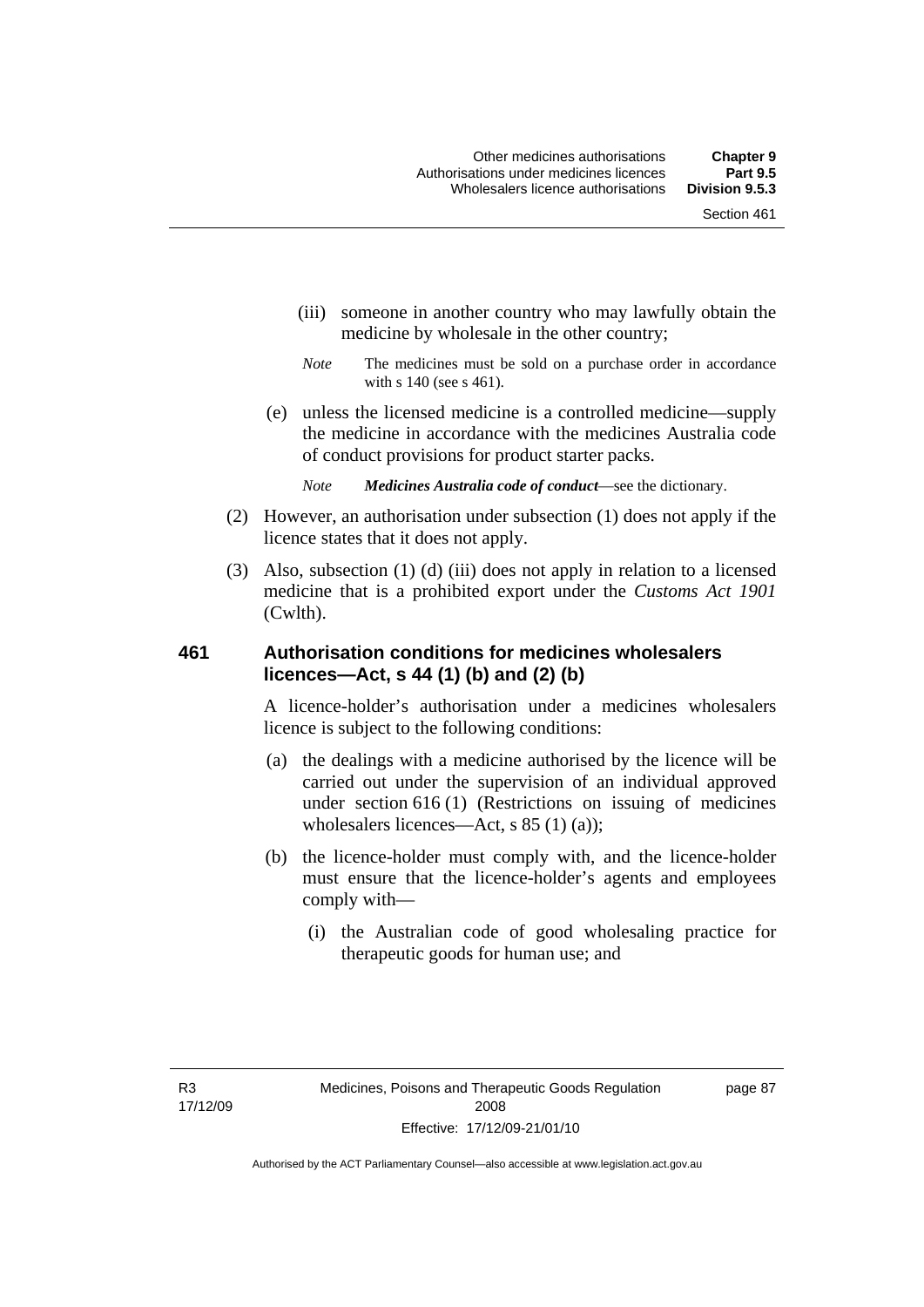- (ii) the medicines Australia code of conduct;
- *Note Australian code of good wholesaling practice for therapeutic goods for human use* and *medicines Australia code of conduct*—see the dictionary.
- (c) a medicine obtained under the licence is purchased on a complying purchase order;
- (d) a medicine sold under the licence is sold on a complying purchase order in accordance with section 141 (Supplying medicines on purchase orders).
- *Note* For licence conditions, see the Act, s 89.

# **Division 9.5.4 Opioid dependency treatment licence authorisations**

*Note* For other provisions about opioid dependency treatment licences, see pt 14.5.

# **470 Authorisations under opioid dependency treatment licences—Act, s 20 (1) (a)**

- (1) An opioid dependency treatment licence issued to a pharmacist authorises the licence-holder, and any other pharmacist at the community pharmacy (the *licensed pharmacy*) to which the licence relates, to do any of the following for the purpose of treating a person's drug-dependency:
	- (a) issue a purchase order for buprenorphine or methadone;
	- (b) obtain buprenorphine or methadone on a purchase order for administration at the licensed pharmacy;
	- (c) possess buprenorphine and methadone;
	- (d) dispense buprenorphine and methadone in accordance with a prescription;

R3 17/12/09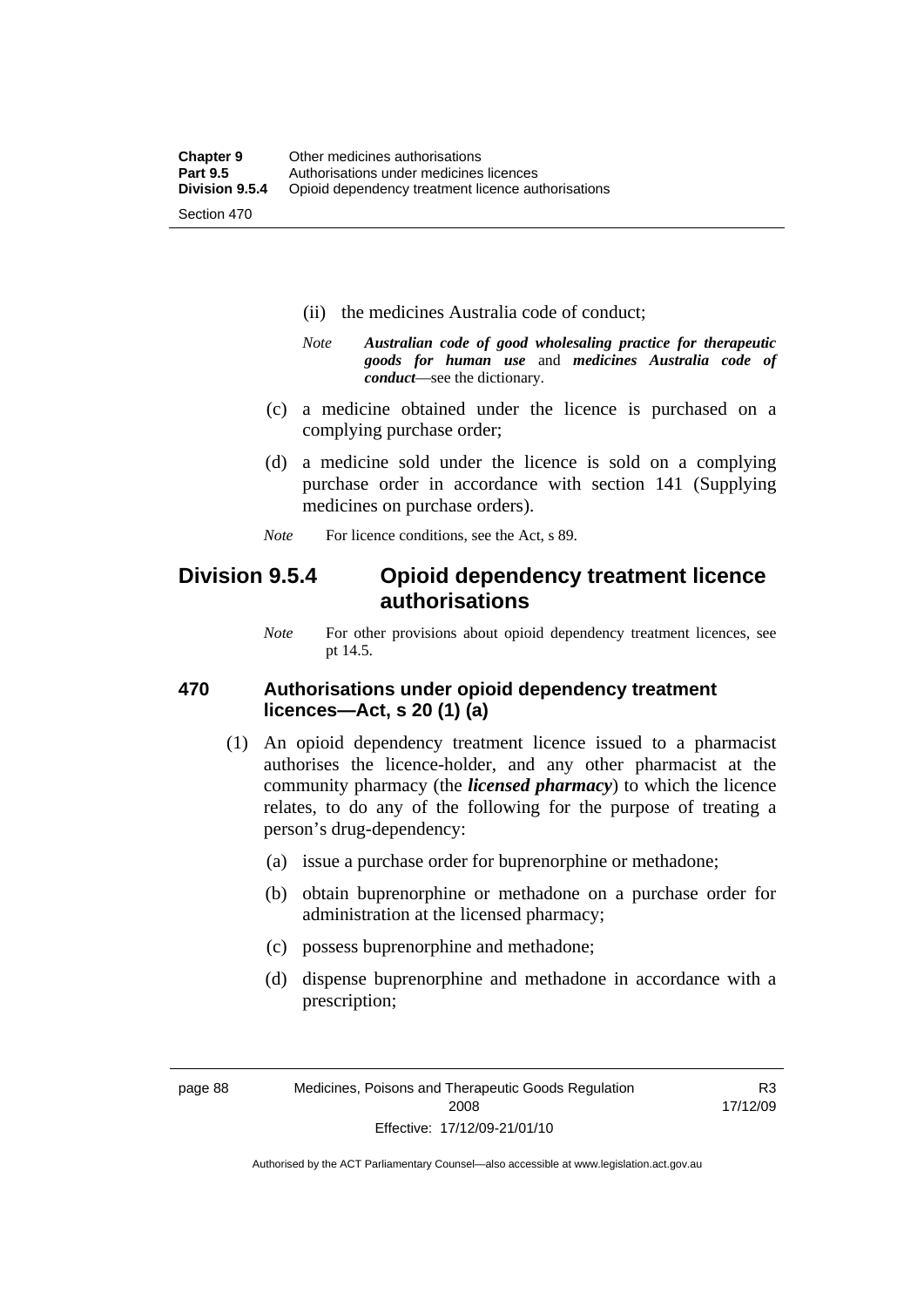- (e) supply buprenorphine and methadone to a nurse at the licensed pharmacy for administration at the pharmacy under the supervision of a pharmacist;
- (f) administer buprenorphine and methadone at the licensed pharmacy in accordance with a prescription (including the prescription as changed by a pharmacist at the oral direction of the prescriber).
- (2) An opioid dependency treatment licence issued to a pharmacist authorises a nurse to administer buprenorphine and methadone at the licensed pharmacy under the supervision of a pharmacist and in accordance with a prescription (including the prescription as changed by a pharmacist at the oral direction of the prescriber).
	- *Note 1 Nurse* does not include an enrolled nurse (see Legislation Act, dict, pt 1).
	- *Note 2 Pharmacist* does not include an intern pharmacist (see dict).
- (3) To remove any doubt, an authorisation under this section does not, by implication, limit a pharmacist's or nurse's authorisations under schedule 1 (Medicines—health-related occupations authorisations) in relation to other dealings with buprenorphine and methadone.

# **471 Authorisation condition for opioid dependency treatment licences—Act, s 44 (1) (b) and (2) (b)**

- (1) A licence-holder's authorisation under an opioid dependency treatment licence is subject to the following conditions:
	- (a) the licence-holder must ensure that a person to whom buprenorphine or methadone is administered under the licence signs a written acknowledgement in accordance with subsection (2) that the medicine has been administered to the person;

page 89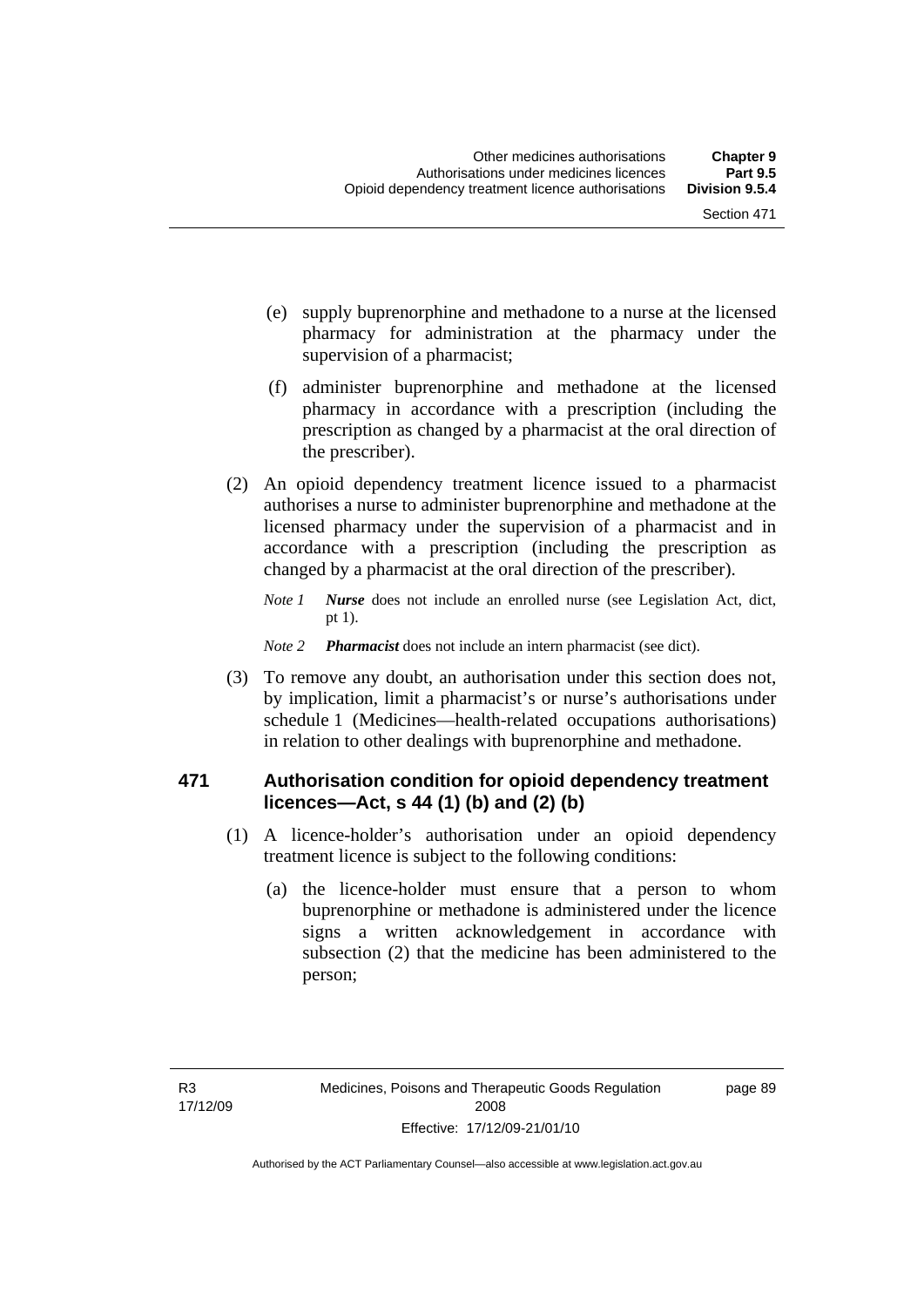(b) a purchase order issued by the licence-holder to obtain buprenorphine or methadone under the licence is a complying purchase order.

*Note 1 Written* includes in electronic form (see Act, dict).

*Note* 2 For licence conditions, see the Act, s 89.

- (2) For subsection (1) (a), the acknowledgement must include the following:
	- (a) the approved name or brand name of the medicine administered;
	- (b) the form, strength and quantity of the medicine administered;
	- (c) the date the medicine is administered.

# **Division 9.5.5 Pharmacy medicines rural communities licences**

*Note* For other provisions about pharmacy medicines rural communities licences, see pt 14.6.

# **480 Authorisations under pharmacy medicines rural communities licences—Act, s 20 (1) (a)**

A pharmacy medicines rural communities licence authorises—

- (a) the licence-holder to—
	- (i) issue a purchase order for a pharmacy medicine (the *licensed medicine*) stated in the licence for retail sale from the premises (the *licensed premises*) stated in the licence; and
	- (ii) obtain the licensed medicine on a purchase order for retail sale from the licensed premises; and
	- (iii) possess the licensed medicine at the licensed premises for retail sale from the licensed premises; and

page 90 Medicines, Poisons and Therapeutic Goods Regulation 2008 Effective: 17/12/09-21/01/10

R3 17/12/09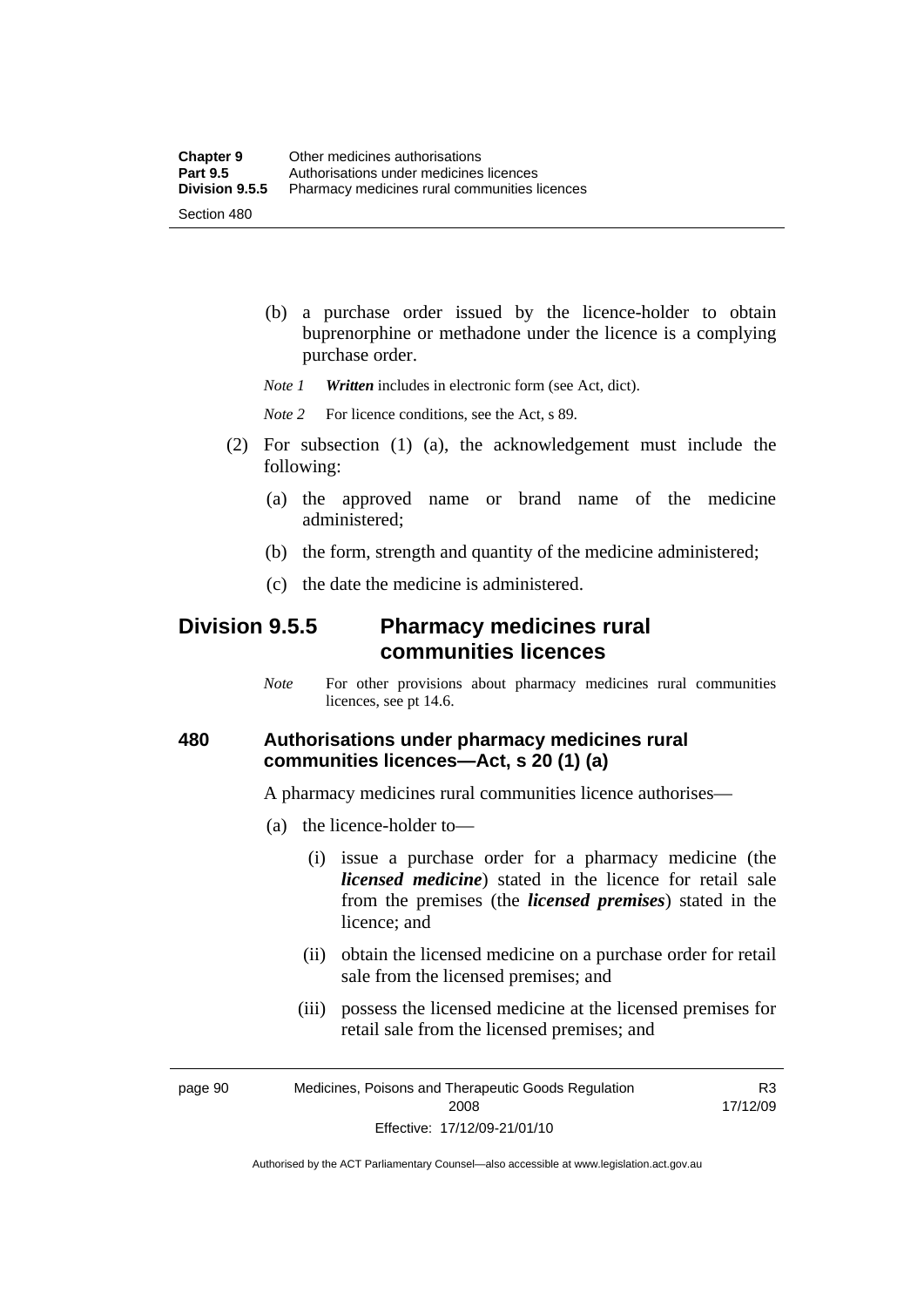- (iv) sell the licensed medicine by retail from the licensed premises to customers attending in person at the licensed premises; and
- (b) an employee of the licence-holder to—
	- (i) possess the medicine at the licensed premises for retail sale from the licensed premises; and
	- (ii) sell the medicine by retail from the licensed premises to customers attending in person at the licensed premises.

#### **Examples—sales to which par (a) (iv) and par (b) (ii) do not apply**

sales over the internet or by mail

- *Note 1* For other requirements in relation to medicines sold under rural communities licences—see s 500 (3), s 502 (4) and s 522.
- *Note 2* An example is part of the regulation, is not exhaustive and may extend, but does not limit, the meaning of the provision in which it appears (see Legislation Act, s 126 and s 132).

### **481 Authorisation conditions for pharmacy medicines rural communities licences—Act, s 44 (1) (b) and (2) (b)**

A licence-holder's authorisation under a pharmacy medicines rural communities licence is subject to the following conditions:

- (a) a pharmacy medicine obtained under the licence is purchased on a complying purchase order;
- (b) the pharmacy medicines to which the licence relates are sold in the manufacturer's packs;
- (c) the packs are labelled in accordance with—
	- (i) section 502 (Labelling of supplied manufacturer's packs of medicines—Act, s  $60(1)$  (c) (i) and (2) (c) (i)); or
	- (ii) an approval under the Act, section 193 (Approval of non-standard packaging and labelling);

R3 17/12/09 page 91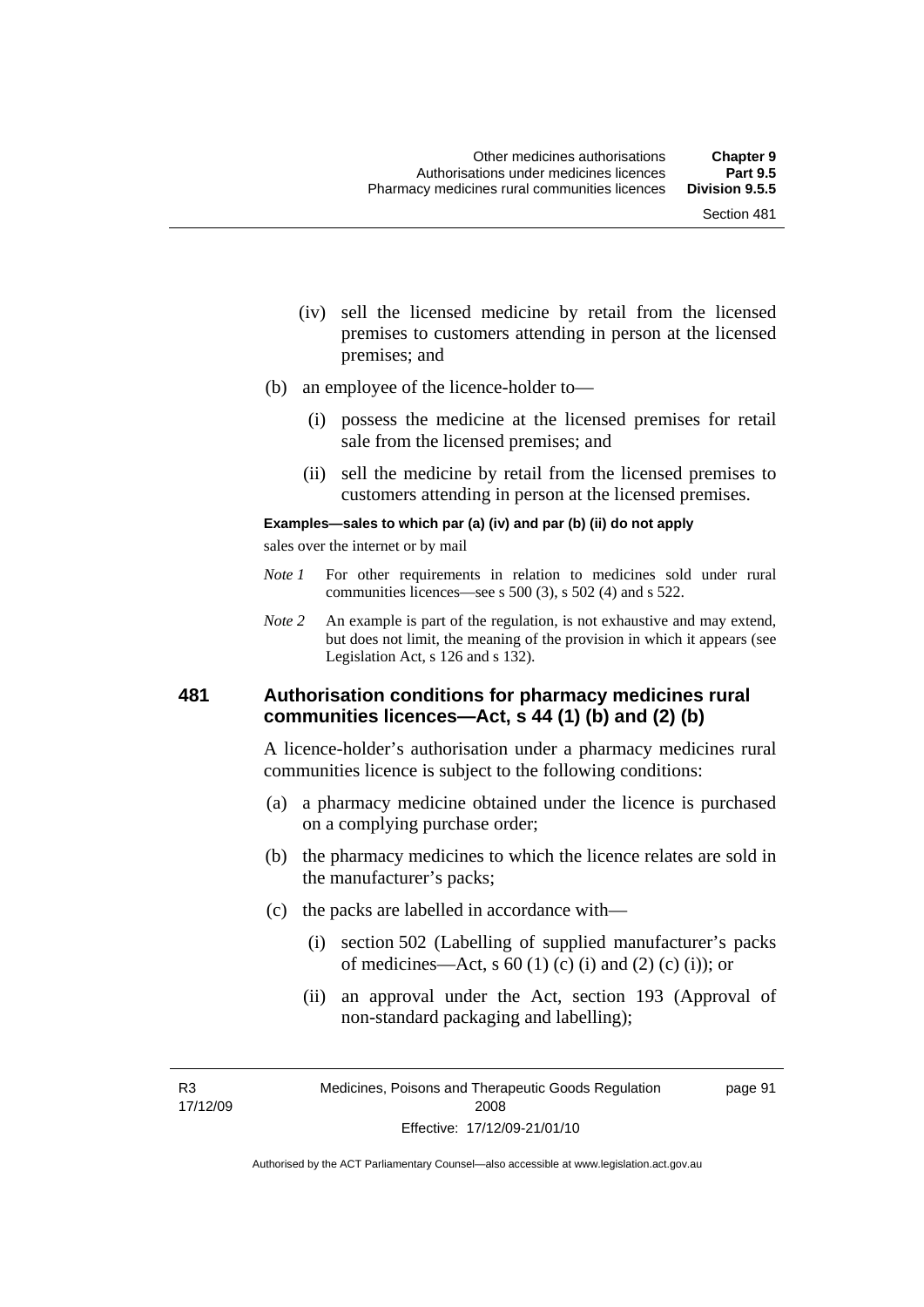- (d) the pharmacy medicines to which the licence relates are sold from the premises stated in the licence to customers attending in person.
- *Note* For licence conditions, see the Act, s 89.

page 92 Medicines, Poisons and Therapeutic Goods Regulation 2008 Effective: 17/12/09-21/01/10

R3 17/12/09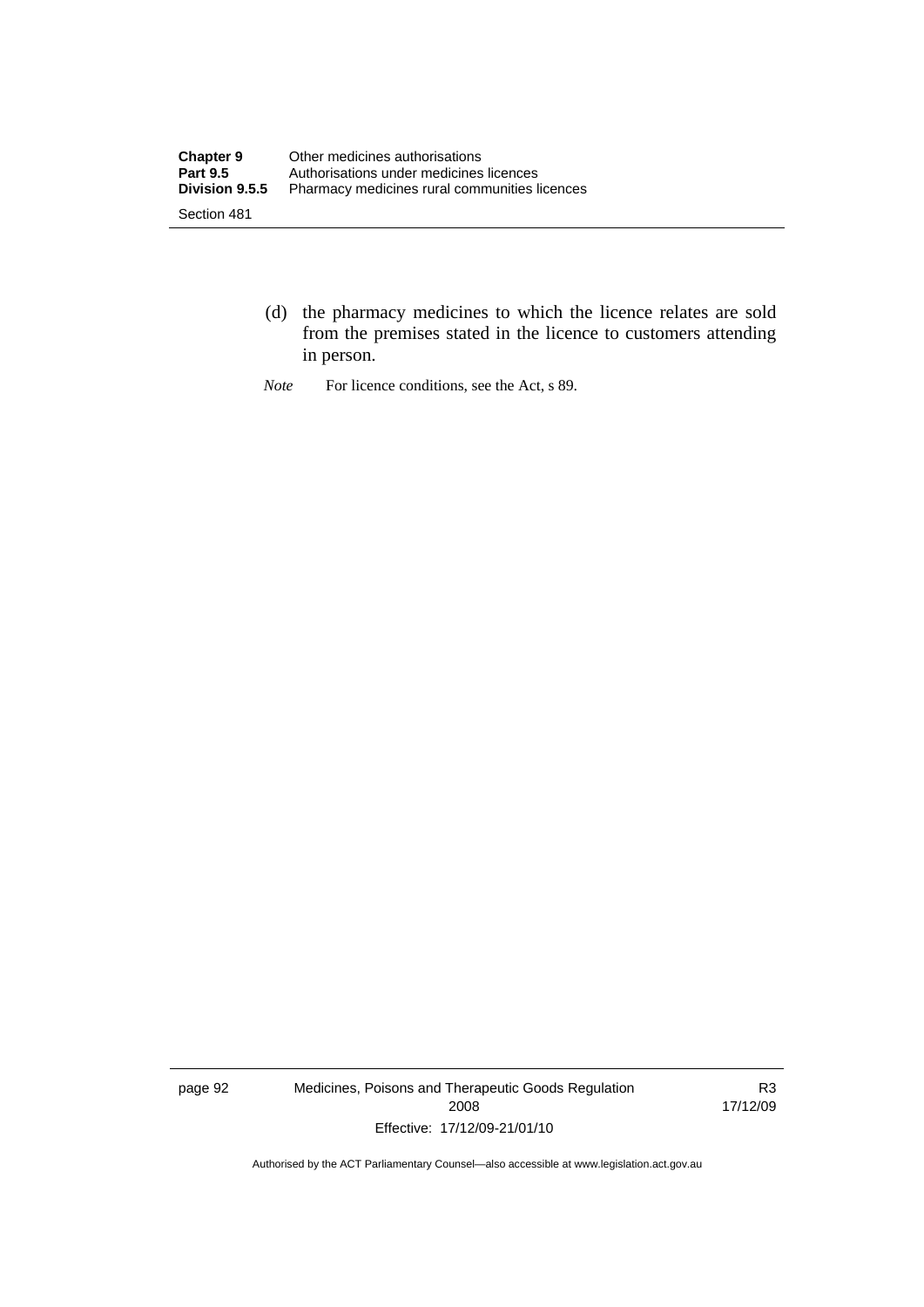# **Chapter 10 Packaging and labelling of medicines generally**

# **500 When pharmacy medicines and pharmacist only medicines to be supplied in manufacturer's packs— Act, s 59 (1) (c) (i) and (2) (c) (i)**

(1) In this section:

*health professional* does not include—

- (a) a pharmacist, or intern pharmacist, at a hospital; and
- (b) a prescriber who supplies a medicine during a consultation.

*supply* does not include dispense.

- (2) A health professional, or an employee acting under the direction of a health professional, must supply a pharmacy medicine or pharmacist only medicine in a whole manufacturer's pack of the medicine.
- (3) A pharmacy medicines rural communities licence-holder, or an employee acting under the direction of the licence-holder, must sell a pharmacy medicine stated in the licence in a whole manufacturer's pack of the medicine.

# **501 Packaging of supplied manufacturer's packs of medicines—Act, s 59 (1) (c) (i) and (2) (c) (i)**

A manufacturer's pack of a medicine supplied must be packaged—

 (a) in accordance with the medicines and poisons standard, paragraphs 21 to 27; or

page 93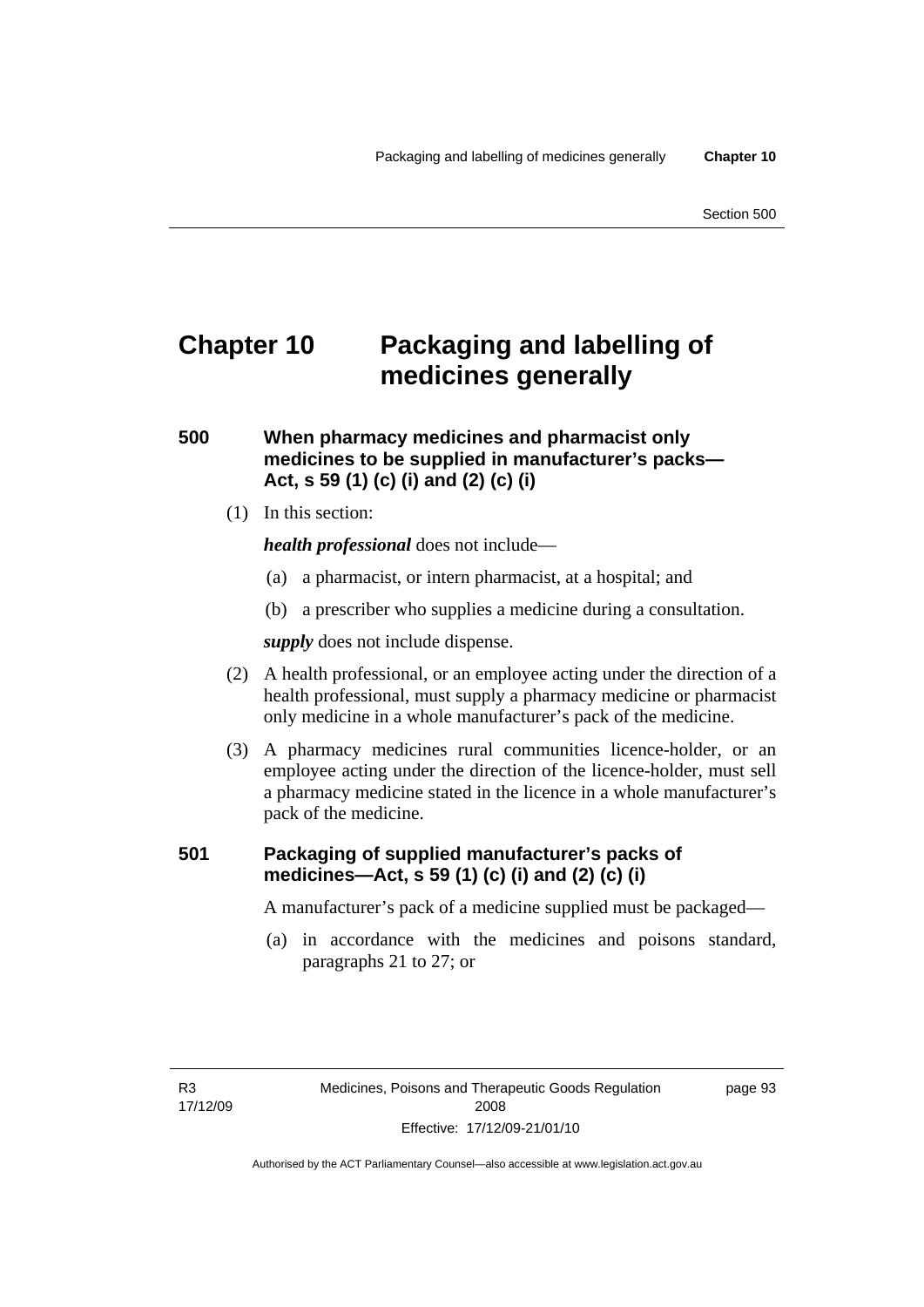- (b) in a container in which the medicine may be sold under a corresponding law.
- *Note* A manufacturer's pack of a medicine supplied may also be packaged in accordance with an approval under the Act, s 193 (Approval of non-standard packaging and labelling) (see Act, s 59 (1) (c) (ii) and  $(2)$  (c) (ii)).

# **502 Labelling of supplied manufacturer's packs of medicines—Act, s 60 (1) (c) (i) and (2) (c) (i)**

(1) In this section:

*supply*, a medicine, does not include—

- (a) dispense the medicine; or
- (b) supply the medicine on a requisition or standing order.
- (2) A manufacturer's pack of a supplied medicine must be labelled in accordance with—
	- (a) the medicines and poisons standard, paragraphs 3 to 19; or
	- (b) a corresponding law.
	- *Note* A manufacturer's pack of a medicine supplied may also be labelled in accordance with an approval under the Act, s 193 (Approval of non-standard packaging and labelling) (see Act, s 60 (1) (c) (ii) and  $(2)$  (c) (ii)).
- (3) A manufacturer's pack of a pharmacist only medicine sold by retail at a community pharmacy must be labelled with the pharmacy's name, business address and telephone number.
- (4) A manufacturer's pack of a pharmacy medicine sold at premises licensed under a pharmacy medicines rural communities licence must be labelled with the licence-holder's name, business address and telephone number.

R3 17/12/09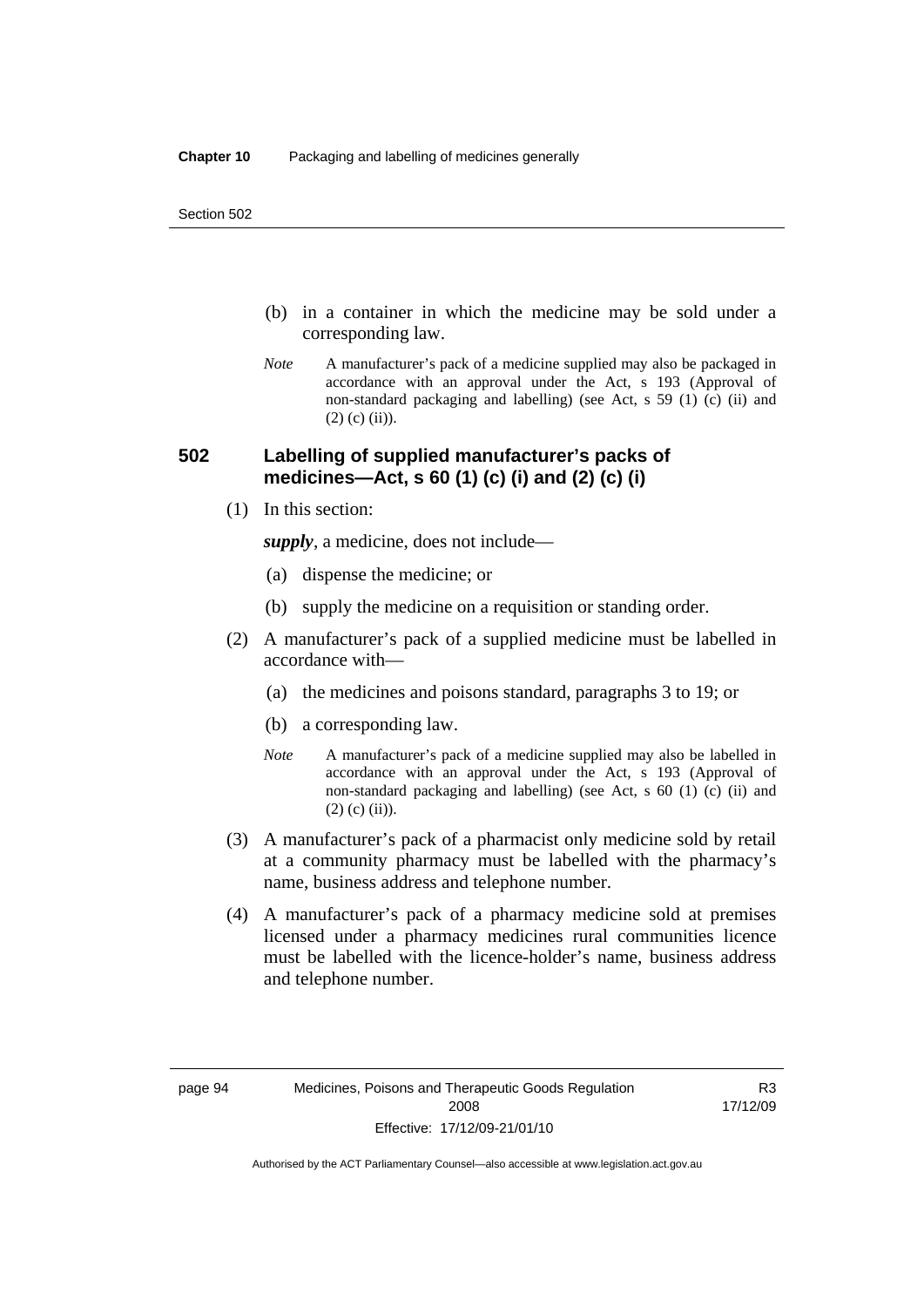# **Chapter 11 Storage of medicines**

# **Part 11.1** Preliminary

#### **510 Meaning of** *prescribed person***—ch 11**

For this chapter, each of the following is a *prescribed person*:

- (a) a dentist, doctor, optometrist, podiatrist or veterinary surgeon;
	- *Note Dentist*, *doctor* and *veterinary surgeon* does not include an intern or trainee (see defs of these terms in dict).
- (b) a pharmacist responsible for the management of a community pharmacy;
- (c) the chief pharmacist at an institution;
- (d) a medicines wholesalers licence-holder;
- (e) a pharmacy medicines rural communities licence-holder;
- (f) an approved analyst;

*Note Approved analyst*—see the dictionary.

- (g) a medicines and poisons inspector (including a police officer);
- (h) a controlled medicines research and education program licence-holder;
- (i) a person in charge of any of the following:
	- (i) an ambulance service (whether or not operated by the Commonwealth, the Territory or a State);
	- (ii) a correctional centre;
	- (iii) a CYP detention place;
	- (iv) a health centre operated by the Territory;

R3 17/12/09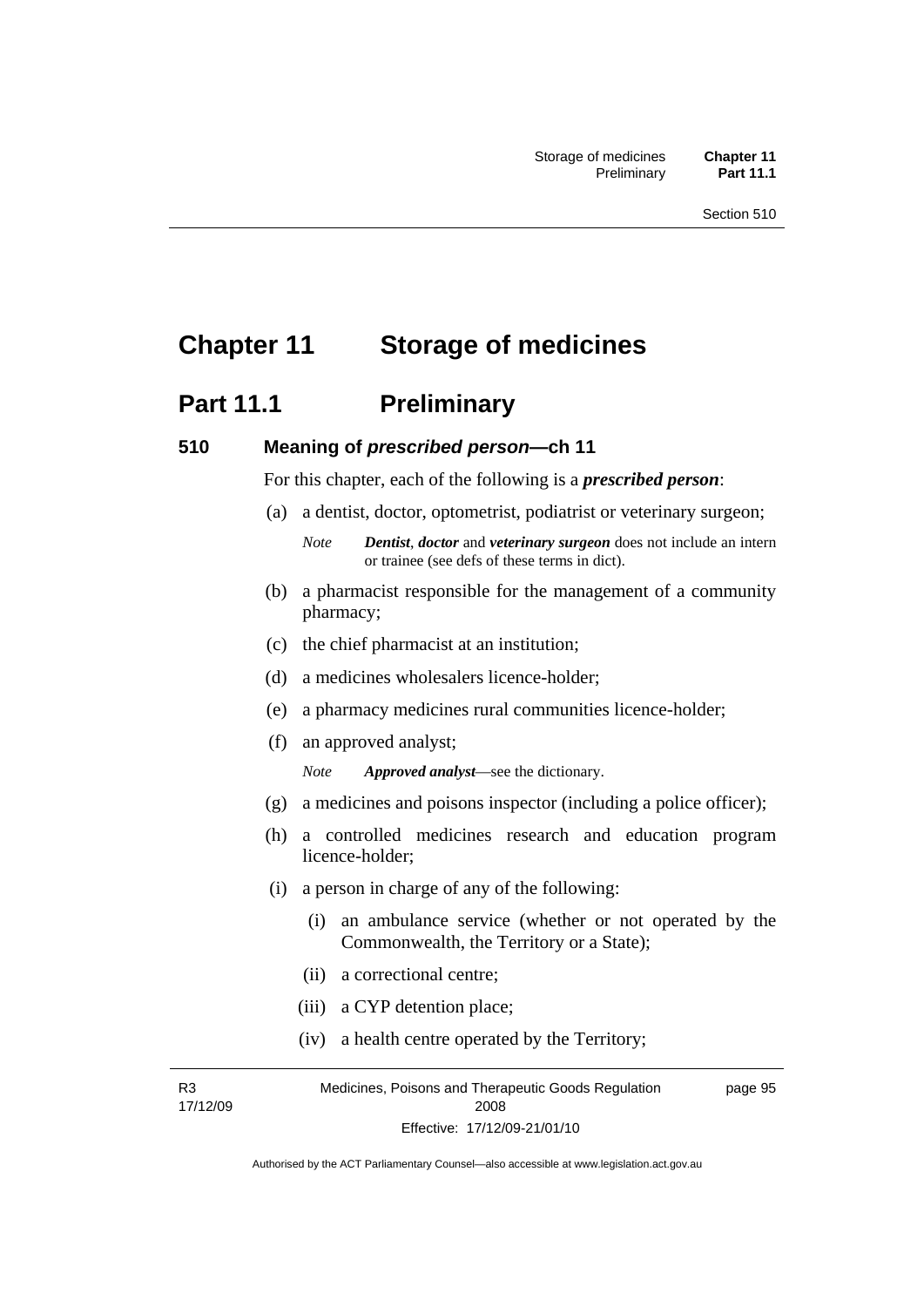| <b>Chapter 11</b> | Storage of medicines |
|-------------------|----------------------|
| <b>Part 11.1</b>  | Preliminary          |

Section 511

- (v) a residential aged care facility without a pharmacy;
- (vi) a residential disability care facility without a pharmacy;
- (vii) a ward (including an opioid dependency treatment centre operated by the Territory).
- *Note 1 CYP detention place*—see the dictionary.
- *Note 2 Residential aged care facility* and *residential disability care facility* see the Act, dictionary.
- *Note 3 State* includes a territory (see Legislation Act, dict, pt 1).

### **511 Meaning of** *key***—ch 11**

In this chapter:

*key* includes an electronic swipe card or electronic proximity device.

page 96 Medicines, Poisons and Therapeutic Goods Regulation 2008 Effective: 17/12/09-21/01/10

R3 17/12/09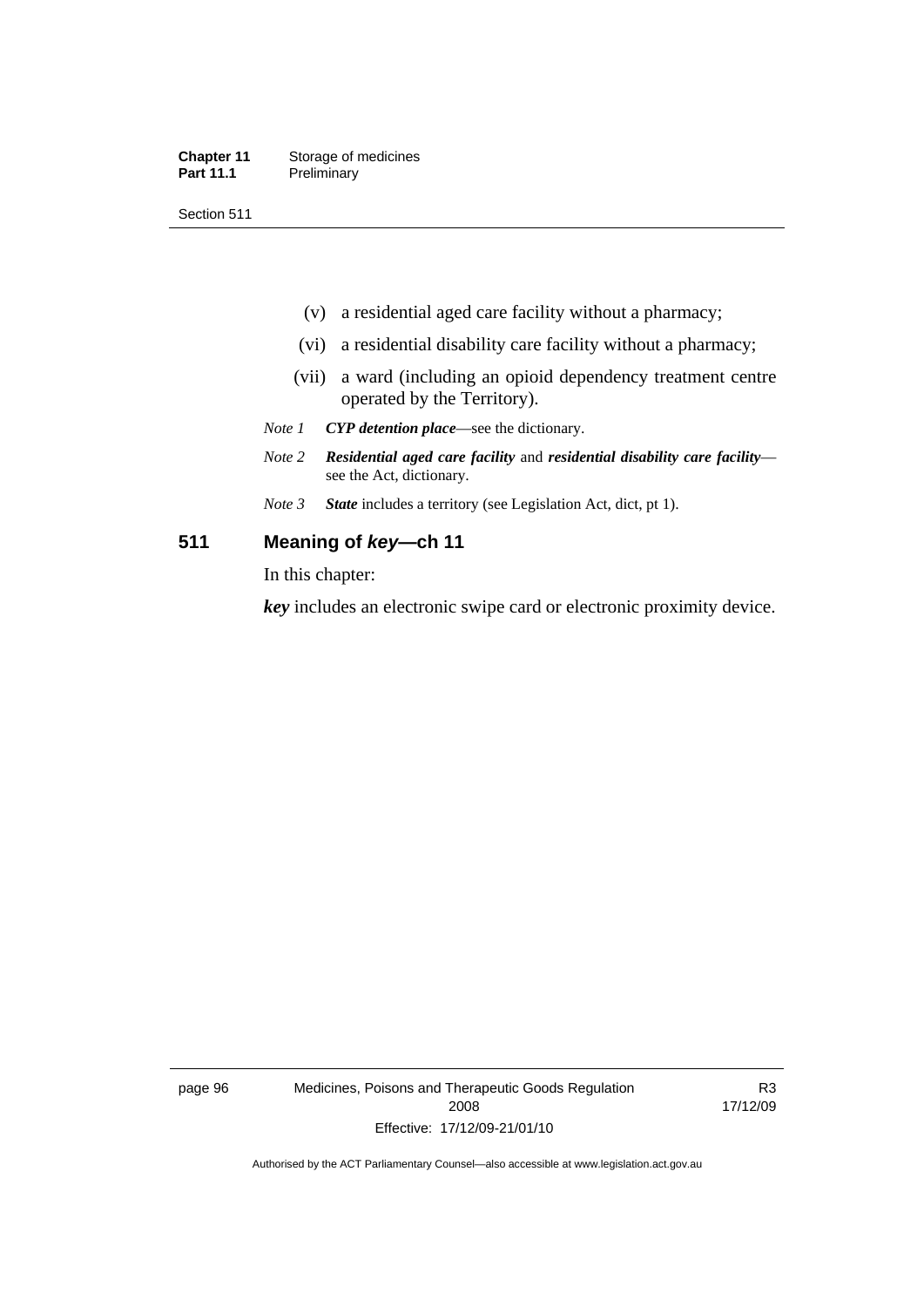# **Part 11.2 Storage requirements for medicines generally**

### **515 Storage of medicines generally—Act, s 61 (b) and (c)**

- (1) A prescribed person must ensure that a medicine in the person's possession is stored—
	- (a) within the manufacturer's recommended storage temperature range; and
	- (b) in any other environmental condition that is necessary to preserve the medicine's stability and therapeutic quality.

*Note Possess* includes having control over disposition (see Act, s 24).

 (2) To remove any doubt, this section does not apply to a prescribed person mentioned in section 510 (i) if the person does not have control over the disposition of the medicine.

#### **Example—person not having control over disposition of medicine**

a medicine in the personal possession of a resident of a residential aged care facility who is in an independent living unit within the facility

*Note* An example is part of the regulation, is not exhaustive and may extend, but does not limit, the meaning of the provision in which it appears (see Legislation Act, s 126 and s 132).

R3 17/12/09 page 97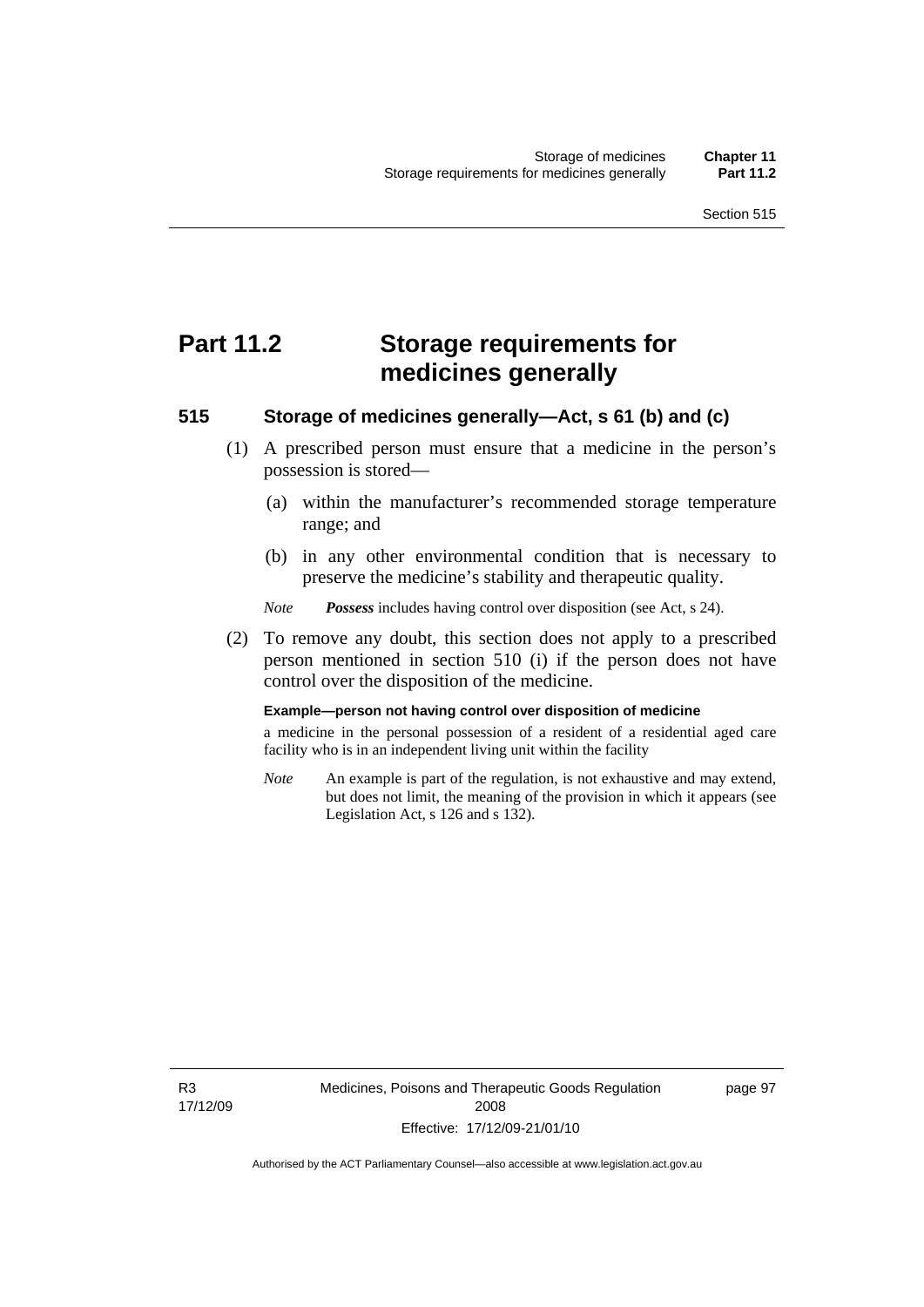Section 520

# **Part 11.3 Additional storage requirements for medicines other than controlled medicines**

# **520 Storage of medicines other than controlled medicines in community pharmacies—Act, s 61 (b) and (c)**

- (1) The pharmacist responsible for the management of a community pharmacy must ensure that each pharmacy medicine at the pharmacy is stored—
	- (a) if the medicine is for retail sale—within 4m of, and in sight of, the pharmacy's dispensary; and
	- (b) in any other case—so that public access to the medicine is restricted.
- (2) The pharmacist responsible for the management of a community pharmacy must ensure that each pharmacist only medicine and prescription only medicine at the pharmacy is stored—
	- (a) in a part of the premises to which the public does not have access; and
	- (b) so that only a pharmacist, or a person under the direct supervision of a pharmacist, has access to the medicine.

*Note Pharmacist* does not include an intern pharmacist (see dict).

R3 17/12/09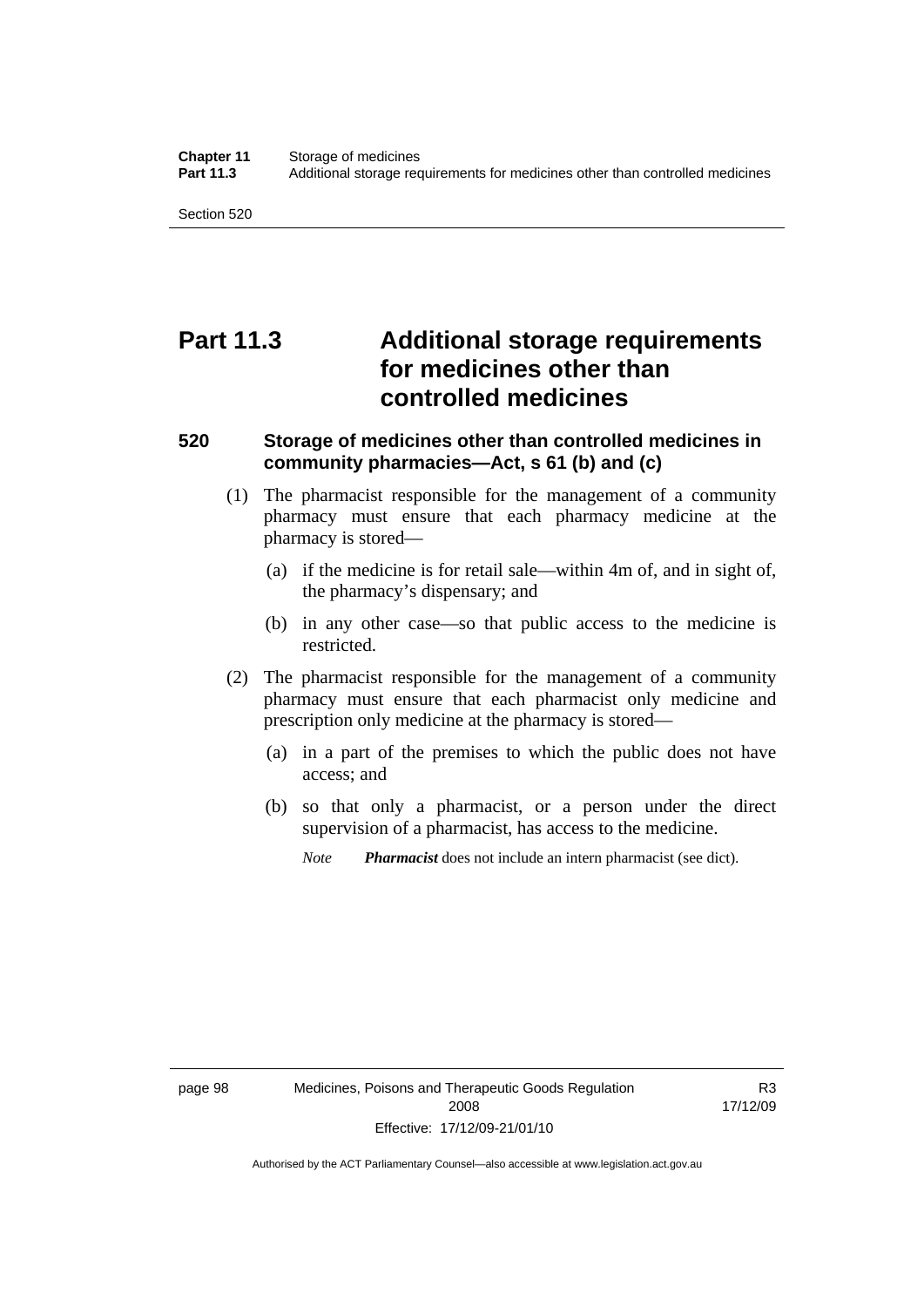# **521 Storage of medicines other than controlled medicines by other people—Act, s 61 (b) and (c)**

(1) In this section:

*prescribed person* does not include a pharmacist responsible for the management of a community pharmacy.

 (2) A prescribed person must ensure that a medicine (other than a controlled medicine) in the person's possession is stored so that public access to it is restricted.

*Note Possess* includes having control over disposition (see Act, s 24).

 (3) To remove any doubt, this section does not apply to a prescribed person mentioned in section 510 (i) if the person does not have control over the disposition of the medicine.

**Example—person not having control over disposition of medicine** 

a medicine in the personal possession of a resident of a residential aged care facility who is in an independent living unit within the facility

*Note* An example is part of the regulation, is not exhaustive and may extend, but does not limit, the meaning of the provision in which it appears (see Legislation Act, s 126 and s 132).

# **522 Storage of pharmacy medicines by pharmacy medicines rural communities licence-holders—Act, s 61 (b) and (c)**

A pharmacy medicines rural communities licence-holder must store a pharmacy medicine for retail sale so that public access to the medicine is restricted.

R3 17/12/09 page 99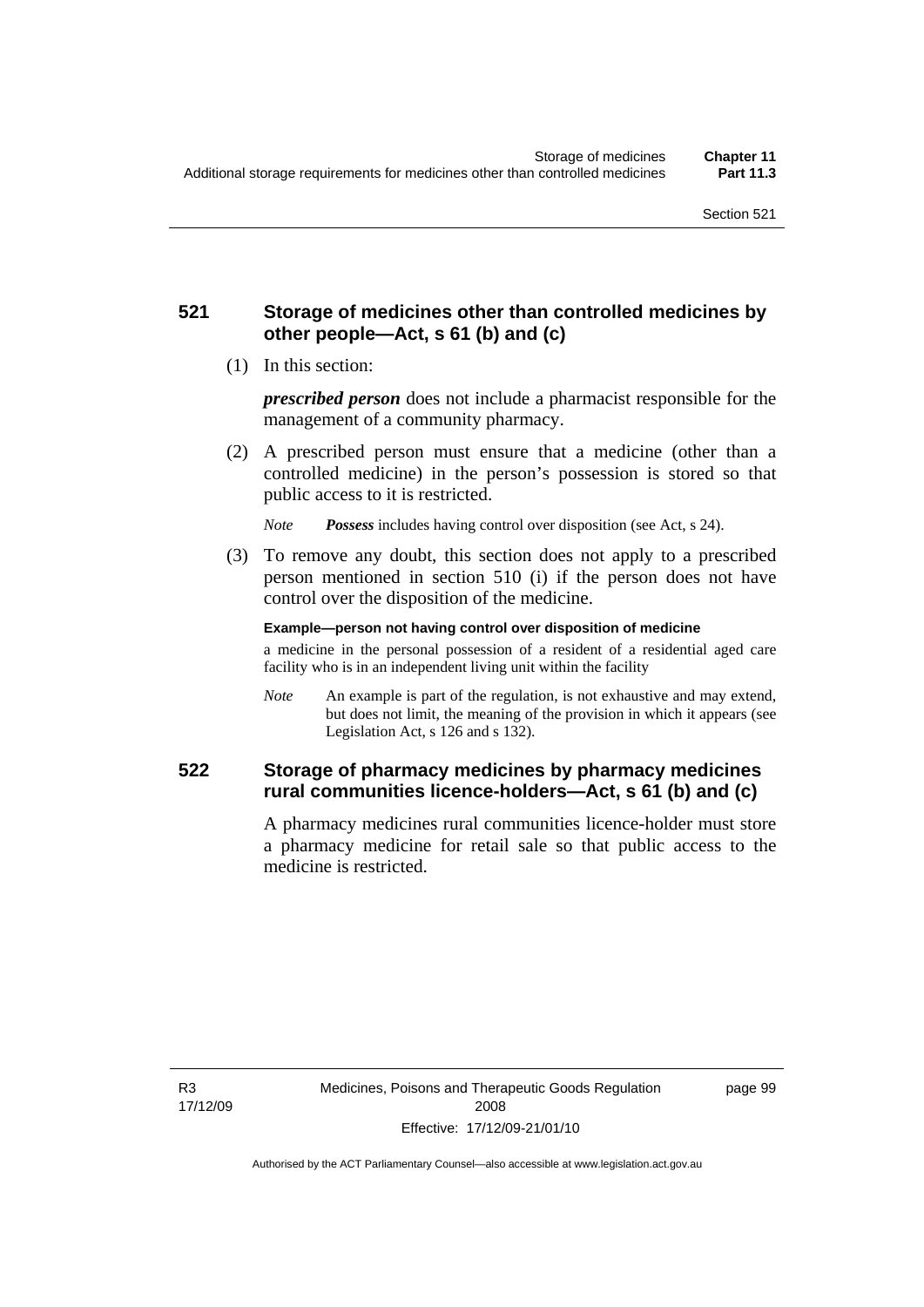Section 530

# **Part 11.4 Additional storage requirements for controlled medicines**

### **530 Meaning of** *personal custody***—pt 11.4**

In this part:

*personal custody*, of a key by a person, includes keeping the key in a combination-operated key safe, the combination of which the person keeps confidential.

# **531 Storage of controlled medicines by wholesalers licence-holders—Act, s 61 (b) and (c)**

- (1) A wholesalers licence-holder must store a controlled medicine in the person's possession (other than a controlled medicine required for immediate supply) in a vault that—
	- (a) complies with, or is more secure than a vault that complies with, the requirements for a vault in schedule 5, section 5.8 (Requirements for vaults); and
	- (b) is fitted with an alarm system.
- (2) However, if the chief health officer is satisfied that the total amount of controlled medicine held by the licence-holder at any time is not large enough to need to be stored in a vault, the chief health officer may approve, in writing, the storage of the controlled medicine in a safe or strong room.
- (3) If the chief health officer gives an approval under subsection (2)—
	- (a) if the approval is for a safe—the safe must comply with, or be more secure than a safe that complies with, the requirements for a safe in schedule 5, section 5.6 (Requirements for safes); and

page 100 Medicines, Poisons and Therapeutic Goods Regulation 2008 Effective: 17/12/09-21/01/10

R3 17/12/09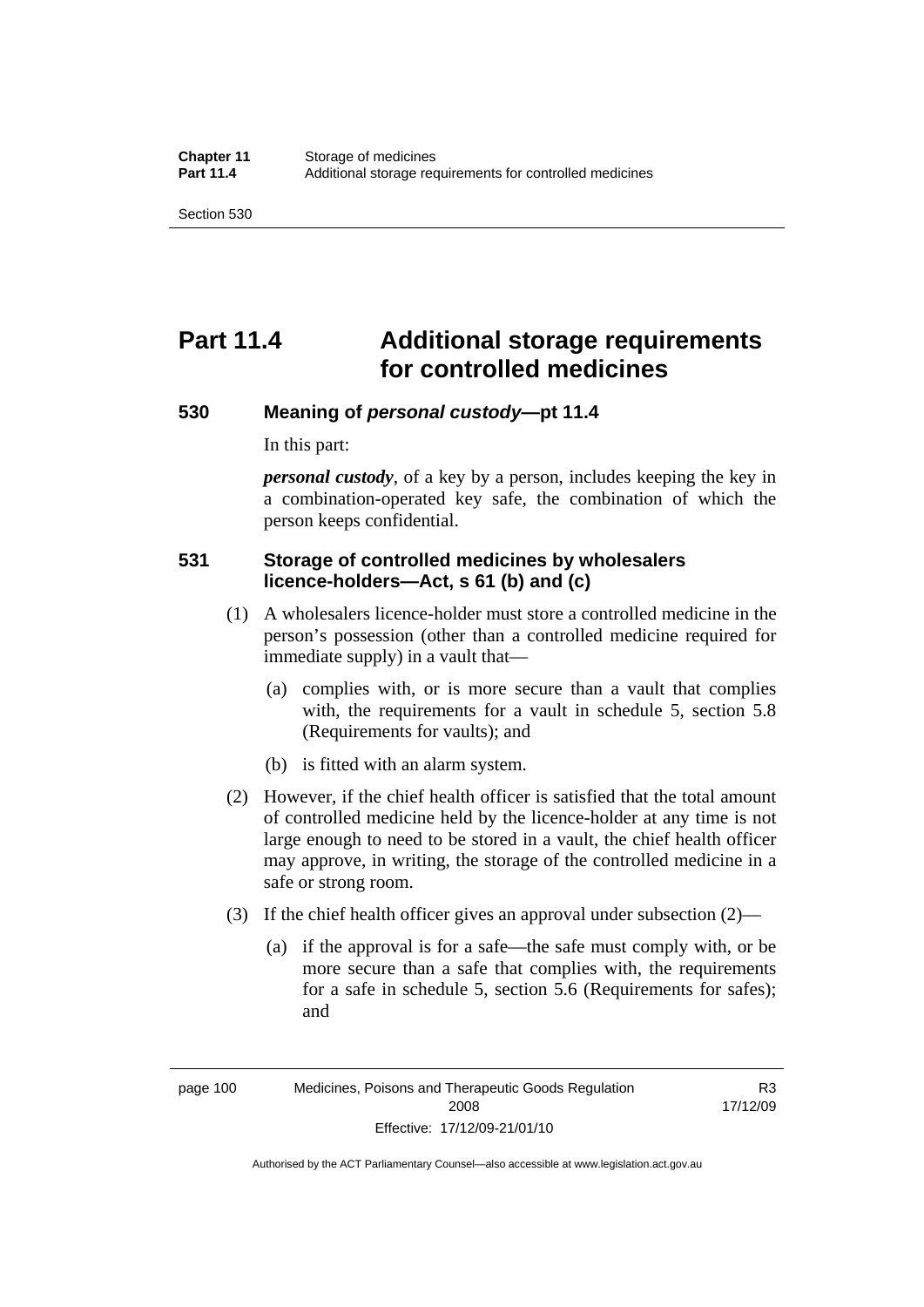- (b) if the approval is for a strong room—the strong room must comply with, or be more secure than a strong room that complies with, the requirements for a strong room in schedule 5, section 5.7 (Requirements for strong rooms); and
- (c) the safe or strong room must be fitted with an alarm system.

### **532 Storage of controlled medicines for certain health-related occupations—Act, s 61 (b) and (c)**

(1) In this section:

*designated person* means—

- (a) a dentist, doctor or veterinary surgeon (other than a dentist, doctor or veterinary surgeon at an institution); or
- (b) an ambulance officer employed by the Commonwealth, the Territory or a State; or
- (c) a first-aid kit licence-holder.
- *Note 1 Dentist*, *doctor* and *veterinary surgeon* does not include an intern or trainee (see defs of these terms in dict).
- *Note 2 State* includes a territory (see Legislation Act, dict, pt 1).
- (2) A designated person who possesses a controlled medicine must store the controlled medicine as follows:
	- (a) the person must ensure that the controlled medicine is stored in—
		- (i) a locked container that prevents ready access to the container's contents and is securely attached to a building; or
		- (ii) a locked drawer, cupboard, room or vehicle;
	- (b) if the medicine is kept in a container that is unlocked by a combination lock—the person must keep the combination confidential;

R3 17/12/09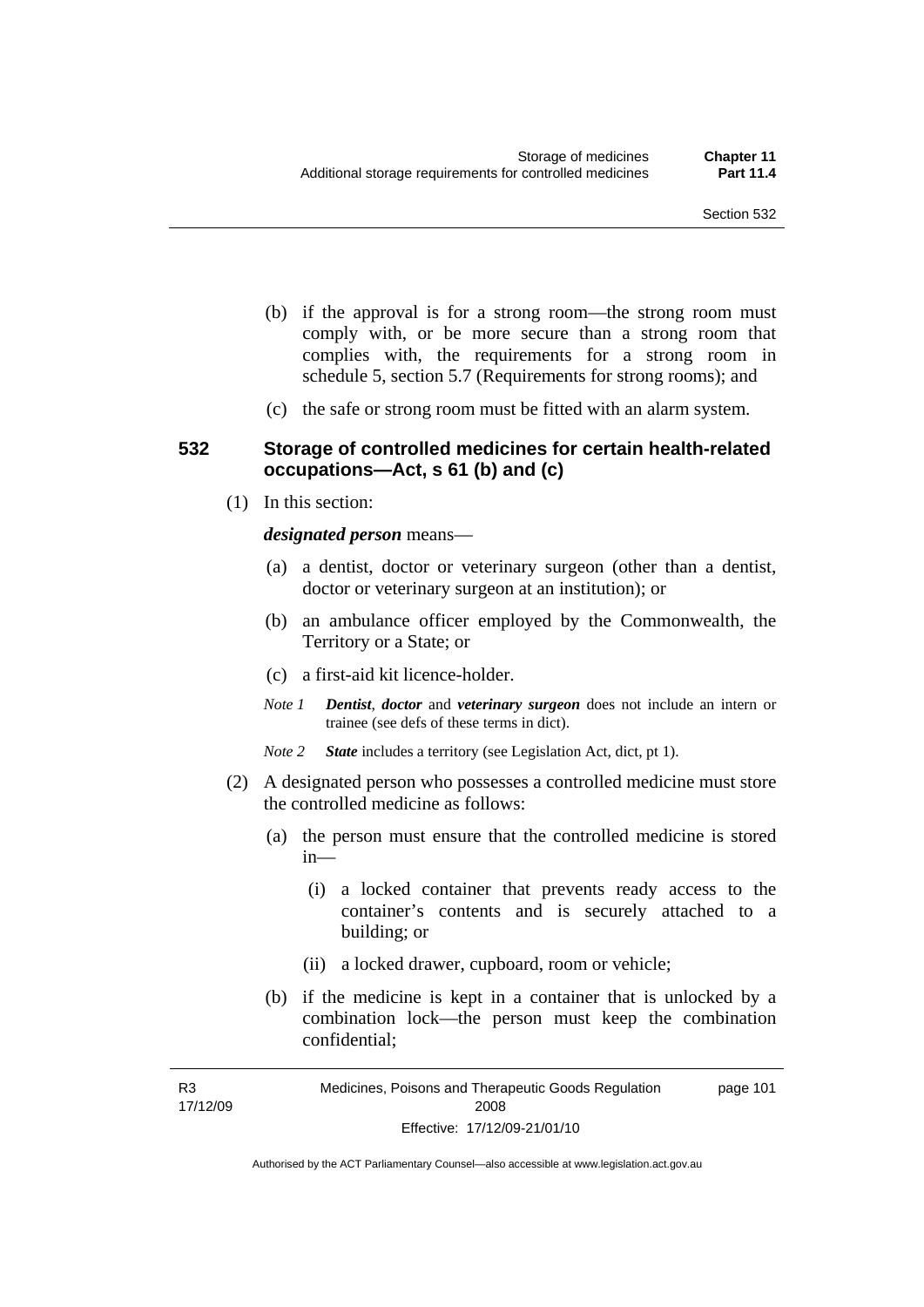Section 533

- (c) if the medicine is kept in a container that is unlocked by a key—the person must keep personal custody of the key;
- (d) if the medicine is kept in a drawer, cupboard, room or vehicle—the person must keep personal custody of the key to the drawer, cupboard, room or vehicle.
- (3) However, subsection (2) does not apply to a controlled medicine if—
	- (a) the controlled medicine is being carried by a designated person in—
		- (i) a locked first-aid kit; or
		- (ii) an unlocked first-aid kit that is in immediate use; and
	- (b) the person keeps personal custody of the key to the first-aid kit.

# **533 Storage of controlled medicines by certain other prescribed people—Act, s 61 (b) and (c)**

(1) In this section:

# *excluded person* means—

- (a) a dentist, doctor or veterinary surgeon at an institution; or
- (b) the person in charge of a residential aged care facility or residential disability care facility in relation to a controlled medicine dispensed in a dose administration aid for a patient at the facility; or
- (c) the person in charge of a correctional centre in relation to a controlled medicine dispensed for a detainee in a dose administration aid; or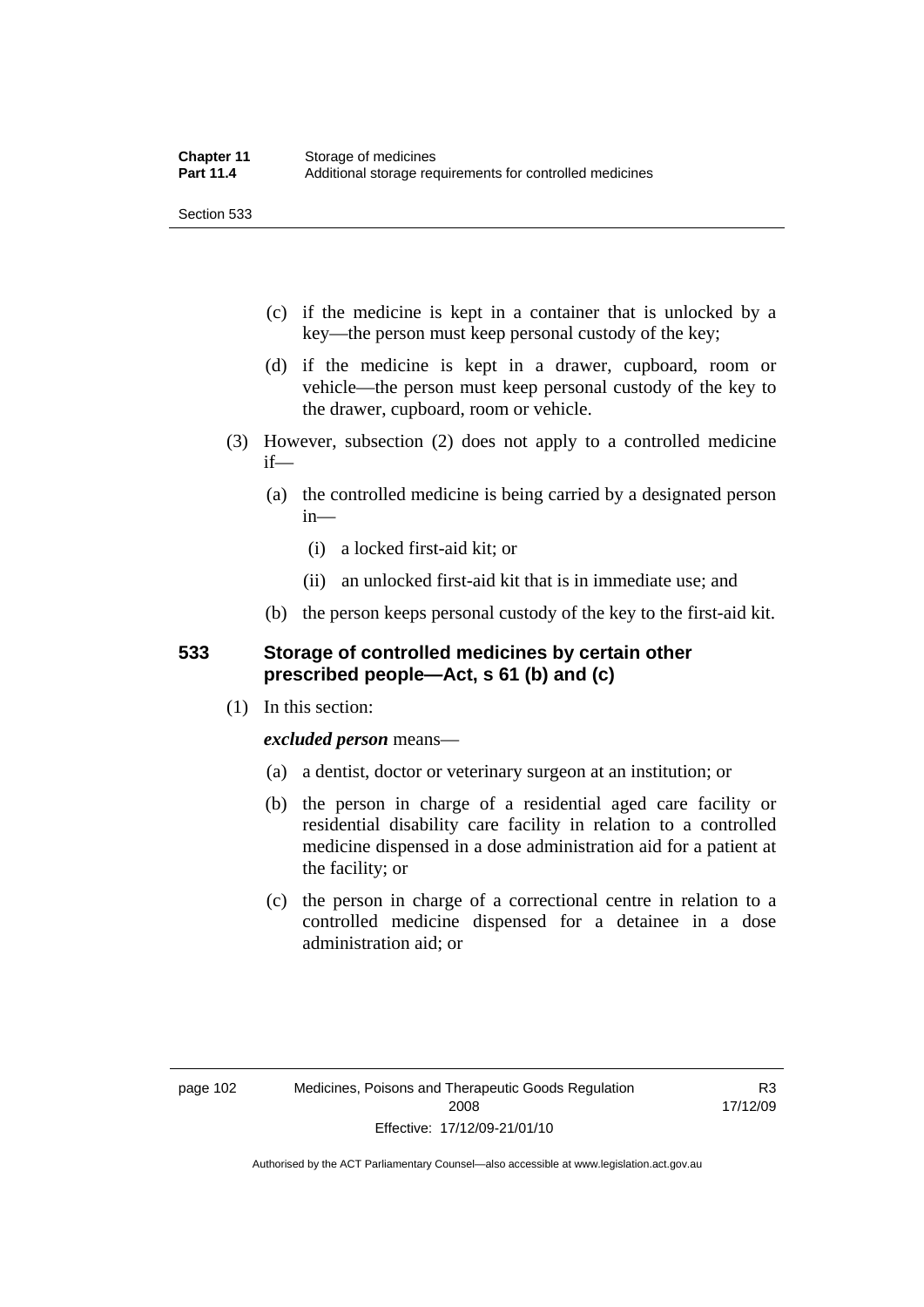- (d) the person in charge of a CYP detention place in relation to a controlled medicine dispensed for a young detainee in a dose administration aid.
- *Note 1 CYP detention place*—see the dictionary.
- *Note 2 Correctional centre—see the Legislation Act, dictionary, pt 1.*
- *Note 3 Detainee*—see the *Corrections Management Act 2007*, s 6.
- *Note 4 Young detainee*—see the *Children and Young People Act 2008*, s 95.
- (2) This section applies to a prescribed person, other than an excluded person, in relation to a controlled medicine in the person's possession if the medicine is not for immediate administration.

*Note Possess* includes having control over disposition (see Act, s 24).

- (3) The person must ensure that—
	- (a) the controlled medicine is stored in a medicines cabinet, safe, strong room or vault (a *storage receptacle*) that complies with, or is more secure than a storage receptacle that complies with, the requirements for the receptacle in schedule 5 (Requirements for storage receptacles); and
	- (b) the storage receptacle is kept securely locked when not in immediate use; and
	- (c) if the storage receptacle is unlocked by a combination lock the person keeps the combination confidential; and
	- (d) if the storage receptacle is unlocked by a key—the person keeps personal custody of the key; and
	- (e) if the prescribed person is the chief pharmacist at an institution—the storage receptacle is fitted with an alarm system.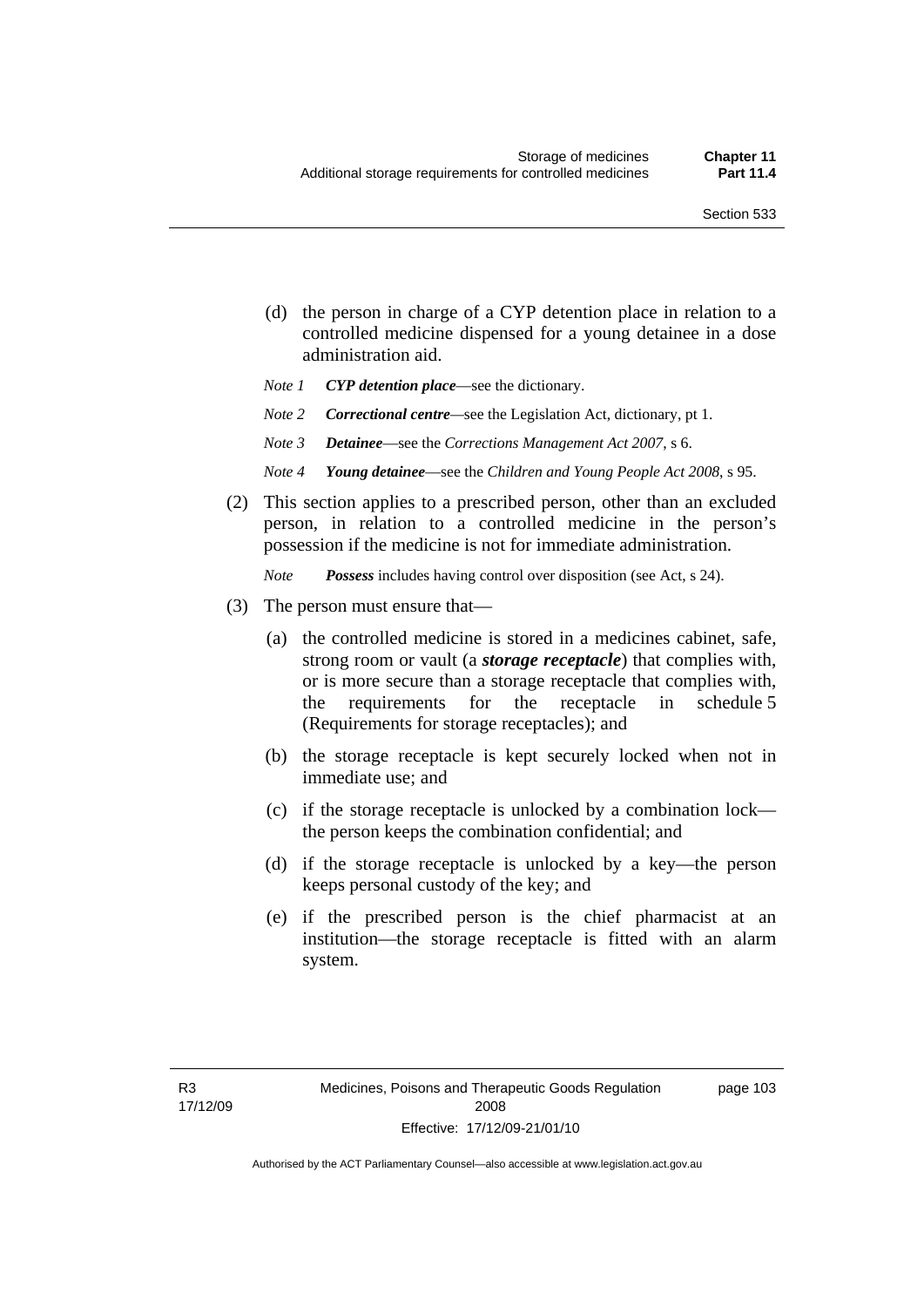#### Section 533

 (4) To remove any doubt, this section does not apply to a prescribed person mentioned in section 510 (i) if the person does not have control over the disposition of the medicine.

#### **Example—person not having control over disposition of medicine**

a medicine in the personal possession of a resident of a residential aged care facility who is in an independent living unit within the facility

*Note* An example is part of the regulation, is not exhaustive and may extend, but does not limit, the meaning of the provision in which it appears (see Legislation Act, s 126 and s 132).

page 104 Medicines, Poisons and Therapeutic Goods Regulation 2008 Effective: 17/12/09-21/01/10

R3 17/12/09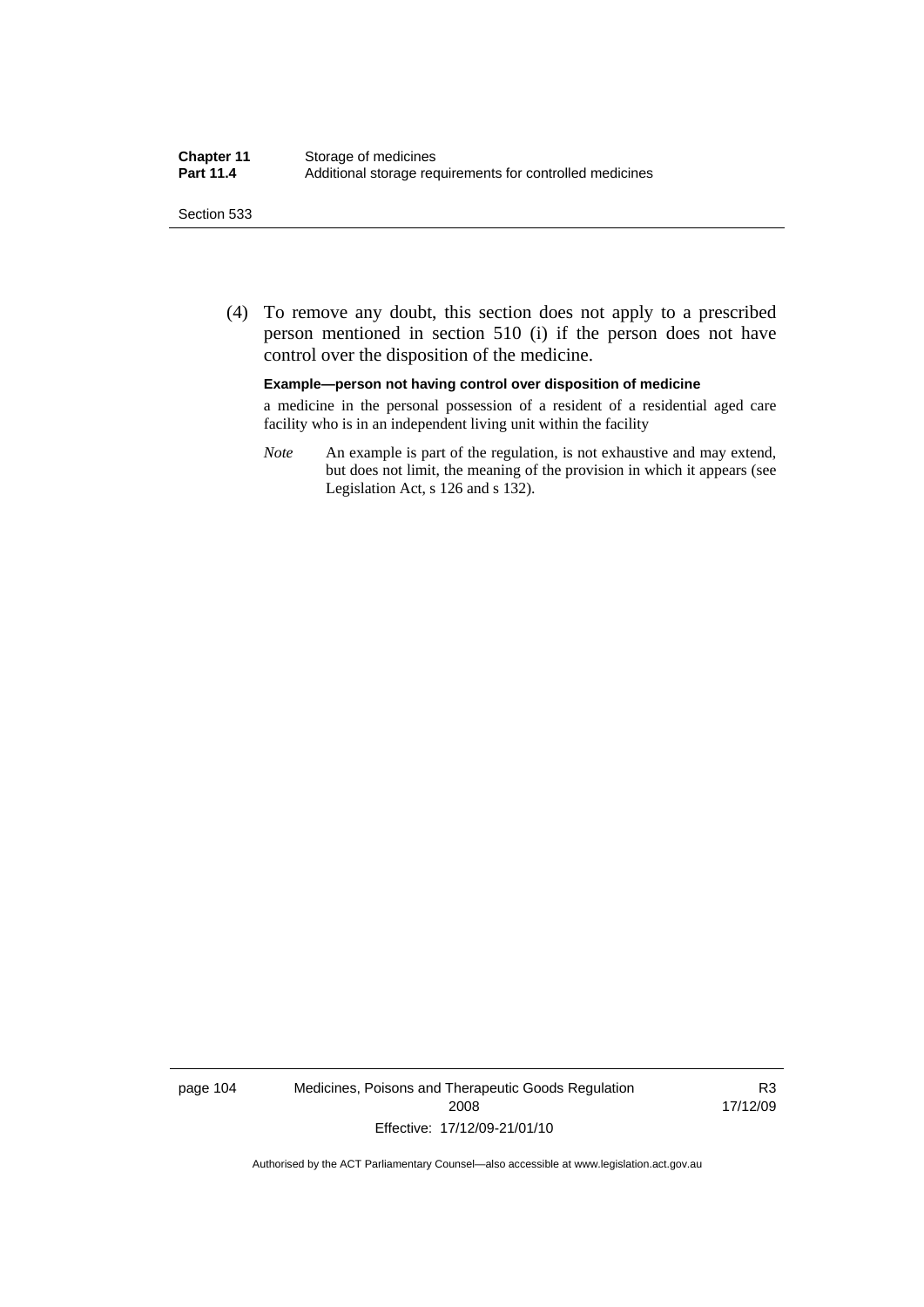# **Chapter 12 Controlled medicines registers**

# **540 Keeping of controlled medicines registers by certain people—Act, s 48 (a) and s 50 (1) (b) and (2) (b)**

- (1) A person mentioned in table 540, column 2 who possesses a controlled medicine must keep a controlled medicines register.
	- *Note* Also, a pharmacist responsible for the management of a community pharmacy must keep a controlled medicines register for controlled medicines kept at the pharmacy (see Act, s 48).
- (2) However, subsection (1) does not apply to the person in relation to—
	- (a) a controlled medicine in a first-aid kit kept by the person; or
	- (b) if the person is the person in charge of a residential aged care facility or residential disability care facility—a controlled medicine dispensed for the patient in a dose administration aid; or
	- (c) if the person is the person in charge of a correctional centre—a controlled medicine dispensed for a detainee in a dose administration aid; or
	- (d) if the person is the person in charge of a CYP detention place—a controlled medicine dispensed for a young detainee in a dose administration aid.
	- *Note 1 CYP detention place*—see the dictionary.
	- *Note 2 Correctional centre*—see the Legislation Act, dictionary, pt 1.
	- *Note 3 Detainee*—see the *Corrections Management Act 2007*, s 6.
	- *Note 4 Young detainee*—see the *Children and Young People Act 2008*, s 95.
	- *Note* 5 For keeping controlled medicines in a first-aid kit, see s 541.

R3 17/12/09 Medicines, Poisons and Therapeutic Goods Regulation 2008 Effective: 17/12/09-21/01/10 page 105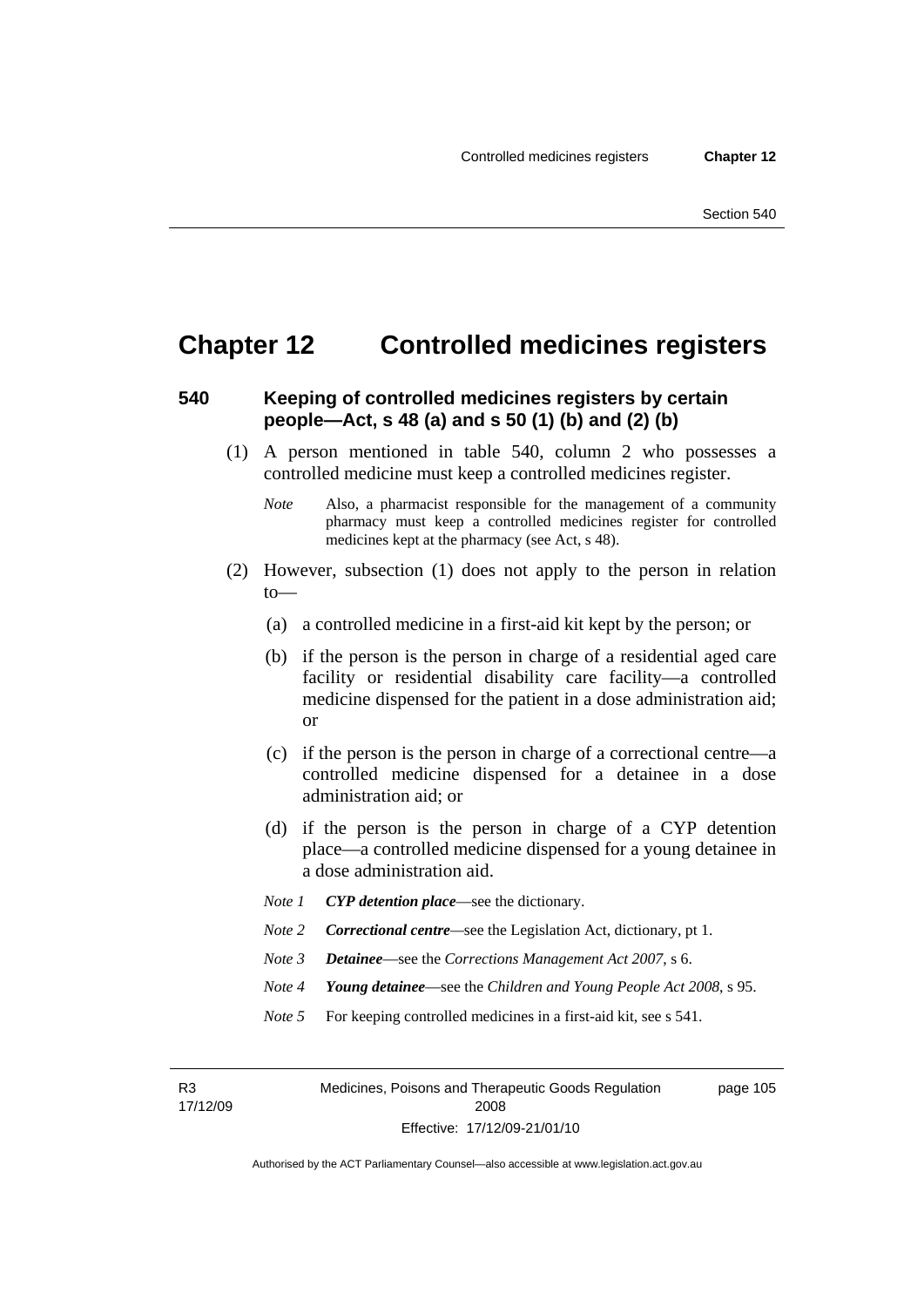- (3) A person to whom subsection (1) applies must keep a controlled medicines register for a controlled medicine at the place prescribed in table 540, column 3 for the person.
- (4) A pharmacist responsible for the management of a community pharmacy at which controlled medicines are kept must keep the controlled medicines register for the controlled medicines at the pharmacy.
	- *Note* For the requirement for a controlled medicine register to be kept for a community pharmacy, see the Act, s 48.

| column 1 | column <sub>2</sub>                                                       | column 3                                                     |
|----------|---------------------------------------------------------------------------|--------------------------------------------------------------|
| item     | prescribed person                                                         | place where register to be kept                              |
| 1        | person in charge of<br>ambulance service                                  | the premises where the controlled<br>medicine is kept        |
| 2        | approved analyst                                                          | the analyst's laboratory                                     |
| 3        | person in charge of<br>correctional centre                                | the correctional centre                                      |
| 4        | person in charge of CYP<br>detention place                                | the detention place                                          |
| 5        | dentist                                                                   | the dentist's surgery                                        |
| 6        | doctor                                                                    | the doctor's surgery                                         |
| 7        | medicines wholesalers<br>licence-holder                                   | the licensed premises under s 460                            |
| 8        | medicines and poisons<br>inspector (other than<br>police officer)         | the place directed in writing by the<br>chief health officer |
| 9        | person in charge of<br>residential aged care<br>facility without pharmacy | the facility                                                 |

#### **Table 540 Keeping controlled medicines registers**

page 106 Medicines, Poisons and Therapeutic Goods Regulation 2008 Effective: 17/12/09-21/01/10

R3 17/12/09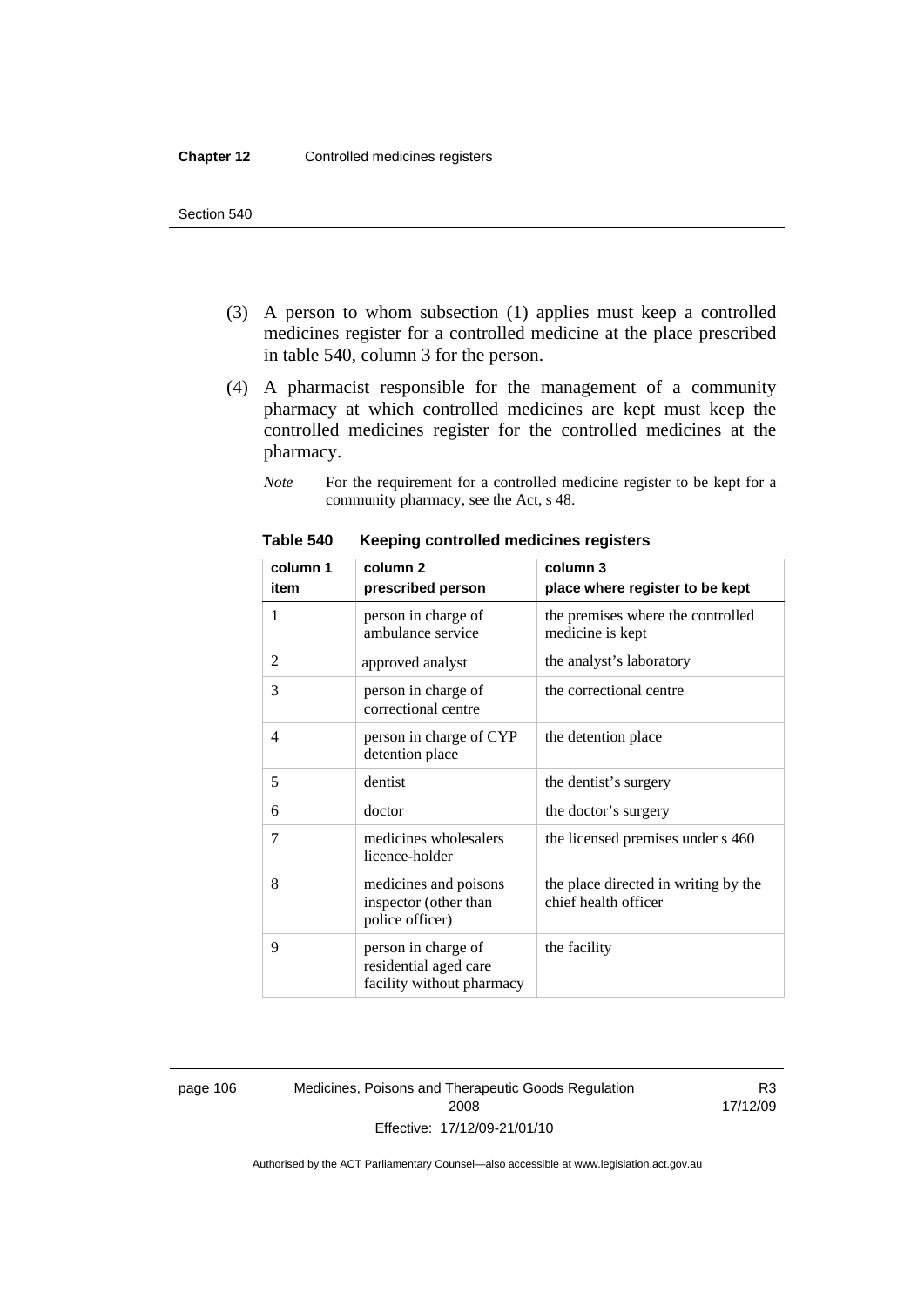| column 1<br>item | column 2<br>prescribed person                                                                                    | column 3<br>place where register to be kept      |
|------------------|------------------------------------------------------------------------------------------------------------------|--------------------------------------------------|
| 10               | person in charge of<br>residential disability care<br>facility without pharmacy                                  | the facility                                     |
| 11               | supervisor of program<br>under controlled<br>medicines research and<br>education program<br>licence              | the premises where program is being<br>conducted |
| 12               | veterinary surgeon                                                                                               | the veterinary surgeon's surgery                 |
| 13               | person in charge of ward<br>(including an opioid<br>dependency treatment<br>centre operated by the<br>Territory) | the ward                                         |

# **541 Keeping of controlled medicines registers by first-aid kit holders—Act, s 48 (a) and s 50 (1) (b) and (2) (b)**

(1) In this section:

#### *designated person* means—

- (a) a dentist, doctor or veterinary surgeon; or
- (b) an ambulance officer employed by the Commonwealth, the Territory or a State; or
- (c) a first-aid kit licence-holder.
- *Note 1 Dentist*, *doctor* and *veterinary surgeon* does not include an intern or trainee (see defs of these terms in dict).
- *Note 2 State* includes a territory (see Legislation Act, dict, pt 1).

R3 17/12/09 page 107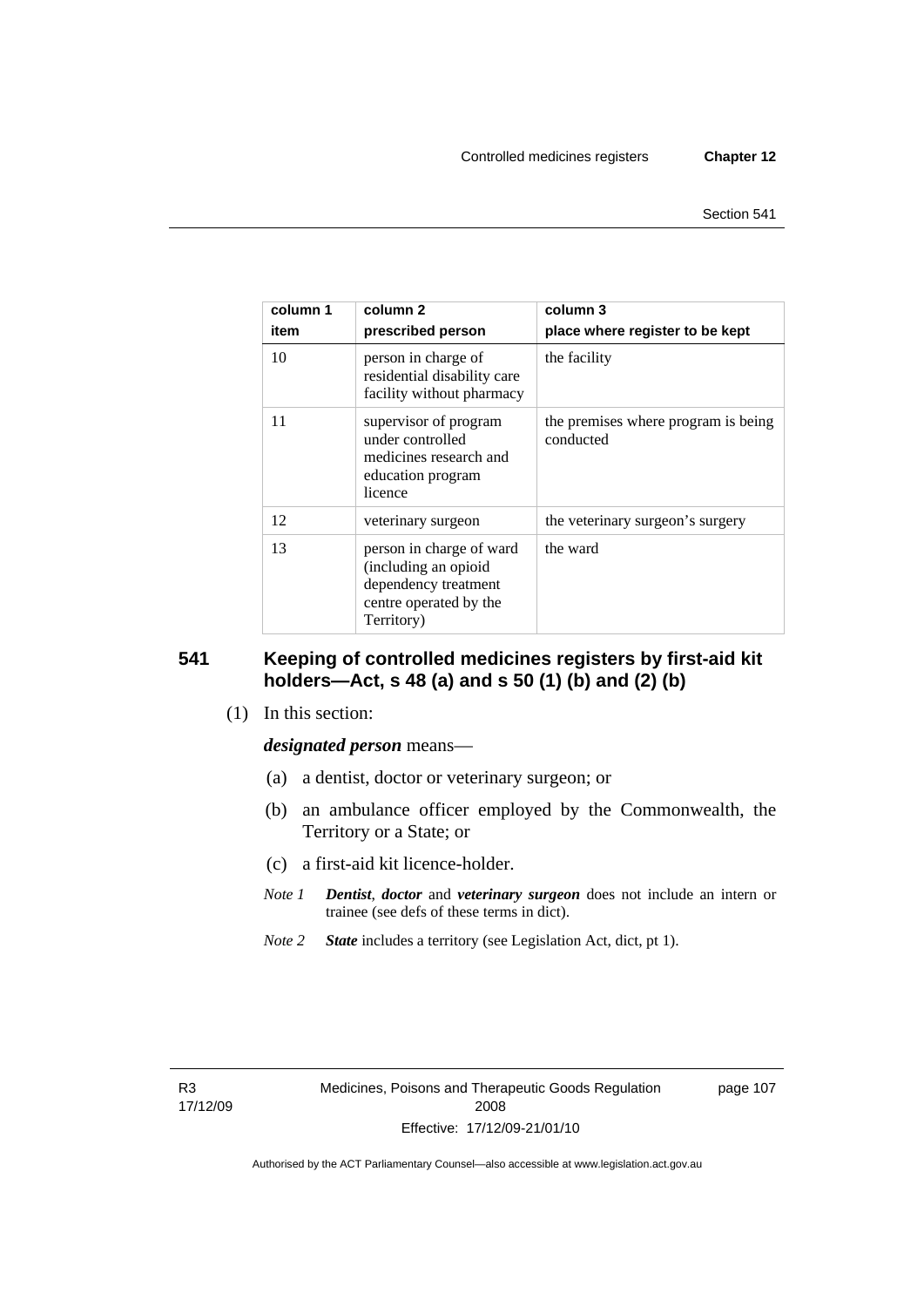(2) A designated person who possesses a first-aid kit containing a controlled medicine must keep the controlled medicines register for the controlled medicine with the first-aid kit.

# **542 Form of controlled medicines registers—Act, s 49 (1) (b) and (2) (b)**

- (1) Each page in a controlled medicines register must relate to a single form and strength of a controlled medicine.
- (2) If a controlled medicines register is kept electronically, a separate record must be used for each form and strength of controlled medicine kept.

# **543 Making entries in controlled medicines registers— Act, s 51 (1) (b)**

- (1) The following details for a dealing with a controlled medicine are prescribed:
	- (a) the nature of the dealing;
	- (b) the date of the dealing;
	- (c) the medicine, and the form, strength and quantity of the medicine, dealt with;
	- (d) if the dealing is receiving the medicine—the name and address of the supplier;
	- (e) if the dealing is supplying the medicine—the name and address of the person to whom it is supplied;
	- (f) if the medicine is supplied on a prescription—the prescriber's name and suburb and the prescription's number under section 123 (k) (Labelling dispensed medicines—Act, s 60 (1) (c) (i) and (2) (c) (i));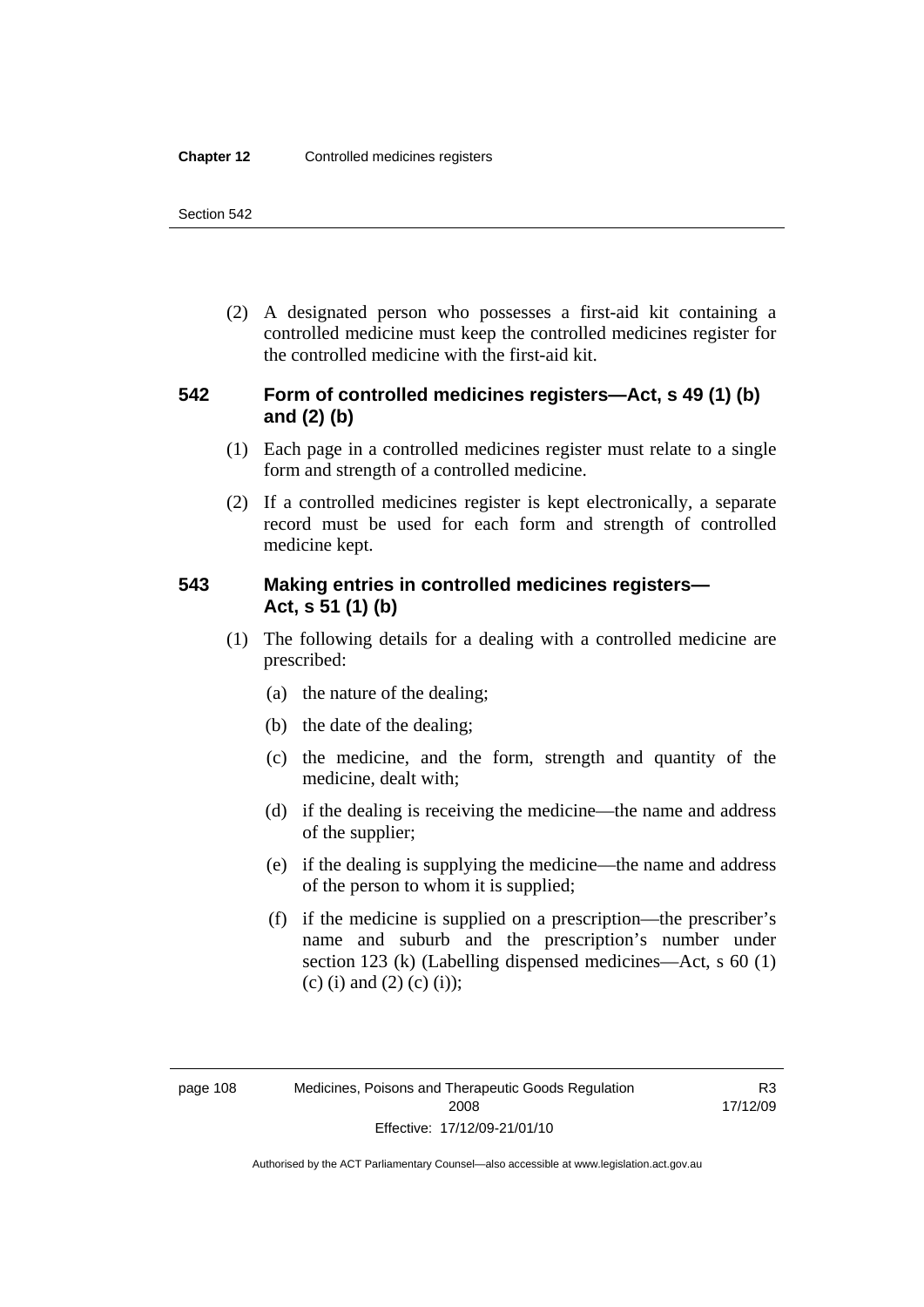- (g) if the medicine is supplied on a requisition—the requisition's number under section 132 (e) (Labelling medicines supplied on requisition—Act, s 60 (1) (c) (i) and (2) (c) (i));
- (h) if the medicine is supplied on a purchase order—the date of the purchase order;
- (i) if the Act, section 53 (Registers—witnessing administration of medicines) applies to the dealing—the name of the person to whom the medicine is administered;
- (j) the quantity of the medicine held after the dealing.
- (2) However, subsection (1) (i) does not apply in relation to a controlled medicine dispensed in a dose administration aid for—
	- (a) a patient at a residential aged care facility or residential disability care facility; or
	- (b) a detainee at a correctional centre; or
	- (c) a young detainee at a CYP detention place.
- (3) A dealing with a controlled medicine must be entered in—
	- (a) if the dealing happens in a pharmacy at an institution—the controlled medicines register kept at the pharmacy; or
	- (b) if the dealing happens in a ward at an institution—the controlled medicines register kept at the ward; or
	- (c) if the person must keep both a controlled medicines register for a first-aid kit and another controlled medicines register—
		- (i) for a dealing with a controlled medicine to which the first-aid kit relates—the controlled medicines register for the kit; or
		- (ii) for any other dealing by the person—the other controlled medicines register; or

R3 17/12/09 page 109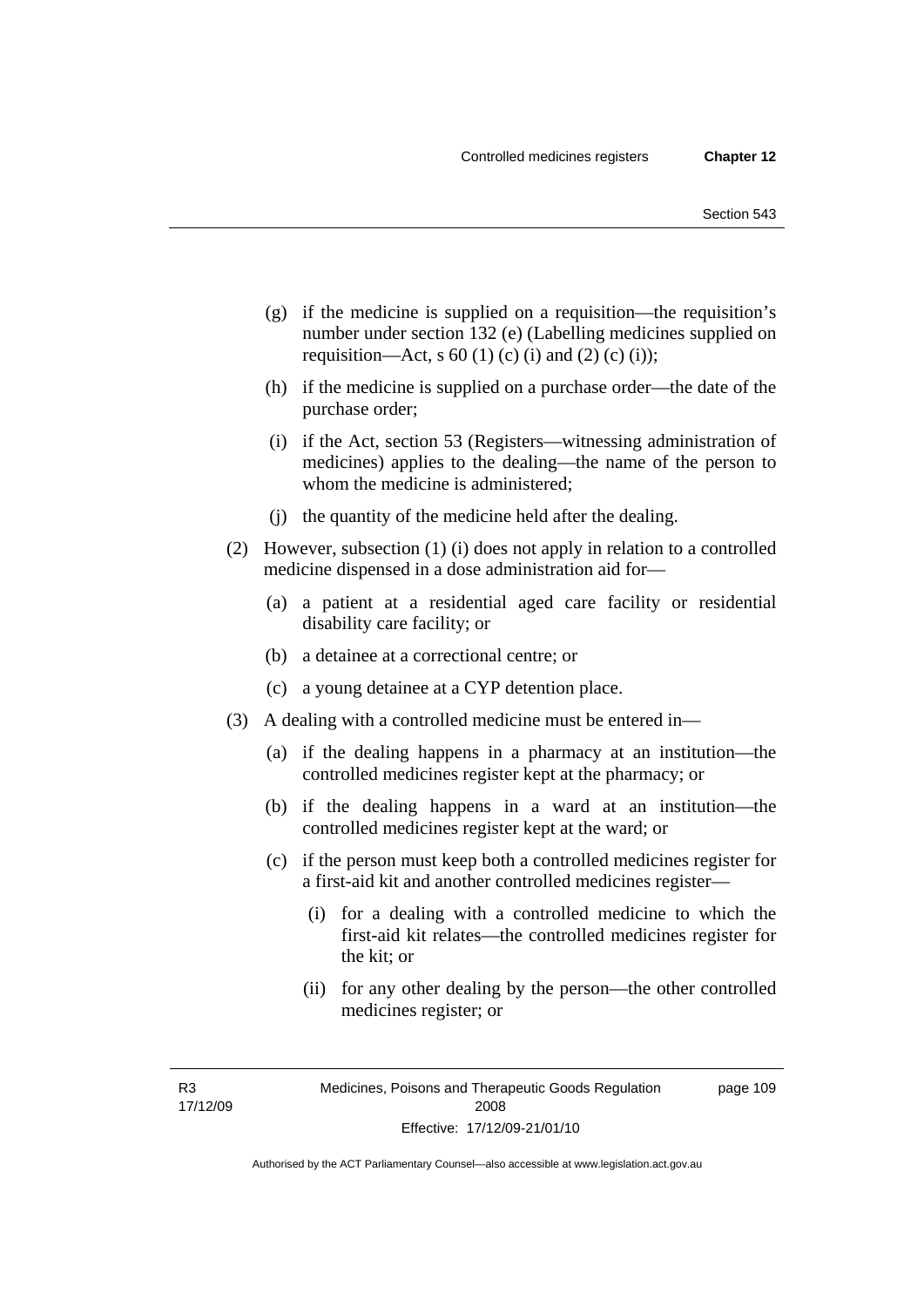(d) in any other case—the controlled medicines register the person must keep.

# **544 Prescribed witnesses for administration of controlled medicines—Act, s 53 (a) and (b)**

The following people are prescribed as witnesses in relation to the administration of a controlled medicine:

- (a) if the medicine is administered by an intern doctor—a dentist, doctor, midwife, nurse, nurse practitioner or pharmacist;
- (b) if the medicine is administered by a person who is not an intern doctor—
	- (i) a person prescribed under paragraph (a); or
	- (ii) an intern doctor or enrolled nurse (medications).
- *Note Dentist*, *doctor* and *pharmacist* does not include an intern or trainee (see defs of these terms in dict).

# **545 Prescribed witnesses for discarding of controlled medicines—Act, s 54 (a) and (b)**

- (1) The following people are prescribed as witnesses in relation to the discarding of a controlled medicine:
	- (a) an ambulance officer employed by the Commonwealth, the Territory or a State;
	- (b) an approved analyst;
	- (c) a dentist;
	- (d) a doctor;
	- (e) a medicines and poisons inspector;
	- (f) a midwife;
	- (g) a nurse;

page 110 Medicines, Poisons and Therapeutic Goods Regulation 2008 Effective: 17/12/09-21/01/10

R3 17/12/09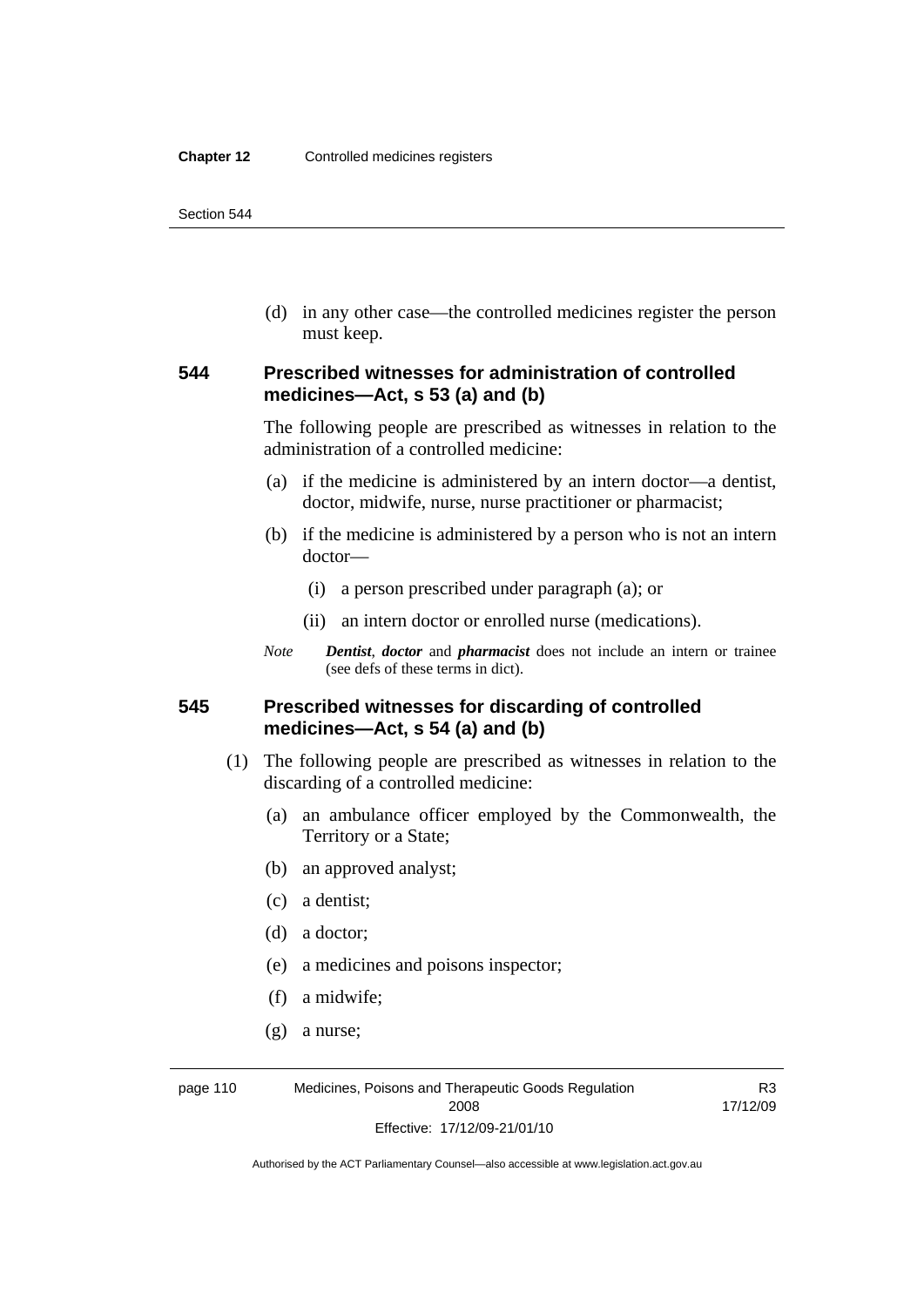- (h) a nurse practitioner;
- (i) a pharmacist;
- (j) a veterinary surgeon.
- *Note 1 Approved analyst*—see the dictionary.
- *Note 2 Dentist*, *doctor*, *pharmacist* and *veterinary surgeon* does not include an intern or trainee (see defs of these terms in dict).
- *Note 3 Nurse* does not include an enrolled nurse (see Legislation Act, dict, pt 1).
- *Note 4* See s 390 for the discarding of the residue of a controlled medicine left after administration.
- (2) However, a person mentioned in subsection (1) must not be a prescribed witness to the discarding of a controlled medicine if the person is—
	- (a) related to, a close friend of or employed by the person discarding the medicine; or
	- (b) the supervisor of the person discarding the medicine; or
	- (c) supervised by the person discarding the medicine.

# **546 Changes etc to entries in controlled medicines registers—Act, s 55 (2) (b)**

- (1) An entry in a paper-based controlled medicines register may be amended by the person who made the entry by—
	- (a) the person signing and dating a marginal note or footnote that gives the date of the amendment and the amended details; and
	- (b) if the entry relates to administering a controlled medicine—
		- (i) the amendment being witnessed by a person prescribed under section 544 (Prescribed witnesses for administration of controlled medicines—Act, s 53 (a) and (b)); and

R3 17/12/09

Medicines, Poisons and Therapeutic Goods Regulation 2008 Effective: 17/12/09-21/01/10 page 111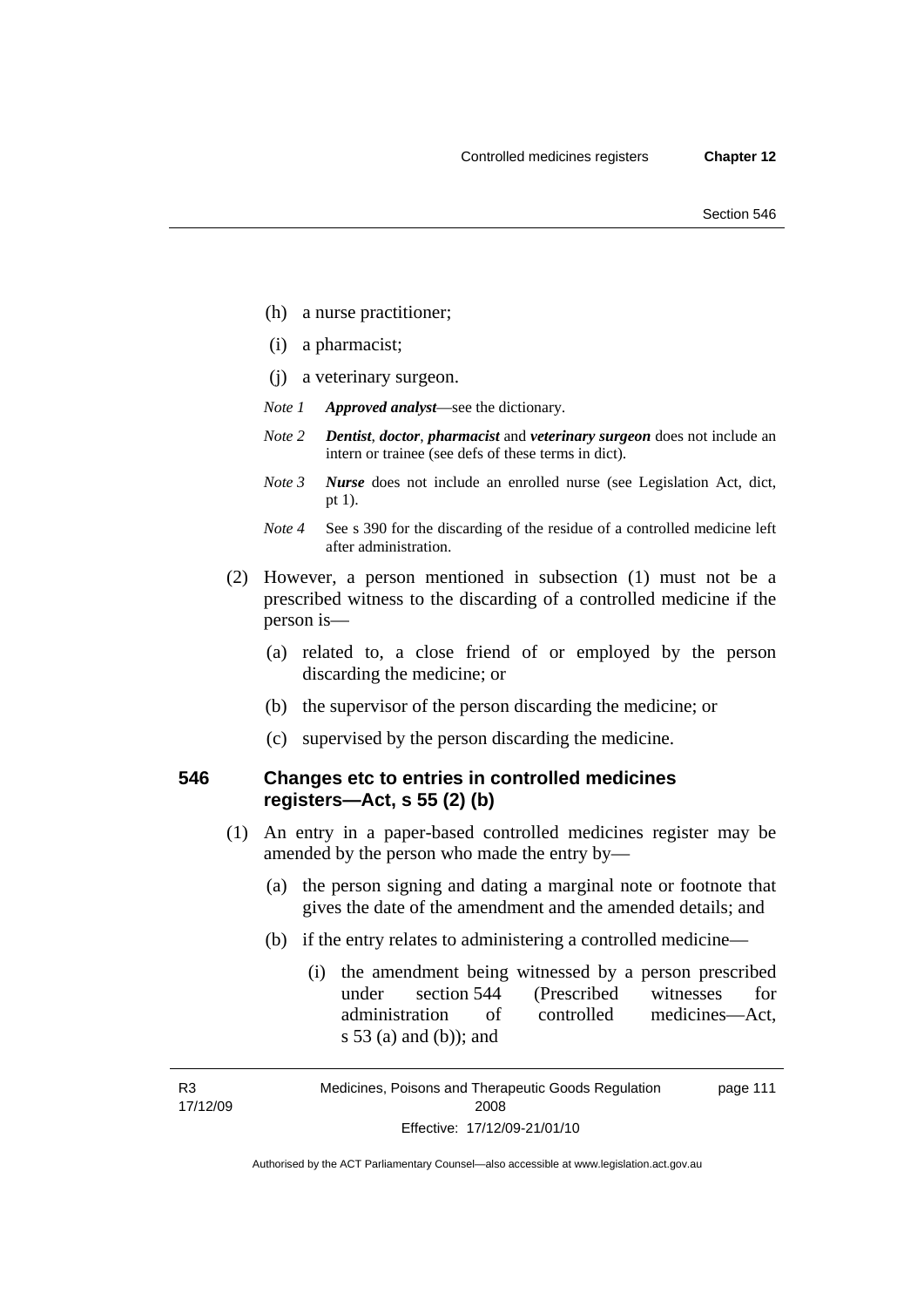- (ii) the witness signing the amendment as witness; and
- (c) if the entry relates to the discarding of a controlled medicine—
	- (i) the amendment being witnessed by a person prescribed under section 545 (Prescribed witnesses for discarding of controlled medicines—Act, s 54 (a) and (b)); and
	- (ii) the witness signing the amendment as witness.
- (2) An entry in an electronic controlled medicines register may be amended by the person who made the entry by the person attaching or linking, by electronic means, a document that includes—
	- (a) the person's signature, the date and the amended details; and
	- (b) if the entry relates to administering a controlled medicine—the signature as witness of a person prescribed under section 544; and
	- (c) if the entry relates to the discarding of a controlled medicine the signature as witness of a person prescribed under section 545.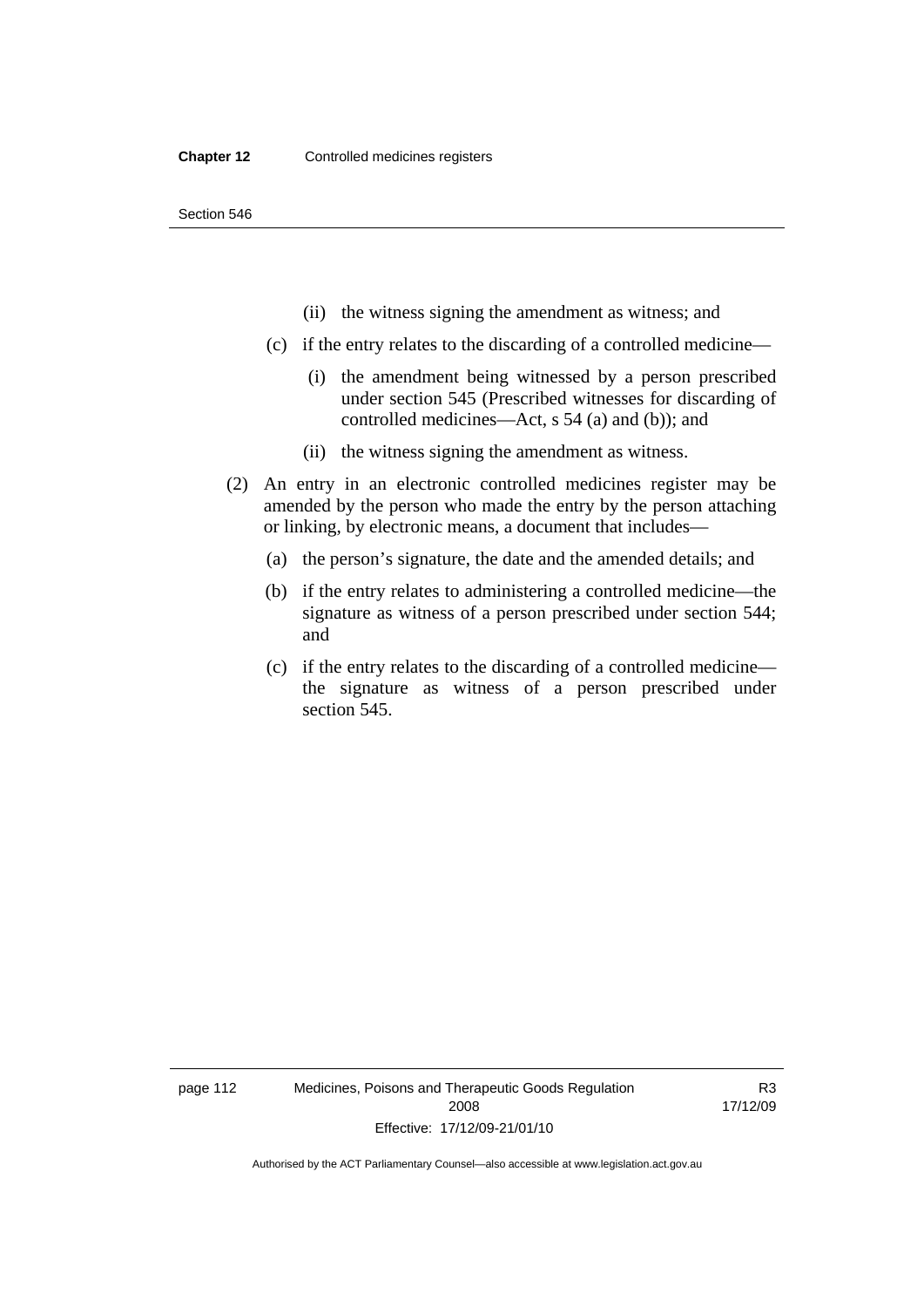# **Chapter 13 Controlled medicines and appendix D medicines approvals for human use**

# **Part 13.1 Controlled medicines approvals**

*Note* It is a condition of an authorisation to prescribe a controlled medicine for human use that the prescriber has an approval under this part (see s 31 (d)).

# **Division 13.1.1 Preliminary**

# **550 Meaning of** *controlled medicines approval*

In this regulation:

*controlled medicines approval* means an approval to prescribe a controlled medicine under—

- (a) division 13.1.2 (Standing controlled medicines approvals); or
- (b) division 13.1.3 (Chief health officer controlled medicines approvals).

# **551 Meaning of** *designated prescriber***—pt 13.1**

In this part:

*designated prescriber* means a prescriber (other than a veterinary surgeon or trainee veterinary surgeon) in relation to whom prescribing a controlled medicine is included in schedule 1, column 3.

page 113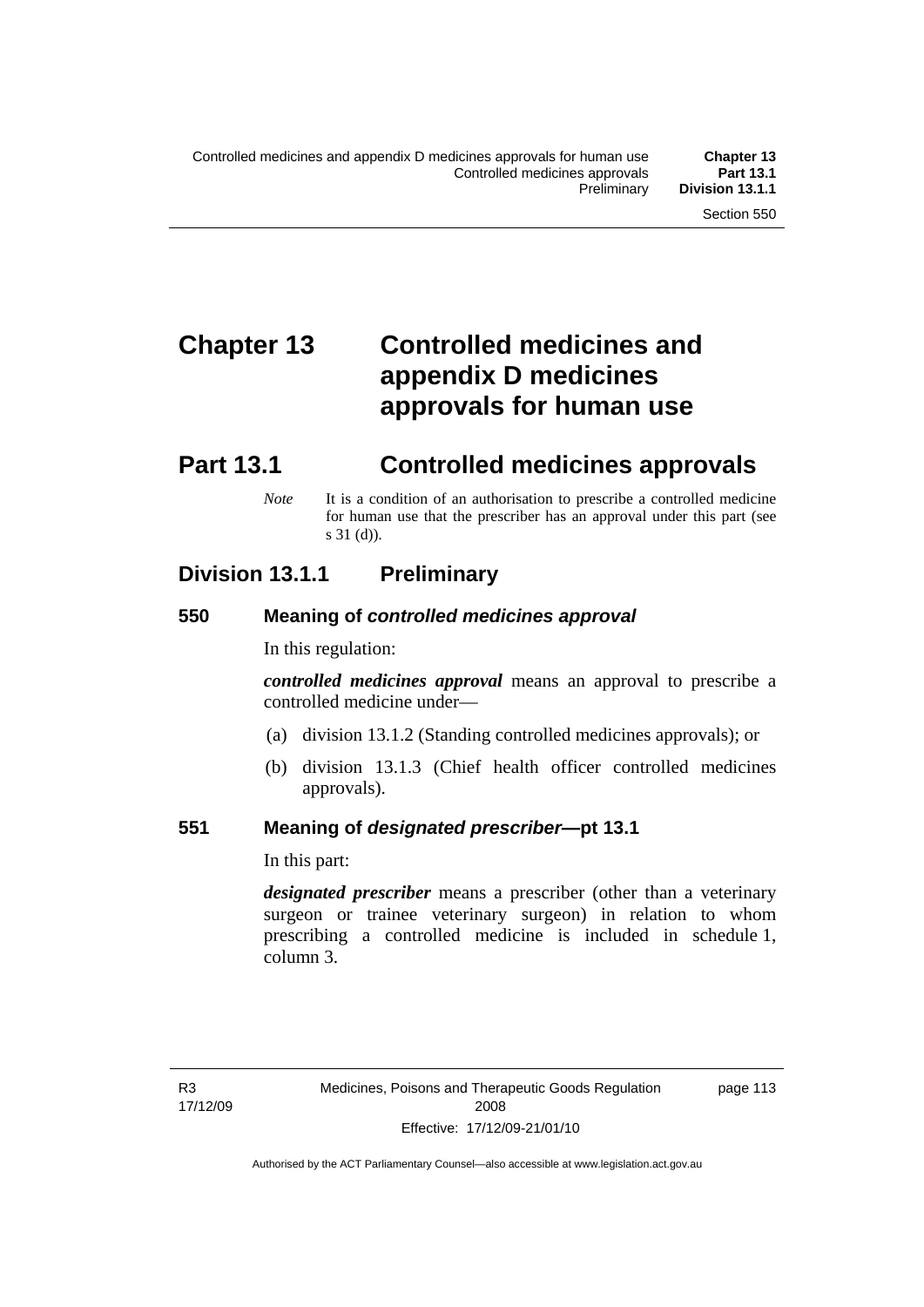# **Division 13.1.2 Standing controlled medicines approvals**

### **555 Standing approval to prescribe controlled medicines for hospital in-patients**

A designated prescriber is approved to prescribe a controlled medicine for a patient of the prescriber if the patient is an in-patient at a hospital.

*Note* A *hospice* is a hospital (see *The Macquarie Dictionary*, 4th ed).

### **556 Standing approval to prescribe controlled medicines for short-term treatment**

A designated prescriber is approved to prescribe a controlled medicine for a patient of the prescriber if—

- (a) the prescriber believes on reasonable grounds that the patient is not a drug-dependant person in relation to a controlled medicine or prohibited substance; and
- (b) the prescriber believes on reasonable grounds that the patient has not been prescribed a controlled medicine within the 2-month period before the prescriber prescribes the medicine; and
- (c) the prescriber prescribes the controlled medicine for the patient's use for 2 months or less.

*Note* For long-term prescribing, see div 13.1.3.

# **557 Standing approval to prescribe buprenorphine and methadone for patients of certain institutions**

(1) In this section:

*doctor* includes an intern doctor acting under the direct supervision of a doctor.

R3 17/12/09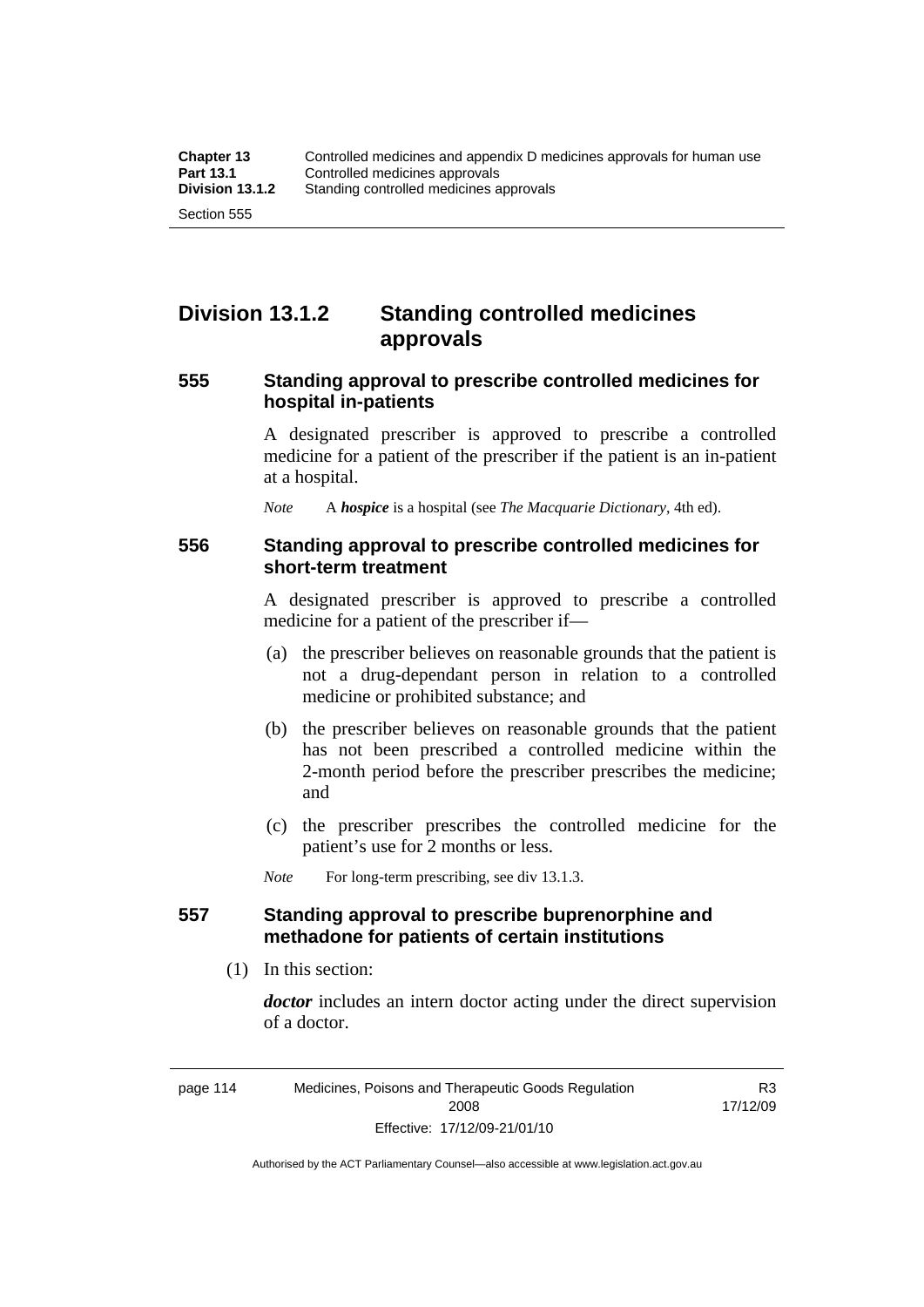- (2) A doctor is approved (the *interim approval*) to prescribe buprenorphine or methadone if—
	- (a) the doctor is working at any of the following institutions:
		- (i) a correctional centre;
		- (ii) a CYP detention place;
		- (iii) a hospital;
		- (iv) an opioid dependency treatment centre operated by the Territory; and
		- *Note Institution* includes a correctional centre and a CYP detention place (see s 652).
	- (b) the doctor prescribes the buprenorphine or methadone for a patient of the institution; and
	- (c) the buprenorphine or methadone is prescribed in accordance with the opioid dependency treatment guidelines; and
		- *Note Opioid dependency treatment guidelines*—see the dictionary.
	- (d) the doctor makes an application under section 560 to prescribe the medicine not later than 72 hours after the doctor first prescribes buprenorphine or methadone for the patient.
- (3) The interim approval ends—
	- (a) if the chief health officer approves the application under division 13.1.3—when the doctor is given notice of the approval; or
	- (b) if the application under section 560 is withdrawn—on the withdrawal of the application; or

page 115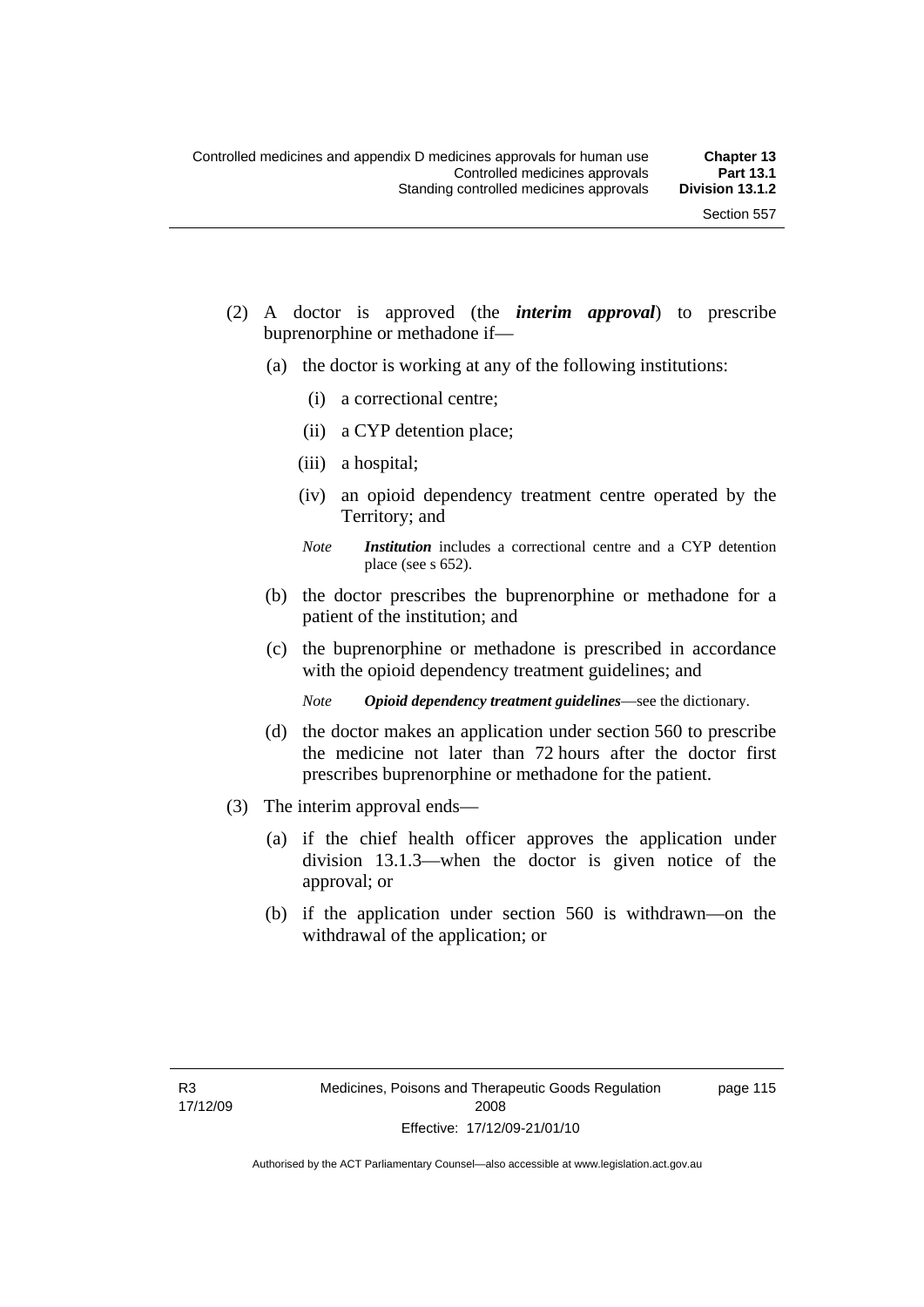| <b>Chapter 13</b> | Controlled medicines and appendix D medicines approvals for human use |
|-------------------|-----------------------------------------------------------------------|
| <b>Part 13.1</b>  | Controlled medicines approvals                                        |
| Division 13.1.3   | Chief health officer controlled medicines approvals                   |
| Section 560       |                                                                       |

- (c) if the chief health officer refuses to approve the application and the 7-day period mentioned in section 565 (2) (Applications for review of unfavourable CHO decisions for approvals) ends without an application for review being made—at the end of the 7-day period; or
- (d) if the chief health officer refers the application to the medicines advisory committee or an application is made to the committee under section 565—when the doctor is given notice of the chief health officer's decision under section 573 (Medicines advisory committee—directions to CHO).

# **Division 13.1.3 Chief health officer controlled medicines approvals**

# **560 Applications for CHO controlled medicines approvals**

- (1) A designated prescriber may apply to the chief health officer for approval to prescribe a controlled medicine.
- (2) An application under subsection (1) must—
	- (a) be for approval to prescribe a controlled medicine for a single individual; and
	- (b) be made in a way determined by the chief health officer.

#### **Examples**

telephone, email and fax

- *Note 1* If a form is approved under the Act, s 198 for this provision, the form must be used.
- *Note 2* An example is part of the regulation, is not exhaustive and may extend, but does not limit, the meaning of the provision in which it appears (see Legislation Act, s 126 and s 132).
- (3) An application under subsection (1) may be made—
	- (a) on the applicant's own behalf; or

page 116 Medicines, Poisons and Therapeutic Goods Regulation 2008 Effective: 17/12/09-21/01/10

R3 17/12/09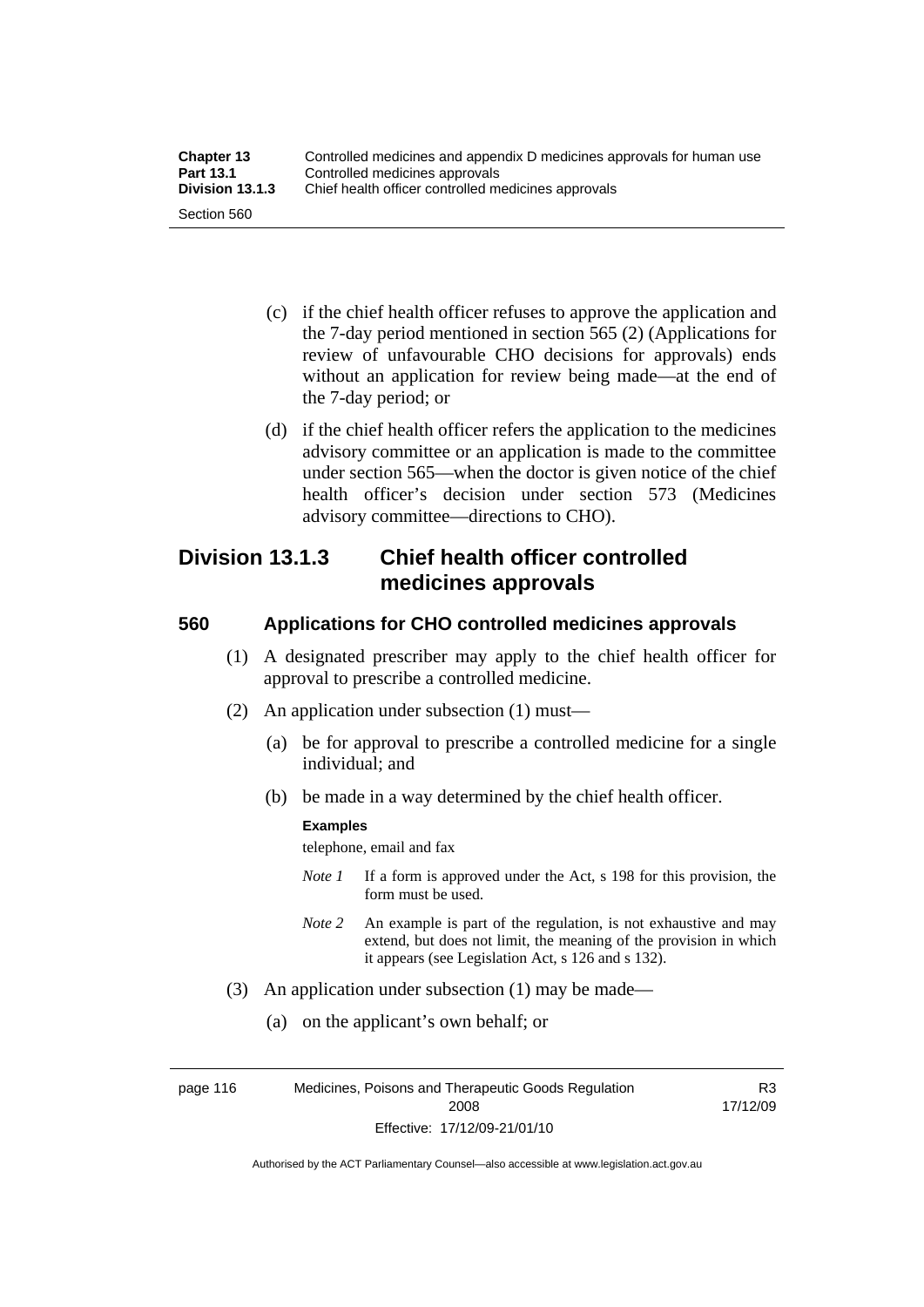- (b) on the applicant's own behalf and on behalf of 1 or more other named designated prescribers; or
- (c) on behalf of a group of designated prescribers that includes the applicant and who practise at the same premises.

#### **Example**

the doctors practising at a suburban medical practice so that if a person's usual doctor is unavailable another doctor at the practice can, under the approval, prescribe the controlled medicine

(4) A determination under subsection (2) (b) is a notifiable instrument.

*Note* A notifiable instrument must be notified under the Legislation Act.

# **561 Requirements for CHO controlled medicines approval applications**

- (1) An application by a designated prescriber for an approval to prescribe a controlled medicine for a patient must include the following:
	- (a) the designated prescriber's name and address;
	- (b) if the application is made on behalf of a group of designated prescribers—the names of the designated prescribers or a description of the group;
	- (c) the medicine, and the form, strength and quantity of the medicine, to be prescribed;

*Note* For morphine or oxycodone for a terminally ill person, see s (2).

- (d) the daily dose of the medicine and, if more than 1 form or strength of the medicine is to be prescribed, the dose for each form or strength;
- (e) the patient's name and home address;
- (f) the condition from which the patient is suffering that, in the designated prescriber's opinion, requires treatment with the medicine;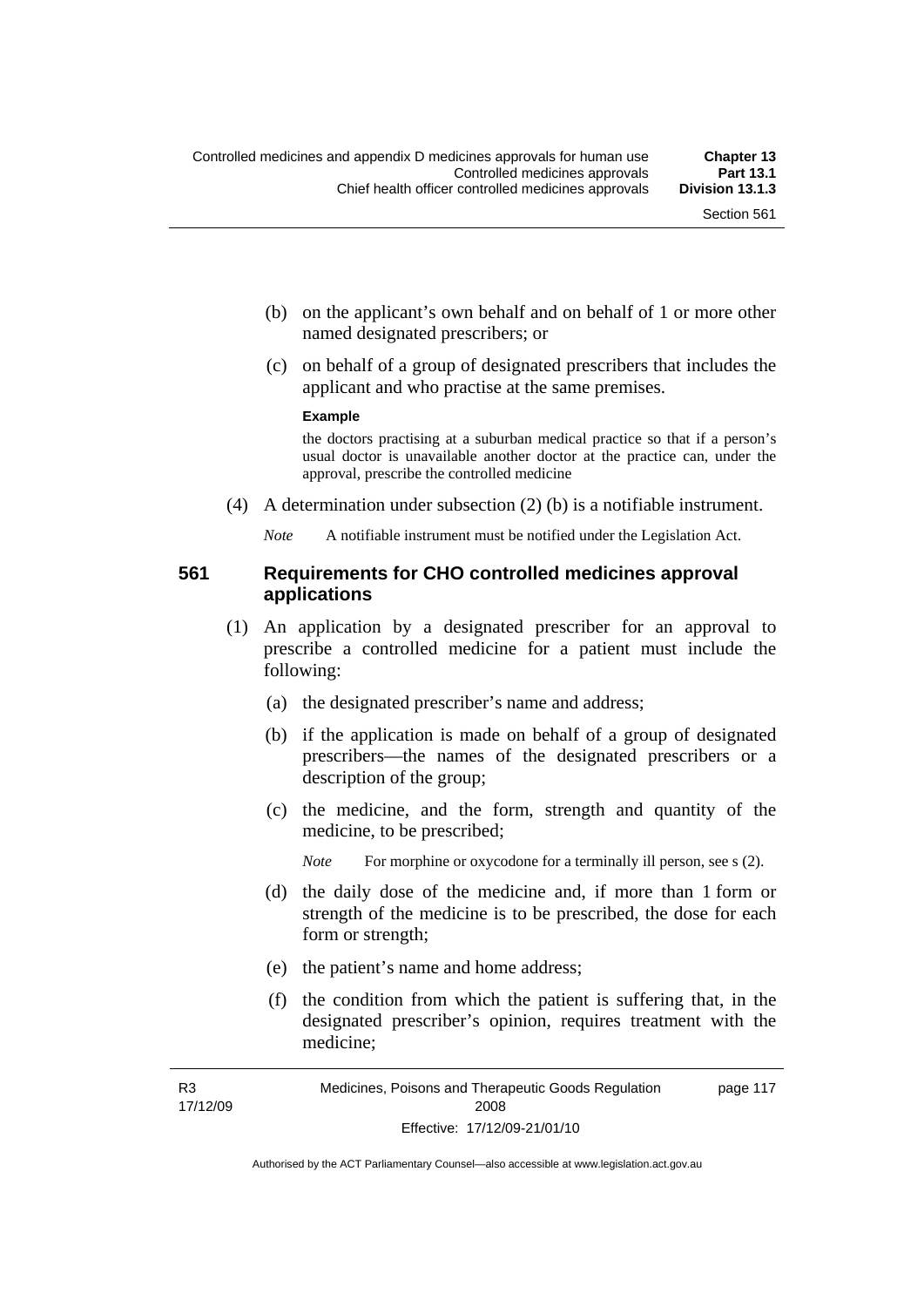- (g) whether, in the designated prescriber's opinion, based on reasonable grounds, the patient is a drug-dependent person in relation to a controlled medicine or prohibited substance.
- (2) However, for subsection (1) (c), if the controlled medicine is morphine or oxycodone for a person with a terminal illness, the application may be made for all forms, strengths and quantities of the medicine.
- (3) To remove any doubt, the application may include any other information the designated prescriber considers relevant.
- (4) The chief health officer may ask the designated prescriber for any other information reasonably required to decide the application, including, for example, further information about the patient's treatment.
	- *Note* An example is part of the regulation, is not exhaustive and may extend, but does not limit, the meaning of the provision in which it appears (see Legislation Act, s 126 and s 132).

# **562 CHO decision on applications to prescribe controlled medicines**

- (1) On application under section 560, the chief health officer must—
	- (a) approve the application in the terms applied for; or
	- (b) approve the application in terms different from those applied for; or
	- (c) refuse to approve the application; or
	- (d) refer the application to the medicines advisory committee.
	- *Note 1* An approval may include conditions (see s 570).
	- *Note* 2 For the form of a controlled medicines approval by the chief health officer, see s 571.

R3 17/12/09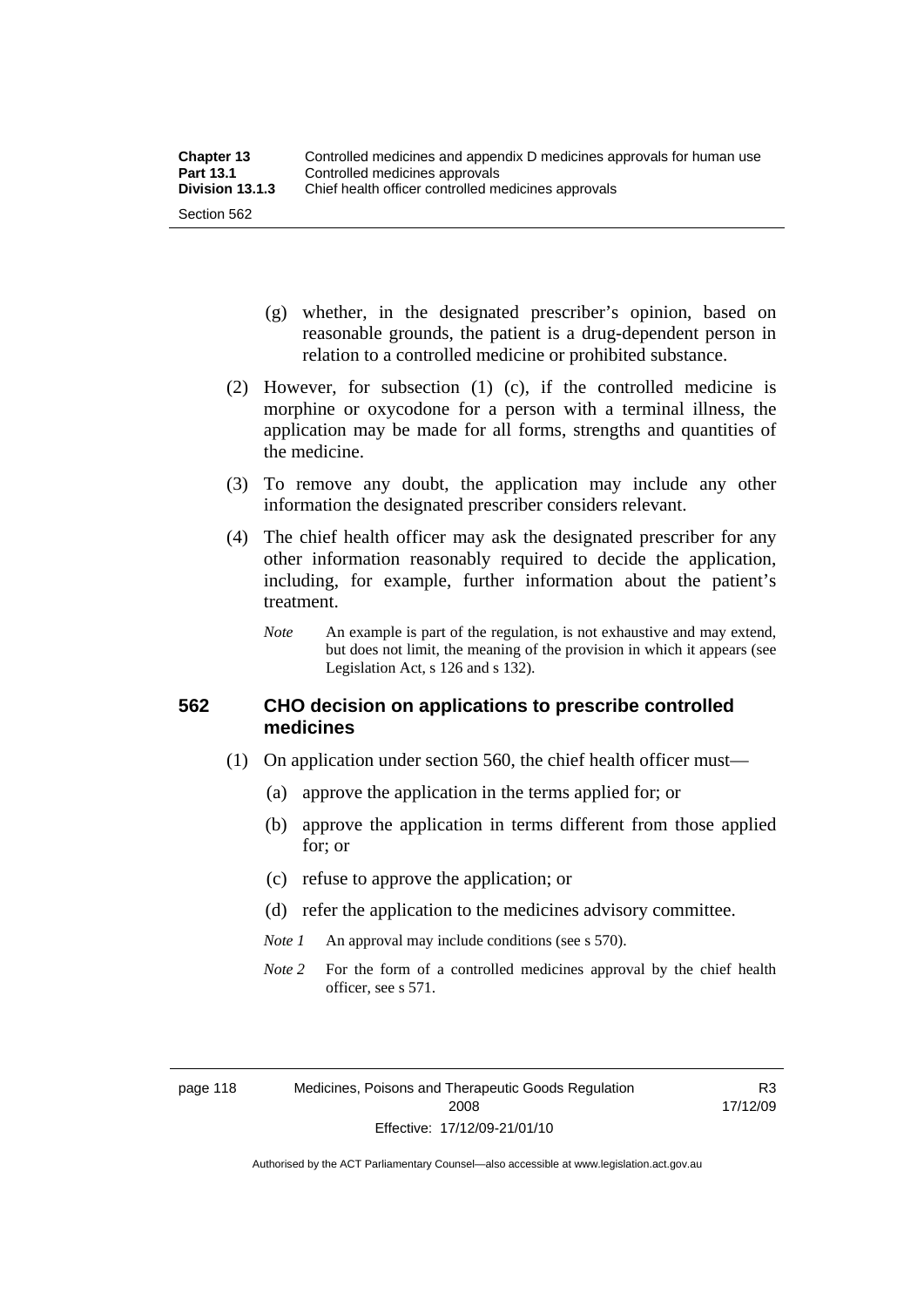- (2) However, the chief health officer need not decide the application if the chief health officer has asked for information under section 561 (4) and the information has not been given.
- (3) The chief health officer must give the applicant written notice of the chief health officer's decision not later than 7 days after the day the decision is made.
- (4) If the decision is made under subsection (1) (b) or (c), the notice must include information about the applicant's right to seek review of the decision under section 565 (Applications for review of unfavourable CHO decisions for approvals).

# **563 Restrictions on CHO power to approve applications for approvals**

In making a decision under section 562, the chief health officer—

- (a) must comply with any applicable guidelines made under section 574 (Medicines advisory committee—guidelines for CHO decisions on applications); and
- (b) must not approve an application to prescribe all forms, strengths and quantities of morphine or oxycodone for the treatment of a person who is terminally ill unless satisfied—
	- (i) a specialist has diagnosed the person as being terminally ill; and
	- (ii) the medicine is for use by the person for therapeutic purposes only; and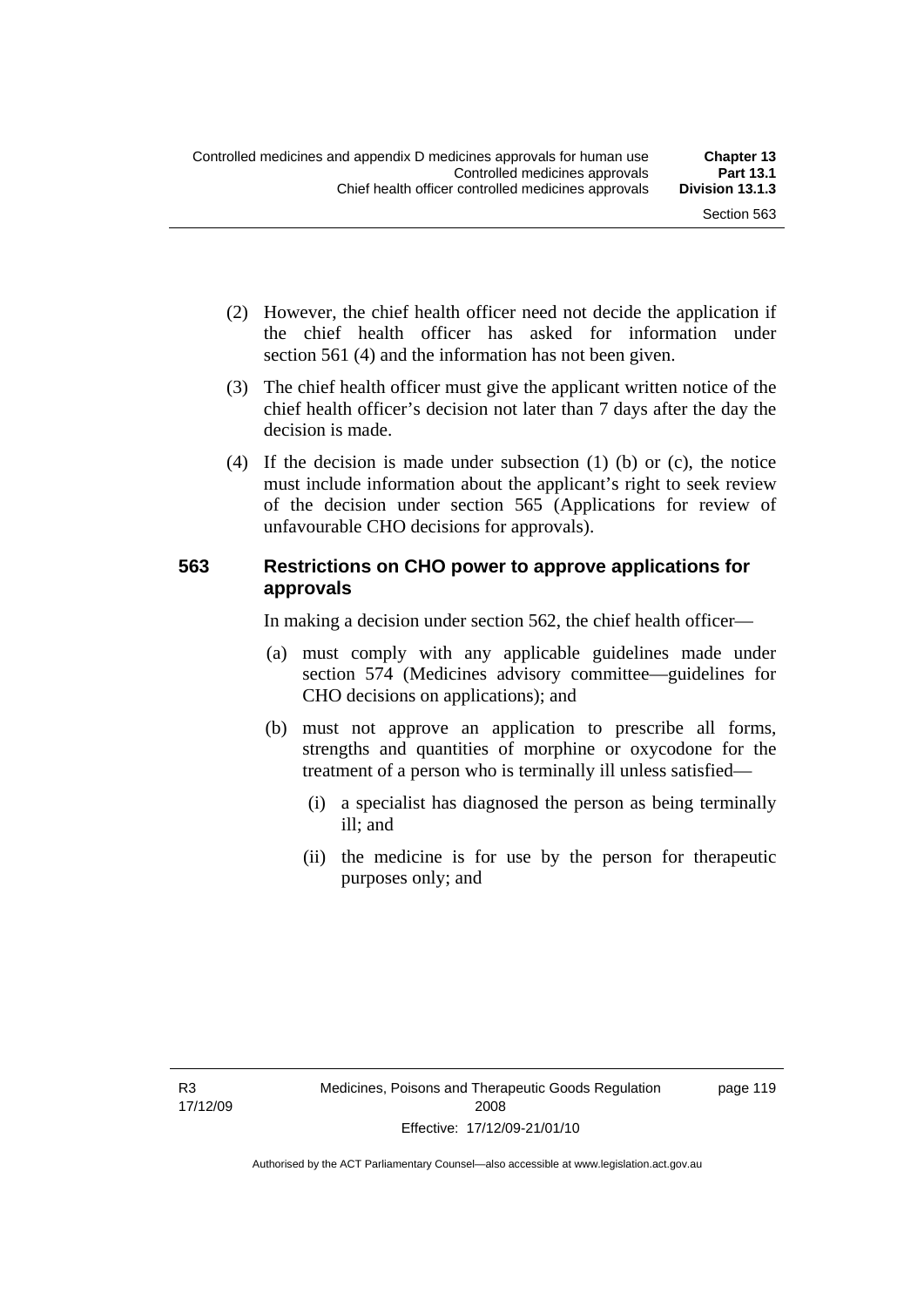- (c) must not approve an application to prescribe buprenorphine or methadone to treat a drug-dependent person's drug-dependency unless the applicant is—
	- (i) a doctor who is working at an institution mentioned in section 557 (2) (a) (Standing approval to prescribe buprenorphine and methadone for patients of certain institutions); or
	- (ii) an intern doctor who is working at an institution mentioned in section 557 (2) (a) who is acting under the direct supervision of a doctor at the institution; or
	- (iii) a doctor who holds an endorsement under section 582 (CHO decisions on applications for endorsement to treat drug-dependency).

*Note Doctor* does not include an intern doctor (see dict).

# **564 Term of CHO controlled medicines approvals**

A controlled medicines approval under this division is for the period (not longer than 1 year) stated in the approval.

# **565 Applications for review of unfavourable CHO decisions for approvals**

- (1) This section applies if, under section 562, the chief health officer—
	- (a) approves an application for a controlled medicines approval in terms different from those applied for; or
	- (b) refuses to approve the application for an approval.
- (2) The applicant for the approval may, not later than 7 days after the day the person receives written notice of the decision, apply to the medicines advisory committee for review of the decision.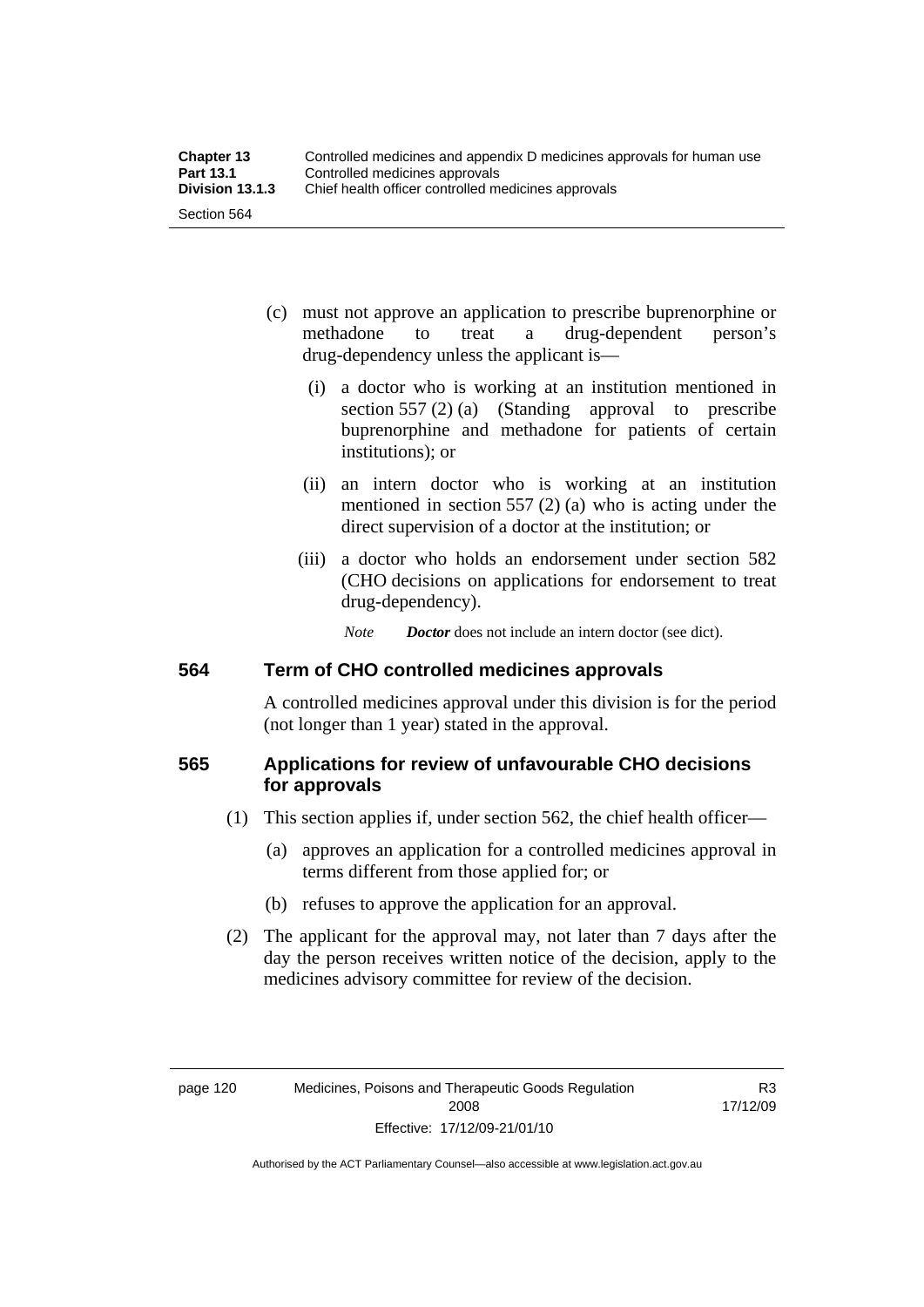- (3) The application for review—
	- (a) must be in writing signed by the applicant; and
	- (b) must set out the grounds for the application; and
	- (c) may include any information that the applicant considers appropriate for the review.

#### **566 Medicines advisory committee—referred applications and review of unfavourable CHO decisions**

- (1) This section applies to an application—
	- (a) for approval to prescribe a controlled medicine referred to the medicines advisory committee under section 562 (1) (d); or
	- (b) under section 565 for review of a decision of the chief health officer on an application for a controlled medicines approval.
- (2) The medicines advisory committee may, in writing, ask the applicant to give the committee further information about the treatment of the person to whom the application relates not later than a stated reasonable time.
- (3) After considering the application and any further information provided in accordance with a notice under subsection (2), the medicines advisory committee must—
	- (a) for an application for review of a decision by the chief health officer—
		- (i) direct the chief health officer to confirm the decision made; or
		- (ii) do both of the following:
			- (A) direct the chief health officer to revoke the decision made;

R3 17/12/09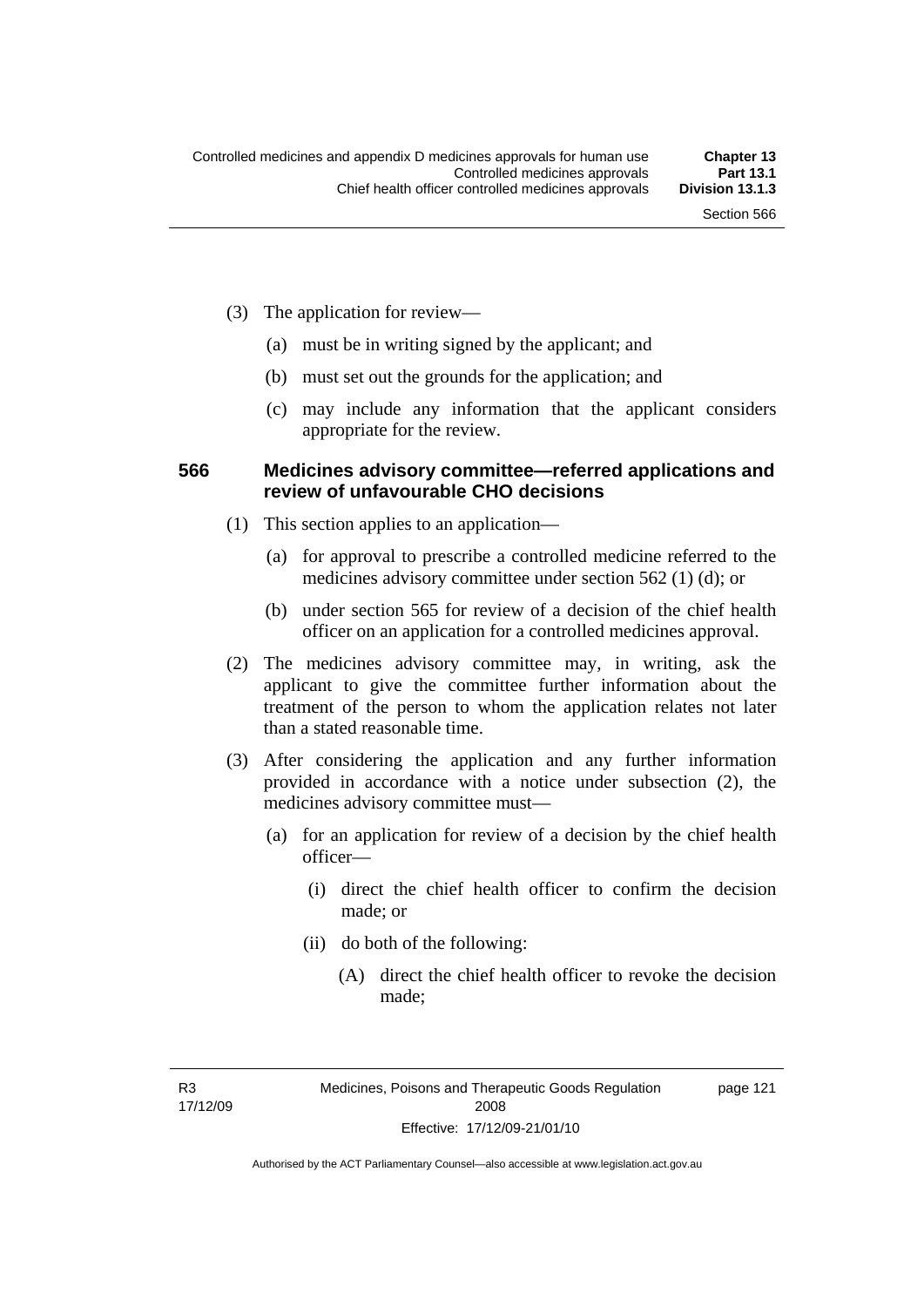- (B) give the chief health officer a direction under paragraph  $(b)$   $(i)$ ,  $(ii)$  or  $(iii)$ ; or
- (b) direct the chief health officer—
	- (i) to approve the application to prescribe a controlled medicine in the terms applied for; or
	- (ii) to approve the application in terms different from those applied for; or
	- (iii) to refuse to approve the application.
- *Note 1* The medicines advisory committee may direct the chief health officer to include conditions in the approval (see s 570 (2)).

*Note* 2 The chief health officer must comply with a direction (see s 573).

(4) A direction must be in writing.

#### **567 Amendment and revocation of controlled medicines approvals**

- (1) The chief health officer may amend or revoke a controlled medicines approval on the chief health officer's own initiative and without consulting the medicines advisory committee.
- (2) The medicines advisory committee may direct the chief health officer to amend or revoke a controlled medicines approval, whether or not the approval was given at the direction of the committee.

*Note* The chief health officer must comply with a direction (see s 573).

- (3) A direction under subsection (2) must be in writing.
- (4) The chief health officer must send the approval-holder written notice of the chief health officer's decision not later than 7 days after the day the decision is made.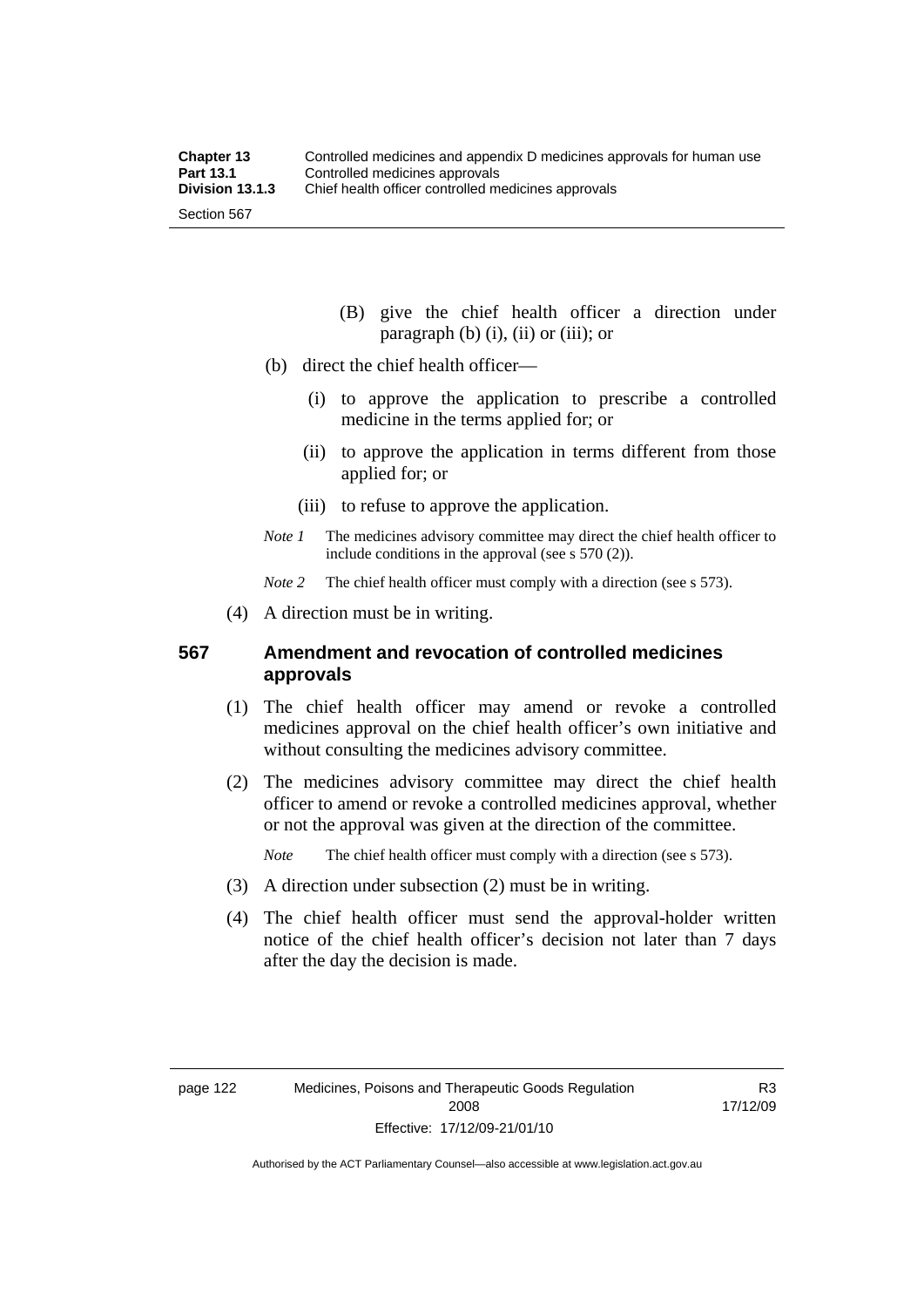- (5) If the decision is to amend or revoke a controlled medicines approval under subsection (1), the notice must include information about the approval-holder's right to seek review of the decision under section 568.
- (6) In this section:

*amend*, a controlled medicines approval, includes imposing a condition on, or changing a condition of, the approval.

### **568 Application for review of amendment and revocation on CHO initiative**

- (1) This section applies if the chief health officer amends or revokes a controlled medicines approval under section 567 (1).
- (2) The person to whom the approval was given may, not later than 7 days after the day the person is given written notice of the amendment or revocation, apply to the medicines advisory committee for review of the decision.
- (3) The application for review—
	- (a) must be in writing signed by the applicant; and
	- (b) must set out the grounds for the application; and
	- (c) may include any information that the applicant considers appropriate for the review.
- (4) To remove any doubt, the decision to which the application relates continues to operate despite the making of the application until the day the chief health officer's decision on direction under section 569 (3) takes effect.

page 123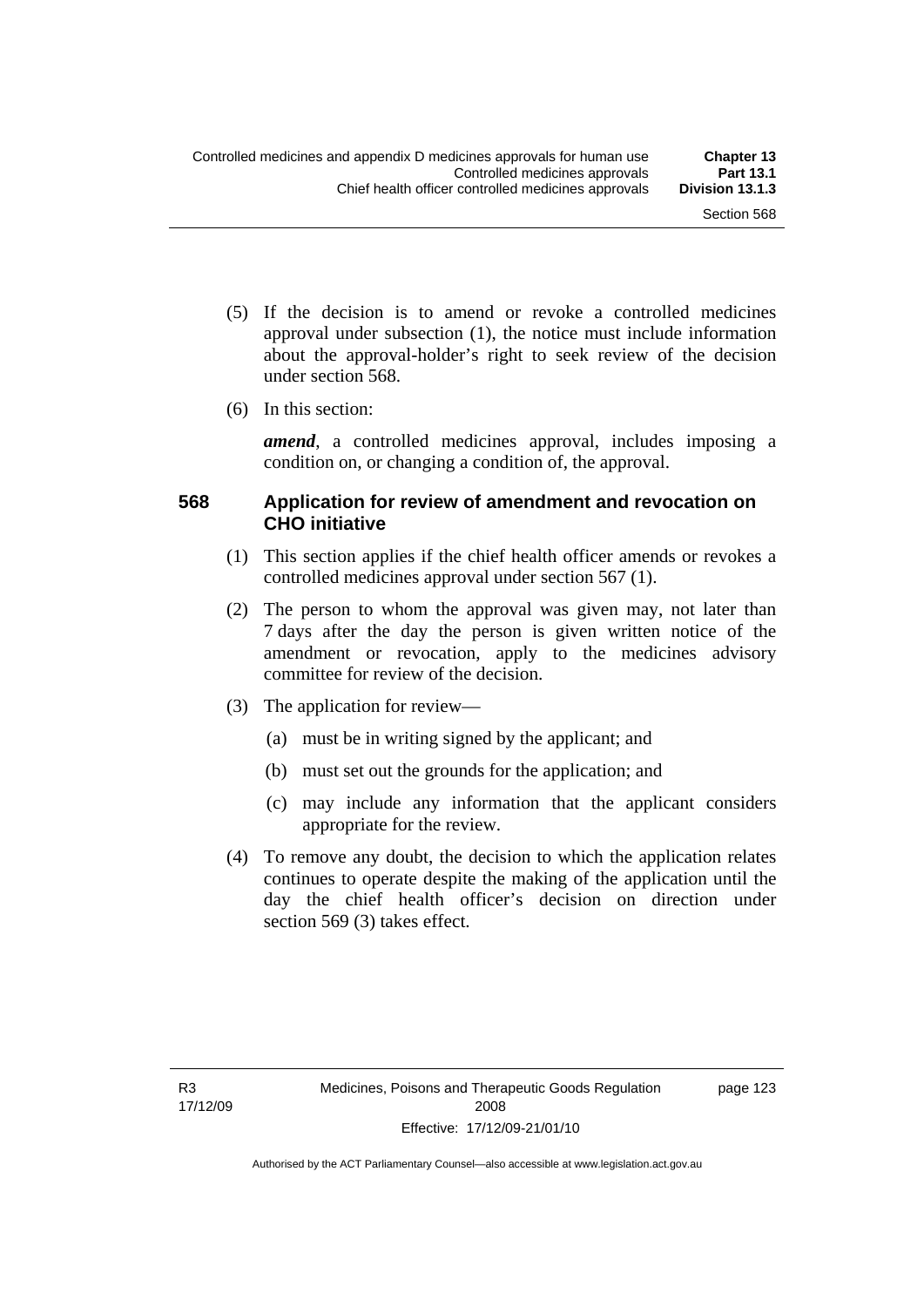### **569 Medicines advisory committee—review of amendment or revocation on CHO initiative**

- (1) This section applies if an application is made to the medicines advisory committee under section 568 to review a decision (the *original decision*) of the chief health officer to amend or revoke a controlled medicines approval.
- (2) The medicines advisory committee may, in writing, ask the designated prescriber to give the committee further information about the treatment of the person to whom the application relates not later than a stated reasonable time.
- (3) After considering the application for review and any further information provided in accordance with a notice under subsection (2), the medicines advisory committee must direct the chief health officer to—
	- (a) confirm the original decision; or
	- (b) revoke the original decision; or
	- (c) revoke the original decision and approve the application as directed by the committee.
	- *Note 1* The medicines advisory committee may direct the chief health officer to include conditions in the approval (see s 570 (2)).
	- *Note* 2 The chief health officer must comply with a direction (see s 573).
- (4) A direction must be in writing.

#### **570 Conditional controlled medicines approvals**

 (1) The chief health officer may include conditions for the safe or proper use of a controlled medicine in a controlled medicines approval.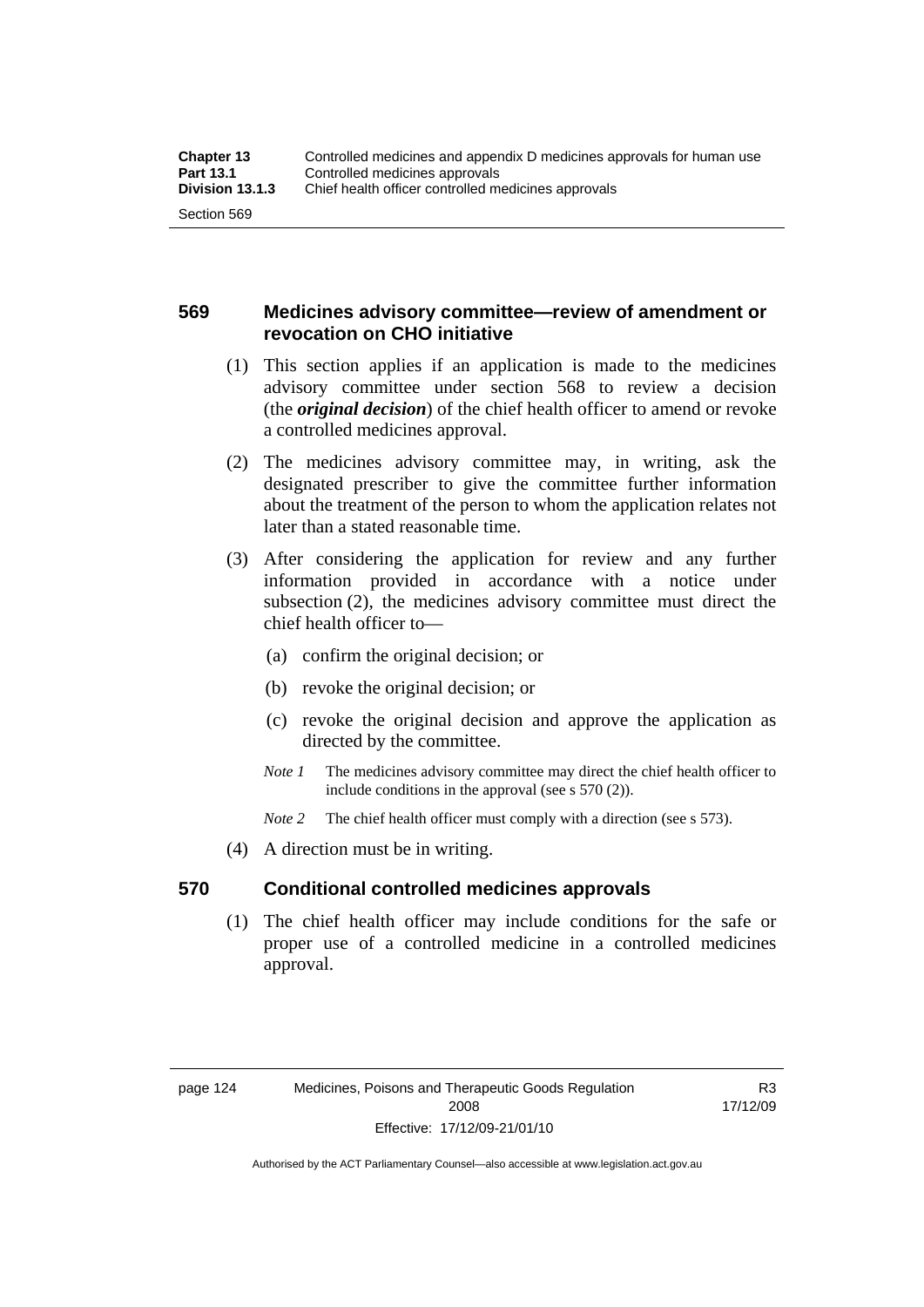(2) The medicines advisory committee may direct the chief health officer to include conditions for the safe or proper use of a controlled medicine in a controlled medicines approval.

*Note* The chief health officer must comply with a direction (see s 573).

#### **571 Form of CHO controlled medicines approvals**

- (1) A controlled medicines approval given by the chief health officer must include the following:
	- (a) the name of the controlled medicine to which the approval relates;
	- (b) the maximum quantity of the medicine that may be prescribed under the approval;
		- *Note 1* For morphine or oxycodone for a person with a terminal illness, see s (2).
		- *Note* 2 For buprenorphine or methadone for a drug-dependent person, see s (3).
	- (c) the form and strength of the medicine that may be prescribed under the approval;
		- *Note* Other forms and strengths may be prescribed in accordance with s 32.
	- (d) the period when the medicine may be prescribed under the approval or when the approval ends;
	- (e) an identifying number for the approval;
	- (f) any condition to which the approval is subject.
	- *Note* If the approval is an oral approval, the prescriber must send the chief health officer a written application (see s  $31$  (d) (ii)).
- (2) However, for subsection (1) (b) and (c), if the controlled medicines approval relates to the treatment of a person with a terminal illness, the approval may provide that all forms, strengths and quantities of morphine or oxycodone are approved.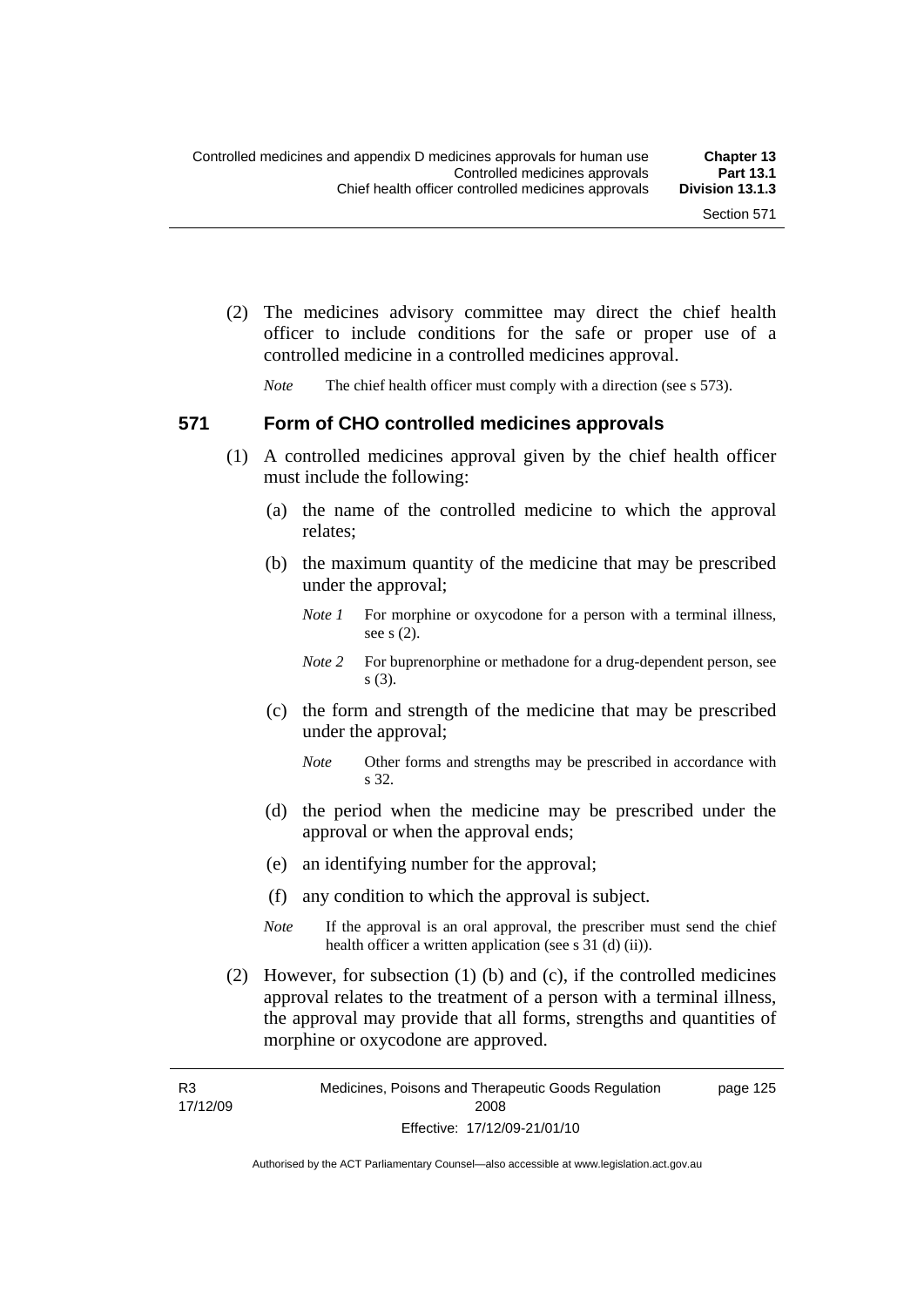(3) Also, for subsection (1) (b), if the controlled medicines approval relates to the treatment of a drug-dependent person with buprenorphine or methadone for their drug-dependency, the approval may state the maximum daily dose that may be prescribed for the person.

### **572 When controlled medicines approvals etc take effect**

- (1) A controlled medicines approval takes effect when the applicant receives notice of the approval or, if the approval states a later day, on the later day.
- (2) An amendment or revocation of a controlled medicines approval takes effect when the approval-holder receives notice of the amendment or revocation or, if the notice of the amendment or revocation states a later day, on the later day.

## **573 Medicines advisory committee—directions to CHO**

- (1) This section applies if the medicines advisory committee directs the chief health officer to make a decision in relation to—
	- (a) an application for a controlled medicines approval; or
	- (b) a controlled medicines approval; or
	- (c) an application under section 581 (Applications for CHO endorsement to treat drug-dependency).
- (2) The chief health officer must—
	- (a) make the decision in accordance with the direction; and
	- (b) send the applicant or approval holder written notice of the decision not later than 7 days after the day the chief health officer makes the decision.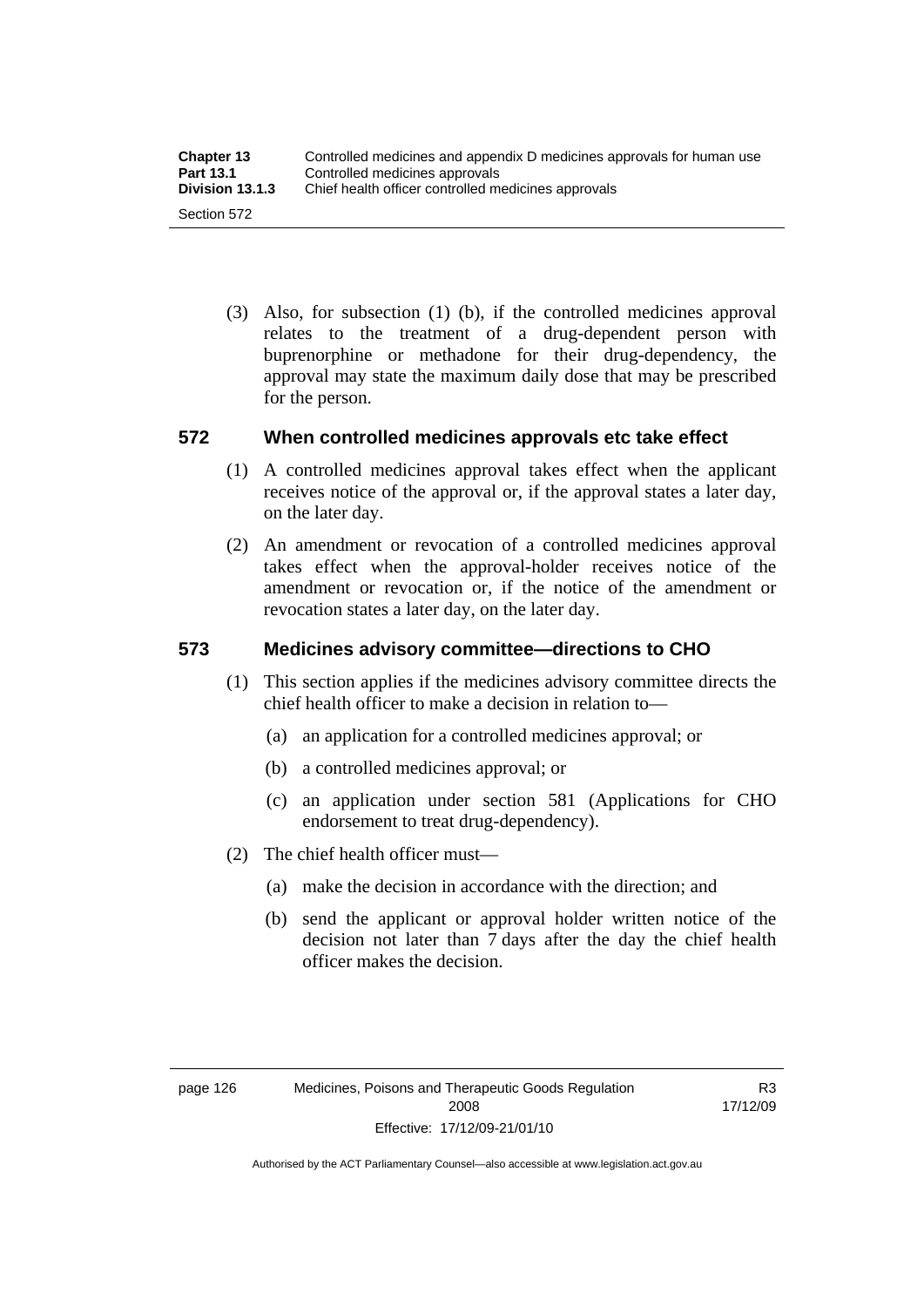### **574 Medicines advisory committee—guidelines for CHO decisions on applications**

 (1) The medicines advisory committee may issue guidelines for the chief health officer in relation to decisions on applications under section 560 (Applications for CHO controlled medicines approvals).

- (2) A guideline is a notifiable instrument.
	- *Note* A notifiable instrument must be notified under the Legislation Act.

## **Division 13.1.4 Endorsements to treat drug-dependency**

#### **580 Meaning of** *endorsement***—div 13.1.4**

In this division:

*endorsement* means an endorsement under section 582 to prescribe buprenorphine and methadone to treat a drug-dependent person's drug-dependency.

*Note* An endorsement is not required by doctors and certain intern doctors who are working at particular institutions, see s 563 (c).

#### **581 Applications for CHO endorsement to treat drug-dependency**

- (1) A doctor may, in writing, apply to the chief health officer for an endorsement.
	- *Note Doctor* does not include an intern doctor (see dict).
- (2) The application must include the following:
	- (a) the doctor's name and business address and telephone number;

R3 17/12/09 page 127

*Note* The chief health officer must comply with any applicable guidelines (see s 563 (a)).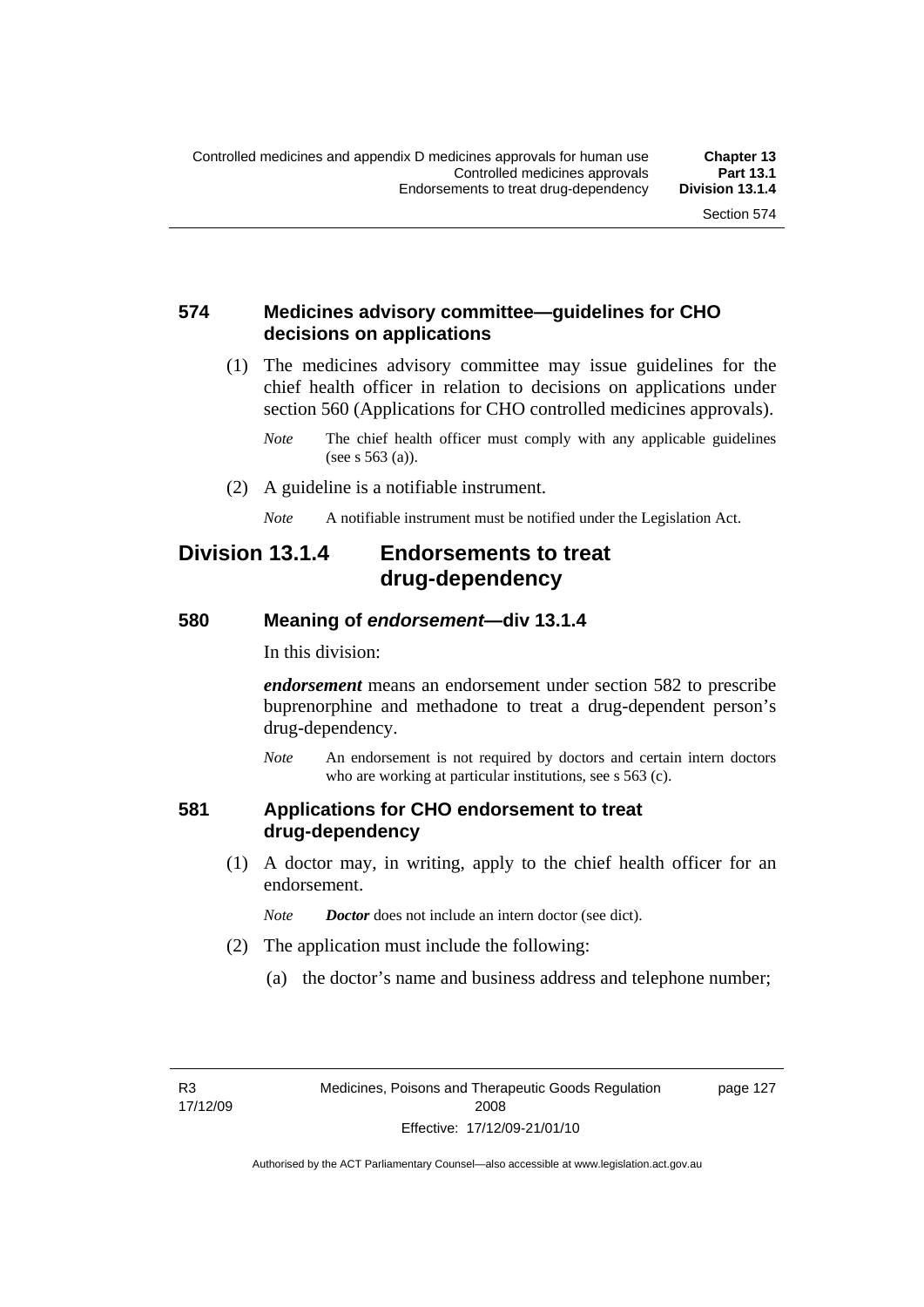- (b) the doctor's qualifications and experience in treating drug-dependency.
- *Note* If a form is approved under the Act, s 198 for this provision, the form must be used.
- (3) The chief health officer may ask the doctor for any other information reasonably required to decide the application.

#### **582 CHO decisions on applications for endorsement to treat drug-dependency**

- (1) The chief health officer must give, or refuse to give, an endorsement to a doctor who applies under section 581.
- (2) The chief health officer must not give a doctor an endorsement unless satisfied that the doctor has the qualifications and experience to treat drug-dependency.
- (3) An endorsement is subject to any condition included in the endorsement by the chief health officer.
- (4) The chief health officer must give the doctor written notice of the chief health officer's decision not later than 7 days after the day the decision is made.
- (5) If the chief health officer refuses the application, the notice must include information about the doctor's right to seek review of the decision under section 584.

#### **583 Form of CHO endorsements to treat drug-dependency**

An endorsement by the chief health officer must include the following:

- (a) the doctor's name;
- (b) an identifying number for the endorsement;
- (c) any condition to which the endorsement is subject.

page 128 Medicines, Poisons and Therapeutic Goods Regulation 2008 Effective: 17/12/09-21/01/10

R3 17/12/09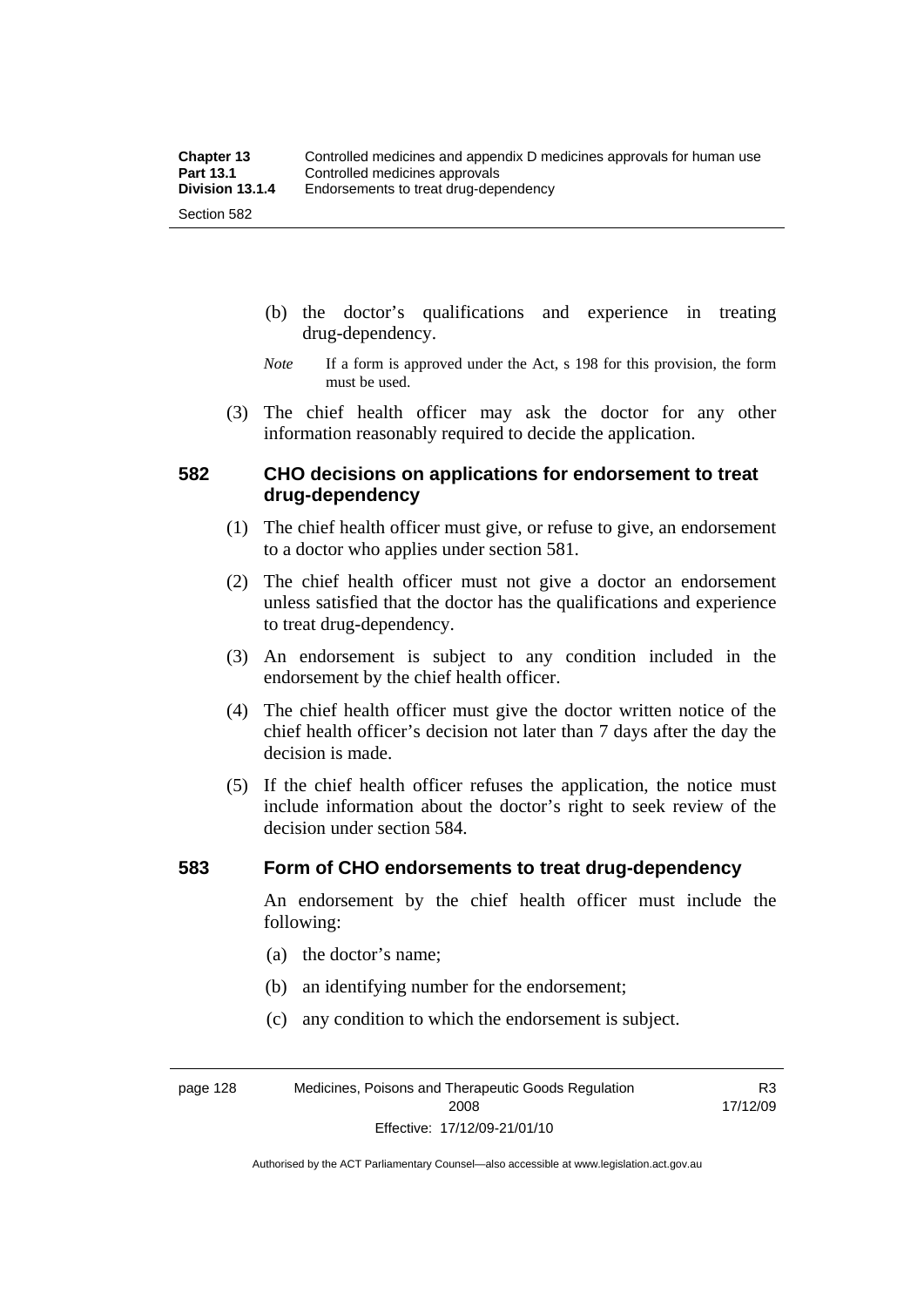### **584 Medicines advisory committee—review of CHO decisions to refuse endorsements to treat drug-dependency**

- (1) This section applies if the chief health officer refuses under section 582 to give an endorsement to a doctor.
- (2) The doctor may, not later than 28 days after the day the doctor receives written notice of the decision, apply to the medicines advisory committee for review of the decision.
- (3) The application for review—
	- (a) must be in writing signed by the doctor; and
	- (b) must set out the grounds for the application; and
	- (c) may include any information that the doctor considers appropriate for the review.
- (4) The medicines advisory committee may, in writing, ask the doctor to give the committee further information that the committee reasonably needs to decide the application.
- (5) After considering the application and any further information provided in accordance with a notice under subsection (4), the medicines advisory committee must—
	- (a) direct the chief health officer to confirm the decision made; or
	- (b) direct the chief health officer to revoke the decision made and approve the application as directed by the committee.

*Note* The chief health officer must comply with a direction (see s 573).

(6) A direction must be in writing.

R3 17/12/09 page 129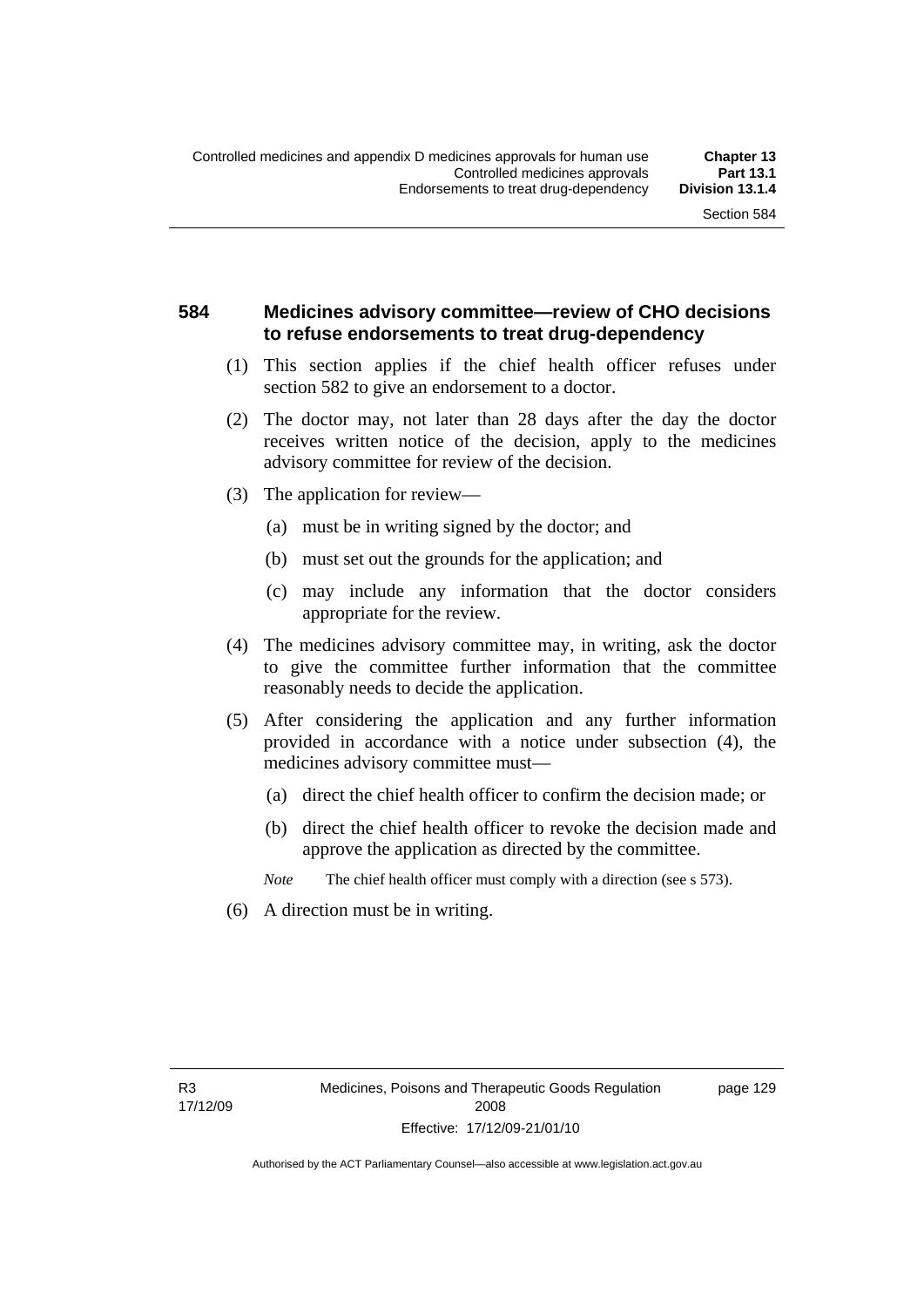## **Part 13.2 Appendix D medicines approvals**

*Note* It is a condition of an authorisation to prescribe a designated appendix D medicine for the prescriber to have an approval under this part (see s 33 (a)).

#### **590 Meaning of** *appendix D medicines approval*

In this regulation:

*appendix D medicines approval* means an approval under section 591 or section 593.

#### **591 Standing approval to prescribe designated appendix D medicines**

A doctor is approved to prescribe a designated appendix D medicine for a purpose mentioned in schedule 3 (Designated appendix D medicines—standing approvals), part 3.2, column 3 in relation to the medicine if—

- (a) the medicine is mentioned in the schedule, part 3.2, column 3 in relation to the doctor; and
- (b) if the schedule, part 3.2, column 4 contains a condition in relation to the medicine—the doctor prescribes the medicine in accordance with the condition.

#### **Example—par (b)**

If sch 3, pt 3.2, col 4 includes a condition requiring a doctor to advise a woman of child-bearing age to avoid becoming pregnant during or for a certain period after the completion of treatment, the doctor is authorised to prescribe the medicine only if the doctor gives the patient the advice.

- *Note 1 Doctor* does not include an intern doctor (see dict).
- *Note 2* An example is part of the regulation, is not exhaustive and may extend, but does not limit, the meaning of the provision in which it appears (see Legislation Act, s 126 and s 132).

page 130 Medicines, Poisons and Therapeutic Goods Regulation 2008 Effective: 17/12/09-21/01/10 R3 17/12/09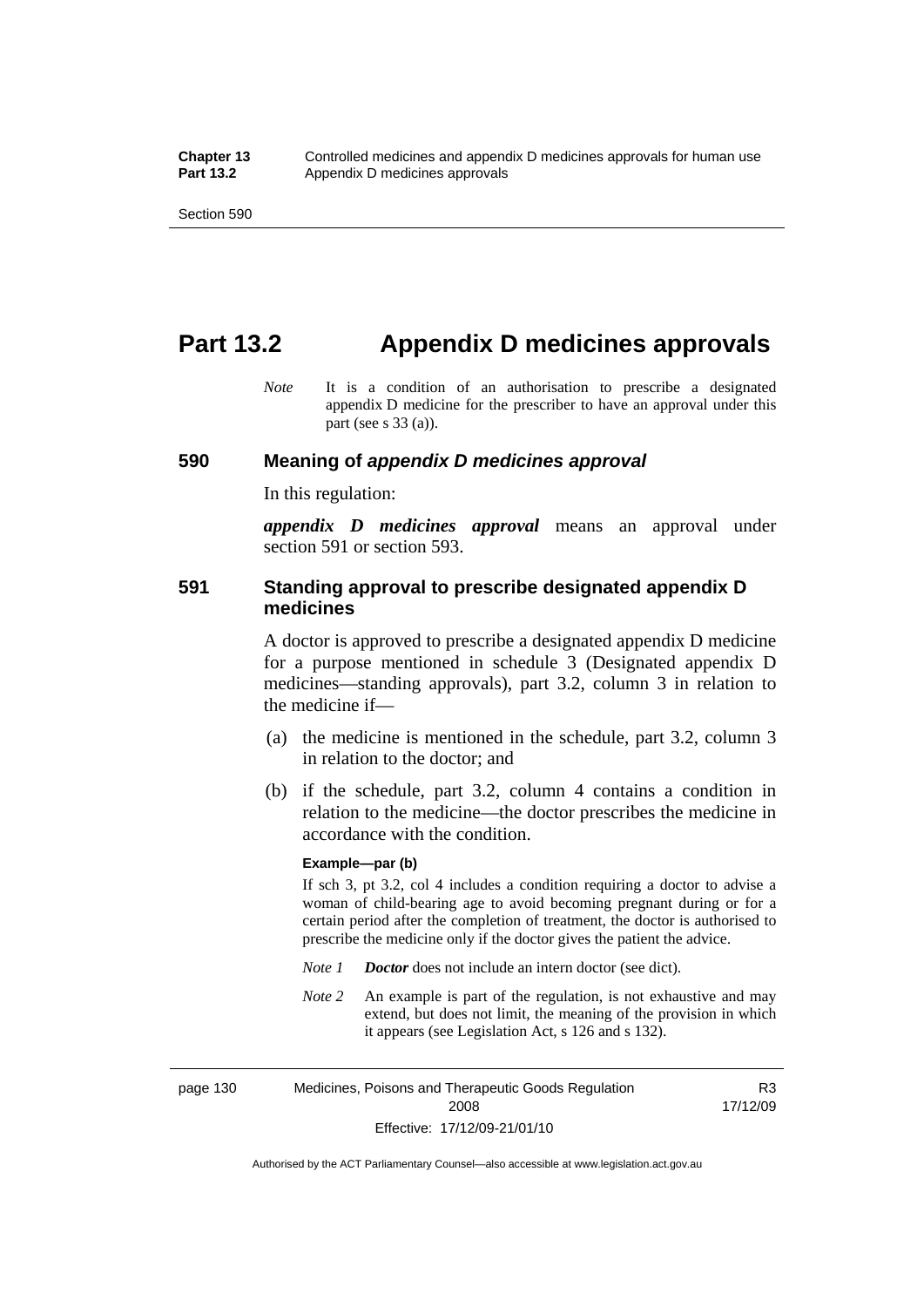## **592 Applications for CHO approval to prescribe designated appendix D medicines**

 (1) A doctor may, in writing, apply to the chief health officer for approval to prescribe a designated appendix D medicine for a purpose mentioned in schedule 3 (Designated appendix D medicines—standing approvals), part 3.2, column 3 in relation to the medicine.

*Note Doctor* does not include an intern doctor (see dict).

- (2) The application must include the following:
	- (a) the medicine's name;
	- (b) the doctor's name, business address and telephone number;
	- (c) if the doctor is a specialist—the specialist area in which the doctor practises;
	- (d) if the doctor is not a specialist—the doctor's qualifications and experience in relation to the medicine.
	- *Note* If a form is approved under the Act, s 198 for this provision, the form must be used.
- (3) The chief health officer may ask the doctor for any other information reasonably required to decide the application.

#### **593 CHO decisions on applications to prescribe designated appendix D medicines**

- (1) The chief health officer must approve, or refuse to approve, an application by a doctor under section 592 for approval to prescribe a designated appendix D medicine.
- (2) An approval under subsection (1) to prescribe a designated appendix D medicine is subject to the following conditions:
	- (a) that the doctor complies with any conditions in schedule 3, part 3.2, column 4 in relation to the medicine;

R3 17/12/09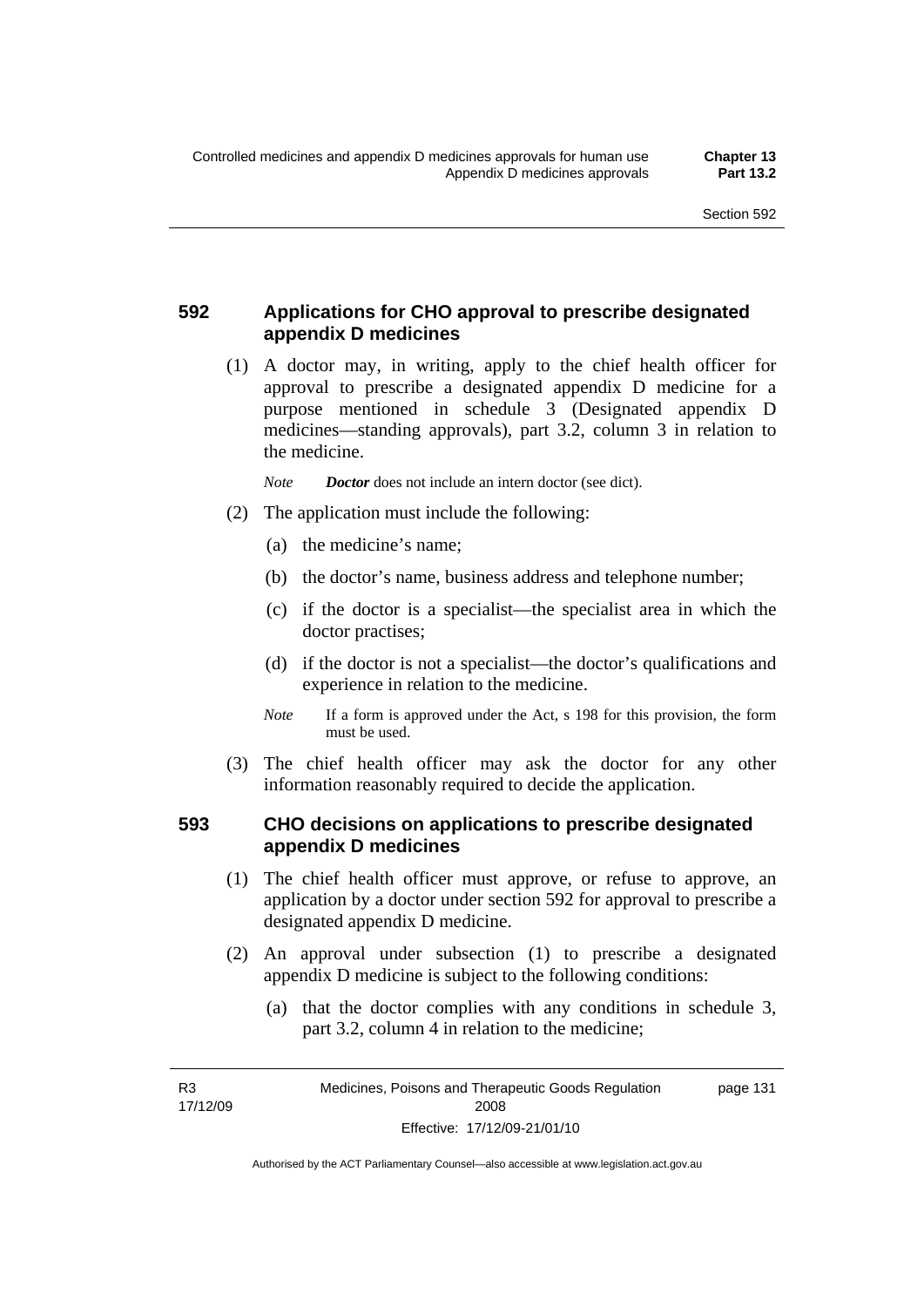(b) any other condition included in the approval by the chief health officer.

#### **Example—par (a)**

If sch 3, pt 3.2, col 4 includes a condition requiring a doctor to advise a woman of child-bearing age to avoid becoming pregnant during or for a certain period after the completion of treatment, the doctor is authorised to prescribe the medicine only if the doctor gives the patient the advice.

- *Note* An example is part of the regulation, is not exhaustive and may extend, but does not limit, the meaning of the provision in which it appears (see Legislation Act, s 126 and s 132).
- (3) For this section, the chief health officer—
	- (a) must have regard to the specialist area (if any) in which the doctor practises and the requirements (if any) stated in the medicines and poisons standard, appendix D for the medicine to which the application relates; and
	- (b) may have regard to anything else the chief health officer considers appropriate.
- (4) The chief health officer must send the doctor written notice of the chief health officer's decision not later than 7 days after the day the decision is made.

#### **594 Form of CHO appendix D medicines approvals**

An appendix D medicines approval given by the chief health officer must include the following:

- (a) the doctor's name;
- (b) the name of the medicine to which the approval relates;
- (c) an identifying number for the approval;
- (d) any condition included in the approval by the chief health officer.

R3 17/12/09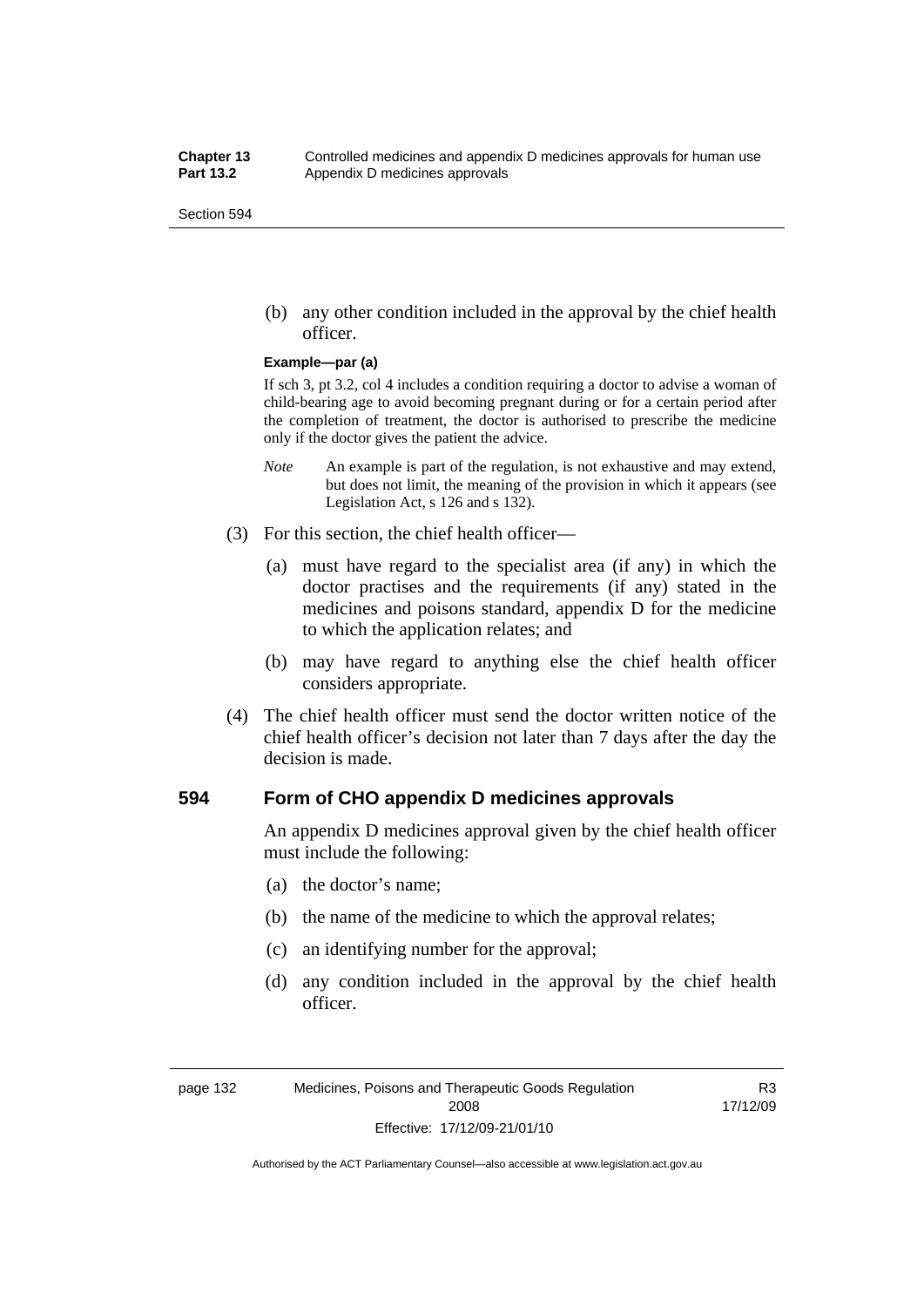# **Chapter 14 Medicines licences**

## **Part 14.1 Medicines licences generally**

#### **600 Medicines licences that may be issued—Act, s 78 (2)**

The following licences for medicines may be issued:

- (a) a licence for a program of research or education in relation to a controlled medicine (a *controlled medicines research and education program licence*);
- (b) a licence for medicines for first-aid kits (a *first-aid kit licence*);
- (c) a licence for the supply by wholesale of a medicine (a *medicines wholesalers licence*);
- (d) a licence for the treatment of opioid dependency with buprenorphine or methadone (an *opioid dependency treatment licence*);
- (e) a licence for the sale by retail of pharmacy medicines by a person who is not a pharmacist (a *pharmacy medicines rural communities licence*).
- *Note* Other medicines licences may also be issued (see Act, s 78 (3)).

R3 17/12/09 page 133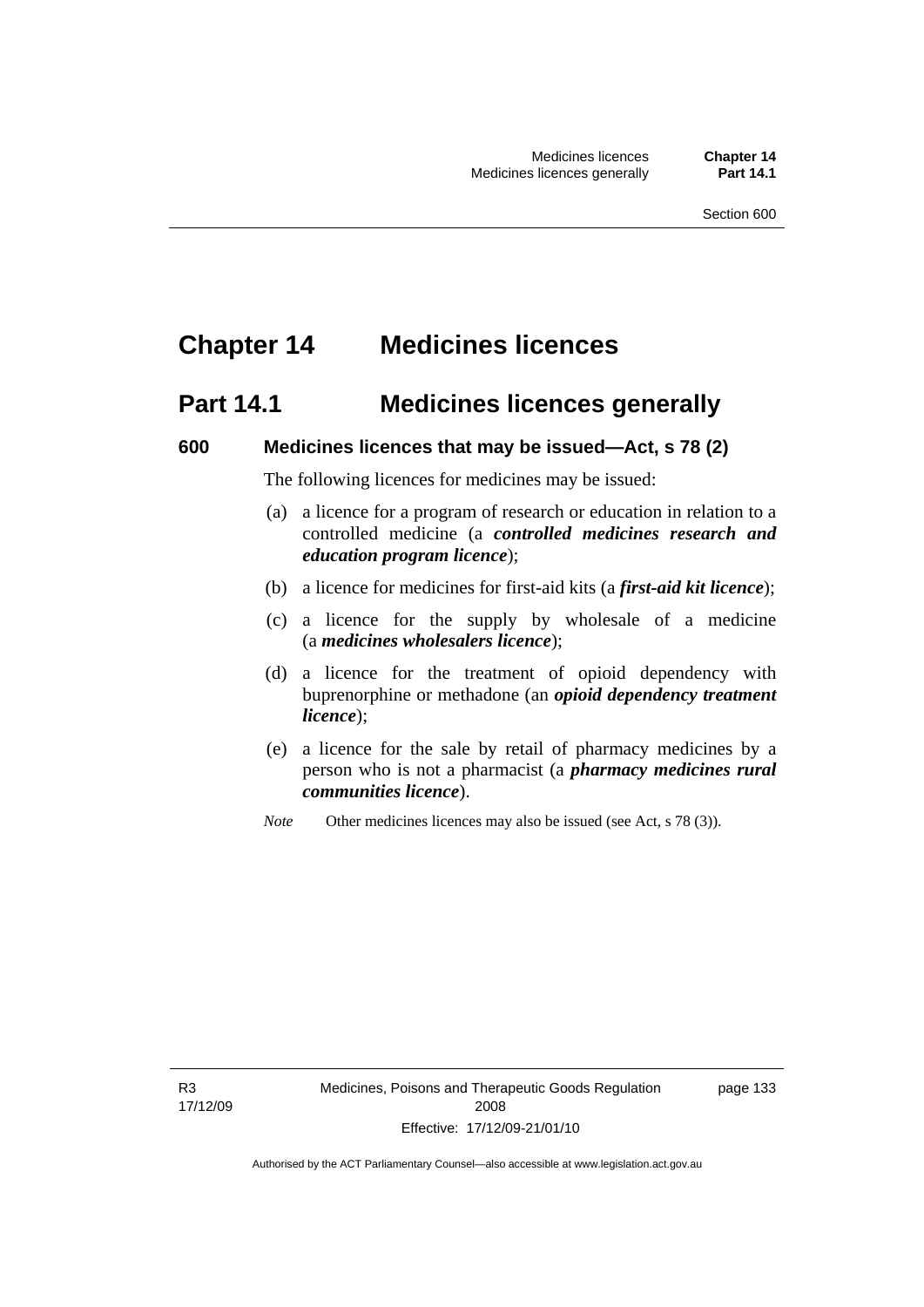# **Part 14.2 Controlled medicines research and education program licences**

#### **605 Applications for controlled medicines research and education program licences**

- (1) An application for a controlled medicines research and education program licence for a controlled medicine must be in writing, signed by the applicant, and include the following:
	- (a) the full name, address and academic, professional or other relevant qualifications of—
		- (i) the person who is to supervise the program; and
		- (ii) the person who is to conduct the program;
	- (b) the name of the recognised research institution at or under which the program is proposed to be conducted;

*Note Recognised research institution*—see the Act, s 20 (5).

- (c) whether the program will be conducted at, or under the authority of, the recognised research institution;
- (d) the premises where the program will be conducted;
- (e) the controlled medicine, and the form and strength of the medicine, for which the licence is sought;
- (f) the maximum quantity of the medicine that would be possessed under the licence at any time;
- (g) a description of the program, including an explanation of why the program cannot be carried out satisfactorily without the use of the medicine;

R3 17/12/09

*Note* For research and education activities in relation to other medicines, see pt 9.4.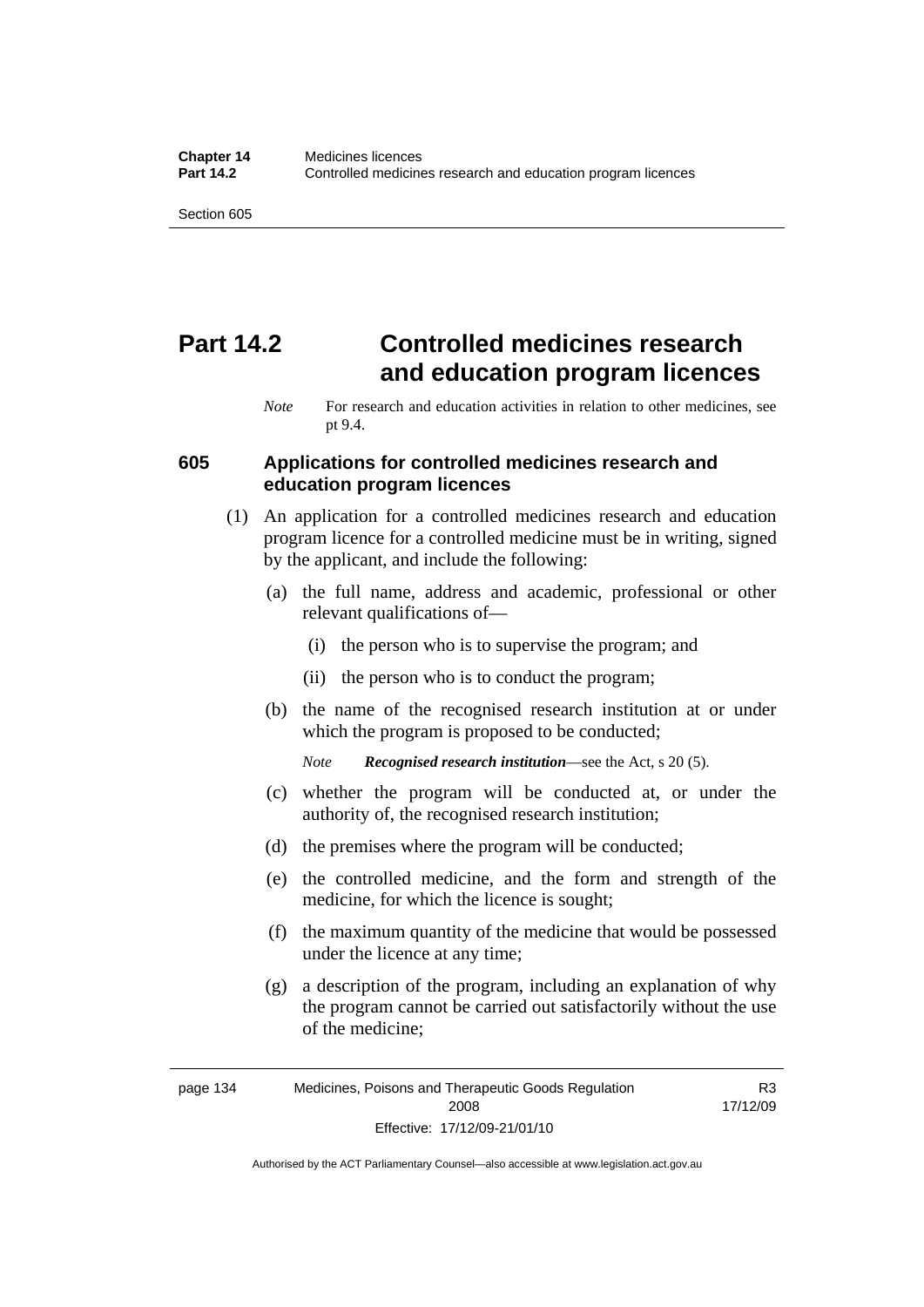- (h) the supervision arrangements for the program;
- (i) the period for which the licence is sought.
- *Note 1* If a form is approved under the Act, s 198 for this provision, the form must be used.
- *Note* 2 A fee may be determined under the Act, s 197 for this provision.
- (2) The application must be accompanied by a written approval of the program by the person in charge of—
	- (a) the recognised research institution; or
	- (b) a faculty or division of the institution.

#### **606 Restrictions on issuing of controlled medicines research and education program licences—Act, s 85 (1) (a)**

The chief health officer must not issue a controlled medicines research and education program licence to a person unless—

- (a) the program to which the licence relates will be conducted at, or under the authority of, a recognised research institution; and
- (b) the program is approved by a person mentioned in section 605 (2); and
- (c) satisfied that the program—
	- (i) cannot be carried out without the use of the controlled medicine to which the licence application relates; and
	- (ii) will be adequately supervised.

page 135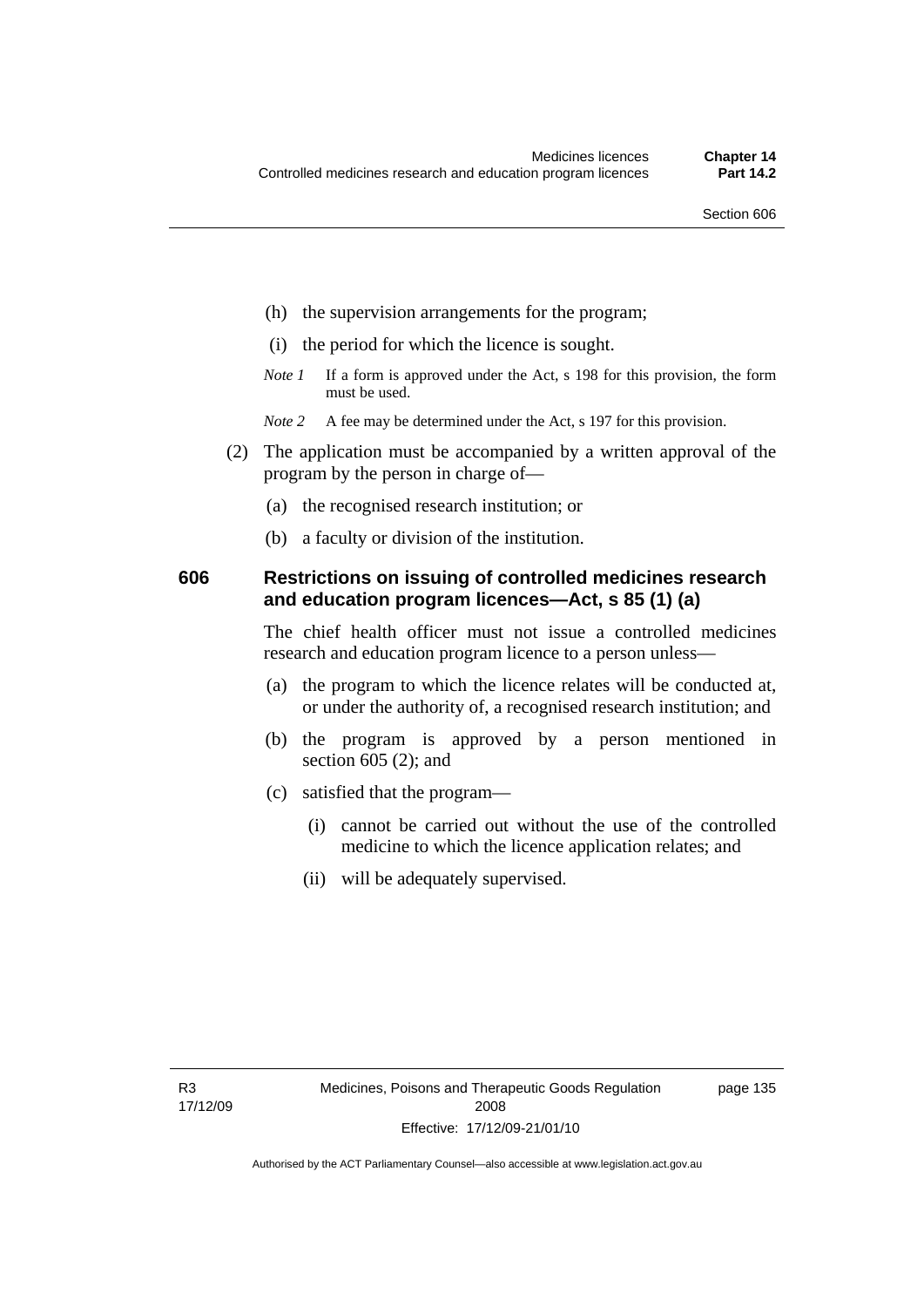### **607 Additional information for controlled medicines research and education program licences—Act, s 88 (1) (k)**

The following additional information is prescribed for a controlled medicines research and education program licence:

- (a) the research or education program for which the licence is issued;
- (b) the name of the program's supervisor;
- (c) the dealings with a controlled medicine authorised by the licence;
- (d) the premises where the program will be conducted;
- (e) the maximum quantity of the controlled medicine that may be possessed at any time for the program;
- (f) the total quantity of the controlled medicine that may be possessed for the program during the period of the licence;
- (g) the form and strength of the controlled medicine that may be obtained and possessed for the program.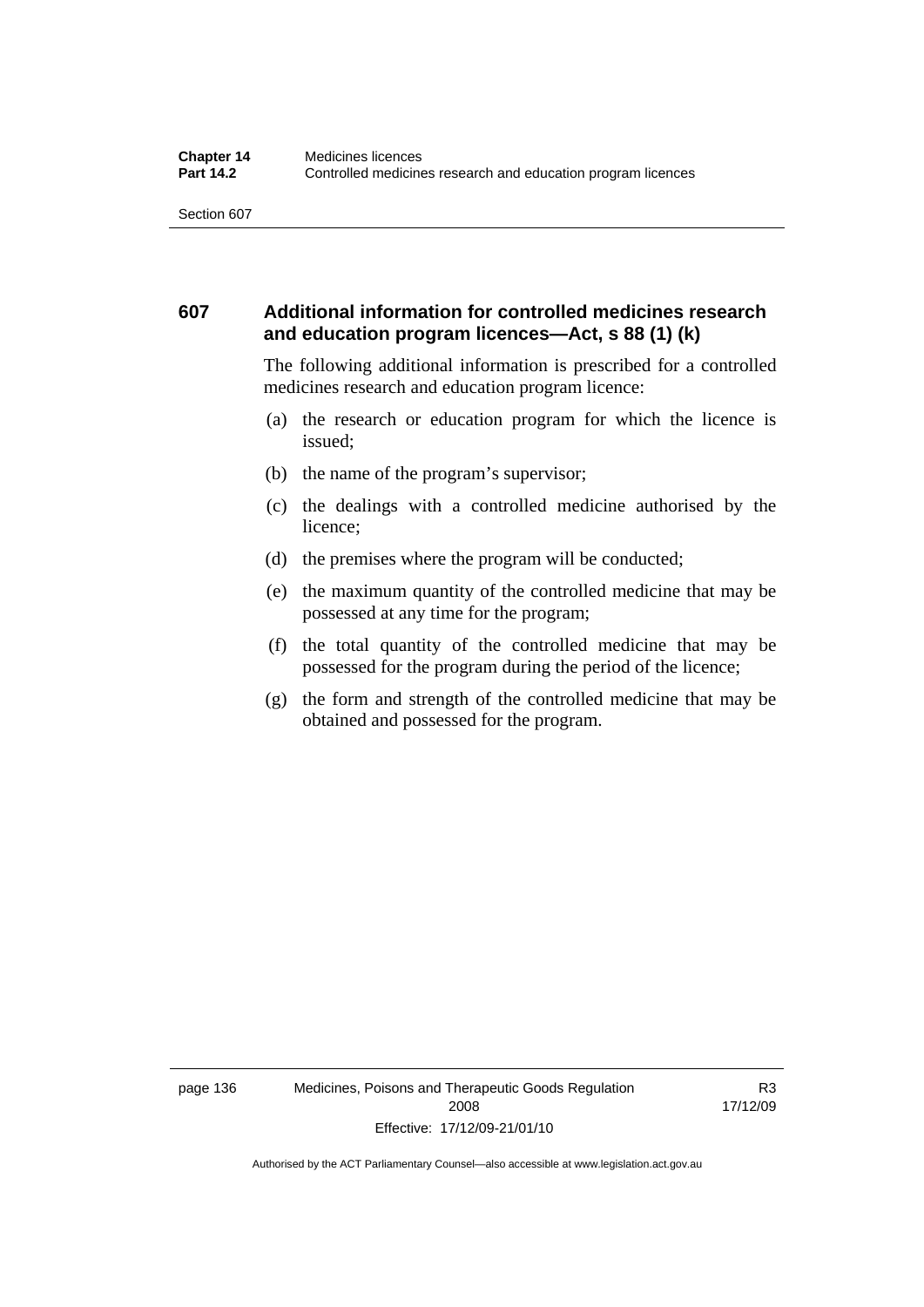## **Part 14.3 First-aid kit licences**

*Note* This part is not applicable to a health professional who is authorised elsewhere under this regulation to possess etc medicines for a first-aid kit.

#### **610 Applications for first-aid kit licences**

- (1) An application for a first-aid kit licence must be in writing, signed by the applicant, and include the following:
	- (a) the full name, address and occupation of the applicant;
	- (b) the full name, address and occupation of each other person proposed to be authorised to deal with a medicine under the licence;
	- (c) the prescription only medicines and controlled medicines (each of which are *relevant medicines*), and the form and strength of the relevant medicines, for which the licence is sought;
		- *Note* Pharmacy medicines and pharmacist only medicines are authorised for the kit under s 450.
	- (d) the maximum quantity of the relevant medicines that would be possessed under the licence at any time;
	- (e) the first-aid services provided, or proposed to be provided, to the community by the applicant;
	- (f) the situations in which it is proposed the medicines in the first-aid kit will be used;
	- (g) the period for which the licence is sought.
	- *Note 1* If a form is approved under the Act, s 198 for this provision, the form must be used.
	- *Note* 2 A fee may be determined under the Act, s 197 for this provision.

R3 17/12/09 page 137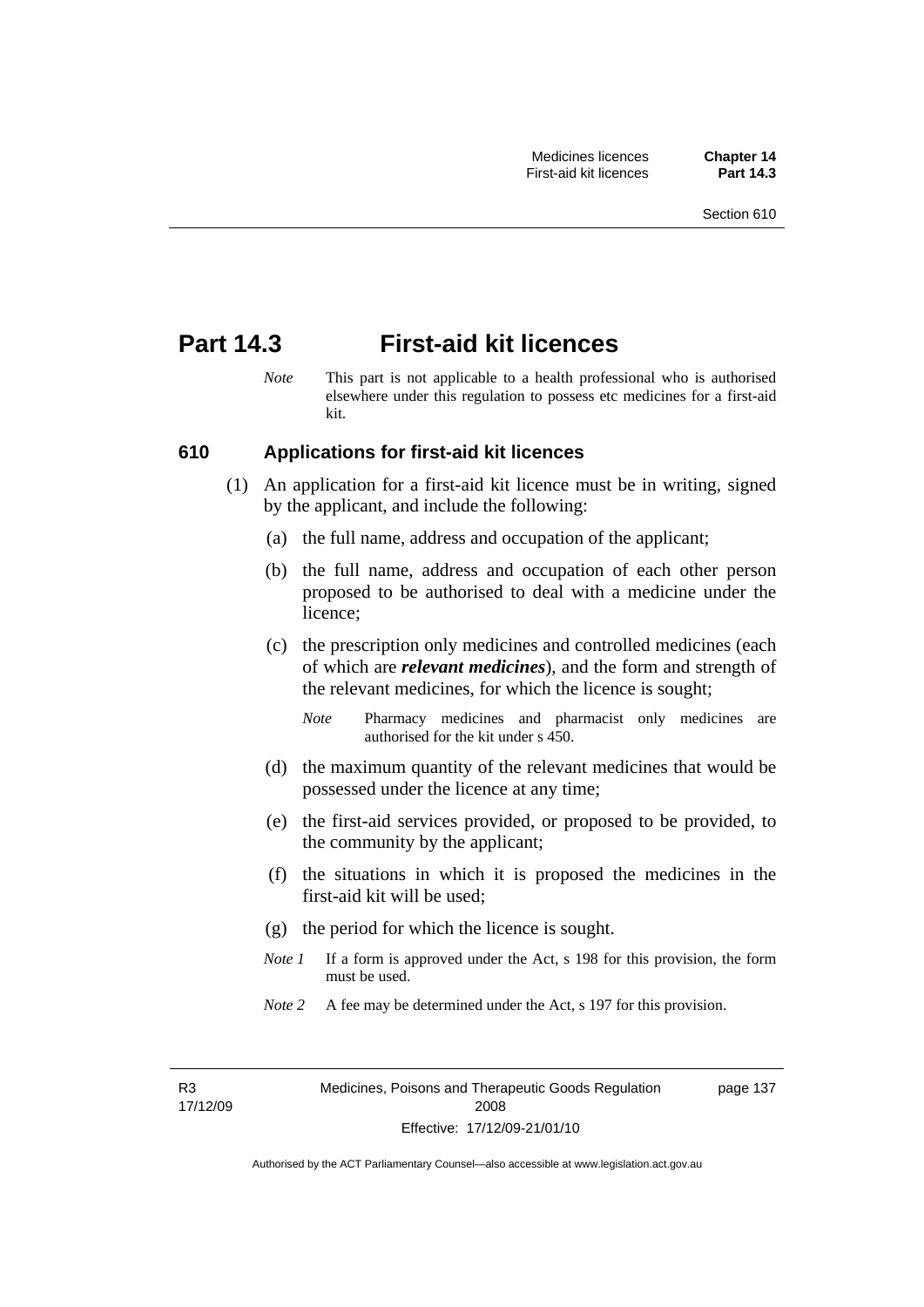| <b>Chapter 14</b> | Medicines licences     |
|-------------------|------------------------|
| Part 14.3         | First-aid kit licences |

- (2) The application must be accompanied by—
	- (a) evidence of the qualifications mentioned in section 611 (a) for the applicant and each person included in the application under subsection (1) (b); and
	- (b) a letter of support from a doctor who will provide medical direction and support to the applicant.
		- *Note Doctor* does not include an intern doctor (see dict).

### **611 Restrictions on issuing of first-aid kit licences— Act, s 85 (1) (a)**

The chief health officer must not issue a first-aid kit licence to a person unless—

- (a) each person to be authorised under the licence has successfully completed a course that qualifies the person to be registered as a nurse or employed as an ambulance paramedic; and
- (b) the chief health officer is satisfied that the person provides, or will be providing, first-aid services to the community, for example, at a workplace or as part of a privately operated ambulance service approved under the *Emergencies Act 2004*, part 4.6 (Other approved providers); and
- (c) the medicines to which the licence application relates are reasonably necessary to provide the first-aid services.
- *Note* An example is part of the regulation, is not exhaustive and may extend, but does not limit, the meaning of the provision in which it appears (see Legislation Act, s 126 and s 132).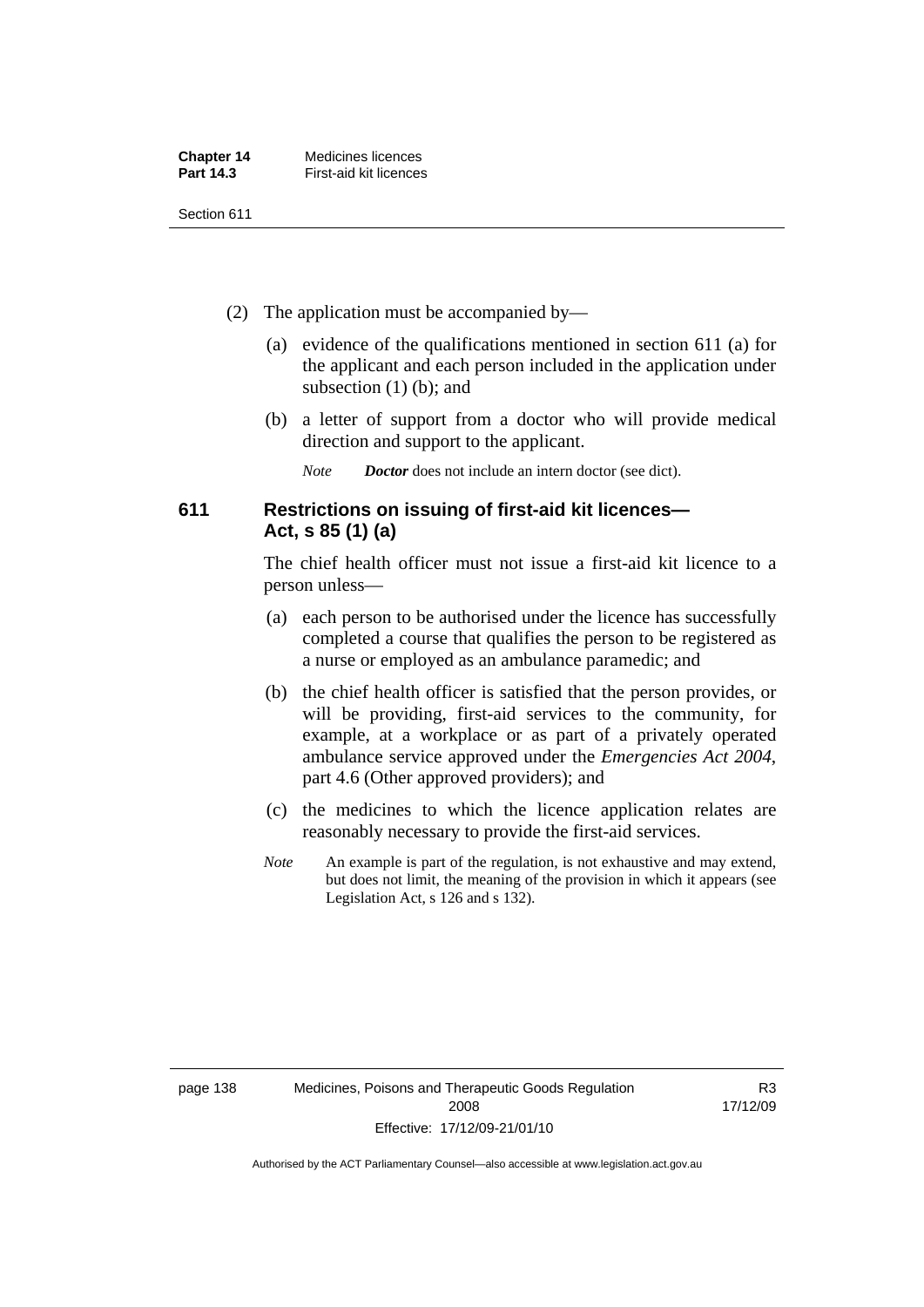### **612 Additional information for first-aid kit licences— Act, s 88 (1) (k)**

- (1) The following additional information is prescribed for a first-aid kit licence:
	- (a) the full name and home address of each person who is authorised to deal with a medicine under the licence;
	- (b) the maximum quantity of each relevant medicine that may be possessed under the licence at any time;
	- (c) the total quantity of each relevant medicine that may be possessed during the period of the licence;
	- (d) the form and strength in which each relevant medicine may be obtained, possessed and administered under the licence.
- (2) In this section:

*relevant medicines*—see section 610.

R3 17/12/09 Medicines, Poisons and Therapeutic Goods Regulation 2008 Effective: 17/12/09-21/01/10

page 139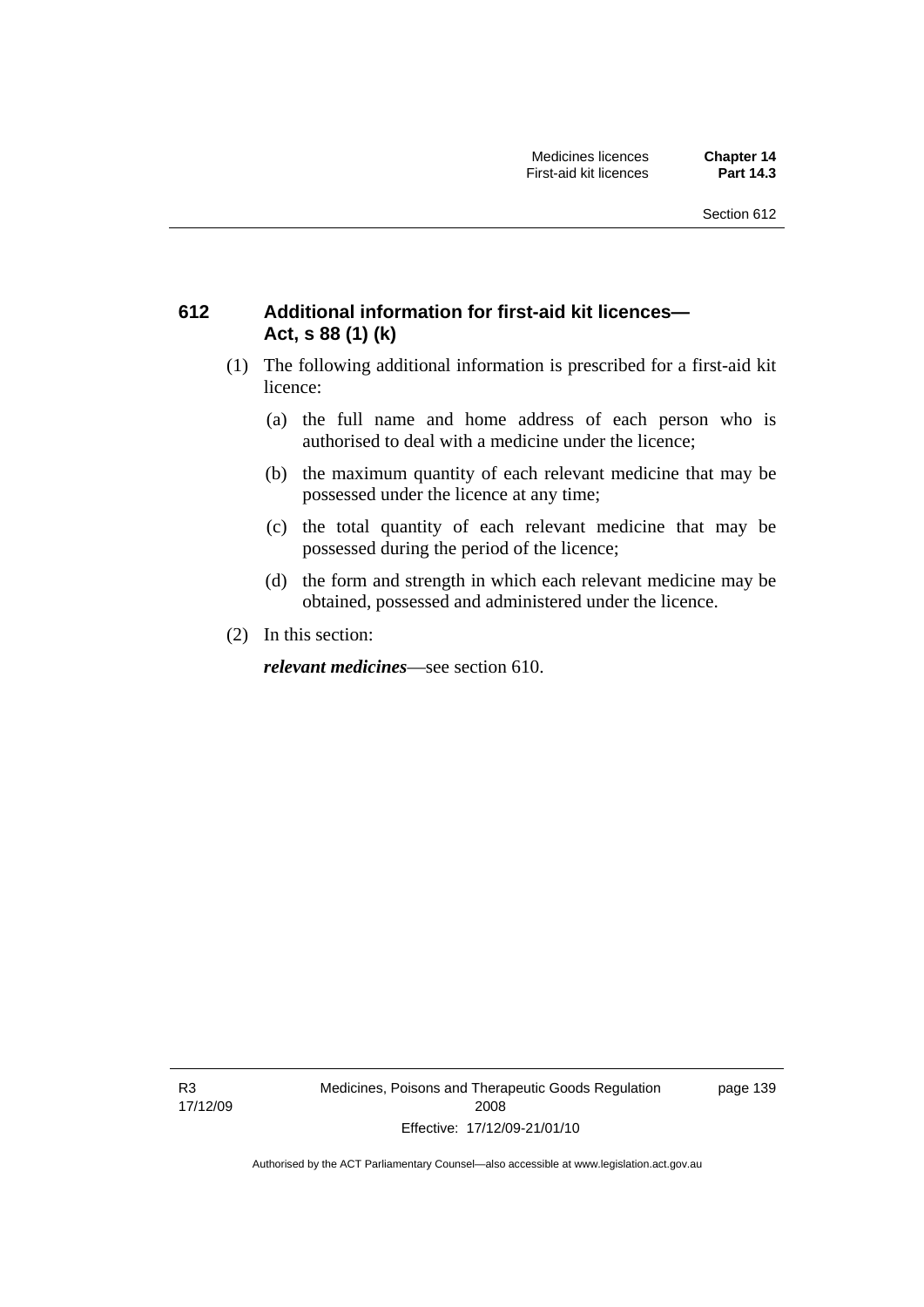## **Part 14.4 Medicines wholesalers licences**

*Note* This part is applicable to an interstate wholesaler only if the Act, s 20 (4) does not apply to the wholesaler.

#### **615 Applications for medicines wholesalers licences**

- (1) An application for a medicines wholesalers licence must be in writing, signed by the applicant, and include the following:
	- (a) the medicines to which the application relates;
	- (b) the full name of the applicant;
	- (c) the applicant's ABN (if any);
	- (d) if the applicant is a corporation—the corporation's ACN;
	- (e) the location of the premises where the applicant proposes to deal with the medicines under the licence;
	- (f) the security arrangements proposed for the premises;
	- (g) the name of an individual who is to supervise the dealings to be authorised under the licence.
	- *Note 1* If a form is approved under the Act, s 198 for this provision, the form must be used.
	- *Note* 2 A fee may be determined under the Act, s 197 for this provision.
- (2) The application must be accompanied by a plan of the premises that shows—
	- (a) where it is proposed to store the medicines; and
	- (b) the location and nature of security devices.

R3 17/12/09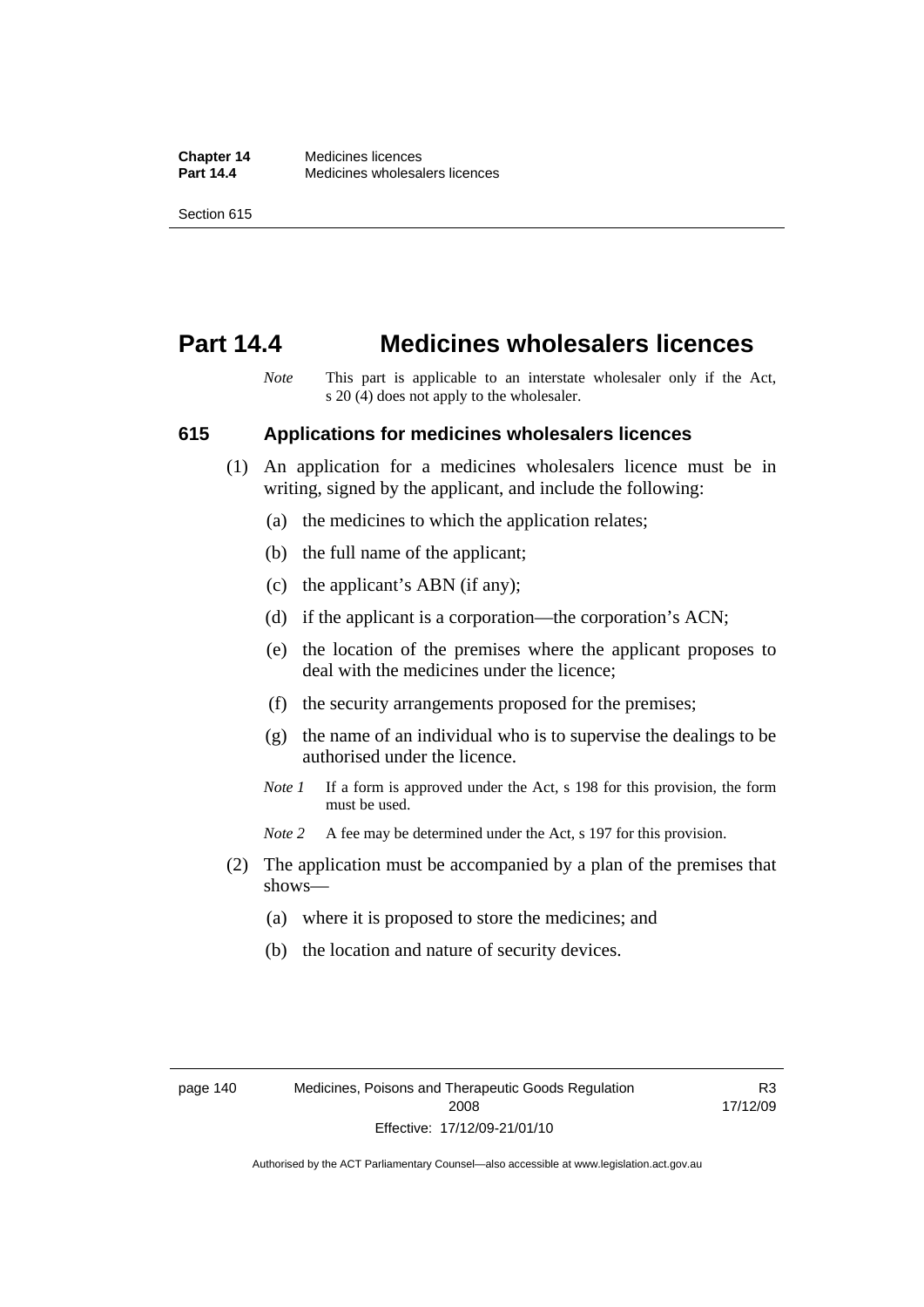### **616 Restrictions on issuing of medicines wholesalers licences—Act, s 85 (1) (a)**

- (1) The chief health officer must not issue a medicines wholesalers licence to a person unless dealings with medicines under the licence will be supervised by an individual nominated by the applicant and approved, in writing, by the chief health officer.
- (2) The chief health officer must not approve the nominated individual unless satisfied that the individual—
	- (a) is a suitable person to hold a medicines wholesalers licence; and
	- (b) has qualifications in chemistry, pharmacy or pharmacology or experience appropriate for the sale of medicines.
	- *Note* For changes of nominated individuals, see the Act, s 93.
- (3) In this section:

*suitable person*, to hold a licence—see the Act, section 81.

### **617 Additional information for medicines wholesalers licences—Act, s 88 (1) (k)**

The name of the person approved under section 616 (1) to supervise the dealings with medicines authorised by the licence is prescribed for a medicines wholesalers licence.

R3 17/12/09 page 141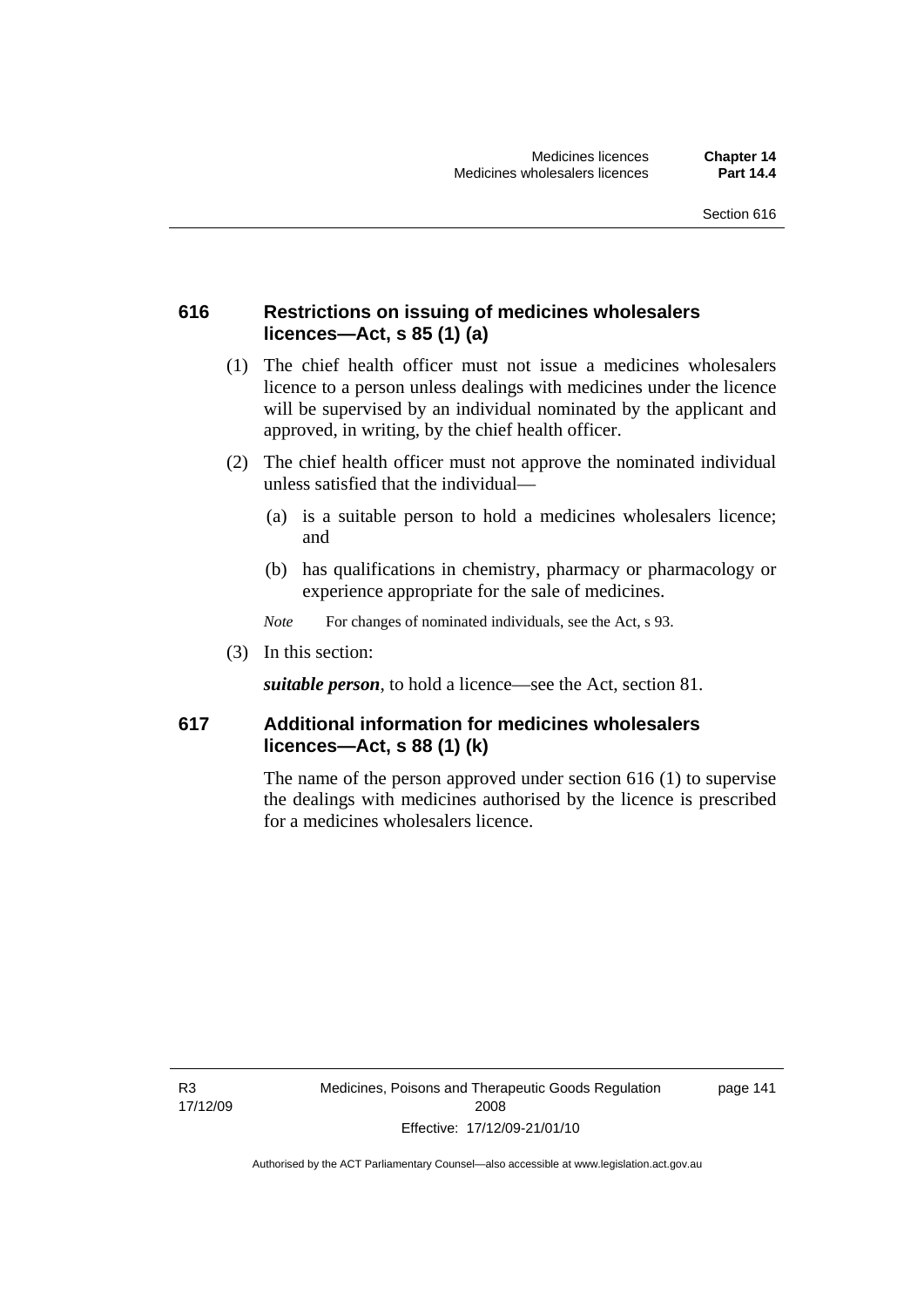# **Part 14.5 Opioid dependency treatment licences**

#### **620 Applications for opioid dependency treatment licences**

An application for an opioid dependency treatment licence must be in writing, signed by the applicant, and include the applicant's full name and business address.

*Note 1* If a form is approved under the Act, s 198 for this provision, the form must be used.

*Note* 2 A fee may be determined under the Act, s 197 for this provision.

#### **621 Restriction on issuing of opioid dependency treatment licences—Act, s 85 (1) (a)**

The chief health officer must not issue an opioid dependency treatment licence to a person unless the person is a pharmacist at a community pharmacy.

*Note Pharmacist* does not include an intern pharmacist (see dict).

#### **622 Witnessing not required for administration under opioid dependency treatment licence—Act, s 190 (1) (a)**

The Act, section 53 (e) (Registers—witnessing administration of medicines) does not apply to the administration of buprenorphine or methadone under an opioid dependency treatment licence if section 471 is complied with in relation to the administration.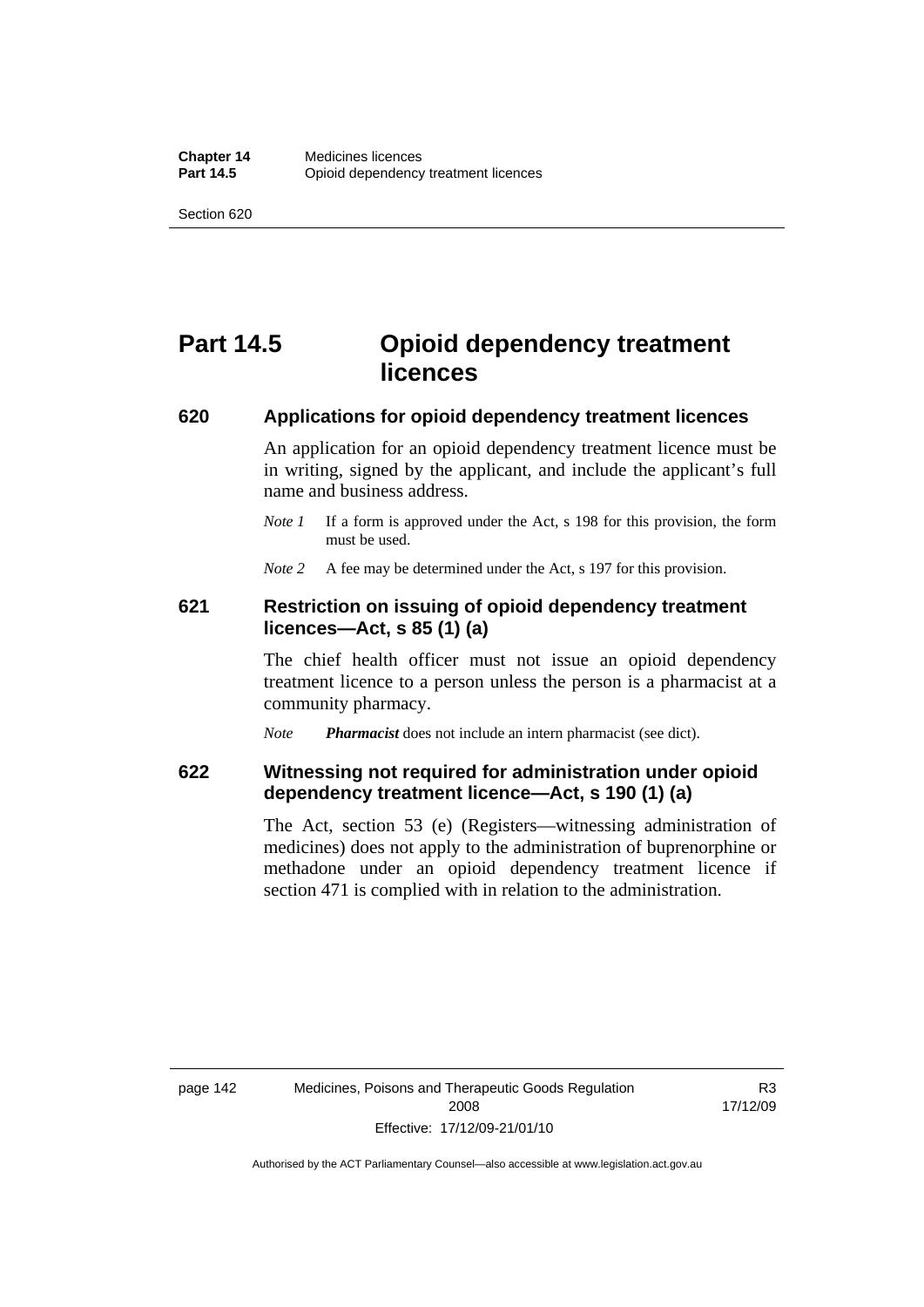# **Part 14.6** Pharmacy medicines rural **communities licences**

## **625 Applications for pharmacy medicines rural communities licences**

An application for a pharmacy medicines rural communities licence must—

- (a) be in writing signed by the applicant; and
- (b) include—
	- (i) the applicant's full name, business address and telephone number; and
	- (ii) the pharmacy medicines proposed to be sold under the licence.
- *Note 1* If a form is approved under the Act, s 198 for this provision, the form must be used.
- *Note* 2 A fee may be determined under the Act, s 197 for this provision.

#### **626 Restrictions on issuing of pharmacy medicines rural communities licences—Act, s 85 (1) (a)**

The chief health officer must not issue a pharmacy medicines rural communities licence to a person unless—

- (a) the person is carrying on the business of selling goods by retail; and
- (b) the premises from which the medicines will be sold under the licence is more than 25km by the shortest practical route to the nearest community pharmacy.

page 143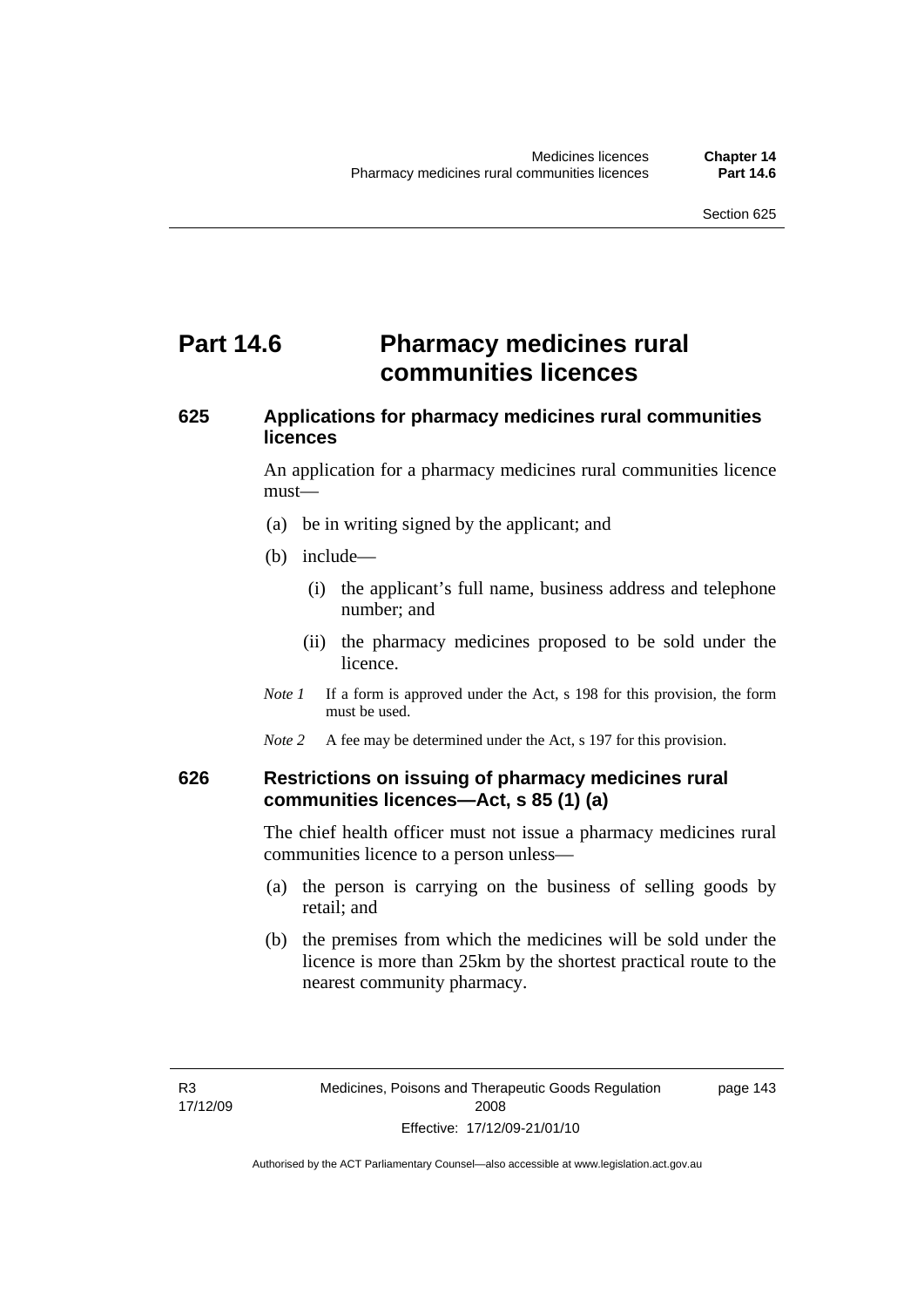# **Chapter 15 Medicines—other provisions**

# **Part 15.1 Opioid dependency treatment guidelines**

#### **630 Guidelines for treatment of opioid dependency**

- (1) The Minister may approve guidelines for the treatment of opioid dependency.
- (2) Without limiting subsection (1), approved guidelines may make provision in relation to the prescribing and administration of buprenorphine and methadone to drug-dependent people.
- (3) An approval is a notifiable instrument.

*Note* A notifiable instrument must be notified under the Legislation Act.

page 144 Medicines, Poisons and Therapeutic Goods Regulation 2008 Effective: 17/12/09-21/01/10

R3 17/12/09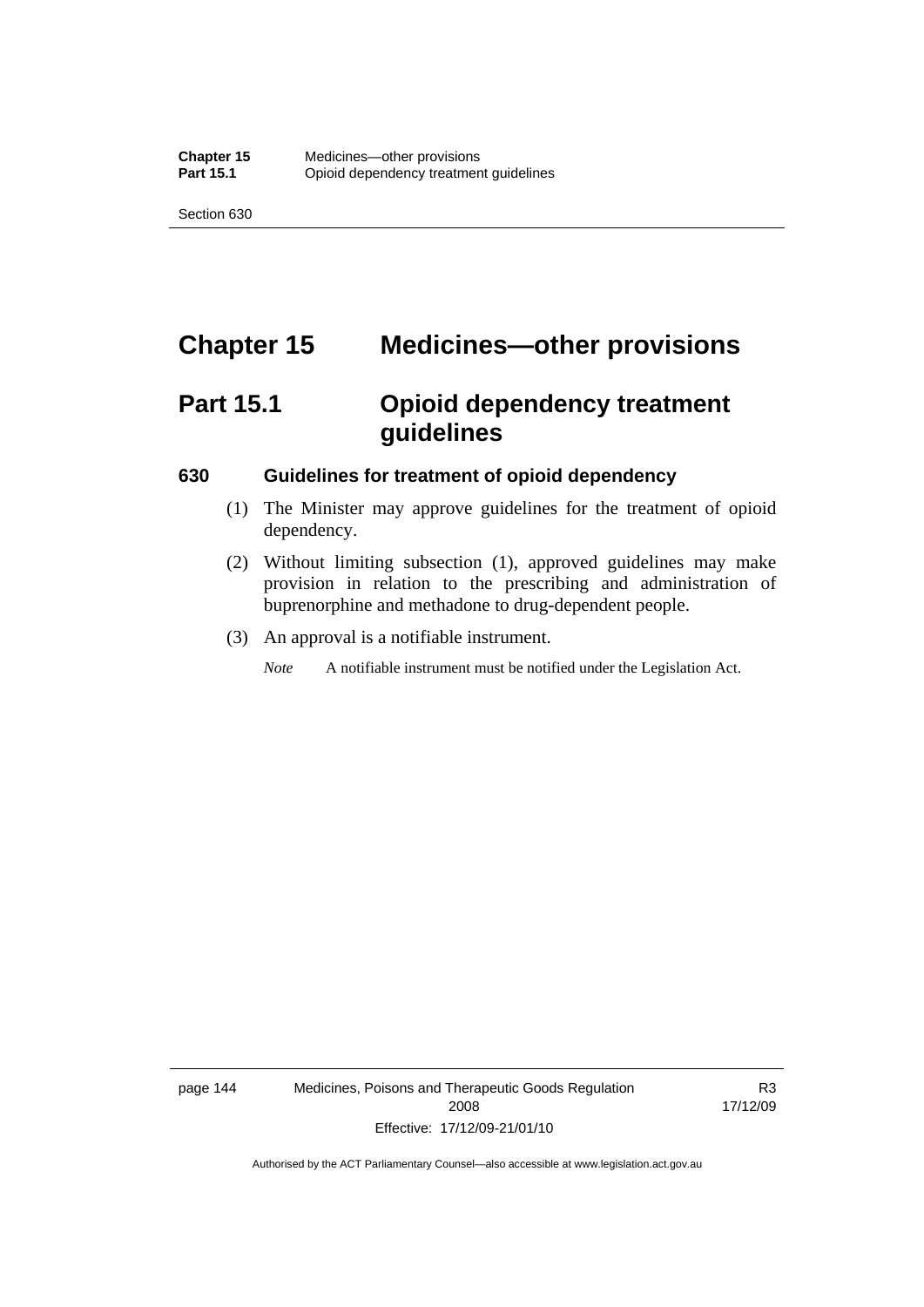## **Part 15.2 Medicines advisory committee**

*Note* The medicines advisory committee is established under the Act, s 194.

#### **635 Medicines advisory committee—membership**

- (1) The medicines advisory committee consists of the following members appointed by the Minister:
	- (a) a chair;
	- (b) 2 other members.
	- *Note 1* For the making of appointments (including acting appointments), see the Legislation Act, pt 19.3.
	- *Note 2* Certain Ministerial appointments require consultation with an Assembly committee and are disallowable (see Legislation Act, div 19.3.3).
- (2) A person is not eligible for appointment to the medicines advisory committee unless the person is a doctor.

*Note Doctor* does not include an intern doctor (see dict).

- (3) The medicines advisory committee must include—
	- (a) at least 1 member who has had experience in the teaching or practice of psychiatry; and
	- (b) 1 member nominated by the Australian Capital Territory Branch of the Australian Medical Association.
- (4) The instrument appointing, or evidencing the appointment of, a medicines advisory committee member must state whether the person is appointed as the chair, or as another member, of the committee.

page 145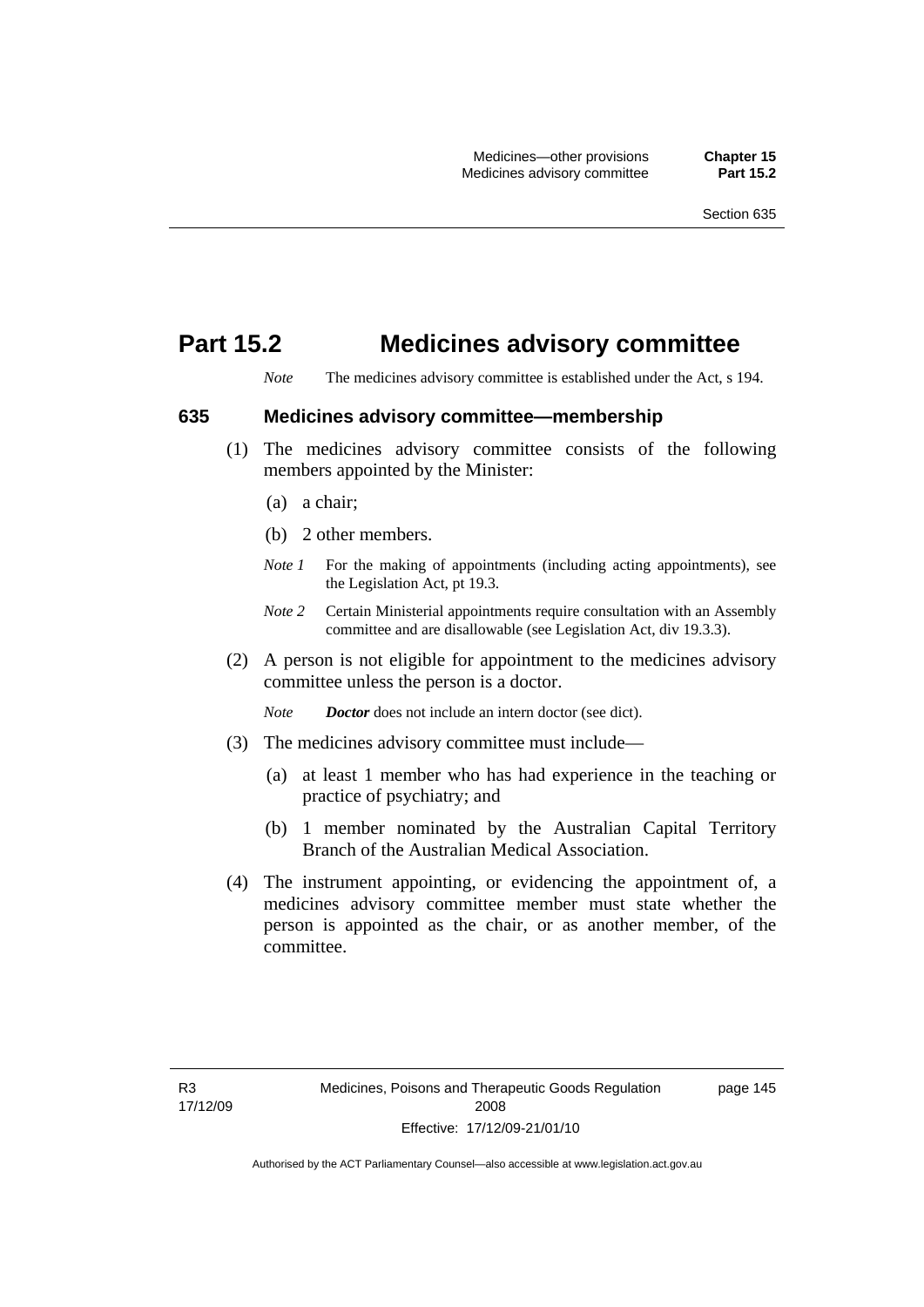#### **636 Medicines advisory committee—term of appointments**

The appointment of a medicines advisory committee member must be for not longer than 3 years.

*Note* A person may be reappointed to a position if the person is eligible to be appointed to the position (see Legislation Act, s 208 and dict, pt 1, def *appoint*).

#### **637 Medicines advisory committee—conditions of appointments**

The conditions of appointment of a medicines advisory committee member are the conditions agreed between the Minister and the member, subject to any determination under the *Remuneration Tribunal Act 1995*.

### **638 Medicines advisory committee—time and place of meetings**

- (1) Meetings of the medicines advisory committee are to be held when and where the committee decides.
- (2) The chair of the medicines advisory committee may at any time call a meeting.
- (3) The chair must give the other members reasonable notice of the time and place of a meeting called by the chair.
- (4) The medicines advisory committee may adjourn a proceeding, for any reason it considers appropriate, to a time and place decided by the committee.

#### **639 Medicines advisory committee—presiding member**

- (1) The chair presides at a meeting of the medicines advisory committee.
- (2) If the chair is absent, the member chosen by the members present presides.

page 146 Medicines, Poisons and Therapeutic Goods Regulation 2008 Effective: 17/12/09-21/01/10 R3 17/12/09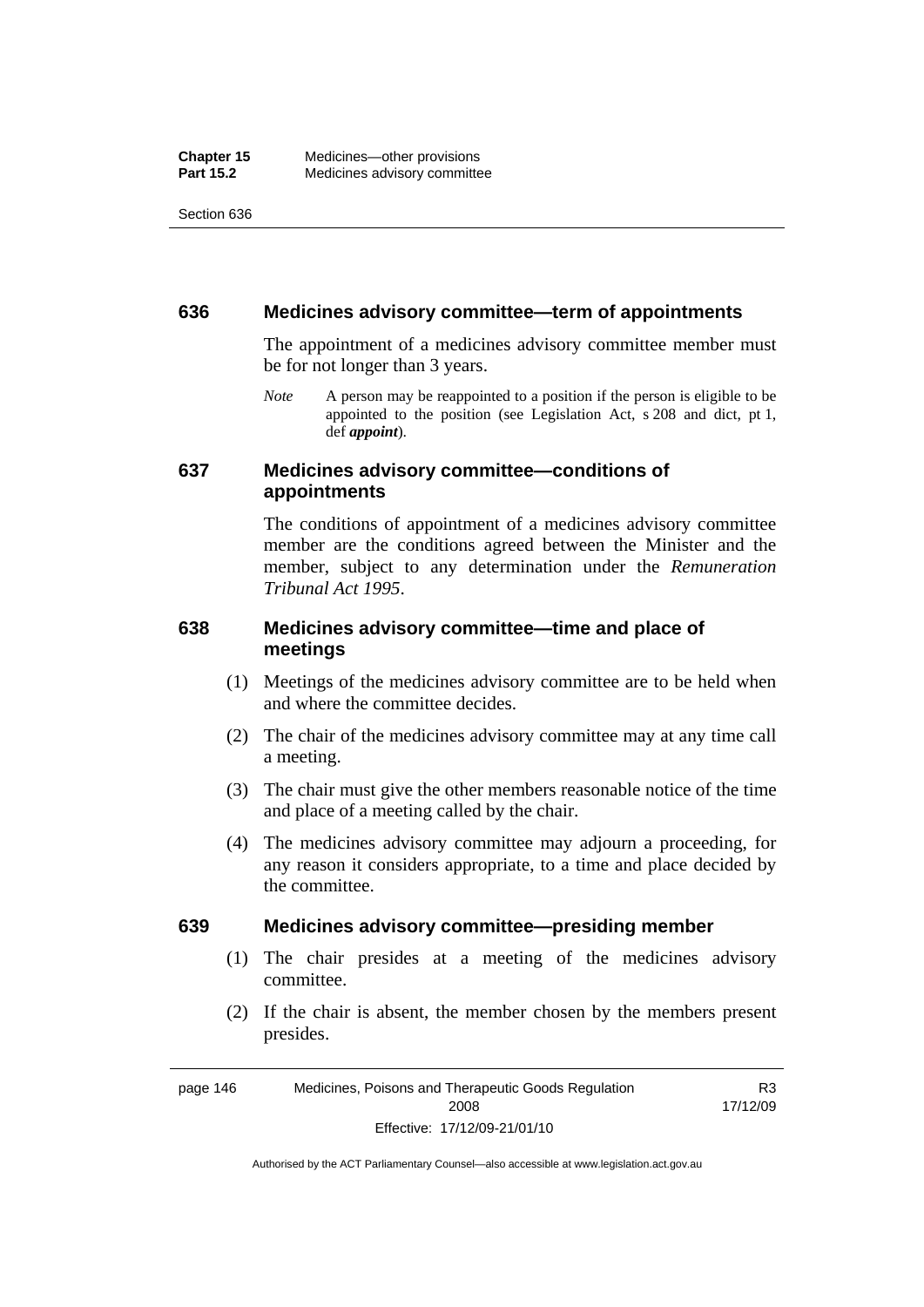#### **640 Medicines advisory committee—quorum**

Business may be carried out at a meeting of the medicines advisory committee only if at least 2 members are present.

#### **641 Medicines advisory committee—voting**

- (1) At a meeting of the medicines advisory committee each member has a vote on each question to be decided.
- (2) A question is decided by a majority of the votes of members present and voting but, if the votes are equal, the presiding member has the deciding vote.

#### **642 Medicines advisory committee—conduct of meetings**

- (1) The medicines advisory committee may conduct its meetings as the committee considers appropriate.
- (2) A meeting of the medicines advisory committee may be held using a method of communication, or a combination of methods of communication, that allows each member taking part to hear what each other member taking part says without the members being in each other's presence.

#### **Examples**

a phone link, a satellite link, an internet or intranet link

- *Note* An example is part of the regulation, is not exhaustive and may extend, but does not limit, the meaning of the provision in which it appears (see Legislation Act, s 126 and s 132).
- (3) A medicines advisory committee member who takes part in a meeting conducted under subsection (2) is taken to be present at the meeting.
- (4) A resolution is a valid resolution of the medicines advisory committee, even if it is not passed at a meeting of the committee, if all members agree to the proposed resolution in writing.

*Note Written* includes in electronic form (see Act, dict).

R3 17/12/09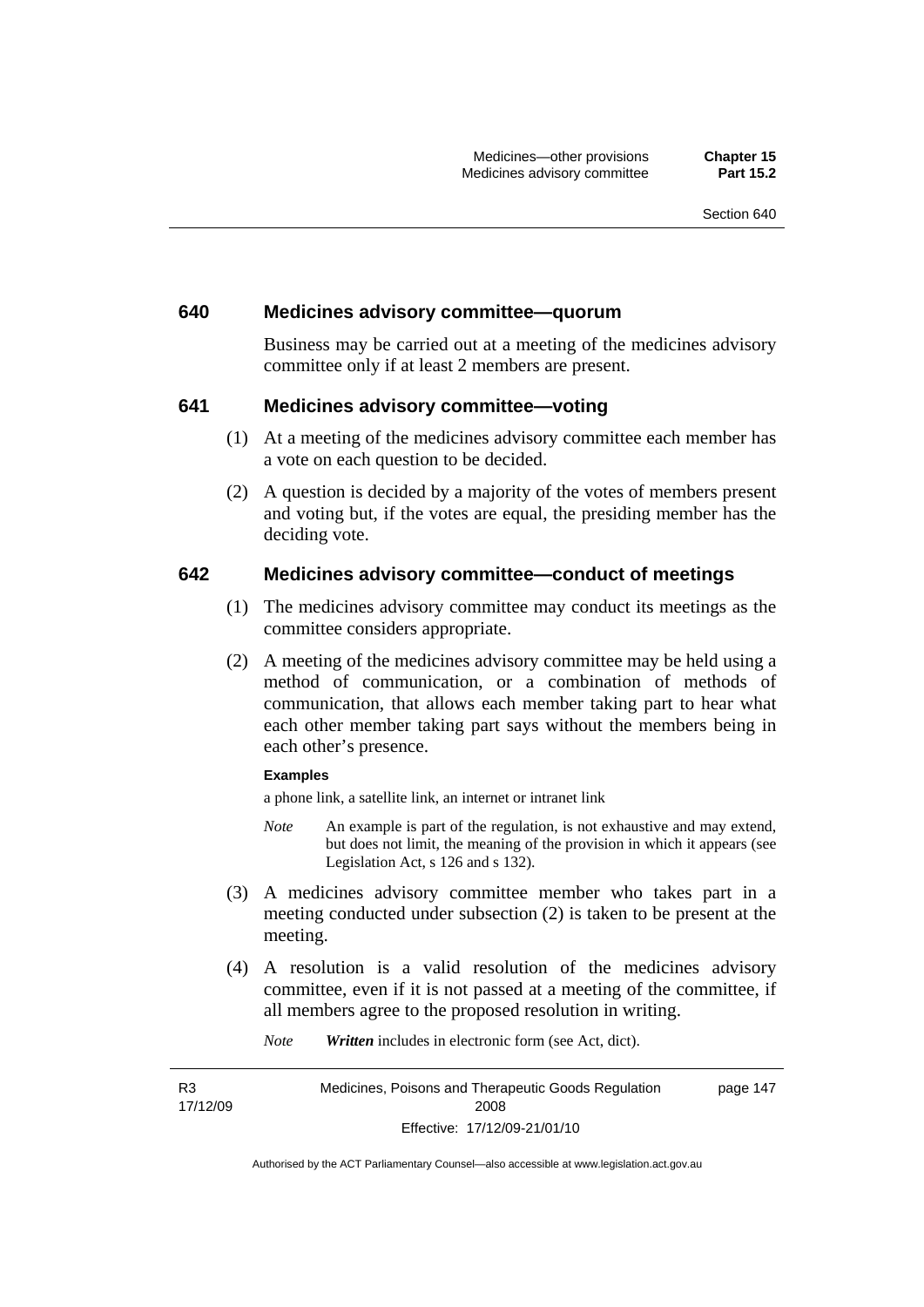(5) The medicines advisory committee must keep minutes of its meetings.

### **643 Medicines advisory committee—disclosure of interests by members**

- (1) If a medicines advisory committee member has a material interest in an issue being considered, or about to be considered, by the committee, the member must disclose the nature of the interest at a committee meeting as soon as possible after the relevant facts have come to the member's knowledge.
- (2) The disclosure must be recorded in the medicines advisory committee's minutes and, unless the committee otherwise decides, the member must not—
	- (a) be present when the medicines advisory committee considers the issue; or
	- (b) take part in a decision of the committee on the issue.

#### **Example**

David, Emile and Fiona are members of the medicines advisory committee. They have an interest in an issue being considered at a committee meeting and they disclose the interest as soon as they become aware of it. David's and Emile's interests are minor but Fiona has a direct financial interest in the issue.

The medicines advisory committee considers the disclosures and decides that because of the nature of the interests:

- David may be present when the committee considers the issue but not take part in the decision
- Emile may be present for the consideration and take part in the decision.

The medicines advisory committee does not make a decision allowing Fiona to be present or take part in the committee's decision. Accordingly, Fiona cannot be present for the consideration of the issue or take part in the decision.

*Note* An example is part of the regulation, is not exhaustive and may extend, but does not limit, the meaning of the provision in which it appears (see Legislation Act, s 126 and s 132).

page 148 Medicines, Poisons and Therapeutic Goods Regulation 2008 Effective: 17/12/09-21/01/10

R3 17/12/09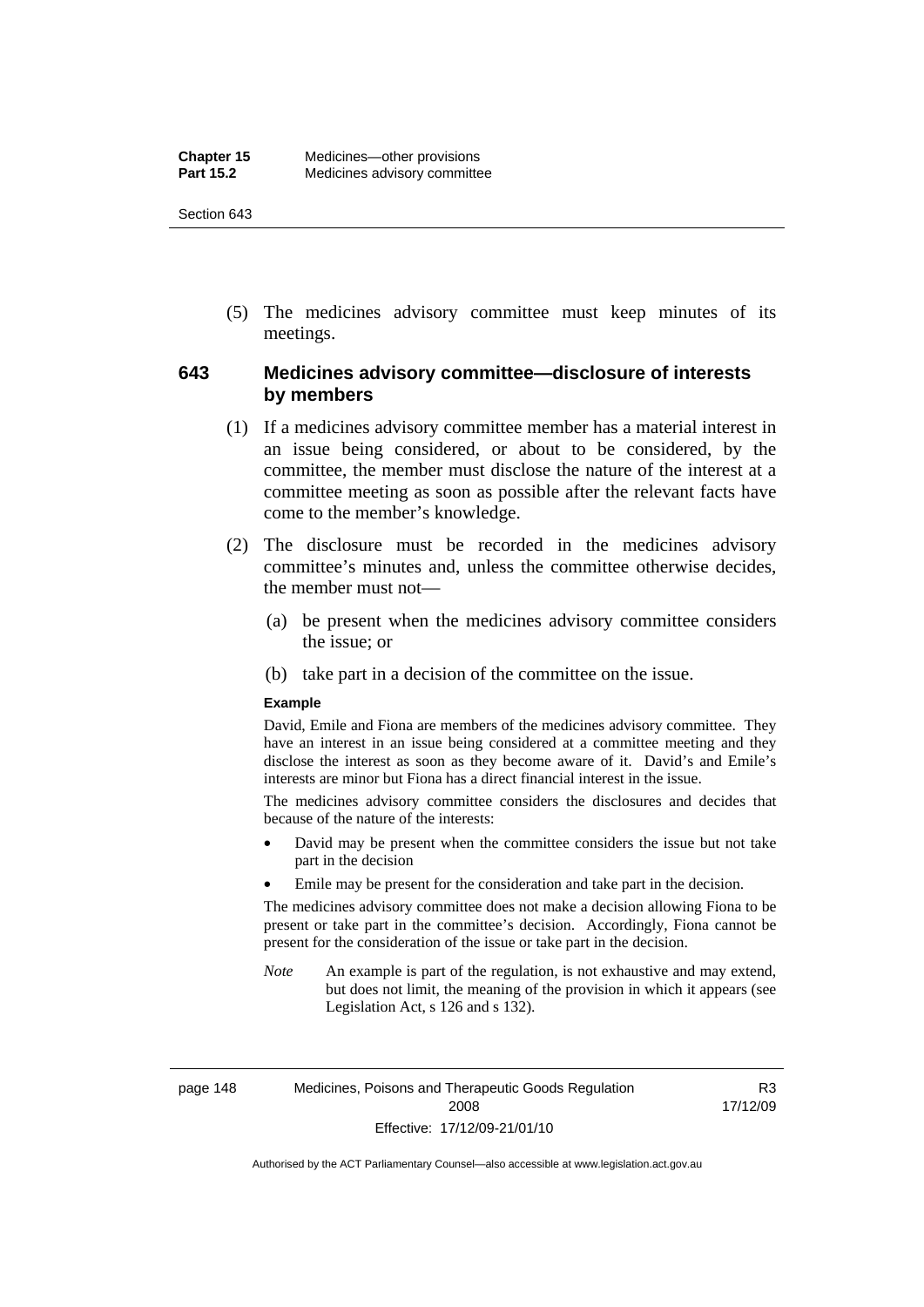- (3) Any other medicines advisory committee member who also has a material interest in the issue must not be present when the committee is considering its decision under subsection (2).
- (4) In deciding under subsection (2) whether a member may be present when the medicines advisory committee decides the issue or take part in a decision of the committee on the issue, and despite section 640 (Medicines advisory committee—quorum), the committee may consist of 1 member.

#### **Example**

if 2 members are present at a meeting and 1 member discloses a material interest, the other member may decide whether the member who made the disclosure can take part in a decision by the committee

(5) In this section:

*associate*, of a person, means—

- (a) the person's business partner; or
- (b) a close friend of the person; or
- (c) a family member of the person.

*executive officer*, of a corporation, means a person (however described) who is concerned with, or takes part in, the corporation's management (whether or not the person is a director of the corporation).

*indirect interest*—without limiting the kind of indirect interest a person may have, a person has an *indirect interest* in an issue if any of the following has an interest in the issue:

- (a) an associate of the person;
- (b) a corporation with not more than 100 members that the person, or an associate of the person, is a member of;
- (c) a subsidiary of a corporation mentioned in paragraph (b);

page 149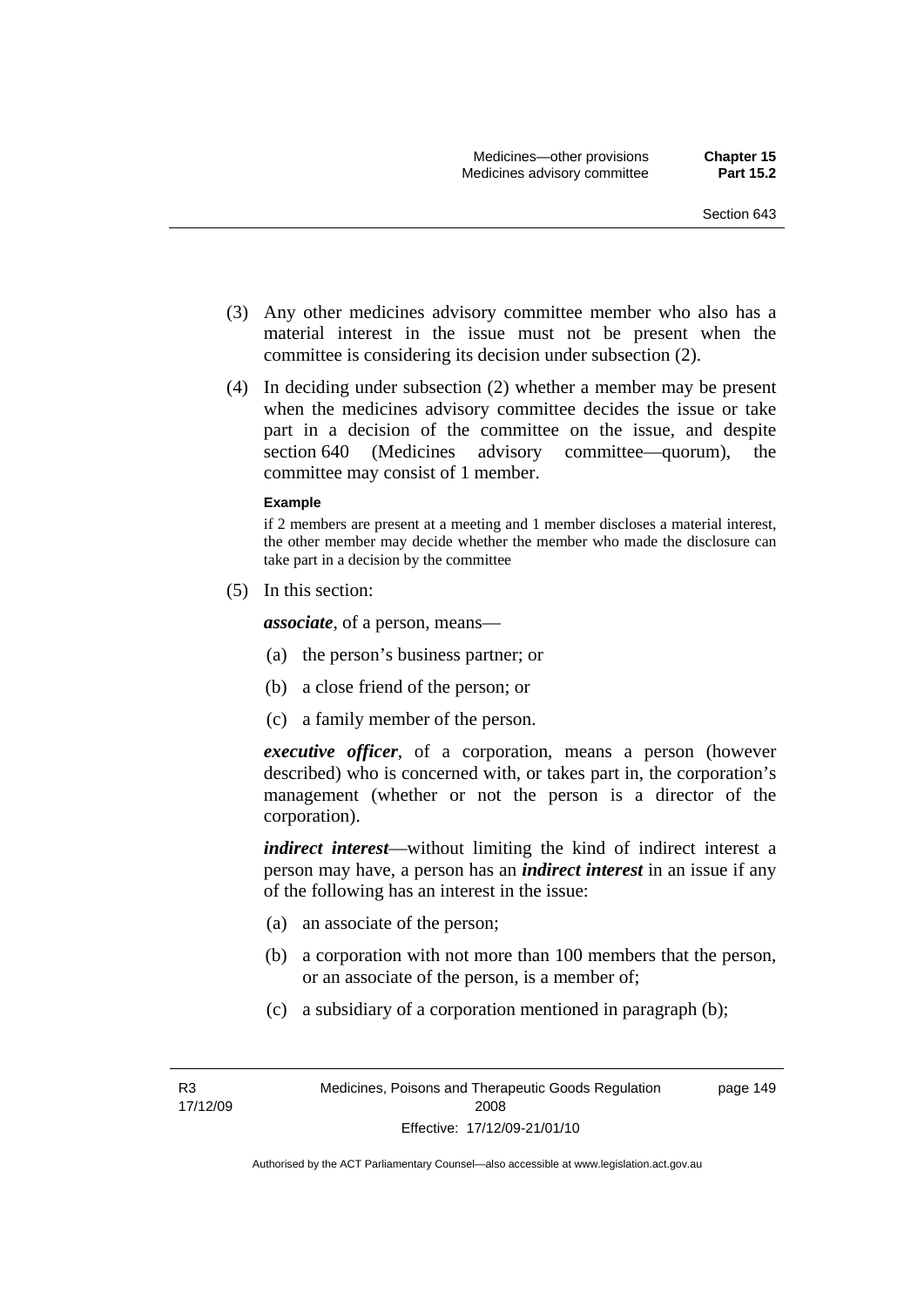- (d) a corporation that the person, or an associate of the person, is an executive officer of;
- (e) the trustee of a trust that the person, or an associate of the person, is a beneficiary of;
- (f) a member of a firm or partnership that the person, or an associate of the person, is a member of;
- (g) someone else carrying on a business if the person, or an associate of the person, has a direct or indirect right to participate in the profits of the business.

*material interest*—a medicines advisory committee member has a *material interest* in an issue if the member has—

- (a) a direct or indirect financial interest in the issue; or
- (b) a direct or indirect interest of any other kind if the interest could conflict with the proper exercise of the member's functions in relation to the committee's consideration of the issue.

#### **644 Medicines advisory committee—ending appointments**

- (1) The Minister may end the appointment of a medicines advisory committee member—
	- (a) if the member contravenes a territory law; or
	- (b) for misbehaviour; or
	- (c) if the member becomes bankrupt or executes a personal insolvency agreement; or
	- (d) if the member is convicted, in the ACT, of an offence punishable by imprisonment for at least 1 year; or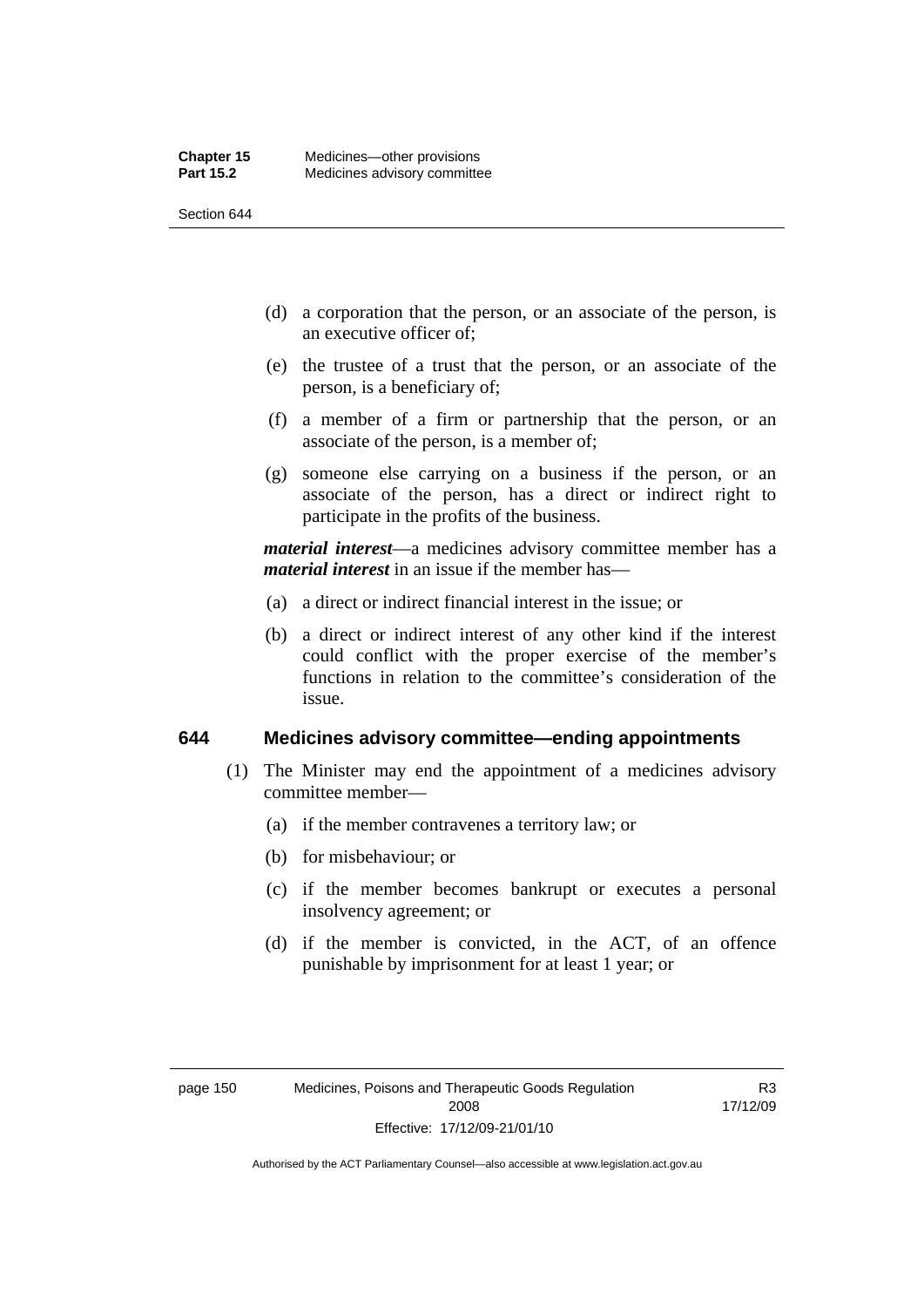- (e) if the member is convicted outside the ACT, in Australia or elsewhere, of an offence that, if it had been committed in the ACT, would be punishable by imprisonment for at least 1 year; or
- (f) if the member contravenes section 643 (Medicines advisory committee—disclosure of interests by members).
- *Note* A member's appointment also ends if the member resigns (see Legislation Act, s 210).
- (2) The Minister must end the appointment of a medicines advisory committee member—
	- (a) if the member ceases to be a doctor; or
	- (b) if, on 3 consecutive occasions, the member fails, without the chair's agreement, to make himself or herself available for a proposed meeting of the committee; or
	- (c) if the member fails to take all reasonable steps to avoid being placed in a position where a conflict of interest arises during the exercise of the member's functions; or
	- (d) for physical or mental incapacity, if the incapacity substantially affects the exercise of the member's functions.

R3 17/12/09 page 151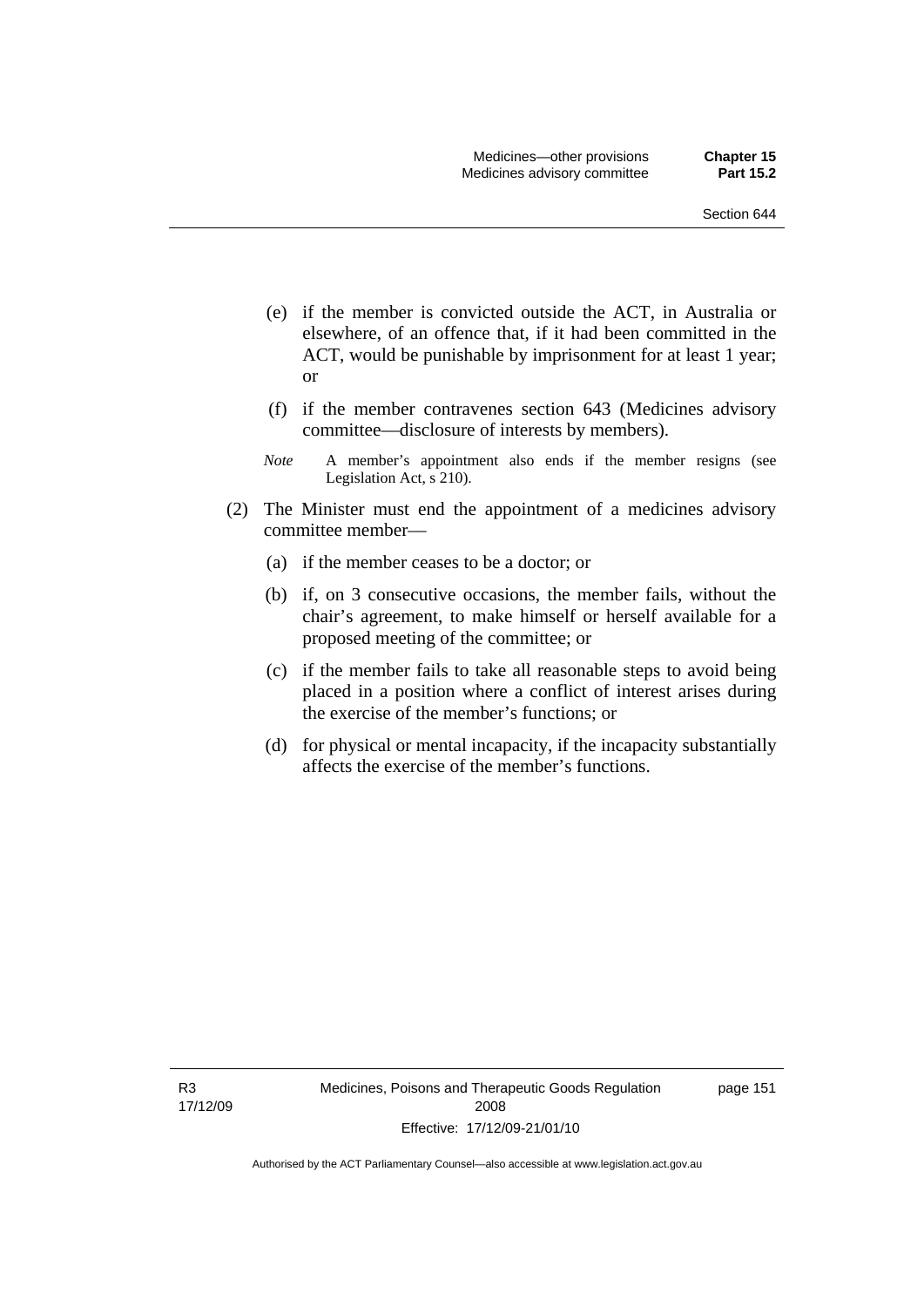## **Part 15.3 Other medicines provisions**

#### **650 Advertising controlled medicines—Act, s 66 (3) (b)**

A pricelist published by a pharmacist that includes a controlled medicine is prescribed if the pricelist complies with the *Price Information Code of Practice*, published by the Therapeutic Goods Administration, as in force from time to time.

*Note* The code is accessible at www.tga.gov.au/meds/vipicop.htm.

#### **651 Advertising other medicines**

- (1) A person commits an offence if—
	- (a) the person publishes an advertisement; and
	- (b) the advertisement promotes or encourages the use of a declared medicine.

Maximum penalty: 30 penalty units.

- (2) A person commits an offence if—
	- (a) the person publishes an advertisement; and
	- (b) the advertisement indicates that someone is willing or authorised to supply a declared medicine.

Maximum penalty: 30 penalty units.

- (3) This section does not apply to—
	- (a) an advertisement for a declared medicine in a publication published primarily for dentists, doctors, pharmacists or veterinary surgeons; or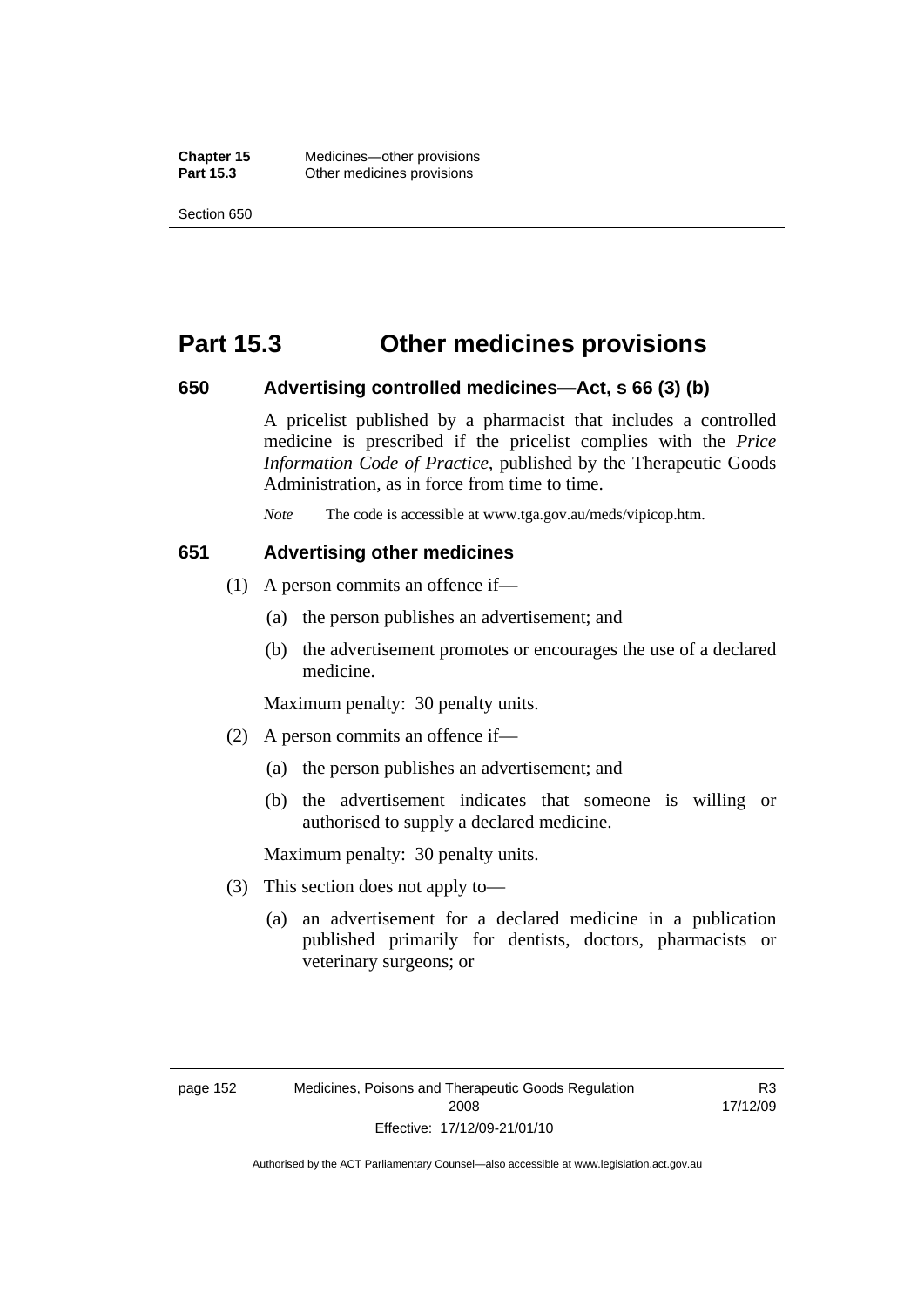- (b) a pricelist published by a pharmacist that includes a declared medicine if the pricelist complies with the *Price Information Code of Practice*, published by the Therapeutic Goods Administration, as in force from time to time.
- (4) In this section:

*advertisement*—see the Act, section 66.

#### *declared medicine* means—

- (a) a pharmacist only medicine other than a pharmacist only medicine to which the medicines and poisons standard, appendix H applies; or
- (b) a prescription only medicine.

### **652 Prescribed institutions—Act, dict, def** *institution***, par (b)**

The following are prescribed:

- (a) a correctional centre;
- (b) a CYP detention place.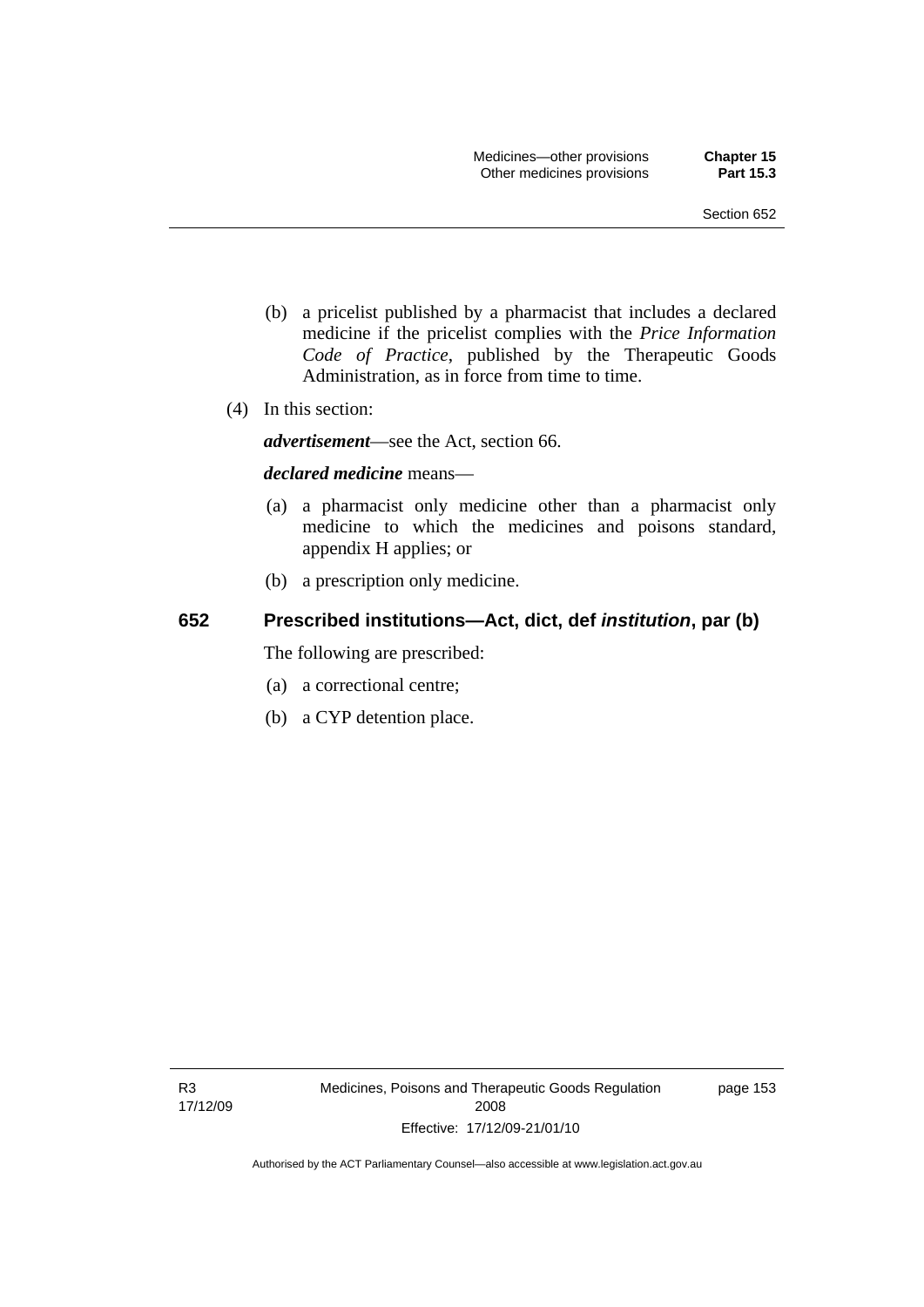# **Chapter 16 Low and moderate harm poisons**

## **Part 16.1** Preliminary

#### **660 Meaning of** *relevant law***—ch 16**

In this chapter:

*relevant law* means—

- (a) a corresponding law; or
- (b) the *Agricultural and Veterinary Chemicals Act 1994* (Cwlth); or
- (c) the *Therapeutic Goods Act 1989* (Cwlth).
- *Note 1 Corresponding law* includes a law of a State that corresponds, or substantially corresponds, to the Act (see Act, dict).
- *Note 2 State* includes a territory (see Legislation Act, dict, pt 1).

page 154 Medicines, Poisons and Therapeutic Goods Regulation 2008 Effective: 17/12/09-21/01/10

R3 17/12/09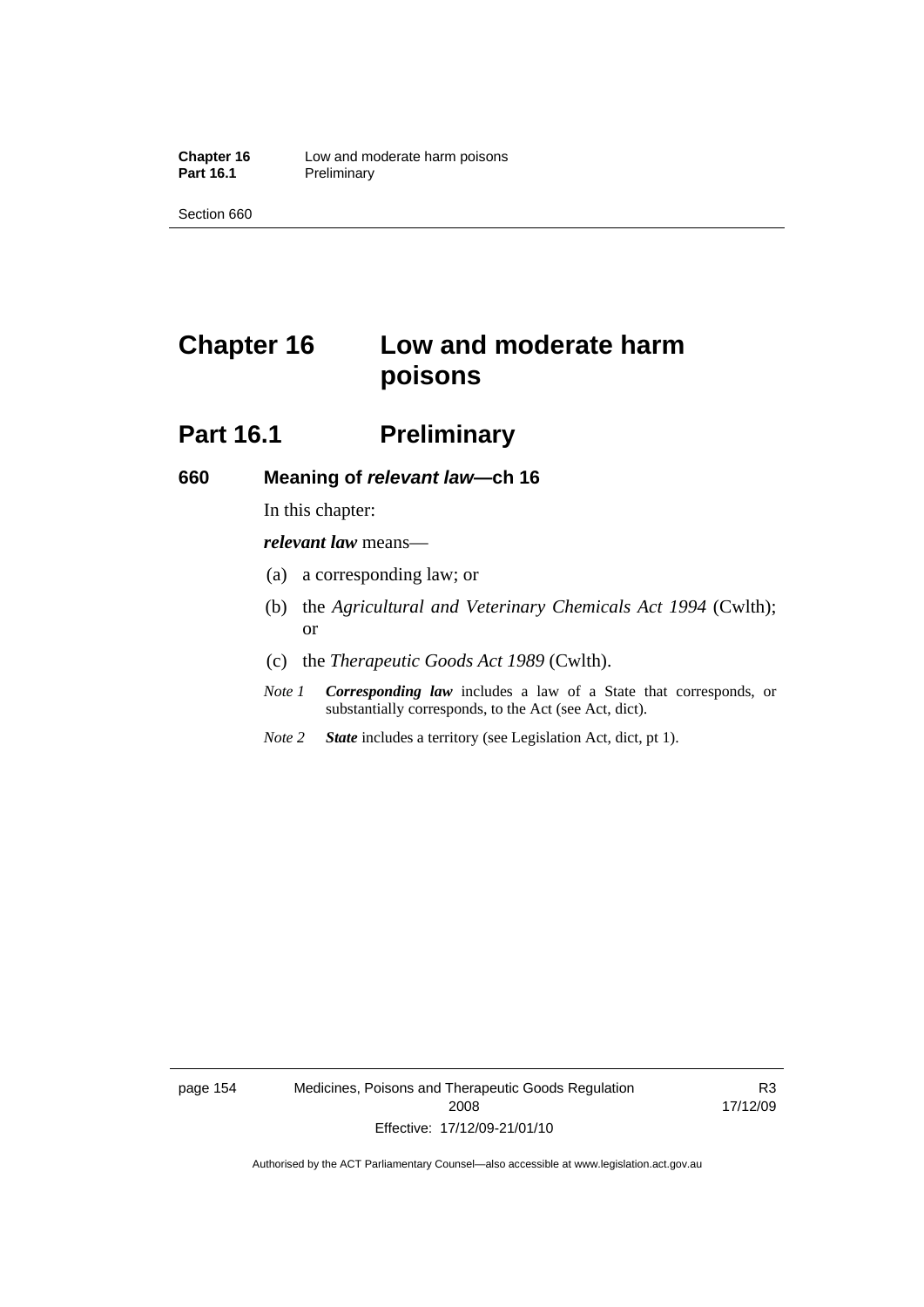# **Part 16.2 Authorisation to supply low and moderate harm poisons**

## **661 Authorisation to supply low and moderate harm poisons—Act, s 26 (1) (b) and (2) (b)**

Anyone is authorised to supply a low harm poison or moderate harm poison.

## **662 Authorisation condition for supplying low and moderate harm poisons—Act, s 44 (1) (b) and (2) (b)**

A person's authorisation under section 661 to supply a low harm poison or moderate harm poison is subject to the following conditions:

- (a) the poison is supplied in manufacturer's packs that comply with—
	- (i) section 665 (Packaging of supplied manufacturer's packs of low and moderate harm poisons—Act, s 59 (1) (c) (i) and  $(2)$  (c) (i)); or
	- (ii) an approval under the Act, section 193 (Approval of non-standard packaging and labelling);
- (b) the manufacturer's packs are labelled in accordance with—
	- (i) section 666 (Labelling of supplied manufacturer's packs of low and moderate harm poisons—Act, s  $60(1)(c)(i)$ and  $(2)$  (c) (i)); or
	- (ii) an approval under the Act, section 193.

page 155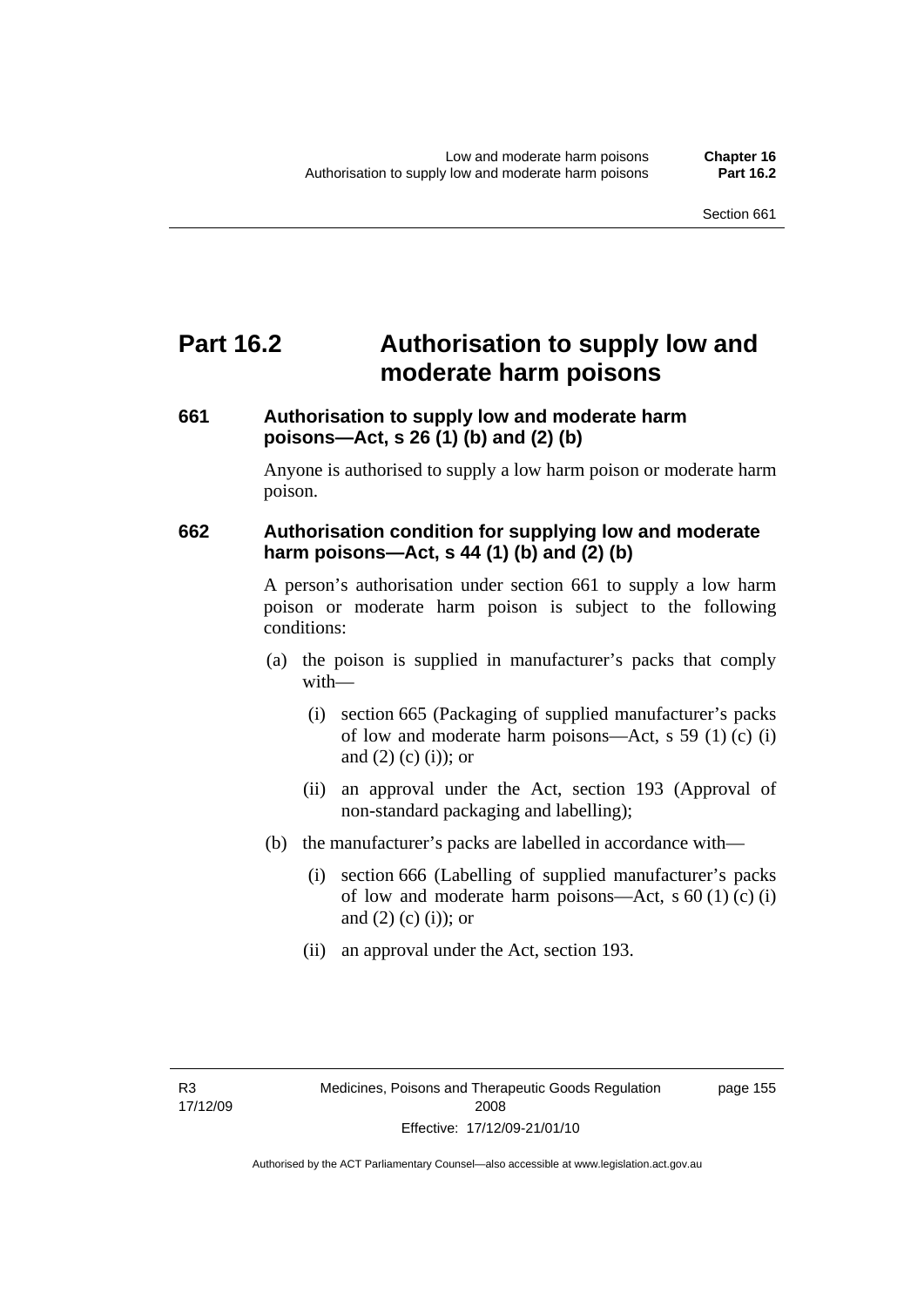## **Part 16.3 Authorisation to manufacture low and moderate harm poisons**

## **663 Authorisation to manufacture low and moderate harm poisons—Act, s 33 (b)**

A person is authorised to manufacture a low harm poison or moderate harm poison if the person is authorised to manufacture the poison under a relevant law.

### **664 Authorisation condition for manufacturing low and moderate harm poisons—Act, s 44 (1) (b) and (2) (b)**

A person's authorisation under section 663 to manufacture a low harm poison or moderate harm poison is subject to the condition that, if a condition or restriction applies to the person under the relevant law, the person manufactures the poison in accordance with the condition and restriction.

page 156 Medicines, Poisons and Therapeutic Goods Regulation 2008 Effective: 17/12/09-21/01/10

R3 17/12/09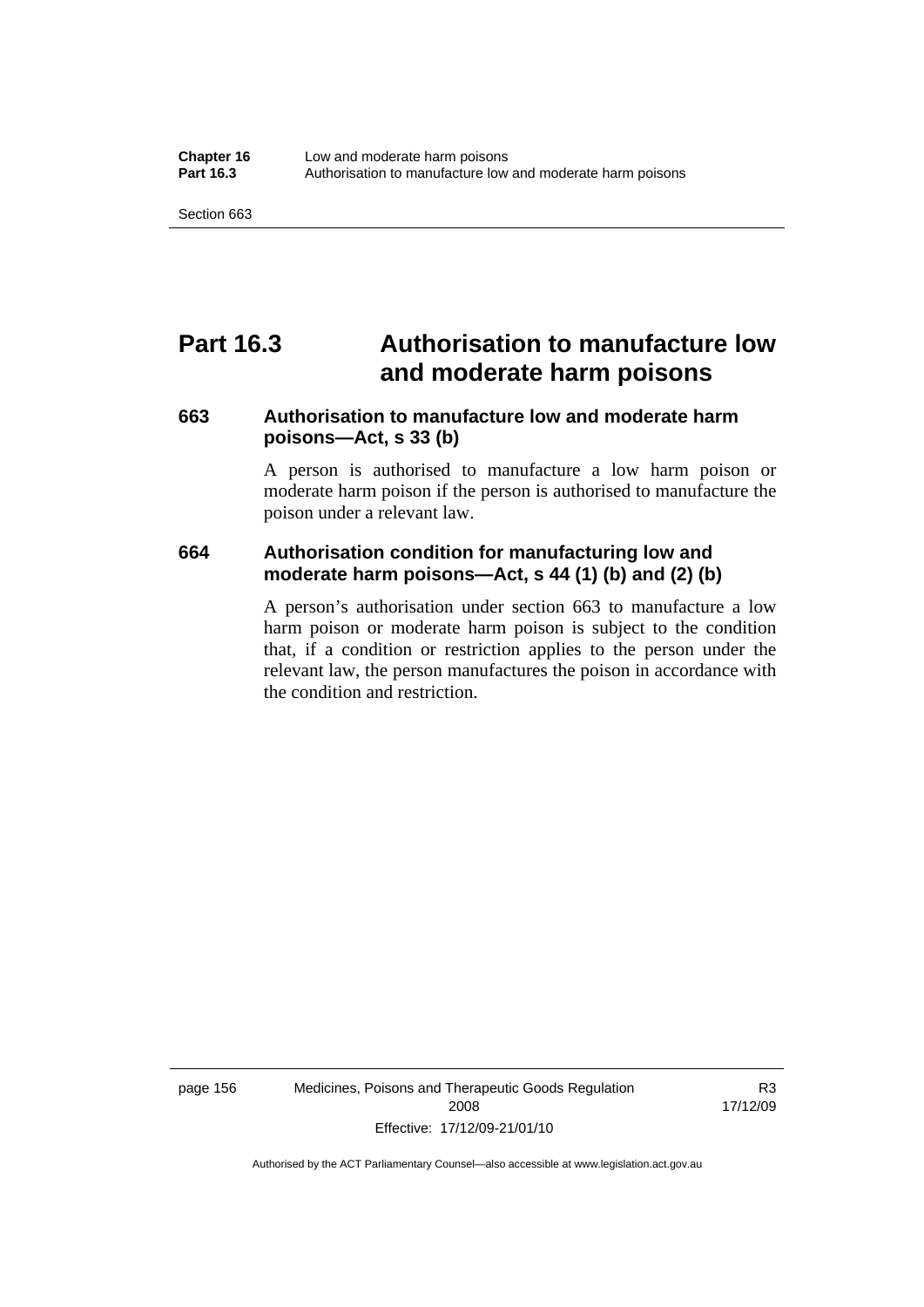## **Part 16.4 Packaging and labelling of low and moderate harm poisons**

## **665 Packaging of supplied manufacturer's packs of low and moderate harm poisons—Act, s 59 (1) (c) (i) and (2) (c) (i)**

- (1) A manufacturer's pack of a supplied low harm poison or moderate harm poison must be packaged—
	- (a) in accordance with the medicines and poisons standard, paragraphs 21 to 27; or
	- (b) in a container in which the poison may be sold under a relevant law.
	- *Note* A manufacturer's pack of a low or moderate harm poison supplied may also be packaged in accordance with an approval under the Act, s 193 (Approval of non-standard packaging and labelling) (see Act, s 59 (1) (c) (ii) and (2) (c) (ii)).
- (2) However, if the poison is camphor or naphthalene for domestic use, it must also be packaged in a way that, in normal use, prevents—
	- (a) removal of the camphor or naphthalene from the packaging; or
	- (b) ingestion of the camphor or naphthalene.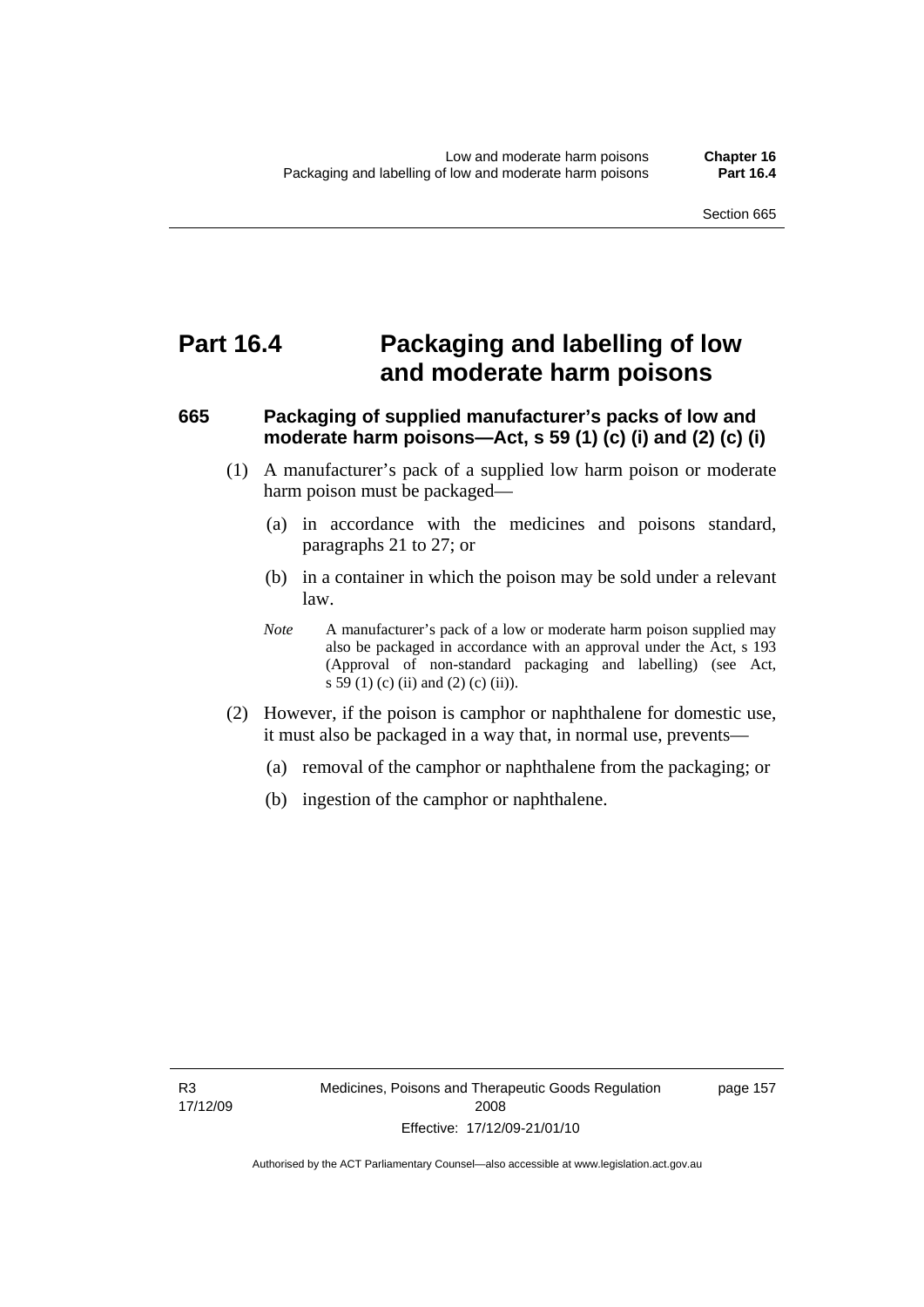#### **666 Labelling of supplied manufacturer's packs of low and moderate harm poisons—Act, s 60 (1) (c) (i) and (2) (c) (i)**

A manufacturer's pack of a supplied low harm poison or moderate harm poison must be labelled in accordance with—

- (a) the medicines and poisons standard, paragraphs 3 to 19; or
- (b) a relevant law.
- *Note* A manufacturer's pack of a low or moderate harm poison supplied may also be labelled in accordance with an approval under the Act, s 193 (Approval of non-standard packaging and labelling) (see Act, s 60 (1) (c) (ii) and (2) (c) (ii)).

page 158 Medicines, Poisons and Therapeutic Goods Regulation 2008 Effective: 17/12/09-21/01/10

R3 17/12/09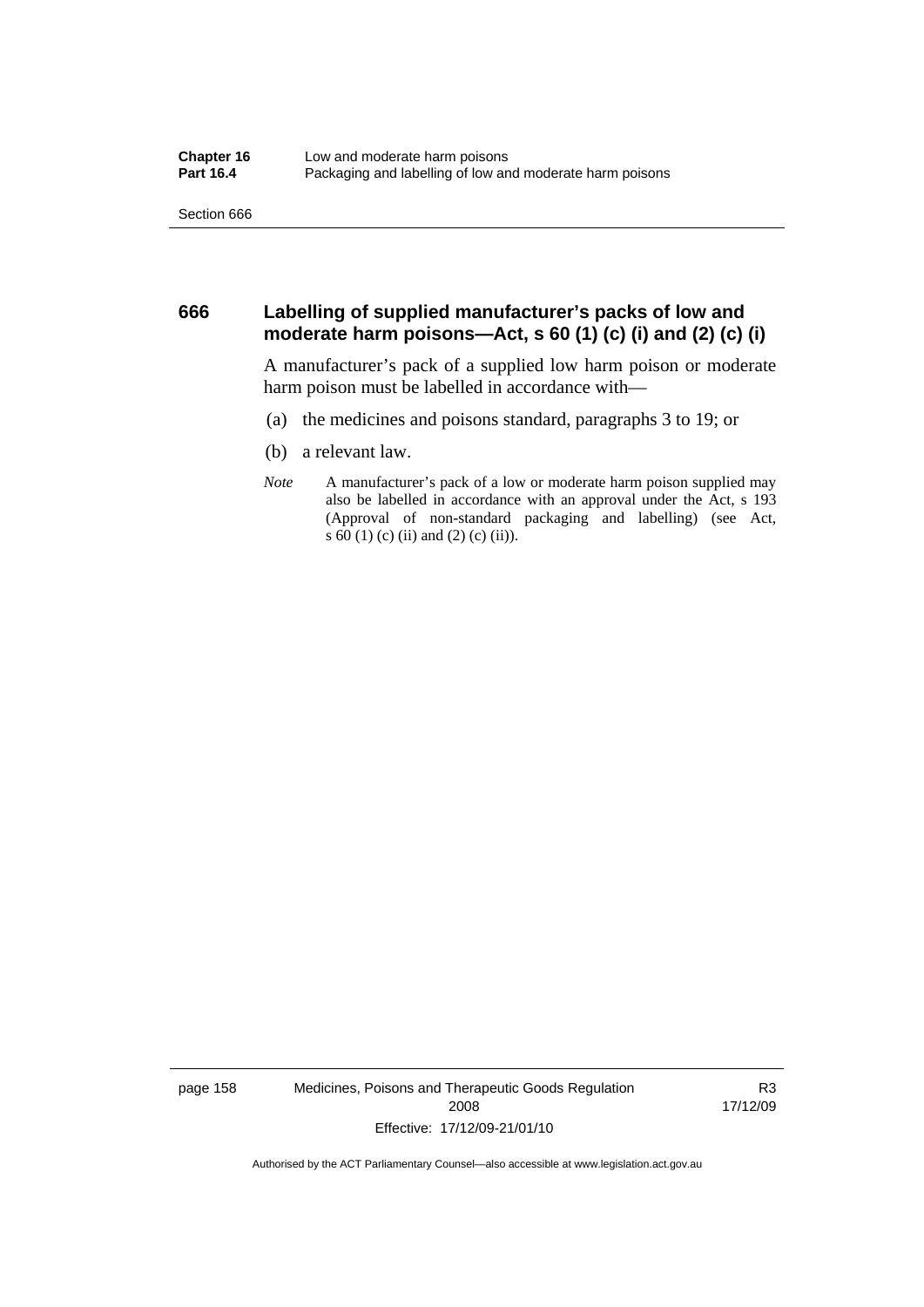# **Chapter 17 Dangerous poisons authorisations**

## **Part 17.1 Overview of dangerous poisons authorisations**

### **670 General overview of authorisations for dangerous poisons**

 (1) The Act requires that a person must not deal with a dangerous poison in a particular way unless the person is authorised to deal with the poison.

#### **Example**

the Act, s 35 about obtaining certain substances (which include dangerous poisons)

- *Note 1* The Act, s 19 sets out when a person *deals* with a dangerous poison.
- *Note 2* An example is part of the regulation, is not exhaustive and may extend, but does not limit, the meaning of the provision in which it appears (see Legislation Act, s 126 and s 132).
- (2) The Act, section 20 sets out when a person is authorised to deal with a dangerous poison.
- (3) This regulation authorises certain dealings with dangerous poisons.

*Note* An authorisation is not required to deal with the following:

- a substance excluded from the medicines and poisons standard by the standard, par  $1(2)$  (see s 6);
- a substance mentioned in the medicines and poisons standard, sch 7 if the schedule does not apply to the substance because of an exception in the standard.

R3 17/12/09 page 159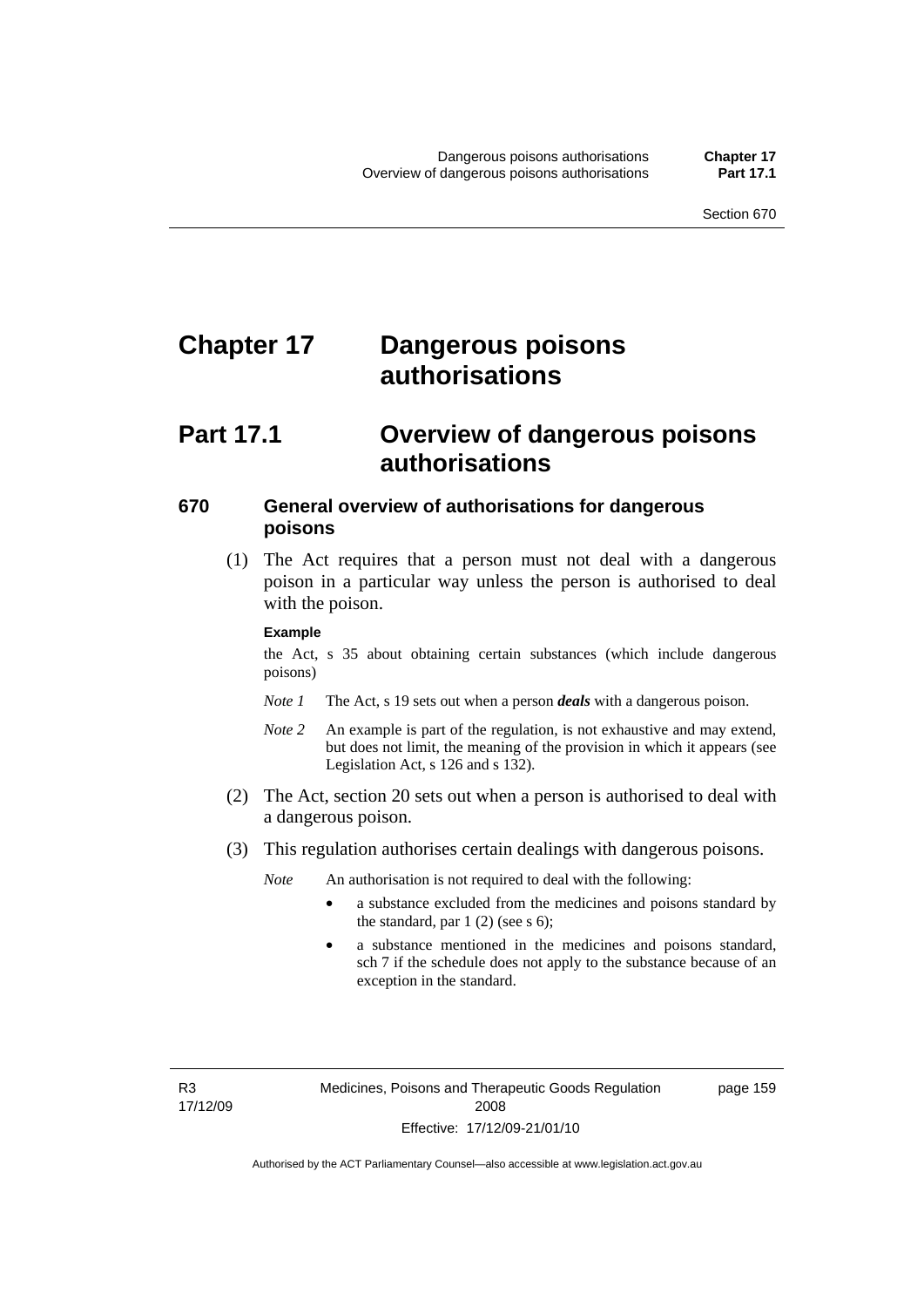(4) An authorisation under this regulation may be subject to limitations.

#### **Example**

a purchase order issued by a person mentioned in sch 4, col 2 must comply with s 721 (see s 690 (2) (c))

*Note* For the power to impose other restrictions, see the Act, ch 8.

#### **671 Overview of dangerous poisons authorisations under this regulation**

Dangerous poisons authorisations under this regulation are given by the following provisions:

- (a) section 675 (which is about authorisations under dangerous poisons manufacturers licences);
- (b) section 680 (which is about authorisations under dangerous poisons research and education program licences);
- (c) section 685 (which is about authorisations under dangerous poisons suppliers licences);
- (d) section 690 (which is about authorisations for manufacturing and other purposes);
- (e) section 692 (which is about authorisation to deliver dangerous poisons under purchase orders);
- (f) section 693 (which is about authorisation for commercial disposal operators for disposal of dangerous poisons);
- (g) section 695 (which is about authorisations for dangerous poisons research and education programs by scientifically qualified people).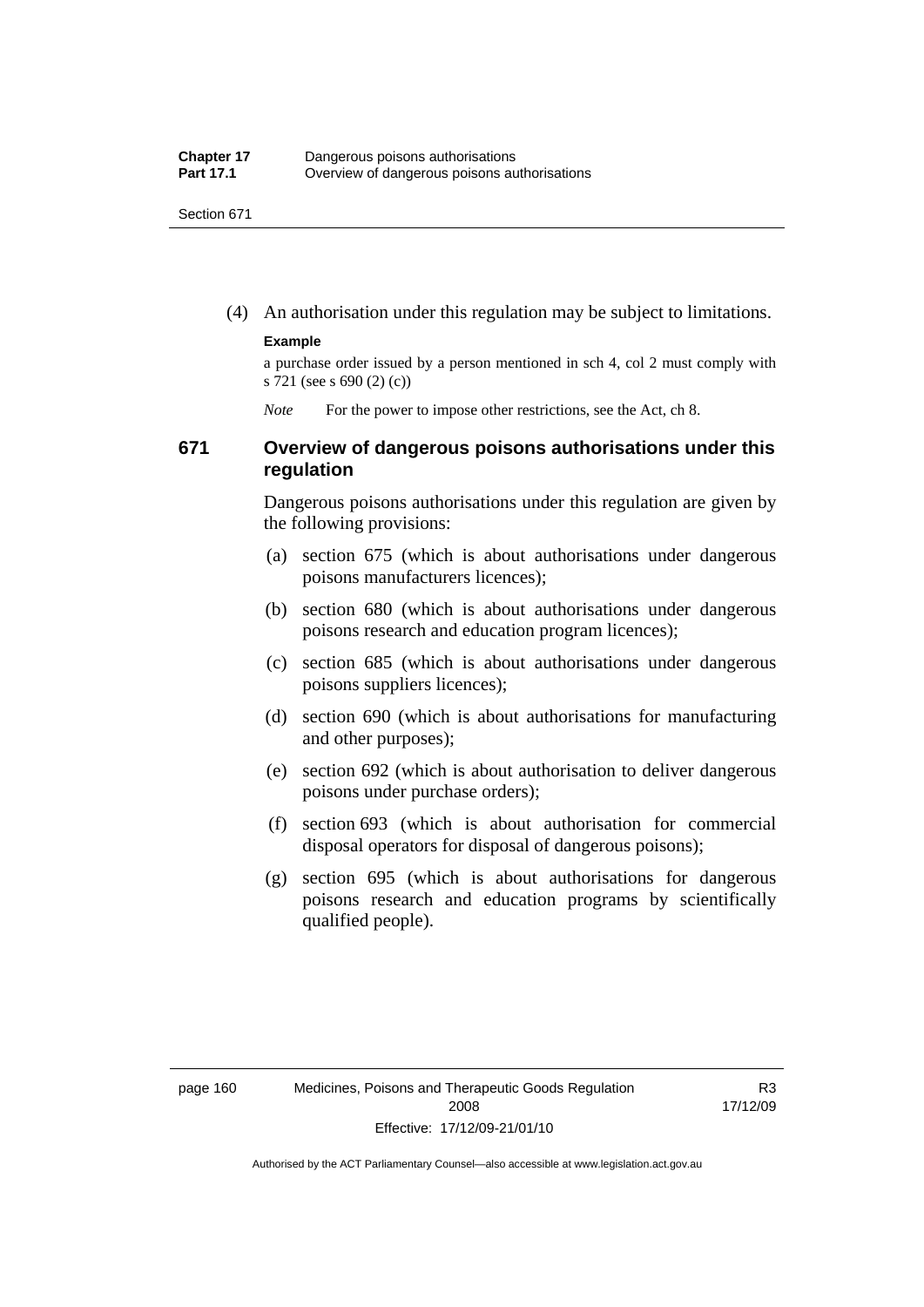### **672 General overview of authorisation conditions for dangerous poisons**

 (1) The Act, section 44 requires a person who is authorised to deal with a dangerous poison to comply with any condition to which the authorisation is subject.

#### **Example**

Section 676 sets out the authorisation conditions for an authorised person to manufacture a dangerous poison.

- *Note* An example is part of the regulation, is not exhaustive and may extend, but does not limit, the meaning of the provision in which it appears (see Legislation Act, s  $126$  and s  $132$ ).
- (2) The conditions are additional to other restrictions on an authorised person's authority to deal with a dangerous poison.
	- *Note* Conditions may also be imposed under other provisions of the Act including, for example, s 89 which sets out conditions on licences.

R3 17/12/09 Medicines, Poisons and Therapeutic Goods Regulation 2008 Effective: 17/12/09-21/01/10

page 161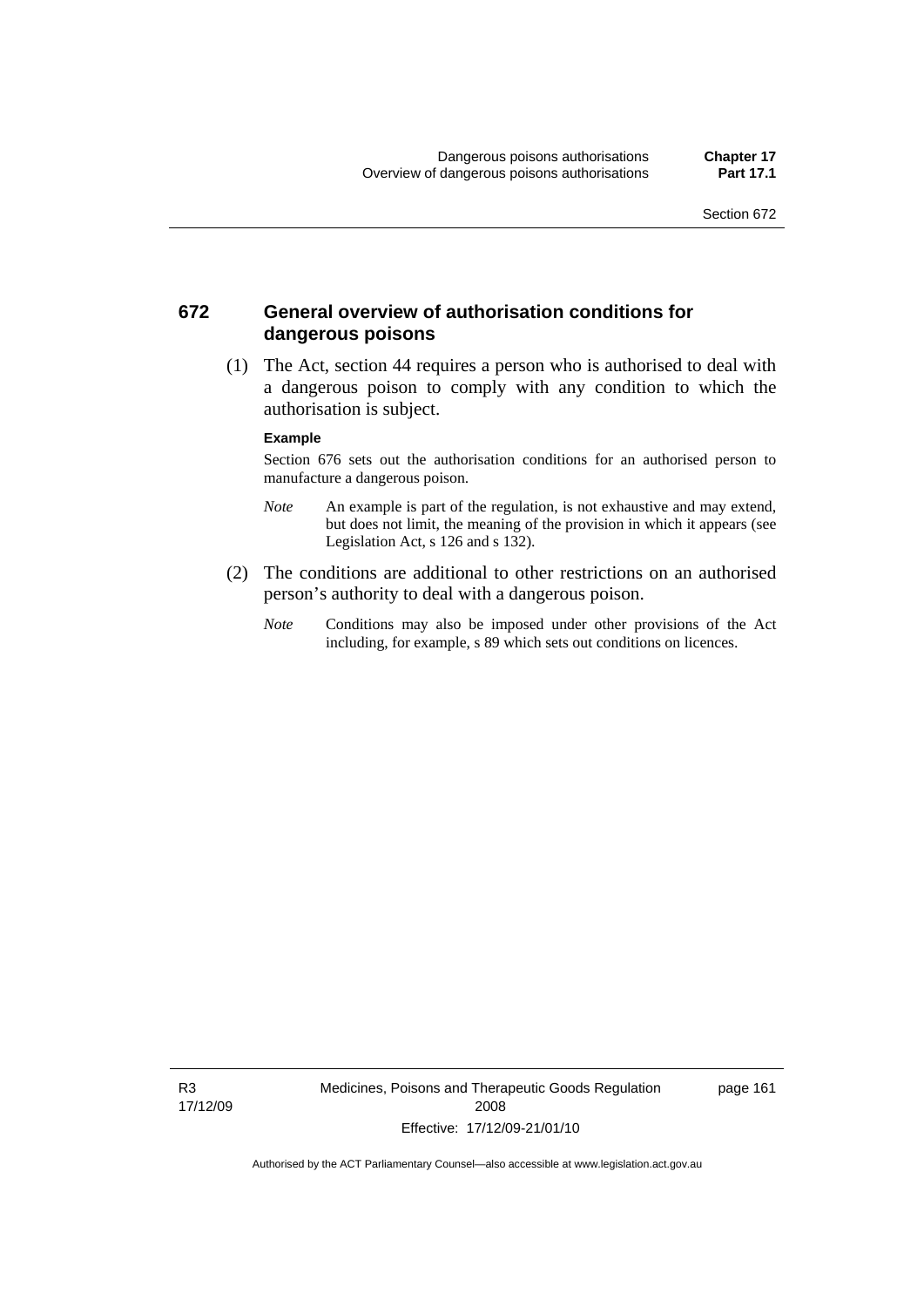# **Part 17.2 Authorisations under dangerous poisons licences**

## **Division 17.2.1 Dangerous poisons manufacturers licence authorisations**

*Note* For other provisions about dangerous poisons manufacturers licences, see pt 18.2.

### **675 Authorisations under dangerous poisons manufacturers licences—Act, s 20 (1) (a)**

- (1) A dangerous poisons manufacturers licence authorises the holder to do any of the following in relation to a dangerous poison (the *licensed dangerous poison*) stated in the licence at the premises (the *licensed premises*) stated in the licence:
	- (a) manufacture the licensed dangerous poison;
	- (b) possess the licensed dangerous poison for sale by wholesale from the licensed premises;
	- (c) sell the licensed dangerous poison by wholesale (whether or not for resale) to—
		- (i) a person authorised to issue a purchase order for the dangerous poison; or
		- (ii) someone in another State who may obtain the dangerous poison by wholesale under the law of the other State; or
		- (iii) someone in another country who may lawfully obtain the dangerous poison by wholesale in the other country;
		- *Note* The dangerous poison must be sold on a purchase order in accordance with s 720 (see s 676).

R3 17/12/09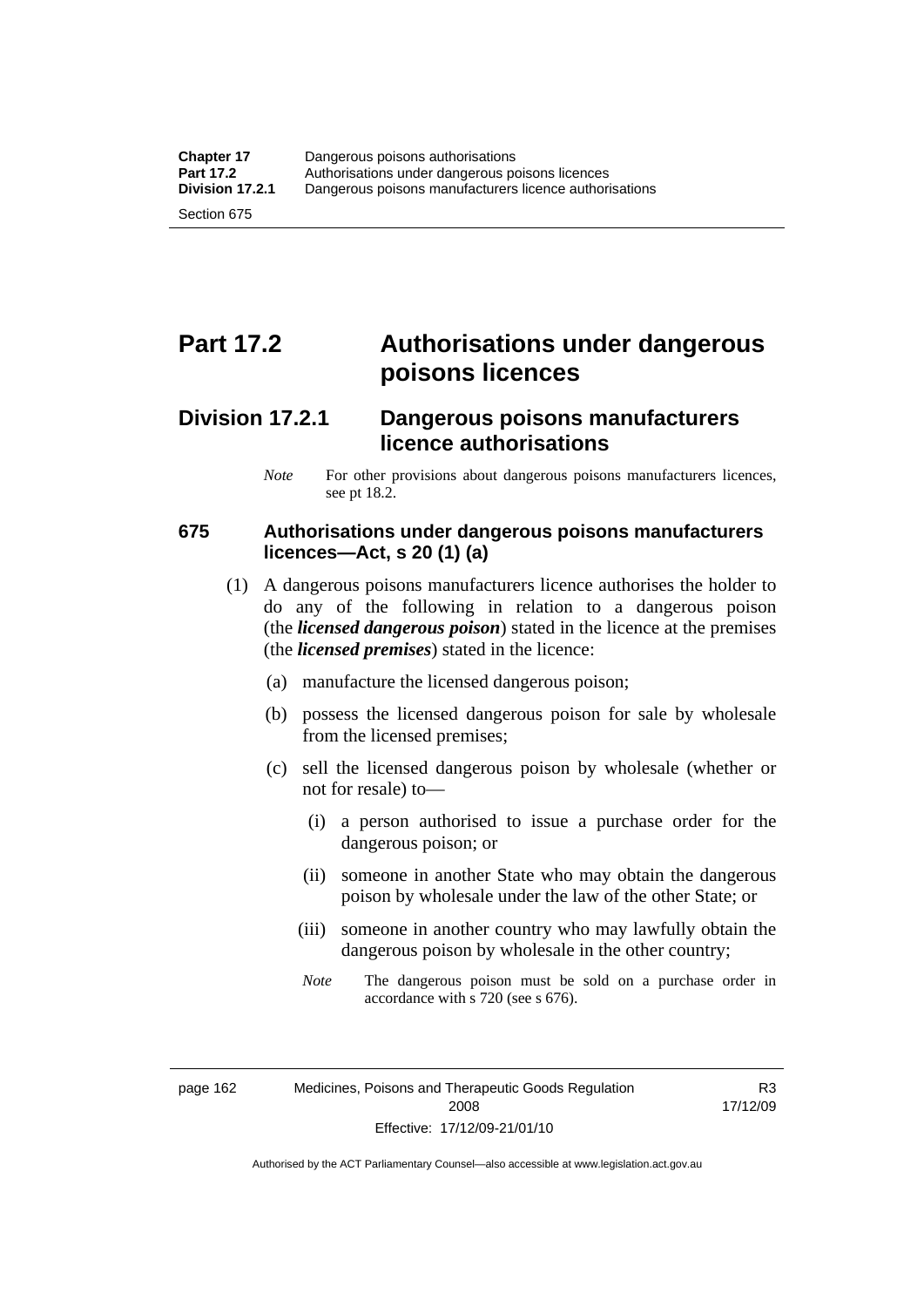- (d) obtain a dangerous poison, other than a licensed dangerous poison, for manufacturing a licensed dangerous poison at the licensed premises;
- (e) possess a dangerous poison, other than a licensed dangerous poison, at the licensed premises for manufacturing a licensed dangerous poison.
- (2) However, an authorisation under subsection (1) does not apply if the licence states that it does not apply.
- (3) Also, subsection (1) (c) (iii) does not apply in relation to a licensed dangerous poison that is a prohibited export under the *Customs Act 1901* (Cwlth).

#### **676 Authorisation conditions for dangerous poisons manufacturers licences—Act, s 44 (1) (b) and (2) (b)**

A licence-holder's authorisation under a dangerous poisons manufacturers licence is subject to the following conditions:

- (a) the dealings with a dangerous poison authorised by the licence will be carried out under the supervision of an individual approved under section 706 (1) (Restrictions on issuing of dangerous poisons manufacturers licences—Act, s 85 (1) (a));
- (b) a dangerous poison obtained under the licence is purchased on a complying purchase order;
- (c) a licensed dangerous poison will be supplied for a non-household (including a non-household garden) purpose only;
- (d) a dangerous poison sold under the licence will be sold on a purchase order in accordance with section 720 (Supplying dangerous poisons on purchase orders);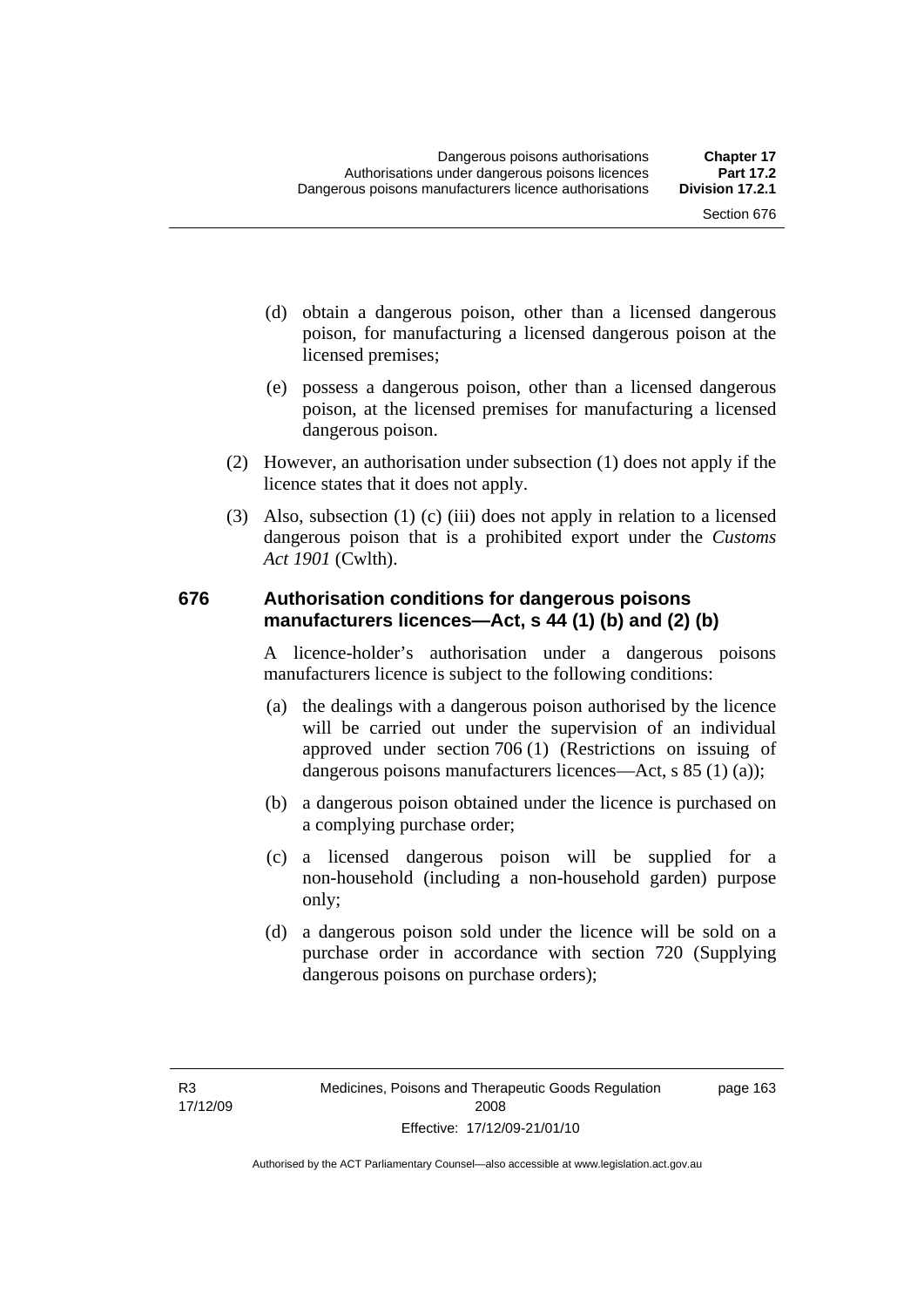- (e) if the supplier does not receive a document signed by the buyer acknowledging receipt of the dangerous poison within 7 days after the day the dangerous poison is delivered—the supplier must, within 24 hours after the end of the 7-day period, tell the chief health officer, in writing, of the failure to receive the document;
- (f) the following are kept at the supplier's business premises or, if the chief health officer approves in writing another place, the place approved by the chief health officer, for at least 2 years after the day the poison is supplied:
	- (i) the filled purchase order;
	- (ii) the delivery acknowledgement under paragraph (e) or section 720 (d) (ii);
	- (iii) the record for section 722;
- (g) if a dangerous poison sold under the licence is liquid containing paraquat—the poison is coloured blue or green and has an offensive smell.
- *Note* For licence conditions, see the Act, s 89.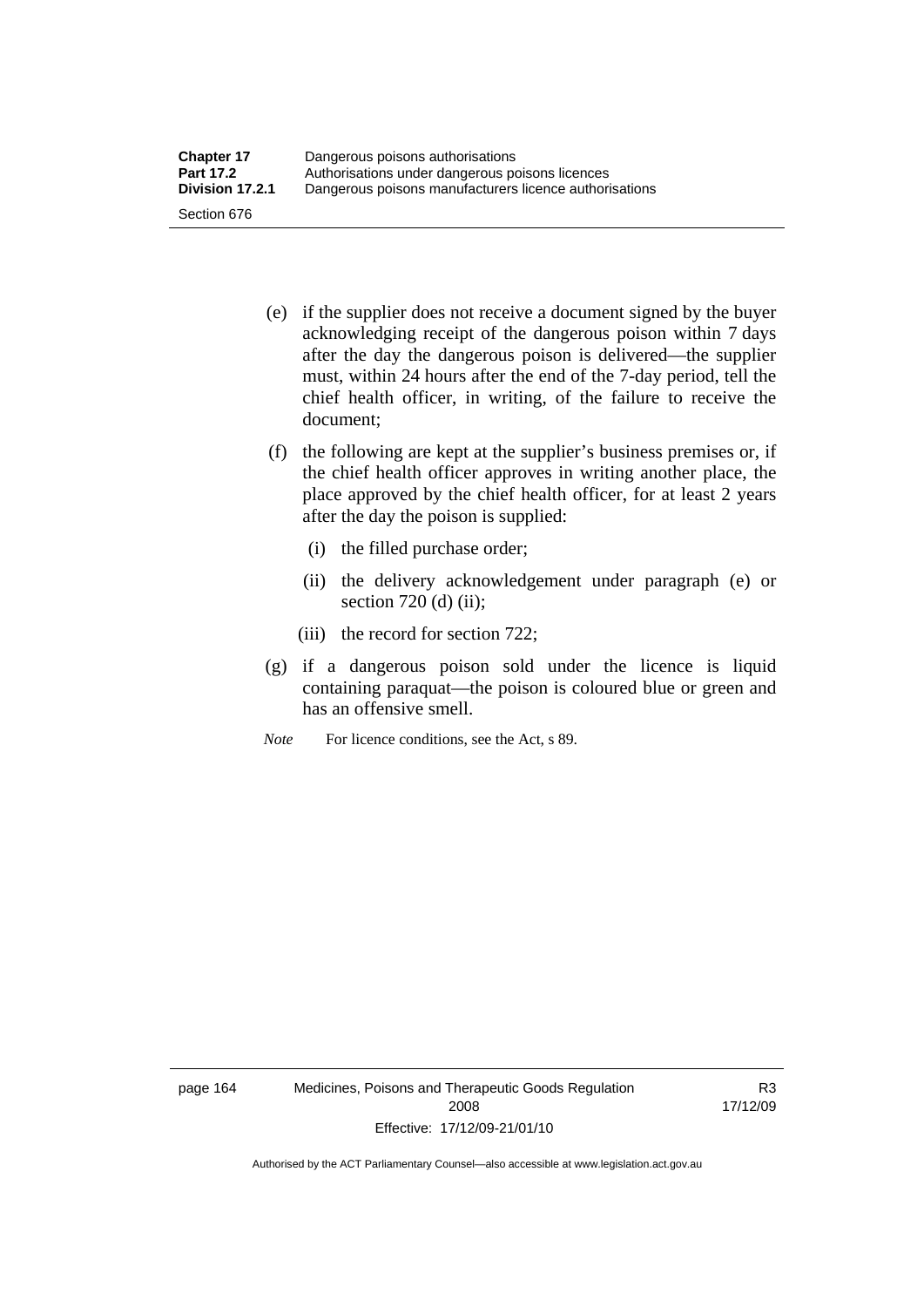## **Division 17.2.2 Dangerous poisons—research and education program licence authorisations**

- *Note 1* For authorisation for research and education programs by scientifically qualified people, see div 17.3.3.
- *Note 2* For other provisions about dangerous poisons research and education program licences, see pt 18.3.

### **680 Authorisations under dangerous poisons research and education program licences—Act, s 20 (1) (a)**

A dangerous poisons research and education program licence authorises—

- (a) the licence-holder to—
	- (i) issue a purchase order for a dangerous poison (the *licensed dangerous poison*) stated in the licence for the program stated in the licence; and
	- (ii) obtain a licensed dangerous poison on a purchase order for the program; and
	- (iii) possess a licensed dangerous poison for the program at the premises to which the licence relates; and
	- (iv) supply a licensed dangerous poison to anyone taking part in the program for the program; and
- (b) the program supervisor, and anyone taking part in the program, to deal with the licensed dangerous poison as authorised by the licence at the premises stated in the licence.

page 165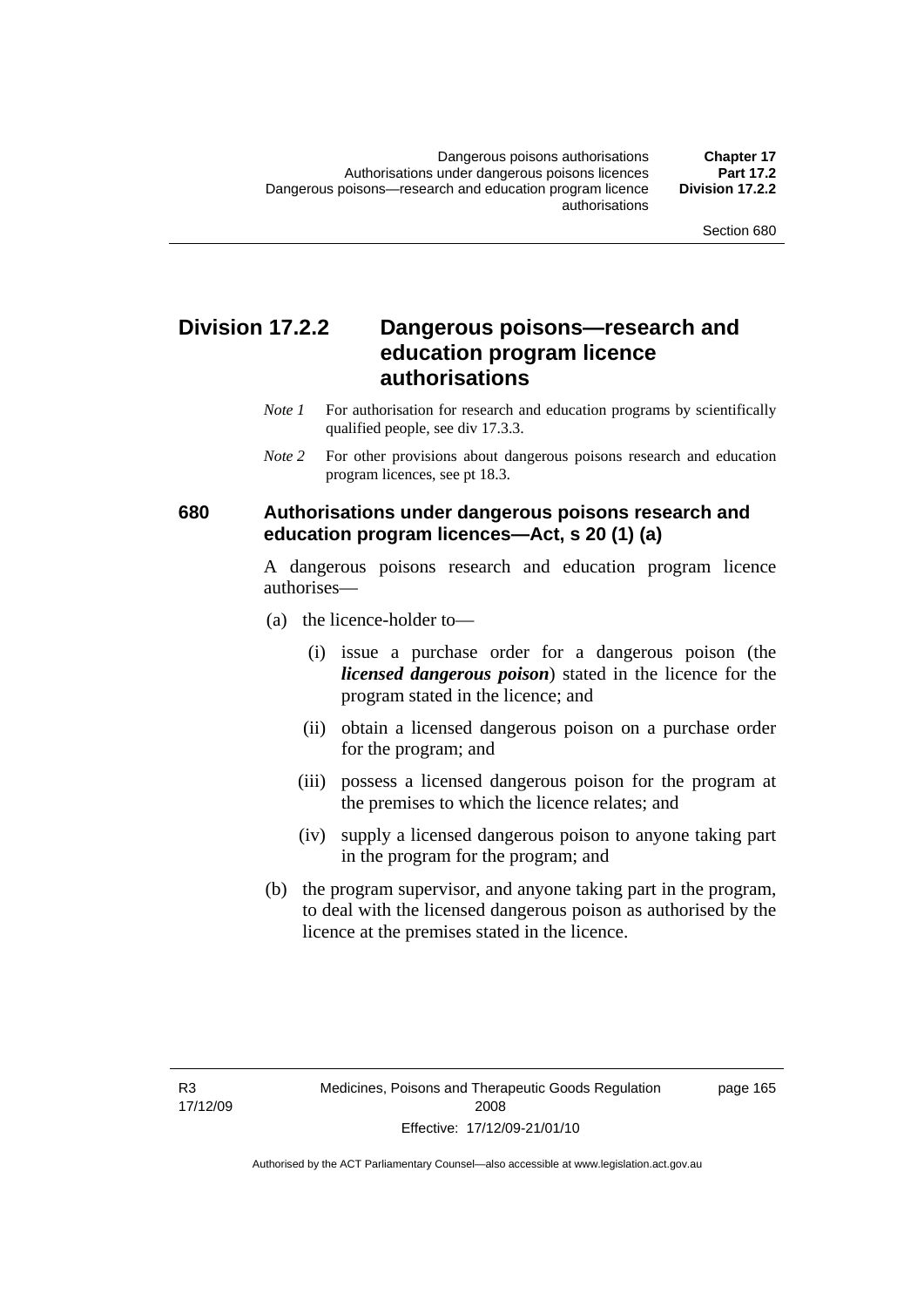| <b>Chapter 17</b> | Dangerous poisons authorisations                                           |  |
|-------------------|----------------------------------------------------------------------------|--|
| <b>Part 17.2</b>  | Authorisations under dangerous poisons licences                            |  |
| Division 17.2.2   | Dangerous poisons—research and education program licence<br>authorisations |  |
| Section 681       |                                                                            |  |

**681 Authorisation condition for dangerous poisons research and education program licences—Act, s 44 (1) (b) and (2) (b)** 

A licence-holder's authorisation to obtain a dangerous poison under a dangerous poisons research and education program licence is subject to the condition that the poison is purchased on a complying purchase order.

*Note* For licence conditions, see the Act, s 89.

page 166 Medicines, Poisons and Therapeutic Goods Regulation 2008 Effective: 17/12/09-21/01/10

R3 17/12/09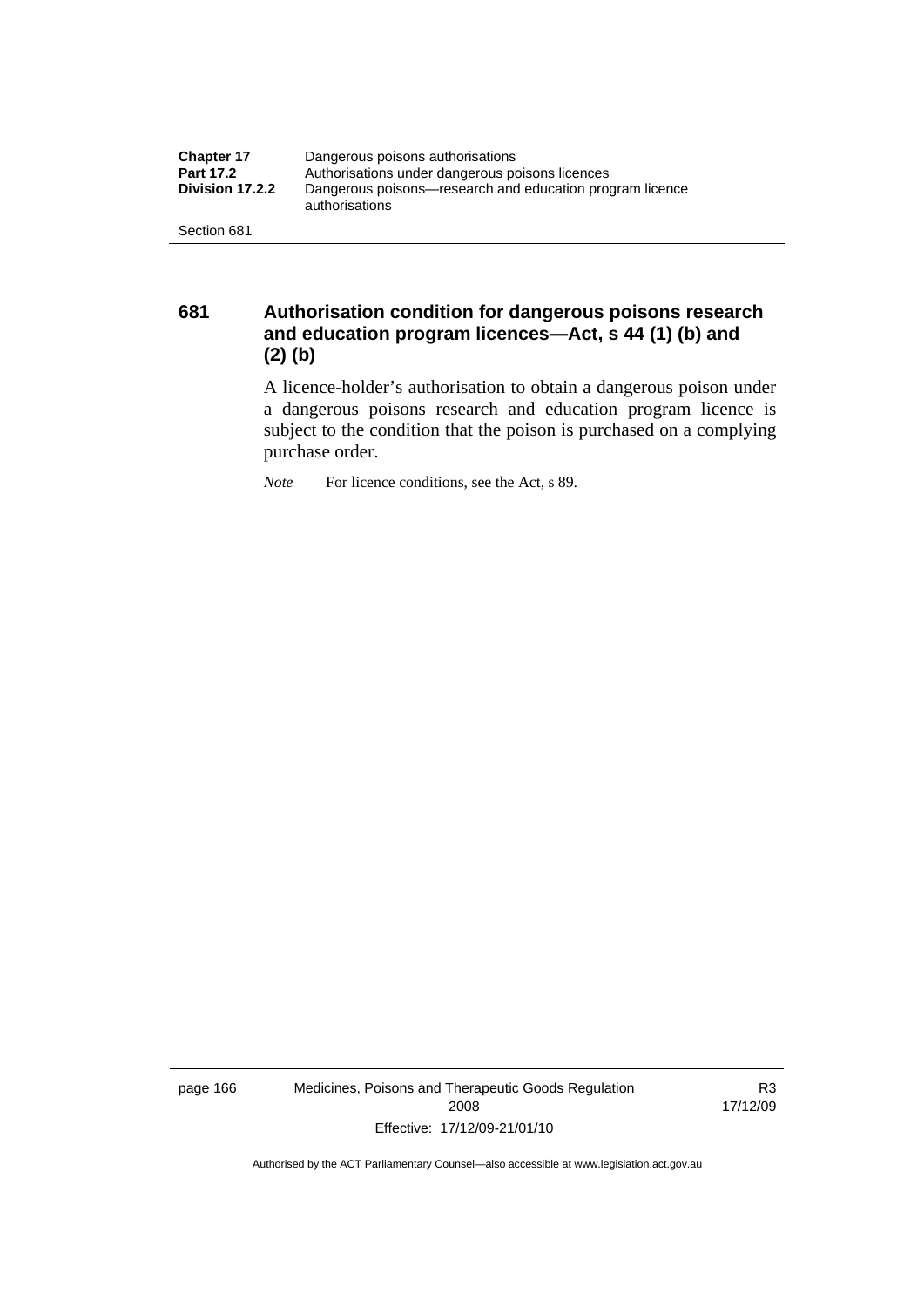## **Division 17.2.3 Dangerous poisons suppliers licence authorisations**

*Note* For other provisions about dangerous poisons suppliers licences, see pt 18.4.

#### **685 Authorisations under dangerous poisons suppliers licences—Act, s 20 (1) (b)**

- (1) A dangerous poisons suppliers licence authorises the holder to do any of the following in relation to a dangerous poison (the *licensed dangerous poison*) stated in the licence at the premises (the *licensed premises*) stated in the licence:
	- (a) issue a purchase order for a licensed dangerous poison;
	- (b) obtain a licensed dangerous poison on a purchase order for sale from the licensed premises;
	- (c) possess a licensed dangerous poison for sale from the licensed premises;
	- (d) sell a licensed dangerous poison on a purchase order to—
		- (i) someone authorised to issue a purchase order for the dangerous poison; or
		- (ii) someone in another State who may obtain the dangerous poison under the law of the other State; or
		- (iii) someone in another country who may lawfully obtain the dangerous poison in the other country.
		- *Note* The dangerous poison must be sold on a purchase order in accordance with s 720 (see s 686).
- (2) However, an authorisation under subsection (1) does not apply if the licence states that it does not apply.

R3 17/12/09 page 167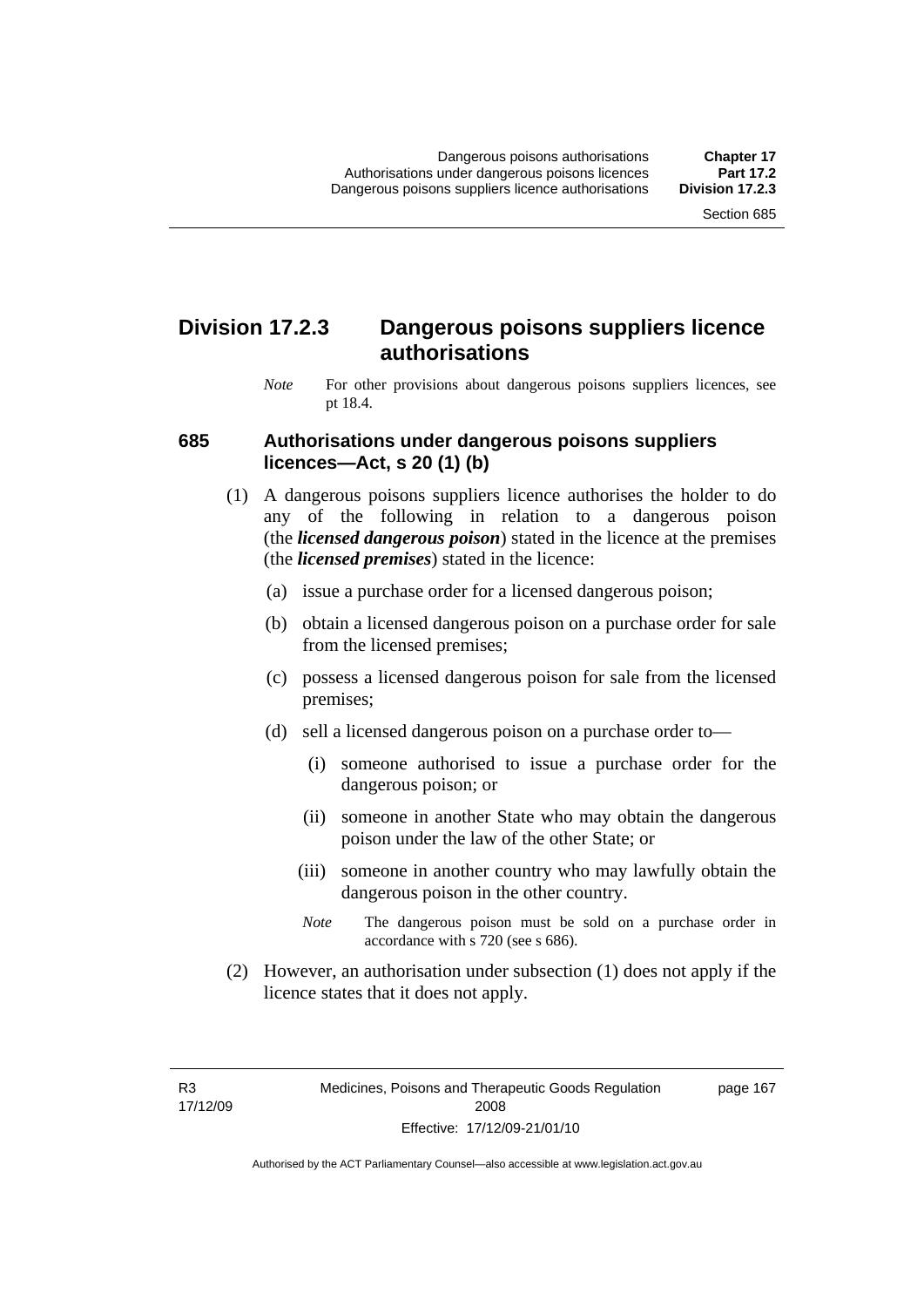(3) Also, subsection (1) (d) (iii) does not apply in relation to a licensed dangerous poison that is a prohibited export under the *Customs Act 1901* (Cwlth).

### **686 Authorisation conditions for dangerous poisons suppliers licences—Act, s 44 (1) (b) and (2) (b)**

A licence-holder's authorisation under a dangerous poisons suppliers licence is subject to the following conditions:

- (a) the dealings with a dangerous poison authorised by the licence will be carried out under the supervision of an individual approved under section 716 (1) (Restrictions on issuing of dangerous poisons suppliers licences—Act, s 85 (1) (a));
- (b) a dangerous poison sold under the licence will be sold on a purchase order in accordance with section 720 (Supplying dangerous poisons on purchase orders);
- (c) a dangerous poison sold under the licence will be supplied for a non-household (including a non-household garden) purpose only;
- (d) if a dangerous poison sold under the licence is subject to the medicines and poisons standard, appendix J (Conditions for availability and use of Schedule 7 poisons), condition 3—the poison will be supplied only to a person who is allowed to use the poison under the condition;
	- *Note* Condition 3 relates to a dangerous poison that is not to be used except by or in accordance with the directions of an accredited government vermin control officer.
- (e) if the supplier does not receive a document signed by the buyer acknowledging receipt of the dangerous poison within 7 days after the day the dangerous poison is delivered—the supplier must, within 24 hours after the end of the 7-day period, tell the chief health officer, in writing, of the failure to receive the document;

R3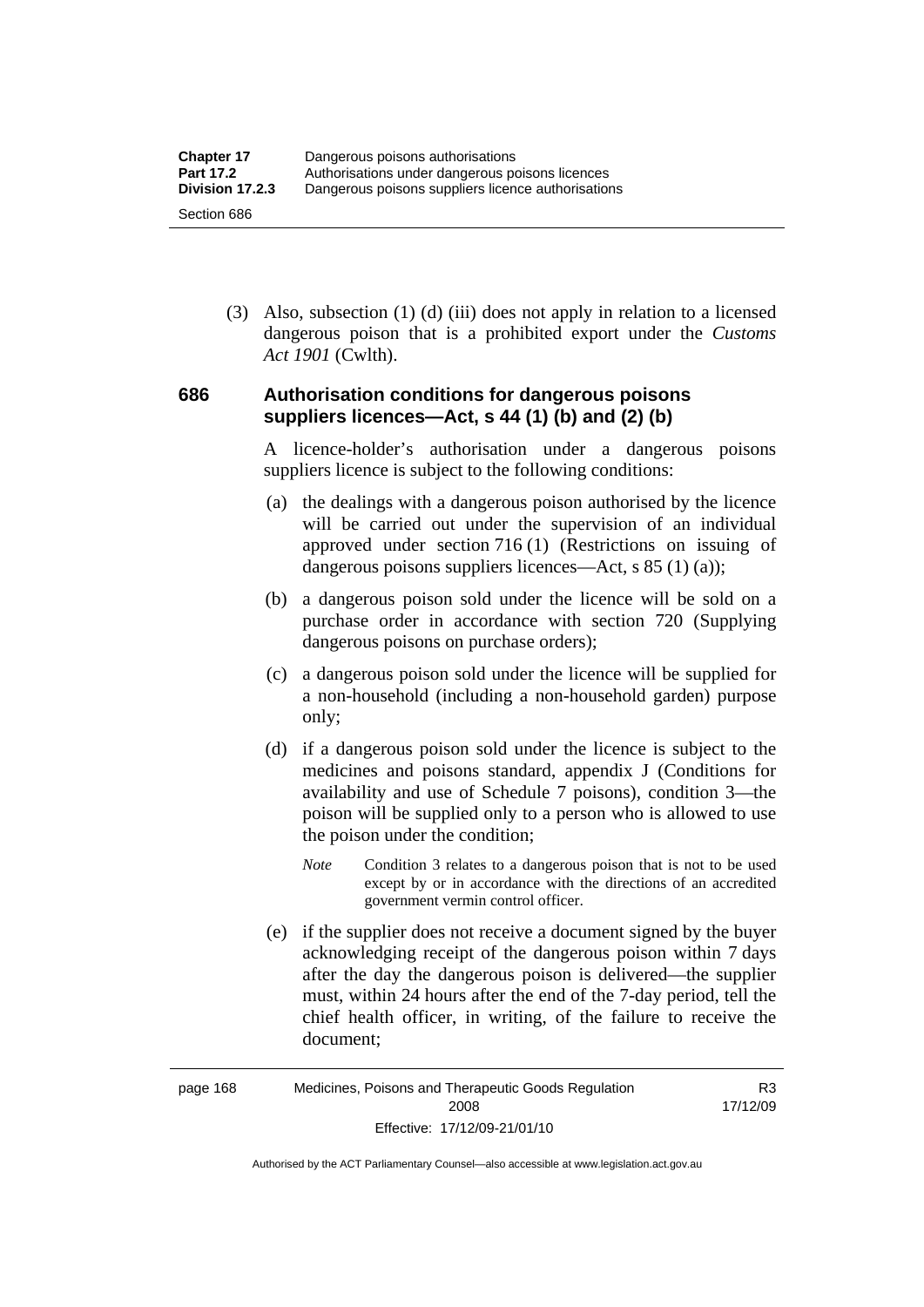- (f) the following are kept at the supplier's business premises or, if the chief health officer approves in writing another place, the place approved by the chief health officer, for at least 2 years after the day the poison is supplied:
	- (i) the filled purchase order;
	- (ii) the delivery acknowledgement under paragraph (e) or section 720 (d) (ii);
	- (iii) the record for section 722;
- (g) if a dangerous poison sold under the licence is liquid containing paraquat—the poison is coloured blue or green and has an offensive smell.
- *Note* For licence conditions, see the Act, s 89.

R3 17/12/09 Medicines, Poisons and Therapeutic Goods Regulation 2008 Effective: 17/12/09-21/01/10

page 169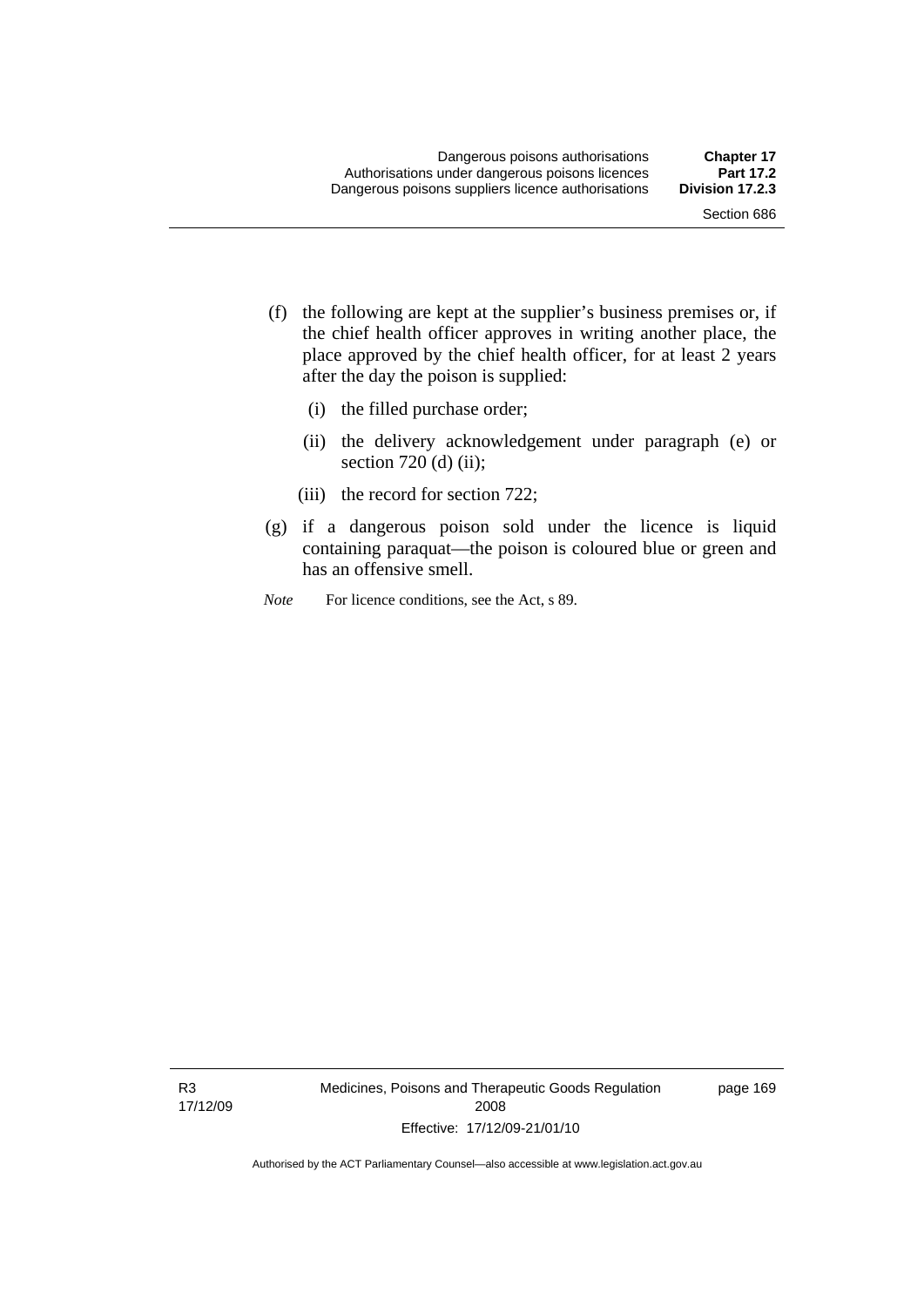## **Part 17.3 Other dangerous poisons authorisations**

## **Division 17.3.1 Authorisations for manufacturing etc purposes**

### **690 Manufacturing etc authorisations for dangerous poisons—Act, s 20 (2) (a)**

(1) In this section:

*relevant dealing*, with a dangerous poison, means any of the following:

- (a) issuing a purchase order for the poison;
- (b) obtaining the poison;
- (c) possessing the poison;
- (d) issuing a purchase order for the poison;
- (e) discarding the poison.
- (2) A person mentioned in schedule 4 (Dangerous poisons manufacturing etc authorisations), column 2 is authorised for a relevant dealing with a dangerous poison mentioned in column 3 in relation to the person if—
	- (a) the poison is for a purpose mentioned in column 4 in relation to the person; and
	- (b) the dealing is consistent with any condition or restriction for the dealing mentioned in column 3; and

R3 17/12/09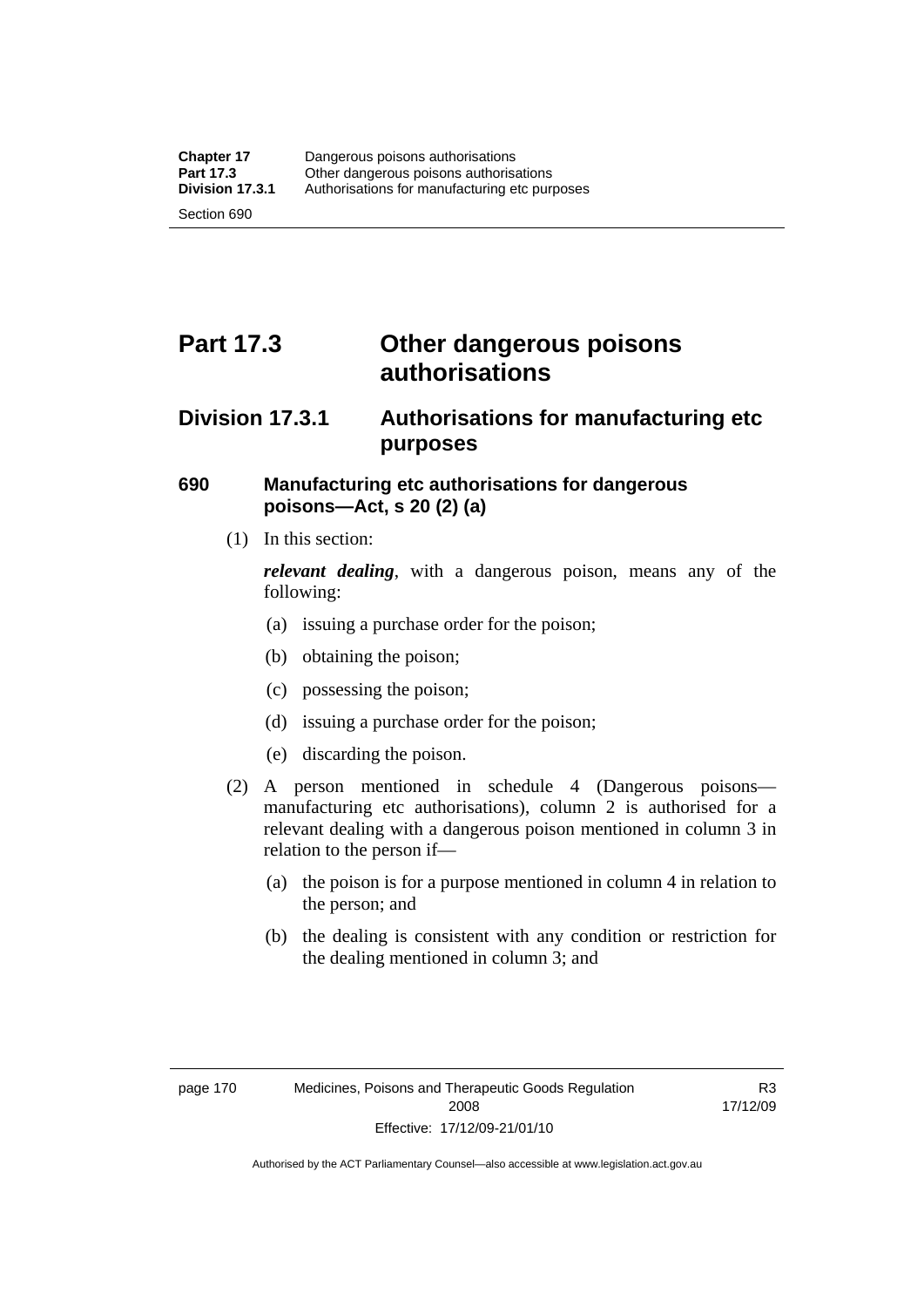- (c) if the dealing is issuing a purchase order for the poison—the purchase order complies with section 721 (General requirements for dangerous poisons purchase orders—Act, s 38 (2) (c)).
	- *Note* A purchase order must be in writing (see Act, dict, def *purchase order*).

## **Division 17.3.2 Authorisations for delivery people and commercial disposal operators**

## **692 Authorisations to deliver dangerous poisons under purchase orders—Act, s 26 (1) (b) and (2) (b), s 35 (1) (b), (2) (b) and s 36 (b)**

- (1) This section applies to an adult (the *delivery person*) who is—
	- (a) engaged to transport and deliver a dangerous poison supplied on a purchase order; or
	- (b) acting for a person mentioned in paragraph (a).
- (2) The delivery person is authorised to—
	- (a) obtain and possess the dangerous poison for the purpose of transporting and delivering the dangerous poison as engaged; and
	- (b) supply the dangerous poison to the entity named as the recipient in the purchase order or the entity's agent.

#### **Example—delivery person**

an employee of a courier service

- *Note 1 Entity* includes a person (see Legislation Act, dict, pt 1).
- *Note 2* An example is part of the regulation, is not exhaustive and may extend, but does not limit, the meaning of the provision in which it appears (see Legislation Act, s 126 and s 132).

R3 17/12/09 Medicines, Poisons and Therapeutic Goods Regulation 2008 Effective: 17/12/09-21/01/10

page 171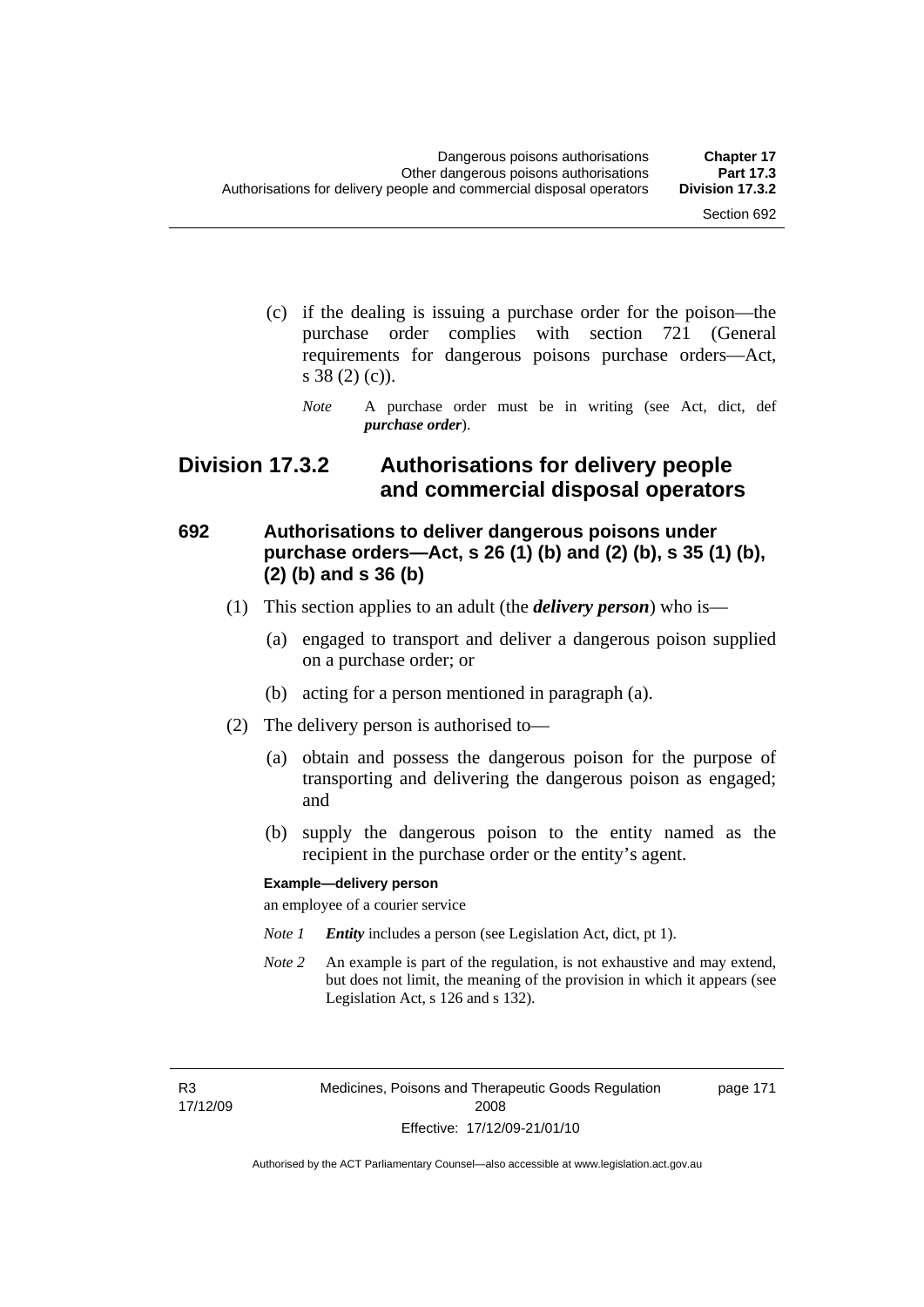## **693 Authorisation to supply dangerous poisons to commercial disposal operator for disposal—Act, s 26 (1) (b)**

A person is authorised to supply a dangerous poison for disposal to another person if the other person—

- (a) holds an environmental authorisation for the disposal of the dangerous poison; or
- (b) is an adult acting for a person mentioned in paragraph (a).
- *Note* For related authorisations, see pt 9.1.

## **694 Authorisations for commercial disposal operators—Act, s 26 (1) (b) and (2) (b), s 35 (1) (b) and (2) (b) and s 36 (b)**

- (1) This section applies to a person who—
	- (a) holds an environmental authorisation for the disposal of a dangerous poison; or
	- (b) is an adult acting for a person mentioned in paragraph (a).
- (2) The person is authorised to obtain and possess the dangerous poison for disposing of the poison as engaged.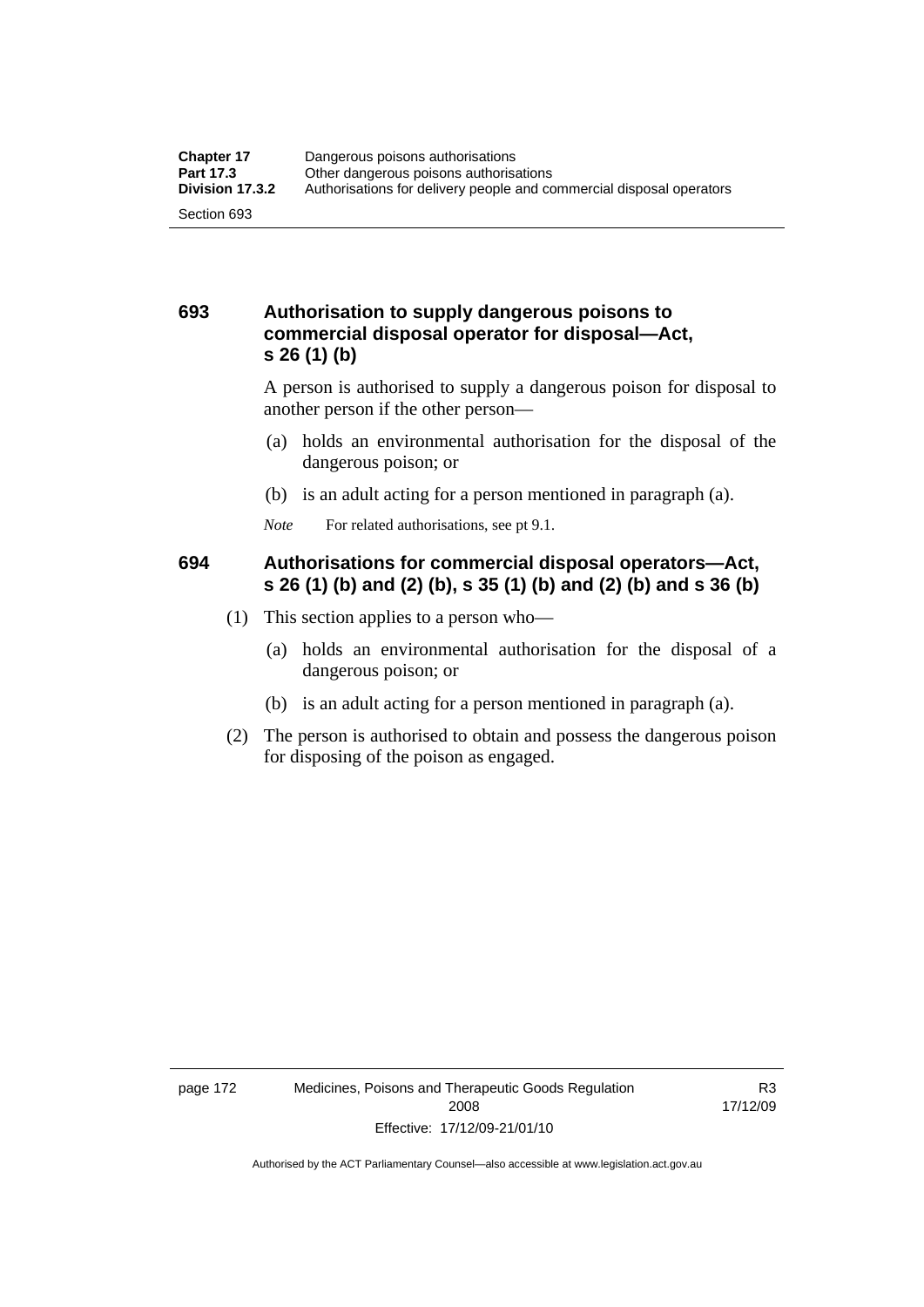## **Division 17.3.3 Authorisations for dangerous poisons research and education programs by scientifically qualified people**

*Note* A licence is required for research and education programs in relation to an administration-related dealing for human use (see Act, s 20 (3)).

### **695 Authorisations for dangerous poisons research and education—Act, s 26 (1) and (2) (b)**

- (1) A scientifically qualified person employed at a recognised research institution is authorised to do the following for the purposes of an authorised activity at the institution:
	- (a) issue a purchase order for a dangerous poison;
	- (b) obtain on a purchase order a dangerous poison;
	- (c) possess a dangerous poison;
	- (d) supply a dangerous poison to a person (a *relevant person*) who is taking part in the authorised activity at the institution.
	- *Note 1 Scientifically qualified person*—see the dictionary.
	- *Note 2 Recognised research institution*—see the Act, s 20 (5).
- (2) A relevant person is authorised to do the following in relation to a dangerous poison for the purposes of an authorised activity:
	- (a) obtain the poison from the scientifically qualified person for the activity;
	- (b) possess the poison for the purposes of the activity;
	- (c) supply the poison to the scientifically qualified person for the activity.

page 173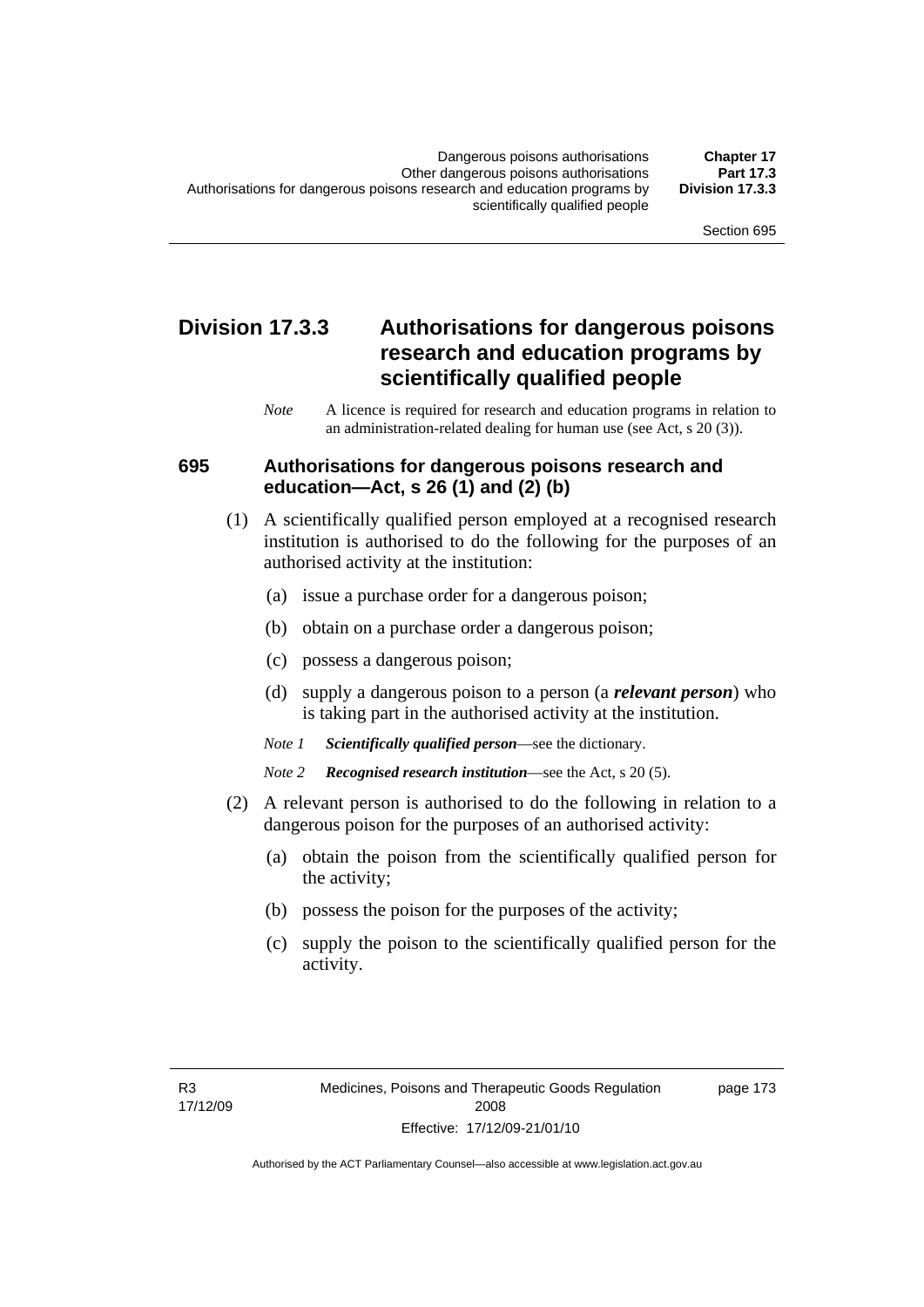| <b>Chapter 17</b> | Dangerous poisons authorisations                                                                           |
|-------------------|------------------------------------------------------------------------------------------------------------|
| Part 17.3         | Other dangerous poisons authorisations                                                                     |
| Division 17.3.3   | Authorisations for dangerous poisons research and education programs by<br>scientifically qualified people |
| Section 696       |                                                                                                            |

(3) In this section:

*administration-related dealing*, in relation to a dangerous poison see the Act, section 20 (5).

*authorised activity*, in relation to a dangerous poison at a recognised research institution, means the conduct of any of the following if it does not involve an administration-related dealing of the poison for human use:

- (a) medical or scientific research in relation to the poison at the institution;
- (b) instruction involving the poison at the institution;
- (c) quality control or analysis of the poison at the institution.

## **696 Authorisation conditions for dangerous poisons research and education—Act, s 44 (1) (b) and (2) (b)**

A scientifically qualified person's authorisation under section 695 is subject to the following conditions:

- (a) the person has written approval for the conduct of the authorised activity from the person in charge of—
	- (i) the recognised research institution; or
	- (ii) a faculty or division of the institution;
- (b) a dangerous poison is purchased on a complying purchase order;
- (c) the purchase order is for an amount of the poison approved in writing by the person in charge;
- (d) the dangerous poison is obtained from someone who is authorised to supply the poison to the person.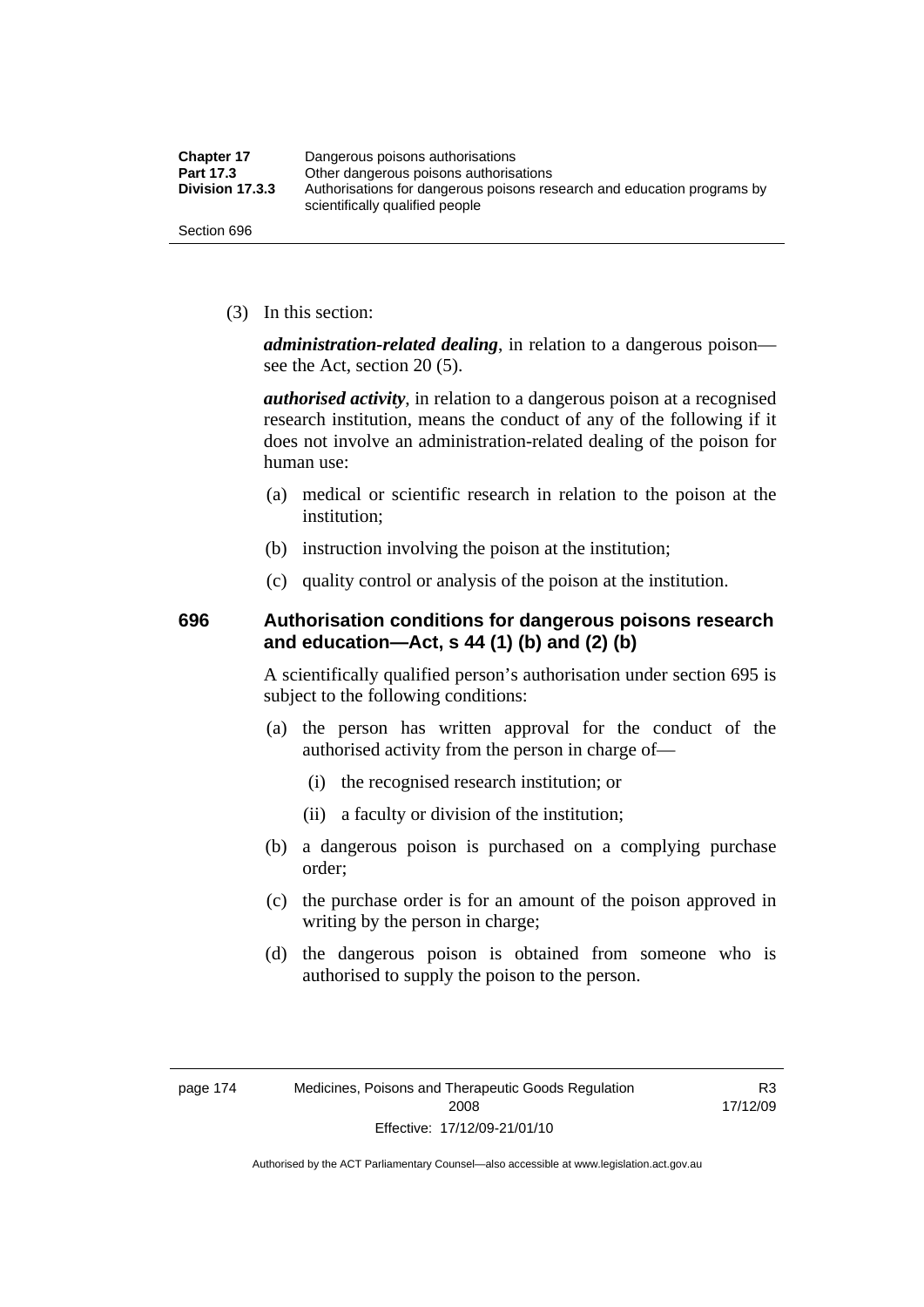## **Chapter 18 Dangerous poisons licences**

## **Part 18.1 Dangerous poisons licences generally**

## **700 Dangerous poisons licences that may be issued—Act, s 78 (2)**

The following licences for dangerous poisons may be issued:

- (a) a licence for the manufacture of a dangerous poison (a *dangerous poisons manufacturers licence*);
- (b) a licence for a program of research or education in relation to a dangerous poison (a *dangerous poisons research and education program licence*);
- (c) a licence for the supply of dangerous poisons (a *dangerous poisons suppliers licence*).
- *Note* Other dangerous poisons licences may also be issued (see Act, s 78 (3)).

page 175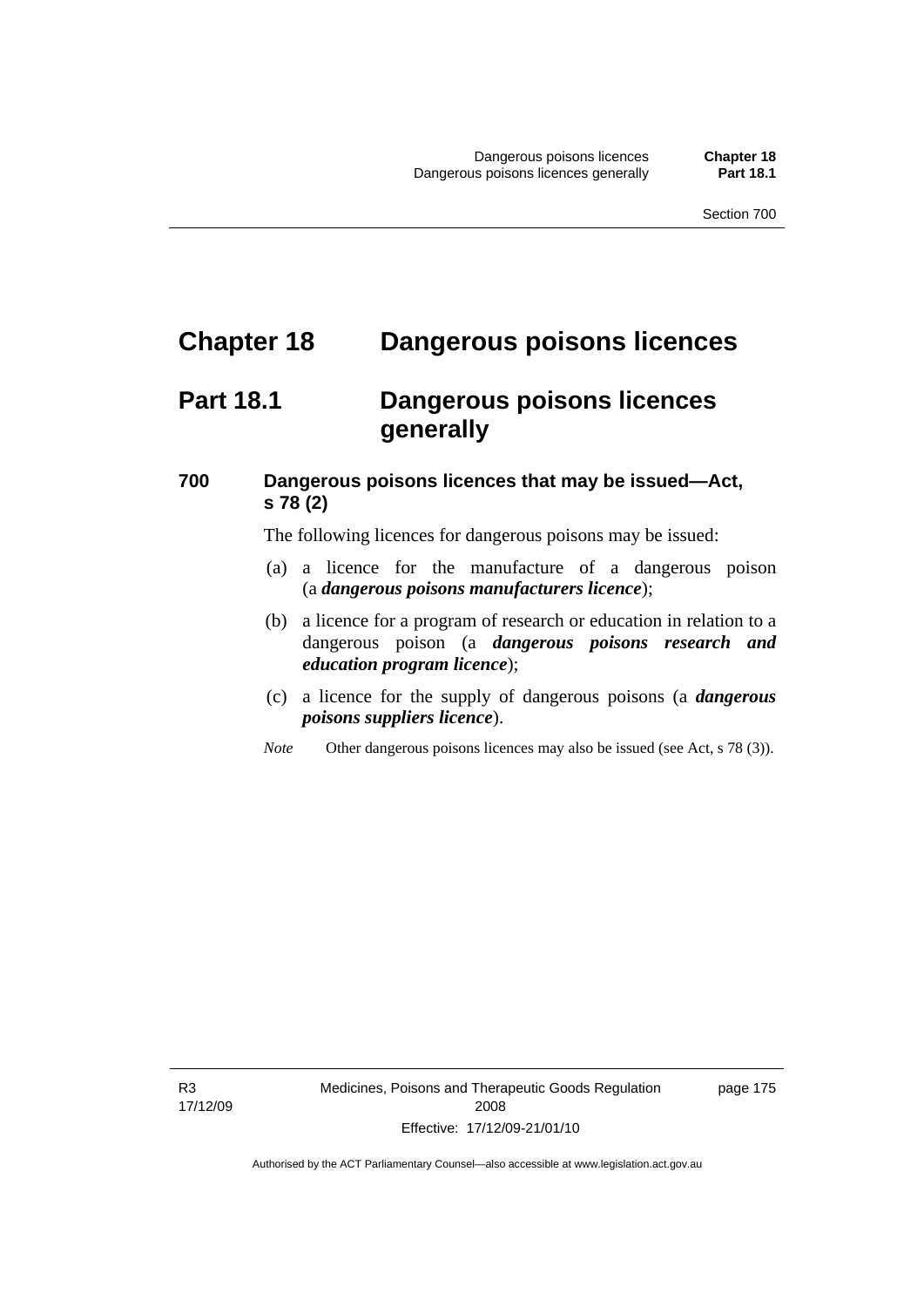## **Part 18.2 Dangerous poisons manufacturers licences**

## **705 Applications for dangerous poisons manufacturers licences**

- (1) An application for a dangerous poisons manufacturers licence must be in writing, signed by the applicant, and include the following:
	- (a) the dangerous poisons to which the application relates;
	- (b) the full name of the applicant;
	- (c) the applicant's ABN (if any);
	- (d) if the applicant is a corporation—the corporation's ACN;
	- (e) the location of the premises where the applicant proposes to deal with the poisons under the licence;
	- (f) the security arrangements proposed for the premises;
	- (g) the name of an individual who is to supervise the dealings to be authorised under the licence.
	- *Note 1* If a form is approved under the Act, s 198 for this provision, the form must be used.
	- *Note 2* A fee may be determined under the Act, s 197 for this provision.
- (2) The application must be accompanied by a plan of the premises that shows—
	- (a) each part of the premises where a process in the manufacture of the dangerous poisons is proposed to be carried out and the nature of the process; and
	- (b) where it is proposed to store the dangerous poisons to which the application relates and any other dangerous poisons obtained for the manufacture of those dangerous poisons; and

page 176 Medicines, Poisons and Therapeutic Goods Regulation 2008 Effective: 17/12/09-21/01/10 R3 17/12/09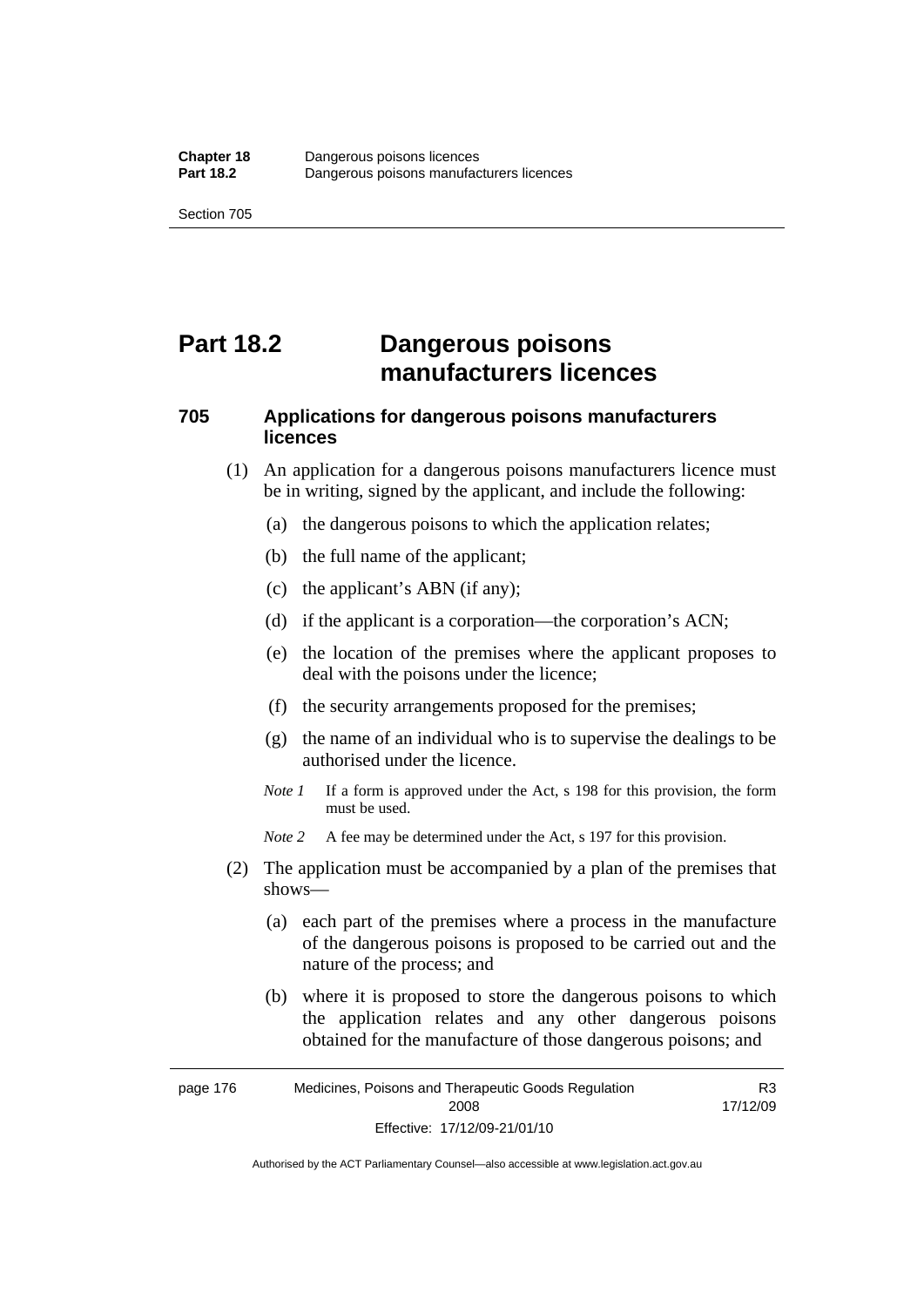(c) the location and nature of security devices.

#### **706 Restrictions on issuing of dangerous poisons manufacturers licences—Act, s 85 (1) (a)**

- (1) The chief health officer must not issue a dangerous poisons manufacturers licence to a person unless dealings with dangerous poisons under the licence will be supervised by an individual nominated by the applicant and approved, in writing, by the chief health officer.
- (2) The chief health officer must not approve the nominated individual unless satisfied that the individual—
	- (a) is a suitable person to hold a dangerous poisons manufacturers licence; and
	- (b) has qualifications in chemistry, pharmacy or pharmacology or experience appropriate for the manufacture of dangerous poisons.
	- *Note* For changes of nominated individuals, see the Act, s 93.
- (3) In this section:

*suitable person*, to hold a licence—see the Act, section 81.

## **707 Additional information for dangerous poisons manufacturers licences—Act, s 88 (1) (k)**

The name of the person approved under section 706 (1) to supervise the dealings with dangerous poisons authorised by the licence is prescribed for a dangerous poisons manufacturers licence.

page 177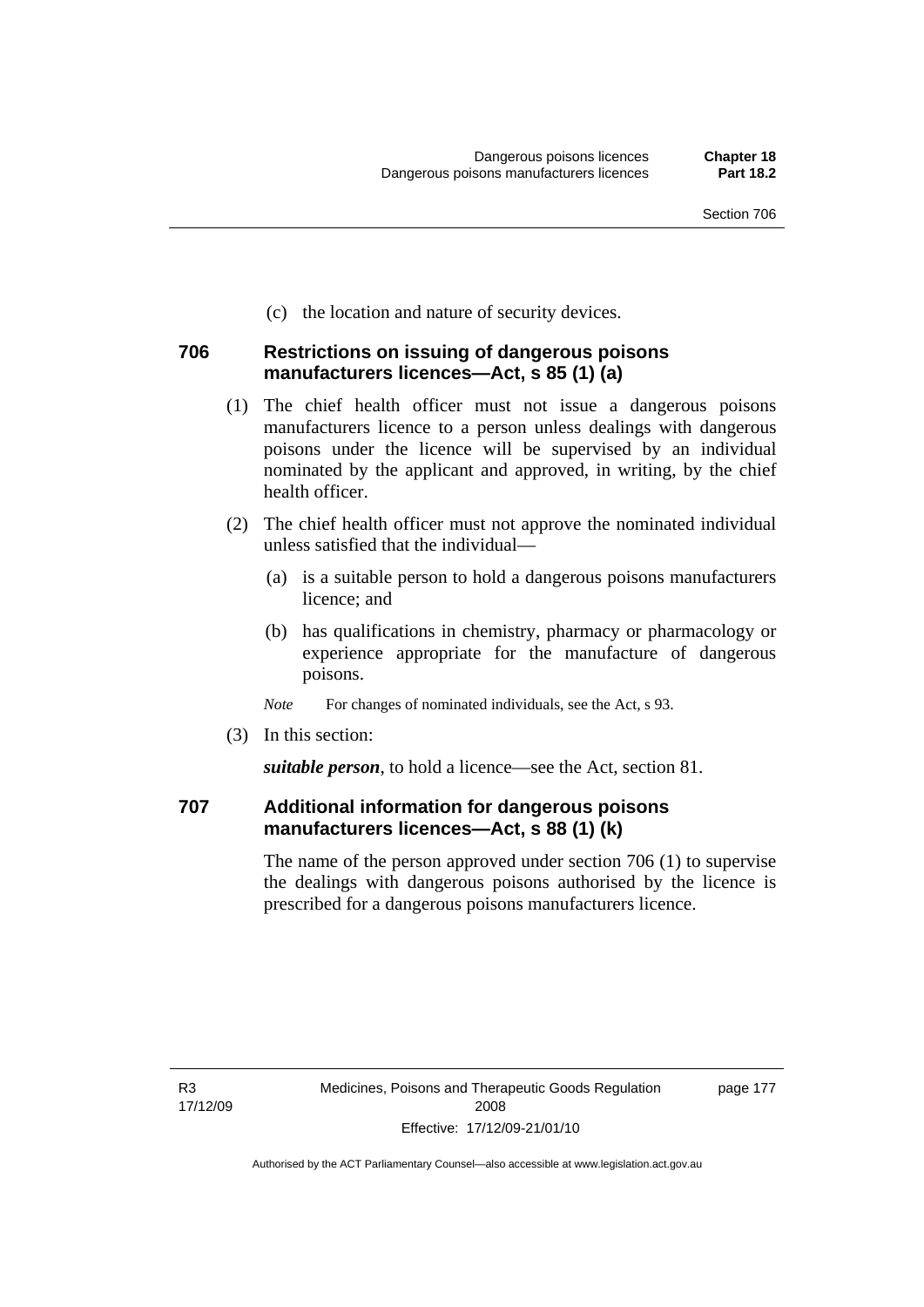## **Part 18.3 Dangerous poisons research and education program licences**

## **710 Applications for dangerous poisons research and education program licences**

- (1) An application for a dangerous poisons research and education program licence for a dangerous poison must be in writing, signed by the applicant, and include the following:
	- (a) the full name, address and academic, professional or other relevant qualifications of—
		- (i) the person who is to supervise the program; and
		- (ii) the person who is to conduct the program;
	- (b) the name of the recognised research institution at or under which the program is proposed to be conducted;

*Note Recognised research institution*—see the Act, s 20 (5).

- (c) whether the program will be conducted at, or under the authority of, the recognised research institution;
- (d) the premises where the program will be conducted;
- (e) the dangerous poison, and the form and strength of the poison, for which the licence is sought;
- (f) the maximum quantity of the dangerous poison that would be possessed under the licence at any time;
- (g) a description of the program, including an explanation of why the program cannot be carried out satisfactorily without the use of the dangerous poison;
- (h) the supervision arrangements for the program;

page 178 Medicines, Poisons and Therapeutic Goods Regulation 2008 Effective: 17/12/09-21/01/10

R3 17/12/09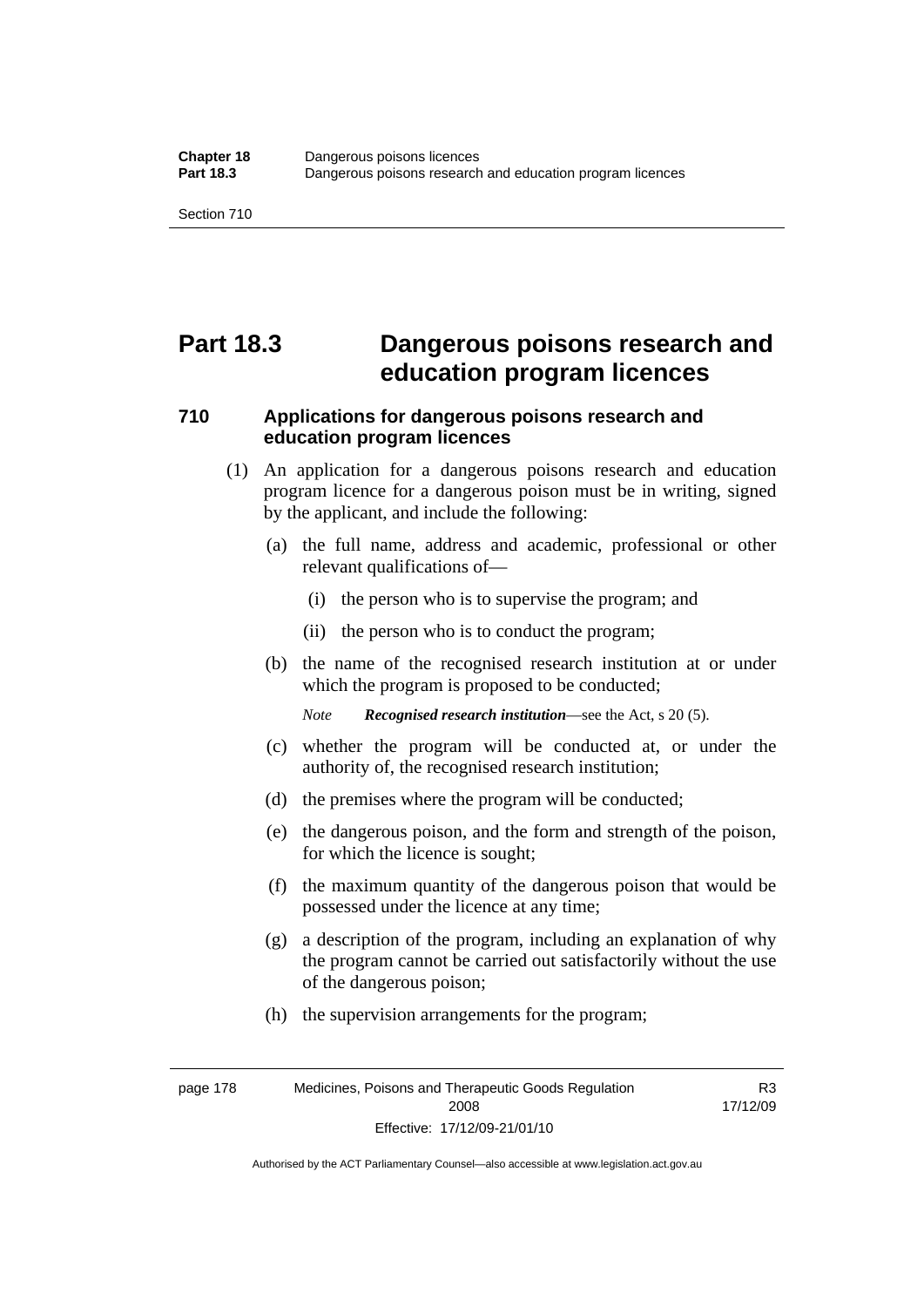- (i) the period for which the licence is sought.
- *Note 1* If a form is approved under the Act, s 198 for this provision, the form must be used.
- *Note* 2 A fee may be determined under the Act, s 197 for this provision.
- (2) The application must be accompanied by a written approval of the program by the person in charge of—
	- (a) the recognised research institution; or
	- (b) a faculty or division of the institution.

### **711 Restrictions on issuing of dangerous poisons research and education program licences—Act, s 85 (1) (a)**

The chief health officer must not issue a dangerous poisons research and education program licence to a person unless—

- (a) the program to which the licence relates will be conducted at, or under the authority of, a recognised research institution; and
- (b) the program is approved by a person mentioned in section 710 (2); and
- (c) satisfied that the program—
	- (i) cannot be carried out without the use of the dangerous poison to which the licence application relates; and
	- (ii) will be adequately supervised.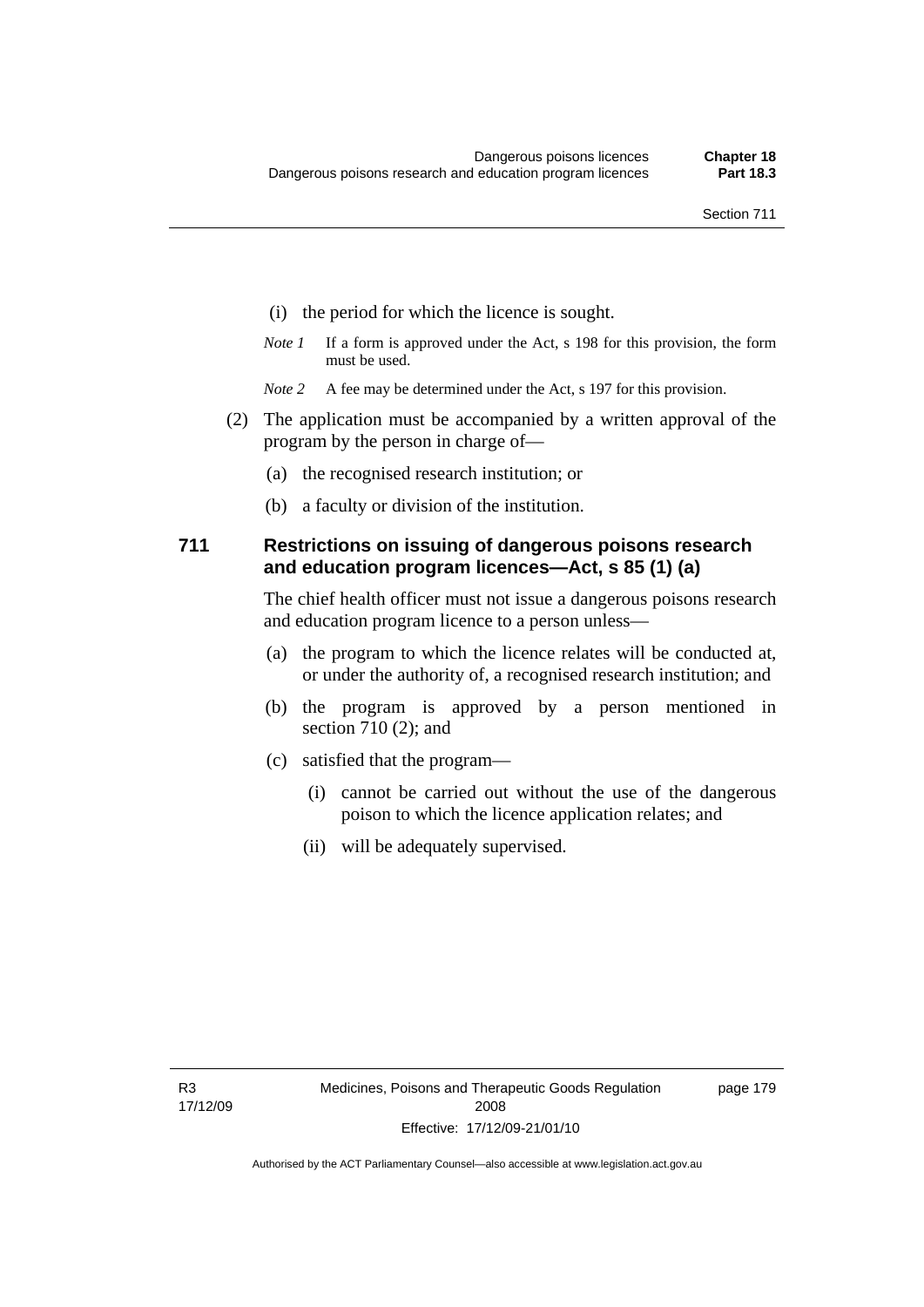## **712 Additional information for dangerous poisons research and education licences—Act, s 88 (1) (k)**

The following additional information is prescribed for a dangerous poisons research and education licence:

- (a) the research or education program for which the licence is issued;
- (b) the name of the program's supervisor;
- (c) the dealings with a dangerous poison authorised by the licence;
- (d) the premises where the program will be conducted;
- (e) the maximum quantity of the dangerous poison that may be possessed at any time for the program;
- (f) the total quantity of the dangerous poison that may be possessed for the program during the period of the licence;
- (g) the form and strength of the dangerous poison that may be obtained and possessed for the program.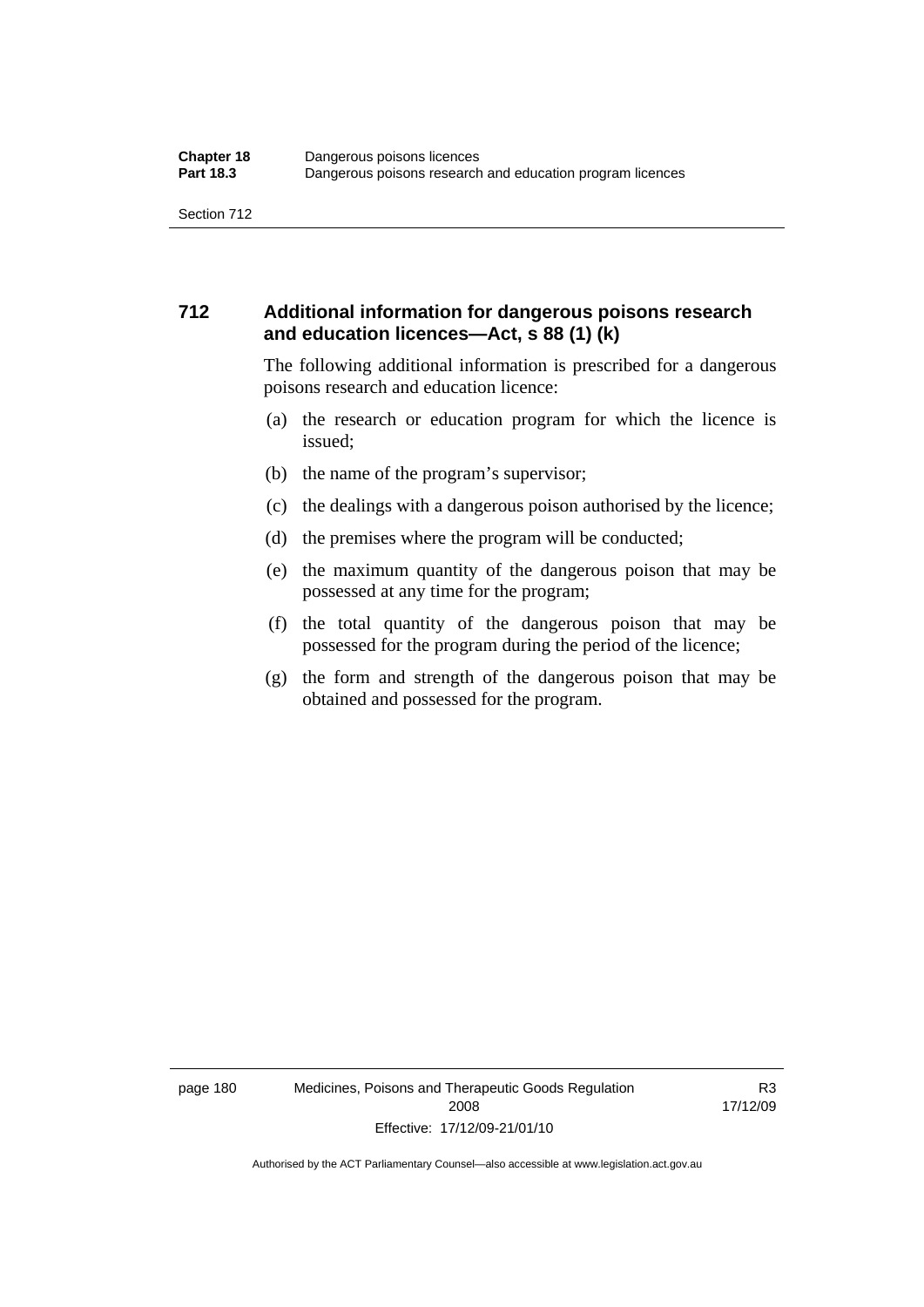## **Part 18.4 Dangerous poisons suppliers licences**

#### **715 Applications for dangerous poisons suppliers licences**

- (1) An application for a dangerous poisons suppliers licence must be in writing, signed by the applicant, and include the following:
	- (a) the dangerous poisons to which the application relates;
	- (b) the full name of the applicant;
	- (c) the applicant's ABN (if any);
	- (d) if the applicant is a corporation—the corporation's ACN;
	- (e) the location of the premises where the applicant proposes to deal with the poisons under the licence;
	- (f) the security arrangements proposed for the premises;
	- (g) the name of an individual who is to supervise the dealings to be authorised under the licence.
	- *Note 1* If a form is approved under the Act, s 198 for this provision, the form must be used.
	- *Note 2* A fee may be determined under the Act, s 197 for this provision.
- (2) The application must be accompanied by a plan of the premises that shows—
	- (a) where it is proposed to store the dangerous poisons; and
	- (b) the location and nature of security devices.

page 181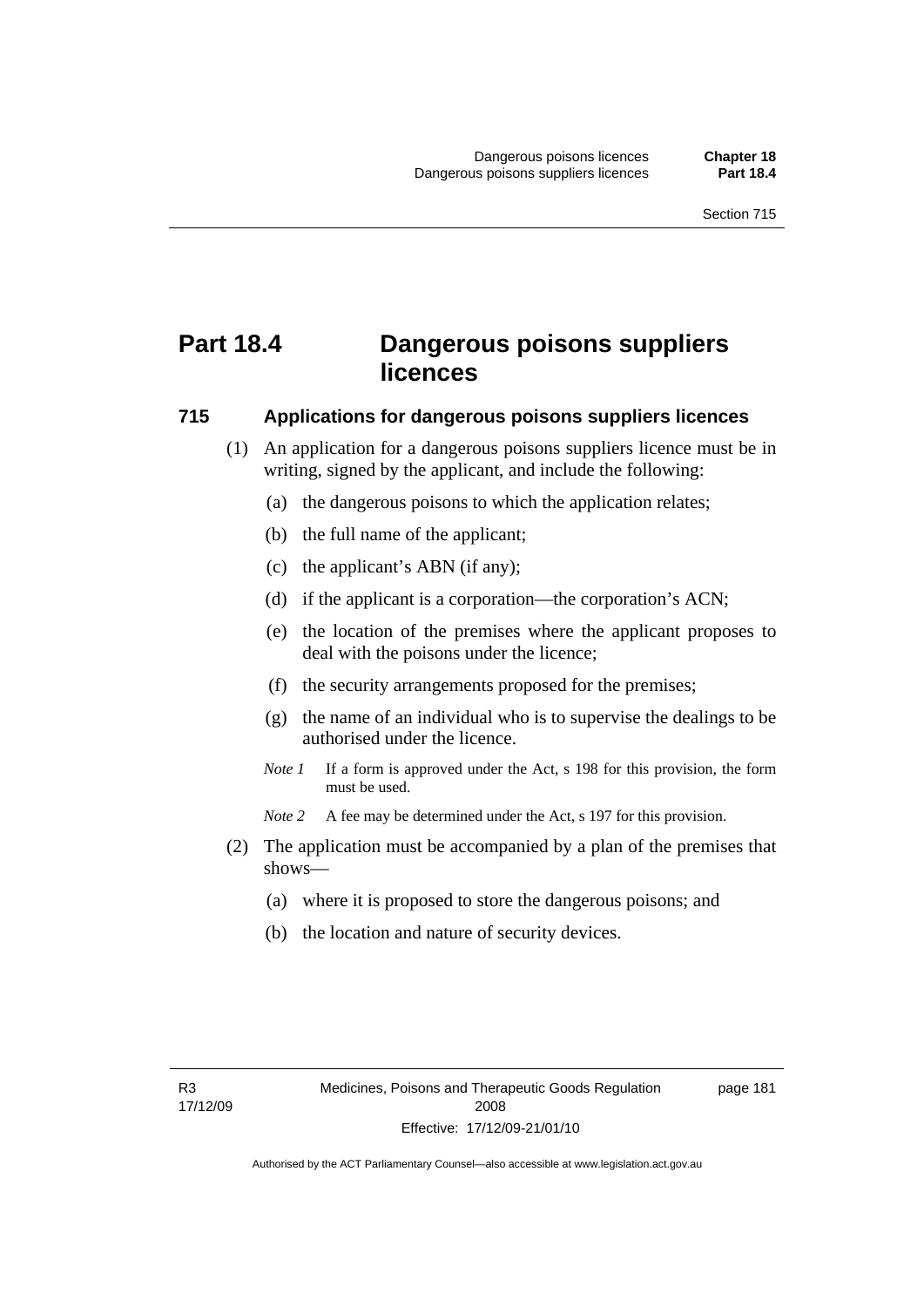## **716 Restrictions on issuing of dangerous poisons suppliers licences—Act, s 85 (1) (a)**

- (1) The chief health officer must not issue a dangerous poisons suppliers licence to a person unless dealings with dangerous poisons under the licence will be supervised by an individual nominated by the applicant and approved, in writing, by the chief health officer.
- (2) The chief health officer must not approve the nominated individual unless satisfied that the individual—
	- (a) is a suitable person to hold a dangerous poisons suppliers licence; and
	- (b) has qualifications in chemistry, pharmacy or pharmacology or experience appropriate for the sale of dangerous poisons.
	- *Note* For changes of nominated individuals, see the Act, s 93.
- (3) In this section:

*suitable person*, to hold a licence—see the Act, section 81.

## **717 Additional information for dangerous poisons suppliers licences—Act, s 88 (1) (k)**

The name of the person approved under section 716 (1) to supervise the dealings with dangerous poisons authorised by the licence is prescribed for a dangerous poisons suppliers licence.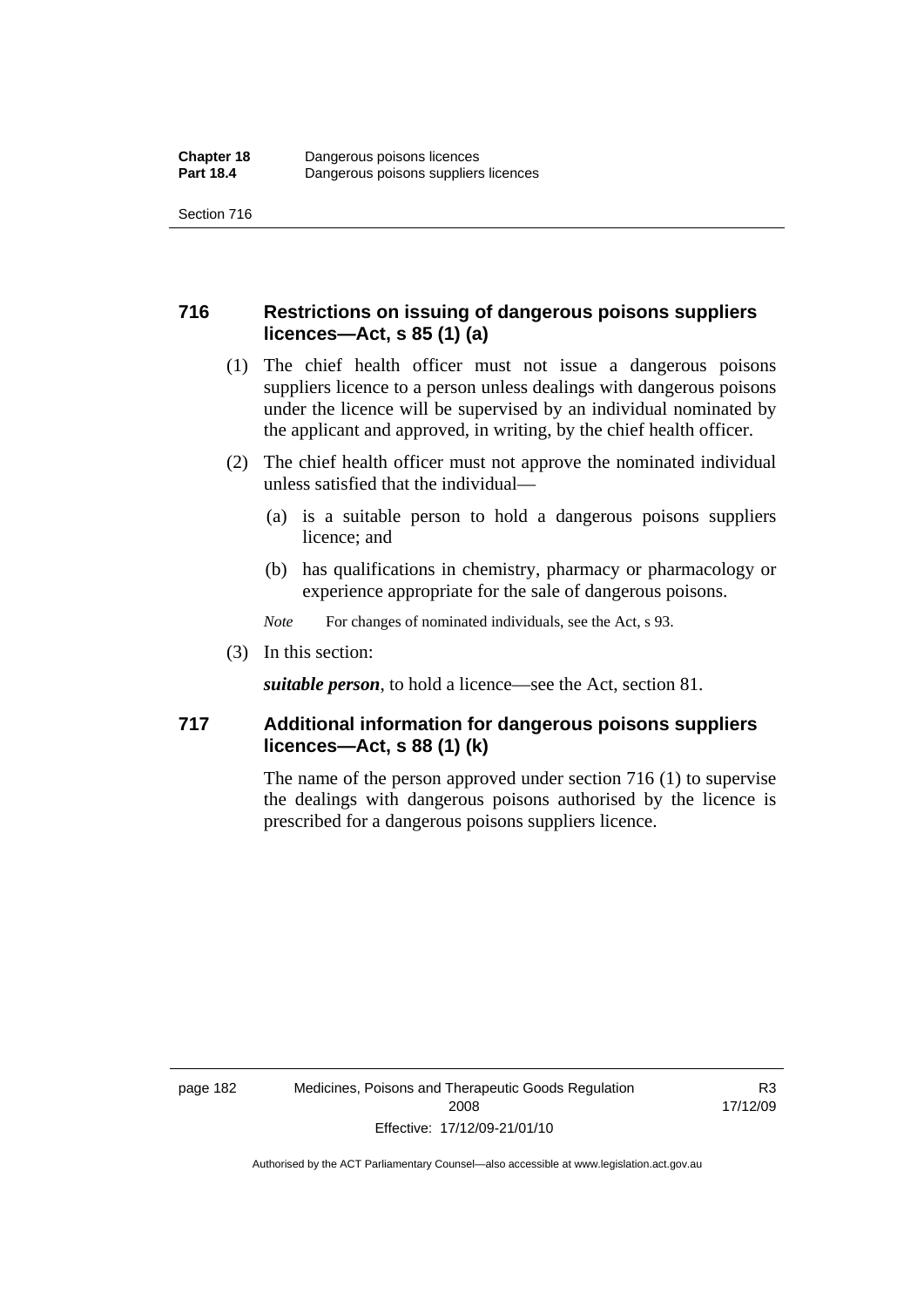# **Chapter 19 Dangerous poisons—other provisions**

## **Part 19.1 Dangerous poisons purchase orders**

### **720 Supplying dangerous poisons on purchase orders**

The following are the requirements for the supply of a dangerous poison on a purchase order:

- (a) the dangerous poison is supplied in manufacturer's packs that comply with—
	- (i) section 731 (Packaging of supplied manufacturer's packs of dangerous poisons—Act, s 59 (1) (c) (i) and (2) (c) (i)); or
	- (ii) an approval under the Act, section 193 (Approval of non-standard packaging and labelling);
- (b) the manufacturer's packs are labelled in accordance with—
	- (i) section 732 (Labelling of supplied manufacturer's packs of dangerous poisons—Act, s  $60$  (1) (c) (i) and (2) (c) (i)); or
	- (ii) an approval under the Act, section 193;
- (c) the manufacturer's packs are securely wrapped and packed;
- (d) if the dangerous poison is delivered in person by the supplier to the buyer—
	- (i) the poison is delivered to an adult; and

R3 17/12/09 page 183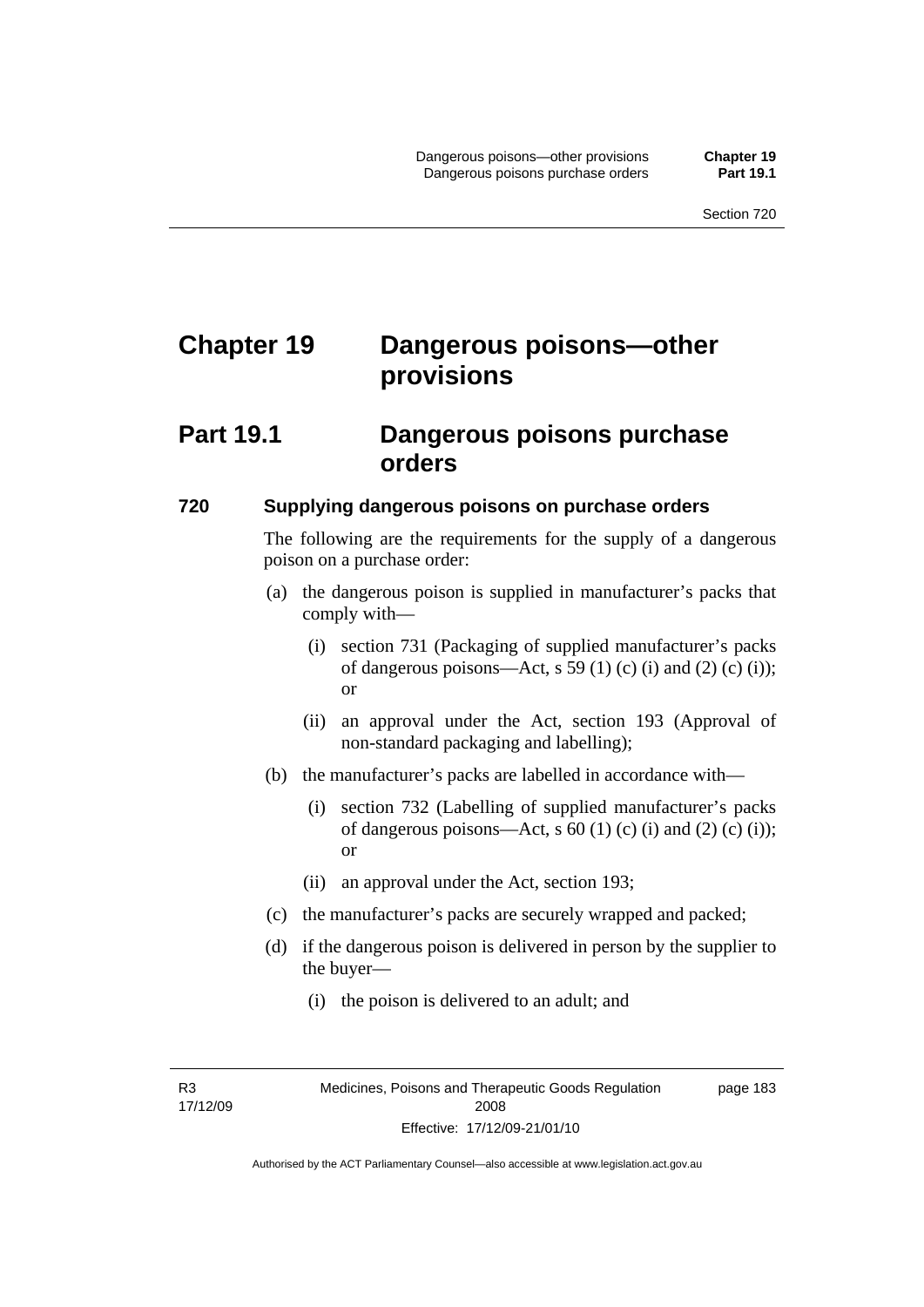- (ii) the delivery is acknowledged by the adult signing and dating a copy of the purchase order;
- (e) if the dangerous poison is not delivered in person by the supplier to the buyer—the poison is delivered to the buyer by a person whose procedures require the delivery of the poison to be signed for by the buyer or an adult employee of the buyer.

## **721 General requirements for dangerous poisons purchase orders—Act, s 38 (2) (c)**

- (1) A purchase order for a dangerous poison must be—
	- (a) signed by the person (the *issuer*) issuing the order; and
		- *Note* The purchase order must be signed with the issuer's usual signature (see Act, dict, def *signs*).
	- (b) if the issuer amends the order—initialled and dated by the issuer beside the amendment.
- (2) A purchase order for a dangerous poison must include the following:
	- (a) the issuer's name and business address and telephone number;
	- (b) the issuer's authority to issue the order;
	- (c) the dangerous poison, and the form, strength and quantity of the poison, to be supplied on the order.

## **722 Recording supply of dangerous poisons on purchase orders**

A person who supplies a dangerous poison to someone else on a purchase order must make a written record of the following information:

R3

- (a) the date of the order;
- (b) the issuer's authority to issue the order;

page 184 Medicines, Poisons and Therapeutic Goods Regulation 2008 Effective: 17/12/09-21/01/10 17/12/09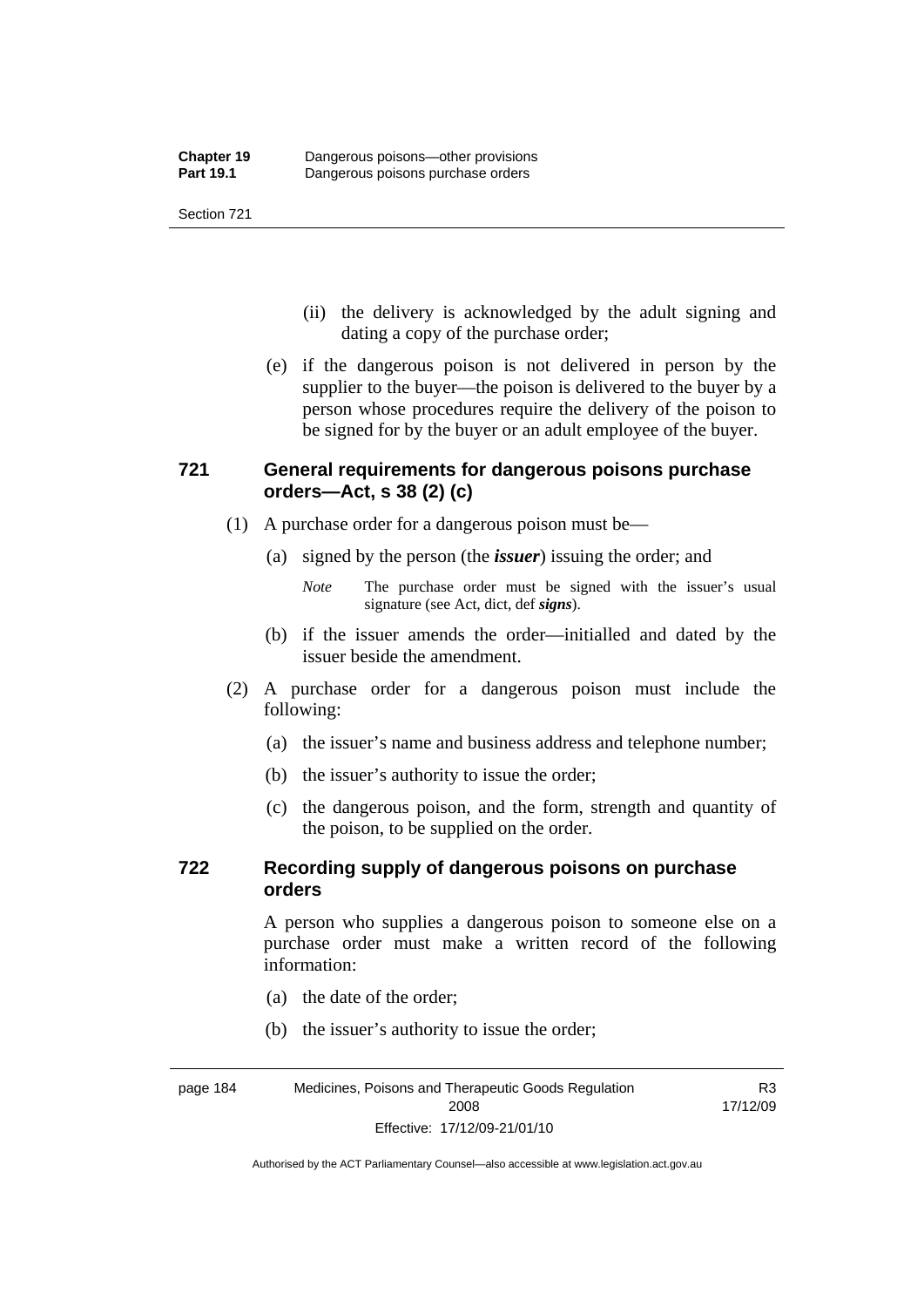- (c) the name, and the business address and telephone number, of the person to whom the dangerous poison is supplied;
- (d) the date the order is supplied;
- (e) the dangerous poison, and the form, strength and quantity of the poison, supplied.
- *Note Written* includes in electronic form (see Act, dict).

R3 17/12/09 Medicines, Poisons and Therapeutic Goods Regulation 2008 Effective: 17/12/09-21/01/10

page 185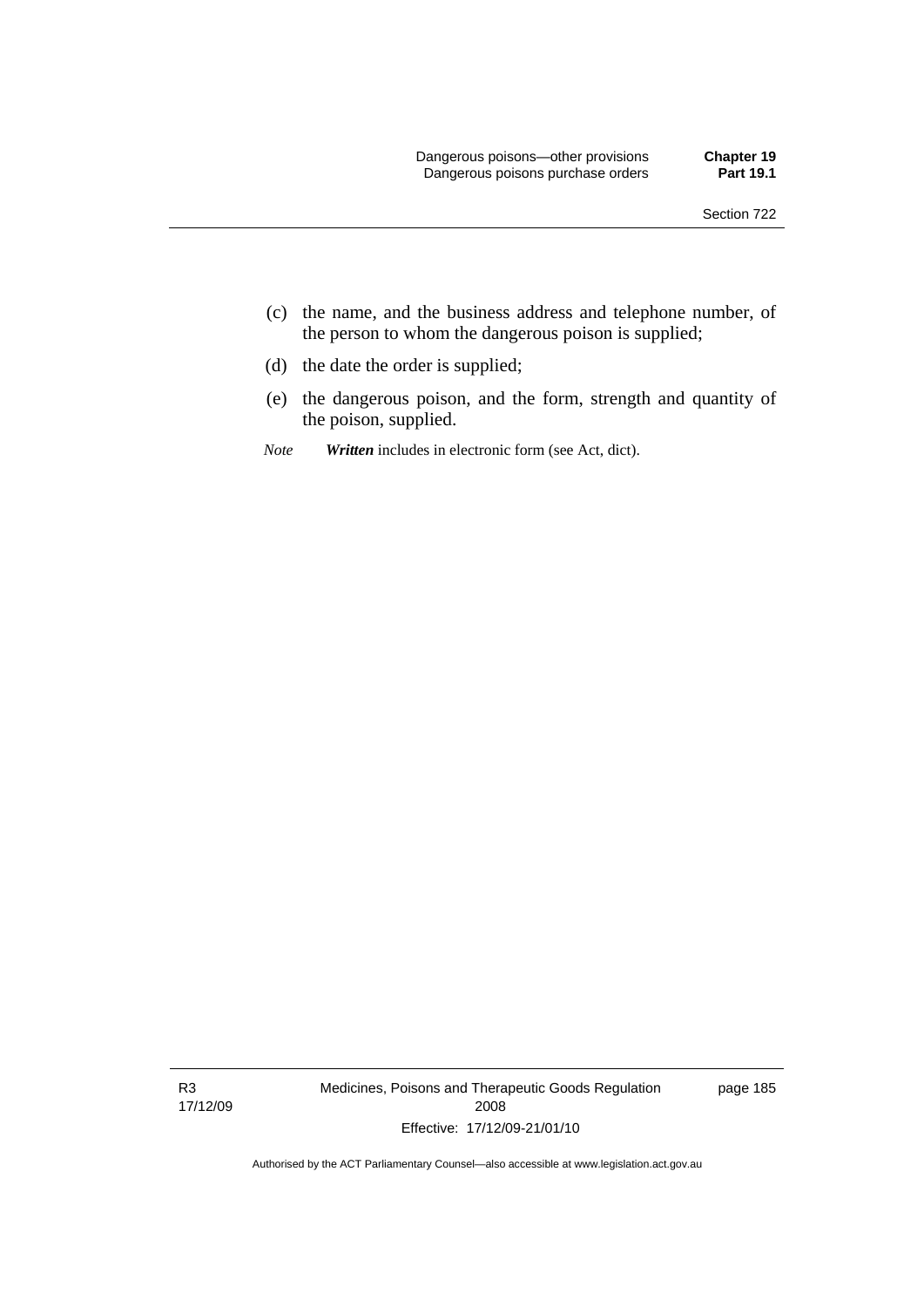## **Part 19.2 Wholesale supply of dangerous poisons under corresponding laws**

#### **725 Conditions for wholesalers supplying dangerous poisons under corresponding laws—Act, s 20 (4) (c)**

The following conditions apply to a person who supplies dangerous poisons by wholesale under a corresponding law:

- (a) the person must not supply a dangerous poison to someone else (the *buyer*) unless—
	- (i) the buyer is authorised to possess the poison; and
	- (ii) the supply is in accordance with section 686 (Authorisation conditions for dangerous poisons suppliers licences—Act, s 44 (1) (b) and (2) (b));
- (b) the poison is supplied for a non-household (including a non-household garden) purpose only;
- (c) if the poison is liquid containing paraquat—the poison is coloured blue or green and has an offensive smell.
- *Note 1* A purchase order must be in writing (see Act, dict, def *purchase order*).
- *Note* 2 See pt 19.1 for other requirements in relation to supply of dangerous poisons on purchase orders.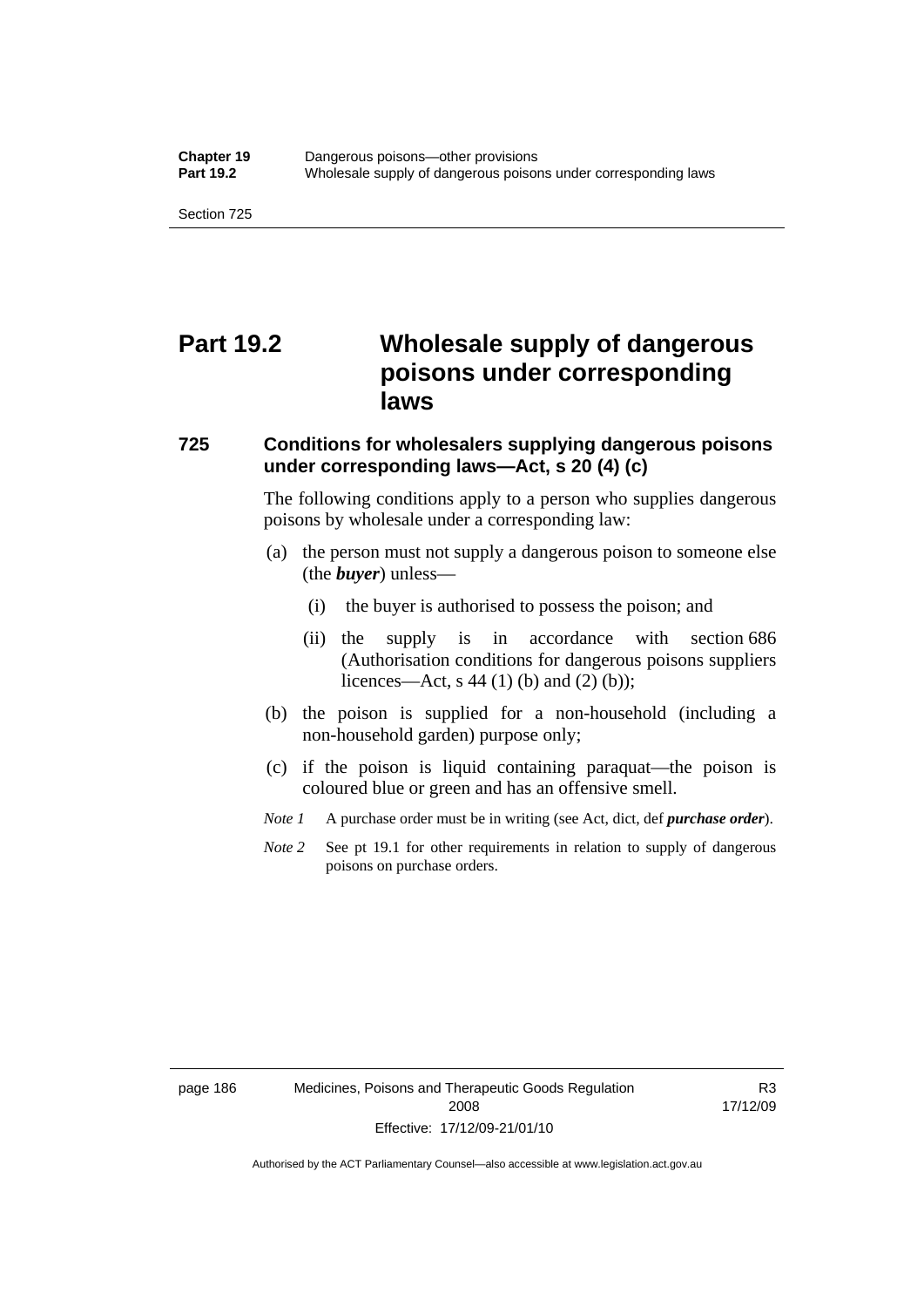# **Part 19.3 Packaging and labelling of dangerous poisons**

**730 Meaning of** *relevant law***—pt 19.3** 

In this part:

*relevant law* means—

- (a) a corresponding law; or
- (b) the *Agricultural and Veterinary Chemicals Act 1994* (Cwlth); or
- (c) the *Therapeutic Goods Act 1989* (Cwlth).
- *Note 1 Corresponding law* includes a law of a State that corresponds, or substantially corresponds, to the Act (see Act, dict).
- *Note 2 State* includes a territory (see Legislation Act, dict, pt 1).

## **731 Packaging of supplied manufacturer's packs of dangerous poisons—Act, s 59 (1) (c) (i) and (2) (c) (i)**

A manufacturer's pack of a supplied dangerous poison must be packaged—

- (a) in accordance with the medicines and poisons standard, paragraphs 21 to 27; or
- (b) in a container in which the poison may be sold under a relevant law.
- *Note* A manufacturer's pack of a dangerous poison supplied may also be packaged in accordance with an approval under the Act, s 193 (Approval of non-standard packaging and labelling) (see Act, s 59 (1) (c) (ii) and (2) (c) (ii)).

page 187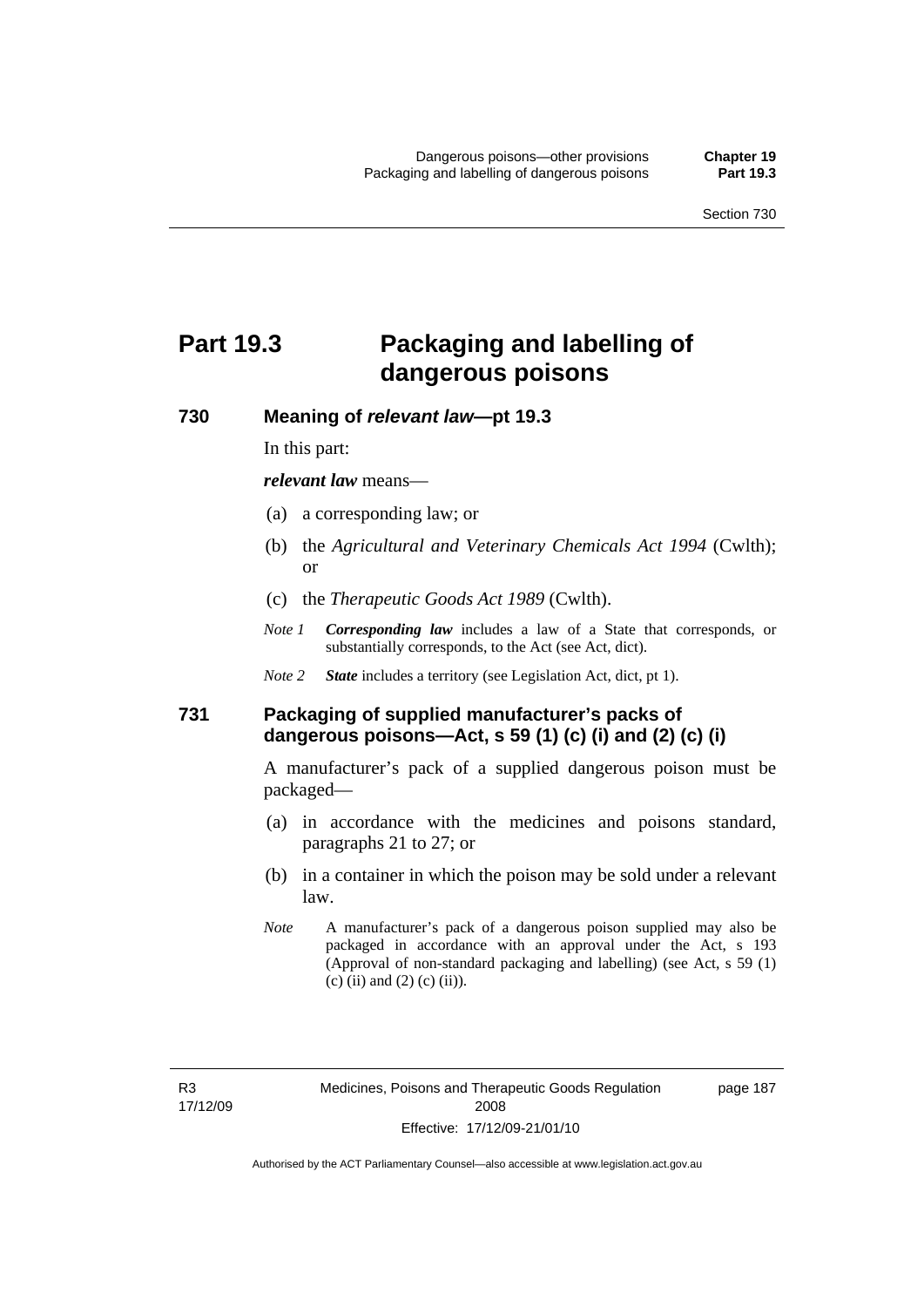## **732 Labelling of supplied manufacturer's packs of dangerous poisons—Act, s 60 (1) (c) (i) and (2) (c) (i)**

A manufacturer's pack of a supplied dangerous poison must be labelled in accordance with—

- (a) the medicines and poisons standard, paragraphs 3 to 19; or
- (b) a relevant law.
- *Note* A manufacturer's pack of a dangerous poison supplied may also be labelled in accordance with an approval under the Act, s 193 (Approval of non-standard packaging and labelling) (see Act, s 60 (1) (c) (ii) and  $(2)$  (c) (ii)).

page 188 Medicines, Poisons and Therapeutic Goods Regulation 2008 Effective: 17/12/09-21/01/10

R3 17/12/09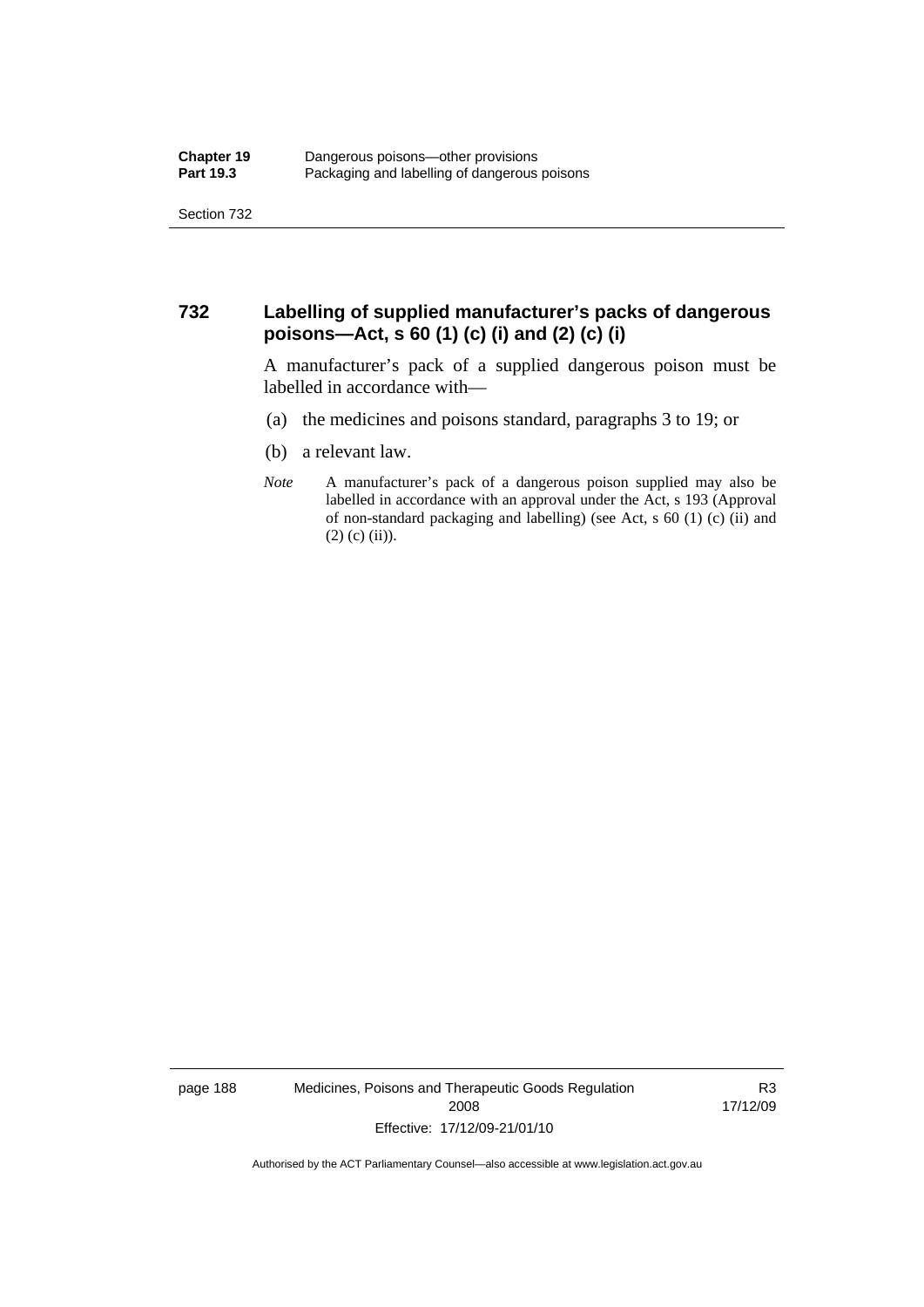## **Part 19.4 Storage of dangerous poisons**

#### **735 Storage of dangerous poisons—Act, s 61 (b) and (c)**

- (1) A person mentioned in table 740, column 2 who possesses a dangerous poison is prescribed.
- (2) The dangerous poison must be kept—
	- (a) in a part of the premises to which the public does not have access; and
	- (b) so that only the prescribed person, or a person under the supervision of the prescribed person, has access to the poison.

R3 17/12/09 Medicines, Poisons and Therapeutic Goods Regulation 2008 Effective: 17/12/09-21/01/10

page 189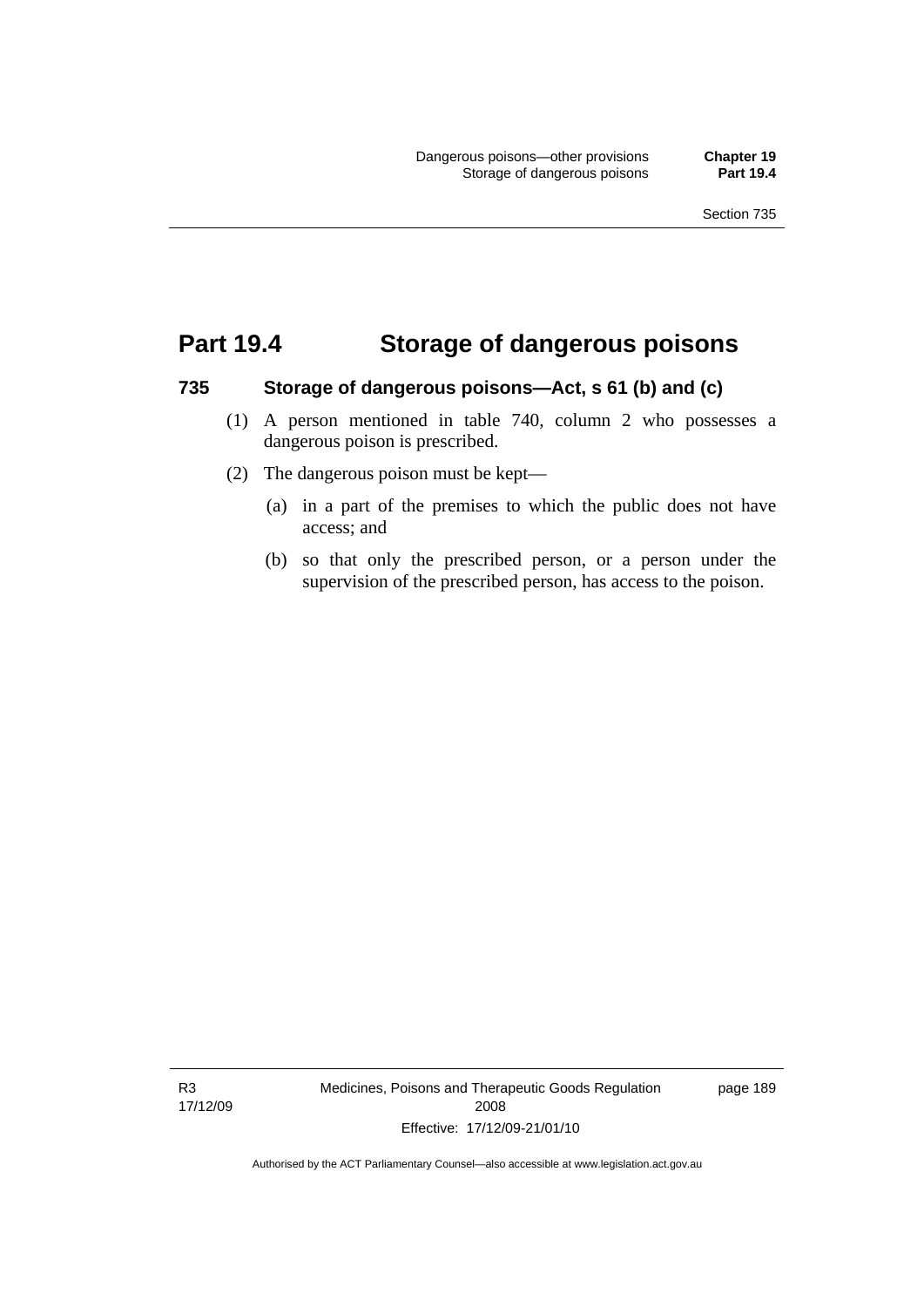## **Part 19.5 Dangerous poisons registers**

### **740 Keeping of dangerous poisons registers by certain people—Act, s 48 and s 50 (1) (b) and (2) (b)**

- (1) A person mentioned in table 740, column 2 who possesses a dangerous poison must keep a dangerous poisons register.
- (2) A person to whom subsection (1) applies must keep a dangerous poisons register for a dangerous poison at the place prescribed in table 740, column 3 for the person.

| column 1 | column <sub>2</sub>                                                                           | column 3                                                     |
|----------|-----------------------------------------------------------------------------------------------|--------------------------------------------------------------|
| item     | prescribed person                                                                             | place where register to be kept                              |
| 1        | approved analyst                                                                              | the analyst's laboratory                                     |
| 2        | dangerous poisons<br>manufacturers<br>licence-holder                                          | the licensed premises under s 675                            |
| 3        | dangerous poisons<br>suppliers licence-holder                                                 | the licensed premises under s 685                            |
| 4        | medicines and poisons<br>inspector (other than<br>police officer)                             | the place directed in writing by the<br>chief health officer |
| 5        | person mentioned in<br>sch 4, col 2                                                           | the person's business premises                               |
| 6        | supervisor of program<br>under dangerous poisons<br>research and education<br>program licence | the premises where program is being<br>conducted             |

**Table 740 Keeping dangerous poisons registers** 

page 190 Medicines, Poisons and Therapeutic Goods Regulation 2008 Effective: 17/12/09-21/01/10

R3 17/12/09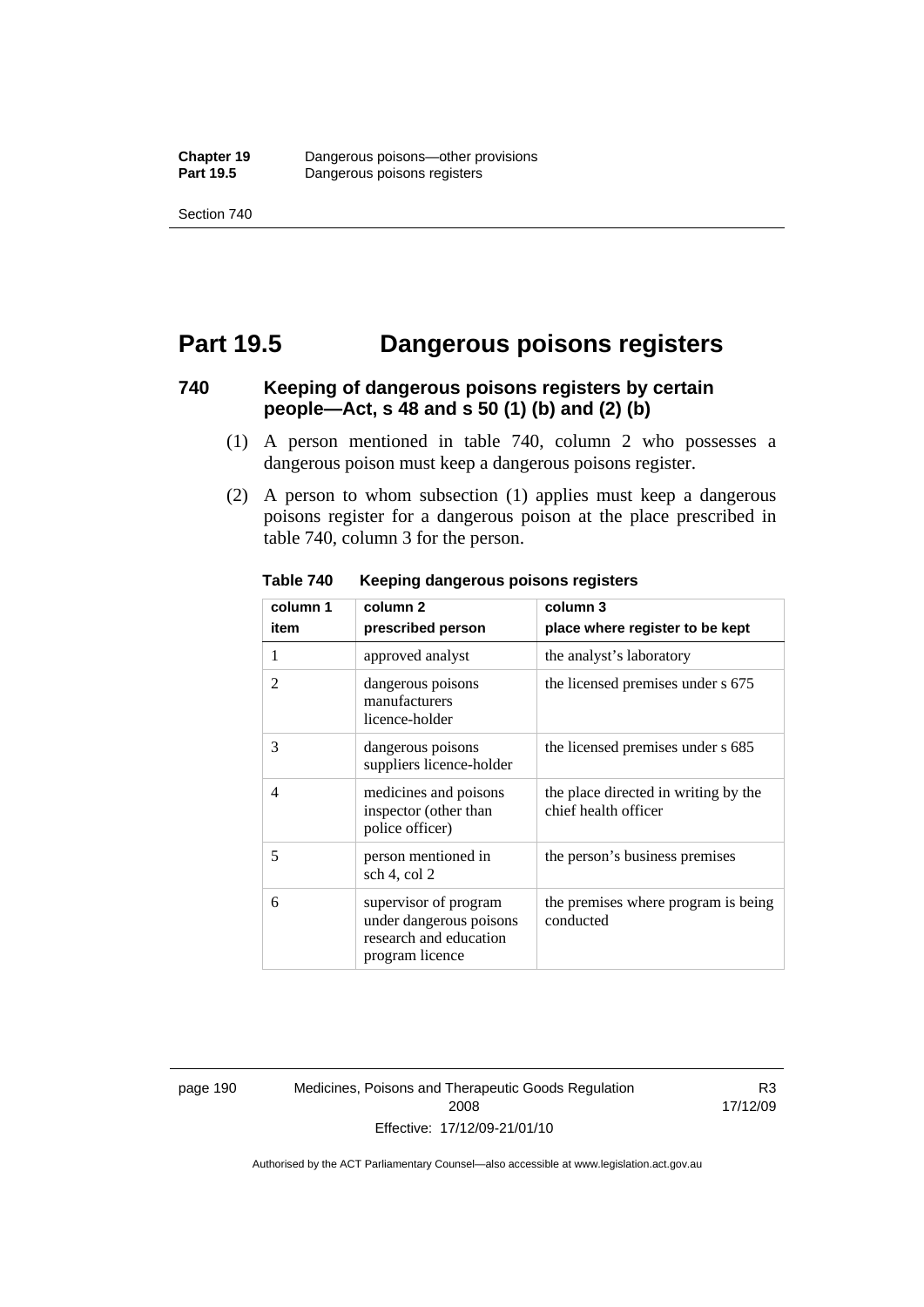| column 1 | column 2                                                                                                        | column 3                                         |
|----------|-----------------------------------------------------------------------------------------------------------------|--------------------------------------------------|
| item     | prescribed person                                                                                               | place where register to be kept                  |
|          | supervisor of program<br>under dangerous poisons<br>research and education<br>authorisation under<br>div 17.3.3 | the premises where program is being<br>conducted |

## **741 Form of dangerous poisons registers—Act, s 49 (1) (b)**

- (1) Each page in a dangerous poisons register must relate to a single form and strength of a dangerous poison.
- (2) If a dangerous poisons register is kept electronically, a separate record must be used for each form and strength of dangerous poison kept.

## **742 Making entries in dangerous poisons registers— Act, s 51 (1) (b)**

- (1) The following details for a dealing with a dangerous poison are prescribed:
	- (a) the nature of the dealing;
	- (b) the date of the dealing;
	- (c) the poison, and the form, strength and quantity of the poison, dealt with;
	- (d) if the dealing is receiving the poison—the name and address of the supplier;
	- (e) if the dealing is supplying the poison—the name and address of the person to whom it is supplied;
	- (f) if the poison is supplied on a purchase order—the date of the purchase order;
	- (g) the quantity of the poison held after the dealing.

R3 17/12/09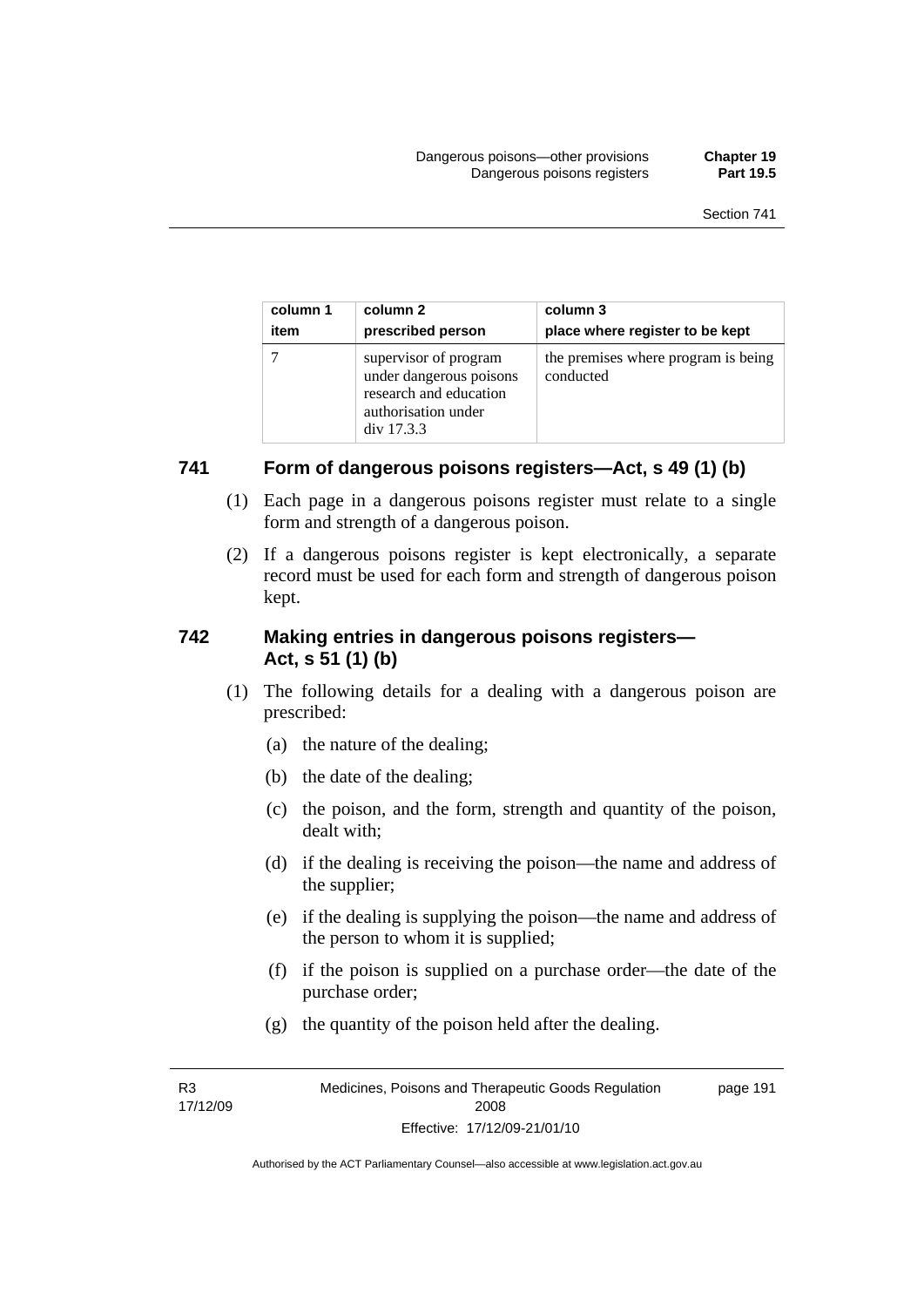(2) A dealing with a dangerous poison must be entered in the dangerous poisons register the person must keep.

## **743 Prescribed witnesses for discarding of dangerous poisons—Act, s 54 (a) and (b)**

- (1) An adult is prescribed as a witness in relation to the disposal of a dangerous poison.
- (2) However, a person mentioned in subsection (1) must not be a prescribed witness to the discarding of a dangerous poison if the person is—
	- (a) related to, a close friend of or employed by the person discarding the poison; or
	- (b) the supervisor of the person discarding the poison; or
	- (c) supervised by the person discarding the poison.

### **744 Changes to entries in dangerous poisons registers—Act, s 55 (2) (b)**

- (1) An entry in a paper-based dangerous poisons register may be amended by the person who made the entry by—
	- (a) the person signing and dating a marginal note or footnote that gives the date of the amendment and the amended details; and
	- (b) if the entry relates to disposing of a dangerous poison—
		- (i) the amendment being witnessed by a person mentioned in section 743; and
		- (ii) the witness signing the amendment as witness.
- (2) An entry in an electronic dangerous poisons register may be amended by the person who made the entry by the person attaching or linking, by electronic means, a document that includes—
	- (a) the person's signature, the date and the amended details; and

page 192 Medicines, Poisons and Therapeutic Goods Regulation 2008 Effective: 17/12/09-21/01/10 R3 17/12/09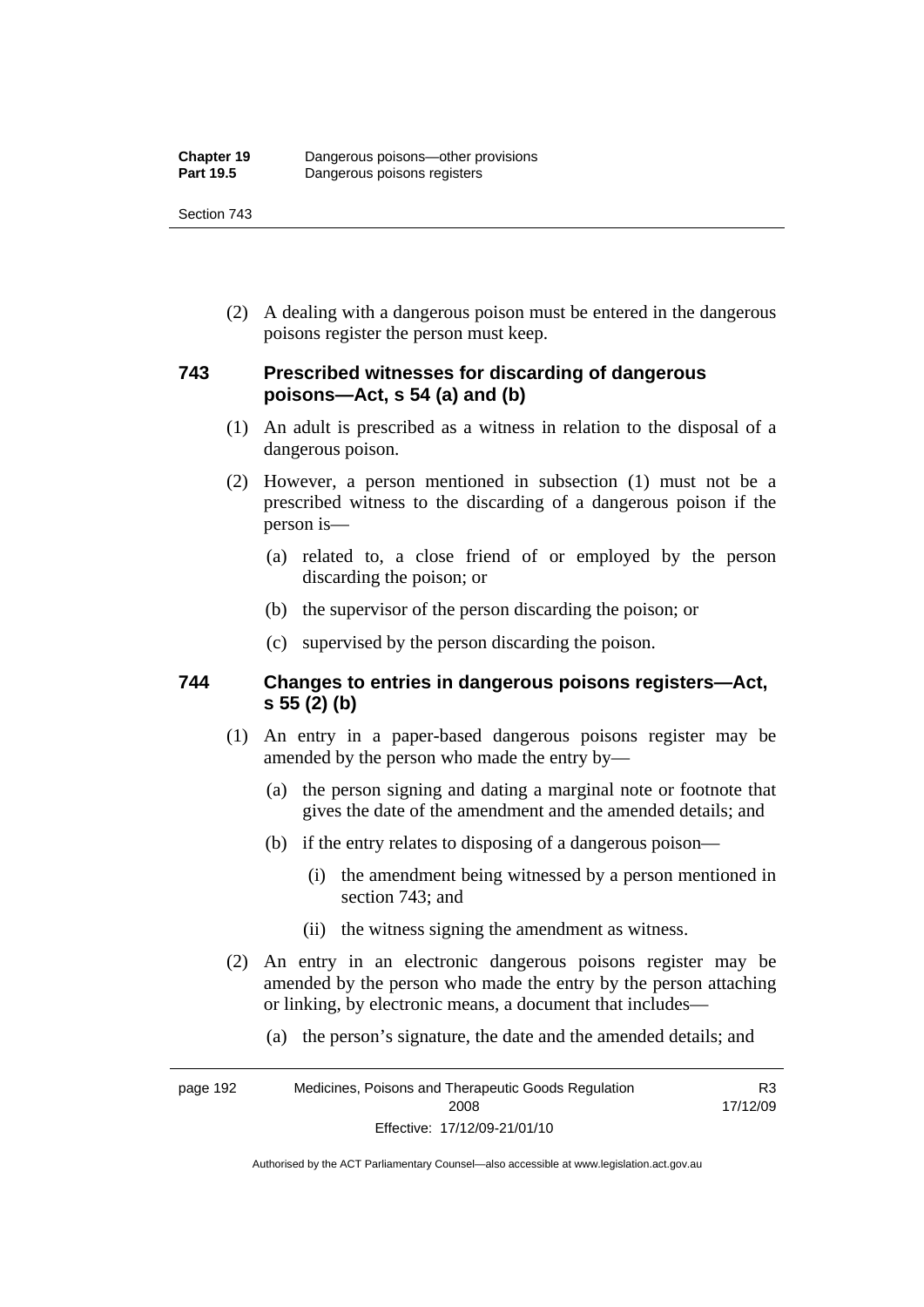- (b) if the entry relates to disposing of a dangerous poison—
	- (i) the amendment being witnessed by a person mentioned in section 743; and
	- (ii) the witness signing the amendment as witness.

R3 17/12/09 Medicines, Poisons and Therapeutic Goods Regulation 2008 Effective: 17/12/09-21/01/10

page 193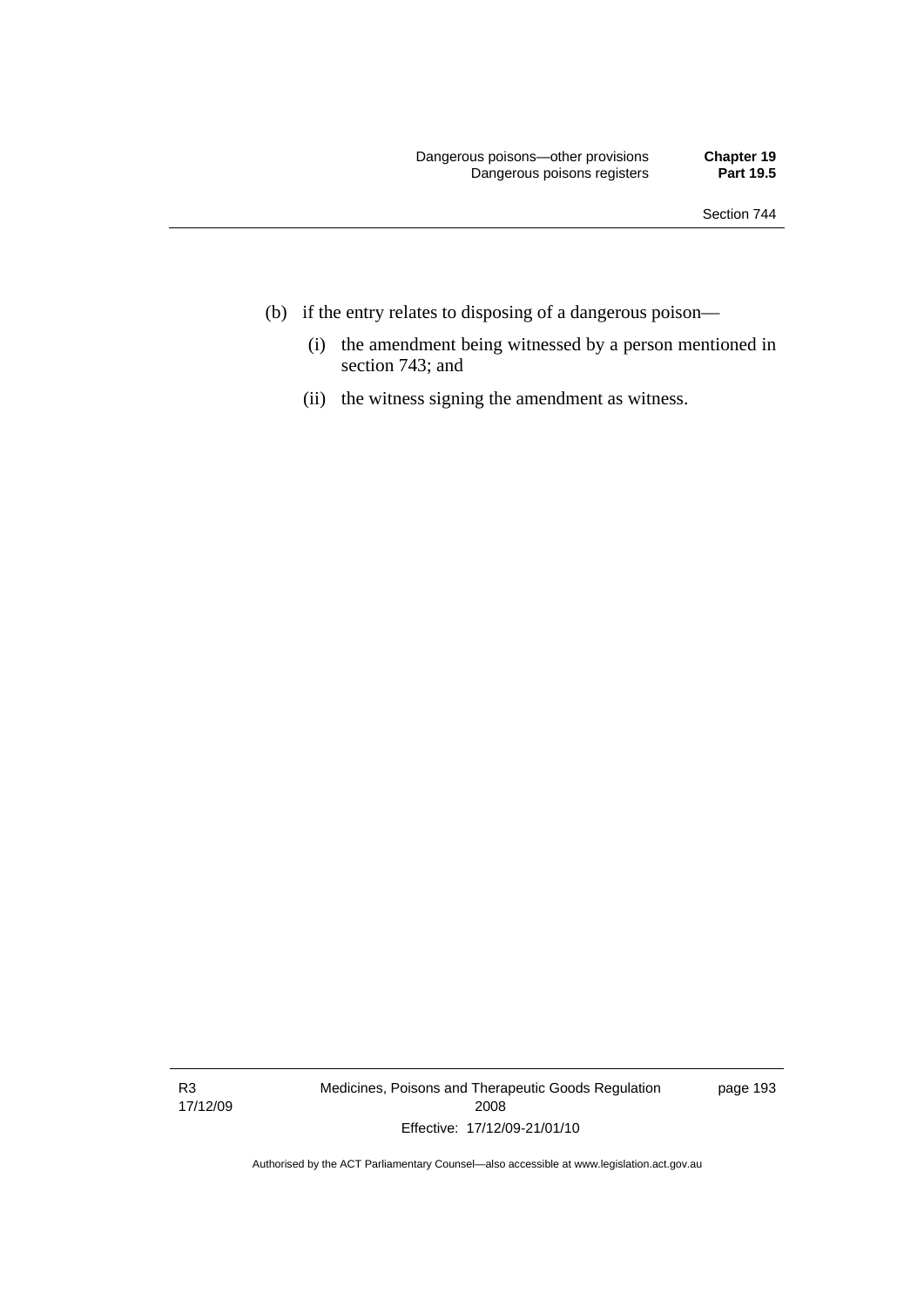**Chapter 20** Paints

## **Chapter 20 Paints**

### **750 Manufacture, supply and use of paints containing white lead—Act, s 70 (1) (b), (2) (b) and (3) (b)**

A paint containing basic lead carbonate (white lead) may be manufactured, supplied or used for application as a mirror backing if the paint—

- (a) contains not more than 15% lead in the non-volatile content of the paint; and
- (b) is applied not more than 40µm thick; and
- (c) is covered by a paint that does not contain lead.
- *Note* um is the symbol for micron (see *National Measurement Regulations 1999* (Cwlth), sch 1, pt 4).

### **751 Manufacture, supply and use of paints for certain purposes—Act, s 71 (1) and (3)**

- (1) A first schedule paint must not be manufactured, supplied or used for application to—
	- (a) a roof or other surface to be used for the collection or storage of potable water; or
	- (b) furniture; or
	- (c) a fence, wall, post, gate or building (including the interior of a building), other than a building that is used only for industrial purposes or mining or as an oil terminal; or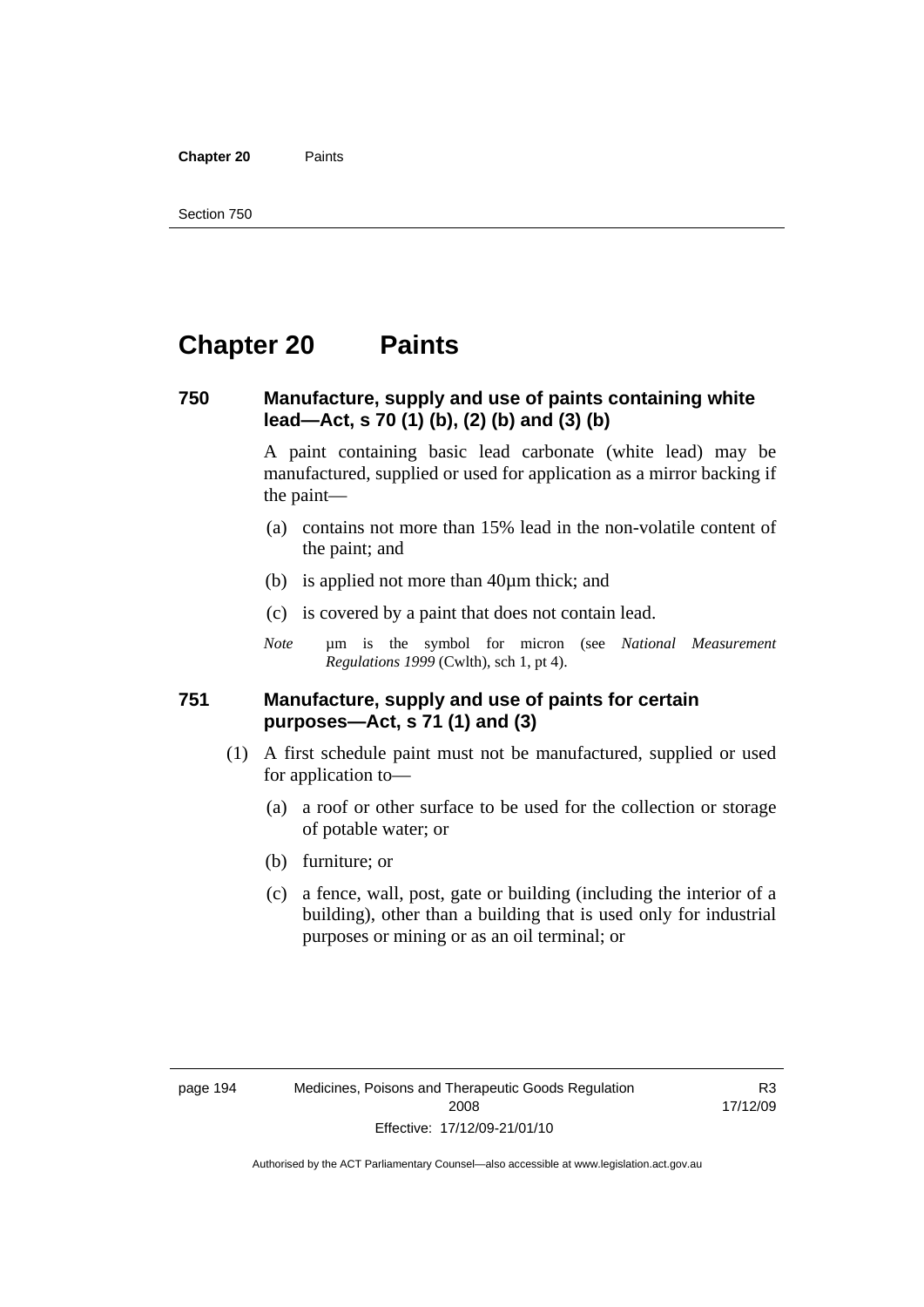- (d) premises used for the manufacture, processing, preparation, packing or serving of products intended for human or animal consumption.
- *Note First schedule paint*—see the medicines and poisons standard, par 1 (1).
- (2) A third schedule paint must not be manufactured, supplied or used for application to—
	- (a) a roof or other surface to be used for the collection or storage of potable water; or
	- (b) furniture; or
	- (c) a fence, wall, post, gate, building (including the interior of a building), bridge, pylon, pipeline, storage tank or similar structure; or
	- (d) premises, equipment or utensils used for the manufacture, processing, preparation, packing or serving of products intended for human or animal consumption.
	- *Note Third schedule paint*—see the medicines and poisons standard, par 1 (1).

## **752 Manufacture, supply and use of paints for toys—Act, s 72 (b)**

A paint that complies with the specification for coating materials in AS/NZS ISO 8124.3:2003 (*Safety of toys - Migration of certain elements*), as in force from time to time, may be manufactured, supplied or used for application to toys.

R3 17/12/09 page 195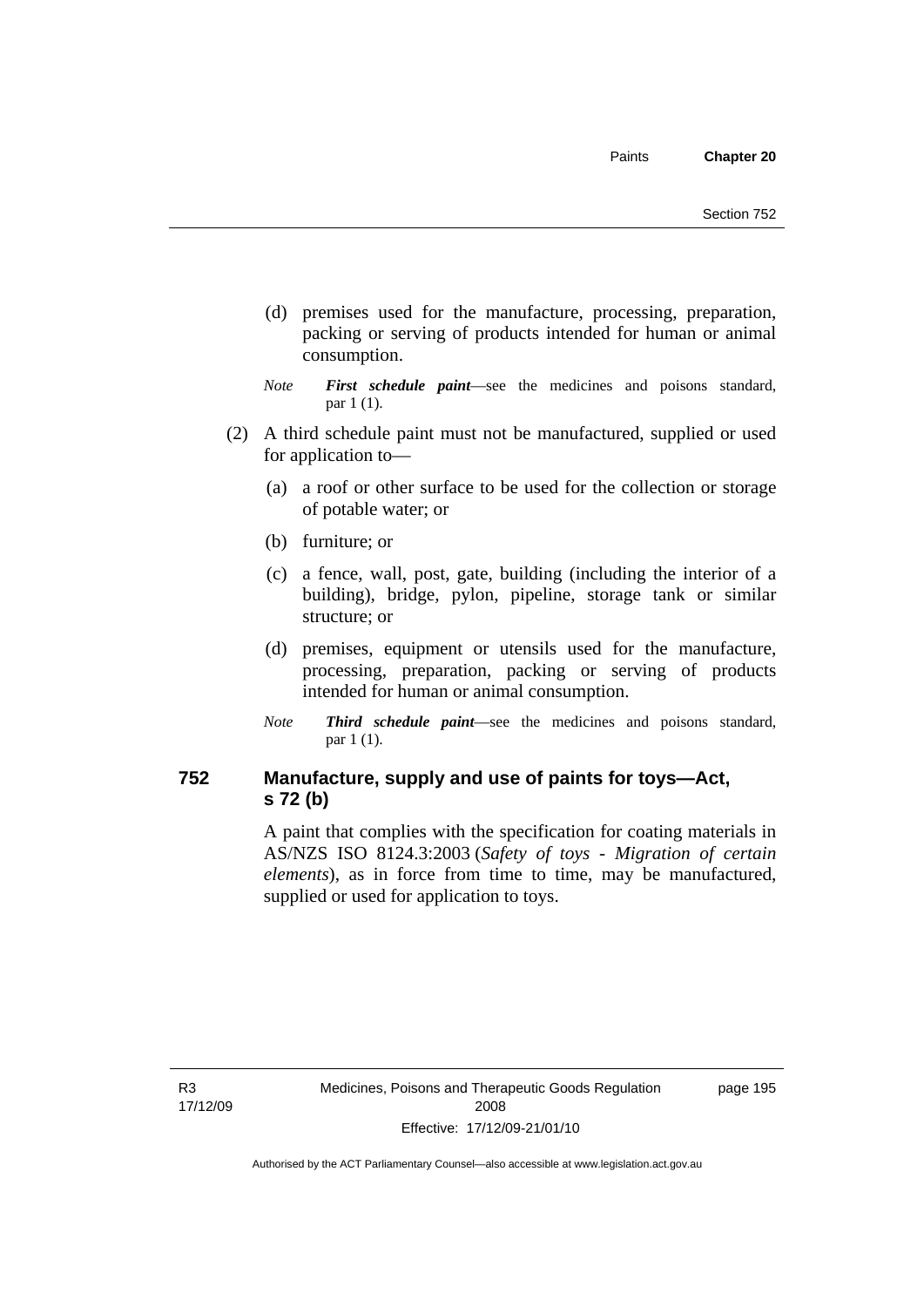#### **Chapter 20** Paints

## **753 Manufacture, supply and use of paints containing pesticides—Act, s 73 (b)**

- (1) The following pesticides are prescribed:
	- (a) an algicide;
	- (b) an antifouling agent;
	- (c) a bactericide;
	- (d) a fungicide.

*Note Pesticide*—see the medicines and poisons standard, par 1 (1).

 (2) However, subsection (1) does not apply in relation to a paint for human therapeutic use.

page 196 Medicines, Poisons and Therapeutic Goods Regulation 2008 Effective: 17/12/09-21/01/10

R3 17/12/09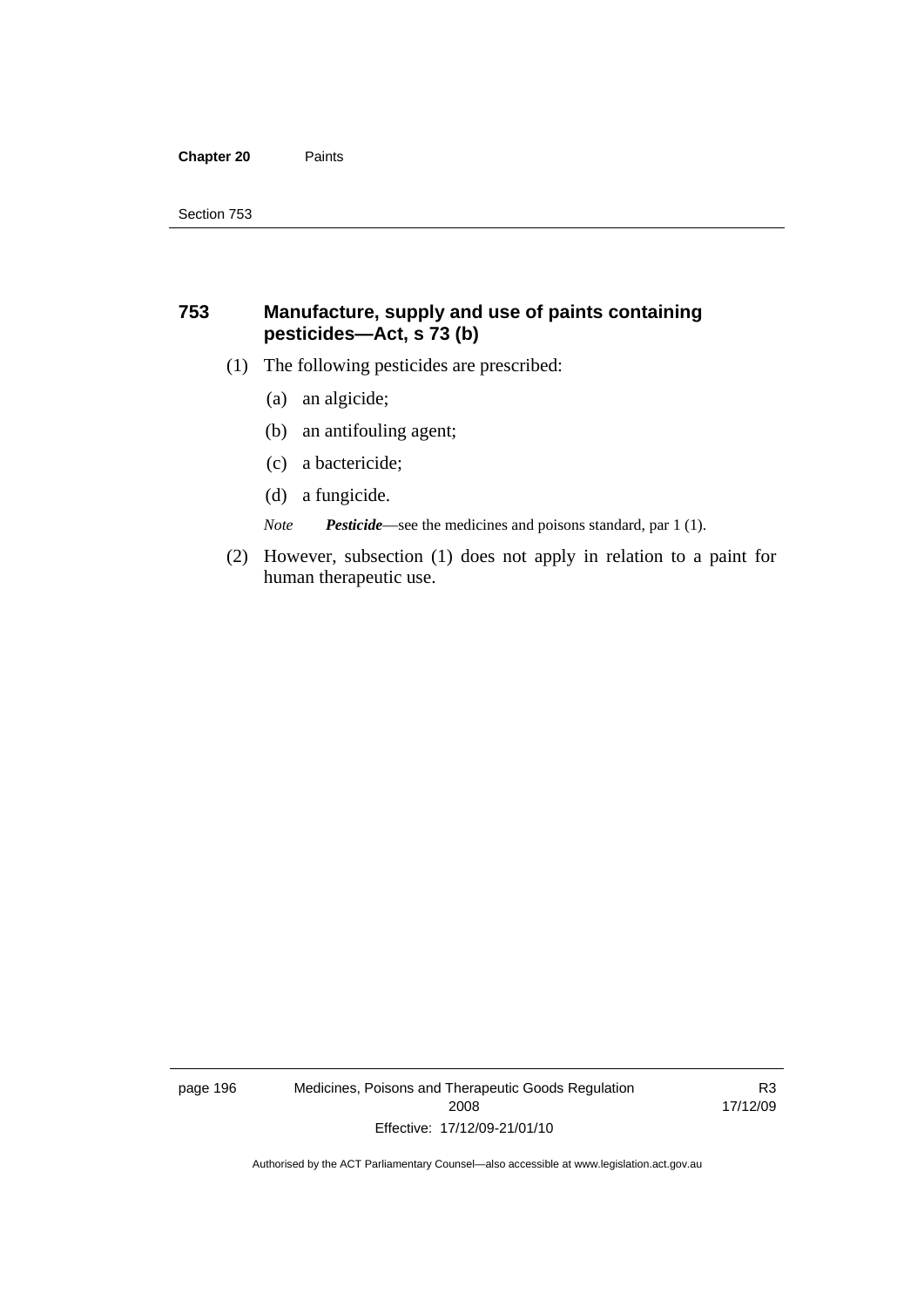## **Chapter 21 Prohibited and appendix C substances**

## **Part 21.1 Preliminary**

### **760 Meaning of** *prohibited substance***—ch 21**

In this chapter:

*prohibited substance* includes an appendix C substance.

*Note Appendix C substance* and *prohibited substance*—see the Act, s 13.

### **761 Prohibited substances licences—Act, s 78 (2)**

A licence for a program of research or education in relation to a prohibited substance (a *prohibited substances research and education program licence*) may be issued.

*Note* Other prohibited substances licences may also be issued (see Act, s 78 (3)).

R3 17/12/09 page 197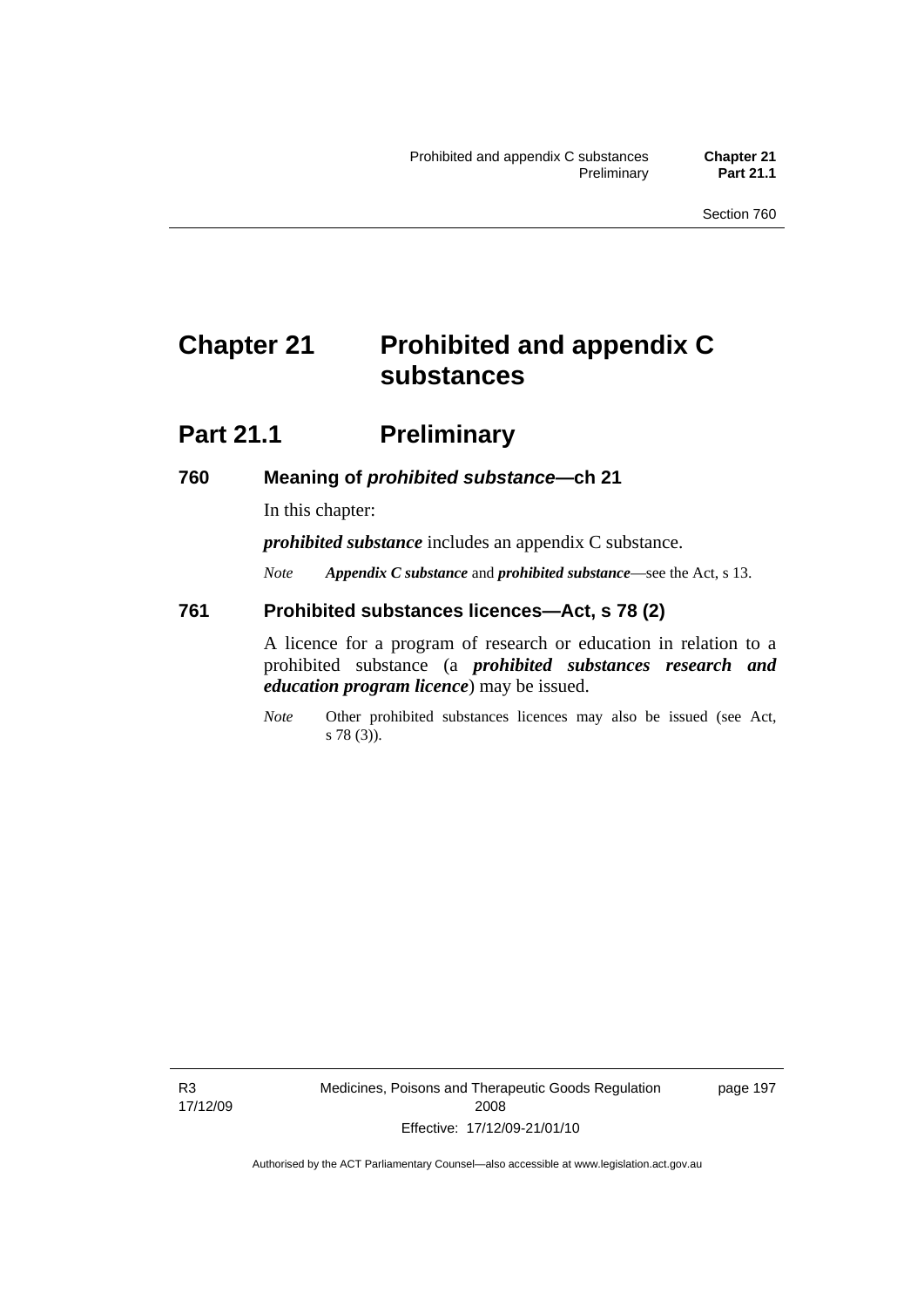## **Part 21.2 Prohibited substances research and education program licences**

## **Division 21.2.1 Issue of prohibited substances research and education program licences**

## **765 Applications for prohibited substances research and education program licences**

- (1) An application for a prohibited substances research and education program licence for a prohibited substance must be in writing, signed by the applicant, and include the following:
	- (a) the full name, address and academic, professional or other relevant qualifications of—
		- (i) the person who is to supervise the program; and
		- (ii) the person who is to conduct the program;
	- (b) the name of the recognised research institution at or under which the program is proposed to be conducted;

*Note Recognised research institution*—see the Act, s 20 (5).

- (c) whether the program will be conducted at, or under the authority of, the recognised research institution;
- (d) the premises where the program will be conducted;
- (e) the prohibited substance, and the form and strength of the substance, for which the licence is sought;
- (f) the maximum quantity of the prohibited substance that would be possessed under the licence at any time;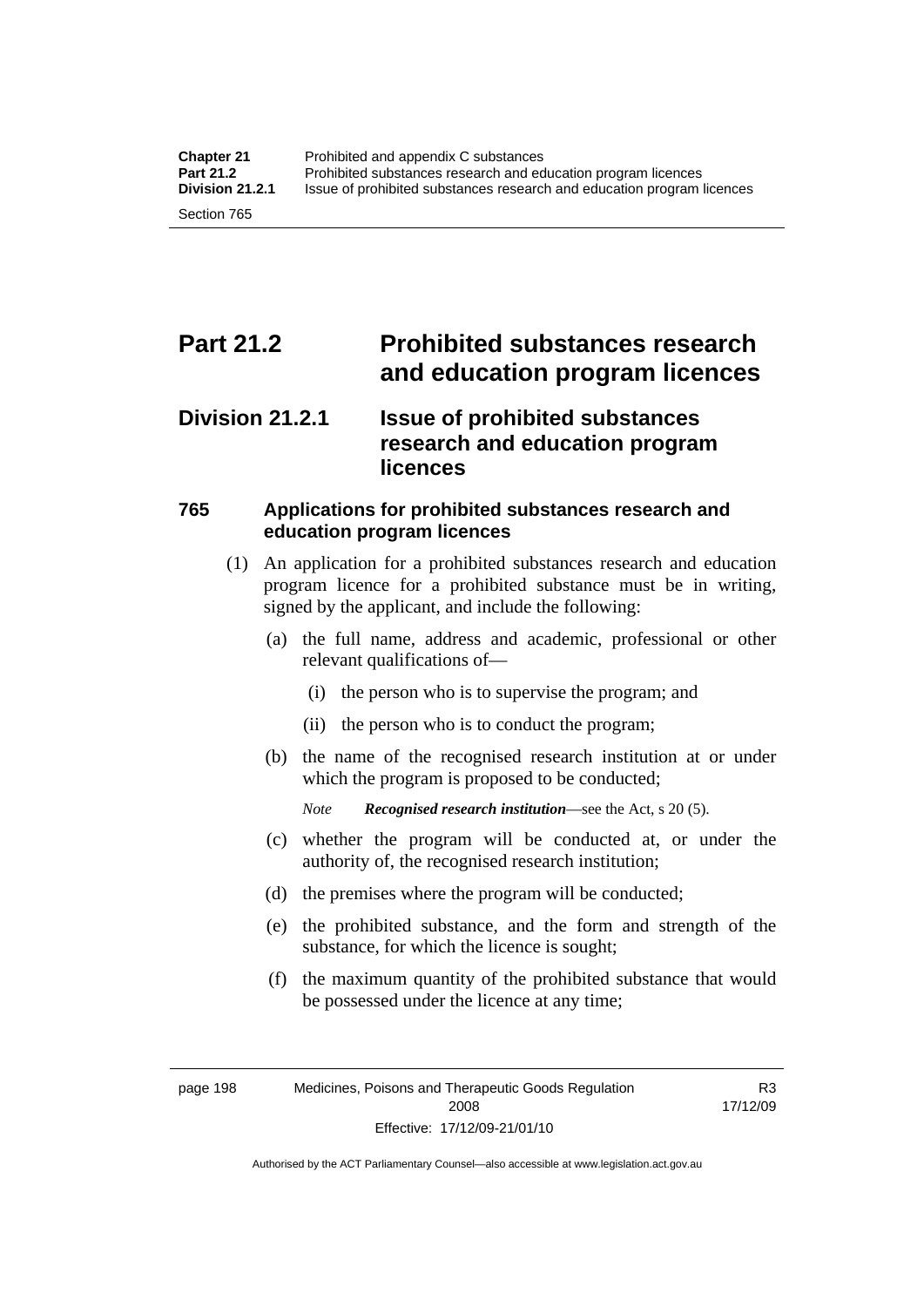page 199

- (g) a description of the program, including an explanation of why the program cannot be carried out satisfactorily without the use of the prohibited substance;
- (h) the supervision arrangements for the program;
- (i) the period for which the licence is sought.
- *Note 1* If a form is approved under the Act, s 198 for this provision, the form must be used.
- *Note* 2 A fee may be determined under the Act, s 197 for this provision.
- (2) The application must be accompanied by a written approval of the program by the person in charge of—
	- (a) the recognised research institution; or
	- (b) a faculty or division of the institution.

## **766 Restrictions on issuing of prohibited substances research and education program licences— Act, s 85 (1) (a)**

The chief health officer must not issue a prohibited substances research and education program licence to a person unless—

- (a) the program to which the licence relates will be conducted at, or under the authority of, a recognised research institution; and
- (b) the program is approved by a person mentioned in section 765 (2); and
- (c) satisfied that the program—
	- (i) cannot be carried out without the use of the prohibited substance to which the licence application relates; and
	- (ii) will be adequately supervised.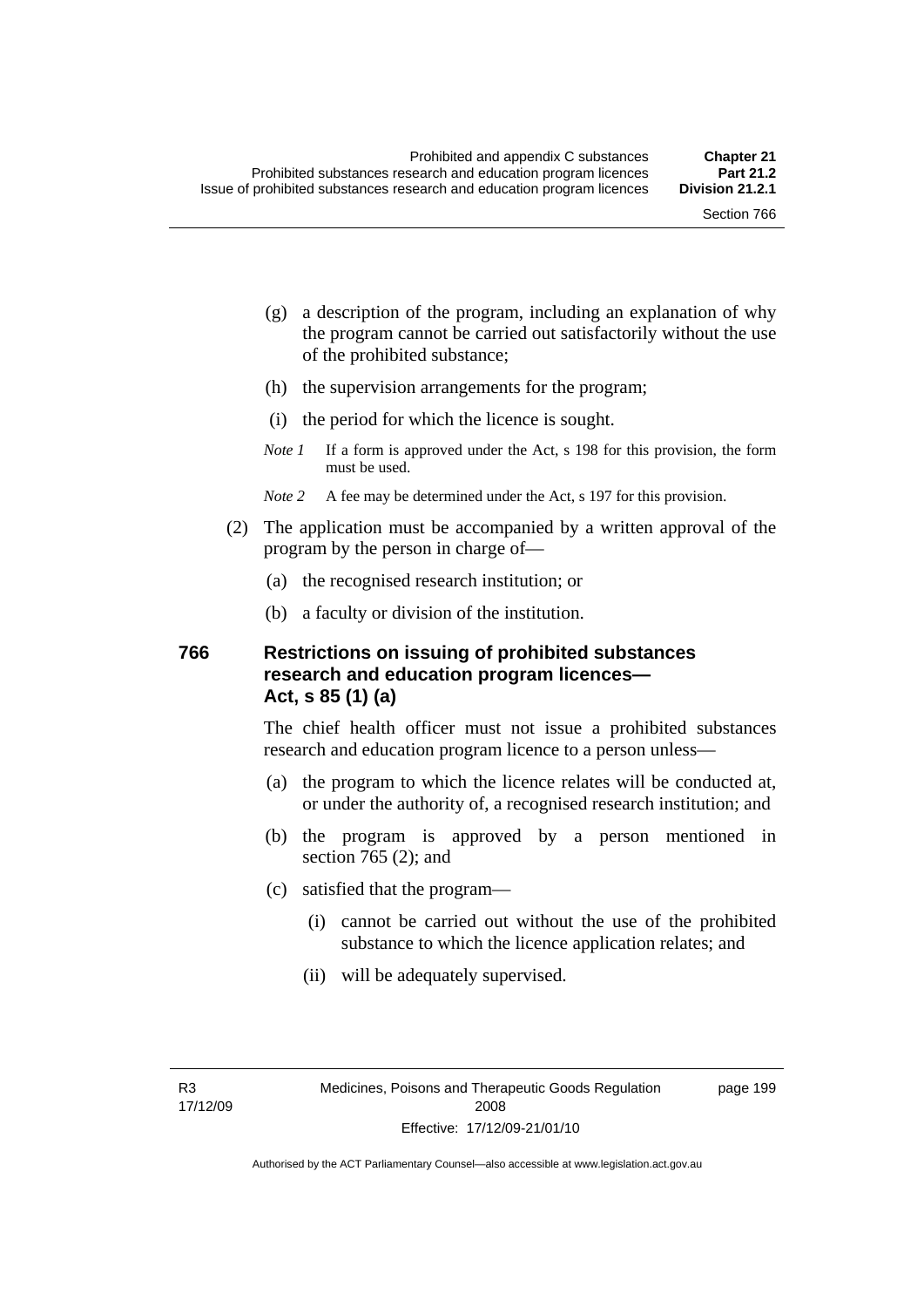## **767 Additional information for prohibited substances research program and education licences— Act, s 88 (1) (k)**

The following additional information is prescribed for a prohibited substances research and education licence:

- (a) the research or education program for which the licence is issued;
- (b) the name of the program's supervisor;
- (c) the dealings with a prohibited substance authorised by the licence;
- (d) the premises where the program will be conducted;
- (e) the maximum quantity of the prohibited substance that may be possessed at any time for the program;
- (f) the total quantity of the prohibited substance that may be possessed for the program during the period of the licence;
- (g) the form and strength of the prohibited substance that may be obtained and possessed for the program.

## **Division 21.2.2 Prohibited substances research and education program authorisations**

## **768 Authorisations under prohibited substances research and education program licences—Act, s 20 (1) (a)**

A prohibited substances research and education program licence authorises—

- (a) the licence-holder to—
	- (i) issue a purchase order for a prohibited substance (the *licensed prohibited substance*) stated in the licence for the program stated in the licence; and

R3 17/12/09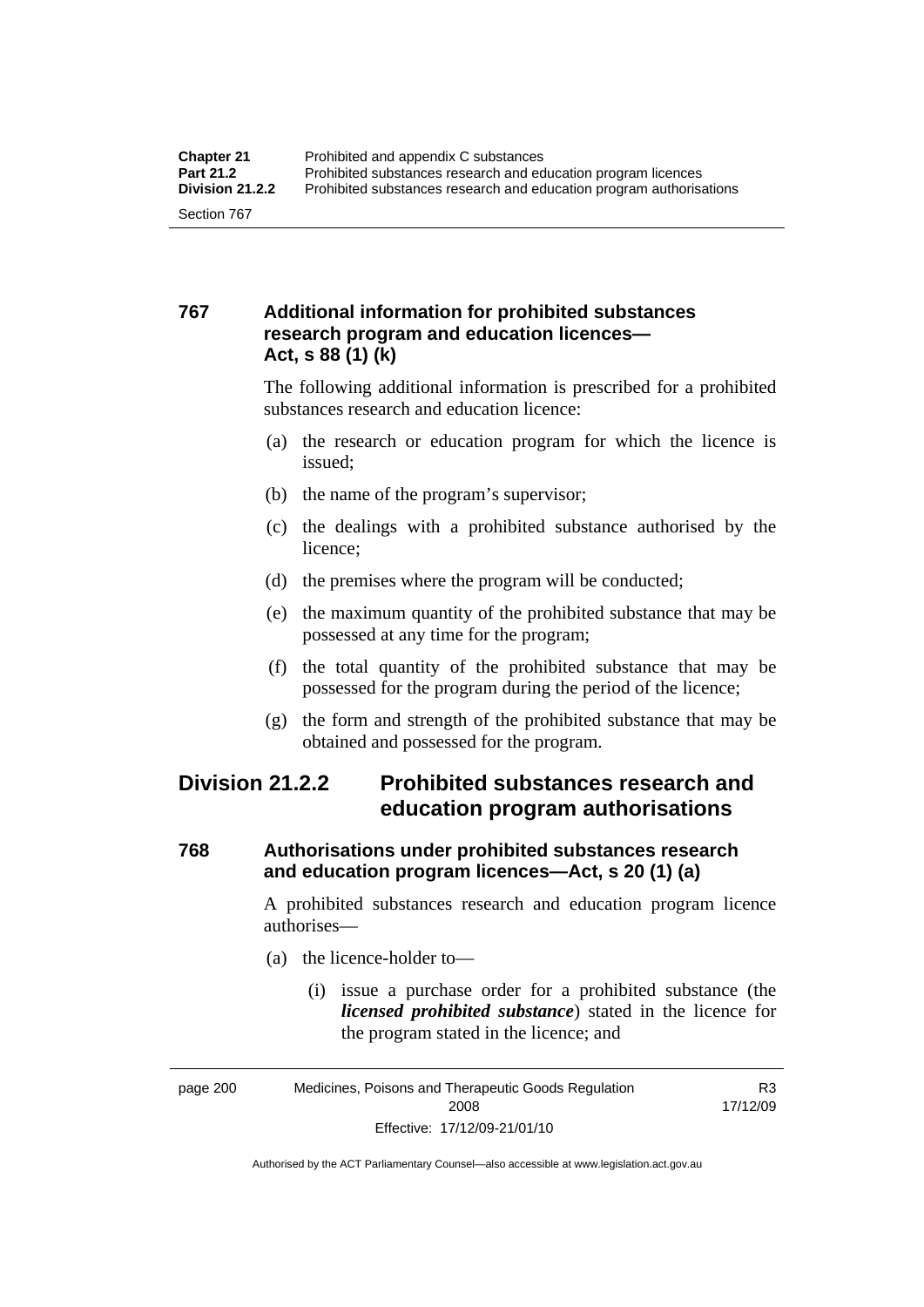- (ii) obtain a licensed prohibited substance on a purchase order for the program; and
- (iii) possess a licensed prohibited substance for the program at the premises to which the licence relates; and
- (iv) supply a licensed prohibited substance to anyone taking part in the program for the program; and
- (b) the program supervisor, and anyone taking part in the program, to deal with the licensed prohibited substance as authorised by the licence at the premises stated in the licence.

## **769 Authorisation condition for prohibited substances research and education program licences—Act, s 44 (1) (b) and (2) (b)**

A licence-holder's authorisation to obtain a prohibited substance under a prohibited substances research and education program licence is subject to the condition that the substance is obtained on a complying purchase order.

*Note* For licence conditions, see the Act, s 89.

R3 17/12/09 Medicines, Poisons and Therapeutic Goods Regulation 2008 Effective: 17/12/09-21/01/10

page 201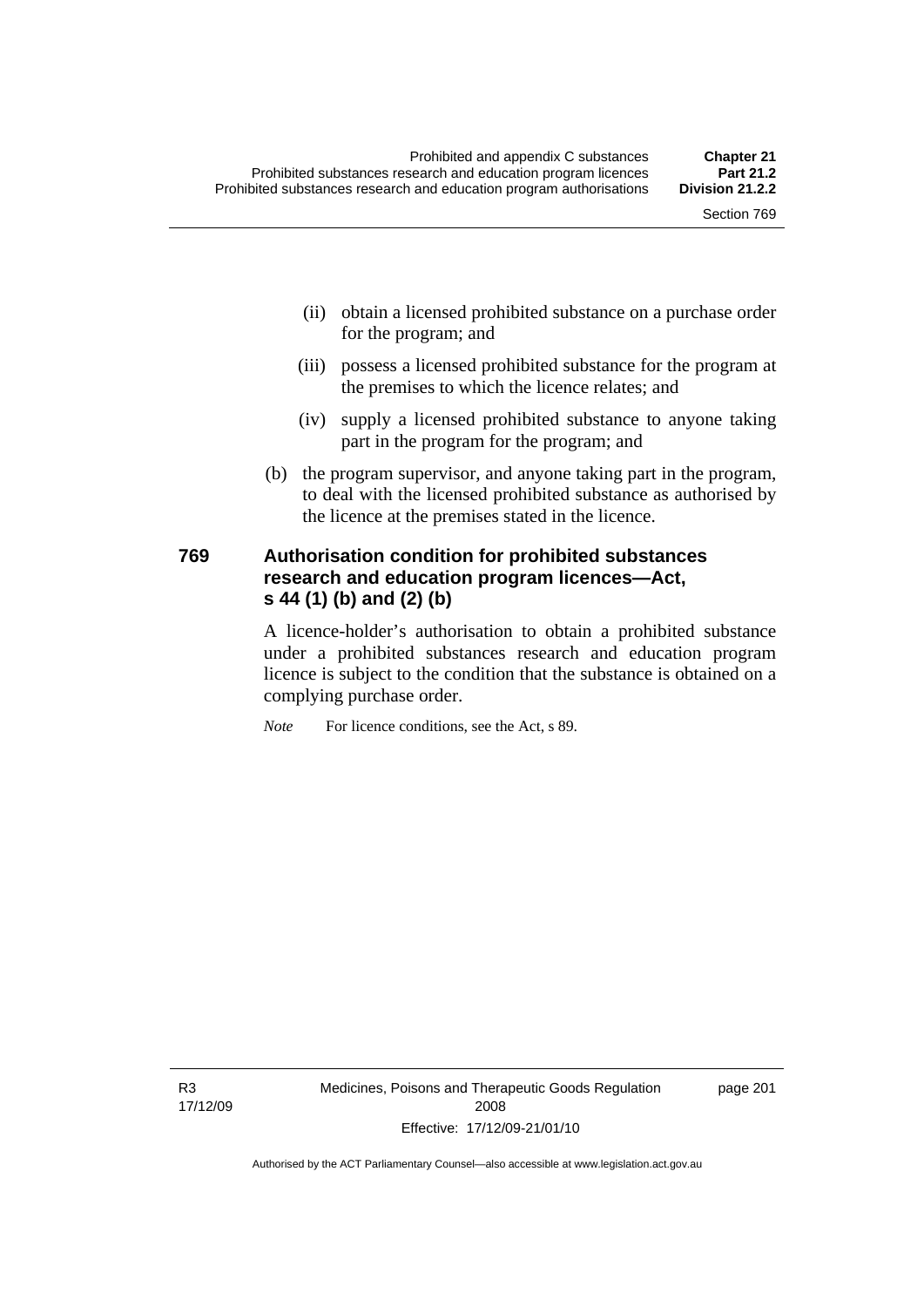## **Division 21.2.3 Other provisions—prohibited substances research and education program licences**

## **770 Approvals of dealings for prohibited substances research and education program licences—Act, s 20 (1) (c)**

(1) In this section:

*relevant dealing*, with a prohibited substance for a prohibited substances research and education program licence, means any of the following:

- (a) obtaining the substance;
- (b) possessing the substance;
- (c) issuing a purchase order for the substance;
- (d) supplying the substance on a complying purchase order to the licence-holder.
- (2) The chief health officer may approve a person for a relevant dealing with a prohibited substance to which a prohibited substances research and education program licence relates.
- (3) An approval—
	- (a) must be in writing; and
	- (b) may be conditional; and
	- (c) may apply for a stated period or until a stated event happens.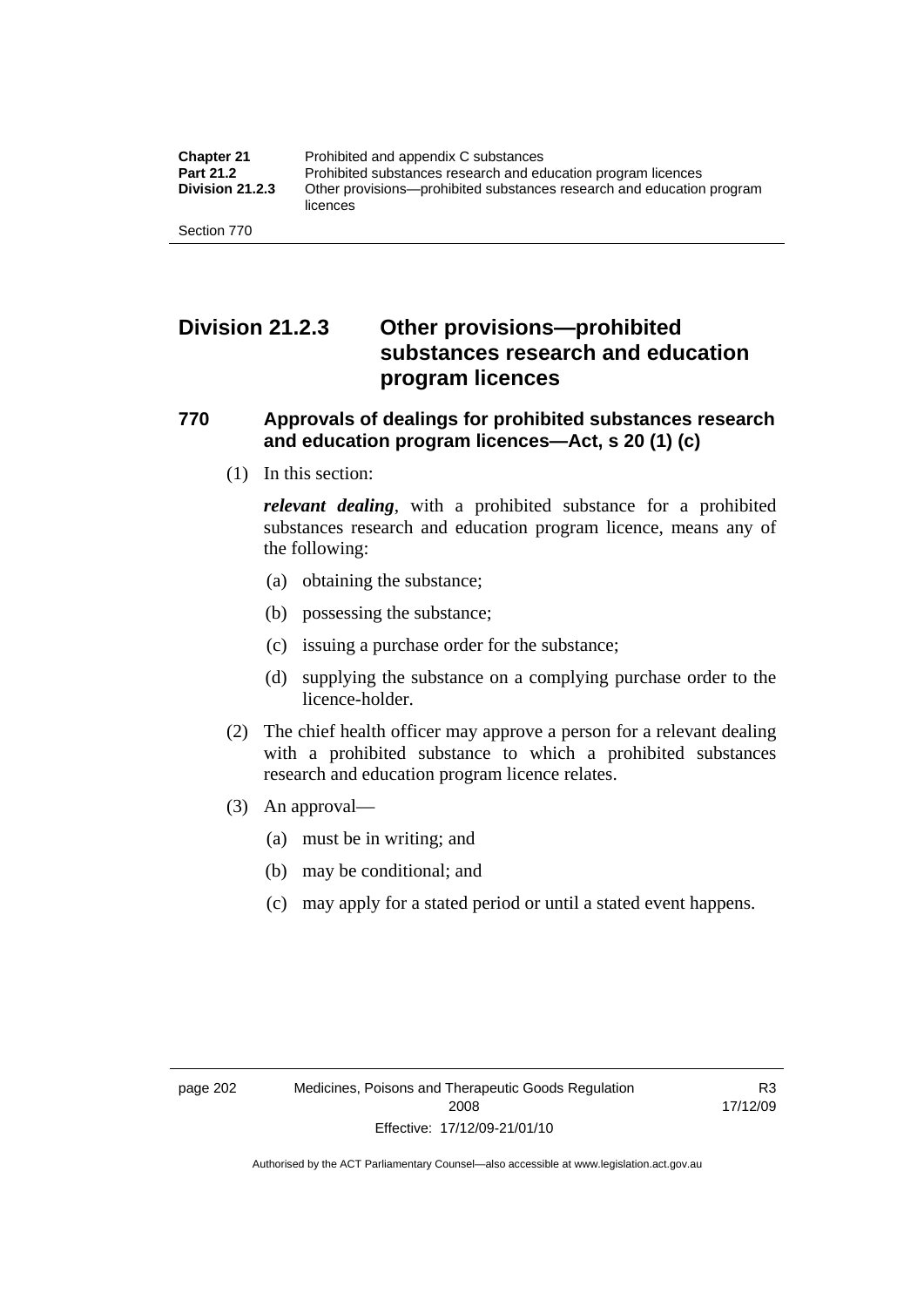## **771 Authorisation condition for approval-holders—Act, s 44 (1) (b) and (2) (b)**

An approval-holder's authorisation under section 770 is subject to the condition that the following are kept at the approval-holder's business premises or, if the chief health officer approves in writing another place, the place approved by the chief health officer, for at least 2 years after the day a prohibited substance is supplied:

- (a) the filled purchase order;
- (b) the record for section 773.

## **772 General requirements for prohibited substances purchase orders—Act, s 38 (2) (c)**

- (1) A purchase order for a prohibited substance must be—
	- (a) signed by the person (the *issuer*) issuing the order; and
		- *Note* The purchase order must be signed with the issuer's usual signature (see Act, dict, def *signs*).
	- (b) if the issuer amends the order—initialled and dated by the issuer beside the amendment.
- (2) A purchase order for a prohibited substance must include the following:
	- (a) the issuer's name and business address and telephone number;
	- (b) the issuer's authority to issue the order;
	- (c) the prohibited substance, and the form, strength and quantity of the substance, to be supplied on the order.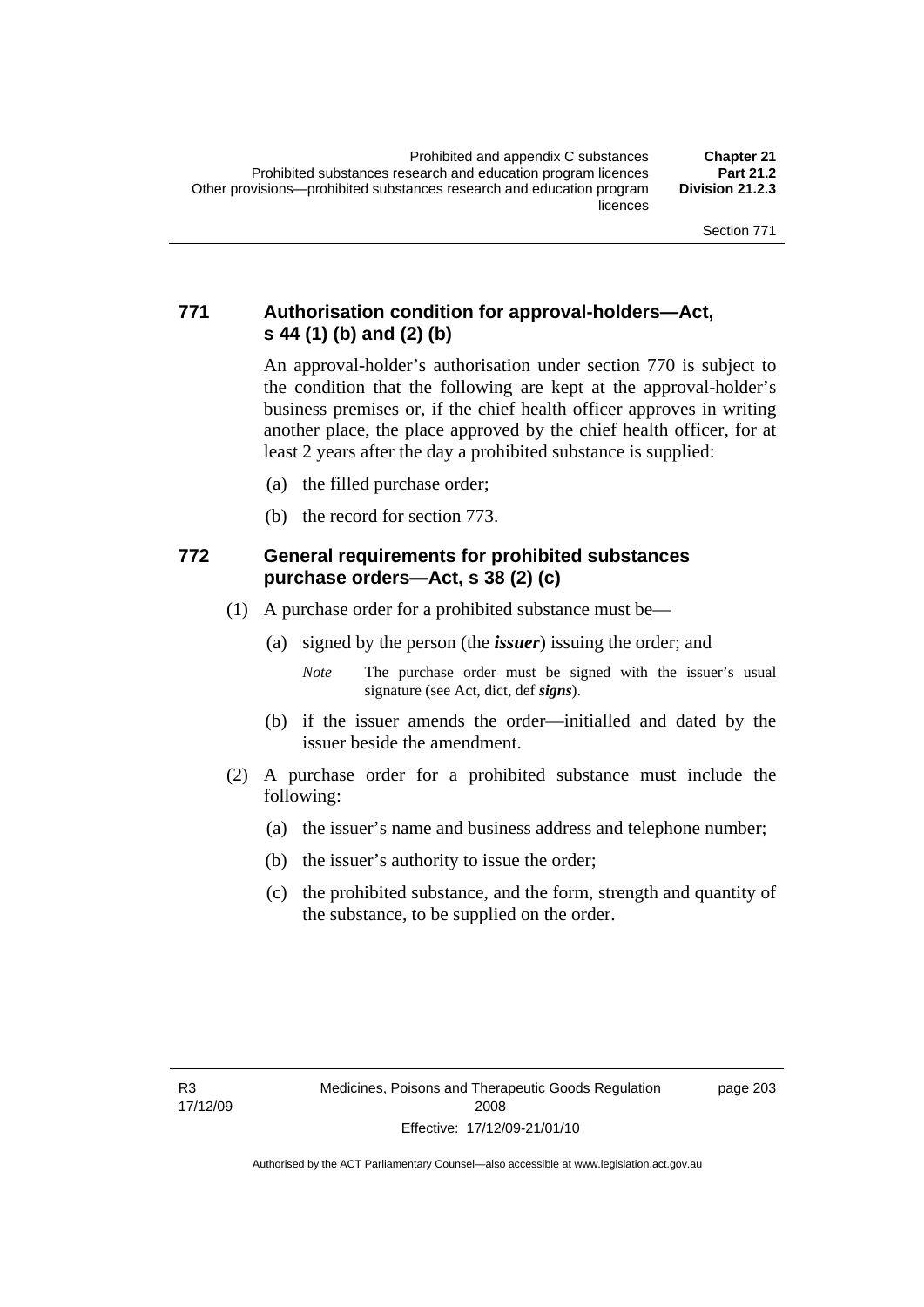| <b>Chapter 21</b>      | Prohibited and appendix C substances                                              |
|------------------------|-----------------------------------------------------------------------------------|
| <b>Part 21.2</b>       | Prohibited substances research and education program licences                     |
| <b>Division 21.2.3</b> | Other provisions—prohibited substances research and education program<br>licences |
| Section 773            |                                                                                   |

## **773 Recording supply of prohibited substances on purchase orders**

A person who supplies a prohibited substance to someone else on a purchase order must make a written record of the following information:

- (a) the date of the order;
- (b) the issuer's authority to issue the order;
- (c) the name, and the business address and telephone number, of the person to whom the prohibited substance is supplied;
- (d) the date the order is supplied;
- (e) the prohibited substance, and the form, strength and quantity of the substance, supplied.

*Note Written* includes in electronic form (see Act, dict).

## **774 Information for CHO about supplied prohibited substances research and education program licences— Act, s 31 (1) (a) (ii), (1) (b), (2) (a) (ii), (2) (b) and (4)**

- (1) This section applies if a person supplies a prohibited substance to a prohibited substances research and education program licence-holder.
- (2) The person must, not later than 7 days after the end of the month when the prohibited substance is supplied, give the chief health officer the following information in writing:
	- (a) the person's name, business address and telephone number;
	- (b) the name of the person who issued the supply authority;
	- (c) the date of the supply authority;
	- (d) the name and address of the person to whom the substance is supplied;

R3 17/12/09

page 204 Medicines, Poisons and Therapeutic Goods Regulation 2008 Effective: 17/12/09-21/01/10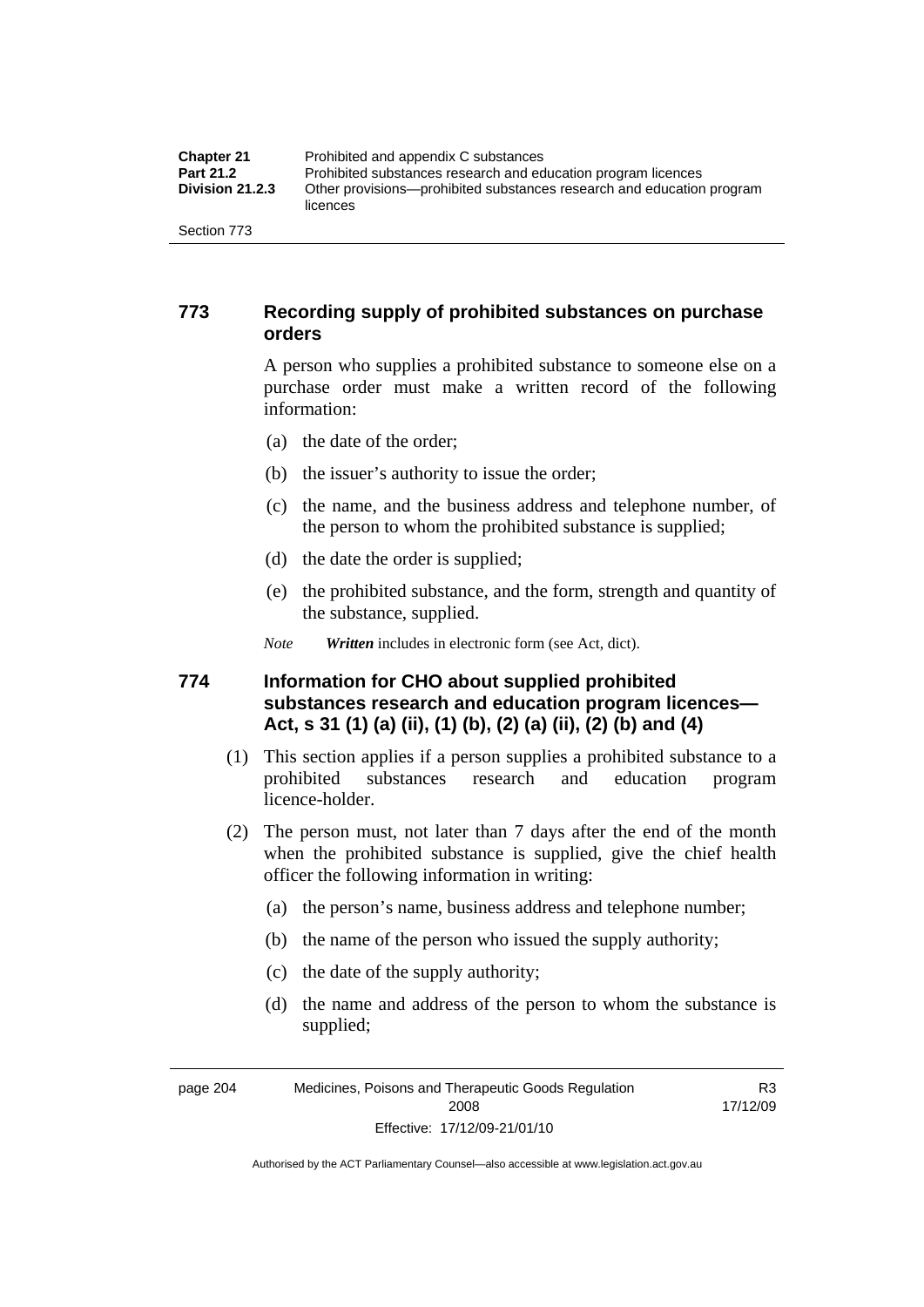- (e) the date of supply;
- (f) the substance, and the form, strength and quantity of the substance, supplied.

R3 17/12/09 Medicines, Poisons and Therapeutic Goods Regulation 2008 Effective: 17/12/09-21/01/10

page 205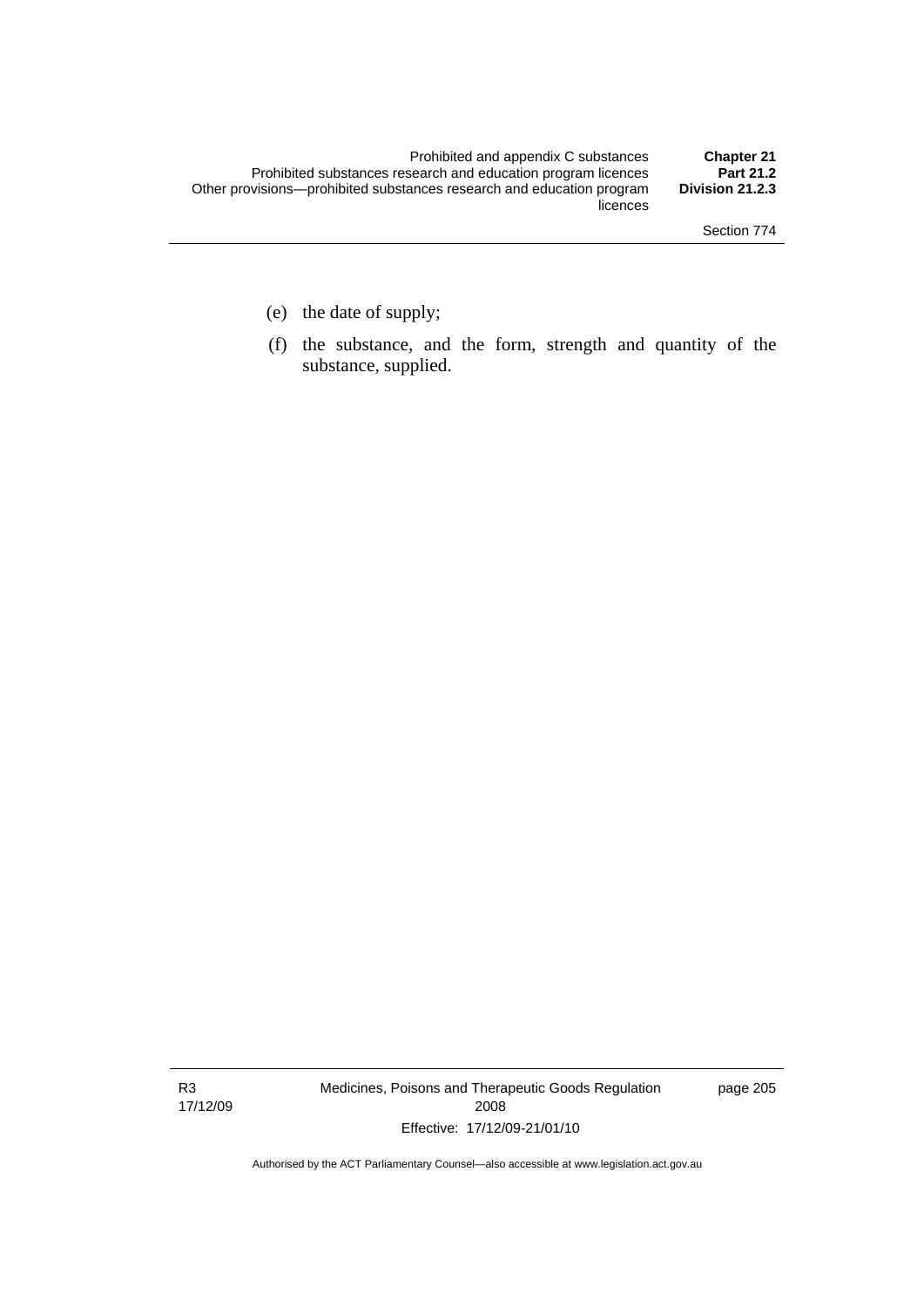Section 775

## **Part 21.3 Prohibited substances registers**

## **775 Keeping of prohibited substances registers by certain people—Act, s 48 and s 50 (1) (b) and (2) (b)**

- (1) A person mentioned in table 775, column 2 who possesses a prohibited substance must keep a prohibited substances register.
- (2) A person to whom subsection (1) applies must keep a prohibited substances register for a prohibited substance at the place prescribed in table 775, column 3 for the person.

| column 1<br>item | column 2<br>prescribed person                                                                        | column 3<br>place where register to be kept                  |
|------------------|------------------------------------------------------------------------------------------------------|--------------------------------------------------------------|
|                  | approved analyst                                                                                     | the analyst's laboratory                                     |
| 2                | medicines and poisons<br>inspector (other than<br>police officer)                                    | the place directed in writing by the<br>chief health officer |
| 3                | supervisor of program<br>under prohibited<br>substances research and<br>education program<br>licence | the premises where program is being<br>conducted             |

#### **Table 775 Keeping prohibited substances registers**

### **776 Form of prohibited substances registers—Act, s 49 (1) (b)**

- (1) Each page in a prohibited substances register must relate to a single form and strength of a prohibited substance.
- (2) If a prohibited substances register is kept electronically, a separate record must be used for each form and strength of prohibited substance kept.

R3 17/12/09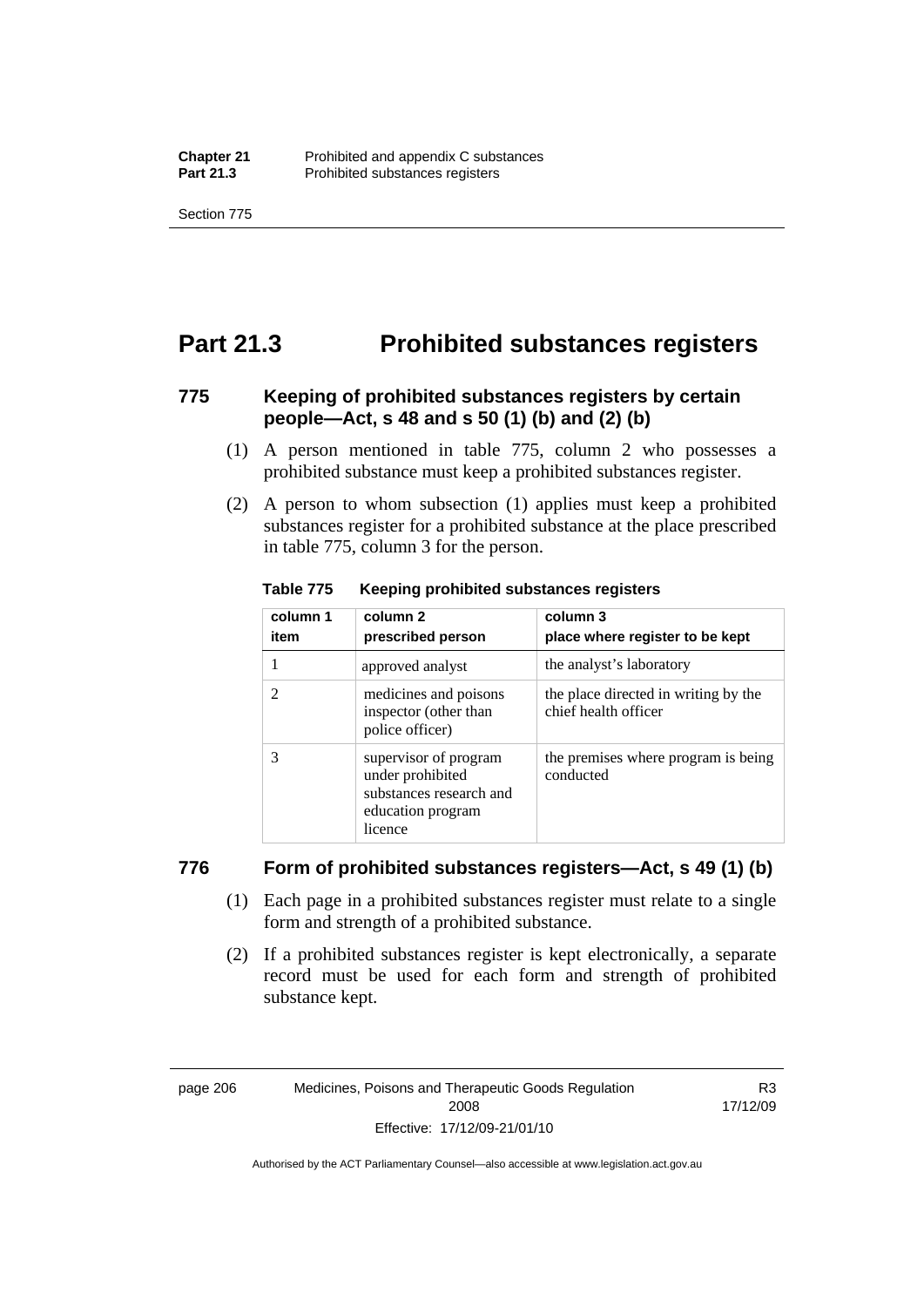## **777 Making entries in prohibited substances registers— Act, s 51 (1) (b)**

- (1) The following details for a dealing with a prohibited substance are prescribed:
	- (a) the nature of the dealing;
	- (b) the date of the dealing;
	- (c) the prohibited substance, and the form, strength and quantity of the substance, dealt with;
	- (d) if the dealing is receiving the substance—the name and address of the supplier;
	- (e) if the dealing is supplying the substance—the name and address of the person to whom it is supplied;
	- (f) the quantity of the substance held after the dealing.
- (2) A dealing with a prohibited substance must be entered in the prohibited substances register the person must keep.

## **778 Prescribed witnesses for discarding of prohibited substances—Act, s 54 (a) and (b)**

- (1) The following people are prescribed as witnesses in relation to the disposal of a prohibited substance:
	- (a) an approved analyst;
	- (b) a medicines and poisons inspector.

*Note Approved analyst*—see the dictionary.

- (2) However, a person mentioned in subsection (1) must not be a prescribed witness to the discarding of a prohibited substance if the person is—
	- (a) related to, a close friend of or employed by the person discarding the substance; or

R3 17/12/09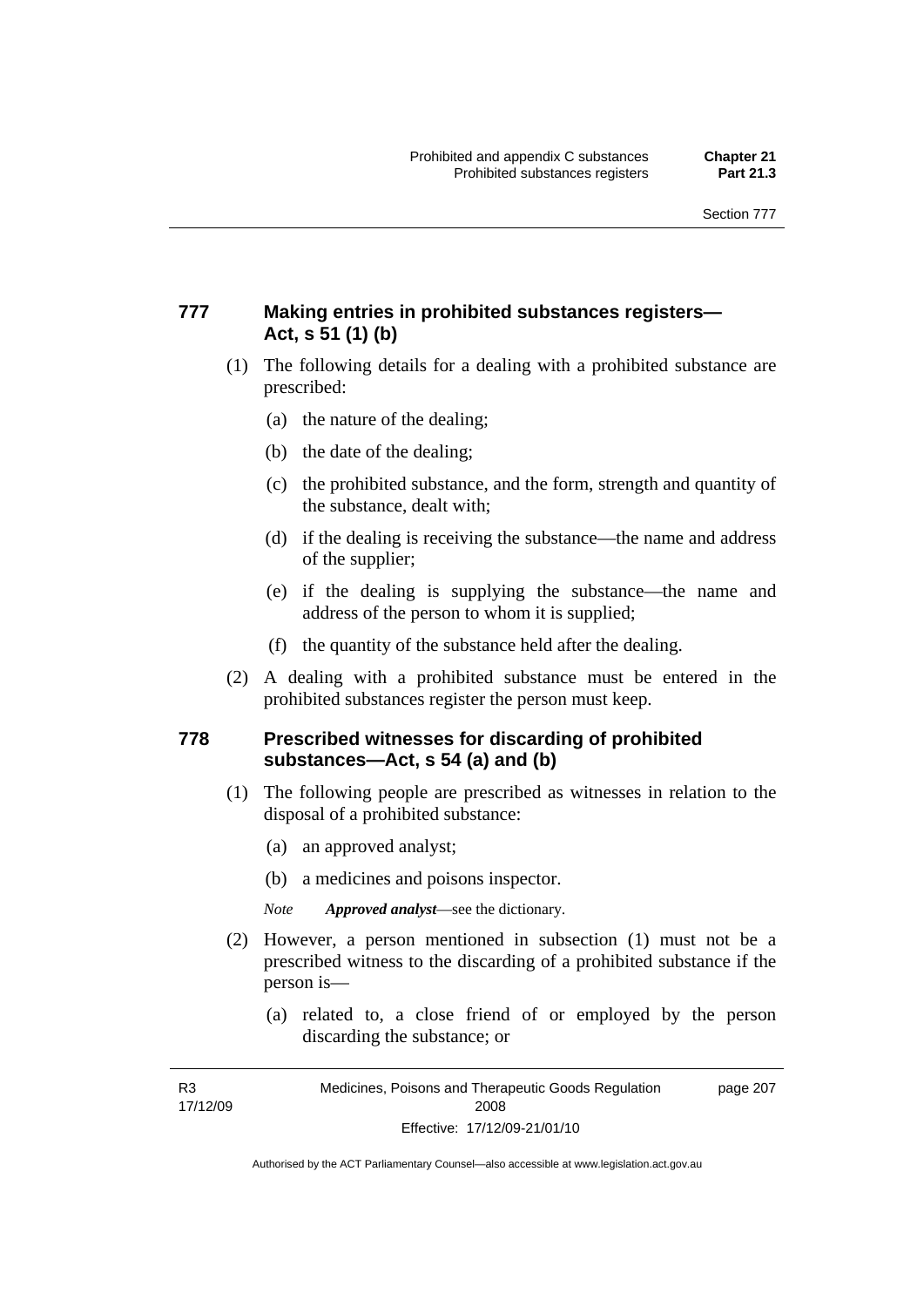Section 779

- (b) the supervisor of the person discarding the substance; or
- (c) supervised by the person discarding the substance.

### **779 Changes to entries in prohibited substances registers— Act, s 55 (2) (b)**

- (1) An entry in a paper-based prohibited substances register may be amended by the person who made the entry by—
	- (a) the person signing and dating a marginal note or footnote that gives the date of the amendment and the amended details; and
	- (b) if the entry relates to disposing of a prohibited substance—
		- (i) the amendment being witnessed by a person mentioned in section 743; and
		- (ii) the witness signing the amendment as witness.
- (2) An entry in an electronic prohibited substances register may be amended by the person who made the entry by the person attaching or linking, by electronic means, a document that includes—
	- (a) the person's signature, the date and the amended details; and
	- (b) if the entry relates to disposing of a prohibited substance—
		- (i) the amendment being witnessed by a person mentioned in section 743; and
		- (ii) the witness signing the amendment as witness.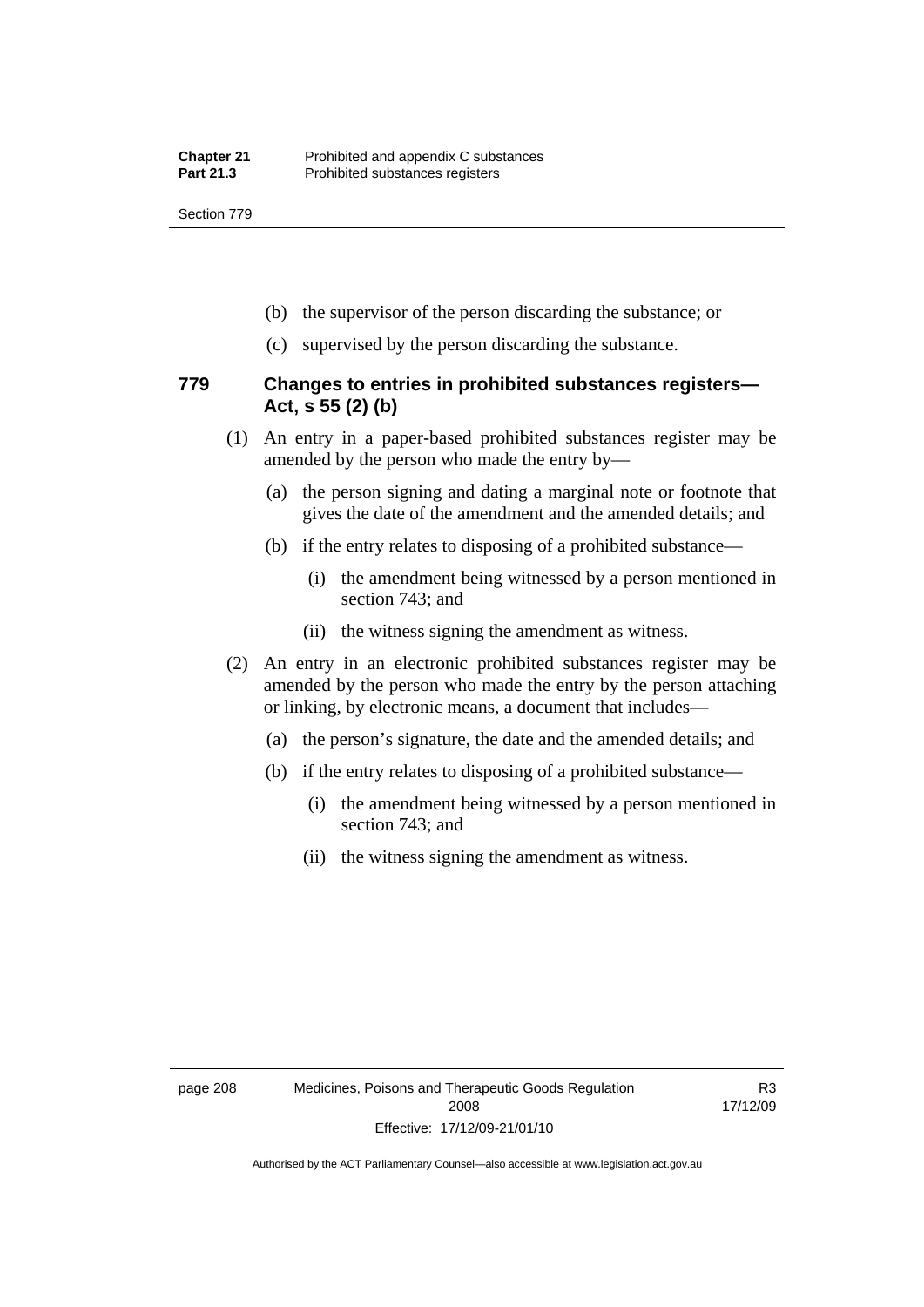page 209

## **Chapter 22 Therapeutic goods**

### **800 Definitions—ch 22**

In this chapter:

*optical device* means any of the following:

- (a) corrective contact lenses;
- (b) corrective lenses for spectacles;
- (c) non-corrective contact lenses commonly known as plano contact lenses.

*prescription*, in relation to an optical device, means a written direction (other than a purchase order) to a person who is authorised to supply the optical device to dispense the optical device.

### **801 Prescribed regulated therapeutic goods—Act, s 14, def**  *regulated therapeutic good***, par (b)**

Optical devices are prescribed.

## **802 Authorisation to supply optical devices—Act, s 74 (1) (b) and (2) (b)**

 (1) To the extent necessary to practise optometry and, if employed, within the scope of employment, an optometrist is authorised to supply optical devices on prescription issued by an optometrist or doctor.

*Note Supply* includes dispense (see Act, s 24).

 (2) To the extent necessary to practise as an optician and, if employed, within the scope of employment, an optician is authorised to supply optical devices on prescription issued by an optometrist or doctor.

R3 17/12/09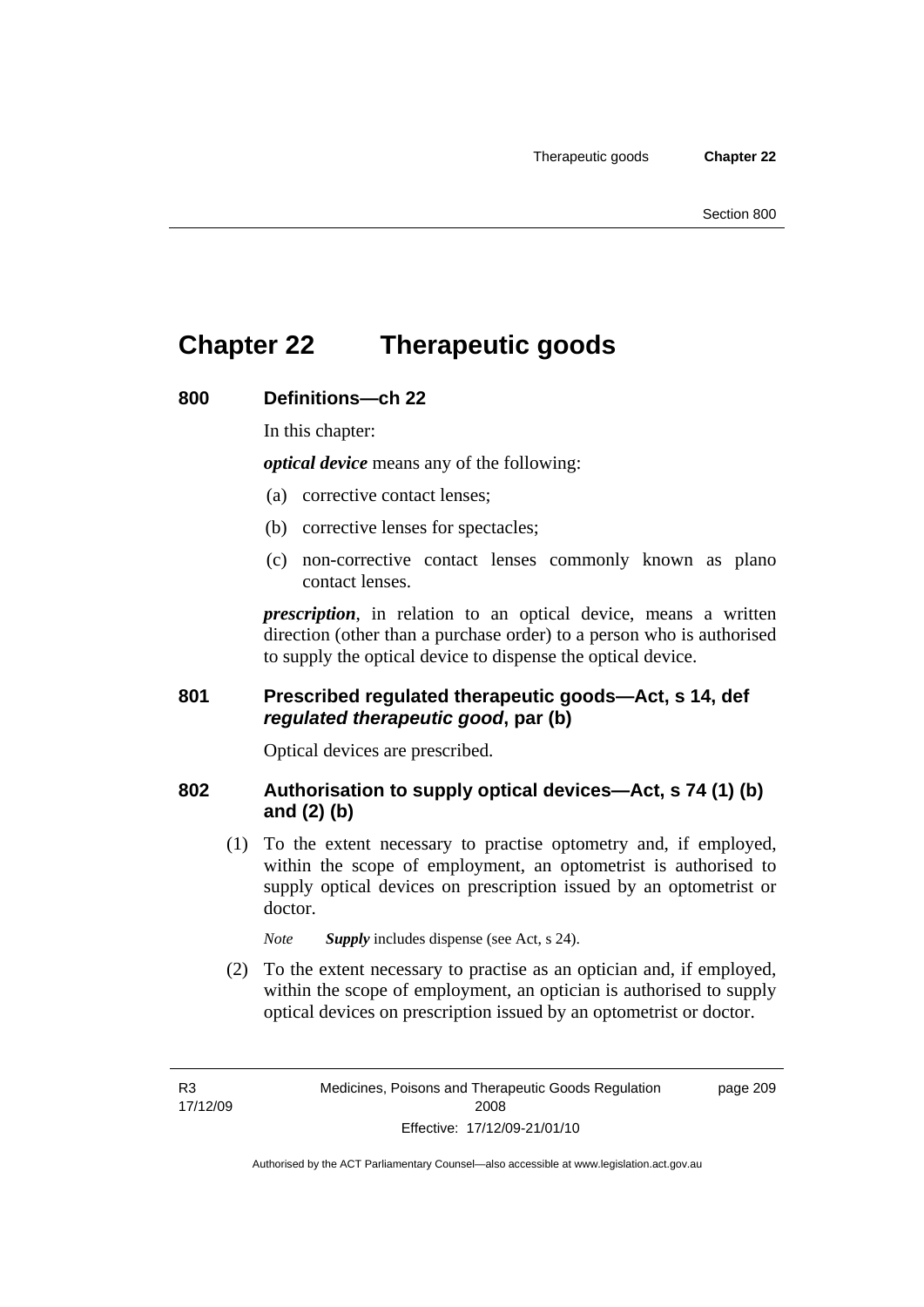#### **Chapter 22** Therapeutic goods

 (3) Within the scope of employment, an employee of an optometrist is authorised to sell and deliver optical devices supplied under subsection  $(1)$  or  $(2)$ .

## **803 Authorisation conditions for supplying optical devices— Act, s 75 (1) (b)**

An optometrist's, and optician's, authorisation under section 802 in relation to optical devices is subject to the following conditions:

- (a) the optical devices are supplied on a written prescription by an optometrist or doctor;
- (b) if the prescription is for contact lenses (whether corrective or plano)—the prescription is issued not more than 1 year before the date the lenses are supplied;
- (c) if the prescription is for corrective lenses for spectacles—the prescription is issued not more than 2 years before the date the lenses are supplied.

page 210 Medicines, Poisons and Therapeutic Goods Regulation 2008 Effective: 17/12/09-21/01/10

R3 17/12/09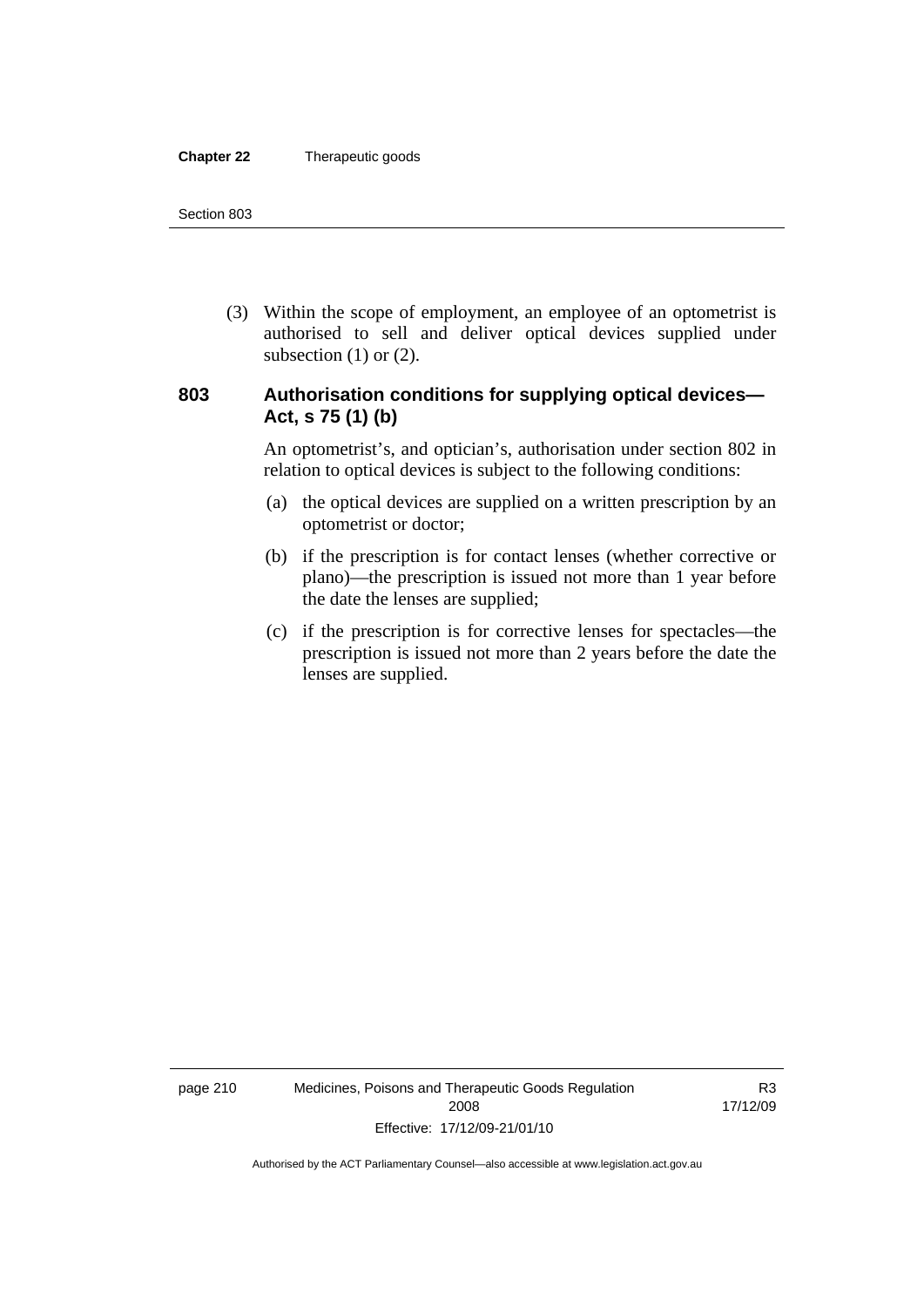## **Chapter 23 Notification and review of decisions**

**850 Meaning of** *reviewable decision—***ch 23** 

In this chapter:

*reviewable decision* means a decision mentioned in table 850, column 3 under a provision of this regulation mentioned in column 2 in relation to the decision.

| column 1       | column <sub>2</sub>        | column 3                                                                                                  | column 4                   |
|----------------|----------------------------|-----------------------------------------------------------------------------------------------------------|----------------------------|
| item           | section                    | decision                                                                                                  | entity                     |
| 1              | $120(1)$ (h)               | refuse approval of other<br>premises                                                                      | applicant for<br>approval  |
| $\overline{2}$ | 130(e)                     | refuse approval of other<br>premises                                                                      | applicant for<br>approval  |
| 3              | 140(e)                     | refuse approval of other<br>premises                                                                      | applicant for<br>approval  |
| 4              | 150(1)(c)                  | refuse approval of other<br>premises                                                                      | applicant for<br>approval  |
| 5              | 160(f)                     | refuse approval of other<br>premises                                                                      | applicant for<br>approval  |
| 6              | 171(d)                     | refuse approval of other<br>premises                                                                      | applicant for<br>approval  |
| 7              | 175(1)(a)(ii)<br>and $(b)$ | amend pseudoephedrine<br>record in way other than in<br>accordance with<br>application/refuse application | applicant for<br>amendment |
| 8              | 252(1)(d)                  | refuse approval of other<br>premises                                                                      | applicant for<br>approval  |

#### **Table 850 Reviewable decisions—chief health officer**

R3 17/12/09 Medicines, Poisons and Therapeutic Goods Regulation 2008 Effective: 17/12/09-21/01/10 page 211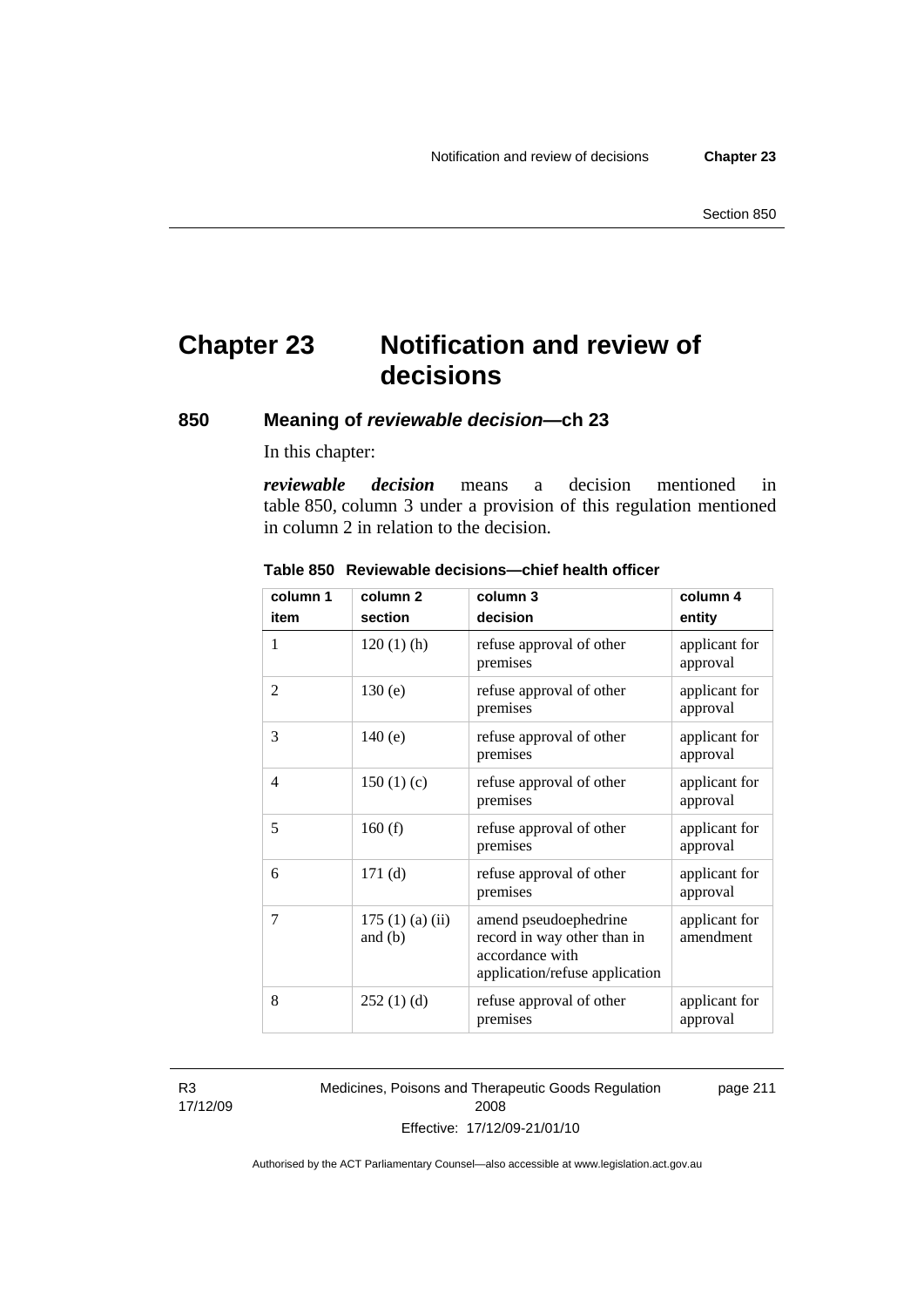#### **Chapter 23** Notification and review of decisions

#### Section 851

| column 1<br>item | column <sub>2</sub><br>section | column 3<br>decision                                                                         | column 4<br>entity        |
|------------------|--------------------------------|----------------------------------------------------------------------------------------------|---------------------------|
| 9                | 531(2)                         | refuse approval to store a<br>controlled medicine in a safe<br>or strongroom                 | applicant for<br>approval |
| 10               | 616(1)                         | refuse approval of nominated<br>individual for medicines<br>wholesales licence               | applicant for<br>licence  |
| 11               | 676(f)                         | refuse approval of other<br>premises                                                         | applicant for<br>approval |
| 12               | 686(f)                         | refuse approval of other<br>premises                                                         | applicant for<br>approval |
| 13               | 706(1)                         | refuse approval of nominated<br>individual for dangerous<br>poisons manufacturers<br>licence | applicant for<br>licence  |
| 14               | 716(1)                         | refuse approval of nominated<br>individual for dangerous<br>poisons suppliers licence        | applicant for<br>licence  |
| 15               | 771                            | refuse approval of other<br>premises                                                         | applicant for<br>approval |

*Note* For ACAT review of other decisions in relation to licences, see the Act, ch 9 and sch 1.

## **851 Reviewable decision notices**

If a person makes a reviewable decision, the person must give a reviewable decision notice to each entity mentioned in table 850, column 4 in relation to the decision.

- *Note 1* The person must also take reasonable steps to give a reviewable decision notice to any other person whose interests are affected by the decision (see *ACT Civil and Administrative Tribunal Act 2008*, s 67A).
- *Note* 2 The requirements for reviewable decision notices are prescribed under the *ACT Civil and Administrative Tribunal Act 2008*.

page 212 Medicines, Poisons and Therapeutic Goods Regulation 2008 Effective: 17/12/09-21/01/10

R3 17/12/09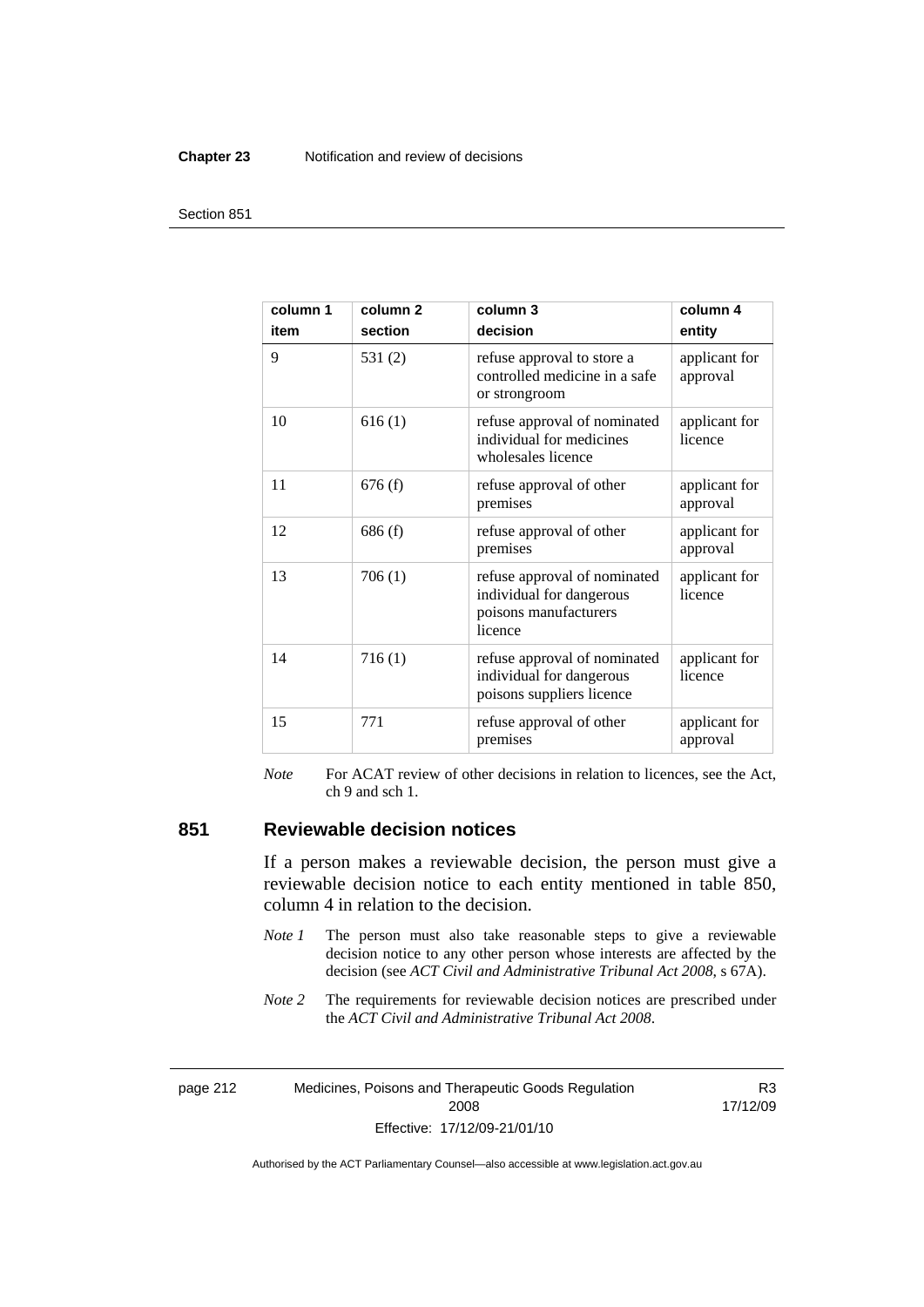## **852 Applications for review**

The following may apply to the ACAT for a review of a reviewable decision:

- (a) an entity mentioned in table 850, column 4 in relation to the decision;
- (b) any other person whose interests are affected by the decision.
- *Note* If a form is approved under the *ACT Civil and Administrative Tribunal Act 2008* for the application, the form must be used.

R3 17/12/09 Medicines, Poisons and Therapeutic Goods Regulation 2008 Effective: 17/12/09-21/01/10

page 213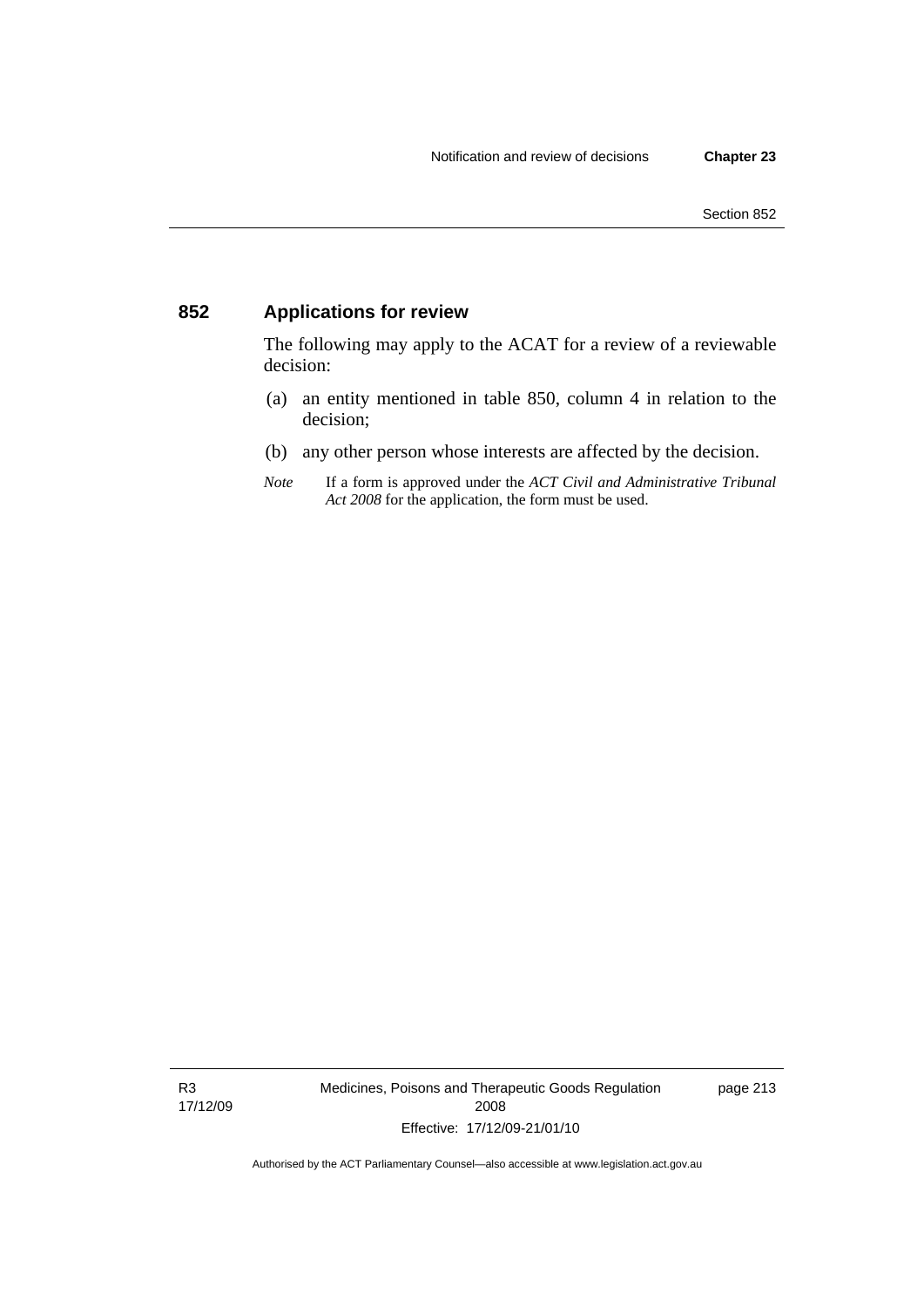#### **Chapter 24** Miscellaneous

## **Chapter 24 Miscellaneous**

## **860 Authorisations for public employees—Act, s 26 (1) (b), (2) (b), s 35 (1) (b), (2) (b) and s 36 (b)**

 (1) This section applies to a public employee who is exercising a function under the Act.

- (2) To the extent necessary to exercise the function and within the scope of employment, the public employee is authorised to do any of the following:
	- (a) obtain a regulated substance;
	- (b) possess a regulated substance;
	- (c) supply a regulated substance or regulated therapeutic good to a person for discarding if the person is authorised to obtain the substance or good;

#### **Example—person authorised to obtain**

a person who holds an environmental authorisation for the disposal of the substance (see, eg s 693)

- *Note* An example is part of the regulation, is not exhaustive and may extend, but does not limit, the meaning of the provision in which it appears (see Legislation Act, s 126 and s 132).
- (d) supply a regulated substance or regulated therapeutic good, for law enforcement purposes, to—
	- (i) someone else who is authorised to obtain the substance or good; or
	- (ii) a law enforcement officer.

*Note Public employee*—see the Legislation Act, dictionary, pt 1.

page 214 Medicines, Poisons and Therapeutic Goods Regulation 2008 Effective: 17/12/09-21/01/10 R3 17/12/09

*Note Function* includes authority, duty and power (see Legislation Act, dict, pt 1).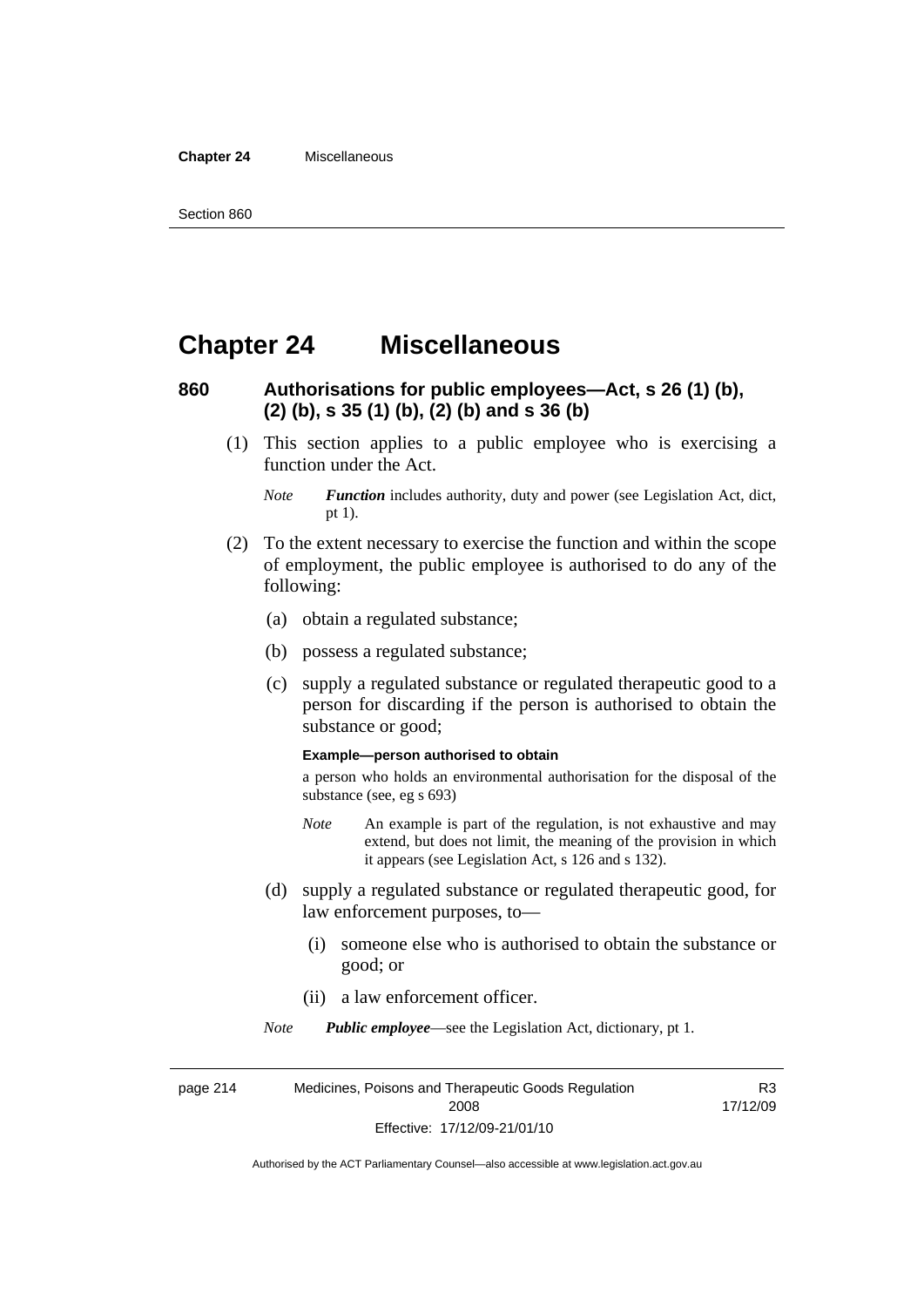(3) In this section:

*law enforcement officer*—see the Criminal Code, section 700.

## **861 Other authorisations for public employees— Act, s 20 (1) (a), (2) (a) and s 74 (1) (b)**

- (1) A public employee is authorised to deal with a regulated substance, or regulated therapeutic good, in accordance with a permit issued by the chief health officer to the employee.
- (2) The permit must be in writing and include the following information:
	- (a) the dealings with regulated substances or regulated therapeutic goods authorised by the permit;
	- (b) the regulated substances or regulated therapeutic goods to which the permit relates;
	- (c) the public employee or employees authorised under the permit;
	- (d) any condition included in the permit by the chief health officer to which the permit is subject;
	- (e) a unique identifying number;
	- (f) when the permit ends.
- (3) For subsection (2) (c), the permit may identify a public employee authorised under the permit by—
	- (a) naming the employee; or
	- (b) nominating the occupant of a position (however described), at a particular time or from time to time.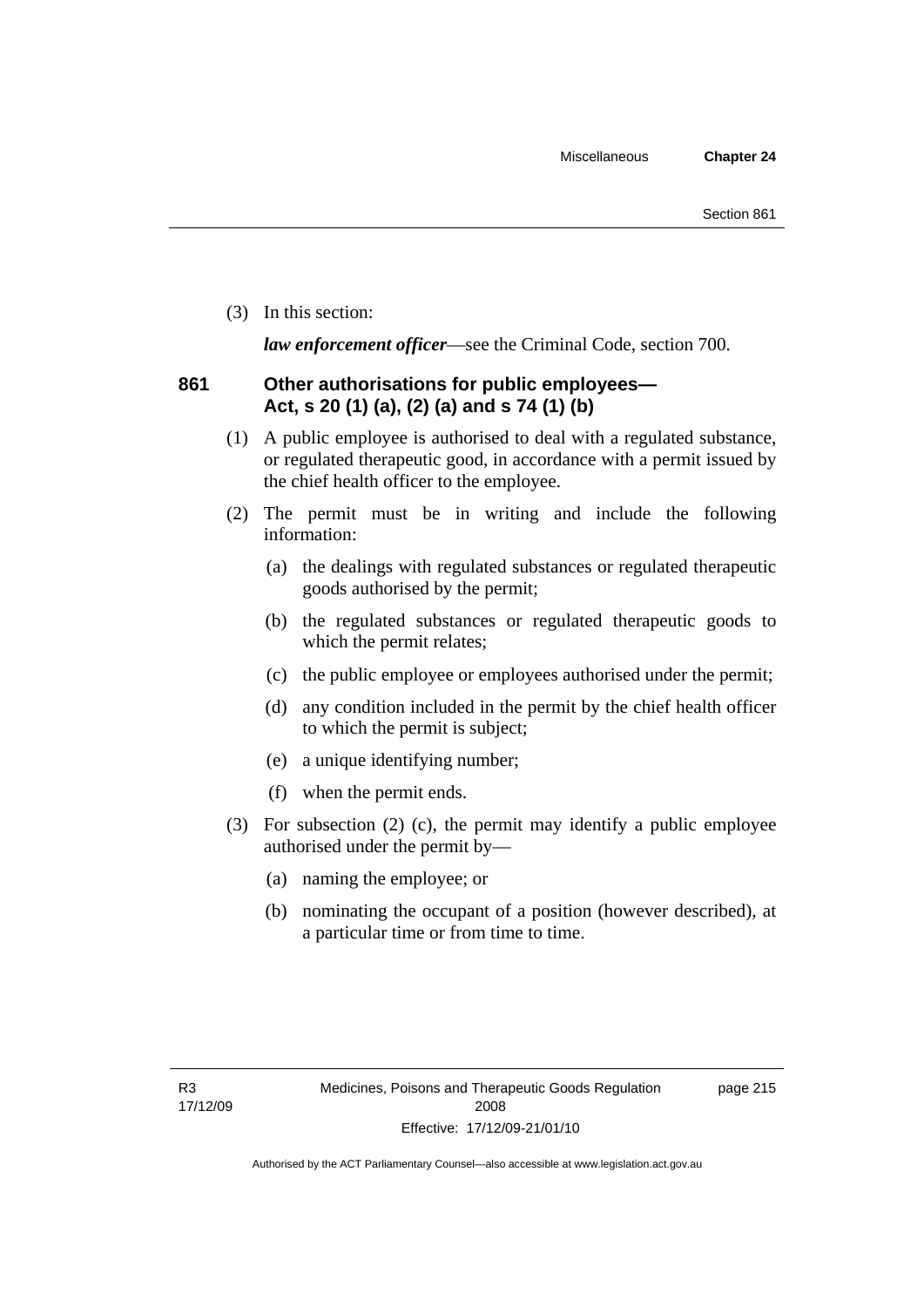#### **Chapter 24** Miscellaneous

### **862 Certain containers not to be used for human-use substances—Act, s 63 (1) (b)**

A container of a kind mentioned in the medicines and poisons standard, paragraph 21, 22 or 23 is prescribed.

### **863 Displacement of Legislation Act, s 47 (6)**

The Legislation Act, section 47 (6) does not apply to AS/NZS ISO 8124.3:2003 (*Safety of toys - Migration of certain elements*).

- *Note 1* The text of an applied, adopted or incorporated instrument, whether applied as in force at a particular time or from time to time, is taken to be a notifiable instrument if the operation of the Legislation Act, s 47 (5) or (6) is not disapplied (see s 47 (7)).
- *Note 2* A reference to an Act includes a reference to the statutory instruments made or in force under the Act, including any regulation (see Legislation Act, s 104).

page 216 Medicines, Poisons and Therapeutic Goods Regulation 2008 Effective: 17/12/09-21/01/10

R3 17/12/09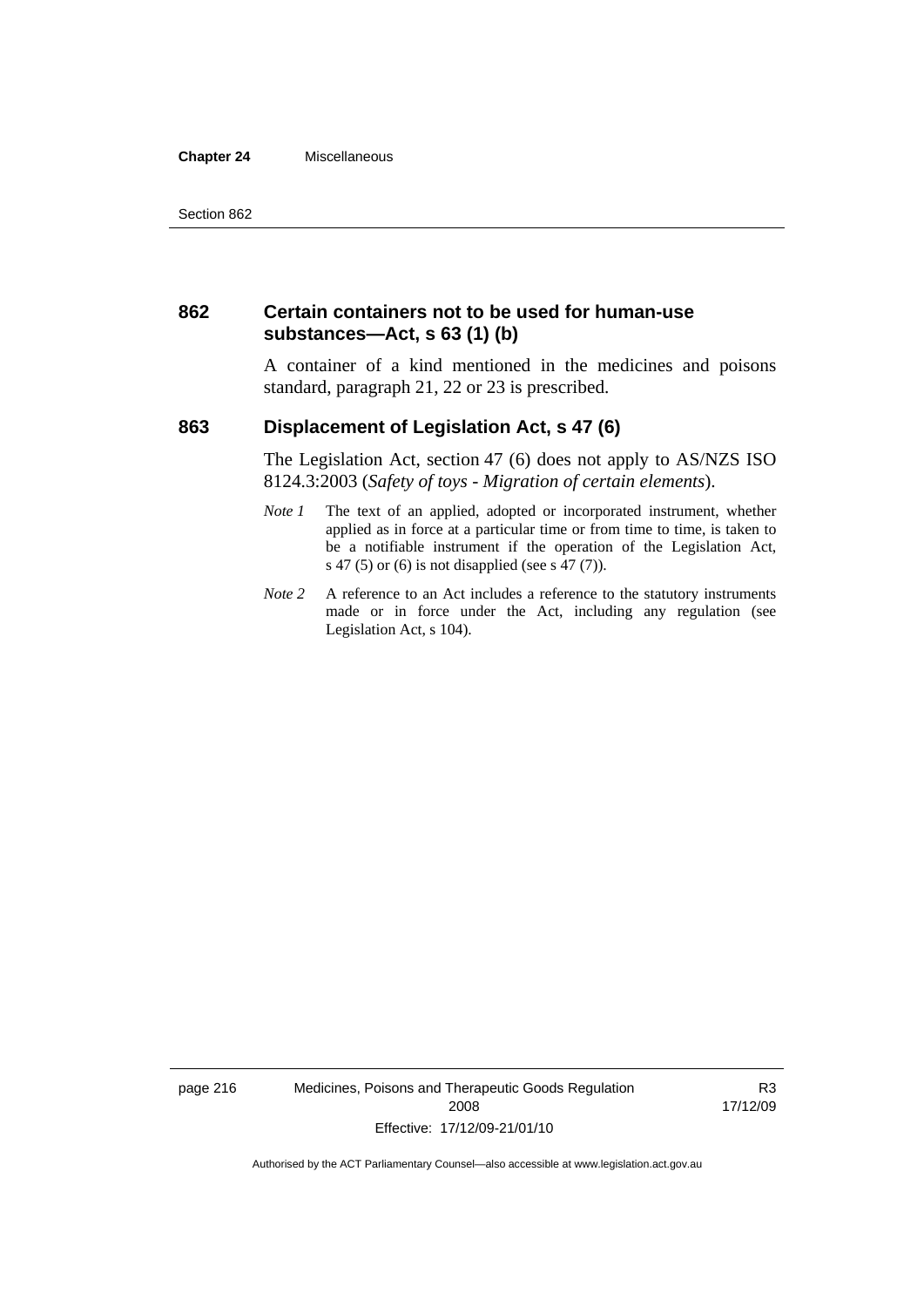## **Chapter 30 Transitional**

## **1000 Definitions—ch 30**

In this chapter:

*DODA* means the *Drugs of Dependence Act 1989*.

*PADA* means the *Poisons and Drugs Act 1978*.

## **1001 DODA wholesaler's licences—Act, s 520 (2)**

A wholesaler's licence under DODA for a controlled medicine is taken to be a medicines wholesalers licence for the medicine.

## **1002 Poisons Act licences—Act, s 520 (2)**

A licence (the *old licence*) under the *Poisons Act 1933* is taken to be a licence under this Act to obtain and possess for sale, and sell, the regulated substance to which the old licence applies.

## **1003 PADA licences—Act, s 520 (2)**

- (1) A manufacture's licence under PADA for a dangerous poison is taken to be a dangerous poisons manufacturers licence for the poison.
- (2) A vendor's licence under PADA for a dangerous poison is taken to be a dangerous poisons suppliers licence for the poison.

## **1004 DODA authorisations—Act, s 522 (2)**

- (1) An authorisation under DODA, section 33 (Authorisation (research or education)—grant) for a controlled medicine is taken to be a controlled medicines research and education program licence for the medicine.
	- *Note* A licence is not required for other kinds of medicines (see pt 9.4).

R3 17/12/09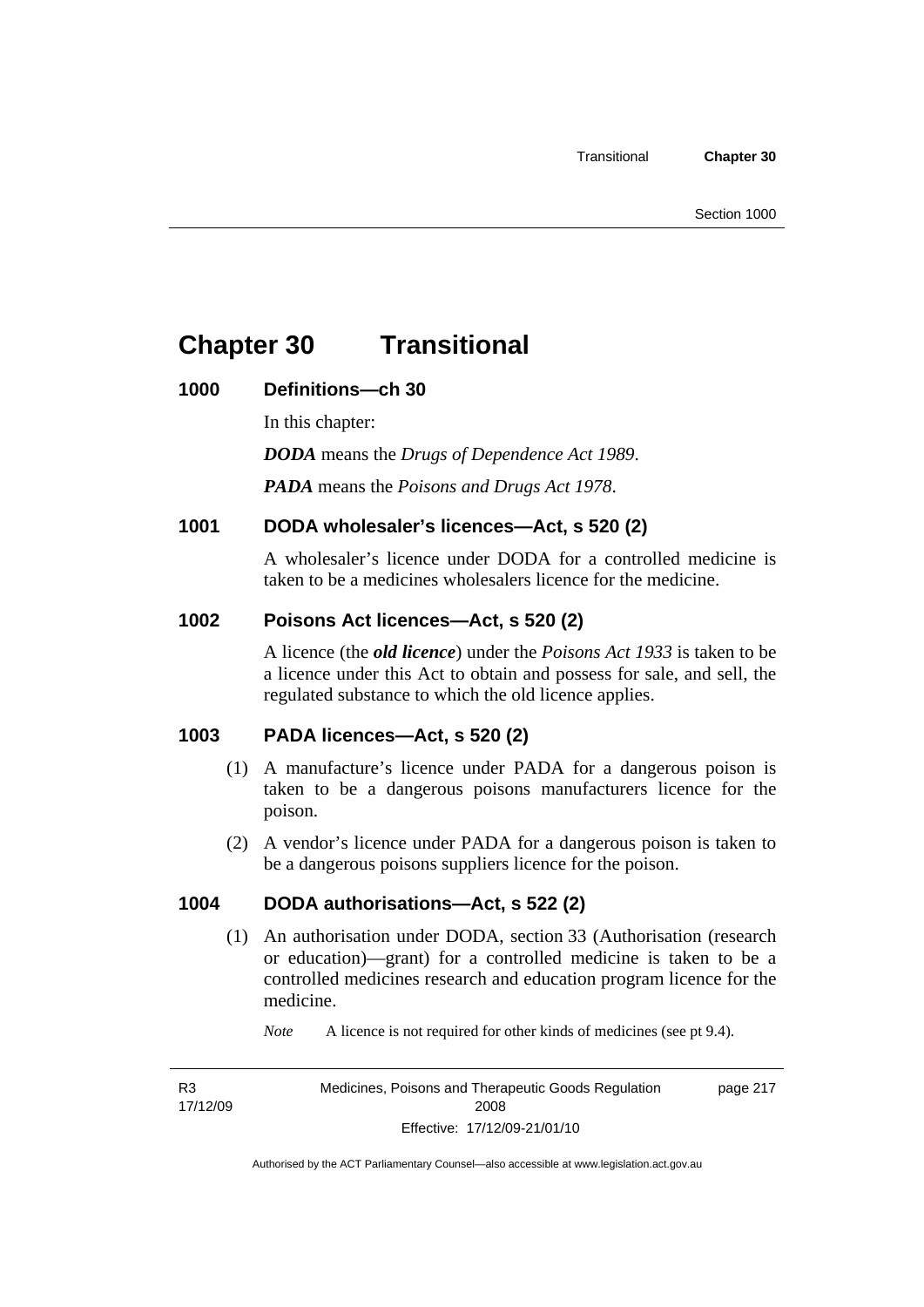#### **Chapter 30** Transitional

- (2) An authorisation under DODA, section 33 (Authorisation (research or education)—grant) for a prohibited substance is taken to be a prohibited substances research and education program licence for the substance.
- (3) An authorisation under DODA, section 43 (Authorisation (first-aid)—grant) for a medicine is taken to be a first-aid kit licence for the medicine.
- (4) An authorisation under DODA, section 200 (Possession by officials) for a controlled medicine or prohibited substance is taken to be an authorisation under section 861 for the medicine or substance.

### **1005 PADA authorisations—Act, s 522 (2)**

An authorisation under PADA, section 26 (Grant of authorisation) for a dangerous poison is taken to be a dangerous poisons research and education program licence for the poison.

## **1006 Public Health (Prohibited Drugs) Act authorisations— Act, s 522 (2)**

An authorisation under the *Public Health (Prohibited Drugs) Act 1957*, section 6A (Authority to possess prohibited drugs for research purposes) is taken to be a prohibited substances research and education program licence for the regulated substance to which the authorisation related.

## **1007 DODA approvals to prescribe drugs of dependence—Act, s 531 (2)**

An approval under DODA, section 69 (Powers of chief health officer) is taken to be a controlled medicines approval under division 13.1.3 (Chief health officer controlled medicines approvals) for the controlled medicine to which the approval related.

R3 17/12/09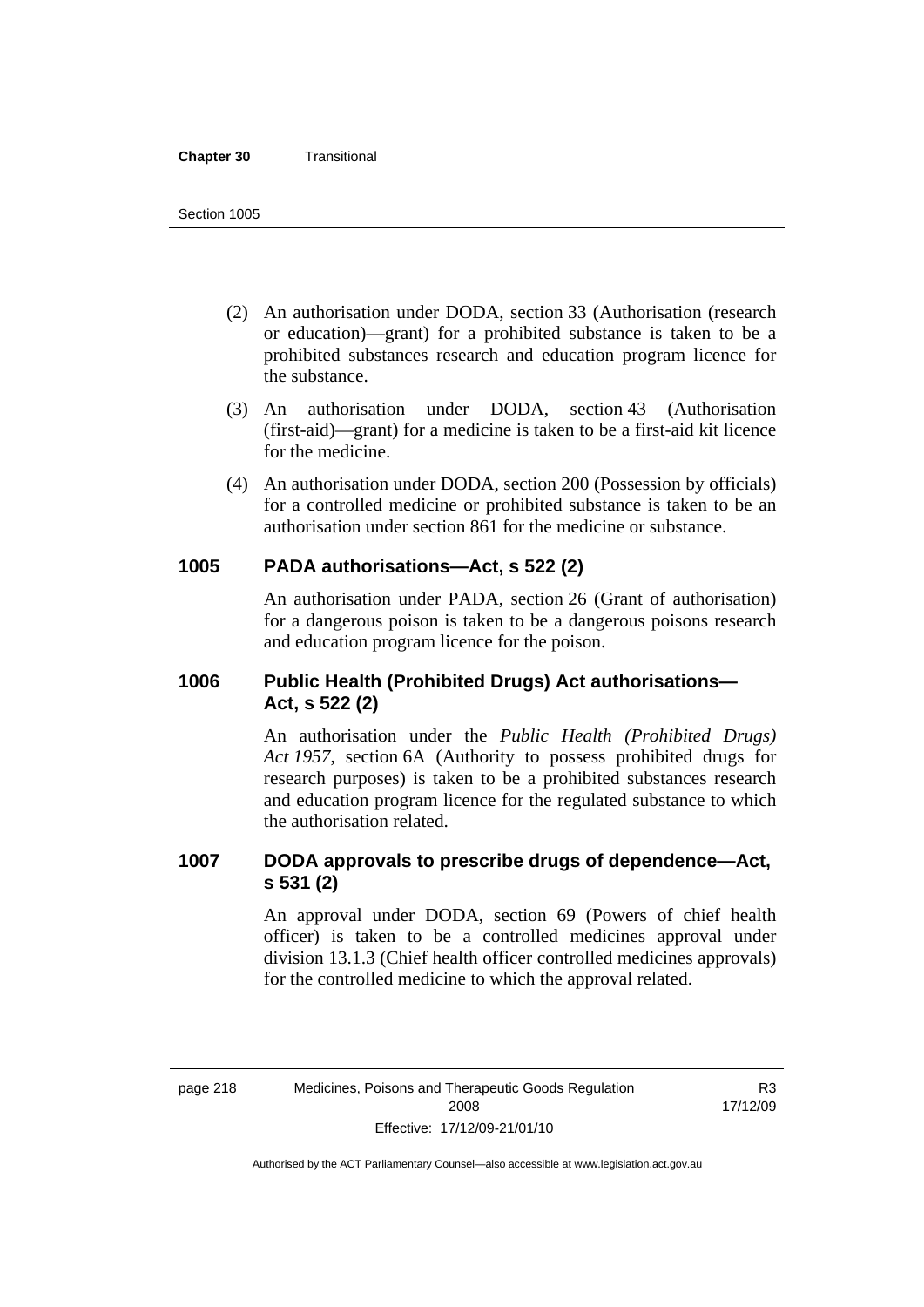Transitional **Chapter 30** 

Section 1008

## **1008 Expiry—ch 30**

This chapter expires on 31 March 2010.

R3 17/12/09 Medicines, Poisons and Therapeutic Goods Regulation 2008 Effective: 17/12/09-21/01/10

page 219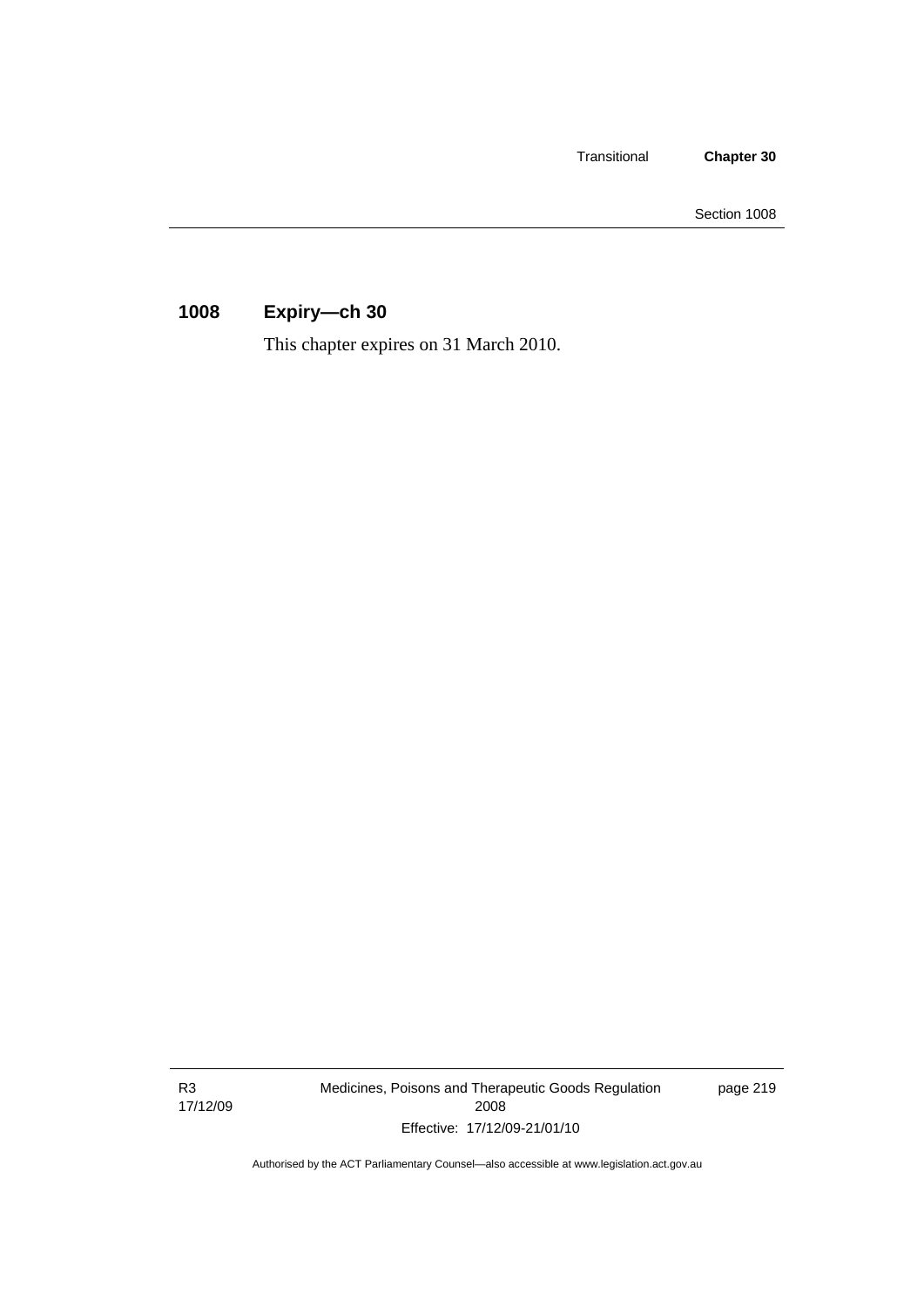**Chapter 31** Modification of Act

## **Chapter 31 Modification of Act**

### **1100 Modification of Act, ch 14—501 (2)**

The Act, chapter 14 applies as if the following section were inserted:

### **'552 Modification—Crimes Act 1900**

- (1) The *Crimes Act 1900* is modified as set out in the *Medicines, Poisons and Therapeutic Goods Regulation 2008*, schedule 10.
- (2) This section expires on the day the *Medicines, Poisons and Therapeutic Goods Regulation 2008*, chapter 31 expires.'

### **1110 Expiry—ch 31**

This chapter and schedule 10 expire on the day the *Medicines, Poisons and Therapeutic Goods Act 2008*, chapter 14 expires.

page 220 Medicines, Poisons and Therapeutic Goods Regulation 2008 Effective: 17/12/09-21/01/10

R3 17/12/09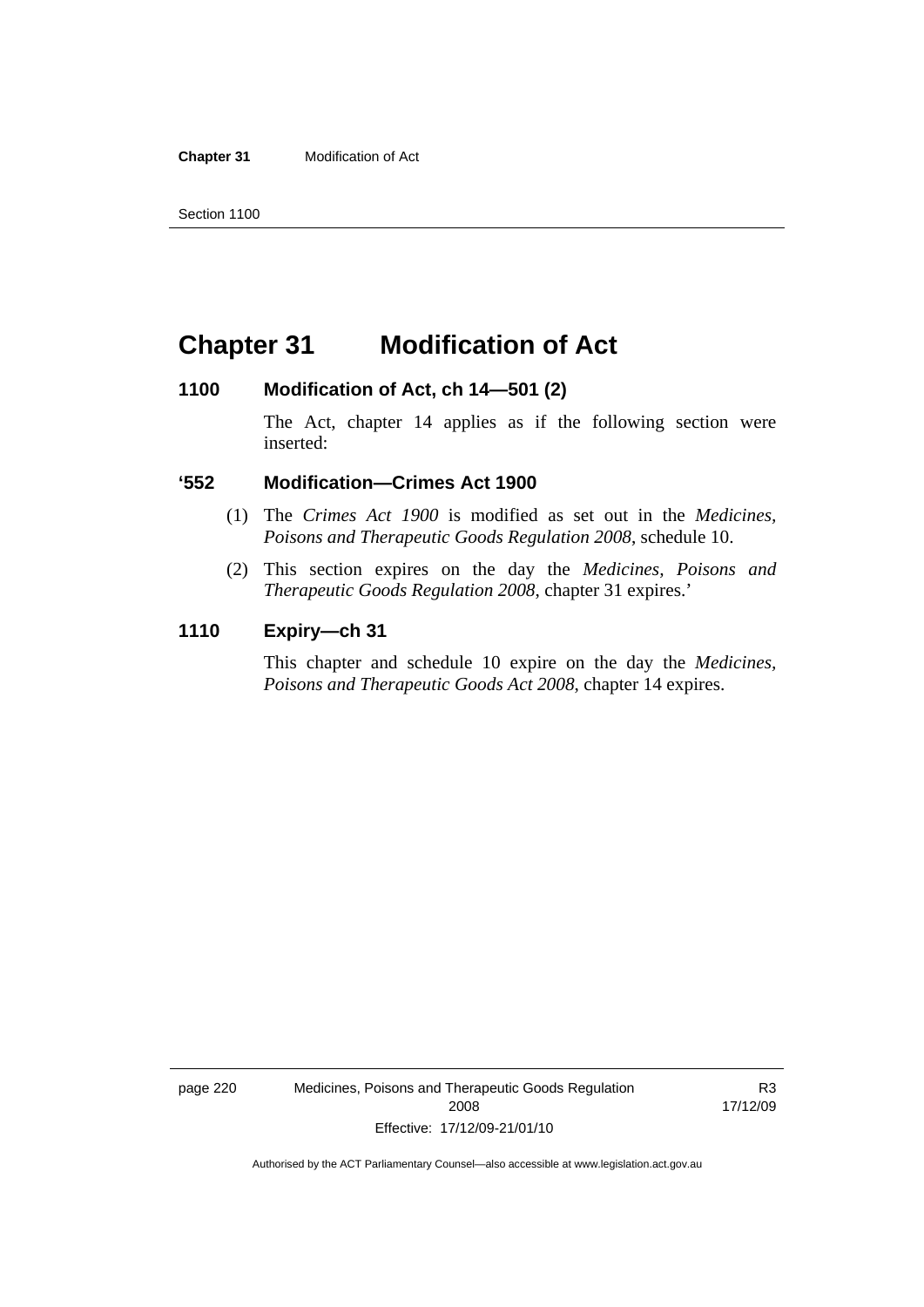## **Schedule 1 Medicines—health-related occupations authorisations**

(see s 30, s 50, s 60, s 110, s 350, s 370 and s 380)

# **Part 1.1 Ambulance services and officers**

| column 1       | column <sub>2</sub>                                                                                | column 3                                                               |
|----------------|----------------------------------------------------------------------------------------------------|------------------------------------------------------------------------|
| item           | person authorised                                                                                  | authorisation                                                          |
| 1              | ambulance officer employed by<br>Commonwealth, Territory or                                        | within scope of employment, do any of<br>the following:                |
|                | State                                                                                              | obtain medicines;<br>(a)                                               |
|                |                                                                                                    | possess medicines;<br>(b)                                              |
|                |                                                                                                    | (c)<br>administer medicines.                                           |
| $\overline{2}$ | person in charge of ambulance<br>service operated by<br>Commonwealth, Territory or<br><b>State</b> | within scope of employment, do any of<br>the following:                |
|                |                                                                                                    | issue purchase orders for medicines;<br>(a)                            |
|                |                                                                                                    | obtain medicines mentioned in<br>(b)<br>par(a);                        |
|                |                                                                                                    | possess medicines mentioned in<br>(c)<br>par(a);                       |
|                |                                                                                                    | supply medicines to ambulance<br>(d)<br>officers in ambulance service. |

R3 17/12/09 Medicines, Poisons and Therapeutic Goods Regulation 2008 Effective: 17/12/09-21/01/10

page 221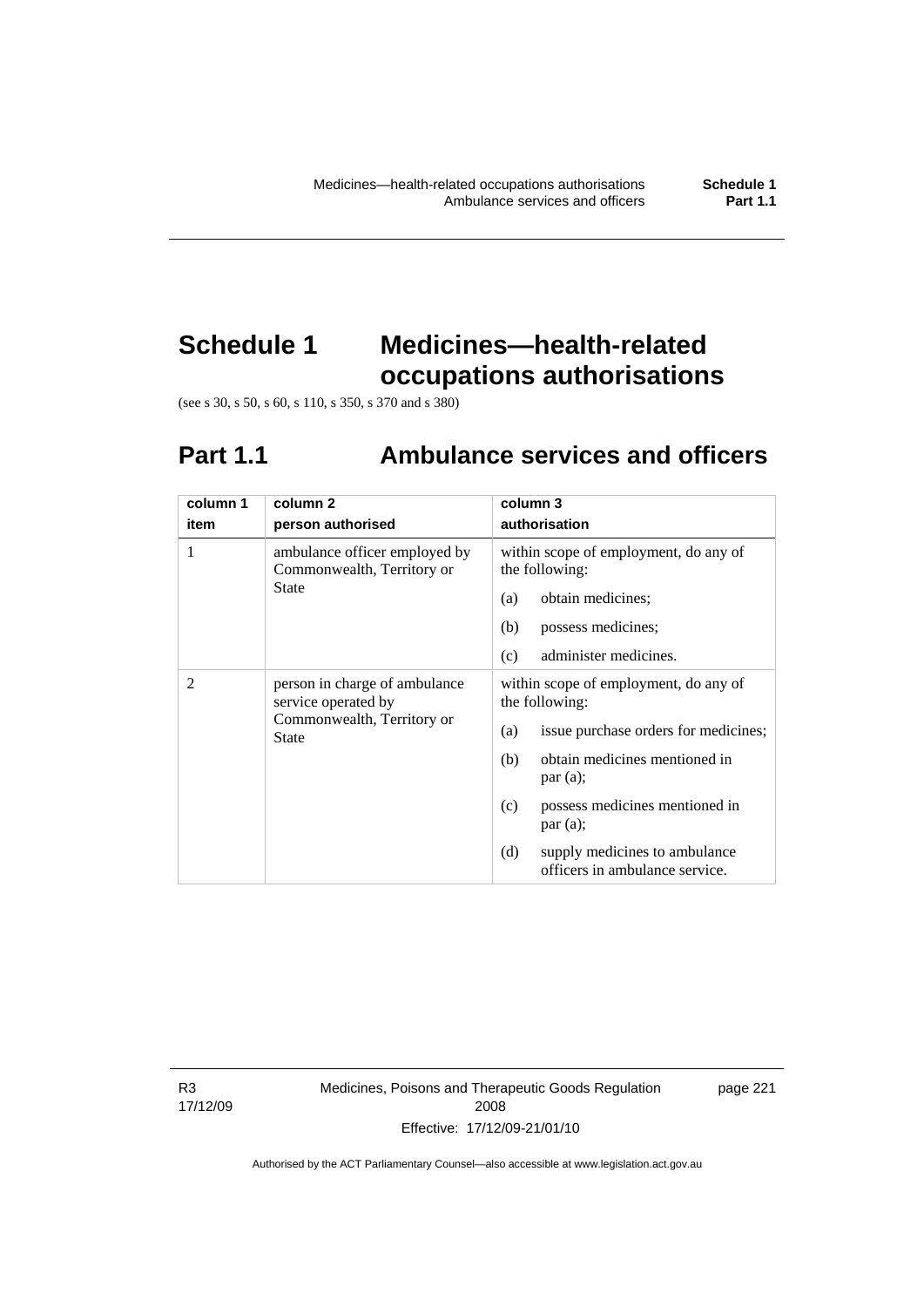## **Part 1.2 Dentists, dental hygienists and dental therapists**

| column 1<br>item | column <sub>2</sub><br>person authorised | column 3<br>authorisation                                                                                                      |
|------------------|------------------------------------------|--------------------------------------------------------------------------------------------------------------------------------|
| 1                | dentist                                  | to the extent necessary to practise dentistry<br>and, if employed, within the scope of<br>employment, do any of the following: |
|                  |                                          | issue purchase orders and requisitions<br>(a)<br>for medicines;                                                                |
|                  |                                          | obtain medicines;<br>(b)                                                                                                       |
|                  |                                          | possess medicines;<br>(c)                                                                                                      |
|                  |                                          | (d)<br>administer medicines;                                                                                                   |
|                  |                                          | prescribe medicines;<br>(e)                                                                                                    |
|                  |                                          | (f)<br>supply medicines to patients during<br>consultations if labelled in accordance<br>with $s$ 161;                         |
|                  |                                          | supply medicines for administration to<br>(g)<br>patients at dental surgery to people<br>authorised to administer them.        |

*Note Dentist* does not include a trainee dentist (see dict).

page 222 Medicines, Poisons and Therapeutic Goods Regulation 2008 Effective: 17/12/09-21/01/10

R3 17/12/09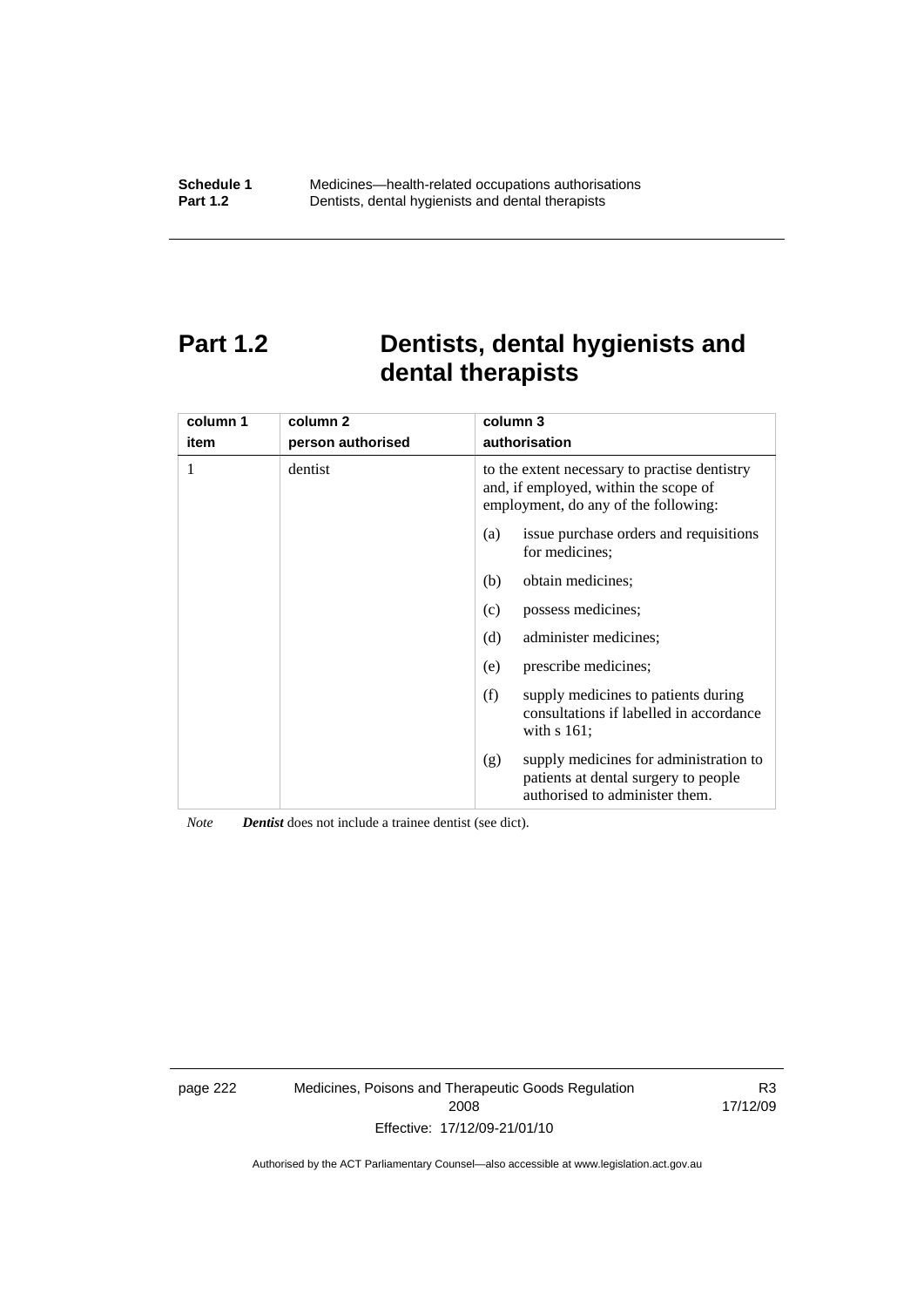| column 1 | column <sub>2</sub> | column 3                                                                                                                                                     |
|----------|---------------------|--------------------------------------------------------------------------------------------------------------------------------------------------------------|
| item     | person authorised   | authorisation                                                                                                                                                |
| 2        | trainee dentist     | to the extent necessary to practise dentistry or<br>undertake training, and under supervision of<br>dentist, do any of the following:                        |
|          |                     | obtain medicines from health<br>(a)<br>professional authorised to possess<br>them;                                                                           |
|          |                     | possess medicines;<br>(b)                                                                                                                                    |
|          |                     | administer medicines in accordance<br>(c)<br>with prescription (whether or not<br>issued by themself or dentist);                                            |
|          |                     | (d)<br>prescribe medicines for administration<br>at institution or dental surgery.                                                                           |
| 3        | dental hygienist    | within the scope of employment, to the<br>extent necessary to practice as dental<br>hygienist, and under supervision of dentist,<br>do any of the following: |
|          |                     | obtain medicines from dentist<br>(a)<br>authorised to possess them;                                                                                          |
|          |                     | possess medicines mentioned in<br>(b)<br>par(a);                                                                                                             |
|          |                     | administer medicines mentioned in<br>(c)<br>par (a) in accordance with dentist's<br>prescription.                                                            |

R3 17/12/09 Medicines, Poisons and Therapeutic Goods Regulation 2008 Effective: 17/12/09-21/01/10

page 223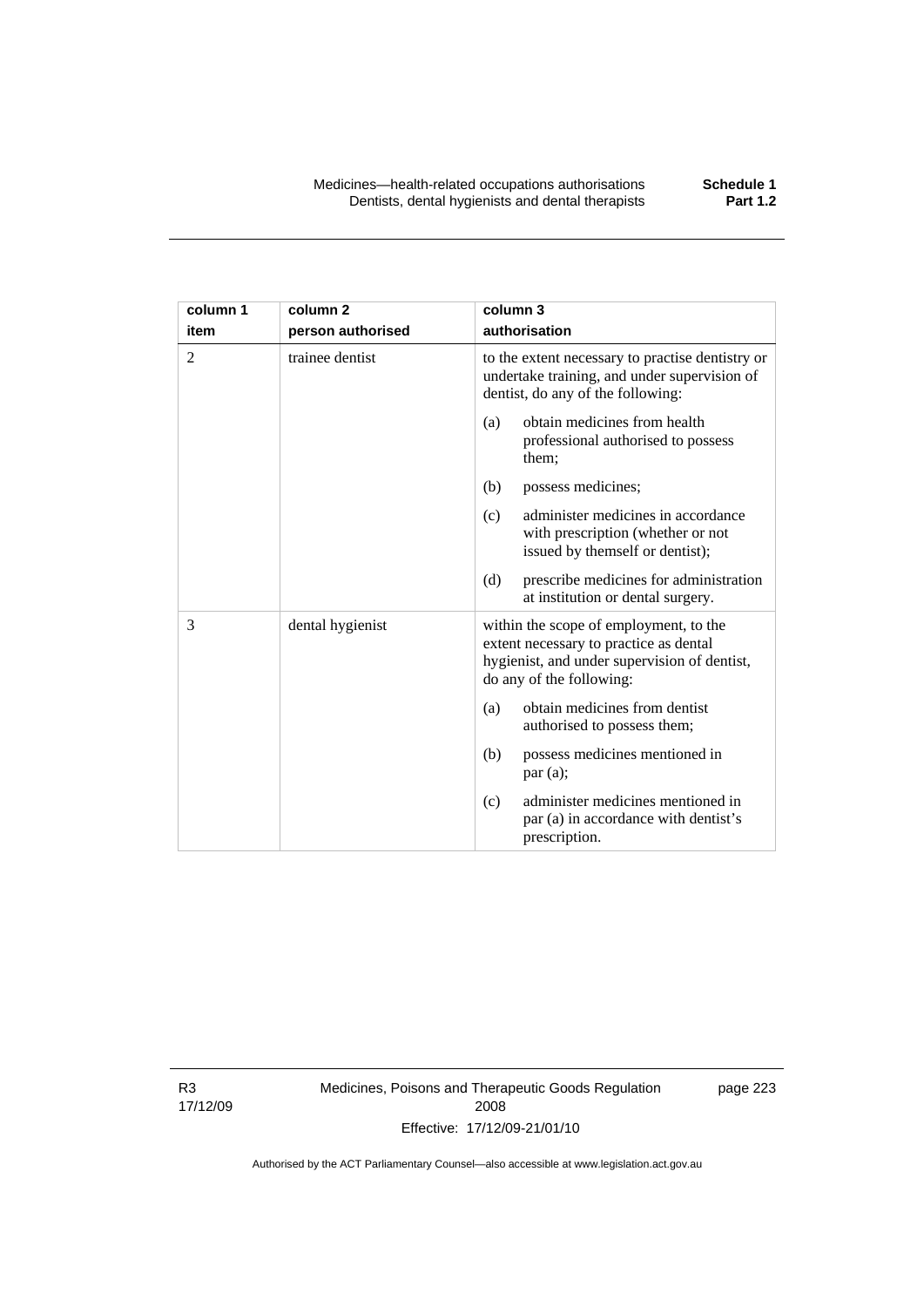### **Schedule 1** Medicines—health-related occupations authorisations<br>**Part 1.2** Dentists, dental hygienists and dental therapists **Part 1.2** Dentists, dental hygienists and dental therapists

| column 1<br>item | column <sub>2</sub><br>person authorised | column 3<br>authorisation                                                                                                                                    |
|------------------|------------------------------------------|--------------------------------------------------------------------------------------------------------------------------------------------------------------|
|                  |                                          |                                                                                                                                                              |
| $\overline{4}$   | dental therapist                         | within the scope of employment, to the<br>extent necessary to practice as dental<br>therapist, and under supervision of dentist, do<br>any of the following: |
|                  |                                          | issue purchase orders and requisitions<br>(a)<br>for medicines for topical dental use<br>and for local anaesthetics;                                         |
|                  |                                          | (b)<br>obtain medicines mentioned in par (a);                                                                                                                |
|                  |                                          | possess medicines mentioned in<br>(c)<br>par(a);                                                                                                             |
|                  |                                          | administer medicines mentioned in<br>(d)<br>par(a).                                                                                                          |

page 224 Medicines, Poisons and Therapeutic Goods Regulation 2008 Effective: 17/12/09-21/01/10

R3 17/12/09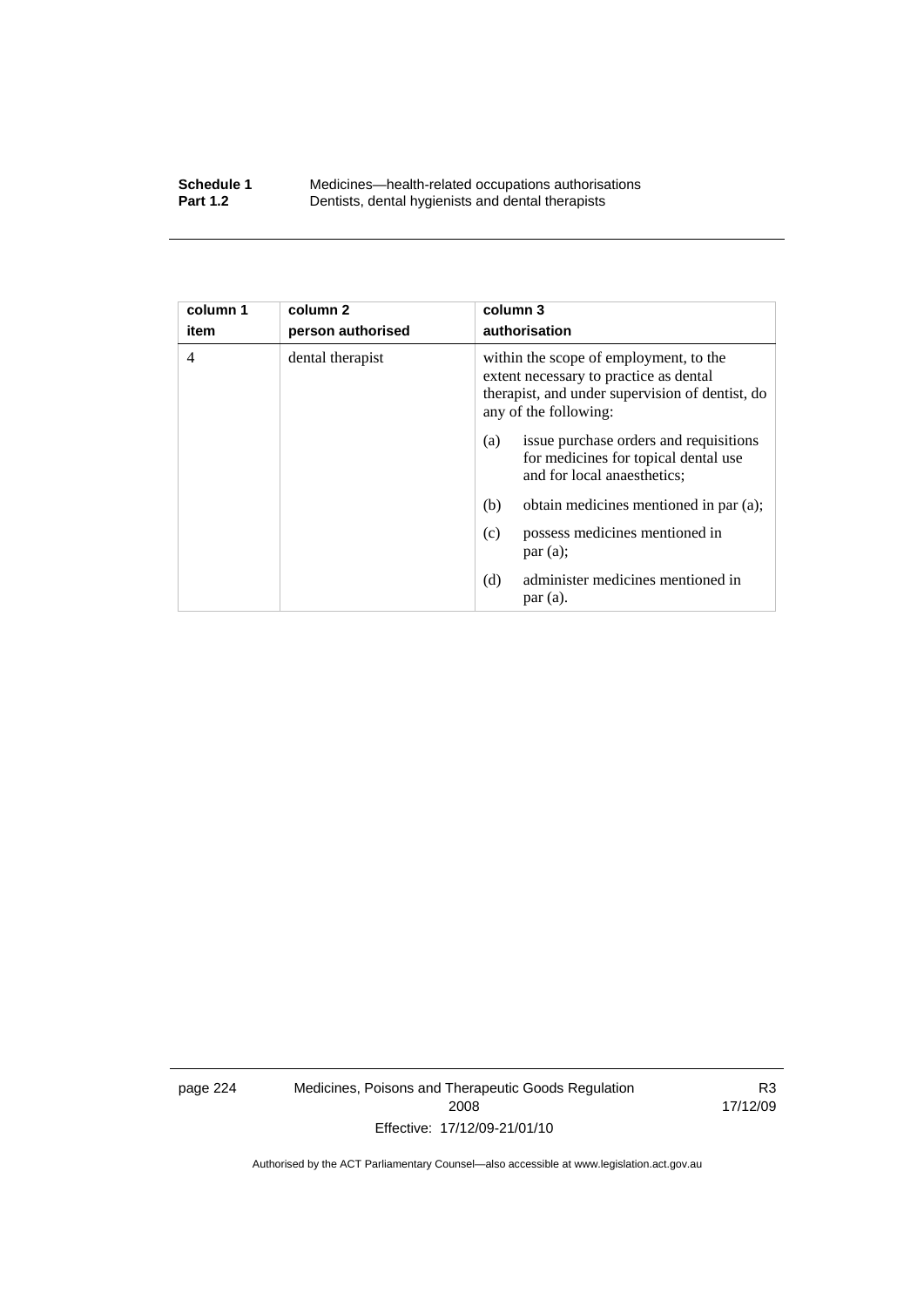## **Part 1.3 Doctors**

| column 1 | column 2          | column 3    | authorisation                                                                                                                 |
|----------|-------------------|-------------|-------------------------------------------------------------------------------------------------------------------------------|
| item     | person authorised |             |                                                                                                                               |
| 1        | doctor            |             | to the extent necessary to practise medicine<br>and, if employed, within the scope of<br>employment, do any of the following: |
|          |                   | (a)         | issue purchase orders and requisitions<br>for medicines;                                                                      |
|          |                   | (b)         | obtain medicines;                                                                                                             |
|          |                   | (c)         | possess medicines;                                                                                                            |
|          |                   | (d)         | administer medicines;                                                                                                         |
|          |                   | (e)         | prescribe medicines;                                                                                                          |
|          |                   | (f)         | supply medicines to patients during<br>consultations;                                                                         |
|          |                   | (g)         | supply medicines for administration to<br>patients to people authorised to<br>administer them;                                |
|          |                   | (h)         | supply medicines dispensed for patient<br>to another health professional on<br>patient's transfer within institution;         |
|          |                   | (i)         | supply medicines dispensed for patient<br>to patient on patient's discharge from<br>institution;                              |
|          |                   | (j)         | supply medicines to patients during<br>consultations if labelled in accordance<br>with s 161.                                 |
|          |                   | <b>Note</b> | For authorisation to issue standing<br>orders for administration of medicines at<br>institutions, see s 75.                   |

*Note Doctor* does not include an intern doctor (see dict).

R3 17/12/09 Medicines, Poisons and Therapeutic Goods Regulation 2008 Effective: 17/12/09-21/01/10

page 225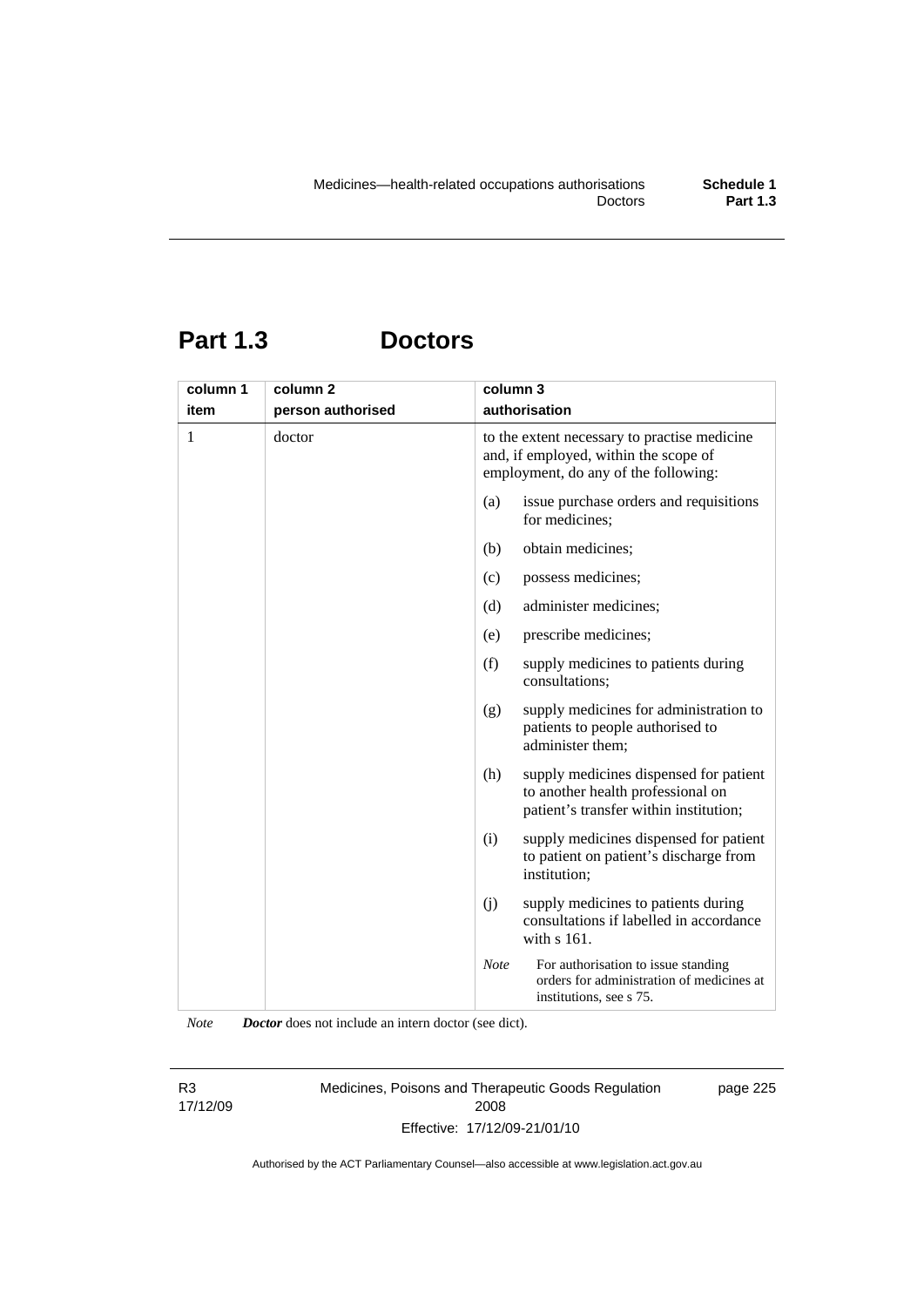| Schedule 1      | Medicines—health-related occupations authorisations |
|-----------------|-----------------------------------------------------|
| <b>Part 1.3</b> | <b>Doctors</b>                                      |

| column 1 | column 2          | column 3                                                                                                                                                      |
|----------|-------------------|---------------------------------------------------------------------------------------------------------------------------------------------------------------|
| item     | person authorised | authorisation                                                                                                                                                 |
| 2        | intern doctor     | to the extent necessary to practise medicine<br>or undertake training or supervised practice,<br>and under supervision of doctor, do any of<br>the following: |
|          |                   | obtain medicines from health<br>(a)<br>professional authorised to possess<br>them;                                                                            |
|          |                   | (b)<br>possess medicines;                                                                                                                                     |
|          |                   | administer medicines in accordance<br>(c)<br>with prescription (whether or not<br>issued by themself or another<br>prescriber);                               |
|          |                   | prescribe medicines for administration<br>(d)<br>at institution or surgery;                                                                                   |
|          |                   | supply medicines dispensed for patient<br>(e)<br>to another health professional on<br>patient's transfer within institution;                                  |
|          |                   | (f)<br>supply medicines dispensed for patient<br>to patient on patient's discharge from<br>institution.                                                       |

page 226 Medicines, Poisons and Therapeutic Goods Regulation 2008 Effective: 17/12/09-21/01/10

R3 17/12/09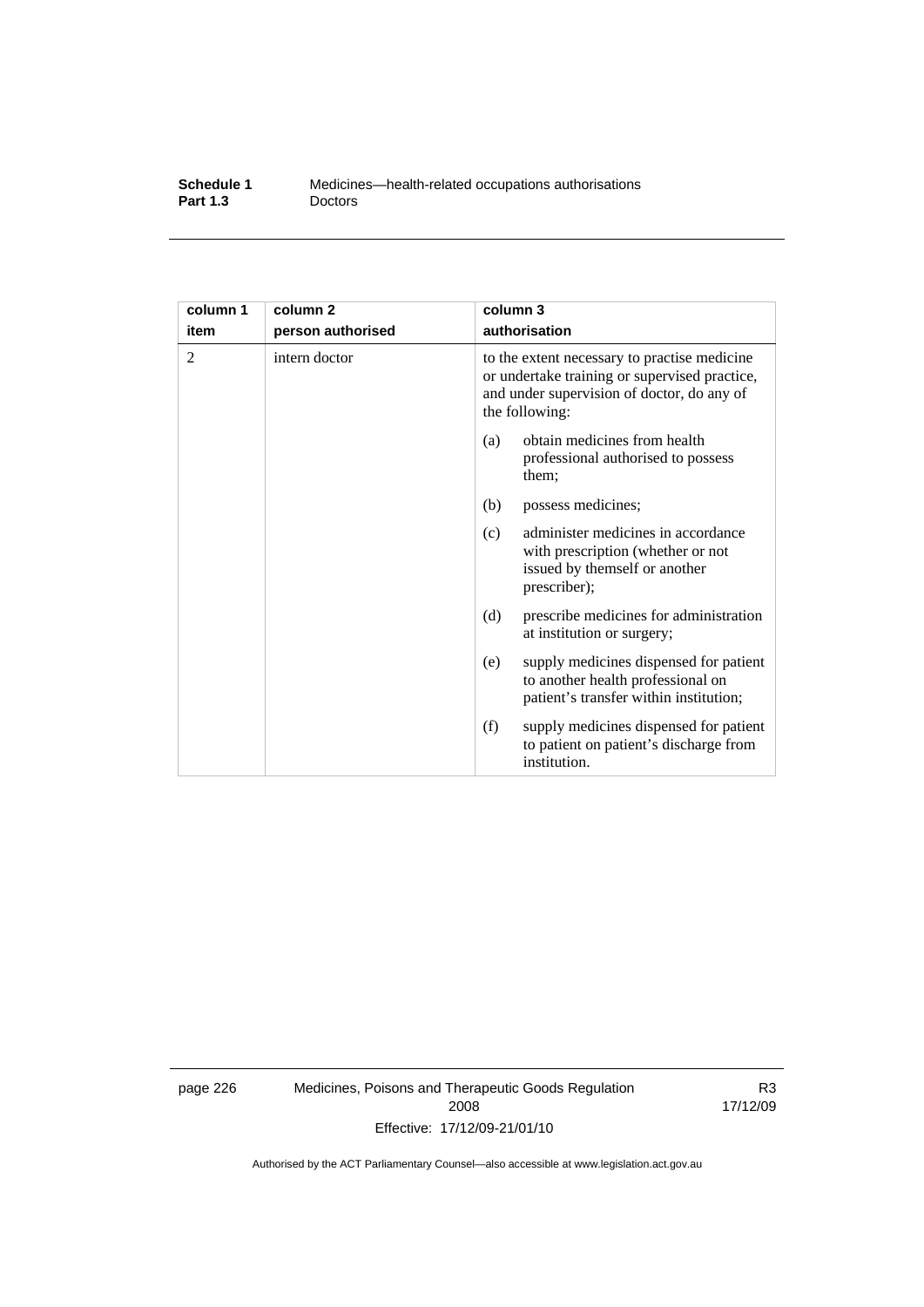## **Part 1.4 Health professionals at institutions**

| column 1<br>item | column 2<br>person authorised                  | column 3<br>authorisation                                                                                                                                                                   |
|------------------|------------------------------------------------|---------------------------------------------------------------------------------------------------------------------------------------------------------------------------------------------|
|                  | health professional employed<br>at institution | within the scope of employment, do any of<br>the following for the delivery of medicines<br>within the institution to another health<br>professional authorised to obtain the<br>medicines: |
|                  |                                                | obtain the medicines;<br>(a)                                                                                                                                                                |
|                  |                                                | possess the medicines;<br>(b)                                                                                                                                                               |
|                  |                                                | supply the medicines.<br>(c)                                                                                                                                                                |

R3 17/12/09 Medicines, Poisons and Therapeutic Goods Regulation 2008 Effective: 17/12/09-21/01/10

page 227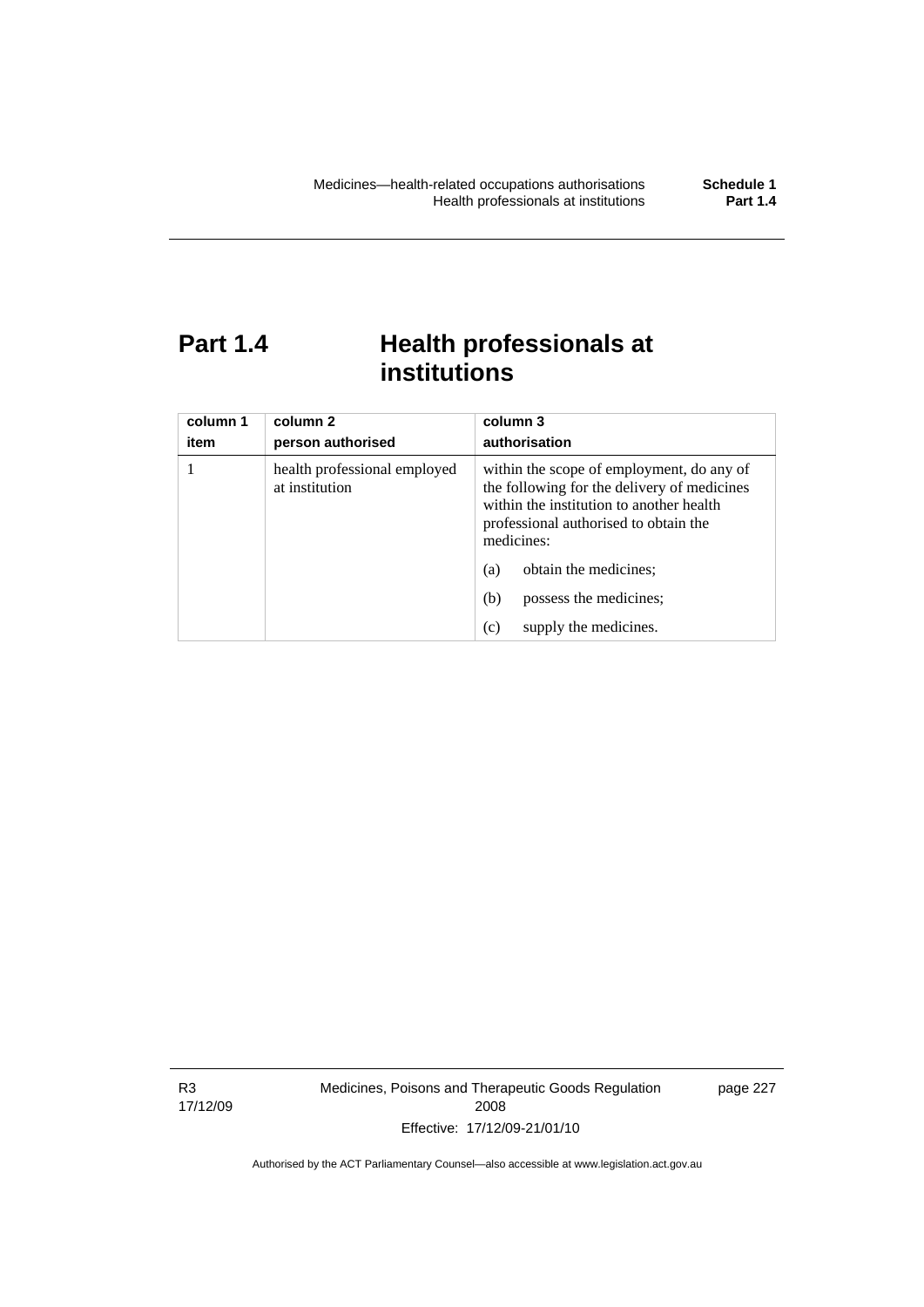## **Part 1.5 Midwives**

| column 1 | column <sub>2</sub> | column 3                                                                                                                       |
|----------|---------------------|--------------------------------------------------------------------------------------------------------------------------------|
| item     | person authorised   | authorisation                                                                                                                  |
| 1        | midwife             | to the extent necessary to practise midwifery<br>and, if employed, within the scope of<br>employment, do any of the following: |
|          |                     | issue requisitions for medicines;<br>(a)                                                                                       |
|          |                     | (b)<br>obtain medicines on requisition;                                                                                        |
|          |                     | possess medicines;<br>(c)                                                                                                      |
|          |                     | (d)<br>administer medicines in accordance<br>with prescription or standing order;                                              |
|          |                     | supply medicines in accordance with a<br>(e)<br>standing order issued by chief health<br>officer or a requisition;             |
|          |                     | supply medicines dispensed for patient<br>(f)<br>to another health professional on<br>patient's transfer within institution;   |
|          |                     | supply medicines dispensed for patient<br>(g)<br>to patient on patient's discharge from<br>institution.                        |

page 228 Medicines, Poisons and Therapeutic Goods Regulation 2008 Effective: 17/12/09-21/01/10

R3 17/12/09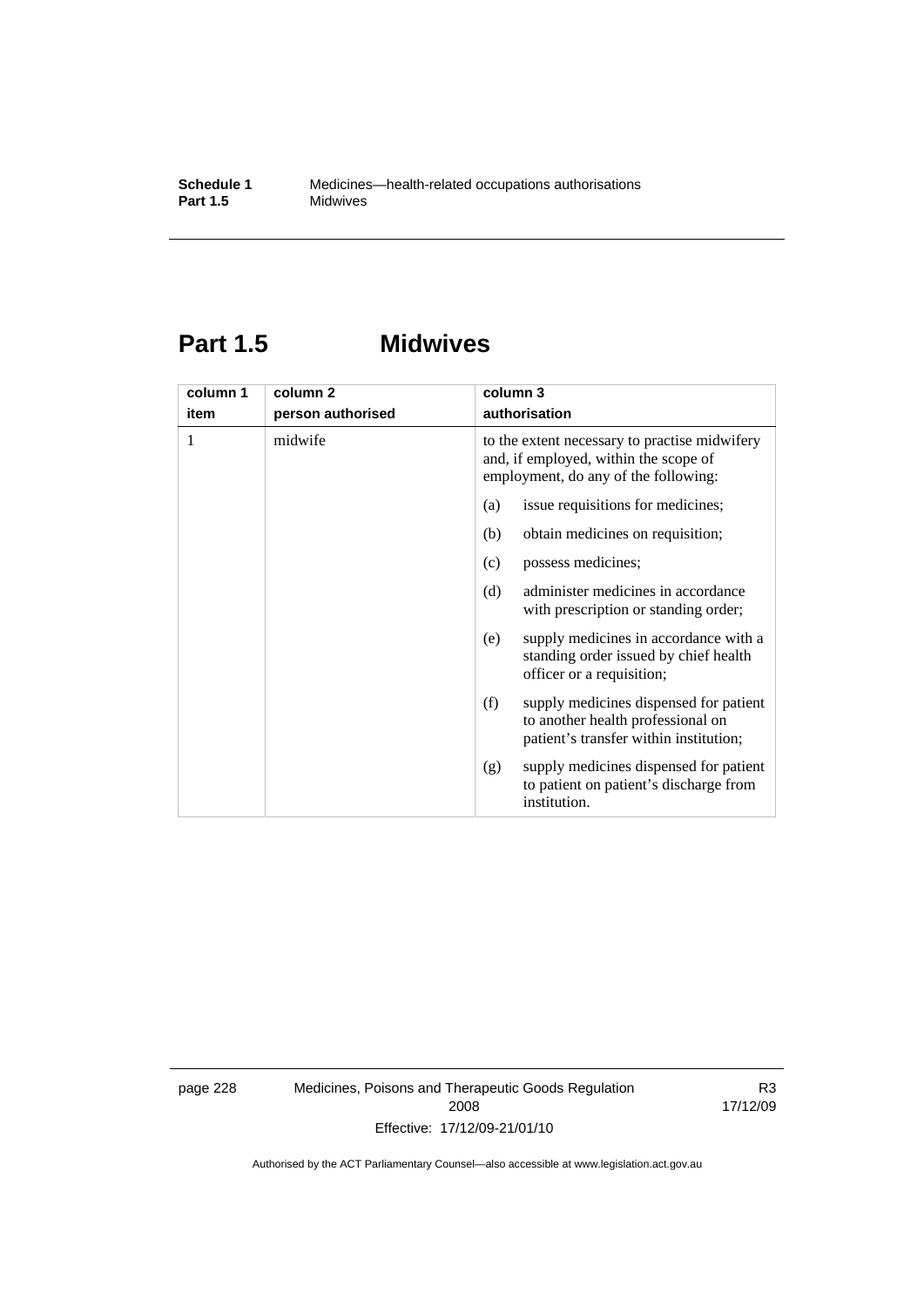## **Part 1.6 Nurses**

| column 1 | column <sub>2</sub> | column 3                                                                                                                     |  |  |
|----------|---------------------|------------------------------------------------------------------------------------------------------------------------------|--|--|
| item     | person authorised   | authorisation                                                                                                                |  |  |
| 1        | nurse               | to the extent necessary to practise nursing<br>and, if employed, within the scope of<br>employment, do any of the following: |  |  |
|          |                     | issue requisitions for medicines;<br>(a)                                                                                     |  |  |
|          |                     | obtain medicines on requisition;<br>(b)                                                                                      |  |  |
|          |                     | possess medicines;<br>(c)                                                                                                    |  |  |
|          |                     | administer medicines in accordance<br>(d)<br>with prescription or standing order;                                            |  |  |
|          |                     | supply medicines in accordance with a<br>(e)<br>standing order issued by chief health<br>officer or a requisition;           |  |  |
|          |                     | (f)<br>supply medicines dispensed for patient<br>to another health professional on<br>patient's transfer within institution; |  |  |
|          |                     | supply medicines dispensed for patient<br>(g)<br>to patient on patient's discharge from<br>institution.                      |  |  |

*Note Nurse* does not include enrolled nurse (see Legislation Act, dict, pt 1).

R3 17/12/09 Medicines, Poisons and Therapeutic Goods Regulation 2008 Effective: 17/12/09-21/01/10

page 229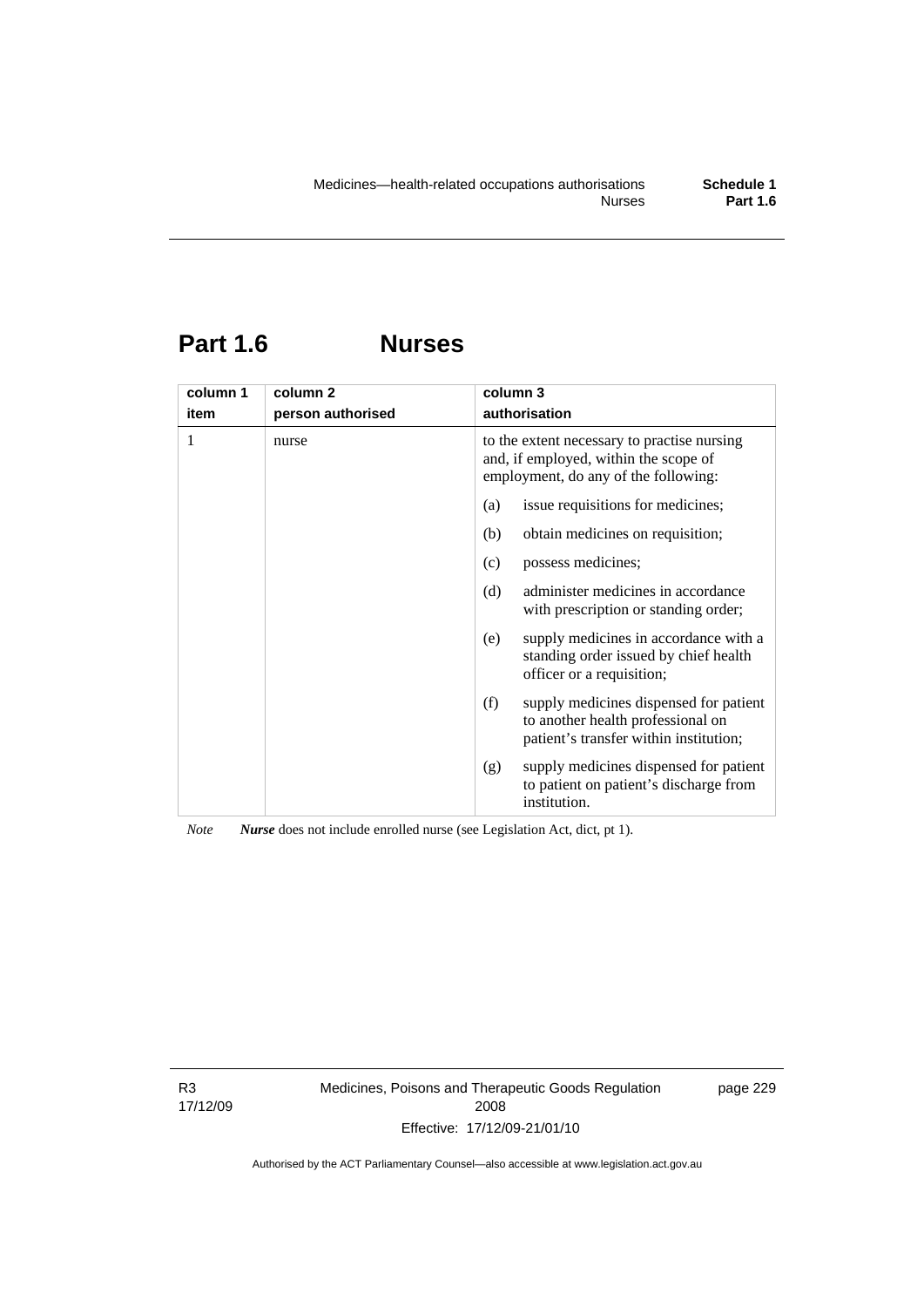## **Schedule 1** Medicines—health-related occupations authorisations<br>**Part 1.6** Murses **Part 1.6**

| column 1       | column <sub>2</sub>          | column 3                                                                                                                                                                                                                                                    |
|----------------|------------------------------|-------------------------------------------------------------------------------------------------------------------------------------------------------------------------------------------------------------------------------------------------------------|
| item           | person authorised            | authorisation                                                                                                                                                                                                                                               |
| $\overline{2}$ | trainee nurse                | if successfully completed pharmacology<br>units of nursing studies, to the extent<br>necessary to practise nursing as trainee nurse<br>or undertake training, and under supervision<br>of nurse, nurse practitioner or midwife, do<br>any of the following: |
|                |                              | obtain medicines from health<br>(a)<br>professional authorised to possess<br>them;                                                                                                                                                                          |
|                |                              | (b)<br>possess medicines;                                                                                                                                                                                                                                   |
|                |                              | (c)<br>administer medicines to patients in<br>accordance with prescription.                                                                                                                                                                                 |
| 3              | enrolled nurse               | to the extent necessary to practise nursing as<br>enrolled nurse and, if employed, within the<br>scope of employment, do any of the<br>following:                                                                                                           |
|                |                              | obtain medicines from health<br>(a)<br>professional authorised to possess<br>them;                                                                                                                                                                          |
|                |                              | (b)<br>possess medicines;                                                                                                                                                                                                                                   |
|                |                              | administer medicines in accordance<br>(c)<br>with prescription.                                                                                                                                                                                             |
| 4              | enrolled nurse (medications) | to the extent necessary to practise nursing as<br>enrolled nurse and, if employed, within the<br>scope of employment, do any of the<br>following:                                                                                                           |
|                |                              | obtain medicines from health<br>(a)<br>professional authorised to possess<br>them;                                                                                                                                                                          |
|                |                              | (b)<br>possess medicines;                                                                                                                                                                                                                                   |
|                |                              | administer medicines in accordance<br>(c)<br>with prescription.                                                                                                                                                                                             |

page 230 Medicines, Poisons and Therapeutic Goods Regulation 2008 Effective: 17/12/09-21/01/10

R3 17/12/09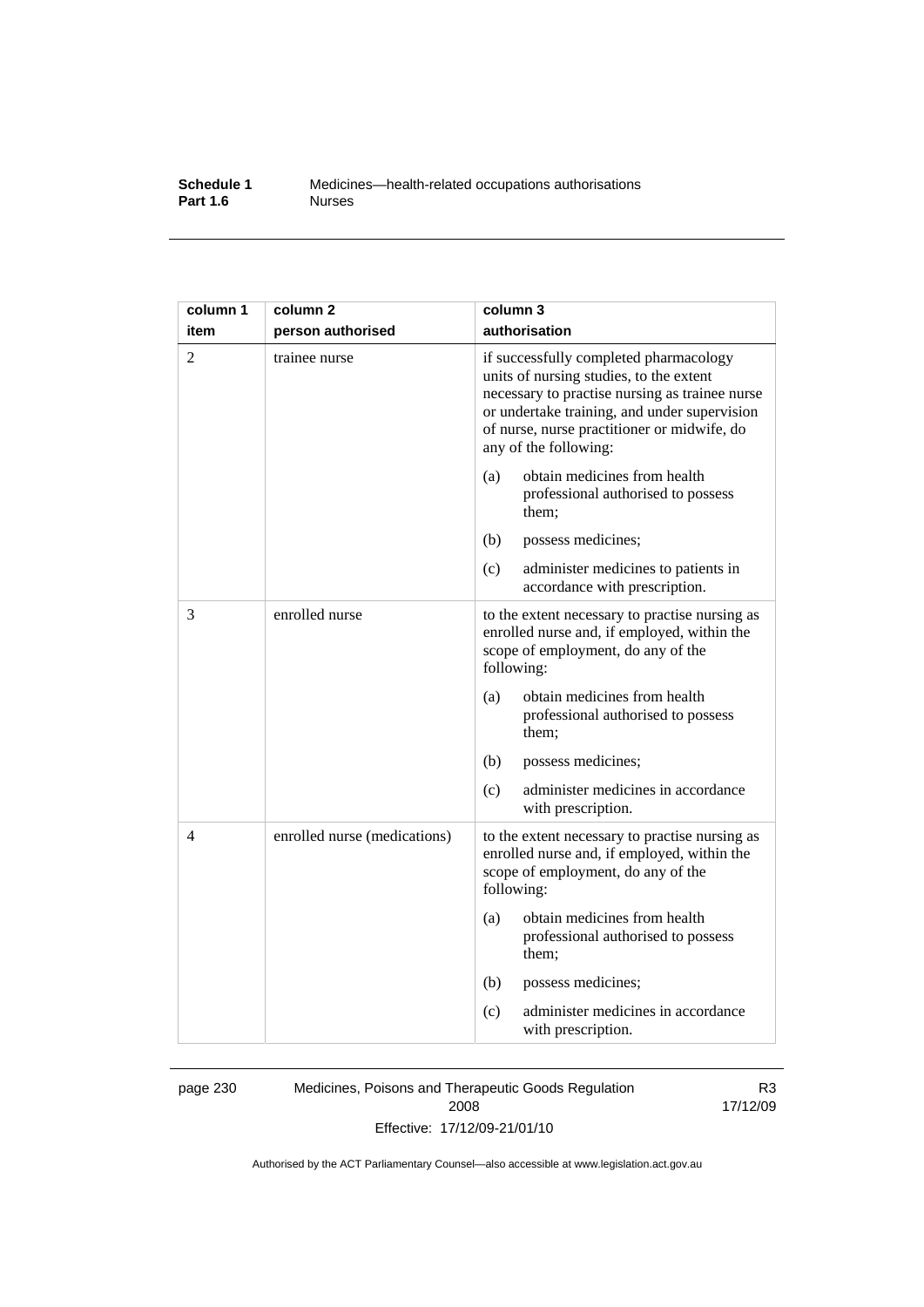| column 1 | column <sub>2</sub> | column 3                                                                                                                                                    |
|----------|---------------------|-------------------------------------------------------------------------------------------------------------------------------------------------------------|
| item     | person authorised   | authorisation                                                                                                                                               |
| 5        | nurse practitioner  | to the extent necessary to practise nursing<br>and, if employed, within the scope of<br>employment, do any of the following:                                |
|          |                     | issue requisitions for medicines;<br>(a)                                                                                                                    |
|          |                     | (b)<br>obtain medicines;                                                                                                                                    |
|          |                     | possess medicines;<br>(c)                                                                                                                                   |
|          |                     | (d)<br>prescribe medicines (other than<br>controlled medicines) in accordance<br>with approved scope of practice under<br>the Health Regulation 2004, s 11; |
|          |                     | supply medicines to which par (d)<br>(e)<br>applies to patients during consultations<br>if labelled in accordance with s 161;                               |
|          |                     | (f)<br>administer medicines in accordance<br>with prescription (whether or not<br>issued by themself or another<br>prescriber) or standing order;           |
|          |                     | supply medicines in accordance with a<br>(g)<br>standing order issued by chief health<br>officer or a requisition;                                          |
|          |                     | (h)<br>supply medicines dispensed for patient<br>to another health professional on<br>patient's transfer within institution;                                |
|          |                     | (i)<br>supply medicines dispensed for patient<br>to patient on patient's discharge from<br>institution.                                                     |

R3 17/12/09 Medicines, Poisons and Therapeutic Goods Regulation 2008 Effective: 17/12/09-21/01/10

page 231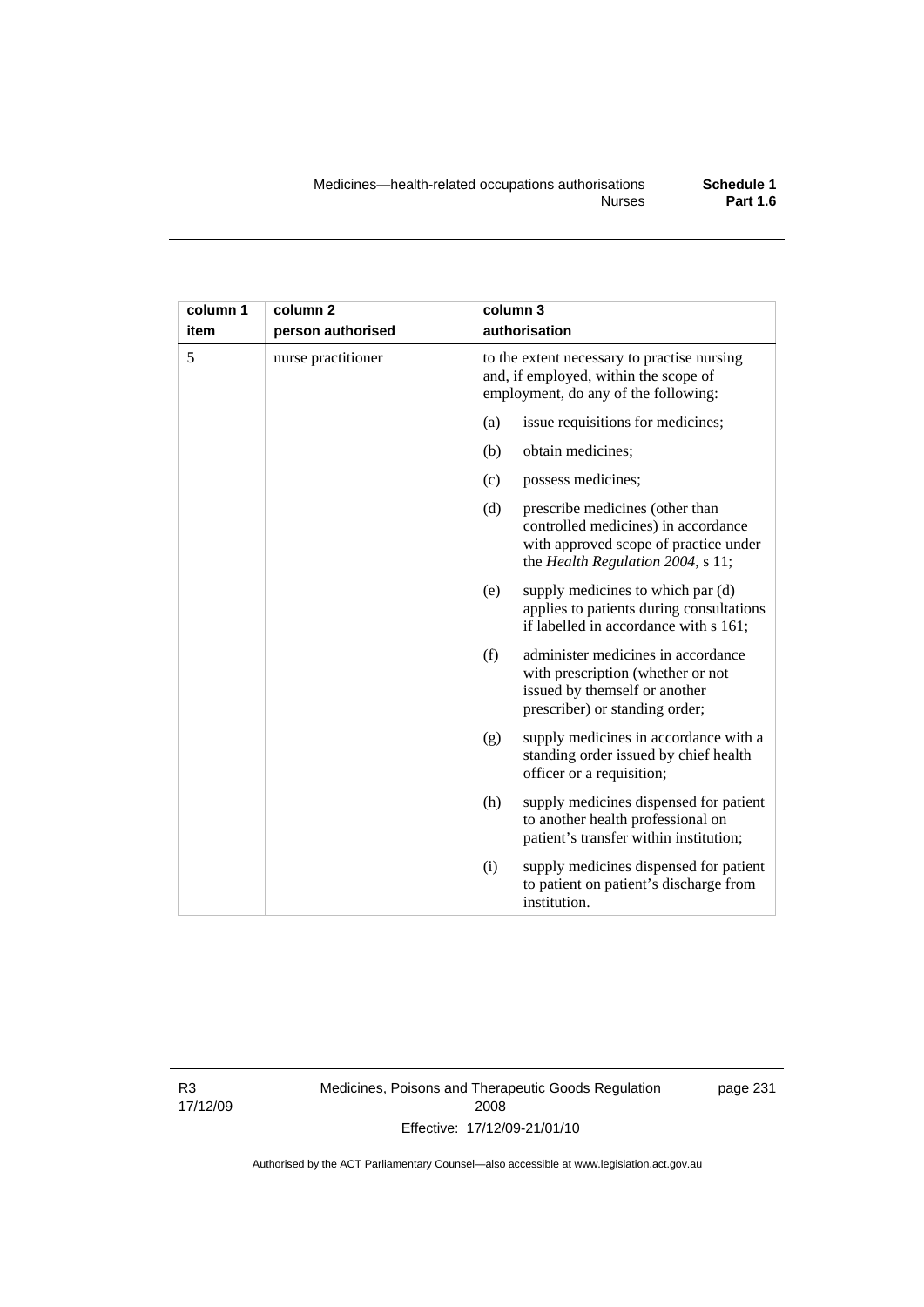# **Part 1.7 Opioid dependency treatment centres operated by Territory**

| column 1 | column <sub>2</sub>                                                                | column 3                                                                                                                                                                                                |  |  |
|----------|------------------------------------------------------------------------------------|---------------------------------------------------------------------------------------------------------------------------------------------------------------------------------------------------------|--|--|
| item     | person authorised                                                                  | authorisation                                                                                                                                                                                           |  |  |
| 1        | person in charge of opioid<br>dependency treatment centre<br>operated by Territory | to the extent necessary to treat patients of<br>centre and within the scope of employment,<br>do any of the following:                                                                                  |  |  |
|          |                                                                                    | issue purchase orders and requisitions<br>(a)<br>for buprenorphine and methadone;                                                                                                                       |  |  |
|          |                                                                                    | obtain buprenorphine and methadone<br>(b)<br>on purchase orders and requisitions;                                                                                                                       |  |  |
|          |                                                                                    | supply buprenorphine and methadone<br>(c)<br>to health professionals at centre for<br>patients of centre.                                                                                               |  |  |
| 2        | doctor or nurse at opioid<br>dependency treatment centre<br>operated by Territory  | to the extent necessary to treat patients of<br>centre and within the scope of employment,<br>supply buprenorphine and methadone to<br>patients of centre for self-administration<br>outside centre if- |  |  |
|          |                                                                                    | (a)<br>supply is in accordance with<br>prescription; and                                                                                                                                                |  |  |
|          |                                                                                    | (b)<br>medicine is labelled as if dispensed<br>medicine; and                                                                                                                                            |  |  |
|          |                                                                                    | labelled medicine checked by another<br>(c)<br>health professional before supply.                                                                                                                       |  |  |
|          |                                                                                    | For authorisation of doctor to issue<br>Note 1<br>standing orders for administration of<br>medicines at centre, see s 75.                                                                               |  |  |
|          |                                                                                    | For labelling of dispensed medicines, see<br>Note 2<br>s 123.                                                                                                                                           |  |  |

page 232 Medicines, Poisons and Therapeutic Goods Regulation 2008 Effective: 17/12/09-21/01/10

R3 17/12/09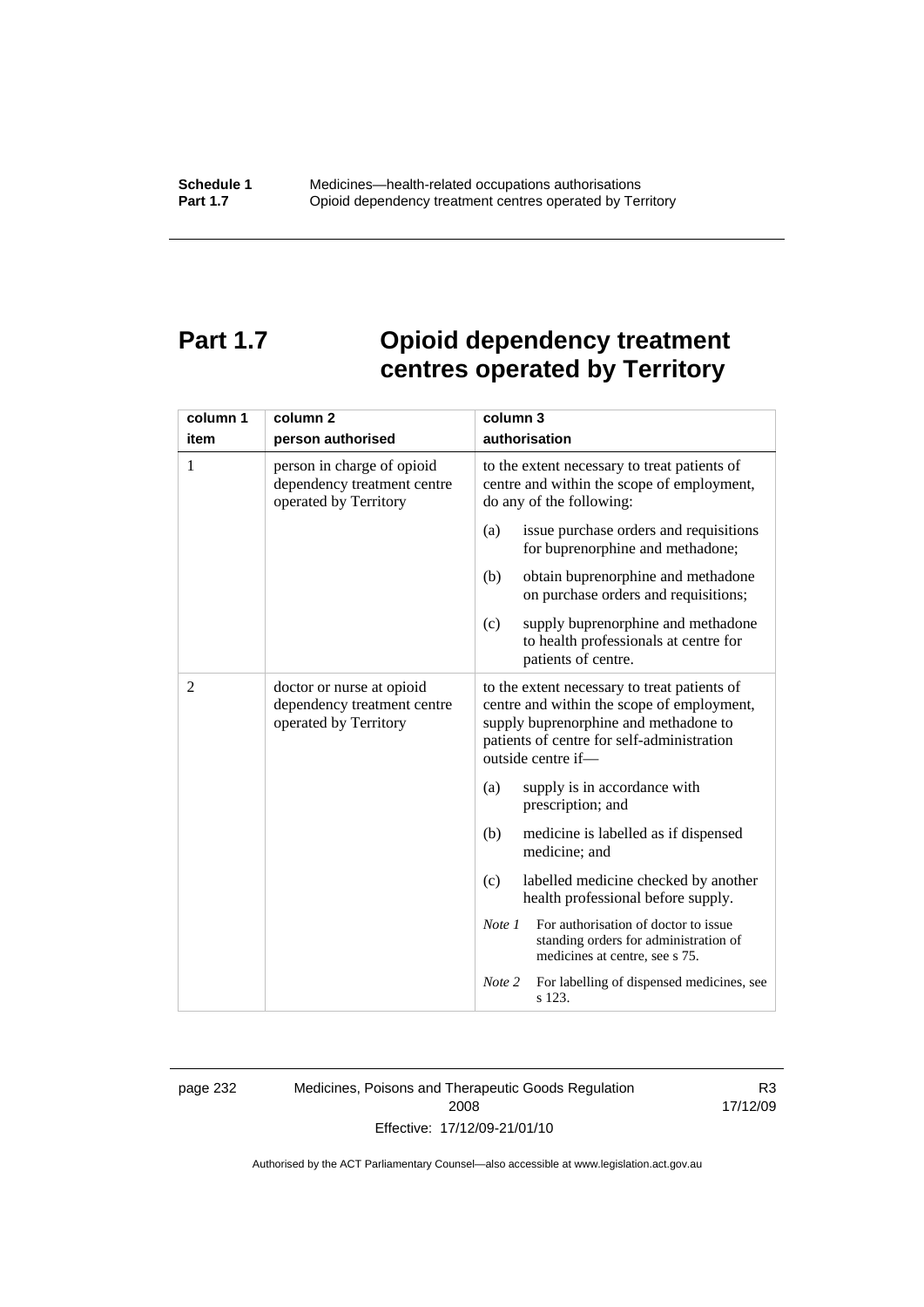# **Part 1.8 Optometrists**

| column 1<br>item | column <sub>2</sub><br>person authorised | column 3<br>authorisation                                                                                                                                                                                                                                                                                                                                                                                                                                                                                                                                                                                                                                                    |
|------------------|------------------------------------------|------------------------------------------------------------------------------------------------------------------------------------------------------------------------------------------------------------------------------------------------------------------------------------------------------------------------------------------------------------------------------------------------------------------------------------------------------------------------------------------------------------------------------------------------------------------------------------------------------------------------------------------------------------------------------|
| $\mathbf{1}$     | optometrist                              | to the extent necessary to practise optometry<br>and, if employed, within the scope of<br>employment, do any of the following:                                                                                                                                                                                                                                                                                                                                                                                                                                                                                                                                               |
|                  |                                          | deal as follows with optometry<br>(a)<br>medicines mentioned in sch 2,<br>table 2.1, col 2 for a purpose<br>mentioned in col 3 for the medicine:<br>(i)<br>issue purchase orders or<br>requisitions for the medicines;<br>obtain the medicines;<br>(ii)<br>(iii)<br>possess the medicines;<br>administer the medicines;<br>(iv)<br>(b)<br>if holder of optometrist restricted<br>medicines authority under Health<br>Professionals Regulation 2004, sch 11<br>to treat ocular condition, deal with<br>optometry medicines mentioned in<br>sch 2, table 2.2, col 2 for treatment of<br>condition to which the medicine<br>relates under col 3 for the medicine as<br>follows: |
|                  |                                          | (i)<br>issue purchase orders or<br>requisitions for the medicines;                                                                                                                                                                                                                                                                                                                                                                                                                                                                                                                                                                                                           |
|                  |                                          | obtain the medicines;<br>(ii)                                                                                                                                                                                                                                                                                                                                                                                                                                                                                                                                                                                                                                                |
|                  |                                          | (iii)<br>possess the medicines;                                                                                                                                                                                                                                                                                                                                                                                                                                                                                                                                                                                                                                              |
|                  |                                          | administer the medicines;<br>(iv)                                                                                                                                                                                                                                                                                                                                                                                                                                                                                                                                                                                                                                            |
|                  |                                          | prescribe the medicines;<br>(v)                                                                                                                                                                                                                                                                                                                                                                                                                                                                                                                                                                                                                                              |
|                  |                                          | (vi)<br>supply medicines to which<br>subpar (v) applies to patients<br>during consultations if labelled<br>in accordance with s 161.                                                                                                                                                                                                                                                                                                                                                                                                                                                                                                                                         |

R3 17/12/09 Medicines, Poisons and Therapeutic Goods Regulation 2008 Effective: 17/12/09-21/01/10

page 233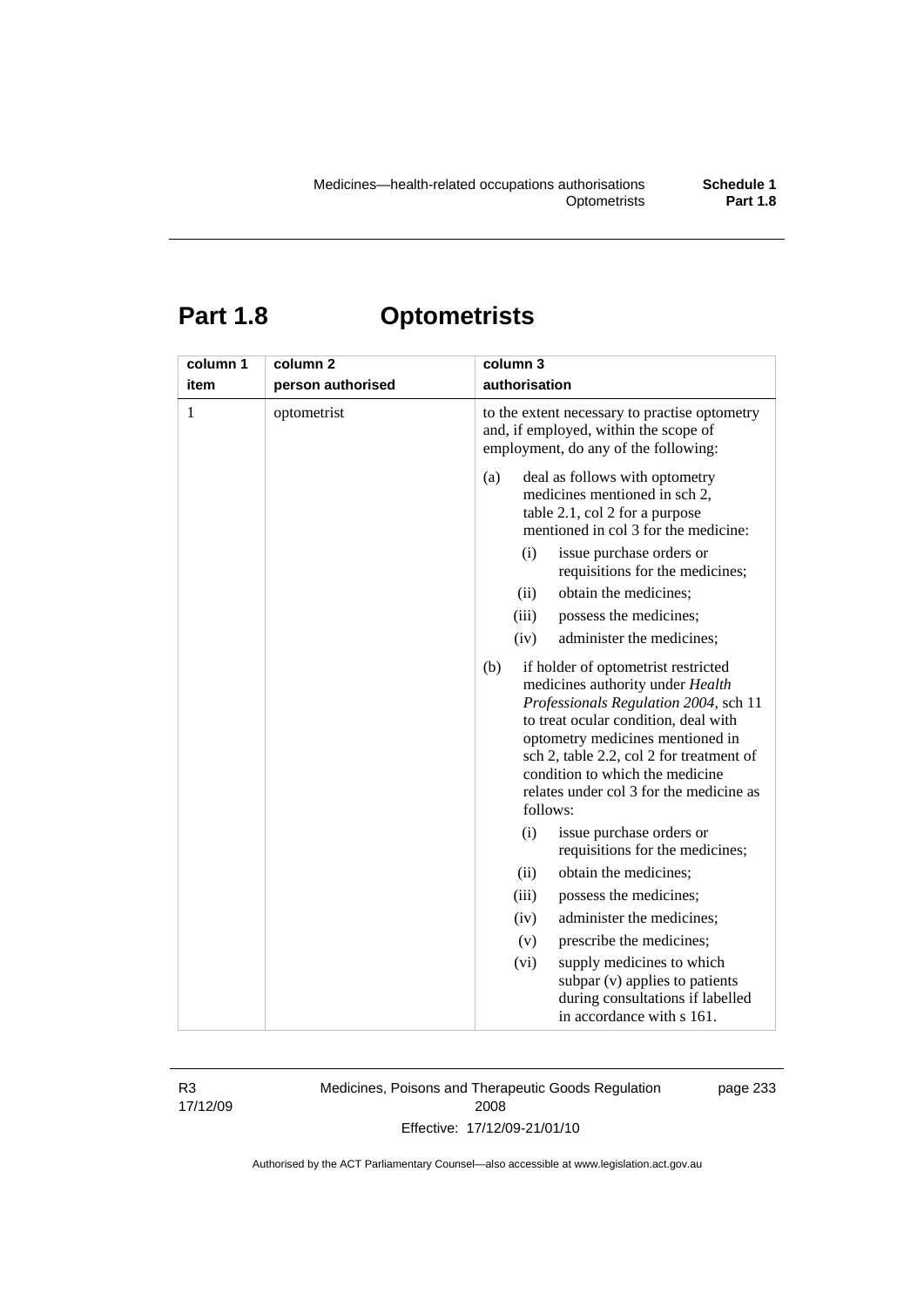# **Part 1.9 Pharmacists and employees**

| column 1 | column <sub>2</sub> | column 3                                                                                                                                       |  |
|----------|---------------------|------------------------------------------------------------------------------------------------------------------------------------------------|--|
| item     | person authorised   | authorisation                                                                                                                                  |  |
| 1        | pharmacist          | to the extent necessary to practise pharmacy<br>and, if employed, within the scope of<br>employment, do any of the following:                  |  |
|          |                     | issue purchase orders and requisitions<br>(a)<br>for medicines;                                                                                |  |
|          |                     | obtain medicines;<br>(b)                                                                                                                       |  |
|          |                     | possess medicines;<br>(c)                                                                                                                      |  |
|          |                     | dispense medicines;<br>(d)                                                                                                                     |  |
|          |                     | administer medicines;<br>(e)                                                                                                                   |  |
|          |                     | (f)<br>manufacture medicines to dispense or<br>supply them on requisition;                                                                     |  |
|          |                     | supply pharmacy medicines;<br>(g)                                                                                                              |  |
|          |                     | (h)<br>if pharmacist at institution—supply<br>pharmacist only medicines without<br>prescription;                                               |  |
|          |                     | if pharmacist at community<br>(i)<br>pharmacy—supply pharmacist only<br>medicines without prescription but in<br>accordance with the Act, s 7; |  |
|          |                     | supply medicines on purchase order,<br>(j)<br>requisition or standing order.                                                                   |  |

*Note 1 Manufacture*—see the Act, dictionary.

*Note 2 Pharmacist* does not include an intern pharmacist (see dict).

page 234 Medicines, Poisons and Therapeutic Goods Regulation 2008 Effective: 17/12/09-21/01/10

R3 17/12/09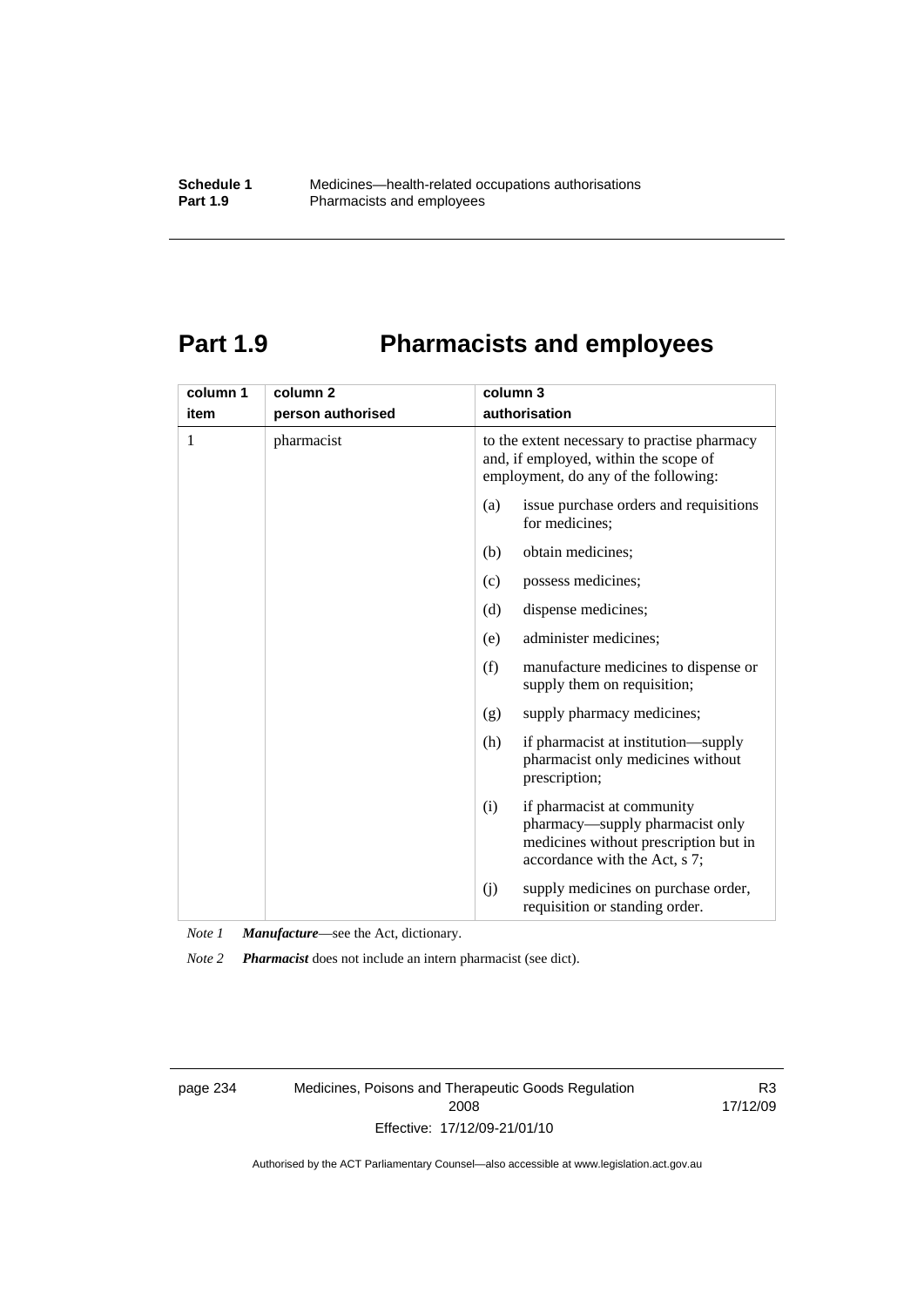| column 1       | column <sub>2</sub> |                                                                                                                           | column 3      |                                                                                                                                                   |
|----------------|---------------------|---------------------------------------------------------------------------------------------------------------------------|---------------|---------------------------------------------------------------------------------------------------------------------------------------------------|
| item           | person authorised   |                                                                                                                           | authorisation |                                                                                                                                                   |
| $\overline{2}$ | intern pharmacist   | to the extent necessary to practise pharmacy<br>or undertake training or supervised practice,<br>do any of the following: |               |                                                                                                                                                   |
|                |                     | (a)                                                                                                                       |               | under direct supervision of pharmacist<br>do 1 or more of the following:                                                                          |
|                |                     |                                                                                                                           | (i)           | administer medicines;                                                                                                                             |
|                |                     |                                                                                                                           | (ii)          | if intern pharmacist at<br>institution-supply pharmacist<br>only medicines without<br>prescription;                                               |
|                |                     |                                                                                                                           | (iii)         | if intern pharmacist at<br>community pharmacy—supply<br>pharmacist only medicines<br>without prescription but in<br>accordance with the Act, s 7; |
|                |                     |                                                                                                                           | (iv)          | to obtain, possess and supply<br>medicines for the purpose of<br>assisting pharmacist to dispense<br>them;                                        |
|                |                     | (b)                                                                                                                       |               | under supervision of pharmacist, do<br>1 or more of the following:                                                                                |
|                |                     |                                                                                                                           | (i)           | obtain medicines;                                                                                                                                 |
|                |                     |                                                                                                                           | (ii)          | possess medicines;                                                                                                                                |
|                |                     |                                                                                                                           | (iii)         | supply pharmacy medicines;                                                                                                                        |
|                |                     |                                                                                                                           | (iv)          | supply medicines on requisition.                                                                                                                  |

R3 17/12/09 Medicines, Poisons and Therapeutic Goods Regulation 2008 Effective: 17/12/09-21/01/10

page 235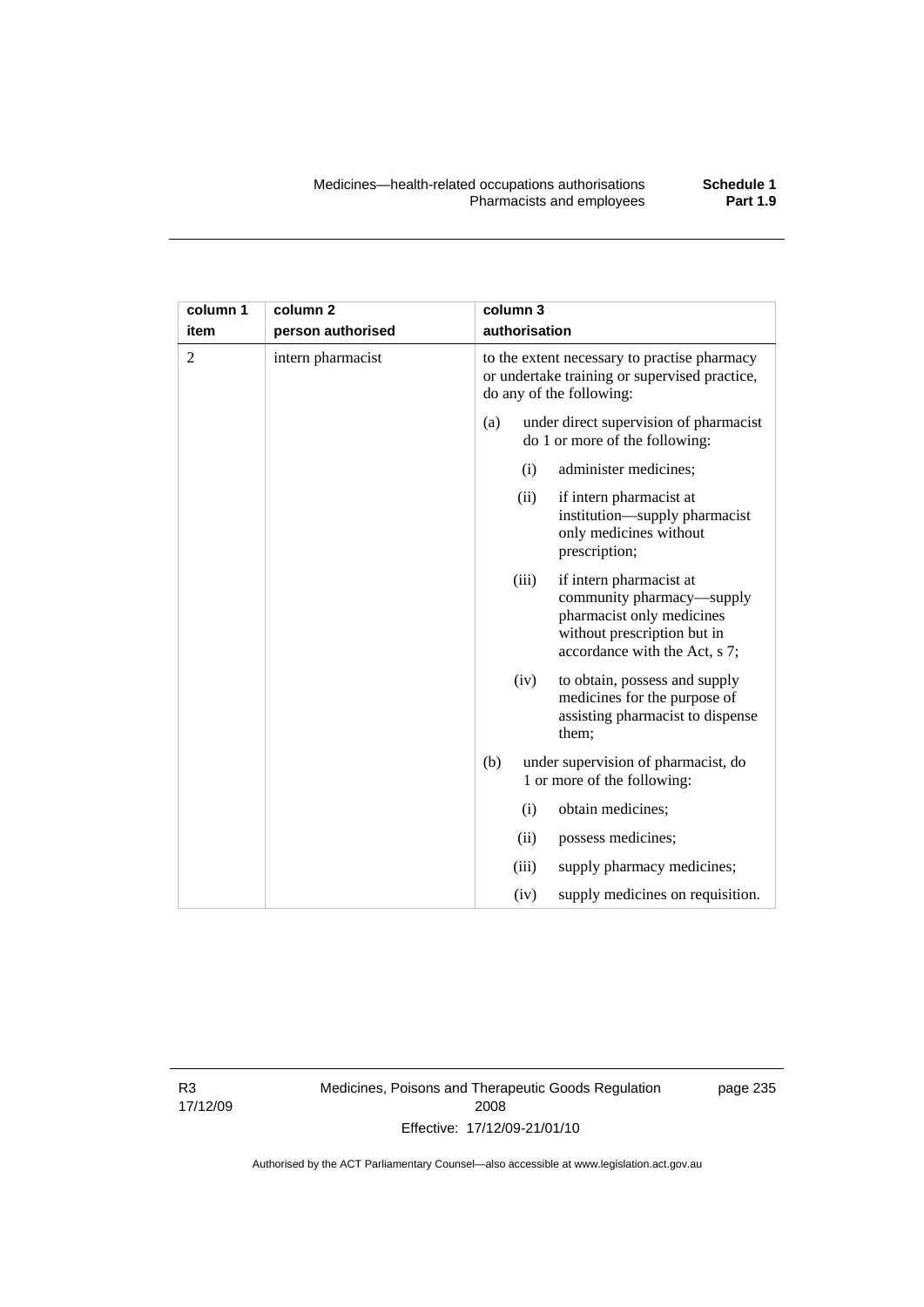## **Schedule 1** Medicines—health-related occupations authorisations<br>**Part 1.9** Pharmacists and employees Pharmacists and employees

| column 1 | column <sub>2</sub>                                   | column 3                                                                                                                                                         |
|----------|-------------------------------------------------------|------------------------------------------------------------------------------------------------------------------------------------------------------------------|
| item     | person authorised                                     | authorisation                                                                                                                                                    |
| 3        | employee assisting pharmacist<br>employed at hospital | within the scope of employment and under<br>direct supervision of pharmacist, do any of<br>the following:                                                        |
|          |                                                       | obtain medicines;<br>(a)                                                                                                                                         |
|          |                                                       | (b)<br>possess medicines;                                                                                                                                        |
|          |                                                       | (c)<br>to obtain, possess and supply<br>medicines for the purpose of assisting<br>pharmacist to dispense them;                                                   |
|          |                                                       | (d)<br>supply medicines on requisition.                                                                                                                          |
| 4        | employee at a community                               | within the scope of employment and-                                                                                                                              |
|          | pharmacy                                              | (a)<br>under supervision of pharmacist,<br>$supply$ —                                                                                                            |
|          |                                                       | (i)<br>pharmacy medicines; or                                                                                                                                    |
|          |                                                       | (ii)<br>pharmacist only medicines<br>supplied in person to customer<br>by pharmacist if supply is for<br>purpose of sale of medicine; or                         |
|          |                                                       | (iii)<br>medicines dispensed at the<br>pharmacy if the delivery or sale<br>is to the person for whom the<br>medicine is prescribed or the<br>person's agent; and |
|          |                                                       | (b)<br>under supervision of pharmacist,<br>obtain and possess medicines for<br>purpose of par (a); and                                                           |
|          |                                                       | (c)<br>under direct supervision of pharmacist,<br>do any of the following for purpose of<br>assisting pharmacist to dispense<br>medicines:                       |
|          |                                                       | (i)<br>obtain the medicines;                                                                                                                                     |
|          |                                                       | (ii)<br>possess the medicines.                                                                                                                                   |

page 236 Medicines, Poisons and Therapeutic Goods Regulation 2008 Effective: 17/12/09-21/01/10

R3 17/12/09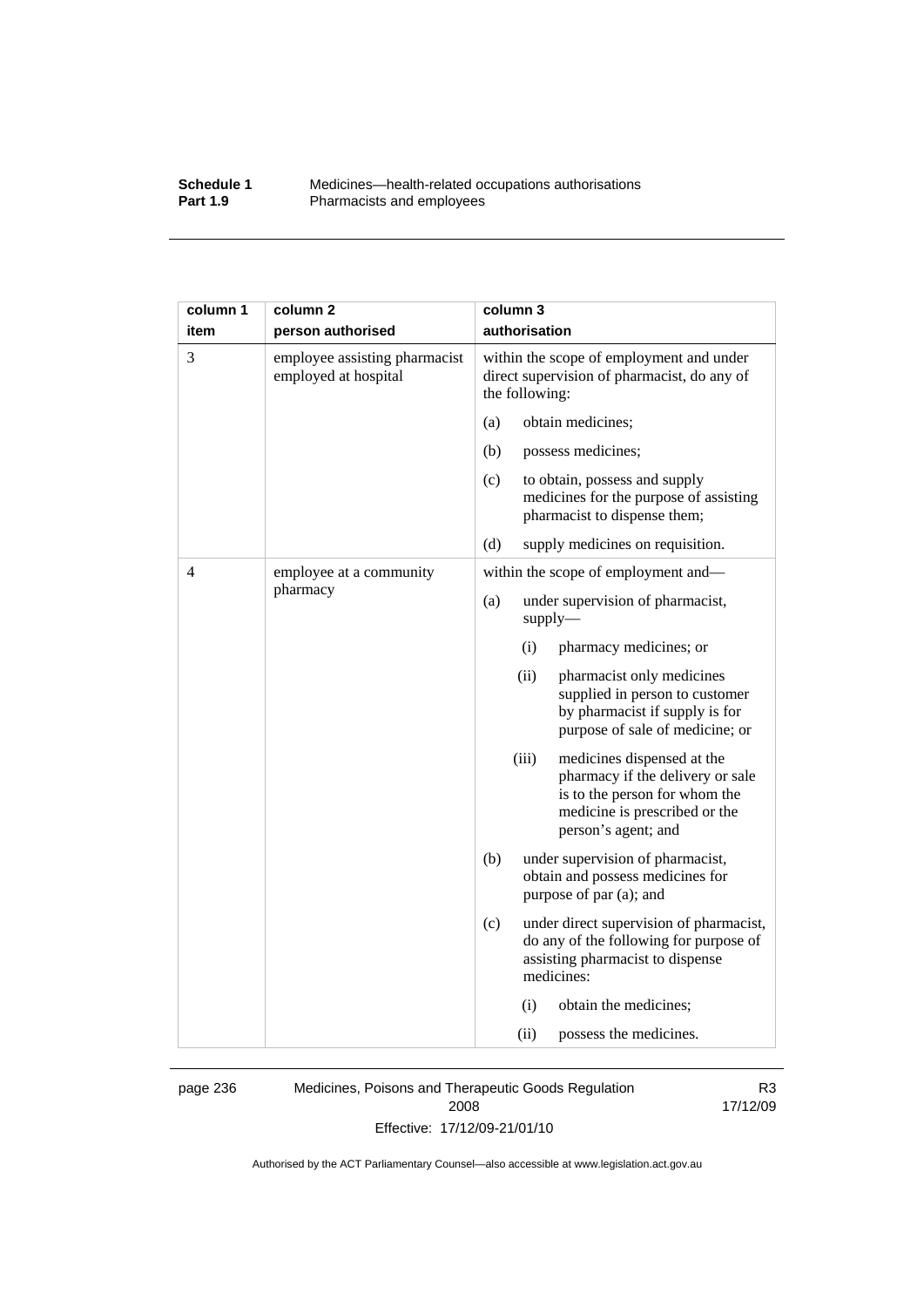# **Part 1.10 Podiatrists**

| column 1<br>item | column <sub>2</sub><br>person authorised | column 3<br>authorisation                                                                                                     |  |
|------------------|------------------------------------------|-------------------------------------------------------------------------------------------------------------------------------|--|
|                  | podiatrist                               | to the extent necessary to practise podiatry<br>and, if employed, within the scope of<br>employment, do any of the following: |  |
|                  |                                          | issue purchase orders and requisitions<br>(a)<br>for adrenaline and local anaesthetics;                                       |  |
|                  |                                          | obtain adrenaline and local<br>(b)<br>anaesthetics:                                                                           |  |
|                  |                                          | possess adrenaline and local<br>(c)<br>anaesthetics:                                                                          |  |
|                  |                                          | administer adrenaline and local<br>(d)<br>anaesthetics.                                                                       |  |

R3 17/12/09 Medicines, Poisons and Therapeutic Goods Regulation 2008 Effective: 17/12/09-21/01/10

page 237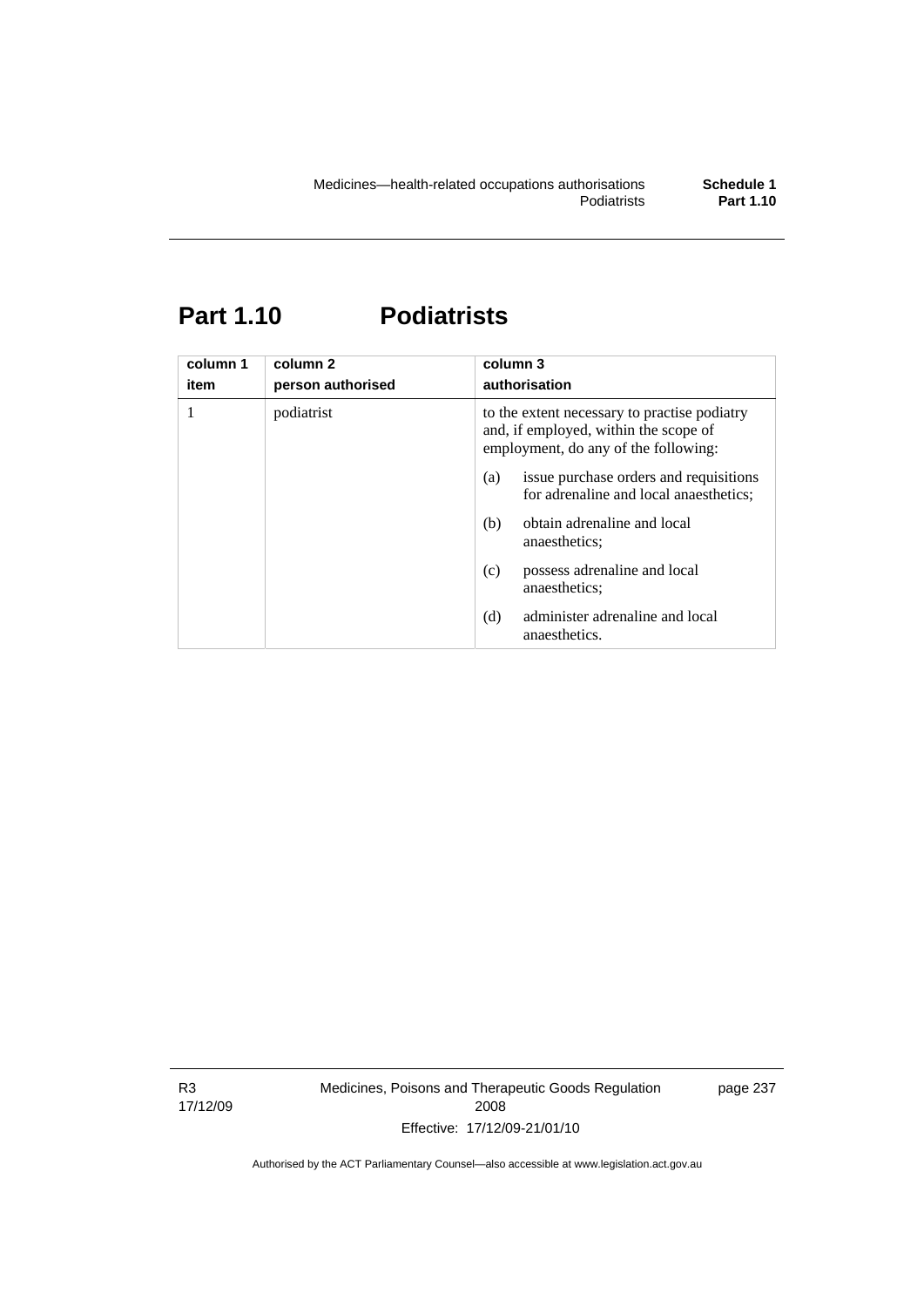# **Part 1.11 Residential care facilities**

| authorisation<br>item<br>person authorised<br>1<br>within the scope of employment, do any of<br>director of nursing<br>for residential aged care<br>the following:<br>facility without pharmacy<br>issue purchase orders for following<br>(a)<br>medicines for emergency<br>administration to residents at facility<br>medical superintendent<br>under direction of prescriber:<br>for residential aged care<br>facility without pharmacy<br>pharmacy medicines, pharmacist<br>(i)<br>only medicines and prescription<br>only medicines;<br>(ii)<br>not more than 5 ampoules, each<br>of 1mL or less, of morphine<br>sulfate, at a concentration of<br>30mg or less of morphine sulfate<br>per mL;<br>obtain the medicines mentioned in<br>(b)<br>par(a);<br>possess the medicines mentioned in<br>(c)<br>par(a);<br>supply medicines mentioned in par (a)<br>(d)<br>to health professional at facility for<br>administration to residents.<br>No authorisation is required for certain<br>Note 1<br>dealings with residents' own medicines,<br>see s 371.<br>Note 2<br>For the administration of medicines by<br>staff, see s 361.<br>For authorisation of doctor to issue<br>Note 3<br>standing orders for administration of | column 1 | column <sub>2</sub> | column 3 |
|--------------------------------------------------------------------------------------------------------------------------------------------------------------------------------------------------------------------------------------------------------------------------------------------------------------------------------------------------------------------------------------------------------------------------------------------------------------------------------------------------------------------------------------------------------------------------------------------------------------------------------------------------------------------------------------------------------------------------------------------------------------------------------------------------------------------------------------------------------------------------------------------------------------------------------------------------------------------------------------------------------------------------------------------------------------------------------------------------------------------------------------------------------------------------------------------------------------------------------|----------|---------------------|----------|
|                                                                                                                                                                                                                                                                                                                                                                                                                                                                                                                                                                                                                                                                                                                                                                                                                                                                                                                                                                                                                                                                                                                                                                                                                                |          |                     |          |
|                                                                                                                                                                                                                                                                                                                                                                                                                                                                                                                                                                                                                                                                                                                                                                                                                                                                                                                                                                                                                                                                                                                                                                                                                                |          |                     |          |
|                                                                                                                                                                                                                                                                                                                                                                                                                                                                                                                                                                                                                                                                                                                                                                                                                                                                                                                                                                                                                                                                                                                                                                                                                                |          |                     |          |
| medicines at facility, see s 75.                                                                                                                                                                                                                                                                                                                                                                                                                                                                                                                                                                                                                                                                                                                                                                                                                                                                                                                                                                                                                                                                                                                                                                                               |          |                     |          |

page 238 Medicines, Poisons and Therapeutic Goods Regulation 2008 Effective: 17/12/09-21/01/10

R3 17/12/09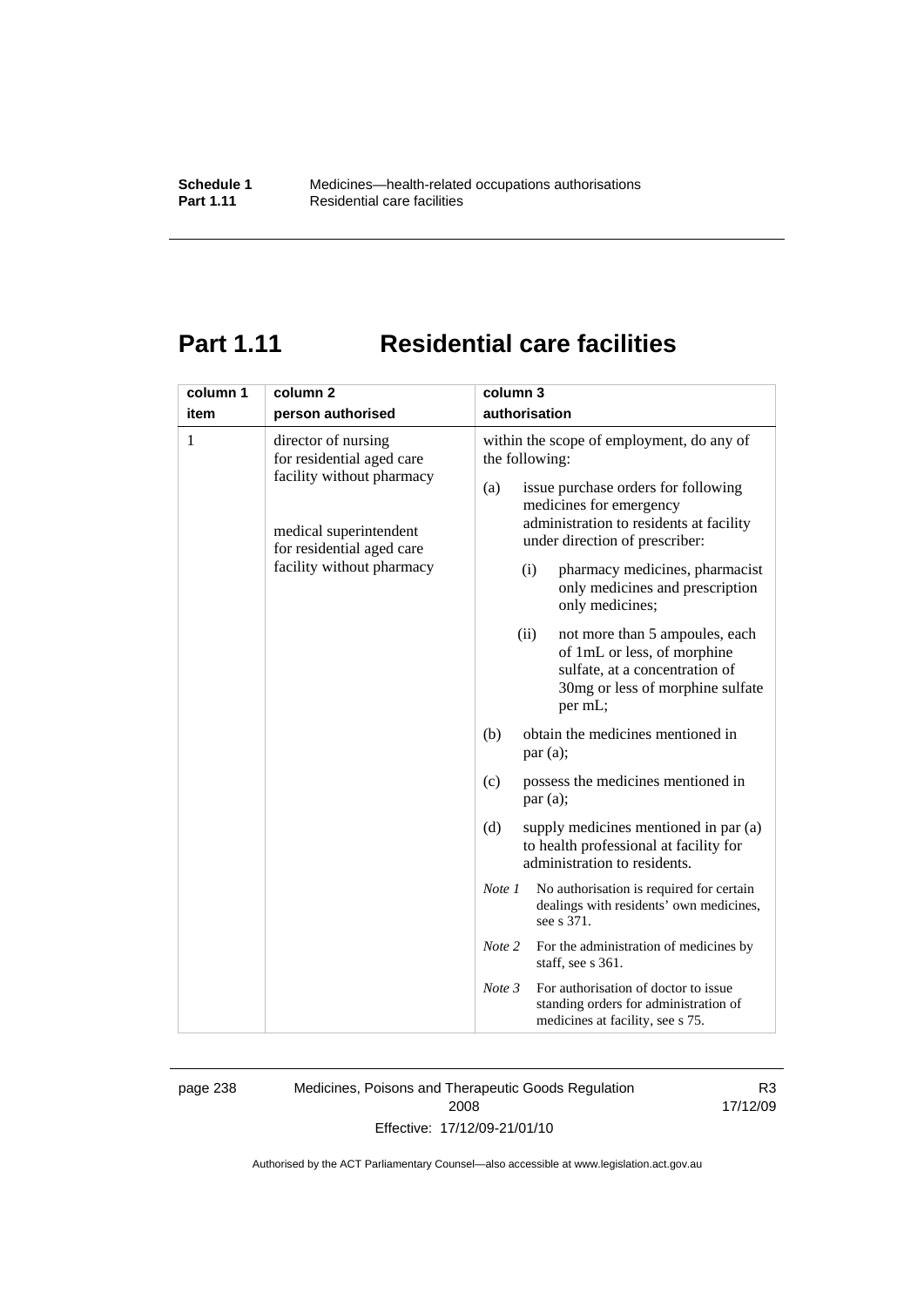| column 1<br>item | column <sub>2</sub><br>person authorised                                                                                                                                      | column 3<br>authorisation                                                                                                                                                                                                                                                                                                                                                                                              |  |
|------------------|-------------------------------------------------------------------------------------------------------------------------------------------------------------------------------|------------------------------------------------------------------------------------------------------------------------------------------------------------------------------------------------------------------------------------------------------------------------------------------------------------------------------------------------------------------------------------------------------------------------|--|
| $\mathcal{D}$    | director of nursing<br>for residential disability care<br>facility without pharmacy<br>medical superintendent<br>for residential disability care<br>facility without pharmacy | within the scope of employment, do any of<br>the following:<br>issue purchase orders for medicines<br>(a)<br>(other than controlled medicines) for<br>emergency administration to residents<br>at facility under direction of<br>prescriber;<br>obtain the medicines;<br>(b)<br>possess the medicines;<br>(c)<br>(d)<br>supply the medicines to health<br>professional at facility for<br>administration to residents. |  |
|                  |                                                                                                                                                                               | See the notes to item 1.<br><b>Note</b>                                                                                                                                                                                                                                                                                                                                                                                |  |

R3 17/12/09 Medicines, Poisons and Therapeutic Goods Regulation 2008 Effective: 17/12/09-21/01/10

page 239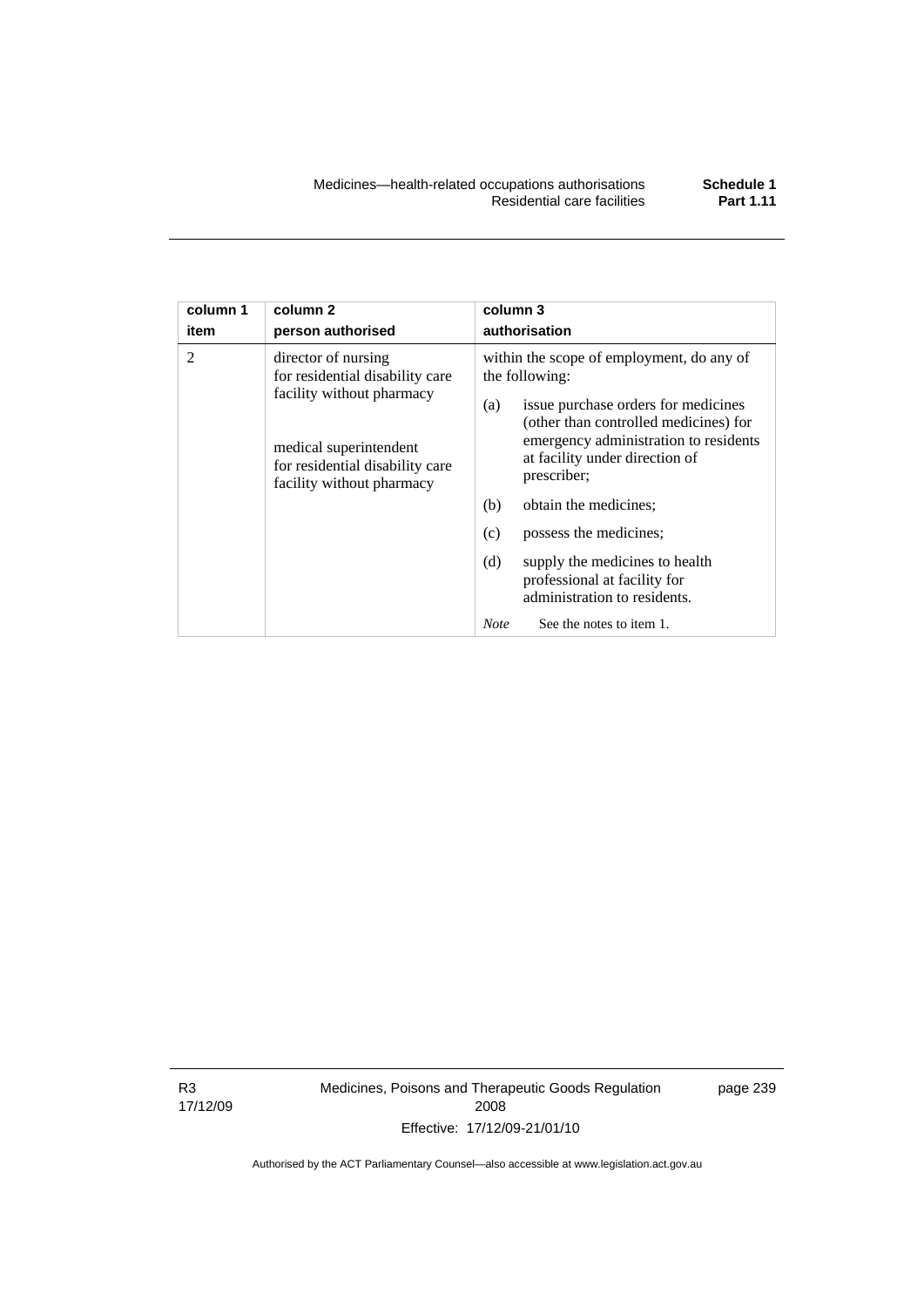# **Part 1.12 Sales representatives for medicines manufacturers and wholesalers**

| column 1 | column 2                                                                                                                                                                                                                                                                                                                                                       | column 3                                                                                                                                                                                                                                                                                                                                                                                                                                                                                          |
|----------|----------------------------------------------------------------------------------------------------------------------------------------------------------------------------------------------------------------------------------------------------------------------------------------------------------------------------------------------------------------|---------------------------------------------------------------------------------------------------------------------------------------------------------------------------------------------------------------------------------------------------------------------------------------------------------------------------------------------------------------------------------------------------------------------------------------------------------------------------------------------------|
| item     | person authorised                                                                                                                                                                                                                                                                                                                                              | authorisation                                                                                                                                                                                                                                                                                                                                                                                                                                                                                     |
| 1        | representative of person<br>authorised (however described)<br>under corresponding law to<br>manufacture medicines<br>representative of medicines<br>wholesalers licence-holder<br>representative of person<br>authorised to supply medicines<br>under the Act, $s$ 20 (4) (which is<br>about wholesalers who do not<br>have a place of business in the<br>ACT) | for purpose of supplying medicines (other<br>than controlled medicines) under<br>medicines Australia code of conduct, and<br>within the scope of employment, do any of<br>the following:<br>obtain manufacturer's packs of<br>(a)<br>medicines (other than controlled<br>medicines) from manufacturer or<br>wholesaler;<br>(b)<br>possess medicines obtained under<br>par(a);<br>supply manufacturer's packs of<br>(c)<br>medicines in accordance with<br>medicines Australia code of<br>conduct. |

page 240 Medicines, Poisons and Therapeutic Goods Regulation 2008 Effective: 17/12/09-21/01/10

R3 17/12/09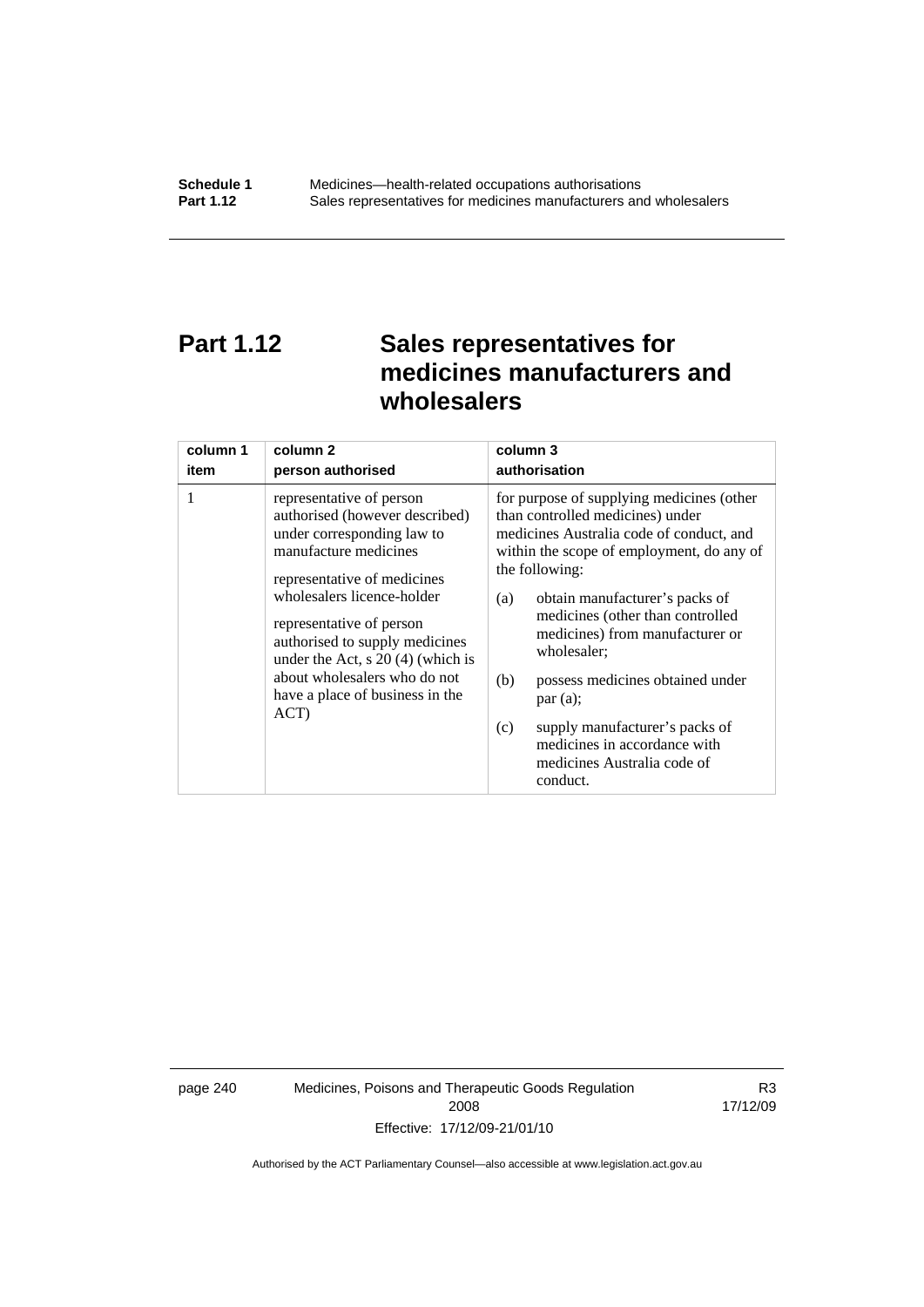# **Part 1.13 Veterinary surgeons and employees**

| column 1 | column <sub>2</sub> | column 3                                                                                                                                                                                          |  |
|----------|---------------------|---------------------------------------------------------------------------------------------------------------------------------------------------------------------------------------------------|--|
| item     | person authorised   | authorisation                                                                                                                                                                                     |  |
| 1        | veterinary surgeon  | to the extent necessary to practise<br>veterinary medicine and, if employed,<br>within the scope of employment, do any of<br>the following:                                                       |  |
|          |                     | issue purchase orders for medicines;<br>(a)                                                                                                                                                       |  |
|          |                     | obtain medicines;<br>(b)                                                                                                                                                                          |  |
|          |                     | possess medicines;<br>(c)                                                                                                                                                                         |  |
|          |                     | administer medicines;<br>(d)                                                                                                                                                                      |  |
|          |                     | prescribe medicines;<br>(e)                                                                                                                                                                       |  |
|          |                     | (f)<br>$supply$ —                                                                                                                                                                                 |  |
|          |                     | pharmacy medicines if labelled<br>(i)<br>with words to the effect of 'for<br>animal treatment only'; or                                                                                           |  |
|          |                     | (ii)<br>pharmacist only medicines<br>supplied in person by<br>veterinary surgeon, or trainee<br>veterinary surgeon, if labelled<br>with words to the effect of 'for<br>animal treatment only'; or |  |
|          |                     | medicines to custodians of<br>(iii)<br>animals during consultations if<br>labelled in accordance with<br>s 161.                                                                                   |  |

*Note 1 Veterinary surgeon* does not include a trainee veterinary surgeon (see dict).

*Note 2 Custodian*, of an animal—see the dictionary.

R3 17/12/09 Medicines, Poisons and Therapeutic Goods Regulation 2008 Effective: 17/12/09-21/01/10

page 241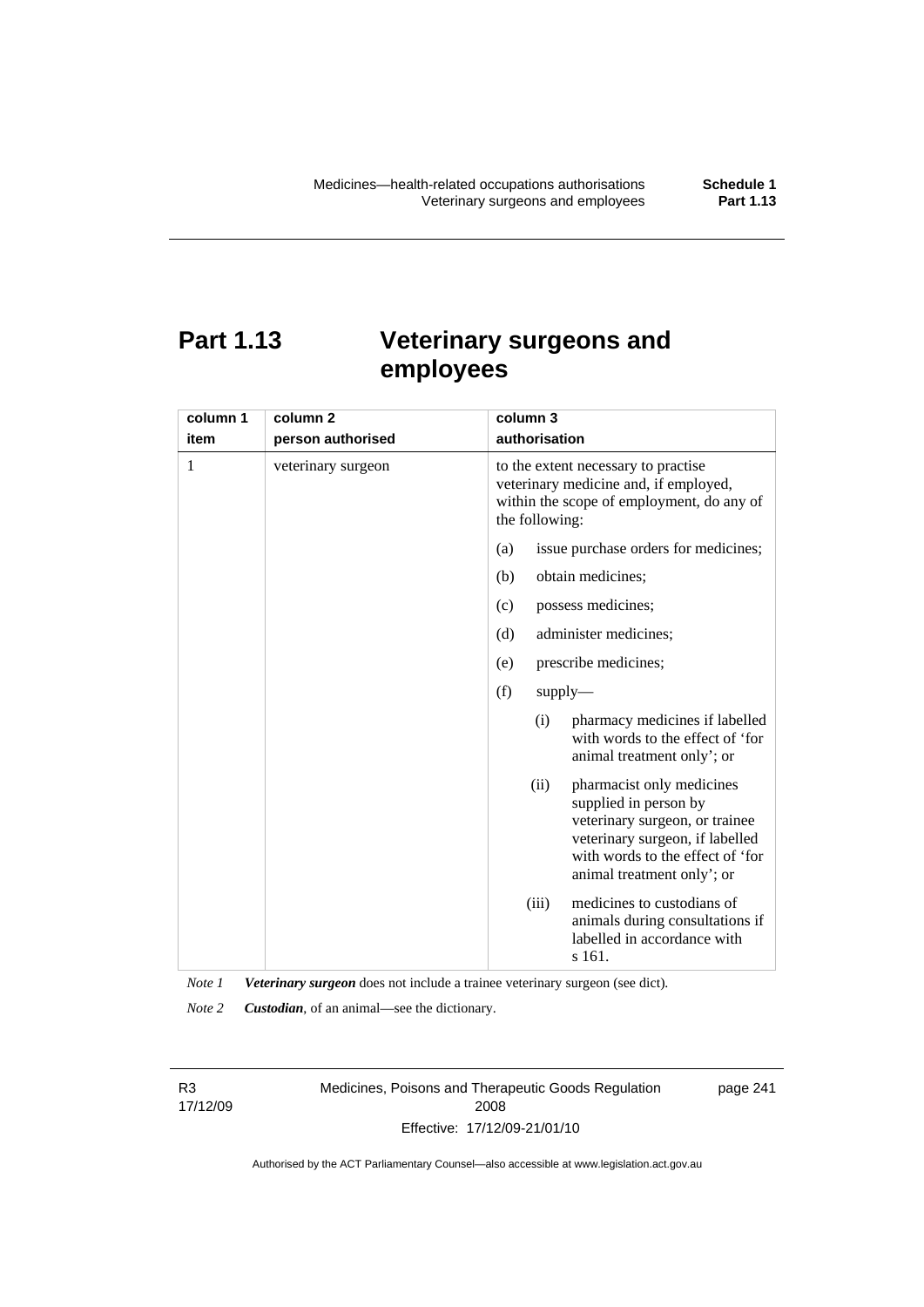## **Schedule 1** Medicines—health-related occupations authorisations<br>**Part 1.13** Veterinary surgeons and employees Veterinary surgeons and employees

| column 1       | column <sub>2</sub>        | column 3                                                                                                                                                                                          |  |
|----------------|----------------------------|---------------------------------------------------------------------------------------------------------------------------------------------------------------------------------------------------|--|
| item           | person authorised          | authorisation                                                                                                                                                                                     |  |
| $\overline{2}$ | trainee veterinary surgeon | to the extent necessary to practise<br>veterinary medicine or undertake training,<br>and under supervision of veterinary<br>surgeon, do any of the following:                                     |  |
|                |                            | obtain medicines;<br>(a)                                                                                                                                                                          |  |
|                |                            | (b)<br>possess medicines;                                                                                                                                                                         |  |
|                |                            | administer medicines in accordance<br>(c)<br>with prescription (whether or not<br>issued themself or by veterinary<br>surgeon);                                                                   |  |
|                |                            | (d)<br>$supply$ —                                                                                                                                                                                 |  |
|                |                            | pharmacy medicines if labelled<br>(i)<br>with words to the effect of 'for<br>animal treatment only'; or                                                                                           |  |
|                |                            | (ii)<br>pharmacist only medicines<br>supplied in person by<br>veterinary surgeon, or trainee<br>veterinary surgeon, if labelled<br>with words to the effect of 'for<br>animal treatment only'; or |  |
|                |                            | medicines supplied in person<br>(iii)<br>by a veterinary surgeon at the<br>surgery if labelled in<br>accordance with s 161;                                                                       |  |
|                |                            | prescribe medicines for<br>(e)<br>administration at veterinary surgery.                                                                                                                           |  |

page 242 Medicines, Poisons and Therapeutic Goods Regulation 2008 Effective: 17/12/09-21/01/10

R3 17/12/09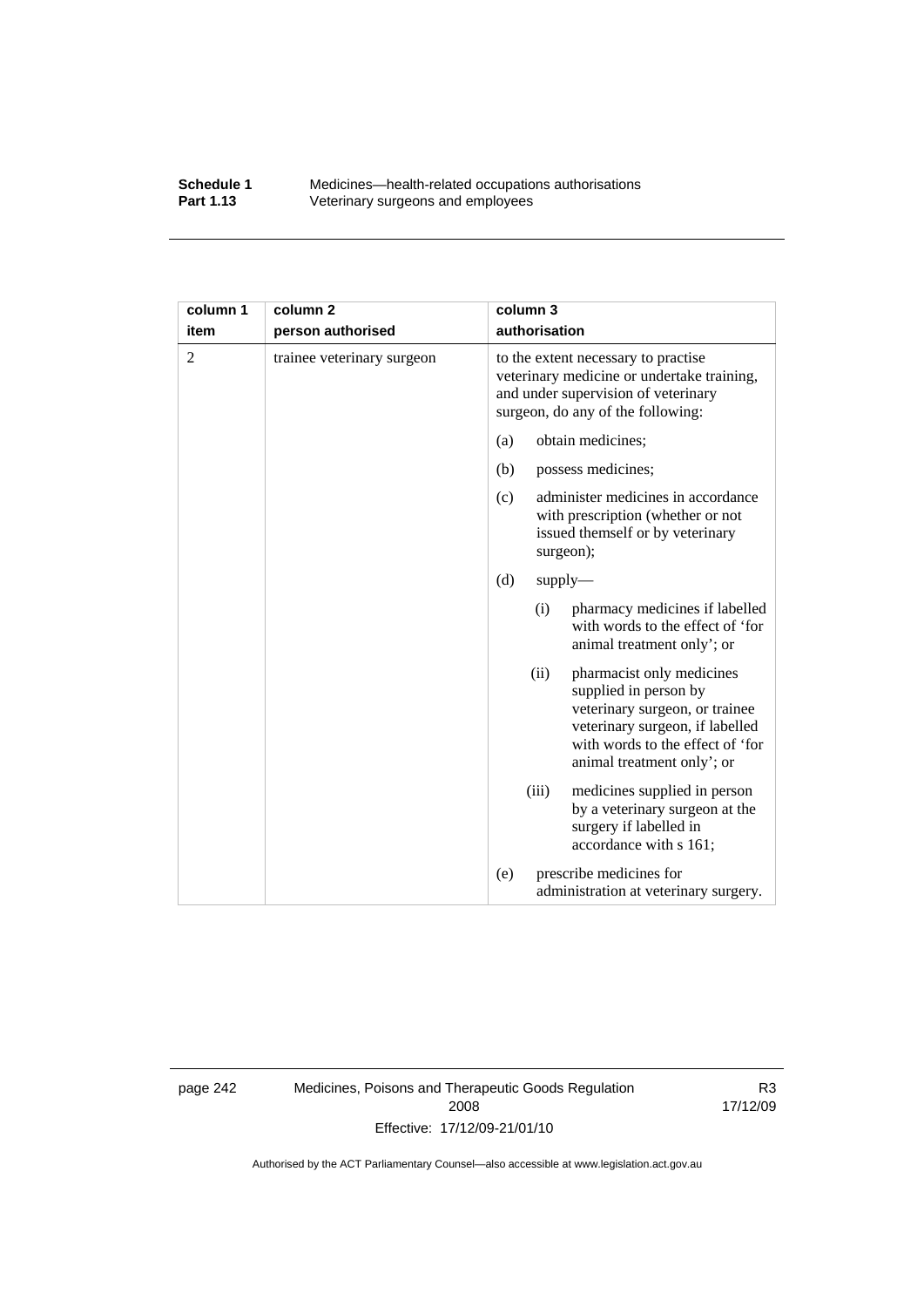| column 1 | column <sub>2</sub>                                                                                        | column 3      |                                                                                                                                                                                 |  |
|----------|------------------------------------------------------------------------------------------------------------|---------------|---------------------------------------------------------------------------------------------------------------------------------------------------------------------------------|--|
| item     | person authorised                                                                                          | authorisation |                                                                                                                                                                                 |  |
| 3        | veterinary surgeon's employee<br>public employee assisting<br>veterinary surgeon who is public<br>employee |               | within the scope of employment and under<br>supervision of veterinary surgeon, do any<br>of the following:                                                                      |  |
|          |                                                                                                            | (a)           | obtain medicines from veterinary<br>surgeon authorised to possess them;                                                                                                         |  |
|          |                                                                                                            | (b)           | possess medicines mentioned in<br>par(a);                                                                                                                                       |  |
|          |                                                                                                            | (c)           | administer medicines mentioned in<br>par (a) in accordance with veterinary<br>surgeon's prescription;                                                                           |  |
|          |                                                                                                            | (d)           | supply pharmacy medicines if<br>labelled with words to the effect of<br>'for animal treatment only';                                                                            |  |
|          |                                                                                                            | (e)           | supply pharmacist only medicines<br>supplied in person by veterinary<br>surgeon, or trainee veterinary<br>surgeon, if supply is for purpose of<br>sale or delivery of medicine; |  |
|          |                                                                                                            | (f)           | supply medicines supplied in person<br>by a veterinary surgeon at the place<br>of employment if labelled in<br>accordance with s 161.                                           |  |

R3 17/12/09 Medicines, Poisons and Therapeutic Goods Regulation 2008 Effective: 17/12/09-21/01/10

page 243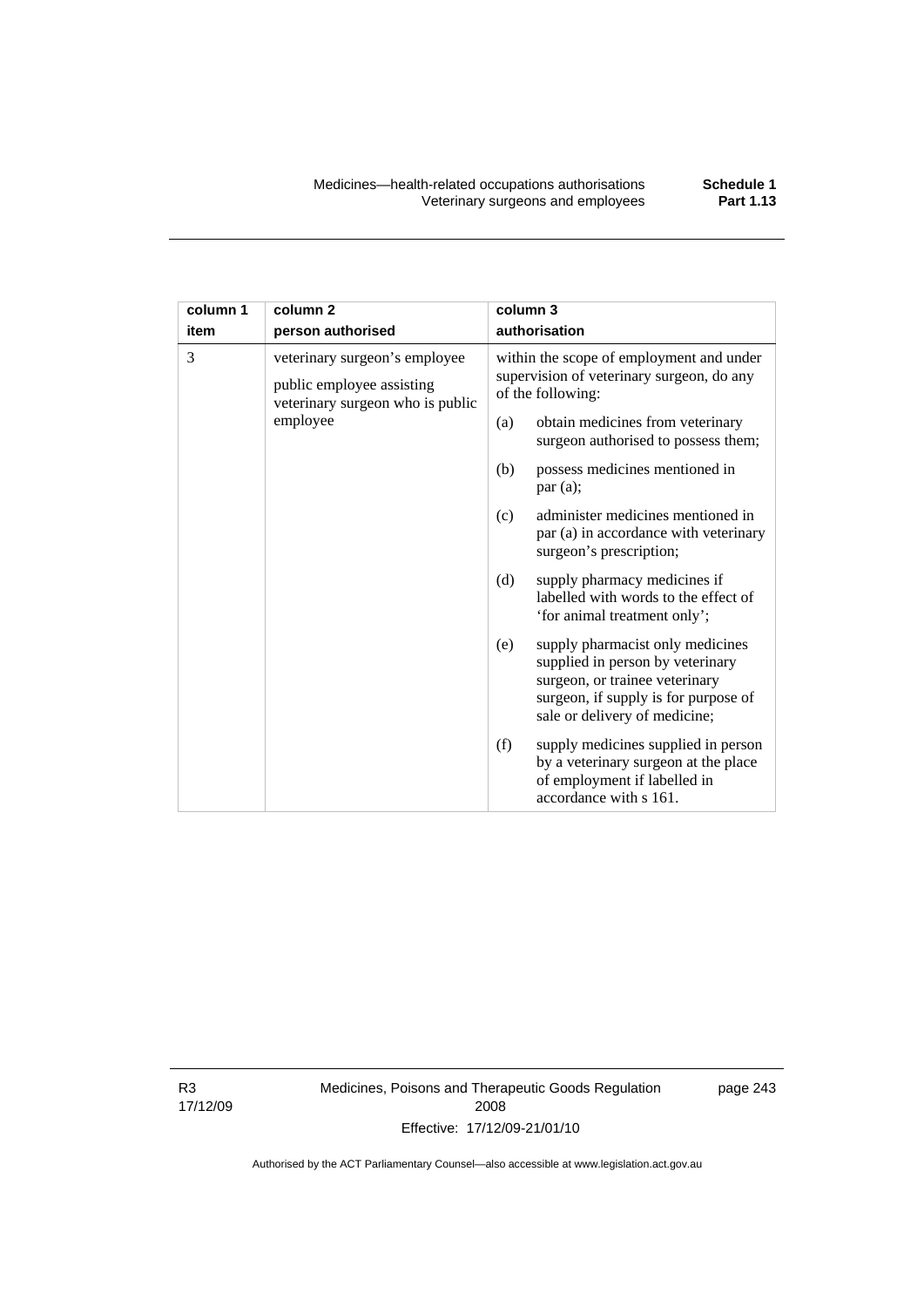# **Schedule 2 Optometry medicines**

(see sch 1)

| column 1<br>item | column 2<br>optometry medicines | column 3<br>prescribed purpose                          |
|------------------|---------------------------------|---------------------------------------------------------|
|                  | cycloplegic medicines           | paralysing accommodation of eye                         |
|                  | local anaesthetics              | tonometry<br>fitting contact lens                       |
|                  | miotic medicines                | instilling into eye after use of<br>mydriatic substance |
|                  | mydriatic medicines             | enlarging pupil                                         |

**Table 2.1 General optometry medicines** 

## **Table 2.2 Restricted optometry medicines**

| column 1<br>item | column 2<br>optometry medicines                                                      | column 3<br>condition to which medicines<br>relate                             |
|------------------|--------------------------------------------------------------------------------------|--------------------------------------------------------------------------------|
| 1                | Chloramphenicol<br>Gramicidin<br>Framycetin<br>Neomycin<br>Polymyxin<br>Tetracycline | topical ocular antiinfective agents<br>(antibacterial, antiviral)              |
| $\overline{2}$   | Cromoglycate<br>Ketotifen<br>Levocabastine<br>Lodoxamide<br>Olopatadine              | topical ocular antiallergy agents<br>(antihistamine, mast cell<br>stabilisers) |

page 244 Medicines, Poisons and Therapeutic Goods Regulation 2008 Effective: 17/12/09-21/01/10

R3 17/12/09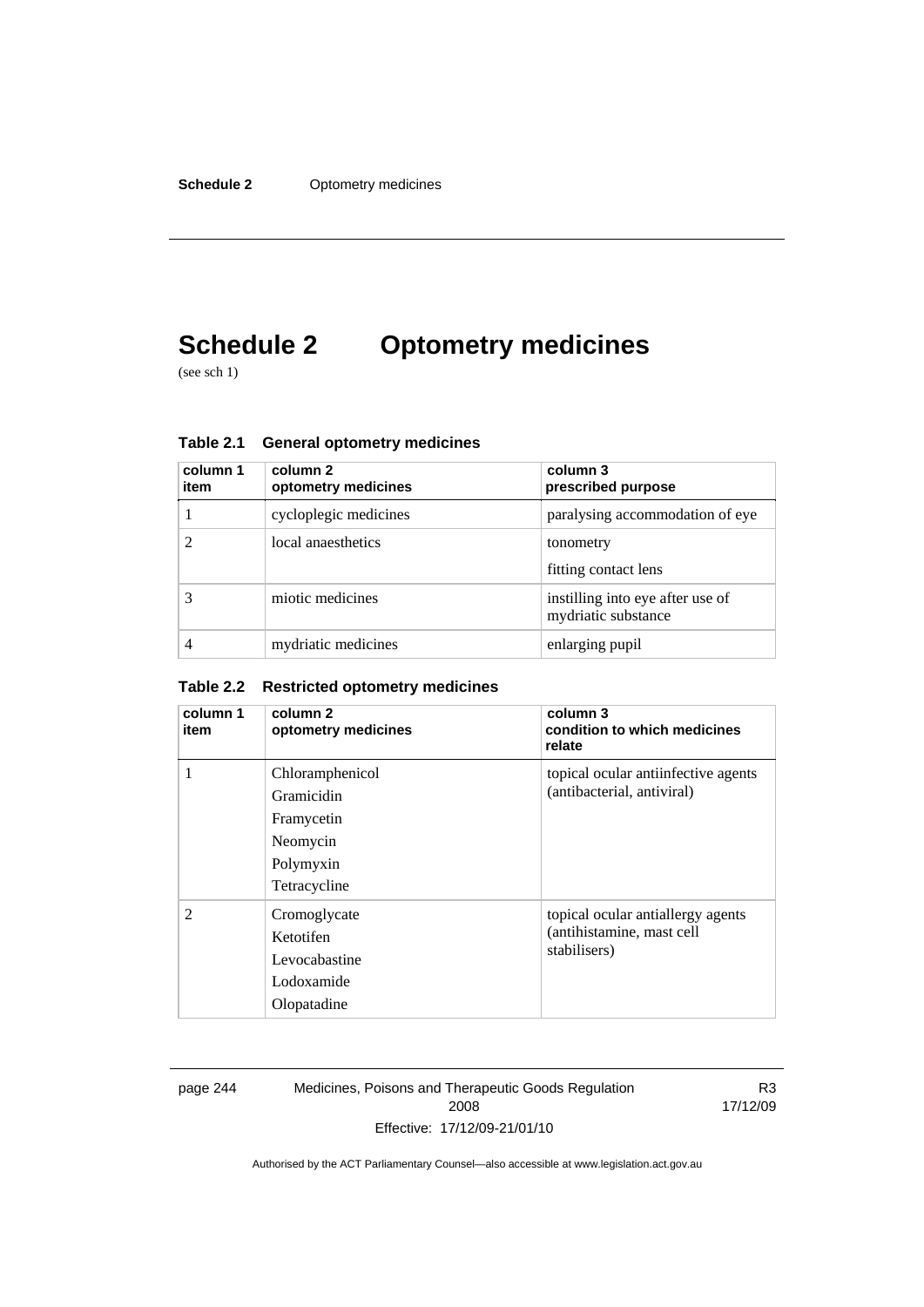| 3              | Diclofenac<br>Flurbiprofen<br>Ketorolac                                                                                                                                                                 | topical ocular non-steroidal<br>antiinflammatory agents (NSAIDS)                                                                                                                                                                                                                                                           |
|----------------|---------------------------------------------------------------------------------------------------------------------------------------------------------------------------------------------------------|----------------------------------------------------------------------------------------------------------------------------------------------------------------------------------------------------------------------------------------------------------------------------------------------------------------------------|
| $\overline{4}$ | Fluorometholone<br>Hydrocortisone                                                                                                                                                                       | topical ocular steroid preparations                                                                                                                                                                                                                                                                                        |
| 5              | Apraclonidine<br>Betaxolol<br>Bimatoprost<br><b>Brimonidine</b><br><b>Brinzolamide</b><br>Carbachol<br>Dipivefrine<br>Dorzolamide<br>Latanoprost<br>Levobunolol<br>Pilocarpine<br>Timolol<br>Travoprost | topical glaucoma preparations in<br>accordance with shared care model<br>between Optometrists Registration<br>Board under Optometrists Act 2002<br>(NSW), Australian and New<br>Zealand College of<br>Ophthalmologists and School of<br>Vision Science, University of New<br>South Wales, as in force from time<br>to time |
| 6              | Atropine<br>Cyclopentolate<br>Homatropine<br>Phenylephrine<br>Tropicamide                                                                                                                               | mydriatics and cycloplegics                                                                                                                                                                                                                                                                                                |
| 7              | Amethocaine<br>Oxybuprocaine<br>Proxymetacaine                                                                                                                                                          | topical local anaesthetics                                                                                                                                                                                                                                                                                                 |

R3 17/12/09 Medicines, Poisons and Therapeutic Goods Regulation 2008 Effective: 17/12/09-21/01/10

page 245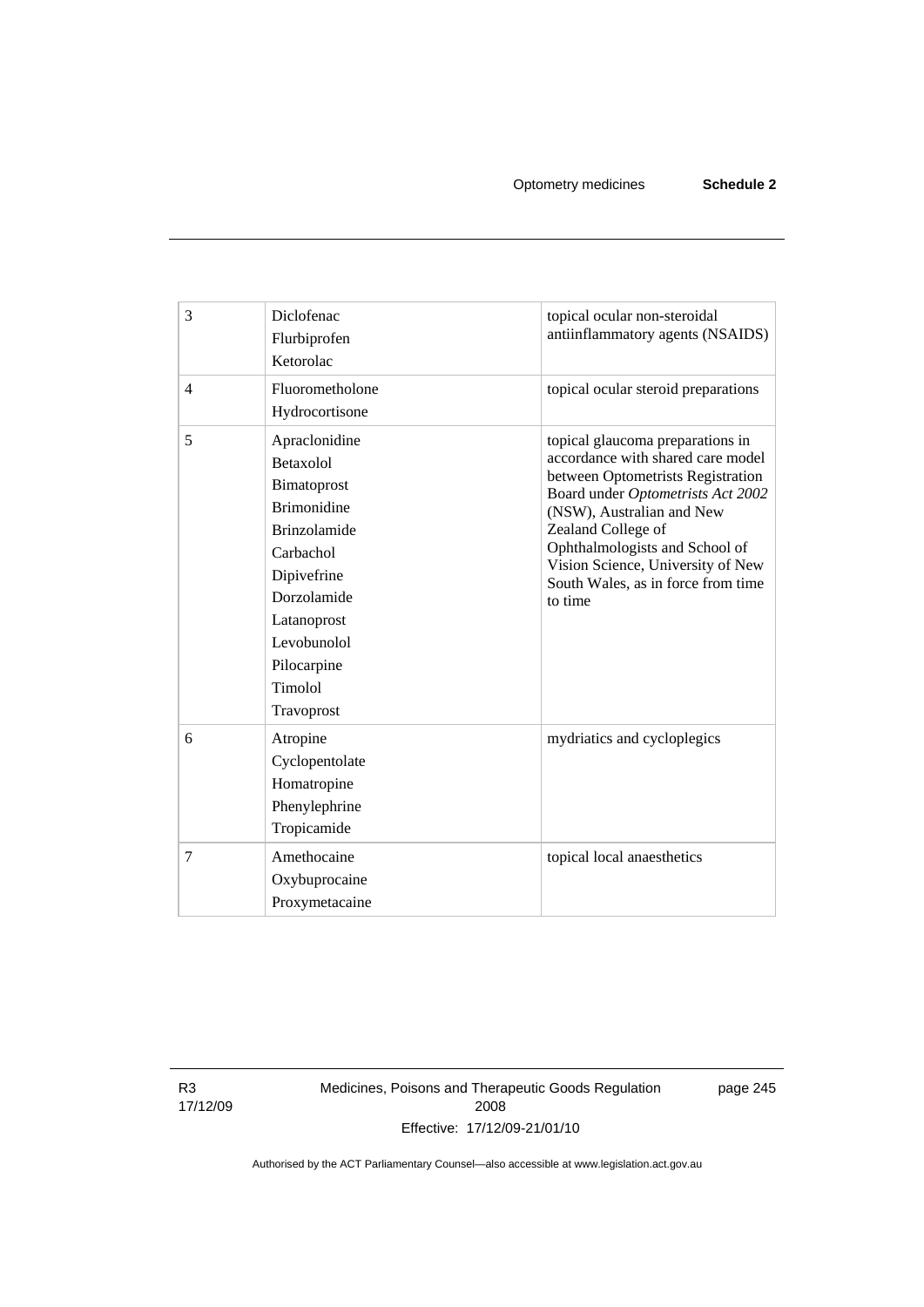# **Schedule 3 Designated appendix D medicines—standing approvals**

(see s 31, s 33, s 41, s 160, s 591, s 592 and s 593)

## **Part 3.1 Approval conditions**

## **3.1 Definitions—sch 3**

In this schedule:

*condition 1*, for a doctor prescribing or supplying a designated appendix D medicine to a woman of child-bearing age, means the doctor must ensure that the possibility of pregnancy by the woman has been excluded prior to commencement of treatment.

*condition 2*, for a doctor prescribing or supplying a designated appendix D medicine to a woman of child-bearing age, means the doctor must advise the woman to avoid becoming pregnant during, or for a period of 1 month after the completion of, treatment.

*condition 3*, for a doctor prescribing or supplying a designated appendix D medicine to a woman of child-bearing age, means the doctor must advise the woman to avoid becoming pregnant during, or for a period of 3 months after the completion of, treatment.

*condition 4*, for a doctor prescribing or supplying a designated appendix D medicine to a woman of child-bearing age, means the doctor must advise the woman to avoid becoming pregnant during, or for a period of 24 months after the completion of, treatment.

R3 17/12/09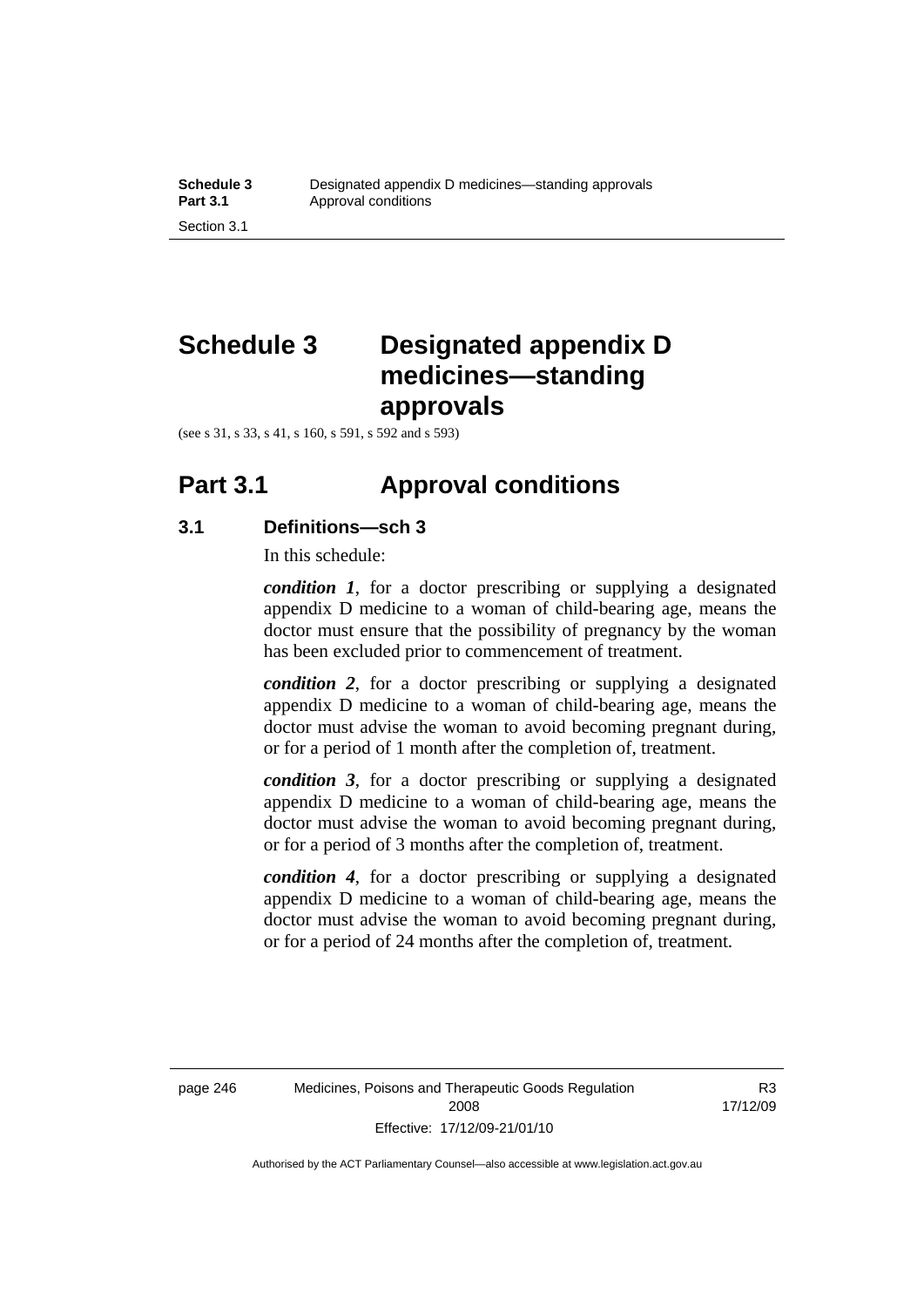# **Part 3.2 Standing approvals for designated appendix D medicines**

| column 1                                       | column <sub>2</sub>                  | column 3                                                                               | column 4            |
|------------------------------------------------|--------------------------------------|----------------------------------------------------------------------------------------|---------------------|
| item                                           | doctor                               | medicine                                                                               | conditions (if any) |
| 1                                              | specialist practising                | acitretin for human use                                                                | conditions 1 and 4  |
|                                                | in specialist area of<br>dermatology | alefacept for human use                                                                |                     |
|                                                |                                      | bexarotene for human use                                                               | conditions 1 and 2  |
|                                                |                                      | etretinate for human use                                                               | conditions 1 and 4  |
|                                                |                                      | isotretinoin for human oral use                                                        | conditions 1 and 2  |
|                                                |                                      | thalidomide for human use                                                              | conditions 1 and 2  |
| 2                                              | specialist practising                | clomiphene for human use                                                               |                     |
| endocrinology,<br>gynaecology or<br>obstetrics | in specialist area of                | cyclofenil for human use                                                               |                     |
|                                                |                                      | dinoprost for human use                                                                |                     |
|                                                |                                      | dinoprostone for human use                                                             |                     |
|                                                |                                      | follitropin alpha (recombinant human<br>follicle-stimulating hormone) for<br>human use |                     |
|                                                |                                      | follitropin beta (recombinant human<br>follicle-stimulating hormone) for<br>human use  |                     |
|                                                |                                      | luteinising hormone for human use                                                      |                     |
|                                                |                                      | urofollitropin (human<br>follicle-stimulating hormone) for<br>human use                |                     |

R3 17/12/09 Medicines, Poisons and Therapeutic Goods Regulation 2008 Effective: 17/12/09-21/01/10

page 247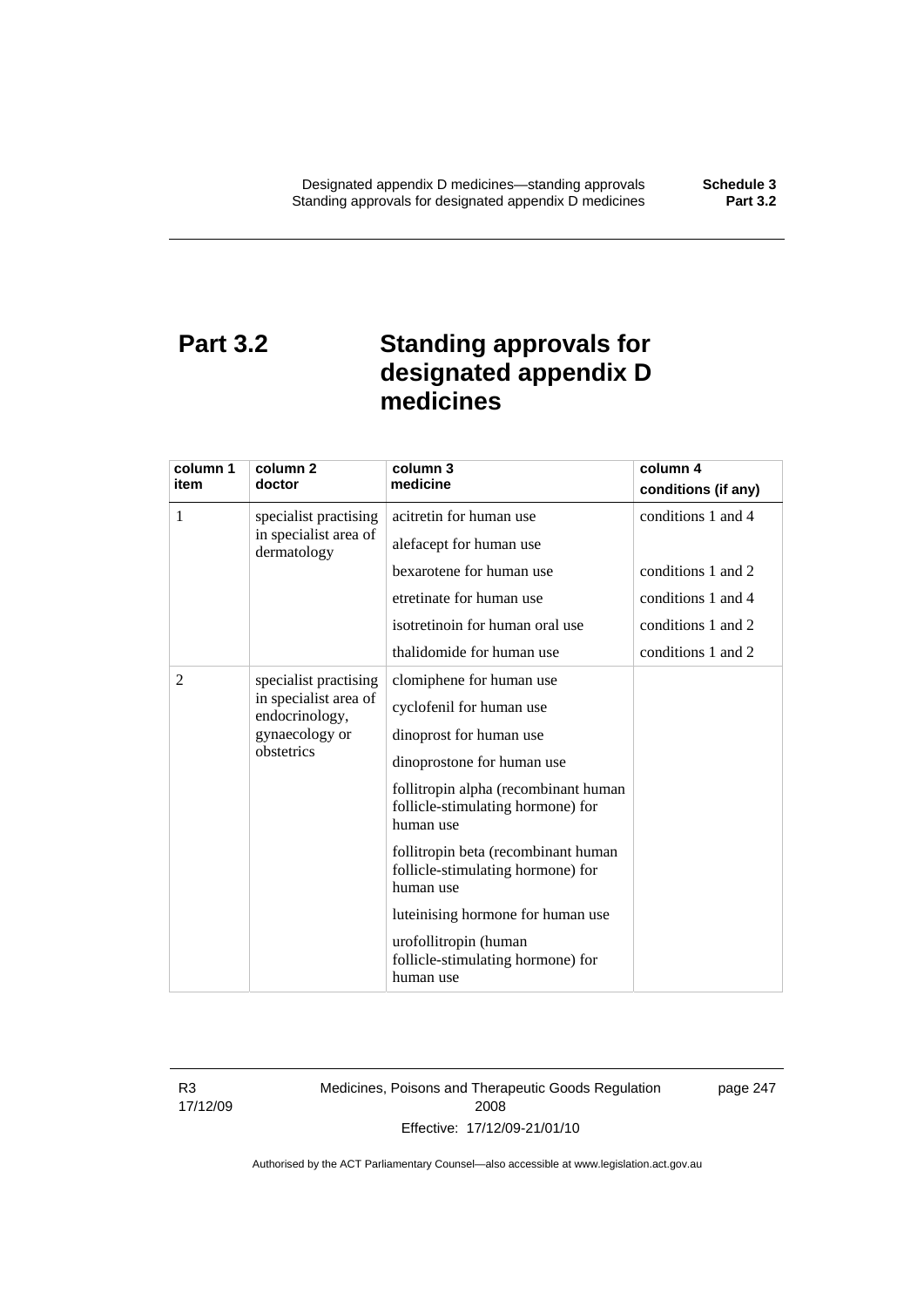### **Schedule 3 Designated appendix D medicines—standing approvals**<br>**Part 3.2 Standing approvals for designated appendix D medicine** Standing approvals for designated appendix D medicines

| column 1<br>item | column <sub>2</sub><br>doctor                                                                                                                                  | column 3<br>medicine            | column 4<br>conditions (if any) |
|------------------|----------------------------------------------------------------------------------------------------------------------------------------------------------------|---------------------------------|---------------------------------|
| 3                | specialist practising<br>in specialist area of<br>mental health                                                                                                | clozapine for human use         |                                 |
|                  | doctor employed by<br>Territory and<br>working under<br>supervision of chief<br>psychiatrist under<br><b>Mental Health</b><br>(Treatment and<br>Care) Act 1994 |                                 |                                 |
| 4                | specialist physician                                                                                                                                           | acitretin for human use         | conditions 1 and 4              |
|                  |                                                                                                                                                                | etretinate for human use        | conditions 1 and 4              |
|                  |                                                                                                                                                                | bexarotene for human use        | conditions 1 and 2              |
|                  |                                                                                                                                                                | bosentan for human use          | conditions 1 and 3              |
|                  |                                                                                                                                                                | isotretinoin for human oral use | conditions 1 and 2              |
|                  |                                                                                                                                                                | teriparatide for human use      |                                 |
|                  |                                                                                                                                                                | thalidomide for human use       | conditions 1 and 2              |
|                  |                                                                                                                                                                | tretinoin for human oral use    | conditions 1 and 2              |

*Note Specialist* includes a doctor training in a specialist area—see the dictionary.

page 248 Medicines, Poisons and Therapeutic Goods Regulation 2008 Effective: 17/12/09-21/01/10

R3 17/12/09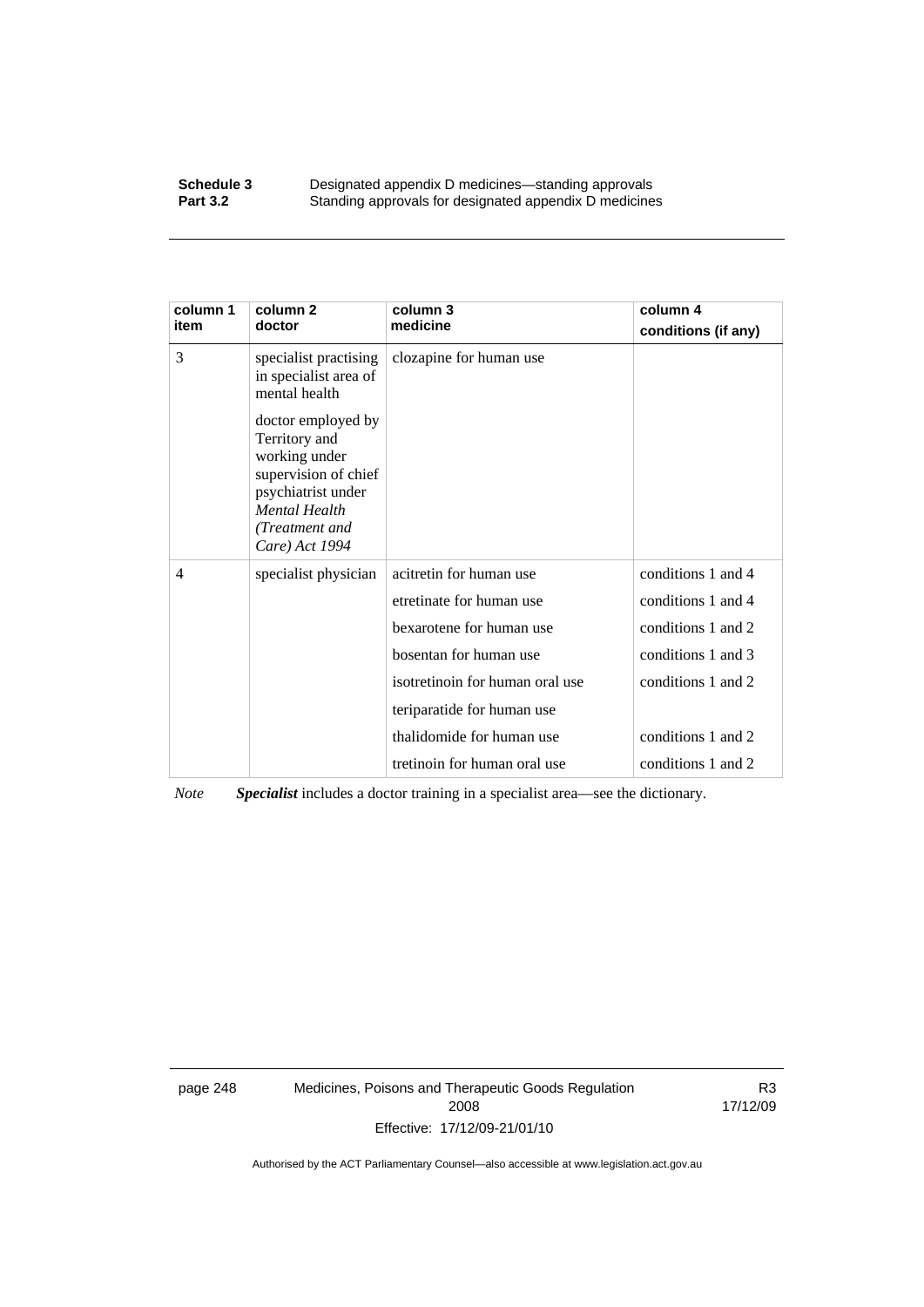# **Schedule 4 Dangerous poisons manufacturing etc authorisations**

(see s 690)

| column 1<br>item | column <sub>2</sub><br>people                                             | column 3<br>dangerous poison | column 4<br>prescribed purpose                                         |
|------------------|---------------------------------------------------------------------------|------------------------------|------------------------------------------------------------------------|
| 1                | manufacturers of glass                                                    | arsenic                      | manufacturing glass                                                    |
|                  | metallurgists                                                             |                              | manufacturing alloys                                                   |
| 2                | manufacturers of dyes or<br>pharmaceuticals                               | benzene                      | manufacturing dyes or<br>pharmaceuticals                               |
|                  | manufacturers of lacquers,<br>linoleum, protective cloths<br>or varnishes |                              | manufacturing lacquers,<br>linoleum, protective<br>cloths or varnishes |
| 3                | manufacturers of<br>chemicals or<br>pharmaceuticals                       | carbon tetrachloride         | manufacturing<br>chemicals or<br>pharmaceuticals                       |
|                  | manufacturers of lacquers,<br>paints or varnishes                         |                              | manufacturing lacquers,<br>paints or varnishes                         |
| $\overline{4}$   | managers of swimming<br>pools, other than domestic<br>swimming pools      | chlorine                     | purifying water in pools                                               |
|                  | manufacturers of<br>chemicals, plastics or<br>synthetic rubber            |                              | manufacturing<br>chemicals, plastics or<br>synthetic rubber            |
|                  | metallurgists                                                             |                              | cleaning metals                                                        |
|                  | people working at sewage<br>treatment centres                             |                              | treating sewage at<br>treatment centres                                |
|                  | people working at water<br>treatment centres                              |                              | purifying water at<br>treatment centres                                |

R3 17/12/09 Medicines, Poisons and Therapeutic Goods Regulation 2008 Effective: 17/12/09-21/01/10

page 249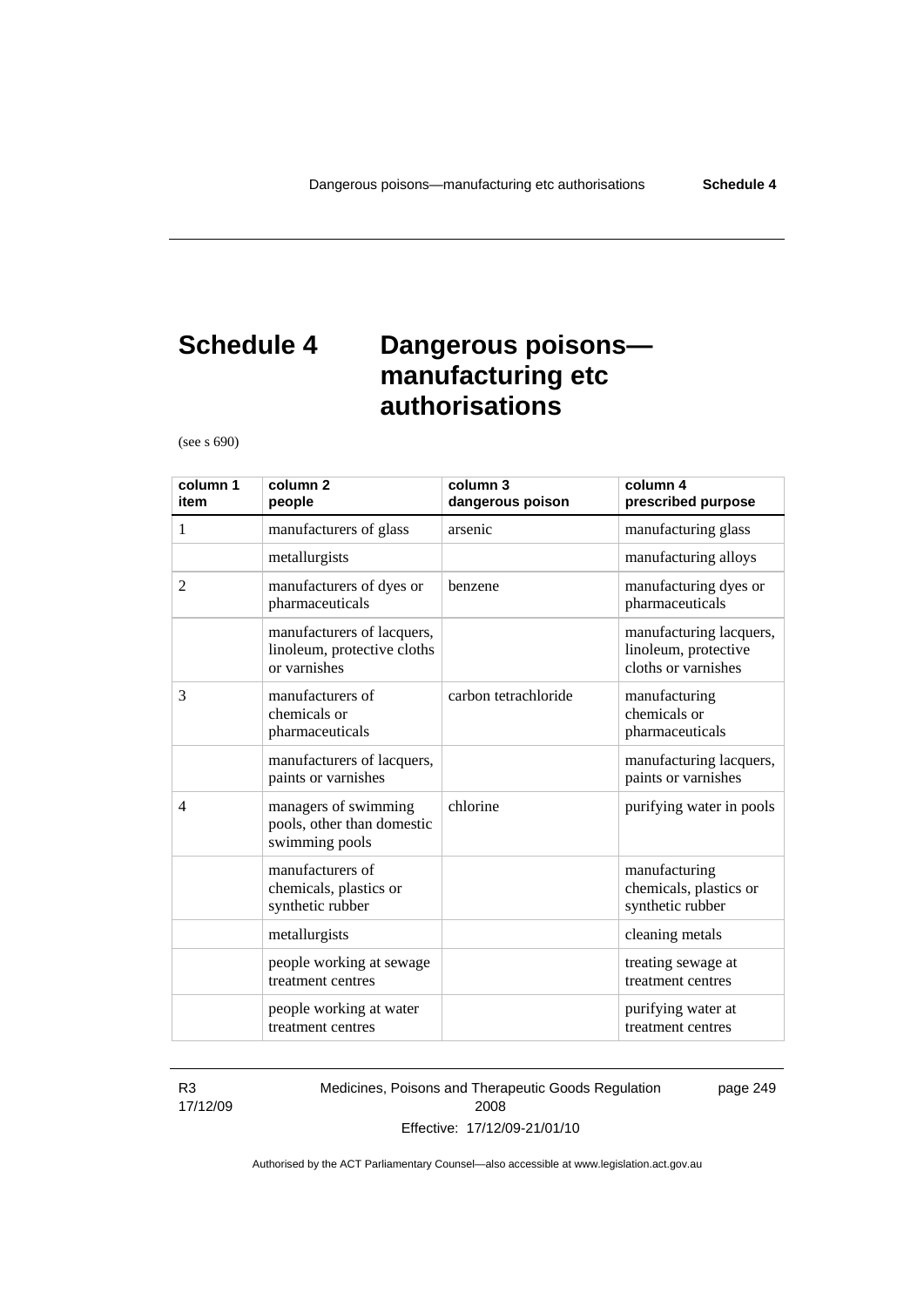| column 1<br>item | column <sub>2</sub><br>people                                   | column 3<br>dangerous poison                      | column 4<br>prescribed purpose                                  |
|------------------|-----------------------------------------------------------------|---------------------------------------------------|-----------------------------------------------------------------|
| 5                | electroplaters                                                  | cyanides                                          | electroplating                                                  |
|                  | jewellers                                                       |                                                   | manufacturing gold<br>jewellery                                 |
|                  | miners                                                          |                                                   | extracting or processing<br>gold                                |
| 6                | manufacturers of lacquers,<br>paints or varnishes               | epichlorohydrin                                   | manufacturing lacquers,<br>paints or varnishes                  |
| 7                | manufacturers of<br>chemicals or detergents                     | ethylene oxide                                    | manufacturing<br>chemicals or detergents                        |
|                  | sterilising technologists                                       |                                                   | sterilising surgical<br>instruments                             |
| 8                | glass workers                                                   | hydrofluoric acid                                 | etching glass                                                   |
|                  | masons                                                          |                                                   | cleaning building<br>materials                                  |
|                  | metal workers                                                   |                                                   | cleaning or etching<br>metals                                   |
|                  | miners                                                          |                                                   | extracting or processing<br>gold                                |
|                  | potters                                                         |                                                   | cleaning ceramics                                               |
| 9                | manufacturers of lamps,<br>mirrors or scientific<br>instruments | mercury                                           | manufacturing of lamps,<br>mirrors or scientific<br>instruments |
|                  | manufacturers of mercury<br>salts or organic<br>compounds       |                                                   | manufacturing mercury<br>salts or organic<br>compounds          |
|                  | miners                                                          |                                                   | extracting metals from<br>ores                                  |
| 10               | manufacturers of plastics                                       | 4, 4'-methylenebis<br>[2-chloroaniline]<br>(MOCA) | manufacturing plastics                                          |

page 250 Medicines, Poisons and Therapeutic Goods Regulation 2008 Effective: 17/12/09-21/01/10

R3 17/12/09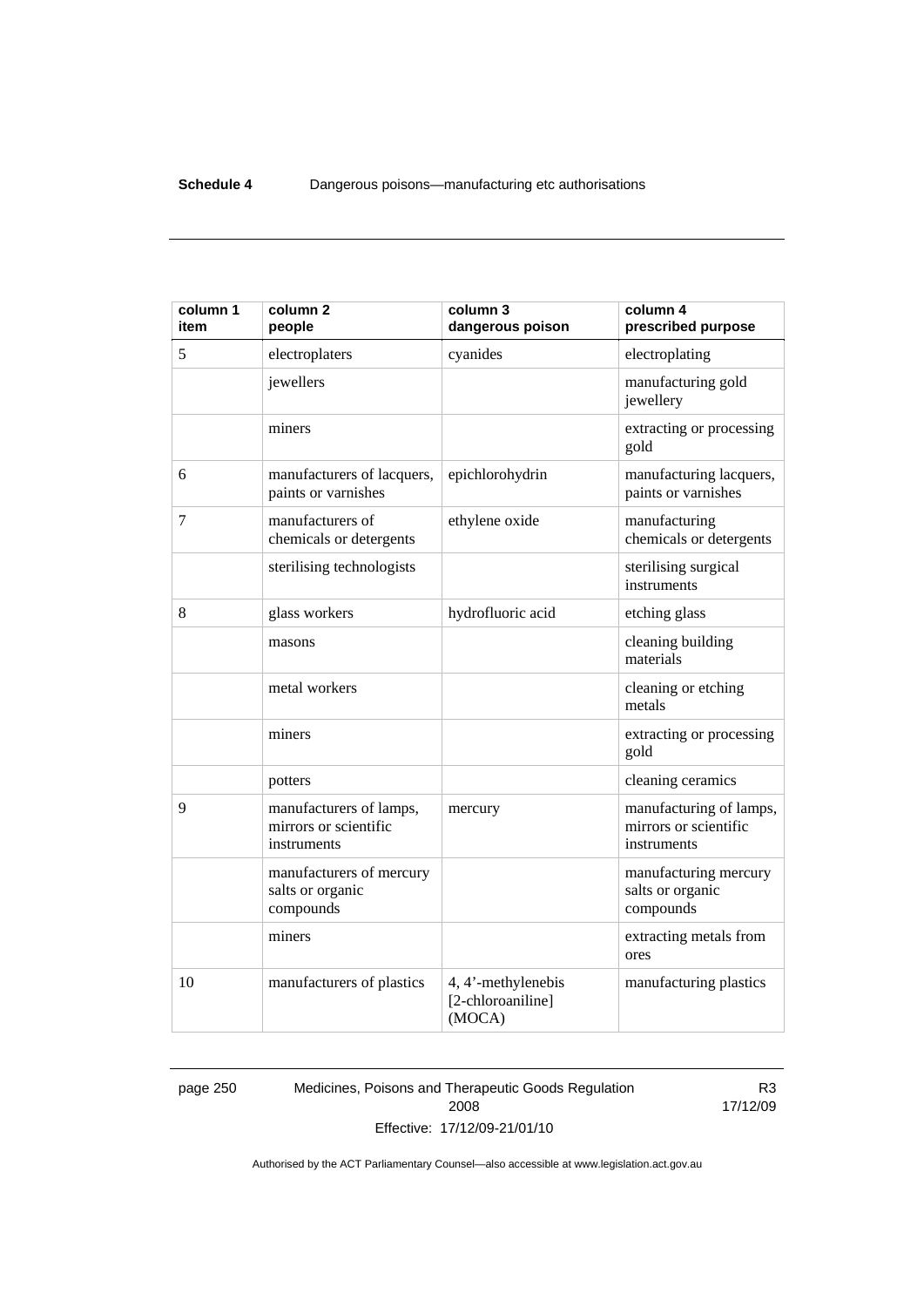| column 1<br>item | column <sub>2</sub><br>people                                                        | column 3<br>dangerous poison | column 4<br>prescribed purpose                                                    |
|------------------|--------------------------------------------------------------------------------------|------------------------------|-----------------------------------------------------------------------------------|
| 11               | manufacturers of<br>detergents, lubricants or<br>organic compounds                   | propylene oxide              | manufacturing<br>detergents, lubricants or<br>organic compounds                   |
| 12               | manufacturers of organic<br>compounds, paints, rust<br>removers or varnishes         | tetrachloroethane            | manufacturing organic<br>compounds, paints, rust<br>removers or varnishes         |
| 13               | manufacturers of dyes                                                                | ortho-tolidine               | manufacturing dyes                                                                |
| 14               | manufacturers of<br>disinfectants, household<br>cleaners or industrial<br>deodorants | trichloroisocyanuric acid    | manufacturing<br>disinfectants, household<br>cleaners or industrial<br>deodorants |

R3 17/12/09 Medicines, Poisons and Therapeutic Goods Regulation 2008 Effective: 17/12/09-21/01/10

page 251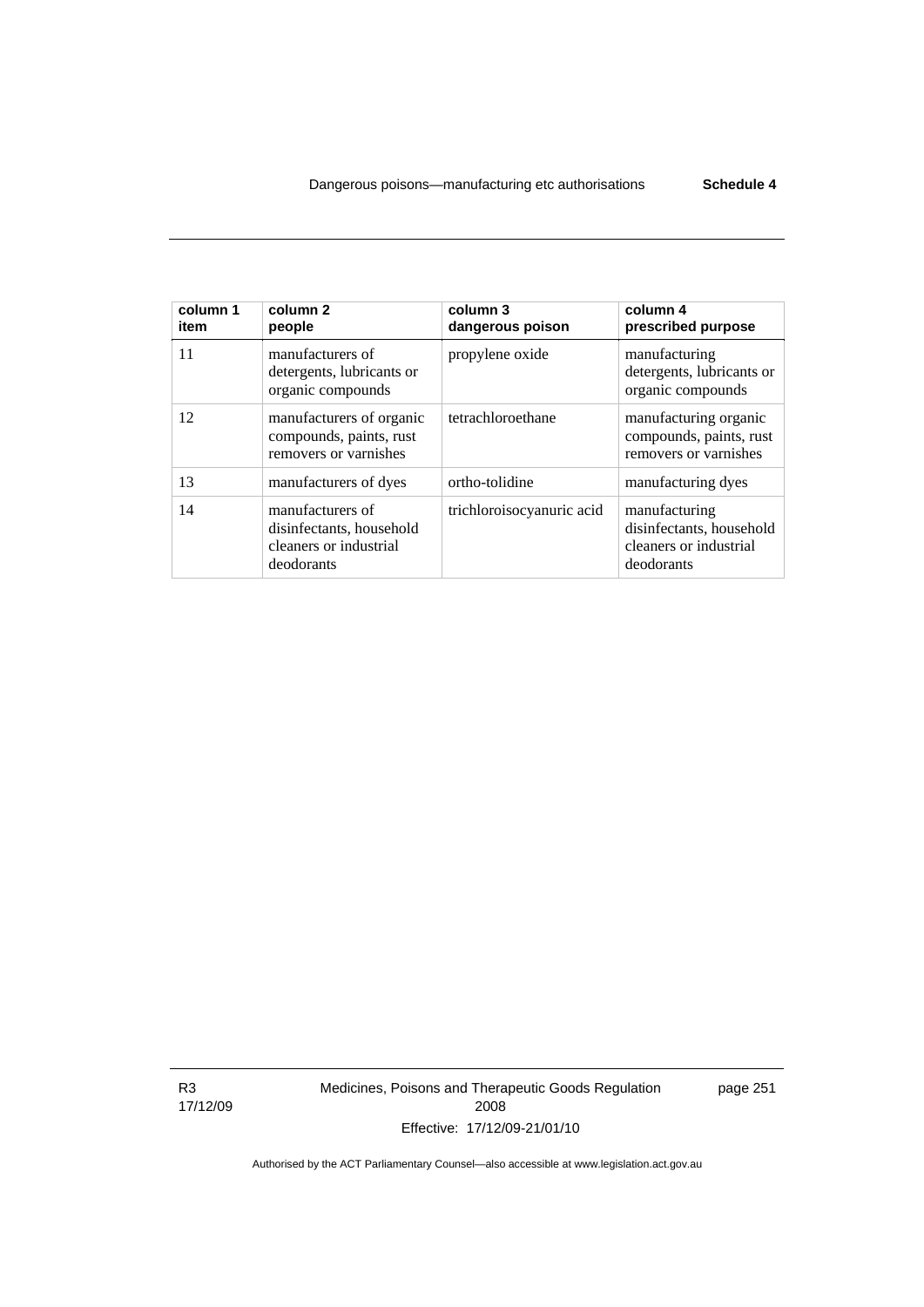# **Schedule 5 Requirements for storage receptacles**

(see s 531 and s 533)

## **Part 5.1 Medicines cabinets**

## **5.1 Medicines cabinets—general requirements**

A medicines cabinet must be constructed to prevent ready access to the cabinet's contents by cutting, sawing or unbolting.

## **5.2 Medicines cabinets—body requirements**

- (1) The body of a medicines cabinet must be constructed of a single layer of black mild steel plate at least 10mm thick and with continuous welding of all joints.
- (2) The body must have, for installation—
	- (a) 4 suitably sized holes in the cabinet's back plate; or
	- (b) 2 suitably sized holes in the back plate and 2 suitably sized holes in the cabinet's base.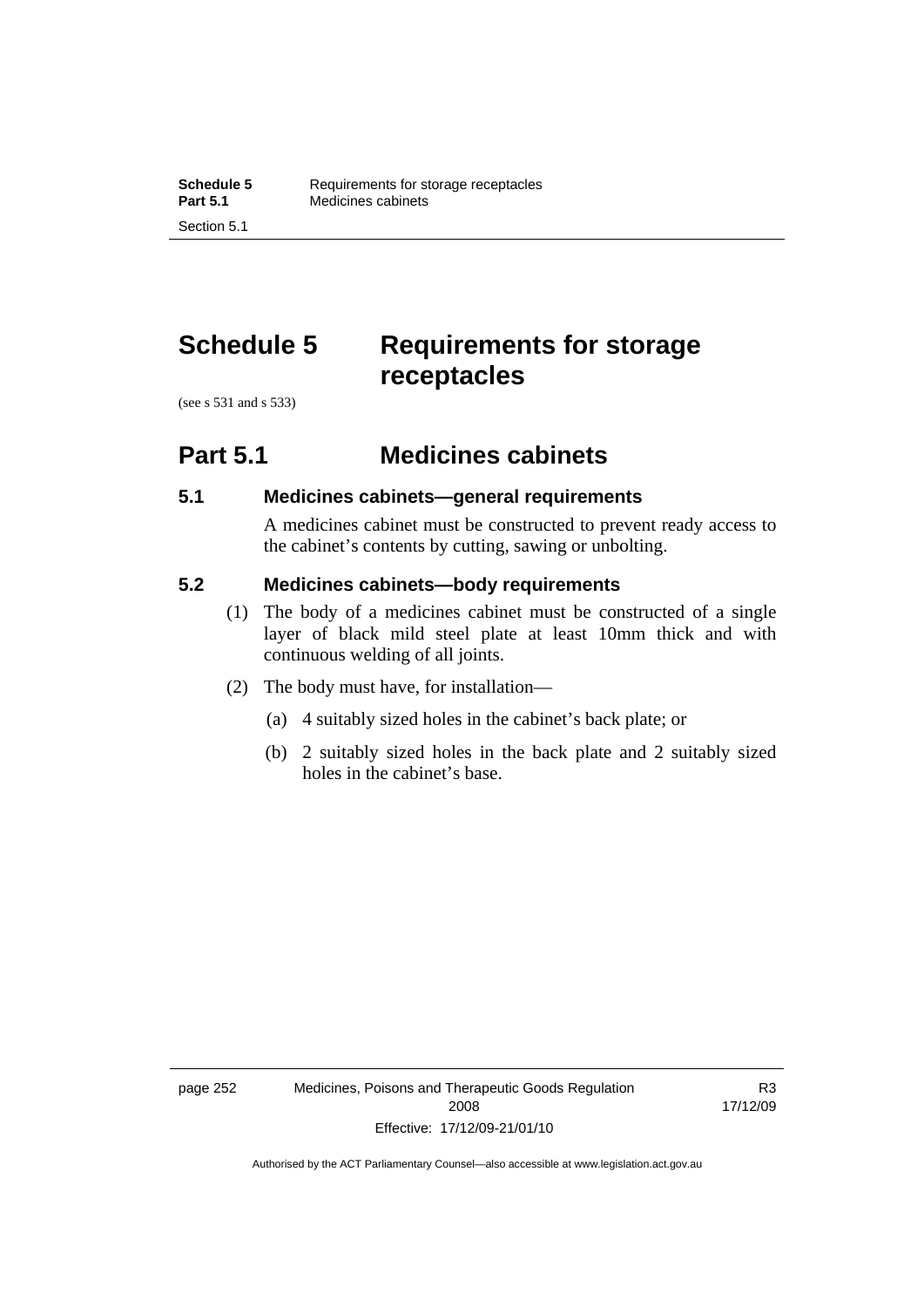## **5.3 Medicines cabinets—door requirements**

- (1) The door of a medicines cabinet must be constructed of black mild steel plate at least 10mm thick.
- (2) When the medicines cabinet door is closed, the door must—
	- (a) fit flush with the cabinet; and
	- (b) have a clearance around the door of not more than 1.5mm.
- (3) The door must be fitted with a fixed locking bar, welded to the inside face of the door near the hinge edge, that engages in a rebate in the cabinet when closed.
- (4) The hinges on the door must be—
	- (a) constructed of heavy duty steel; and
	- (b) continuous welded to the door and body of the cabinet.

## **5.4 Medicines cabinets—lock requirements**

- (1) A medicines cabinet lock must be—
	- (a) a 6-lever pick-proof lock; or
	- (b) a lock mechanism of a level of security equal to, or greater than, a 6-lever pick-proof lock.
- (2) The lock must be securely attached to the inside face of the door.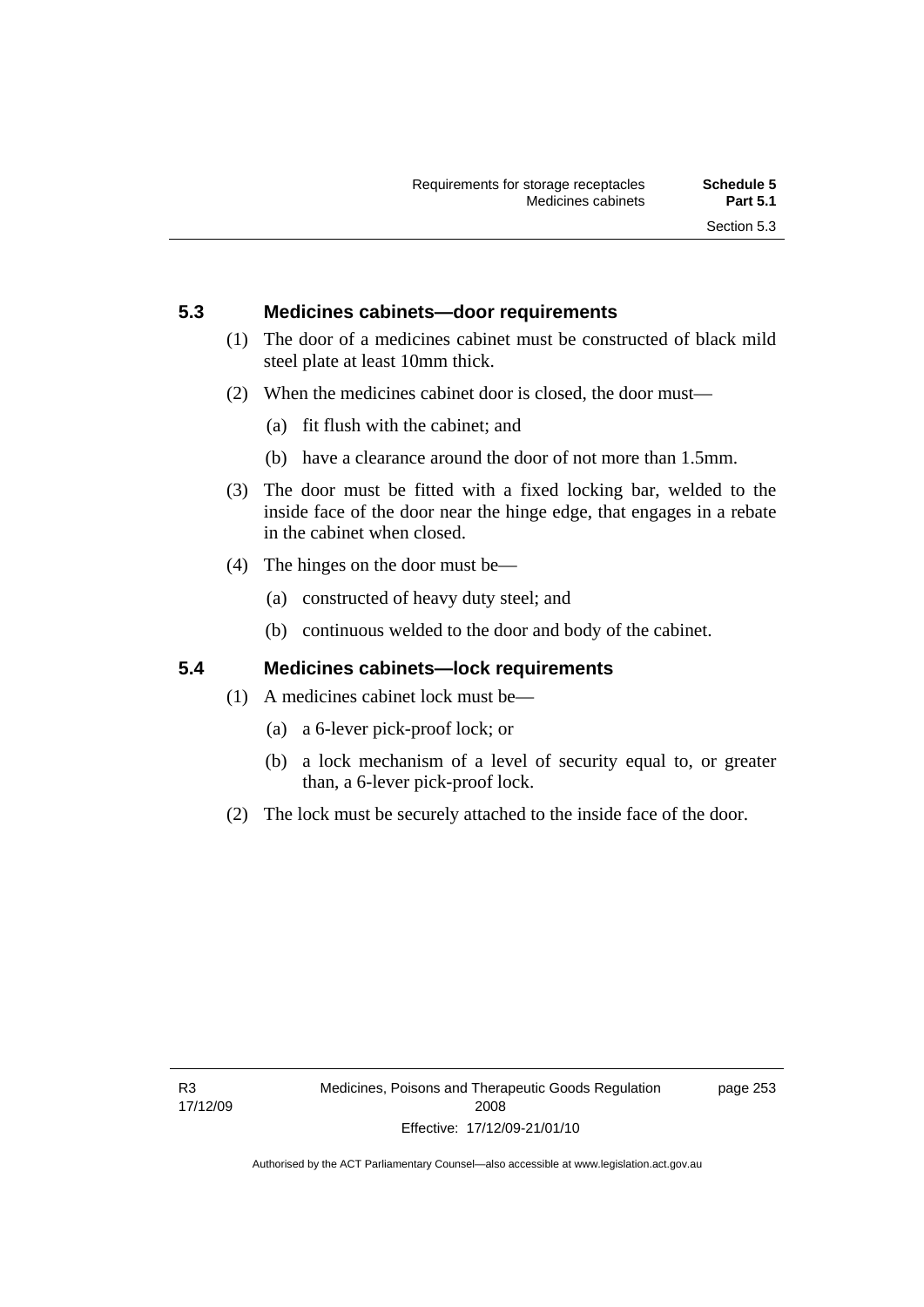## **5.5 Medicines cabinets—mounting requirements**

- (1) A medicines cabinet must be—
	- (a) embedded in a floor of reinforced concrete of at least 10mpa compressive strength; or
	- (b) securely fixed to a wall or floor (or both) in accordance with this section.
- (2) If the wall and floor are brick or concrete, the medicines cabinet must be fixed to the wall or floor (or both) by at least 4 expanding bolts.
- (3) If the wall is timber, but the floor is brick or concrete, the medicines cabinet must be fixed—
	- (a) to the floor by at least 4 expanding bolts; and
	- (b) to the wall by at least 2 coach screws into the studs as close to the top of the wall face as is possible.
- (4) If the wall and floor are timber, the medicines cabinet must be fixed to the timber frame of the wall or floor in a way that will ensure that the cabinet cannot be removed from the floor or wall within 30 minutes.
- (5) The bolts and coach screws must be at least 10mm in diameter.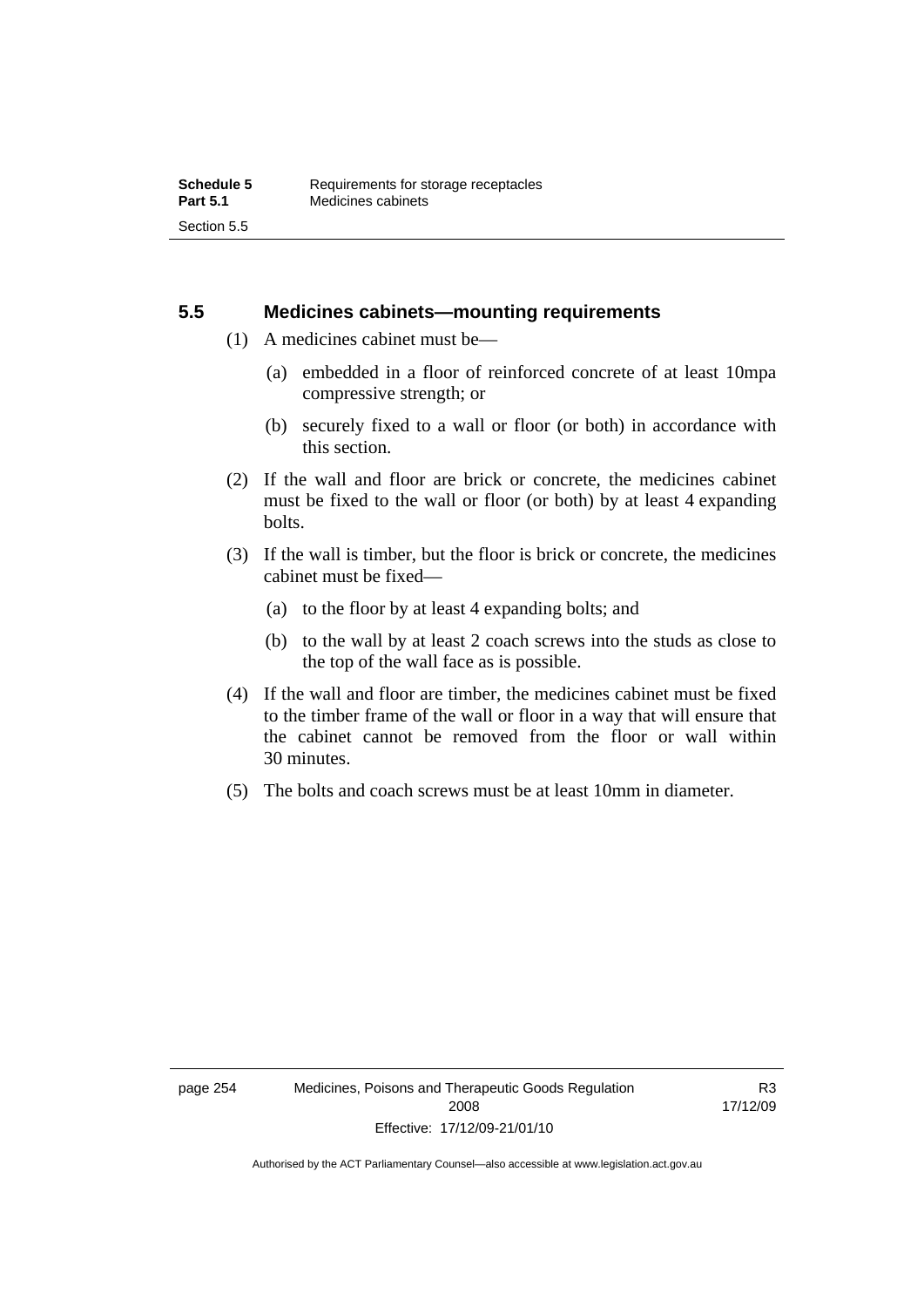## **Part 5.2 Safes, strong rooms and vaults**

## **5.6 Requirements for safes**

- (1) A safe must be constructed to prevent ready access to the safe's contents by cutting, sawing or unbolting.
- (2) When locked, a safe must reasonably be expected to resist attempts to gain entry by tools, torch or explosives for at least 30 minutes.
- $(3)$  A safe-
	- (a) may be freestanding if it weighs more than 350kg; or
	- (b) must be securely attached to, or embedded in, a concrete floor or a concrete or brick wall in a way that will ensure that the cabinet cannot be removed from the floor or wall within 30 minutes.

## **5.7 Requirements for strong rooms**

- (1) The walls, floor and ceiling of a strong room must be brick or concrete.
- (2) The strong room must be fitted with a door.
- (3) When locked, the strong room must reasonably be expected to resist attempts to gain entry by tools, torch or explosives for at least 1 hour.

## **5.8 Requirements for vaults**

- (1) The walls, floor and ceiling of a vault must be reinforced concrete.
- (2) The vault must be fitted with a door.
- (3) When locked, the vault must reasonably be expected to resist attempts to gain entry by tools, torch or explosives for at least 1 hour.

page 255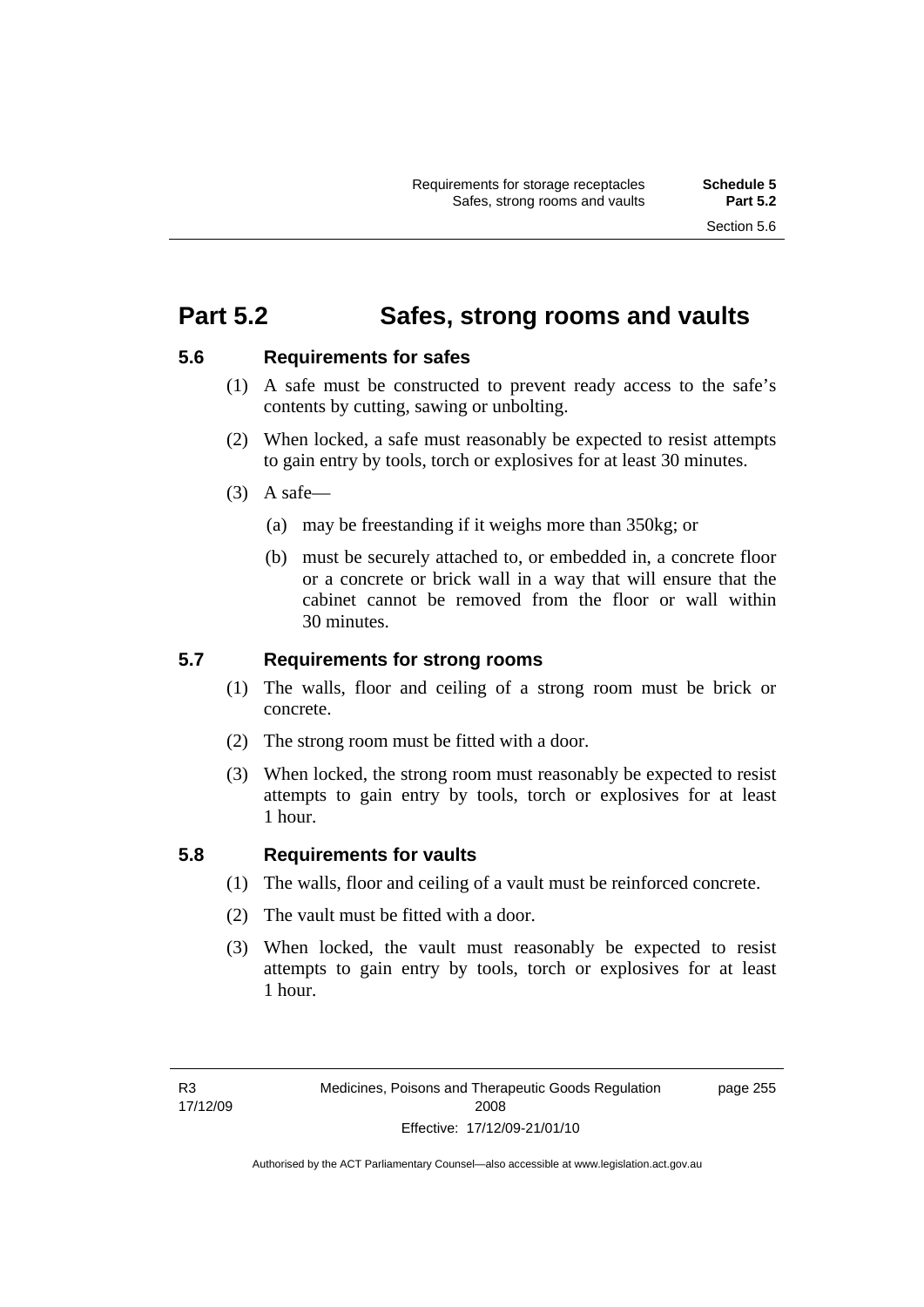**Schedule 10** Modification—Crimes Act 1900

Modification [10.1]

# **Schedule 10 Modification—Crimes Act 1900**

(see s 1100)

## **[10.1] Section 170**

*substitute* 

## **170 Meaning of** *anabolic steroid*

In this part:

*anabolic steroid* includes—

- (a) a substance mentioned in schedule 1 and any—
	- (i) salt, active principle or derivative of the substance; or
	- (ii) stereoisomer of the substance; or
	- (iii) preparation or admixture containing any proportion of the substance; and
- (b) a salt of an active principle or derivative of a substance mentioned in schedule 1; and
- (c) a salt of a stereoisomer of a substance mentioned in schedule 1.

## **[10.2] New schedule 1**

*insert* 

# **Schedule 1 Anabolic steroids**

(see s 170)

| column 1 | column 2       |
|----------|----------------|
| item     | substance      |
|          | Androisoxazole |

page 256 Medicines, Poisons and Therapeutic Goods Regulation 2008 Effective: 17/12/09-21/01/10

R3 17/12/09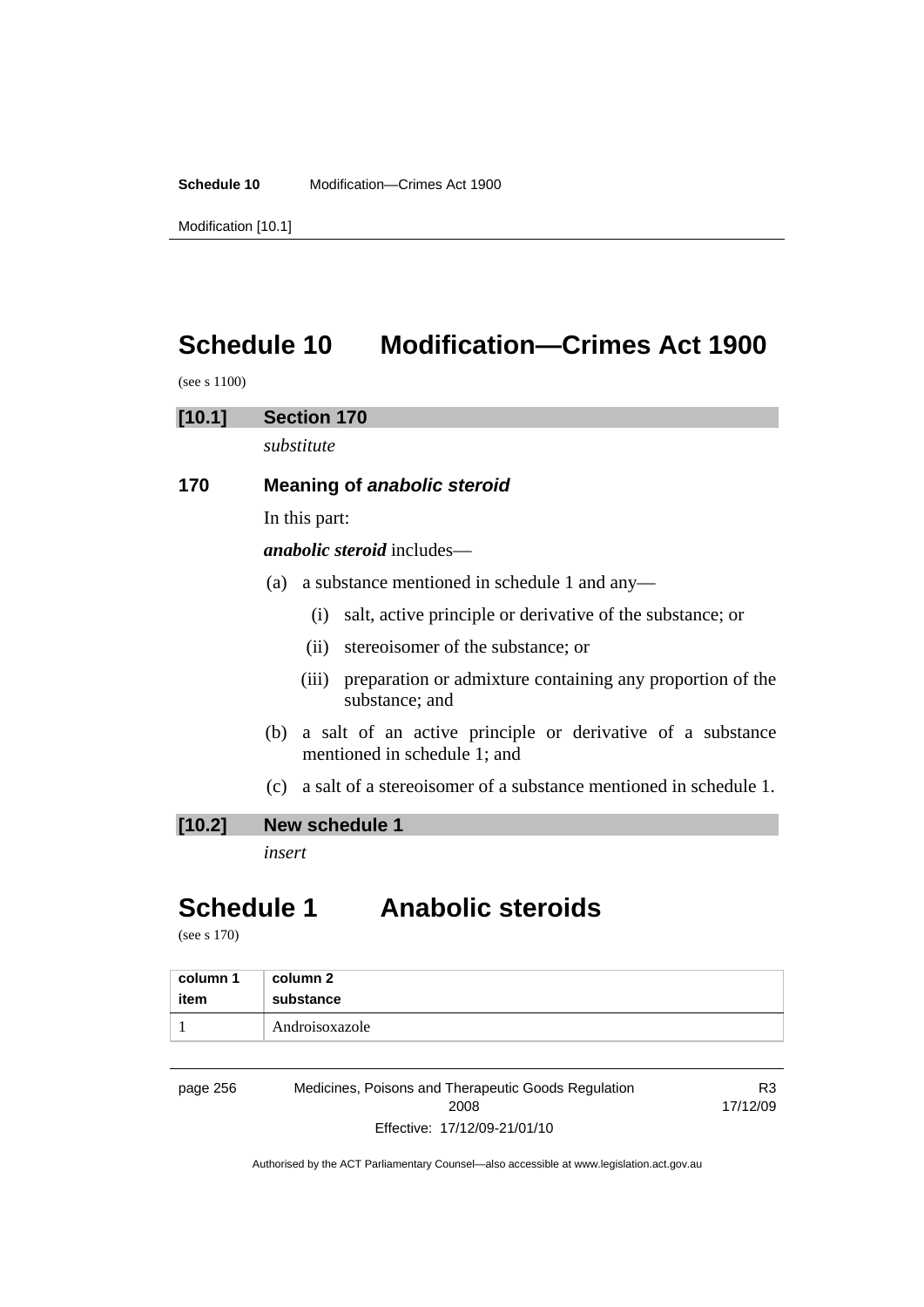### Modification—Crimes Act 1900 **Schedule 10**

Modification [10.2]

| column 1       | column <sub>2</sub>                                 |
|----------------|-----------------------------------------------------|
| item           | substance                                           |
| $\overline{2}$ | Androsterone                                        |
| 3              | Atamestane                                          |
| $\overline{4}$ | Bolandiol                                           |
| 5              | Bolasterone                                         |
| 6              | <b>Bolazine</b>                                     |
| $\overline{7}$ | Boldenone                                           |
| 8              | Bolenol                                             |
| 9              | Bolmantalate                                        |
| 10             | Calusterone                                         |
| 11             | Chlorandrostenolone                                 |
| 12             | 4-Chloromethandienone                               |
| 13             | Chloroxydienone                                     |
| 14             | Chloroxymesterone (dehydrochloromethyltestosterone) |
| 15             | Clostebol                                           |
| 16             | Danazol                                             |
| 17             | Dihydrolone                                         |
| 18             | Dimethandrostanolone                                |
| 19             | Dimethazine                                         |
| 20             | Drostanolone                                        |
| 21             | Enestebol                                           |
| 22             | Epitiostanol                                        |
| 23             | Ethisterone                                         |
| 24             | Ethyldienolone                                      |
| 25             | Ethyloestrenol                                      |
| 26             | Fluoxymesterone                                     |

R3 17/12/09 Medicines, Poisons and Therapeutic Goods Regulation 2008 Effective: 17/12/09-21/01/10 page 257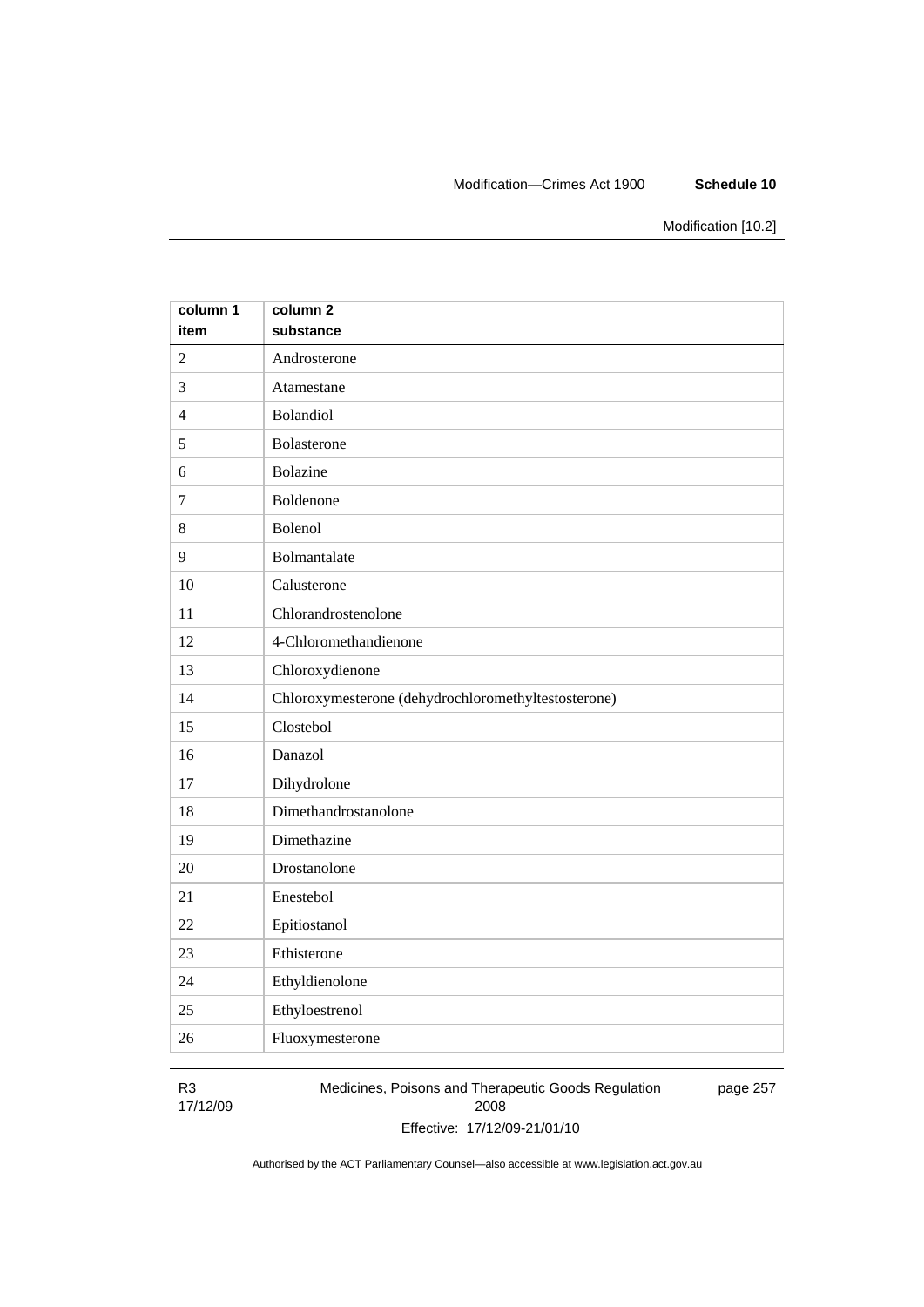### **Schedule 10** Modification—Crimes Act 1900

Modification [10.2]

| column 1 | column <sub>2</sub>          |
|----------|------------------------------|
| item     | substance                    |
| 27       | Formebolone                  |
| 28       | Furazabol                    |
| 29       | Gestrinone                   |
| 30       | Hydroxystenozol              |
| 31       | Mebolazine                   |
| 32       | Mepitiostane                 |
| 33       | Mesabolone                   |
| 34       | Mestanolone (androstanolone) |
| 35       | Mesterolone                  |
| 36       | Methandienone                |
| 37       | Methandriol                  |
| 38       | Methandrostenolone           |
| 39       | Methenolone                  |
| 40       | Methylclostebol              |
| 41       | Methyltestosterone           |
| 42       | Methyltrienolone             |
| 43       | Metribolone                  |
| 44       | Mibolerone                   |
| 45       | Nandrolone                   |
| 46       | Norandrostenolone            |
| 47       | Norbolethone                 |
| 48       | Norclostebol                 |
| 49       | Norethandrolone              |
| 50       | Normethandrone               |
| 51       | Ovandrotone                  |

page 258 Medicines, Poisons and Therapeutic Goods Regulation 2008 Effective: 17/12/09-21/01/10

R3 17/12/09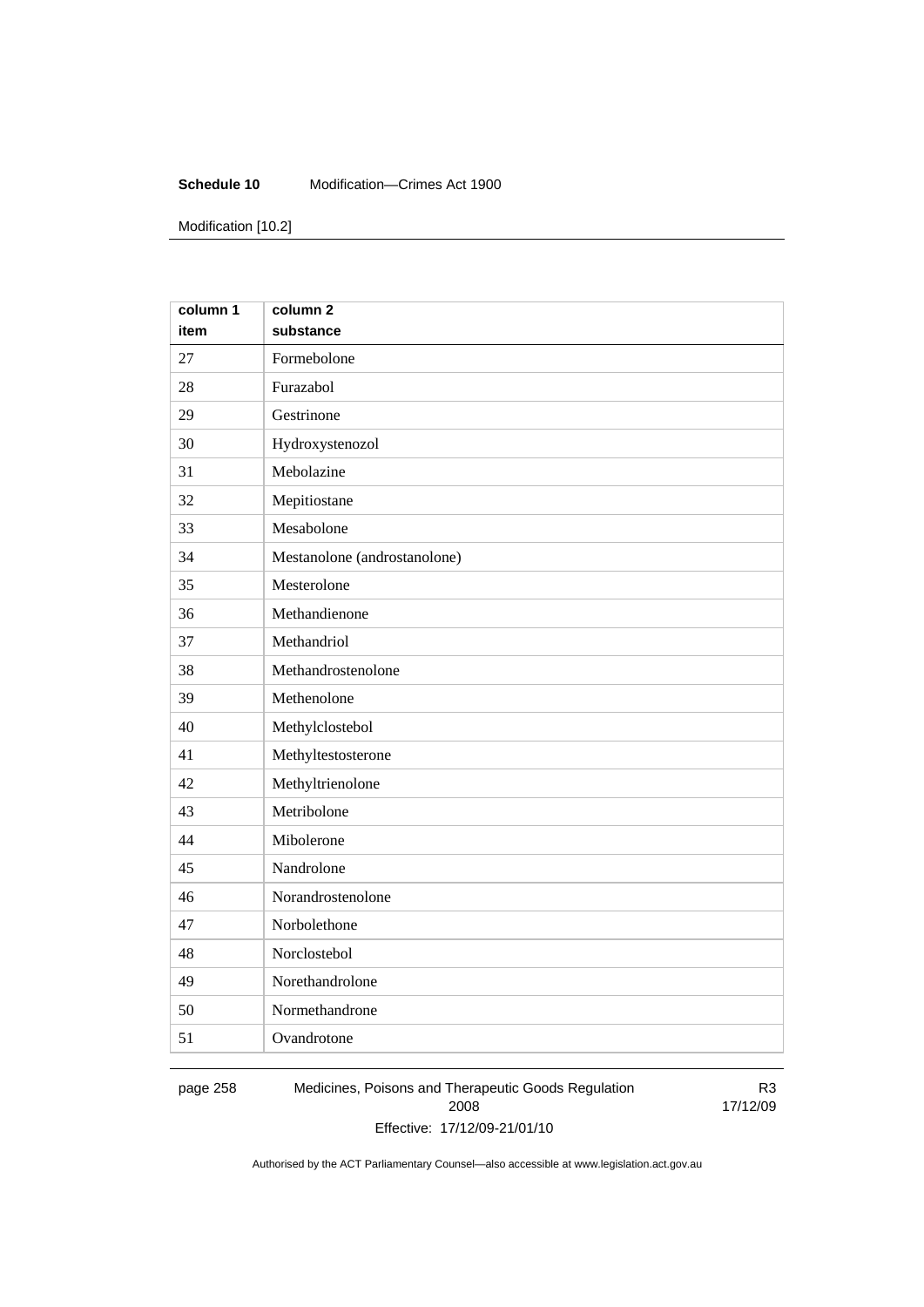### Modification—Crimes Act 1900 **Schedule 10**

Modification [10.2]

| column 1<br>item | column <sub>2</sub><br>substance                                                     |
|------------------|--------------------------------------------------------------------------------------|
| 52               | Oxabolone                                                                            |
| 53               | Oxandrolone                                                                          |
| 54               | Oxymesterone                                                                         |
| 55               | Oxymetholone                                                                         |
| 56               | Prasterone                                                                           |
| 57               | Propetandrol                                                                         |
| 58               | Quinbolone                                                                           |
| 59               | Roxibolone                                                                           |
| 60               | Silandrone                                                                           |
| 61               | Stanolone                                                                            |
| 62               | Stanozolol                                                                           |
| 63               | Stenbolone                                                                           |
| 64               | Testolactone                                                                         |
| 65               | Testosterone                                                                         |
| 66               | Thiomesterone                                                                        |
| 67               | Trenbolone                                                                           |
| 68               | Trestolone                                                                           |
| 69               | Anabolic and androgenic steroidal agents not mentioned elsewhere in this<br>schedule |

R3 17/12/09 Medicines, Poisons and Therapeutic Goods Regulation 2008 Effective: 17/12/09-21/01/10

page 259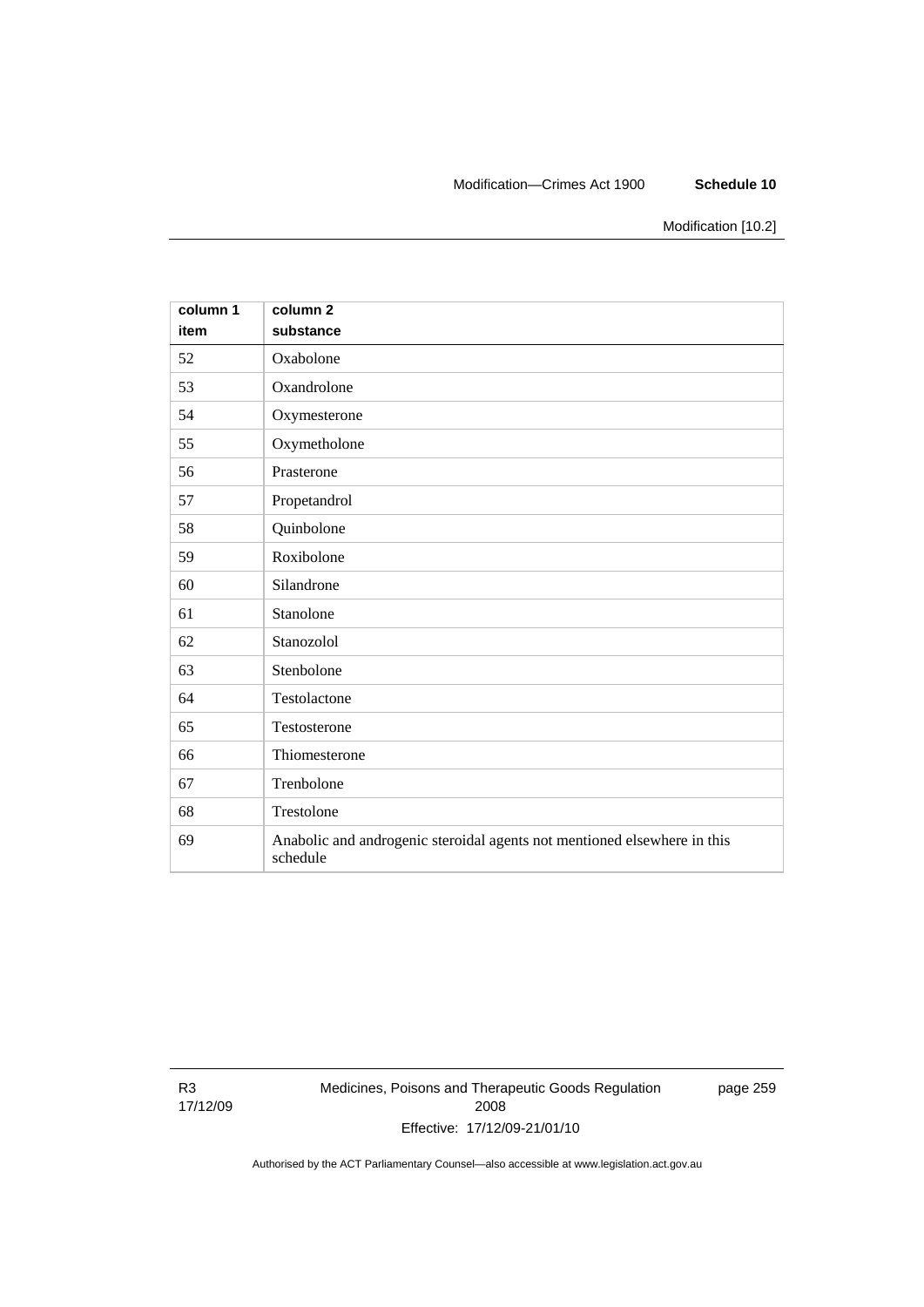# **Dictionary**

(see s 3)

- *Note 1* The Legislation Act contains definitions and other provisions relevant to this regulation.
- *Note 2* For example, the Legislation Act, dict, pt 1, defines the following terms:
	- child
		- correctional centre
		- doctor
		- home address
		- nurse
		- nurse practitioner
		- optometrist
		- public employee
		- reviewable decision notice.

*Note 3* Terms used in this regulation have the same meaning that they have in the *Medicines, Poisons and Therapeutic Goods Act 2008* (see Legislation Act, s 148). For example, the following terms are defined in the *Medicines, Poisons and Therapeutic Goods Act 2008*, dictionary:

- controlled medicine (see s 11)
- dangerous poison (see s 12)
- deals, with a regulated substance (see s 19)
- deals, with a regulated therapeutic good (see s 21)
- hospital
- *institution*
- medicines and poisons standard (see s 15)
- prescription only medicine (see s 11)
- prohibited substance (see s 13)
- purchase order
- regulated substance (see s 10)
- residential aged care facility

page 260 Medicines, Poisons and Therapeutic Goods Regulation 2008 Effective: 17/12/09-21/01/10

R3 17/12/09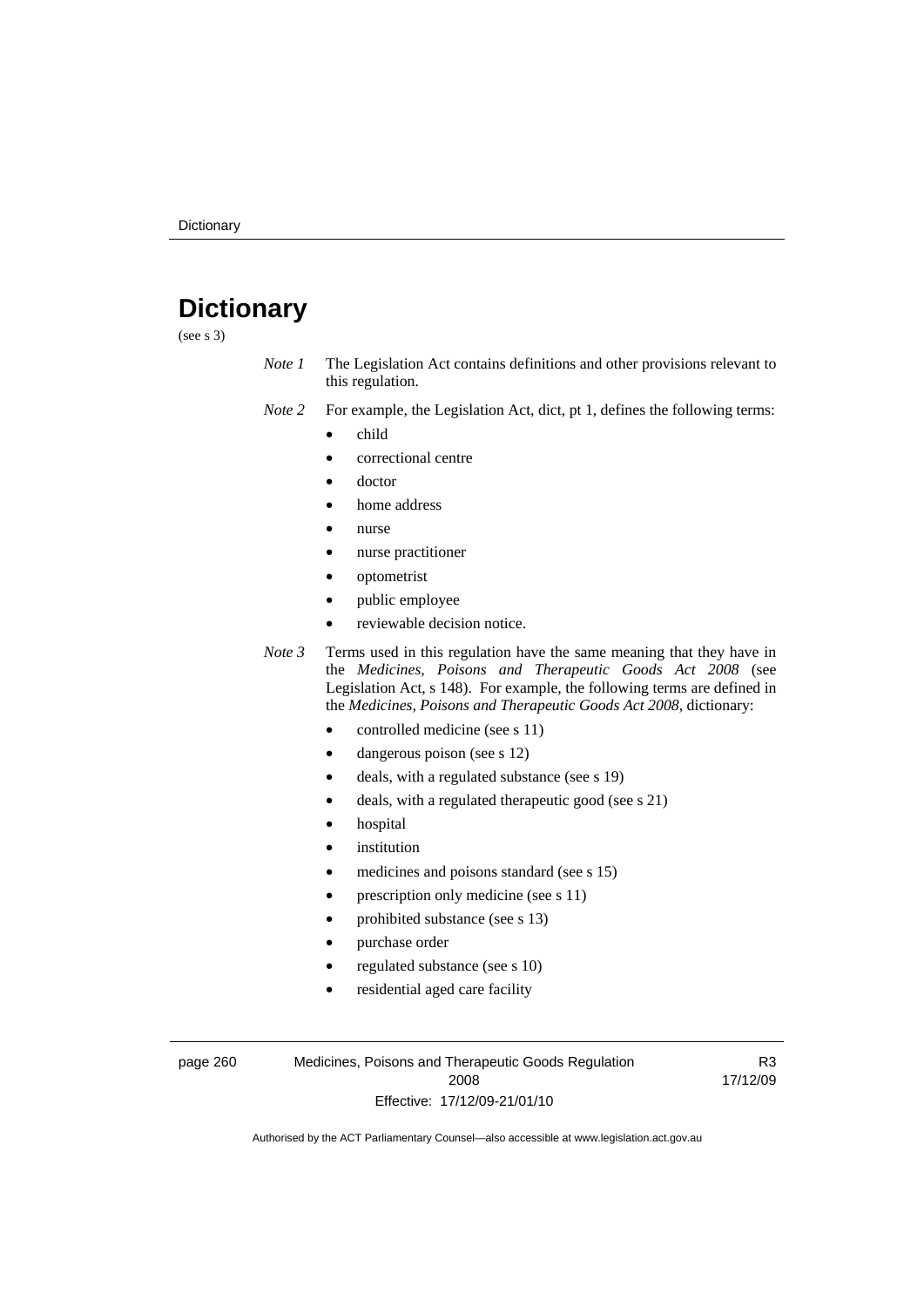- signs
- supply (see s 24)
- supply authority (see s 23)
- ward
- written.

*appendix D medicines approval*—see section 590.

*approved analyst* means—

- (a) an analyst appointed under the *Public Health Act 1997*, section 15 who is authorised under that Act to exercise a function under the Act; or
- (b) an analyst appointed or authorised under another territory law or a law of the Commonwealth, a State or another Territory.

*Australian code of good wholesaling practice for therapeutic goods for human use* means the *Australian Code of Good Wholesaling Practice for Therapeutic Goods for Human Use*  prepared by the National Coordinating Committee on Therapeutic Goods, as in force from time to time.

*Note* The code is accessible at www.tga.gov.au.

*bioequivalent*—a form of a substance is the *bioequivalent* of another form of the substance if the forms are physiologically equivalent in their clinical effect.

*CHO* means chief health officer.

*community pharmacy* means a pharmacy at a place other than an institution.

*complying purchase order* means—

- (a) for a medicine—a purchase order that complies with section 62; or
- (b) for a dangerous poison—a purchase order that complies with section 721; or

Medicines, Poisons and Therapeutic Goods Regulation 2008 Effective: 17/12/09-21/01/10 page 261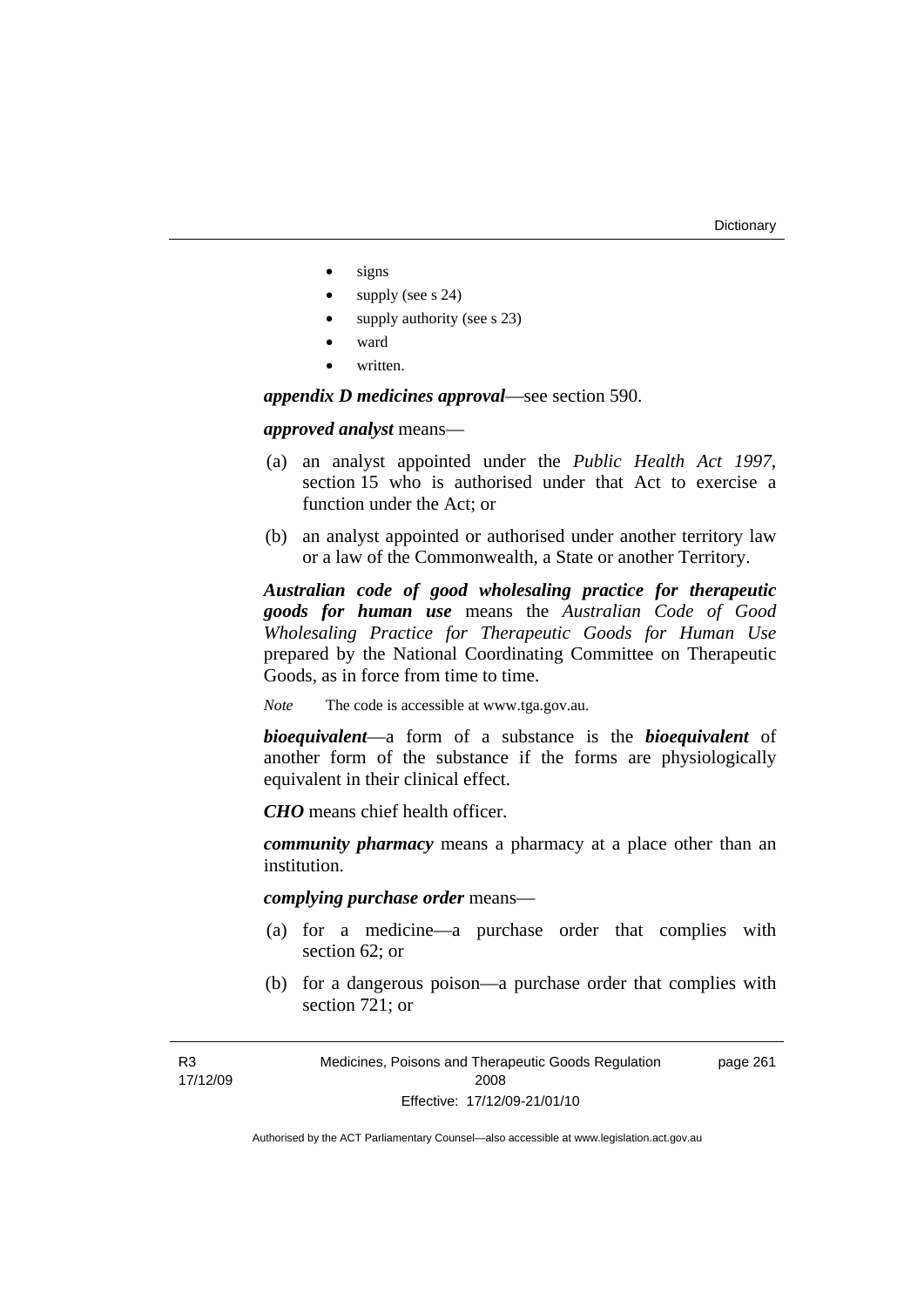(c) for an appendix C substance or prohibited substance—see section 772.

*condition 1*, for a doctor prescribing or supplying a designated appendix D medicine to a woman of child-bearing age, for schedule 3 (Designated appendix D medicines—standing approvals)—see schedule 3, section 3.1.

*condition 2*, for a doctor prescribing or supplying a designated appendix D medicine to a woman of child-bearing age, for schedule 3—see schedule 3, section 3.1.

*condition 3*, for a doctor prescribing or supplying a designated appendix D medicine to a woman of child-bearing age, for schedule 3—see schedule 3, section 3.1.

*condition 4*, for a doctor prescribing or supplying a designated appendix D medicine to a woman of child-bearing age, for schedule 3—see schedule 3, section 3.1.

*controlled medicines approval*—see section 550.

*controlled medicines register* means a register for controlled medicines.

*controlled medicines research and education program licence* see section 600.

*custodian*, of an animal, means—

- (a) an adult who has lawful custody of the animal; or
- (b) if the animal is owned by a child or a person with a guardian a parent or guardian of the child or person.

*CYP authorised person*—see the *Children and Young People Act 2008*, dictionary, definition of *authorised person*.

*CYP detention place* means a detention place under the *Children and Young People Act 2008*.

*dangerous poisons manufacturers licence*—see section 700.

| page 262 | Medicines, Poisons and Therapeutic Goods Regulation | R <sub>3</sub> |
|----------|-----------------------------------------------------|----------------|
|          | 2008                                                | 17/12/09       |
|          | Effective: 17/12/09-21/01/10                        |                |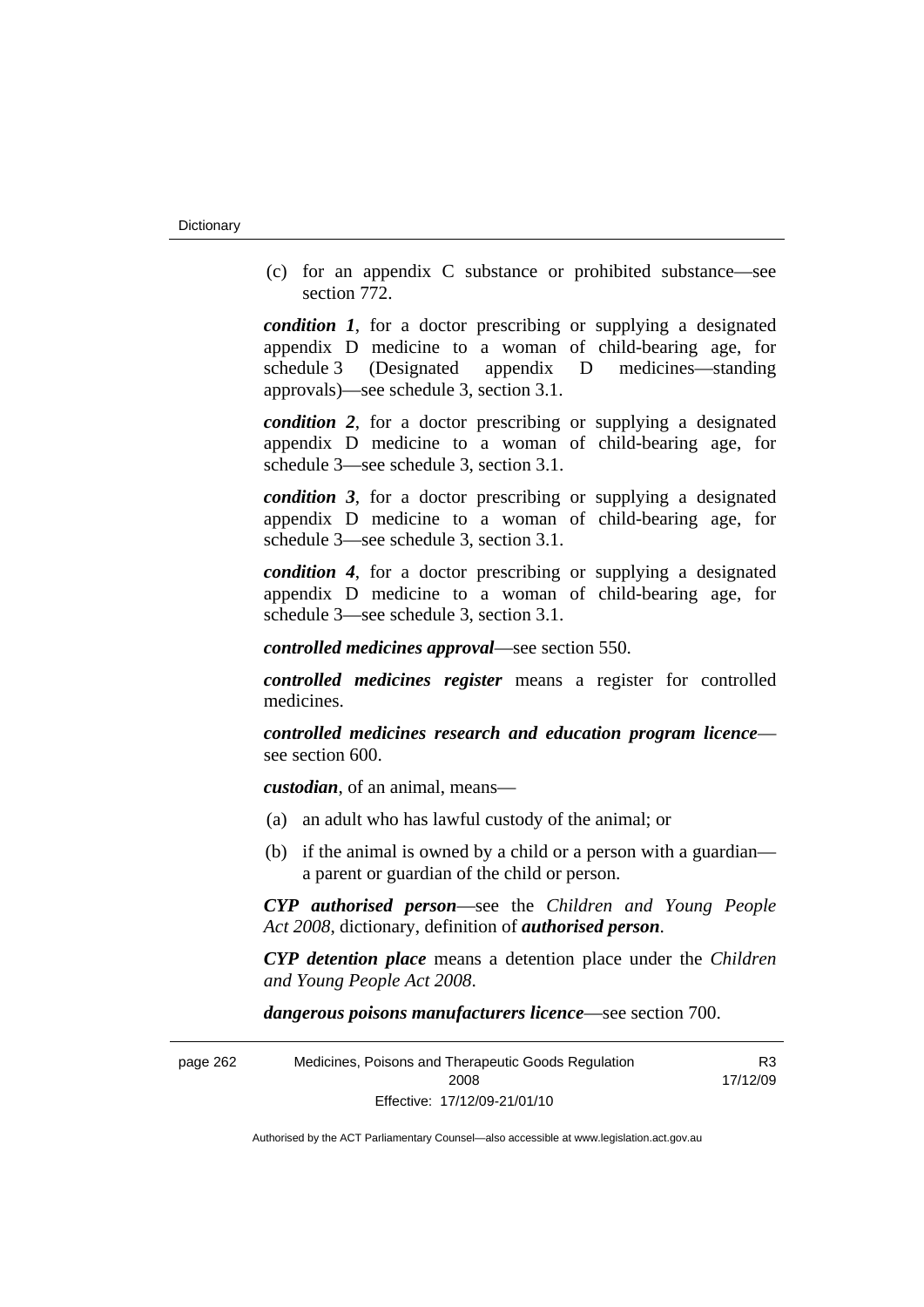*dangerous poisons register* means a register for dangerous poisons.

*dangerous poisons research and education program licence*—see section 700.

*dangerous poisons suppliers licence*—see section 700.

*day hospital* means a facility where a person is admitted for surgical or medical treatment and discharged on the same day.

*dentist* does not include a trainee dentist.

*Note* See the definition of *trainee*.

*designated appendix D medicine* means a medicine listed in schedule 3, (Designated appendix D medicines—standing approvals), part 3.2, column 3.

*Note* The medicines are included in the medicines and poisons standard, appendix D.

*designated prescriber*, for part 13.1 (Controlled medicines approvals)—see section 551.

*designated prescription only medicine*, for part 4.3 (Authorisation to supply without prescription in emergencies)—see section 250.

*detainee*—see the *Corrections Management Act 2007*, section 6.

*disability care* means care that is provided to a person with a disability in a residential facility in which the person is also provided with accommodation that includes—

- (a) appropriate staff to meet the nursing and personal care needs of the person; and
- (b) meals and cleaning services; and
- (c) furnishings, furniture and equipment for the provision of the care and accommodation.

*doctor* does not include an intern doctor.

*Note* See the definition of *intern*.

| R <sub>3</sub> | Medicines, Poisons and Therapeutic Goods Regulation | page 263 |
|----------------|-----------------------------------------------------|----------|
| 17/12/09       | 2008                                                |          |
|                | Effective: 17/12/09-21/01/10                        |          |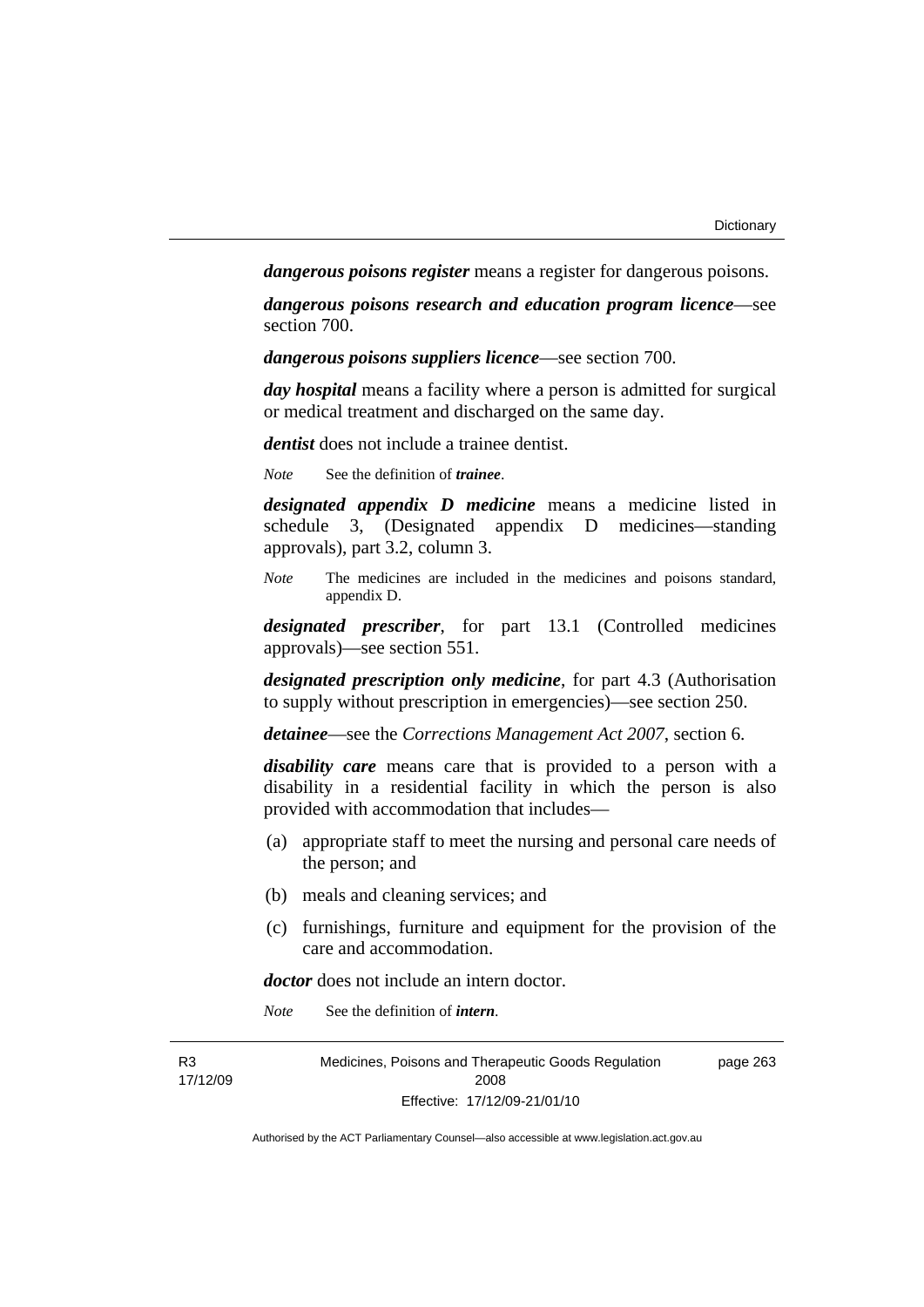*endorsement*, for division 13.1.4 (Endorsements to treat drug-dependency)—see section 580.

*enrolled nurse* includes an enrolled nurse (medications).

*enrolled nurse (medications)* means an enrolled nurse who is registered under the *Health Professionals Act 2004* in the specialist area of enrolled nurse (medications).

## *environmental authorisation* means—

- (a) an environmental authorisation under the *Environment Protection Act 1997*; or
- (b) an authorisation (however described) under a Commonwealth or State law that corresponds to the environmental authorisation mentioned in paragraph (a).

*first-aid kit* includes a portable bag or container of medicines and other medical supplies kept by a person for health care or emergency treatment.

*first-aid kit licence*—see section 600.

*health profession*—see the *Health Professionals Act 2004*, dictionary.

*health professional* means a person who is registered under the *Health Professionals Act 2004*.

*in-patient*, at an institution, includes—

- (a) a patient being treated at an emergency department of the institution; and
- (b) for a correctional centre—a detainee; and
- (c) for a CYP detention place—a young detainee.
- *Note* A correctional centre and a CYP detention place is an institution (see s 652).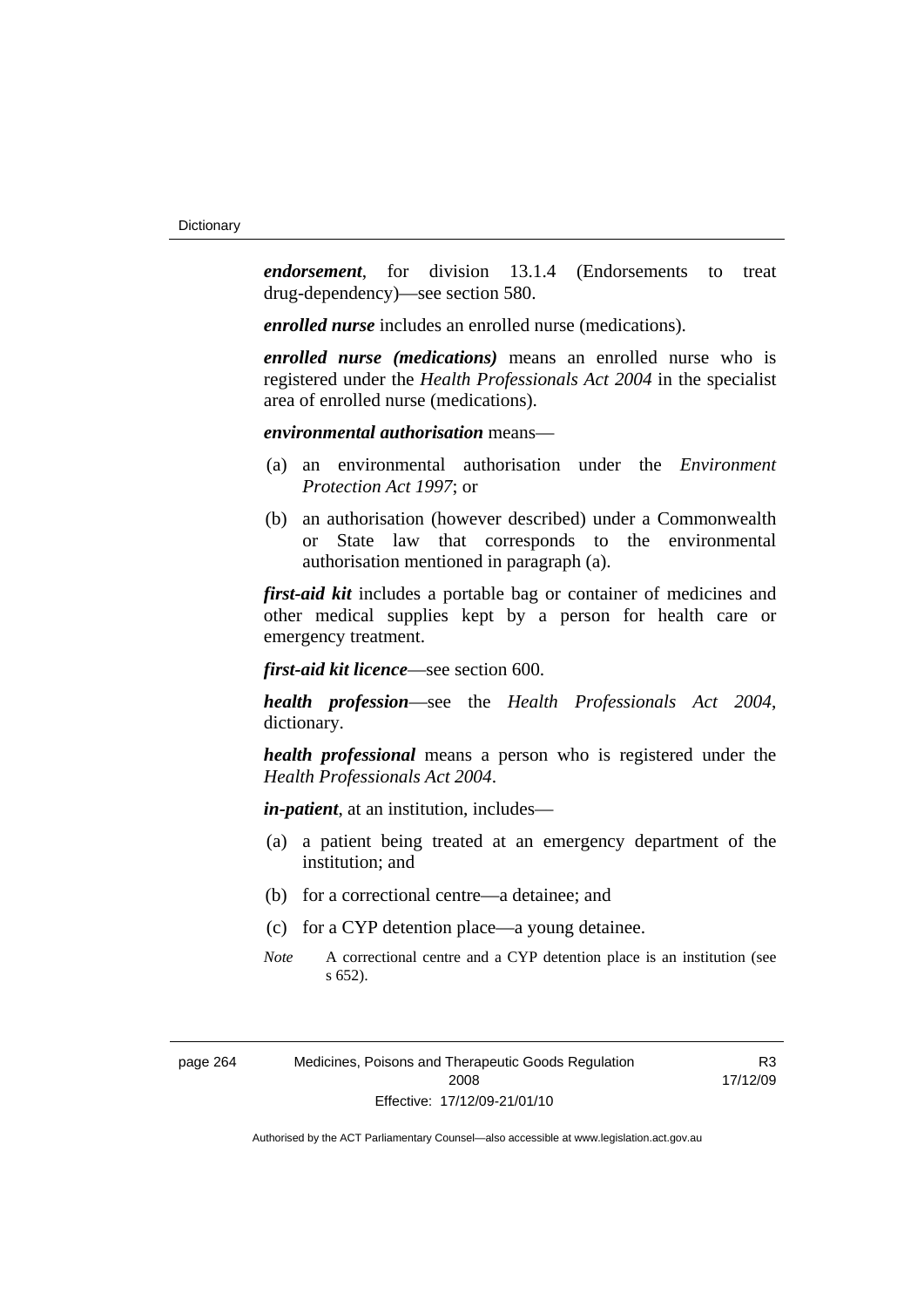*intern*, in relation to a doctor or pharmacist, means—

- (a) for a doctor—a person who is conditionally registered as a medical practitioner under the *Health Professionals Act 2004* because the person would be entitled to apply for unconditional registration if the person had completed a period of supervised training that the person has started; and
- (b) for a pharmacist—a person who is undertaking a period of supervised practice or course of training, or both, to allow the person to be registered to practice without supervision.

*key*, for chapter 11 (Storage of medicines)—see section 511.

*manufacturer's pack* means a primary pack for a medicine that is supplied by a manufacturer.

*Note* See the definition of *primary pack*.

*medical records* includes—

- (a) for a person at an institution—the person's clinical records and a medication chart for the person at the institution; and
- (b) for a person who is not at an institution and is being treated by a prescriber—any record the prescriber keeps about the person.

*medicines Australia code of conduct* means the *Medicines Australia Code of Conduct*, authorised by the Australian Competition and Consumer Commission, as in force from time to time.

*Note* The code is accessible at www.medicinesaustralia.com.au.

*medicines wholesalers licence*—see section 600.

*opioid dependency treatment guidelines* means the guidelines approved under section 630 (Guidelines for treatment of opioid dependency).

*opioid dependency treatment licence*—see section 600.

*optical device*, for chapter 22 (Therapeutic goods)—see section 800.

**R3** 17/12/09 Medicines, Poisons and Therapeutic Goods Regulation 2008 Effective: 17/12/09-21/01/10 page 265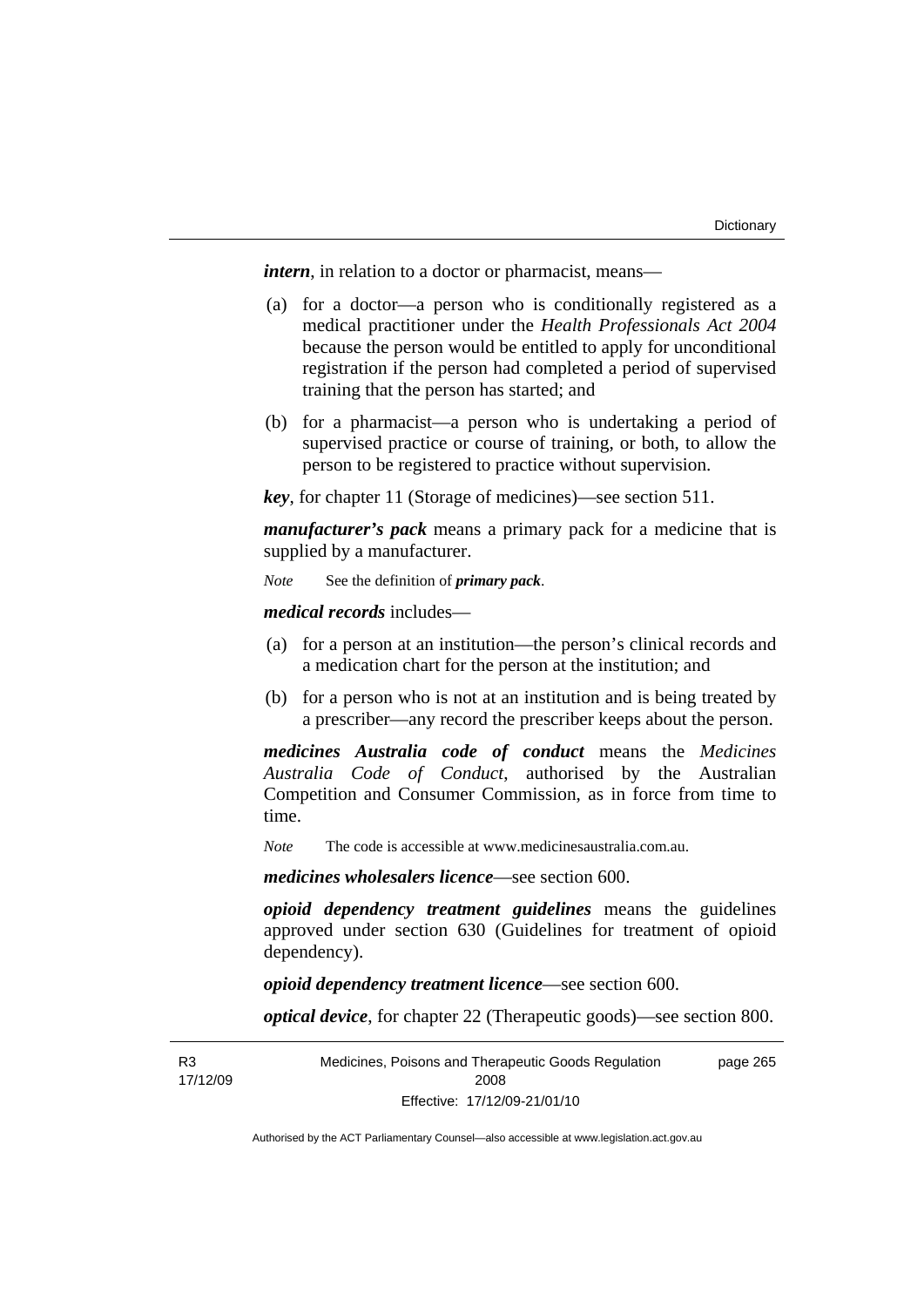*personal custody*, of a key by a person, for part 11.4 (Additional storage requirements for controlled medicines)—see section 530.

*pharmacist* does not include an intern pharmacist.

*Note* See the definition of *intern*.

*pharmacy medicines rural communities licence*—see section 600.

*prescribed person*, for chapter 11 (Storage of medicines)—see section 510.

*prescriber*, in relation to a medicine, means a person in relation to whom prescribing the medicine is included in schedule 1, column 3 in relation to the person.

*prescription*, in relation to an optical device, for chapter 22 (Therapeutic Goods)—see section 800.

*Note Prescription*, in relation to a medicine—see the Act, dictionary.

*primary pack* means the pack in which a regulated substance and its immediate container or immediate wrapper or measure pack are presented for sale or supply.

*Note* This is the same as the definition in the medicines and poisons standard, par 1 (l), and is included because of its relationship to the meaning of *manufacturer's pack*. Other terms defined in the standard have the same meaning in this regulation, see the Act, s 16 (1).

*prohibited substance*, for chapter 21 (Prohibited and appendix C substances)—see section 760.

*prohibited substances register* means a register for prohibited substances.

*prohibited substances research and education program licence* see section 761.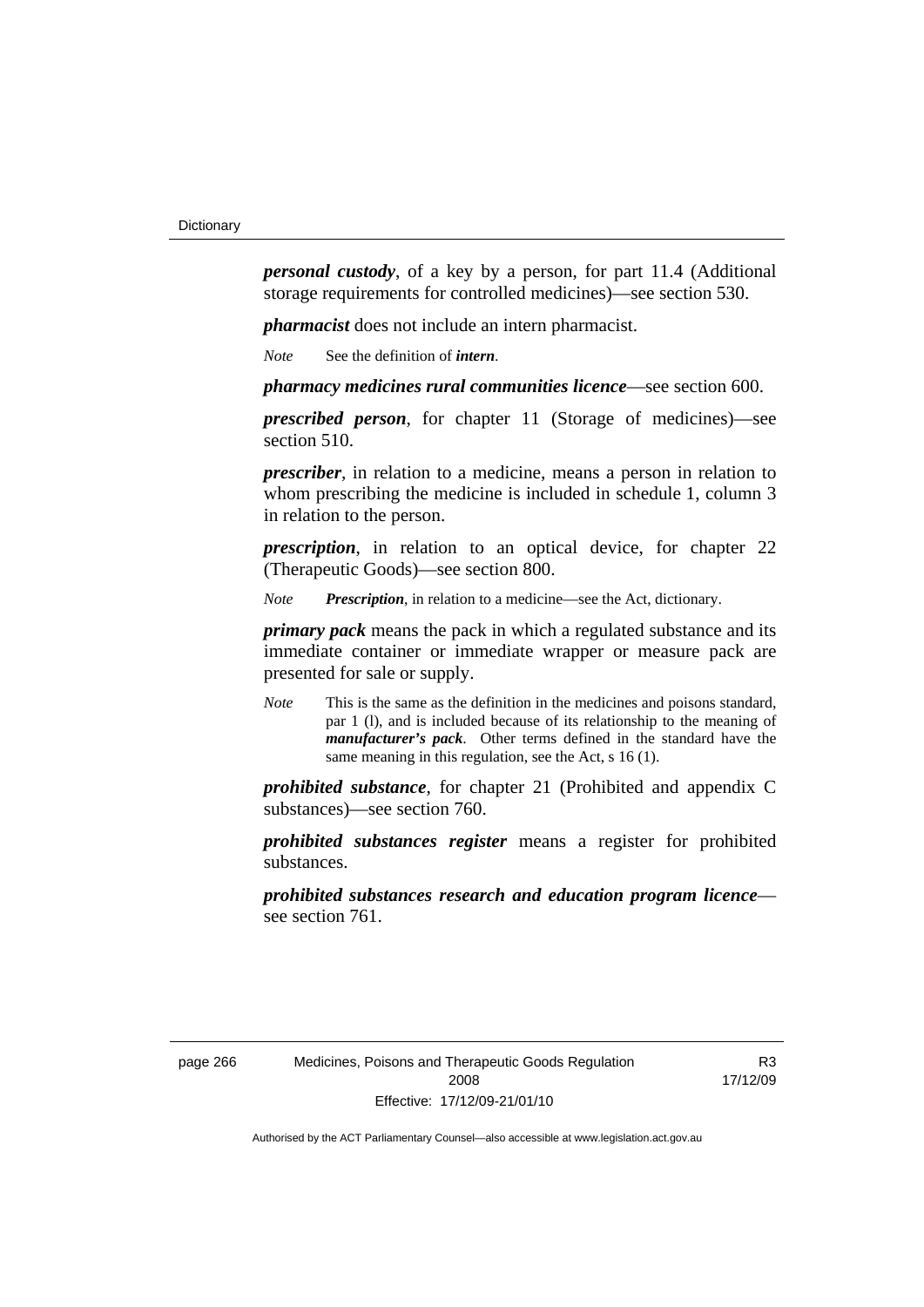*pseudoephedrine record*—see section 171 (c).

*recognised research institution*—see the Act, section 20 (5).

*relevant expiry date*, for a medicine, means—

- (a) if the medicine is from 1 batch—the expiry date for the batch; or
- (b) if the medicine is from more than 1 batch—the expiry date that is closest to the date of dispensing.

### *relevant law*—

- (a) for chapter 16 (Low and moderate harm poisons)—see section 660; and
- (b) for part 19.3 (Packaging and labelling of dangerous poisons) see section 730.

*requisition* includes issue a requisition.

*reviewable decision*, for chapter 23 (Notification and review of decisions)—see section 850.

*retail sale*, for division 4.2.7 (Selling pseudoephedrine by retail) see section 170.

*schedule 1*—a reference to *schedule 1* includes a reference to a provision of the schedule.

*scientifically qualified person* means—

- (a) a dentist, doctor, pharmacist, or veterinary surgeon; or
- (b) a person who has been awarded a doctorate for scientific studies by the person.
- *Note Dentist*, *doctor*, *pharmacist* and *veterinary surgeon* does not include an intern or trainee (see defs of these terms).

*scope of employment* includes scope of engagement as a contractor.

R3 17/12/09 Medicines, Poisons and Therapeutic Goods Regulation 2008 Effective: 17/12/09-21/01/10

page 267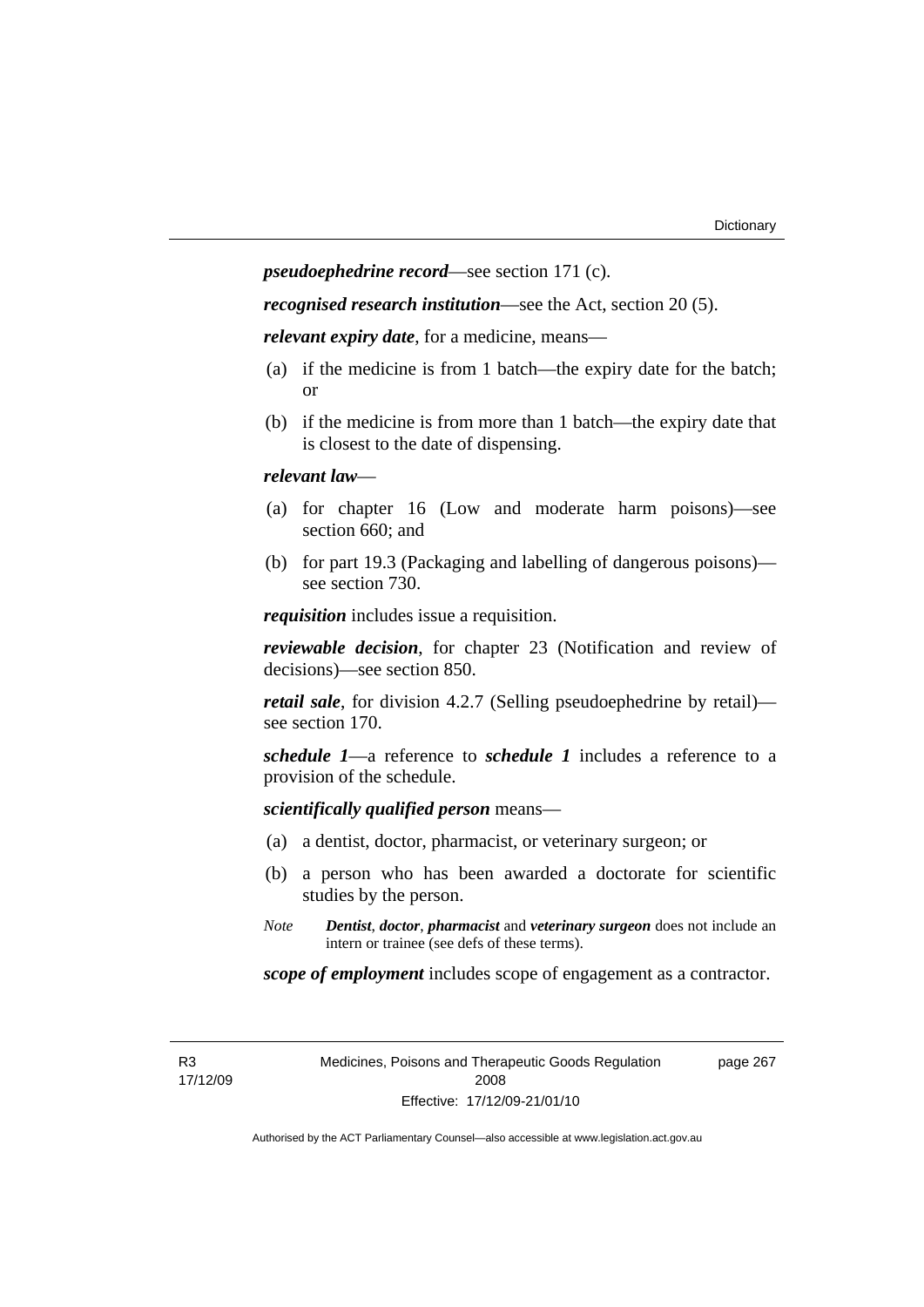*specialist* means—

- (a) a doctor admitted to a specialist area of a health profession; or
- (b) a doctor who is undergoing a course of training under the supervision of a person mentioned in paragraph (a), the successful completion of which will qualify the person to be admitted to a specialist area.

*specialist area*, for a health profession—see the *Health Professionals Regulation 2004*, dictionary.

*terminal illness*—a person has a *terminal illness* if a specialist diagnoses the person as having a terminal illness and estimates the person's life expectancy to be less than 1 year.

*Note Specialist* includes a doctor training in a specialist area (see def *specialist*).

*trainee*, in relation to a health professional (other than a doctor or pharmacist) means a person who is conditionally registered as a health professional to allow the person to undertake a period of supervised practice or course of training or both to allow the person to become registered to practice without supervision.

#### **Examples—references to trainee**

trainee dentist, trainee nurse and trainee veterinary surgeon

- *Note 1* For doctors and pharmacists, see the definition of *intern*.
- *Note 2* An example is part of the regulation, is not exhaustive and may extend, but does not limit, the meaning of the provision in which it appears (see Legislation Act, s 126 and s 132).

*veterinary surgeon* does not include a trainee veterinary surgeon.

*Note* See the definition of *trainee*.

*young detainee*—see the *Children and Young People Act 2008*, section 95.

page 268 Medicines, Poisons and Therapeutic Goods Regulation 2008 Effective: 17/12/09-21/01/10

R3 17/12/09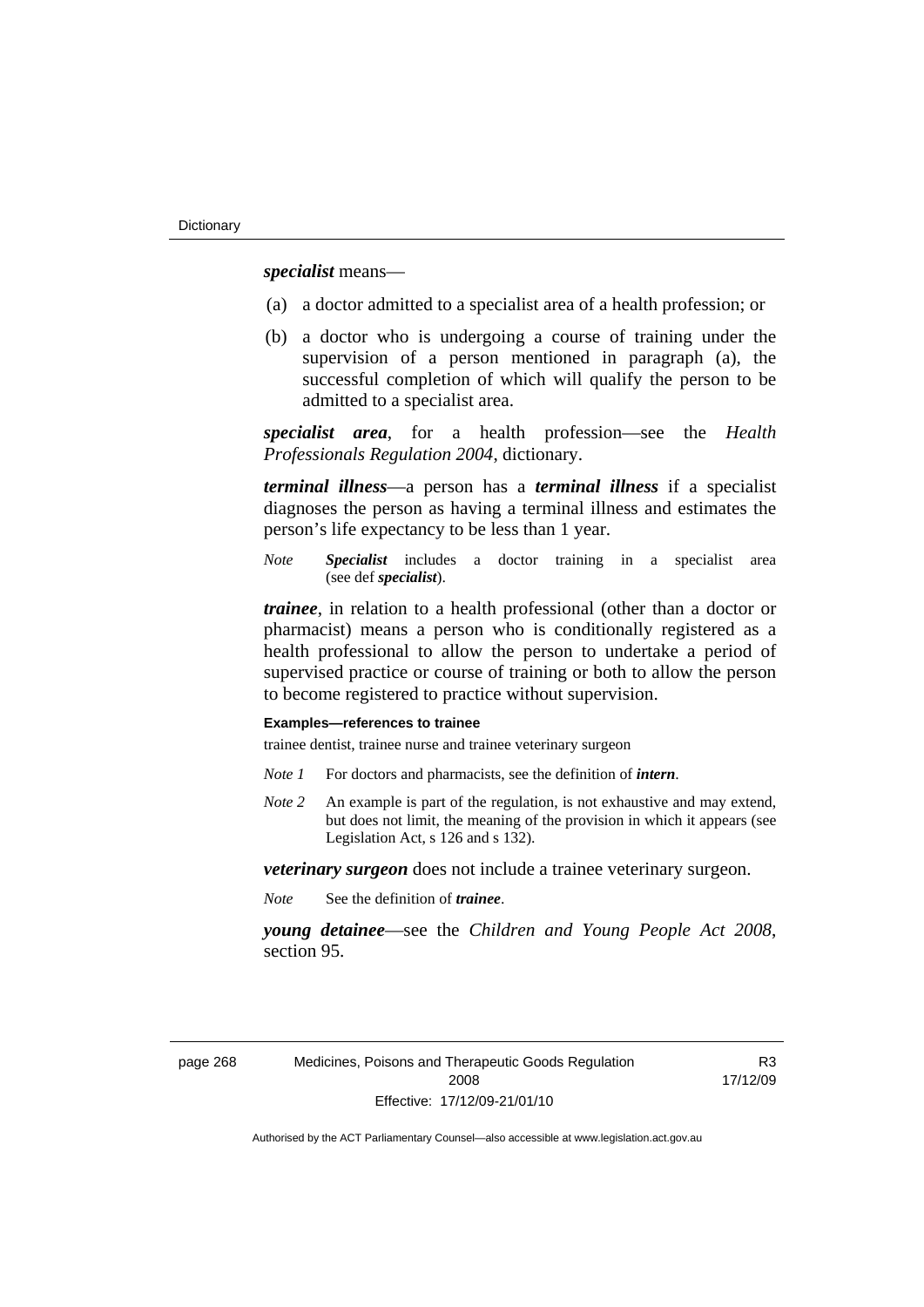# **Endnotes**

# **1 About the endnotes**

Amending and modifying laws are annotated in the legislation history and the amendment history. Current modifications are not included in the republished law but are set out in the endnotes.

Not all editorial amendments made under the *Legislation Act 2001*, part 11.3 are annotated in the amendment history. Full details of any amendments can be obtained from the Parliamentary Counsel's Office.

Uncommenced amending laws and expiries are listed in the legislation history and the amendment history. These details are underlined. Uncommenced provisions and amendments are not included in the republished law but are set out in the last endnote.

If all the provisions of the law have been renumbered, a table of renumbered provisions gives details of previous and current numbering.

The endnotes also include a table of earlier republications.

| $am = amended$                               | $ord = ordinance$                         |  |  |
|----------------------------------------------|-------------------------------------------|--|--|
| $amdt = amendment$                           | orig = original                           |  |  |
| $ch = chapter$                               | par = paragraph/subparagraph              |  |  |
| $def = definition$                           | $pres = present$                          |  |  |
| $dict = dictionary$                          | $prev = previous$                         |  |  |
| $disallowed = disallowed by the Legislative$ | $(\text{prev}) = \text{previously}$       |  |  |
| Assembly                                     | $pt = part$                               |  |  |
| $div = division$                             | $r = rule/subrule$                        |  |  |
| $exp = expires/expired$                      | $renum = renumbered$                      |  |  |
| $Gaz = gazette$                              | $reloc = relocated$                       |  |  |
| $hdg =$ heading                              | $R[X]$ = Republication No                 |  |  |
| $IA = Interpretation Act 1967$               | $RI = reissue$                            |  |  |
| $ins = inserted/added$                       | $s = section/subsection$                  |  |  |
| $LA =$ Legislation Act 2001                  | $sch = schedule$                          |  |  |
| $LR =$ legislation register                  | $sdiv = subdivision$                      |  |  |
| $LRA =$ Legislation (Republication) Act 1996 | $sub = substituted$                       |  |  |
| $mod = modified/modification$                | SL = Subordinate Law                      |  |  |
| $o = order$                                  | underlining = whole or part not commenced |  |  |
| $om = omitted/report$                        | or to be expired                          |  |  |
|                                              |                                           |  |  |

# **2 Abbreviation key**

R3 17/12/09 Medicines, Poisons and Therapeutic Goods Regulation 2008 Effective: 17/12/09-21/01/10

page 269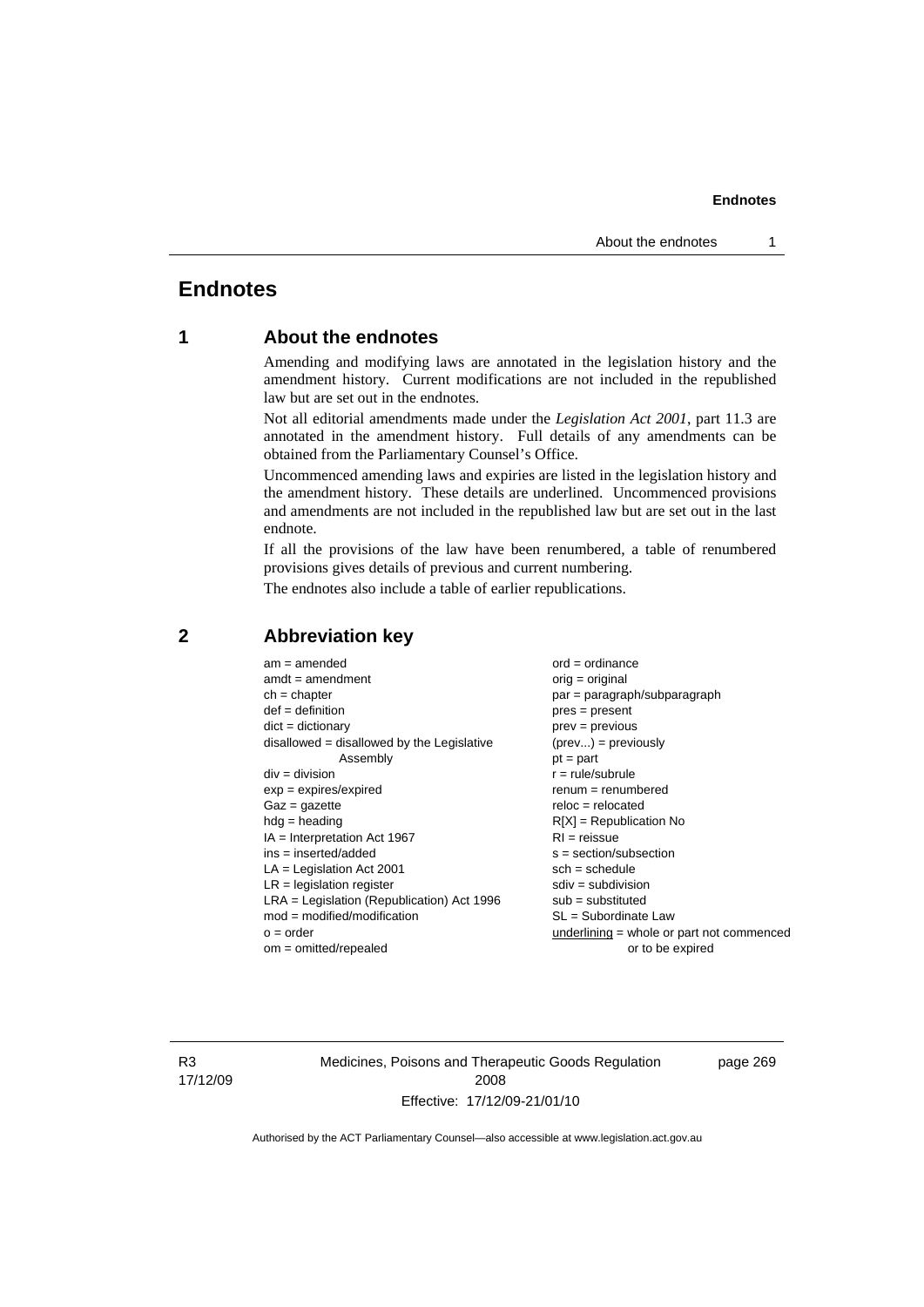| Legislation history<br>- 3 |
|----------------------------|
|----------------------------|

# **3 Legislation history**

#### **Medicines, Poisons and Therapeutic Goods Regulation 2008 SL2008-42**

notified LR 15 September 2008

s 1, s 2 commenced 15 September 2008 (LA s 75 (1)) remainder commenced 14 February 2009 (s 2 and see Medicines, Poisons and Therapeutic Goods Act 2008 A2008-26, s 2 and LA s 79)

as amended by

#### **Medicines, Poisons and Therapeutic Goods Amendment Regulation 2009 (No 1) SL2009-27**

notified LR 5 June 2009 s 1, s 2 commenced 5 June 2009 (LA s 75 (1)) remainder commenced 6 June 2009 (s 2)

#### **Statute Law Amendment Act 2009 (No 2) A2009-49 sch 3 pt 3.51**  notified LR 26 November 2009

s 1, s 2 commenced 26 November 2009 (LA s 75 (1)) sch 3 pt 3.51 commenced 17 December 2009 (s 2)

# **4 Amendment history**

**Commencement** 

s 2 om LA s 89 (4)

**Additional information for first-aid kit licences—Act, s 88 (1) (k)**  s 612 am A2009-49 amdt 3.121

**Meaning of** *reviewable decision—***ch 23**  s 850 am SL2009-27 s 4

**Reviewable decision notices**  s 851 sub SL2009-27 s 5

**Applications for review**  s 852 sub SL2009-27 s 5

**Legislation amended—sch 6**  s 864 om LA s 89 (3)

**Transitional** 

ch 30 hdg exp 31 March 2010 (s 1008)

page 270 Medicines, Poisons and Therapeutic Goods Regulation 2008 Effective: 17/12/09-21/01/10

R3 17/12/09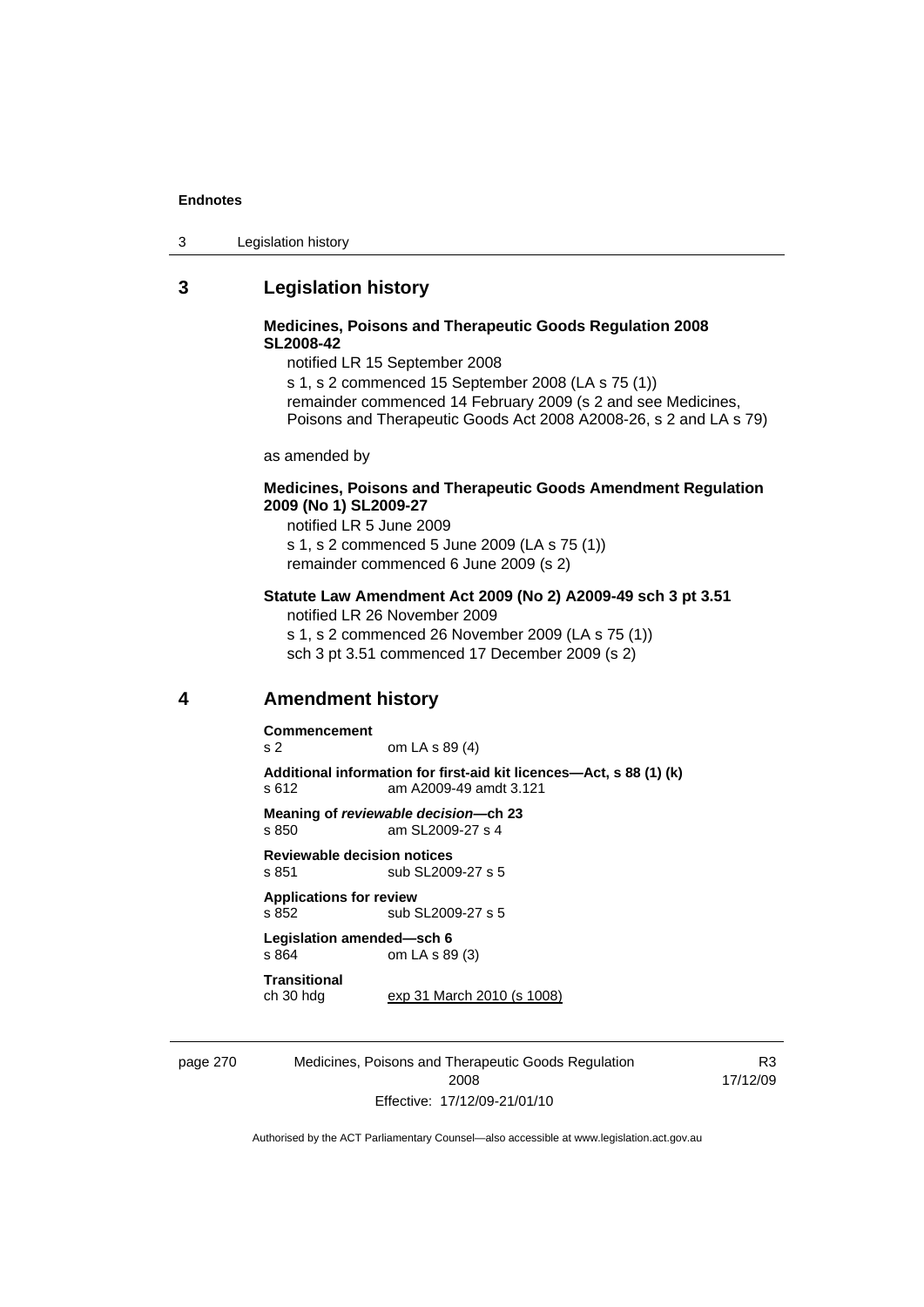| s 1000                                 | exp 31 March 2010 (s 1008)                                                                       |
|----------------------------------------|--------------------------------------------------------------------------------------------------|
|                                        | def DODA exp 31 March 2010 (s 1008)                                                              |
|                                        | def PADA exp 31 March 2010 (s 1008)                                                              |
| s 1001                                 | DODA wholesaler's licences-Act, s 520 (2)<br>exp 31 March 2010 (s 1008)                          |
| s 1002                                 | Poisons Act licences-Act, s 520 (2)<br>exp 31 March 2010 (s 1008)                                |
| PADA licences-Act, s 520 (2)<br>s 1003 | exp 31 March 2010 (s 1008)                                                                       |
| s 1004                                 | DODA authorisations-Act, s 522 (2)<br>exp 31 March 2010 (s 1008)                                 |
| s 1005                                 | PADA authorisations-Act, s 522 (2)<br>exp 31 March 2010 (s 1008)                                 |
| s 1006                                 | Public Health (Prohibited Drugs) Act authorisations-Act, s 522 (2)<br>exp 31 March 2010 (s 1008) |
| s 1007                                 | DODA approvals to prescribe drugs of dependence-Act, s 531 (2)<br>exp 31 March 2010 (s 1008)     |
| Expiry-ch 30<br>s 1008                 | exp 31 March 2010 (s 1008)                                                                       |
| <b>Modification of Act</b>             |                                                                                                  |
| ch 31 hdg                              | ins SL2009-27 s 6<br>exp 14 February 2011 (s 1110 and see A2008-26 s 503)                        |
|                                        | Modification of Act, ch 14-501 (2)                                                               |
| $s$ 1100                               | ins SL 2009-27 s 6<br>exp 14 February 2011 (s 1110 and see A2008-26 s 503)                       |
| Expiry-ch 31                           |                                                                                                  |
| s 1110                                 | ins SL2009-27 s 6<br>exp 14 February 2011 (s 1110 and see A2008-26 s 503)                        |
| sch 6                                  | <b>Health Professionals Regulation 2004</b><br>om LA s 89 (3)                                    |
| <b>Modification-Crimes Act 1900</b>    |                                                                                                  |
| sch 10                                 | ins SL2009-27 s 7<br>exp 14 February 2011 (s 1110 and see A2008-26 s 503)                        |
| <b>Dictionary</b>                      |                                                                                                  |

R3 17/12/09 Medicines, Poisons and Therapeutic Goods Regulation 2008 Effective: 17/12/09-21/01/10

page 271